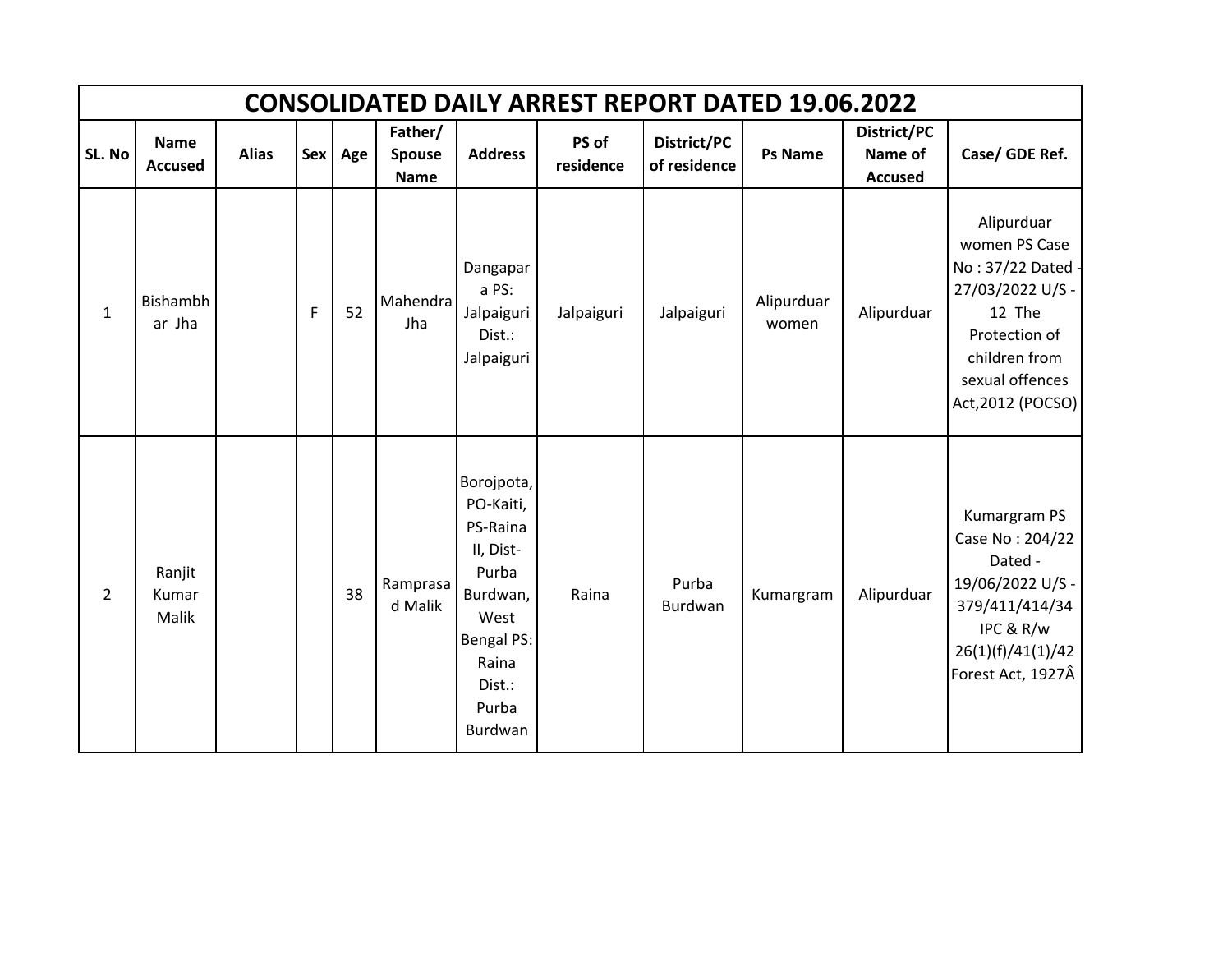| 3 | Anthoney<br>Guria |       | M | 45 | Lt. Albish<br>Guria | Dhumchip<br>ara TG,<br>Church<br>Line PS:<br>Madarihat<br>Dist.:<br>Alipurduar                                                      | Madarihat         | Alipurduar                                           | Madarihat         | Alipurduar                                           | <b>Madarihat PS</b><br>Case No: 98/22<br>Dated -<br>18/06/2022 U/S -<br>376(2)(1) IPC                                      |
|---|-------------------|-------|---|----|---------------------|-------------------------------------------------------------------------------------------------------------------------------------|-------------------|------------------------------------------------------|-------------------|------------------------------------------------------|----------------------------------------------------------------------------------------------------------------------------|
| 4 | Md Jamil          | Maina | M |    | Late Md<br>Akbar    | Railpar,<br>OK. Road,<br>Jhoparpat<br>ty PS:<br>Asansole<br>north<br>Dist.:<br>Asansol<br>Durgapur<br>Police<br>Commissi<br>onerate | Asansole<br>north | Asansol<br>Durgapur<br>Police<br>Commission<br>erate | Asansole<br>north | Asansol<br>Durgapur<br>Police<br>Commissione<br>rate | Asansole north PS<br>Case No: 276/22<br>Dated -<br>19/06/2022 U/S -<br>399/402 IPC & 25<br>(IB)(a)/27/35<br>Arms Act, 1959 |
| 5 | Md Salim          | Mallu |   |    | Late Md<br>Kasem    | PS:<br>Asansole<br>north<br>Dist.:<br>Asansol<br>Durgapur<br>Police<br>Commissi<br>onerate                                          | Asansole<br>north | Asansol<br>Durgapur<br>Police<br>Commission<br>erate | Asansole<br>north | Asansol<br>Durgapur<br>Police<br>Commissione<br>rate | Asansole north PS<br>Case No: 276/22<br>Dated -<br>19/06/2022 U/S -<br>399/402 IPC & 25<br>(IB)(a)/27/35<br>Arms Act, 1959 |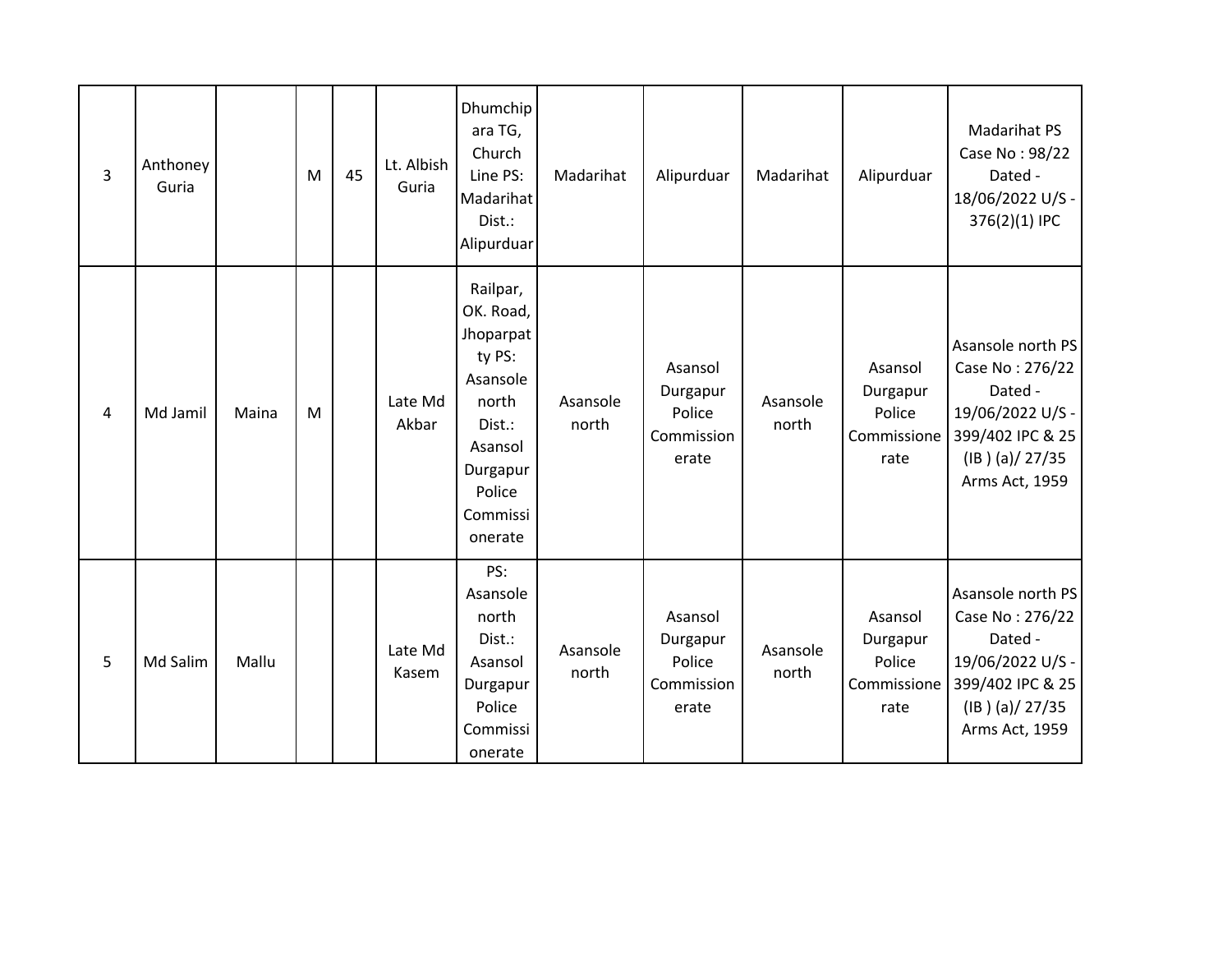| 6 | Md Riyaz     | Pathaldi |  | Late Md<br>Samsuddi<br>n | PS:<br>Asansole<br>north<br>Dist.:<br>Asansol<br>Durgapur<br>Police<br>Commissi<br>onerate                                                         | Asansole<br>north | Asansol<br>Durgapur<br>Police<br>Commission<br>erate | Asansole<br>north | Asansol<br>Durgapur<br>Police<br>Commissione<br>rate | Asansole north PS<br>Case No: 276/22<br>Dated -<br>19/06/2022 U/S -<br>399/402 IPC & 25<br>(IB)(a)/27/35<br>Arms Act, 1959 |
|---|--------------|----------|--|--------------------------|----------------------------------------------------------------------------------------------------------------------------------------------------|-------------------|------------------------------------------------------|-------------------|------------------------------------------------------|----------------------------------------------------------------------------------------------------------------------------|
| 7 | Md<br>Shamim | Puchu    |  | Late Md<br>Kasem         | Railpar,<br>OK. Road,<br>near<br>Rajaigas<br>Madrasa<br>PS:<br>Asansole<br>north<br>Dist.:<br>Asansol<br>Durgapur<br>Police<br>Commissi<br>onerate | Asansole<br>north | Asansol<br>Durgapur<br>Police<br>Commission<br>erate | Asansole<br>north | Asansol<br>Durgapur<br>Police<br>Commissione<br>rate | Asansole north PS<br>Case No: 276/22<br>Dated -<br>19/06/2022 U/S -<br>399/402 IPC & 25<br>(IB)(a)/27/35<br>Arms Act, 1959 |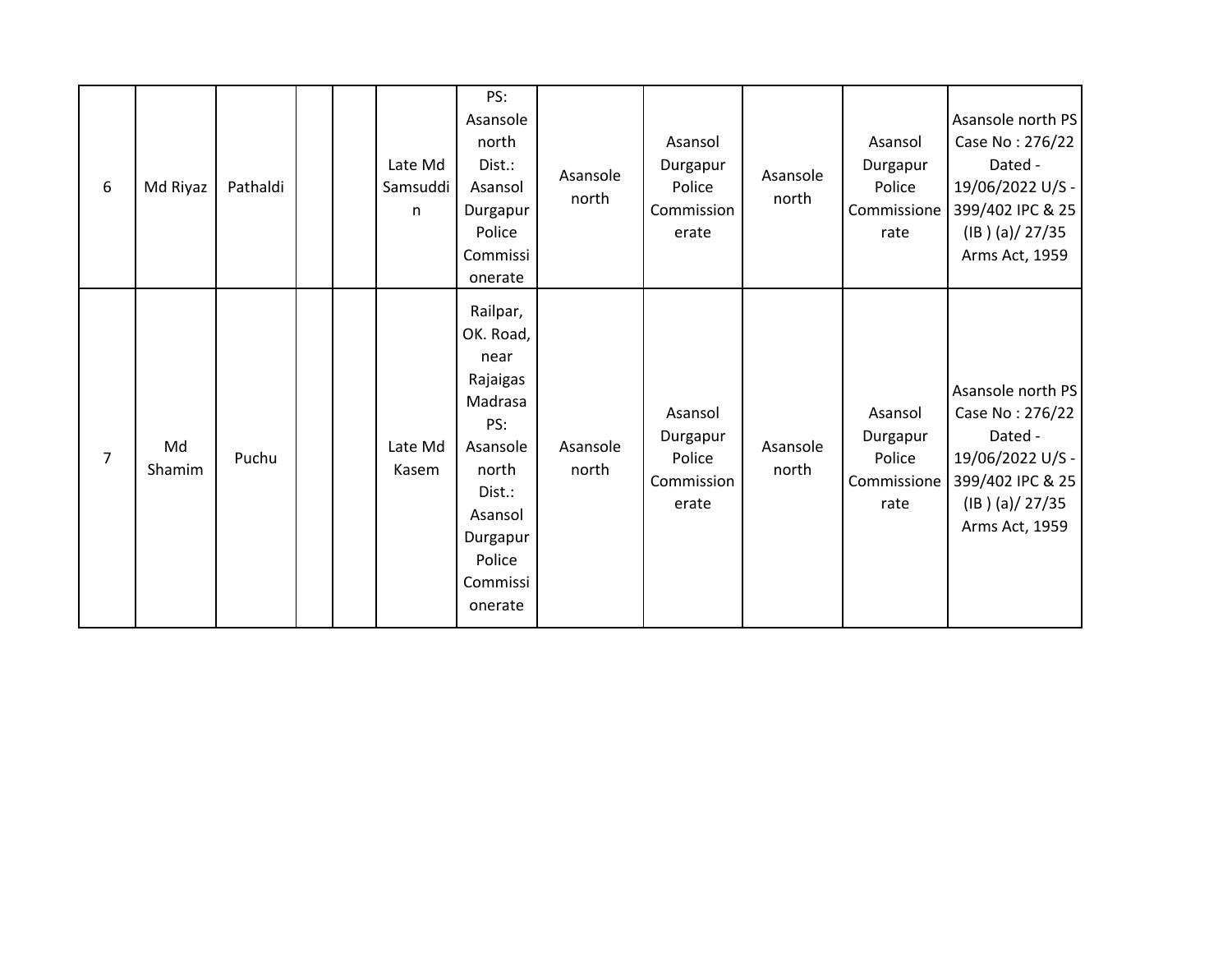| 8 | Haider Ali | Baccha<br>Raja | Late Asgar<br>Ali | Railpar,<br>OK. Road,<br>near RCH<br>Hospital<br>PS:<br>Asansole<br>north<br>Dist.:<br>Asansol<br>Durgapur<br>Police<br>Commissi<br>onerate         | Asansole<br>north | Asansol<br>Durgapur<br>Police<br>Commission<br>erate | Asansole<br>north | Asansol<br>Durgapur<br>Police<br>Commissione<br>rate | Asansole north PS<br>Case No: 276/22<br>Dated -<br>19/06/2022 U/S -<br>399/402 IPC & 25<br>(IB)(a)/27/35<br>Arms Act, 1959 |
|---|------------|----------------|-------------------|-----------------------------------------------------------------------------------------------------------------------------------------------------|-------------------|------------------------------------------------------|-------------------|------------------------------------------------------|----------------------------------------------------------------------------------------------------------------------------|
| 9 | Md Guddu   |                | Late Md<br>Zahid  | Railpar,<br>Babutalab<br>, near<br>Football<br>ground<br>PS:<br>Asansole<br>north<br>Dist.:<br>Asansol<br>Durgapur<br>Police<br>Commissi<br>onerate | Asansole<br>north | Asansol<br>Durgapur<br>Police<br>Commission<br>erate | Asansole<br>north | Asansol<br>Durgapur<br>Police<br>Commissione<br>rate | Asansole north PS<br>Case No: 276/22<br>Dated -<br>19/06/2022 U/S -<br>399/402 IPC & 25<br>(IB)(a)/27/35<br>Arms Act, 1959 |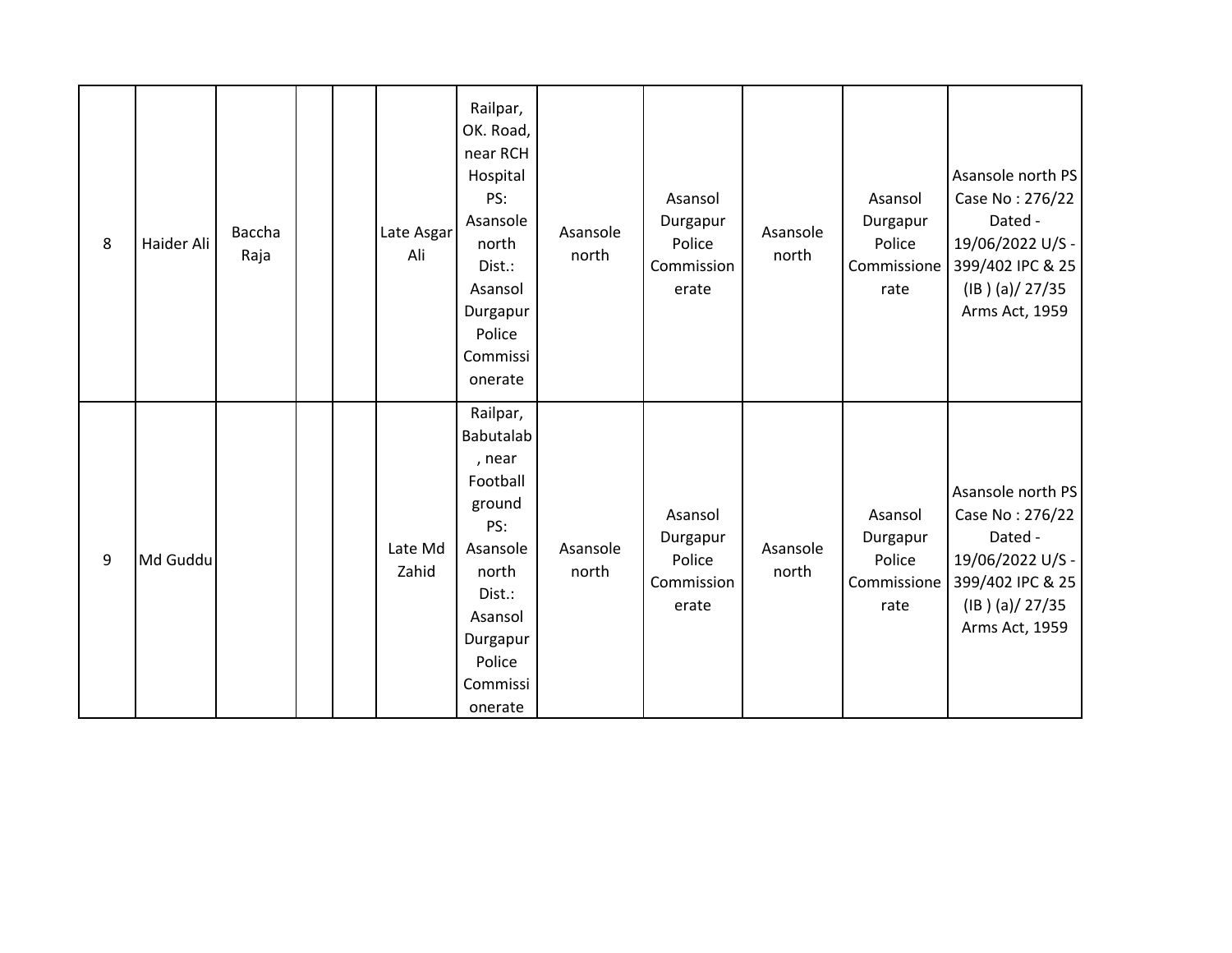| 10 | Samir<br>Khan               |              |   |    | Hamid<br>Khan       | PS:<br>Asansole<br>north<br>Dist.:<br>Asansol<br>Durgapur<br>Police<br>Commissi<br>onerate                                 | Asansole<br>north | Asansol<br>Durgapur<br>Police<br>Commission<br>erate | Asansole<br>north | Asansol<br>Durgapur<br>Police<br>Commissione<br>rate | Asansole north PS<br>Case No: 276/22<br>Dated -<br>19/06/2022 U/S -<br>399/402 IPC & 25<br>(IB)(a)/27/35<br>Arms Act, 1959 |
|----|-----------------------------|--------------|---|----|---------------------|----------------------------------------------------------------------------------------------------------------------------|-------------------|------------------------------------------------------|-------------------|------------------------------------------------------|----------------------------------------------------------------------------------------------------------------------------|
| 11 | Md Abid                     | <b>Tiger</b> |   |    | Md Jabbar<br>@ Jabo | Railpar<br>Guljar<br>Mohalla<br>PS:<br>Asansole<br>north<br>Dist.:<br>Asansol<br>Durgapur<br>Police<br>Commissi<br>onerate | Asansole<br>north | Asansol<br>Durgapur<br>Police<br>Commission<br>erate | Asansole<br>north | Asansol<br>Durgapur<br>Police<br>Commissione<br>rate | Asansole north PS<br>Case No: 275/22<br>Dated -<br>19/06/2022 U/S -<br>341/324/326/307<br>/506/34 IPC                      |
| 12 | Ramesh<br>Chandra<br>Behera | Oria         | M | 38 | Kunia<br>Behera     | PS:<br>Durgapur<br>Dist.:<br>Asansol<br>Durgapur<br>Police<br>Commissi<br>onerate                                          | Durgapur          | Asansol<br>Durgapur<br>Police<br>Commission<br>erate | Durgapur          | Asansol<br>Durgapur<br>Police<br>Commissione<br>rate | Durgapur PS Case<br>No: 280/22<br>Dated -<br>19/06/2022 U/S -<br>$25(1B)(a)$ Arms<br>Act, 1959                             |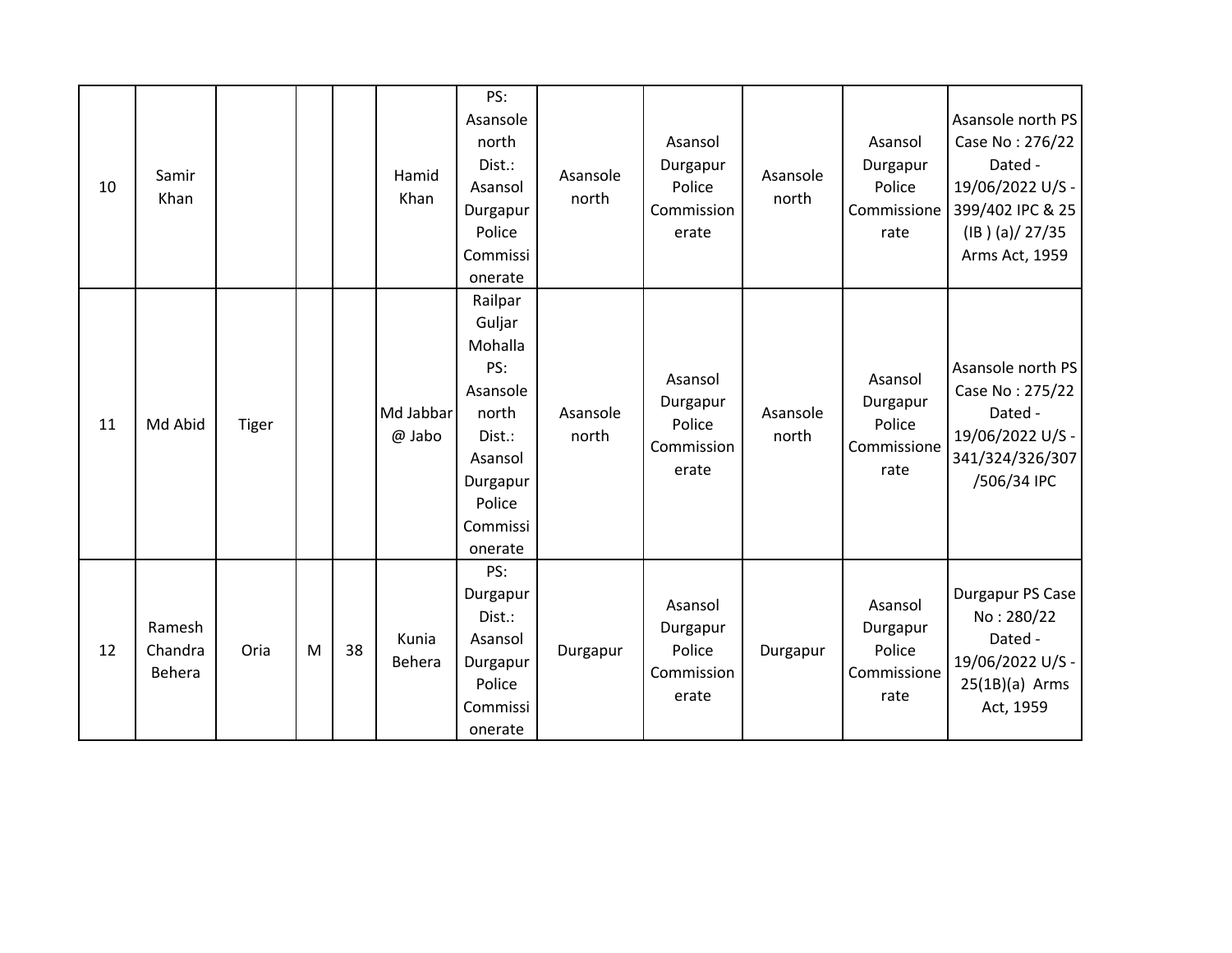| 13 | Gobardha<br>n Gorai   | M |    | Kisto<br>Gorai        | Aamdiha<br>PS:<br>Barabani<br>Dist.:<br>Asansol<br>Durgapur<br>Police<br>Commissi<br>onerate              | Barabani | Asansol<br>Durgapur<br>Police<br>Commission<br>erate | Jamuria | Asansol<br>Durgapur<br>Police<br>Commissione<br>rate | Jamuria PS Case<br>No: 307/22<br>Dated -<br>19/06/2022 U/S -<br>379/411/120B IPC<br>& 30(2) Coal<br>Mines<br>(Nationalisation)<br>Act, 1973 |
|----|-----------------------|---|----|-----------------------|-----------------------------------------------------------------------------------------------------------|----------|------------------------------------------------------|---------|------------------------------------------------------|---------------------------------------------------------------------------------------------------------------------------------------------|
| 14 | Bappa<br>Maan         | M |    | Late<br>Tapan<br>Maan | Gourandi<br>bazaar PS:<br>Barabani<br>Dist.:<br>Asansol<br>Durgapur<br>Police<br>Commissi<br>onerate      | Barabani | Asansol<br>Durgapur<br>Police<br>Commission<br>erate | Jamuria | Asansol<br>Durgapur<br>Police<br>Commissione<br>rate | Jamuria PS Case<br>No: 307/22<br>Dated -<br>19/06/2022 U/S -<br>379/411/120B IPC<br>& 30(2) Coal<br>Mines<br>(Nationalisation)<br>Act, 1973 |
| 15 | Ram<br>Krishna<br>Pal |   | 22 | Kamala<br>Kanta Pal   | Bagdiha<br>bamun<br>Para PS:<br>Jamuria<br>Dist.:<br>Asansol<br>Durgapur<br>Police<br>Commissi<br>onerate | Jamuria  | Asansol<br>Durgapur<br>Police<br>Commission<br>erate | Jamuria | Asansol<br>Durgapur<br>Police<br>rate                | Jamuria PS Case<br>No: 259/22<br>Dated -<br>Commissione   01/06/2022 U/S -<br>366/120/34 IPC                                                |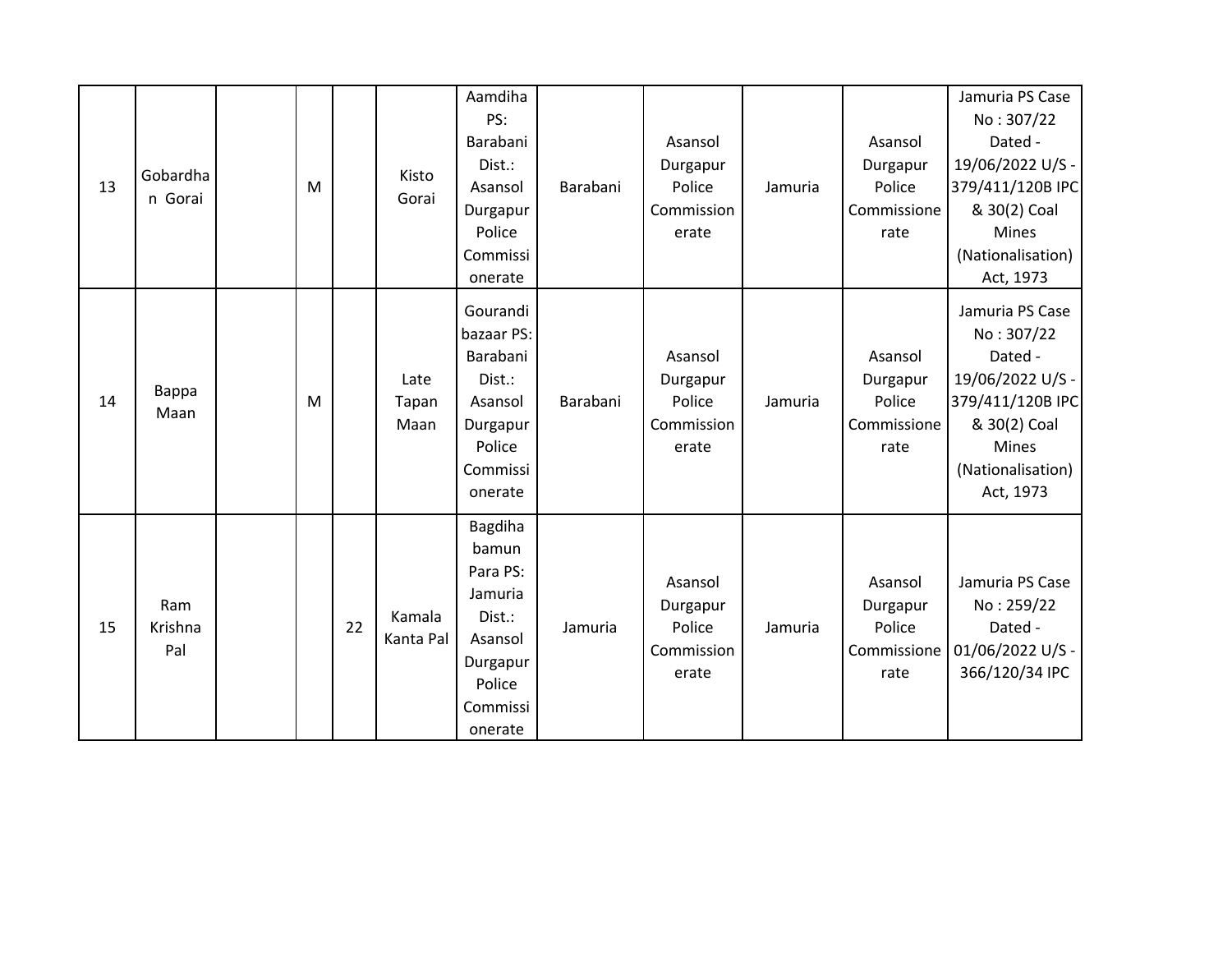| 16 | Lalan<br>Baski       |   |    | Sonaram<br><b>Baski</b>     | <b>MANIYADI</b><br>H                                                                          |               | Basirhat                                             | Kulti        | Asansol<br>Durgapur<br>Police<br>Commissione<br>rate | Kulti PS Case No:<br>349/22 Dated -<br>05/06/2022 U/S -<br>147/148/149/326<br>/307/382 IPC                                                                    |
|----|----------------------|---|----|-----------------------------|-----------------------------------------------------------------------------------------------|---------------|------------------------------------------------------|--------------|------------------------------------------------------|---------------------------------------------------------------------------------------------------------------------------------------------------------------|
| 17 | Probodh<br>Kumar Ruj | M |    | Lt.<br>Radhakris<br>hna Ruj | Gopalpur<br>PS:<br>Salanpur<br>Dist.:<br>Asansol<br>Durgapur<br>Police<br>Commissi<br>onerate | Salanpur      | Asansol<br>Durgapur<br>Police<br>Commission<br>erate | Salanpur     | Asansol<br>Durgapur<br>Police<br>Commissione<br>rate | Salanpur PS Case<br>No: 140/22<br>Dated -<br>19/06/2022 U/S -<br>379/411/413/414<br>/120B IPC & 30(ii)<br><b>Coal Mines</b><br>(Nationalisation)<br>Act, 1973 |
| 18 | Bapi<br>Mondal       | M | 27 | Dilip<br>Mondal             | Srirampur<br>Barshal<br>PS:<br>Gangajalg<br>hati Dist.:<br>Bankura                            | Gangajalghati | Bankura                                              | Gangajalghat | Bankura                                              | Gangajalghati PS<br>Case No: 75/22<br>Dated -<br>18/06/2022 U/S -<br>341/323/325/307<br>/34 IPC                                                               |
| 19 | Binoy<br>Mondal      |   |    | Manik<br>Mondal             | Srirampur<br>Barshal<br>PS:<br>Gangajalg<br>hati Dist.:<br>Bankura                            | Gangajalghati | Bankura                                              | Gangajalghat | Bankura                                              | Gangajalghati PS<br>Case No: 75/22<br>Dated -<br>18/06/2022 U/S -<br>341/323/325/307<br>/34 IPC                                                               |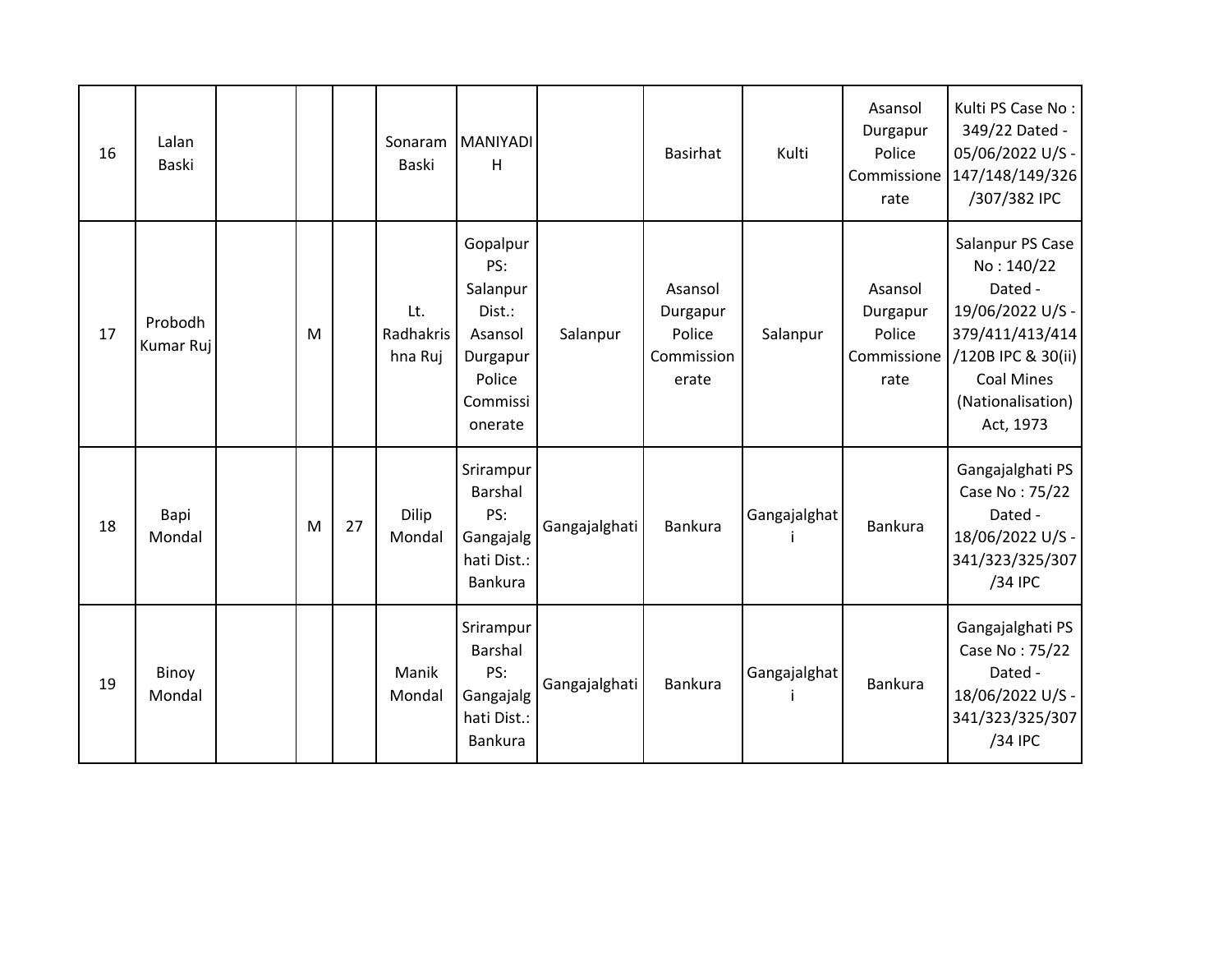| 20 | Dulal<br>Mondal      | M |    | Jamini<br>Mondal         | Srirampur<br><b>Barshal</b><br>PS:<br>Gangajalg<br>hati Dist.:<br>Bankura | Gangajalghati | <b>Bankura</b> | Gangajalghat | Bankura        | Gangajalghati PS<br>Case No: 76/22<br>Dated -<br>18/06/2022 U/S -<br>341/323/325/307<br>/506/34 IPC |
|----|----------------------|---|----|--------------------------|---------------------------------------------------------------------------|---------------|----------------|--------------|----------------|-----------------------------------------------------------------------------------------------------|
| 21 | <b>Bharat</b><br>Roy | M | 55 | Shanti Roy               | <b>Bhula PS:</b><br>Sonamukh<br>i Dist.:<br>Bankura                       | Sonamukhi     | <b>Bankura</b> | Sonamukhi    | Bankura        | Sonamukhi PS<br>Case No: 86/22<br>Dated -<br>19/06/2022 U/S -<br>341/323/325/34<br><b>IPC</b>       |
| 22 | Manoj<br>Kundu       |   | 44 | Manik<br>Kundu           | <b>Bhula PS:</b><br>Sonamukh<br>i Dist.:<br><b>Bankura</b>                | Sonamukhi     | <b>Bankura</b> | Sonamukhi    | Bankura        | Sonamukhi PS<br>Case No: 87/22<br>Dated -<br>19/06/2022 U/S -<br>341/323/325/34<br><b>IPC</b>       |
| 23 | Askrun<br>Mondal     |   |    | Abdul<br>Khayen          | PS:<br>Ashoknag<br>ar Dist.:<br><b>Barasat</b>                            | Ashoknagar    | <b>Barasat</b> | Ashoknagar   | <b>Barasat</b> | Ashoknagar PS<br>Case No: 523/22<br>Dated -<br>10/06/2022 U/S -<br>363/365 IPC                      |
| 24 | Dinbandh<br>u Dey    |   |    | Lt<br>Ramkrishn<br>a Dey | PS:<br>Ashoknag<br>ar Dist.:<br><b>Barasat</b>                            | Ashoknagar    | <b>Barasat</b> | Ashoknagar   | <b>Barasat</b> | Ashoknagar PS<br>Case No: 495/22<br>Dated -<br>02/06/2022 U/S -<br>498A/323 IPC                     |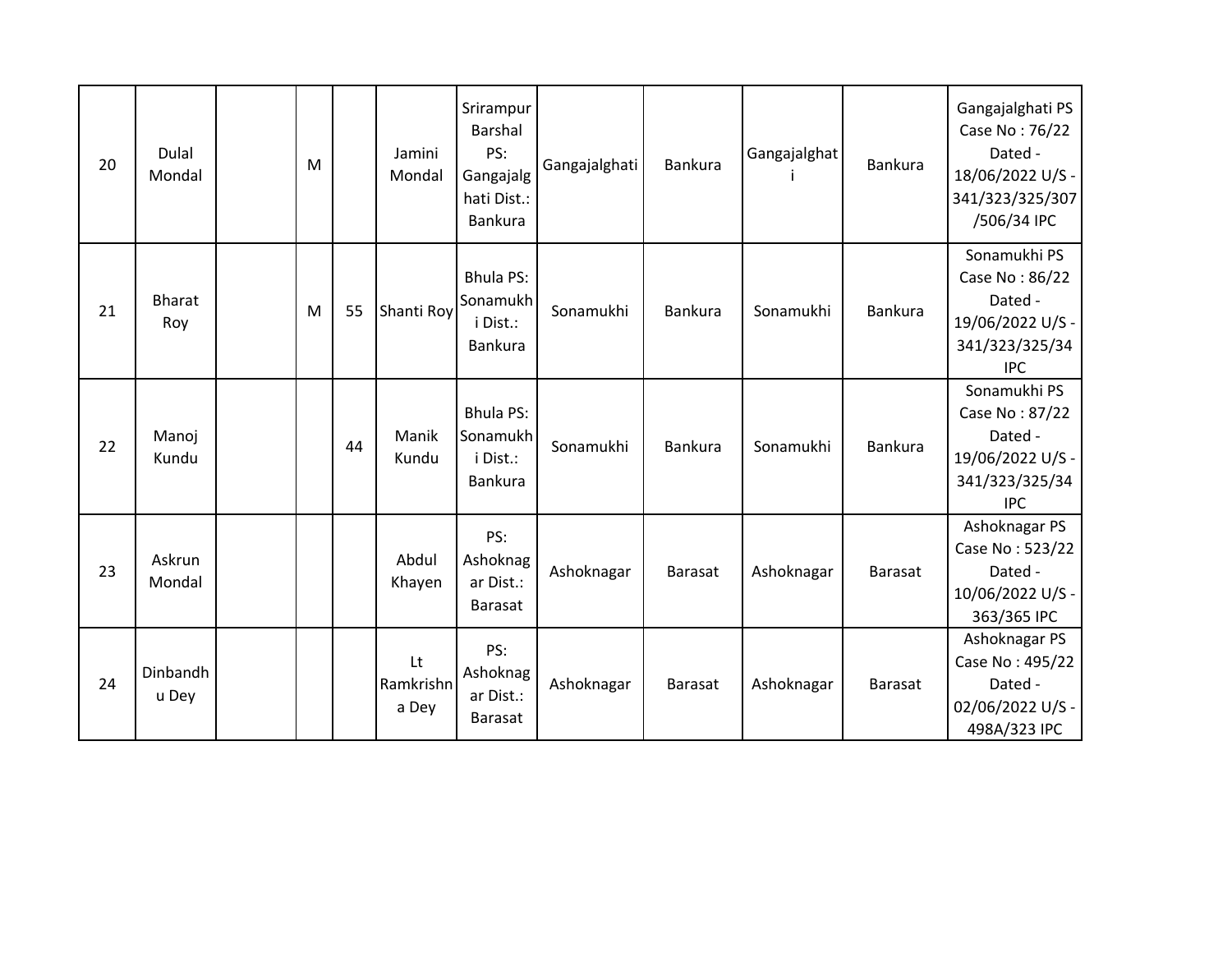| 25 | Hitler<br>Mallick | M |    | Ashok<br>Mallick | Gaipur<br>Natunpara<br>, $PO + PS-$<br>Gobardan<br>ga, Dist-<br>North 24-<br>Parganas.<br>PS:<br>Gobardan<br>ga Dist.:<br>Barasat | Gobardanga | <b>Barasat</b> | Gobardanga | Barasat | Gobardanga PS<br>Case No: 174/22<br>Dated -<br>16/06/2022 U/S -<br>498A/325/313/34<br><b>IPC</b> |
|----|-------------------|---|----|------------------|-----------------------------------------------------------------------------------------------------------------------------------|------------|----------------|------------|---------|--------------------------------------------------------------------------------------------------|
| 26 | Santu<br>Mondal   | M | 28 | Selim<br>Mondal  | Vill-<br>Basudebp<br>ur, PO-<br>Chowrashi<br>PS–Deg<br>anga,<br>North 24-<br>Parganas.<br>PS:<br>Deganga<br>Dist.:<br>Barasat     | Deganga    | Barasat        | Gobardanga | Barasat | Gobardanga PS<br>Case No: 97/22<br>Dated -<br>10/04/2022 U/S -<br>399/402 IPC                    |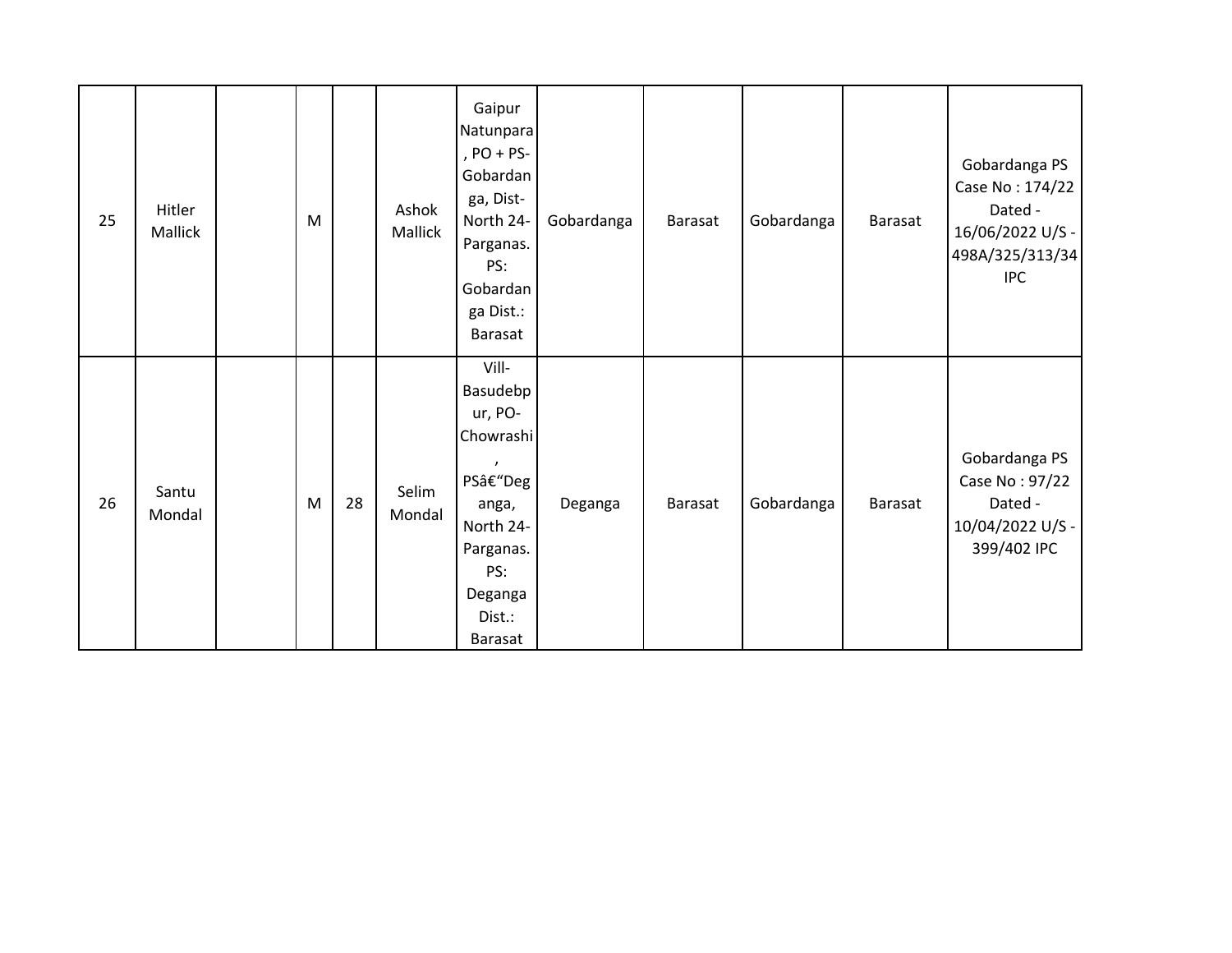| 27 | Suban<br>Basak |  |  |  | Kanai Lal<br>Basak | Doltala<br>Methopar<br>a (near<br>Lotus<br>Club), P.O.<br>Ganganag<br>ar, P.S.<br>Madhyam<br>gram,<br>Dist.<br>North 24-<br>Parganas,<br>PS:<br>Madhyam<br>gram<br>Dist.:<br><b>Barasat</b> | Madhyamgra<br>m | Barasat | Madhyamgra<br>m | Barasat | Madhyamgram PS<br>Case No: 293/22<br>Dated -<br>19/06/2022 U/S -<br>399/402 IPC |
|----|----------------|--|--|--|--------------------|---------------------------------------------------------------------------------------------------------------------------------------------------------------------------------------------|-----------------|---------|-----------------|---------|---------------------------------------------------------------------------------|
|----|----------------|--|--|--|--------------------|---------------------------------------------------------------------------------------------------------------------------------------------------------------------------------------------|-----------------|---------|-----------------|---------|---------------------------------------------------------------------------------|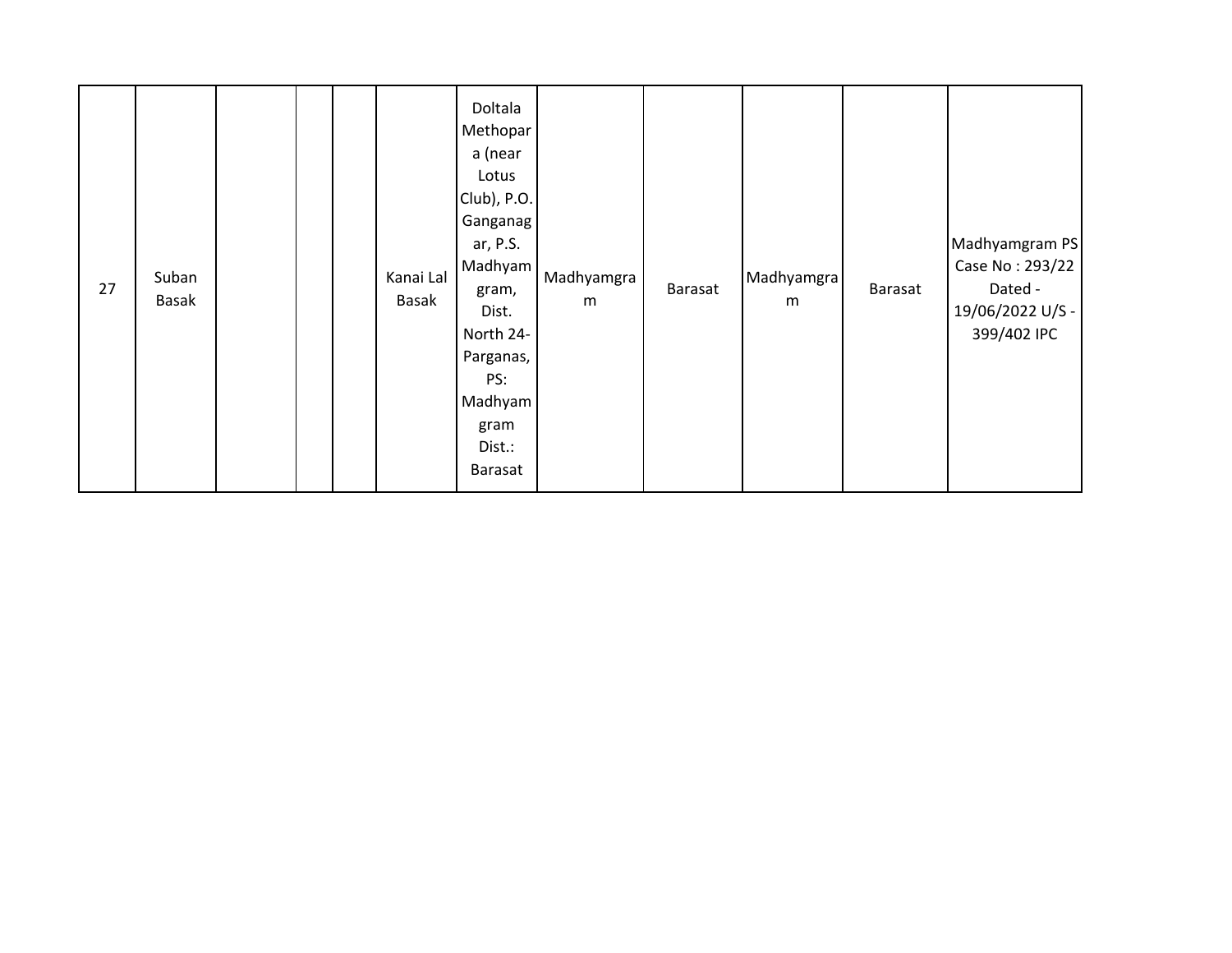| 28 | Gobinda<br>Adhikari |  |  |  | Lt. Nimai<br>Adhikari | Doltala<br>Saheb<br>Bagan<br>(near<br>Saileshnag<br>ar Play<br>Ground),<br>P.O.<br>Ganganag<br>ar, P.S.<br>Madhyam<br>gram,<br>Dist.<br>North 24-<br>Parganas<br>PS:<br>Madhyam<br>gram<br>Dist.:<br>Barasat | Madhyamgra<br>m | Barasat | Madhyamgra<br>${\sf m}$ | Barasat | Madhyamgram PS<br>Case No: 293/22<br>Dated -<br>19/06/2022 U/S -<br>399/402 IPC |
|----|---------------------|--|--|--|-----------------------|--------------------------------------------------------------------------------------------------------------------------------------------------------------------------------------------------------------|-----------------|---------|-------------------------|---------|---------------------------------------------------------------------------------|
|----|---------------------|--|--|--|-----------------------|--------------------------------------------------------------------------------------------------------------------------------------------------------------------------------------------------------------|-----------------|---------|-------------------------|---------|---------------------------------------------------------------------------------|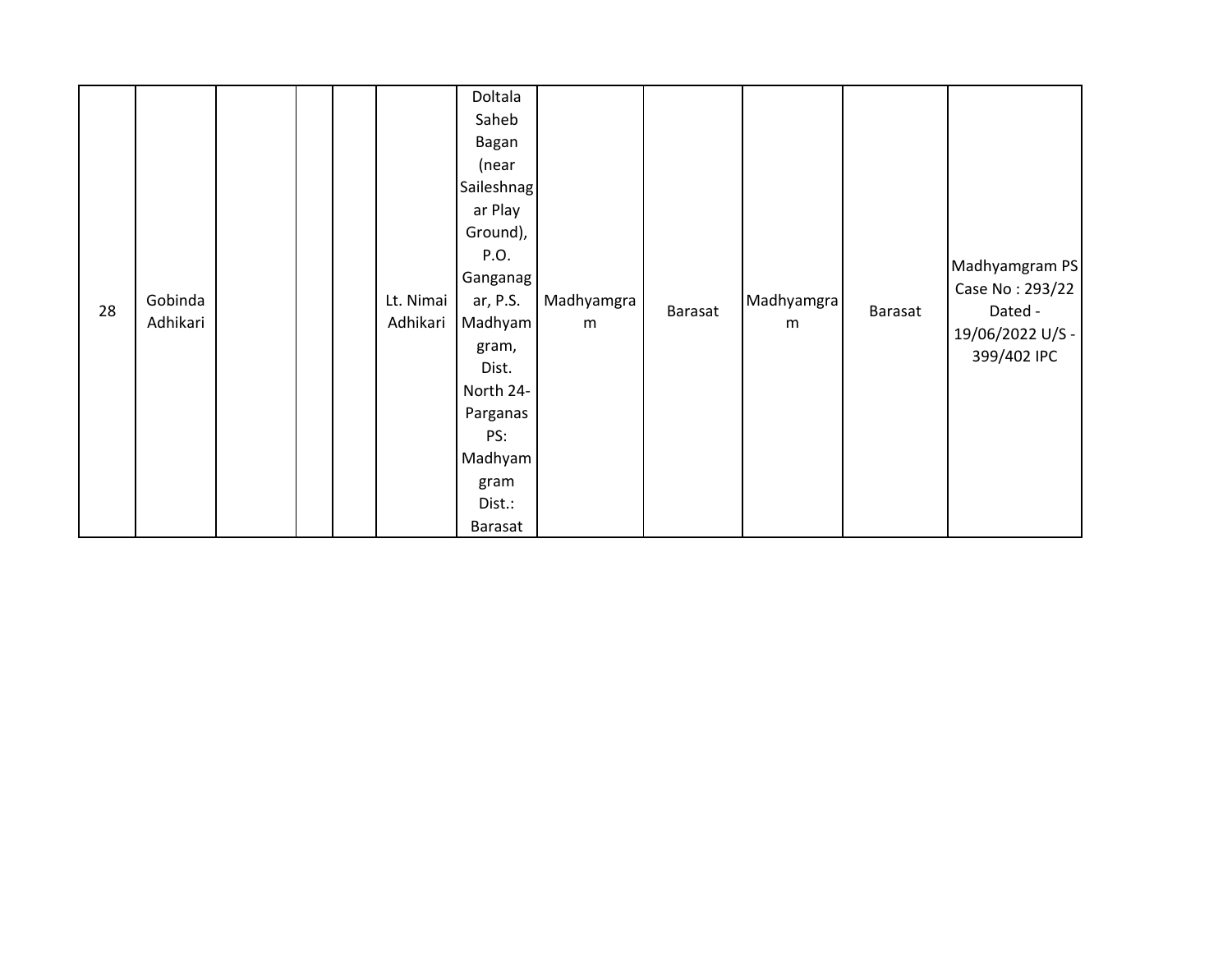| m<br>m<br>Airport,<br>Dist.<br>North 24-<br>Parganas<br>PS:<br>Madhyam<br>gram<br>Dist.:<br>Barasat | 29 | Samar<br>Adhikary | M |  | Arun<br>Adhikary | <b>BT</b><br>Collage,<br>Sahara<br>Paulpara,<br>(near<br>Amra<br>Kajan<br>Club), P.O.<br>Maichel<br>Nagar,<br>P.S. | Madhyamgra | Barasat | Madhyamgra | Barasat | Madhyamgram PS<br>Case No: 293/22<br>Dated -<br>19/06/2022 U/S -<br>399/402 IPC |
|-----------------------------------------------------------------------------------------------------|----|-------------------|---|--|------------------|--------------------------------------------------------------------------------------------------------------------|------------|---------|------------|---------|---------------------------------------------------------------------------------|
|-----------------------------------------------------------------------------------------------------|----|-------------------|---|--|------------------|--------------------------------------------------------------------------------------------------------------------|------------|---------|------------|---------|---------------------------------------------------------------------------------|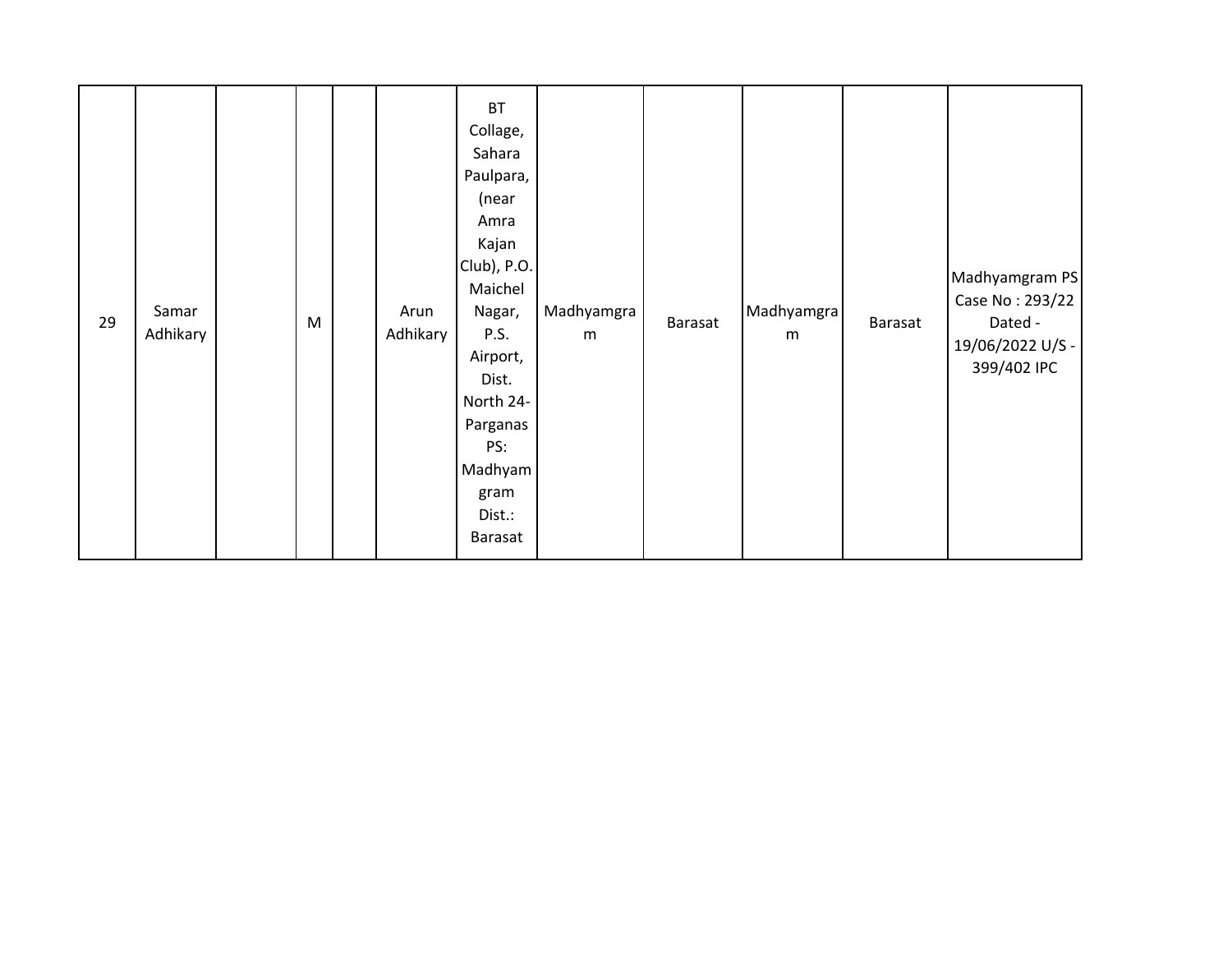| 30 | Suman<br>Sardar |  |  |  | Gour<br>Sardar | <b>BT</b><br>Collage,<br>Sahara<br>Paulpara,<br>(near<br>Amra<br>Kajan<br>Club), P.O.<br>Maichel<br>Nagar,<br>P.S.<br>Airport,<br>Dist.<br>North 24-<br>Parganas<br>PS:<br>Madhyam<br>gram<br>Dist.:<br>Barasat | Madhyamgra<br>m | Barasat | Madhyamgra<br>m | Barasat | Madhyamgram PS<br>Case No: 293/22<br>Dated -<br>19/06/2022 U/S -<br>399/402 IPC |
|----|-----------------|--|--|--|----------------|-----------------------------------------------------------------------------------------------------------------------------------------------------------------------------------------------------------------|-----------------|---------|-----------------|---------|---------------------------------------------------------------------------------|
|----|-----------------|--|--|--|----------------|-----------------------------------------------------------------------------------------------------------------------------------------------------------------------------------------------------------------|-----------------|---------|-----------------|---------|---------------------------------------------------------------------------------|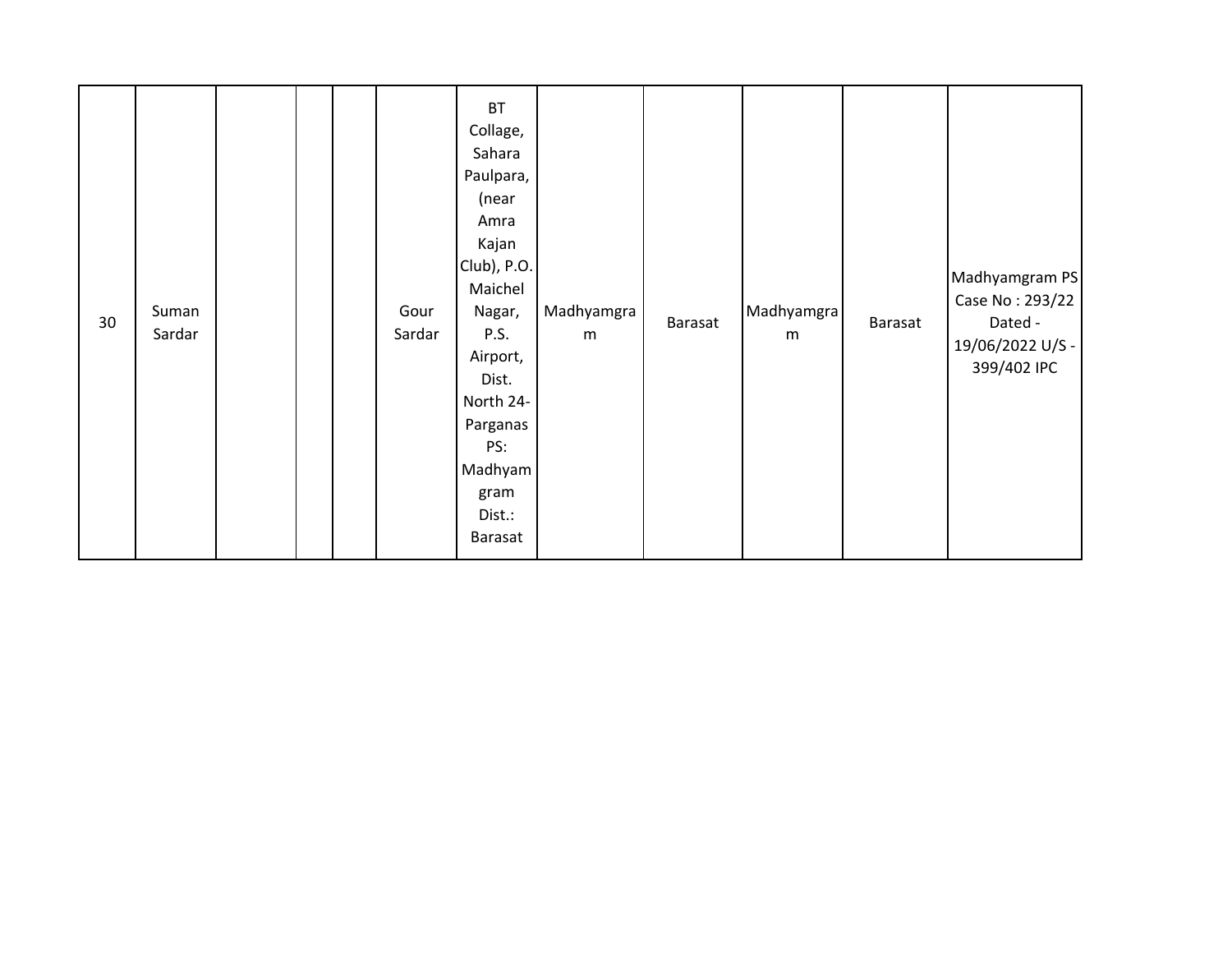| 31 | Ashit<br>Mondal        | M | 45 | $S/O$ Lt.<br>Sankar<br>Mondal | Of Vill-<br>Sahajadap<br>ur Mondal<br>Para, PS<br>Bakultala,<br>South 24<br>Parganas<br>PS:<br>Bakultala<br>Dist.:<br>Baruipur<br>Police<br><b>District</b> | <b>Bakultala</b>     | Baruipur<br>Police<br>District        | <b>Bakultala</b>     | Baruipur<br><b>Police District</b> | <b>Bakultala PS Case</b><br>No: 172/22<br>Dated -<br>19/06/2022 U/S -<br>425/379/411/34<br>IPC & 11 West<br><b>Bengal Trees</b><br>(Protect and<br>Conservation in<br>Non-Forest Areas)<br>Act, 2006 |
|----|------------------------|---|----|-------------------------------|-------------------------------------------------------------------------------------------------------------------------------------------------------------|----------------------|---------------------------------------|----------------------|------------------------------------|------------------------------------------------------------------------------------------------------------------------------------------------------------------------------------------------------|
| 32 | Gopal<br><b>Bhuiya</b> | M | 42 | Shyampad<br>a Bhuiya          | No-05<br>Nafarganj<br>PS:<br>Jharkhali<br>coastal<br>Dist.:<br>Baruipur<br>Police<br>District                                                               | Jharkhali<br>coastal | Baruipur<br>Police<br>District        | Jharkhali<br>coastal | Baruipur<br><b>Police District</b> | Jharkhali coastal<br>PS Case No:<br>60/22 Dated -<br>05/06/2022 U/S -<br>341/325/307/506<br>/34 IPC                                                                                                  |
| 33 | Hafijur<br>Molla       | M | 21 | Chunnat<br>Molla              | Miyargher<br>i,PO-<br>Mallickati<br>PS:<br>Jibantala<br>Dist.:<br>Baruipur<br>Police<br>District                                                            | Jibantala            | Baruipur<br>Police<br><b>District</b> | Jibantala            | Baruipur                           | Jibantala PS Case<br>No: 231/22<br>Dated -<br>Police District   19/06/2022 U/S -<br>489A/406/307/34<br><b>IPC</b>                                                                                    |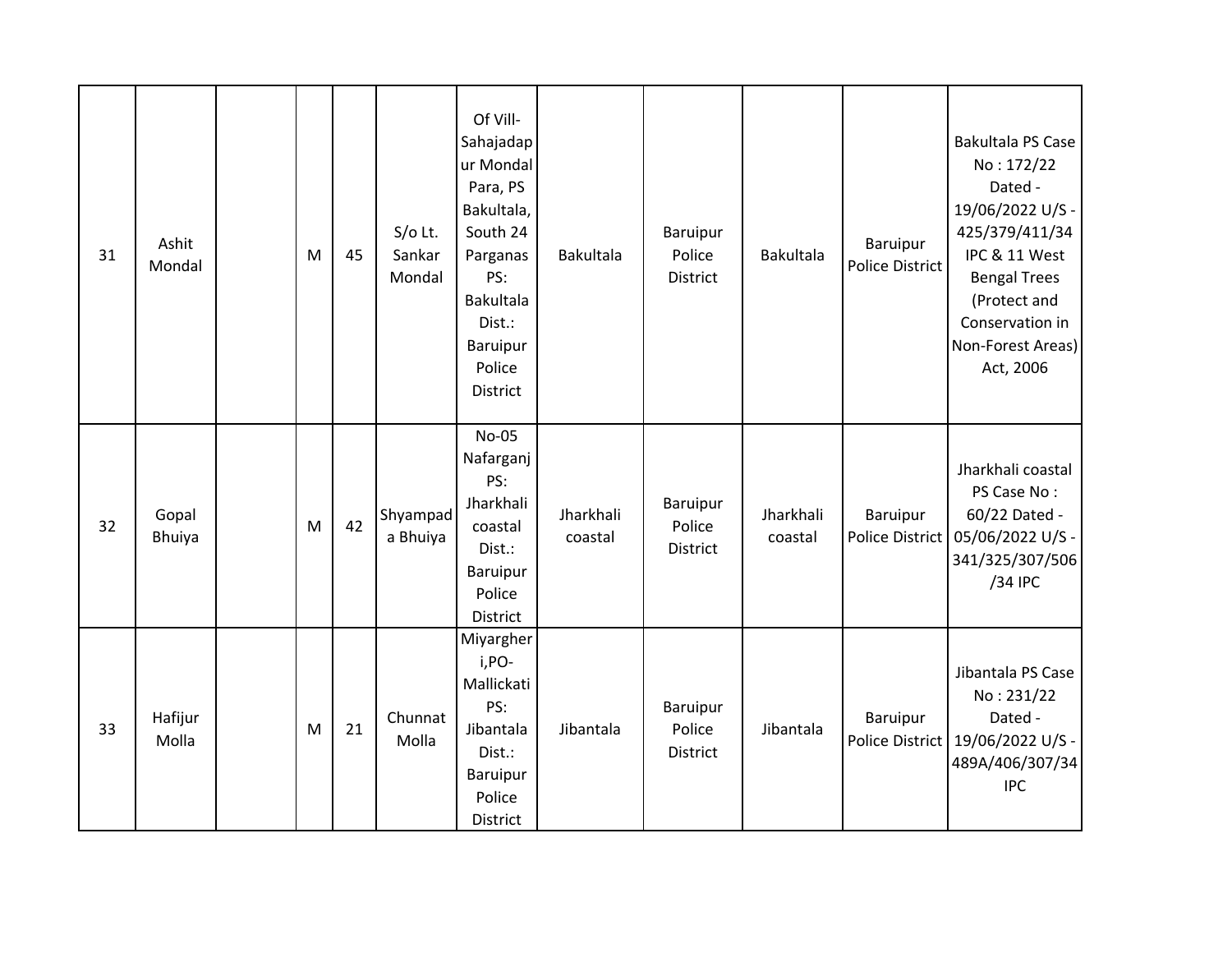| 34 | Salauddin          | M |    | Chayed Ali        | Poina(Ghe<br>e Khali)<br>PS:<br>Jibantala                                                                                                                                             | Jibantala          | Baruipur<br>Police                       | Jibantala | Baruipur                    | Jibantala PS Case<br>No: 223/22<br>Dated -                                                                                |
|----|--------------------|---|----|-------------------|---------------------------------------------------------------------------------------------------------------------------------------------------------------------------------------|--------------------|------------------------------------------|-----------|-----------------------------|---------------------------------------------------------------------------------------------------------------------------|
|    | Molla              |   |    | Molla             | Dist.:<br><b>Baruipur</b><br>Police<br>District                                                                                                                                       |                    | District                                 |           | Police District             | 14/06/2022 U/S -<br>399/402 IPC                                                                                           |
| 35 | Asit<br>Mondal     |   | 35 | Susanta<br>Mondal | Sastakhali<br>PS:<br>Jibantala<br>Dist.:<br>Baruipur<br>Police<br>District                                                                                                            | Jibantala          | <b>Baruipur</b><br>Police<br>District    | Jibantala | Baruipur<br>Police District | Jibantala PS Case<br>No: 223/22<br>Dated -<br>14/06/2022 U/S -<br>399/402 IPC                                             |
| 36 | Esrafil<br>Jamadar | M | 38 | Nuro<br>Jamadar   | Kamarpol,<br>P.O-<br>Sarisha,<br><b>PS</b><br>Diamond<br>Harbour,<br>Dist-<br>South 24<br>Parganas<br>PS:<br>Diamond<br>harbour<br>Dist.:<br>Diamond<br>Harbour<br>Police<br>District | Diamond<br>harbour | Diamond<br>Harbour<br>Police<br>District | Kultali   | Baruipur                    | Kultali PS Case No<br>: 383/22 Dated -<br>19/06/2022 U/S -<br>Police District 447/341/323/325<br>/354A/379/506/3<br>4 IPC |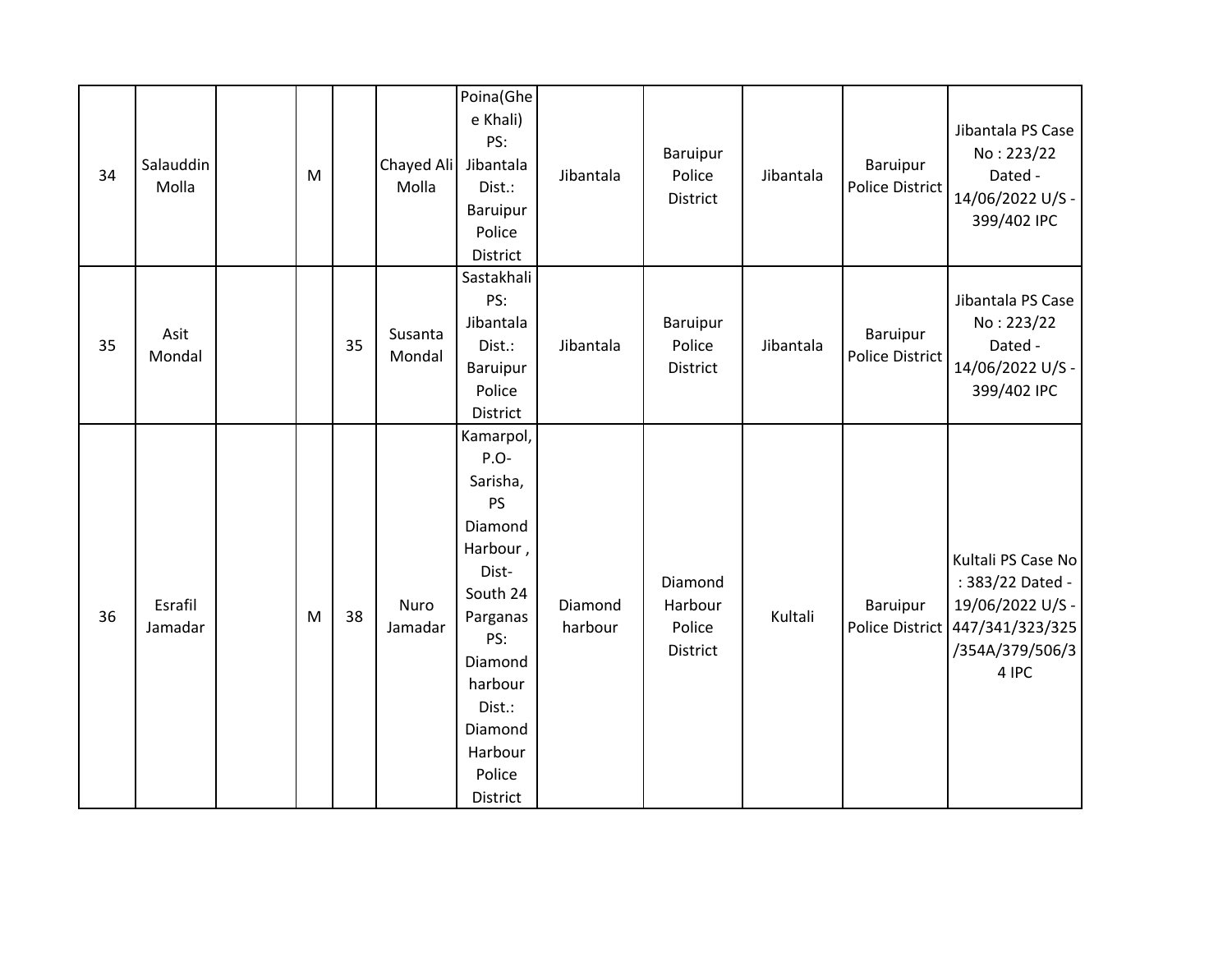| 37 | Supratik<br>Naskar      | <b>Billa</b> | M | 28 | S/o- Palan<br>Naskar,             | Srikhanda<br>Gazi<br>Saheb<br>Tala, PO.<br>Panchpota<br>, PS.<br>Narendra<br>pur, South<br>24 Pgs.<br>PS:<br>Narendra<br>pur Dist.:<br>Baruipur<br>Police<br>District | Narendrapur | Baruipur<br>Police<br>District        | Narendrapur | Baruipur                           | Narendrapur PS<br>Case No: 504/22<br>Dated -<br>Police District   18/05/2022 U/S -<br>341/354A/326/30<br>7/504 IPC                        |
|----|-------------------------|--------------|---|----|-----------------------------------|-----------------------------------------------------------------------------------------------------------------------------------------------------------------------|-------------|---------------------------------------|-------------|------------------------------------|-------------------------------------------------------------------------------------------------------------------------------------------|
| 38 | Surajit<br><b>Barik</b> |              | M | 20 | $S/O$ .<br>Subash<br><b>Barik</b> | "Dhalua<br>Nabapally,<br>PO.<br>Panchpota<br>, PS.<br>Narendra<br>pur,<br>South 24<br>Pgs. " PS:<br>Narendra<br>pur Dist.:<br>Baruipur<br>Police<br>District          | Narendrapur | <b>Baruipur</b><br>Police<br>District | Narendrapur | Baruipur<br><b>Police District</b> | Narendrapur PS<br>Case No: 672/22<br>Dated -<br>19/06/2022 U/S -<br>363/365 IPC & 9<br>of The Child<br>Marriage<br>Restraint Act,<br>1929 |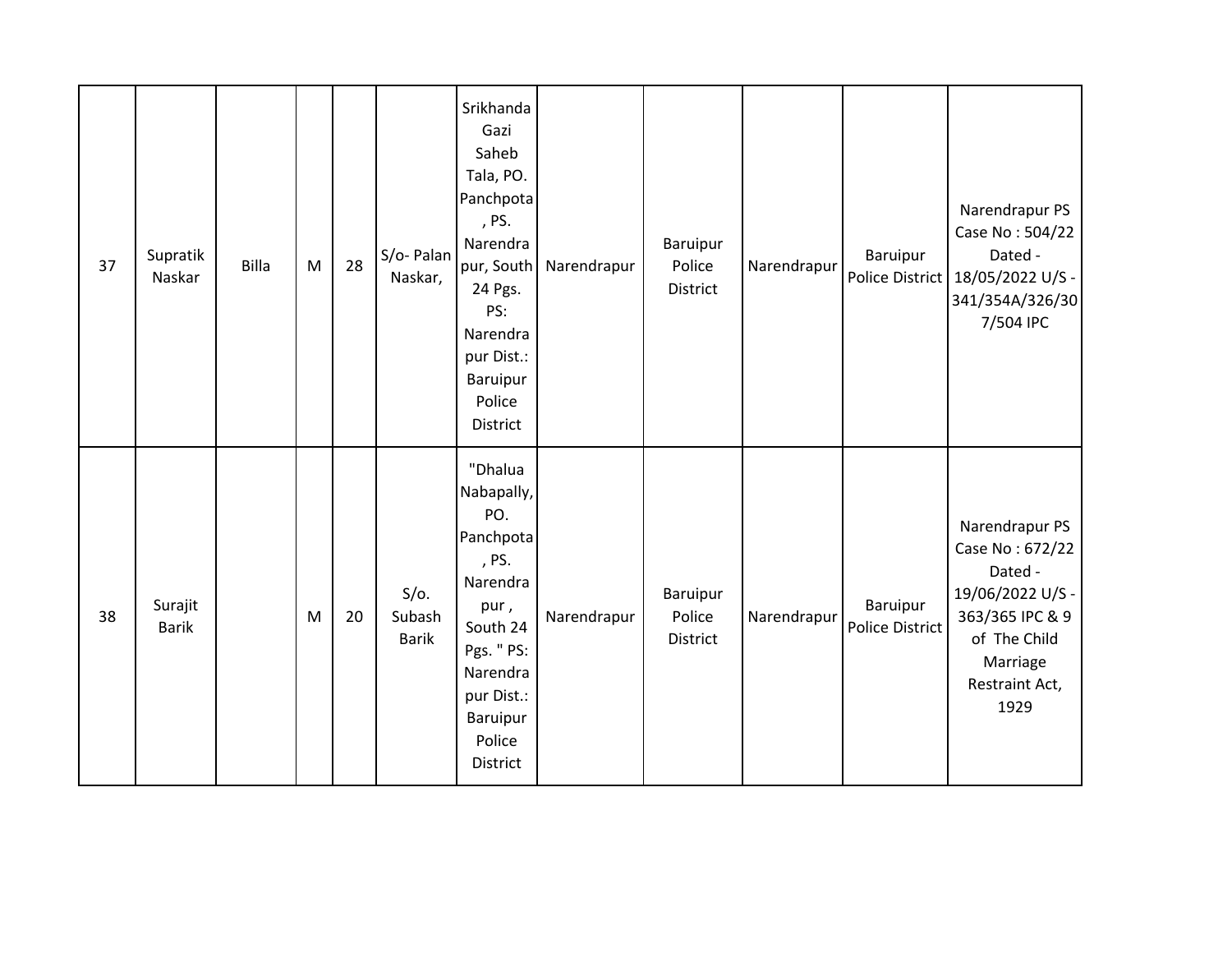| 39 | Bapi Das          | M | 28 | $S/O-$<br>Satyan<br>Das        | "Balia<br><b>Balak</b><br>Sangha<br>club, PS.<br>Narendra<br>pur,<br>South 24<br>Pgs." PS:<br>Narendra<br>pur Dist.:<br>Baruipur<br>Police<br>District | Narendrapur | Baruipur<br>Police<br>District | Narendrapur | Baruipur<br>Police District | Narendrapur PS<br>Case No: 674/22<br>Dated -<br>19/06/2022 U/S -<br>399/402 IPC |
|----|-------------------|---|----|--------------------------------|--------------------------------------------------------------------------------------------------------------------------------------------------------|-------------|--------------------------------|-------------|-----------------------------|---------------------------------------------------------------------------------|
| 40 | Liyakat<br>Mallik | M | 25 | $S/O-$<br>Chabad Ali<br>Mallik | "Uttar<br>Belechchi<br>Ghugur<br>kishori,<br>PO+PS.<br>Baruipur,<br>South 24<br>Pgs. " PS:<br>Baruipur<br>Dist.:<br>Baruipur<br>Police<br>District     | Baruipur    | Baruipur<br>Police<br>District | Narendrapur | Baruipur<br>Police District | Narendrapur PS<br>Case No: 674/22<br>Dated -<br>19/06/2022 U/S -<br>399/402 IPC |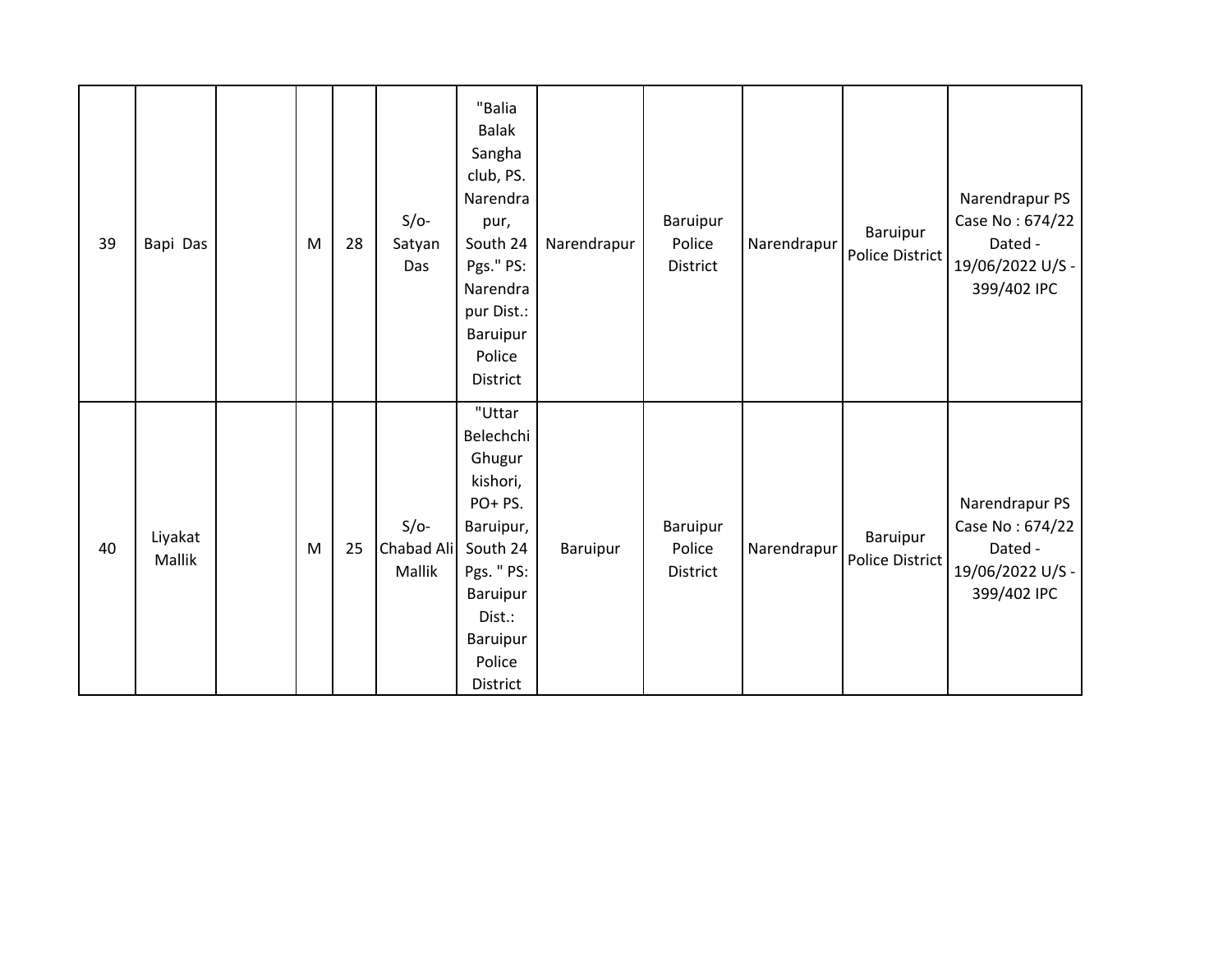| 41 | Bikash<br>Singh | M | 25 | $S/O$ .<br>Shibsanka<br>r Singh | <b>Boral</b><br>Student<br>club PS.<br>Narendra<br>pur,<br>South 24<br>Pgs. PS:<br>Narendra<br>pur Dist.:<br>Baruipur<br>Police<br>District  | Narendrapur | Baruipur<br>Police<br>District | Narendrapur | Baruipur<br>Police District | Narendrapur PS<br>Case No: 674/22<br>Dated -<br>19/06/2022 U/S -<br>399/402 IPC |
|----|-----------------|---|----|---------------------------------|----------------------------------------------------------------------------------------------------------------------------------------------|-------------|--------------------------------|-------------|-----------------------------|---------------------------------------------------------------------------------|
| 42 | Mithu<br>Mondal | M | 35 | $S/O$ .<br>Hasem Ali<br>Mondal  | Garia<br>Ramkrishn<br>anagar,<br>PS.<br>Narendra<br>pur, South<br>24 Pgs.<br>PS:<br>Narendra<br>pur Dist.:<br>Baruipur<br>Police<br>District | Narendrapur | Baruipur<br>Police<br>District | Narendrapur | Baruipur<br>Police District | Narendrapur PS<br>Case No: 674/22<br>Dated -<br>19/06/2022 U/S -<br>399/402 IPC |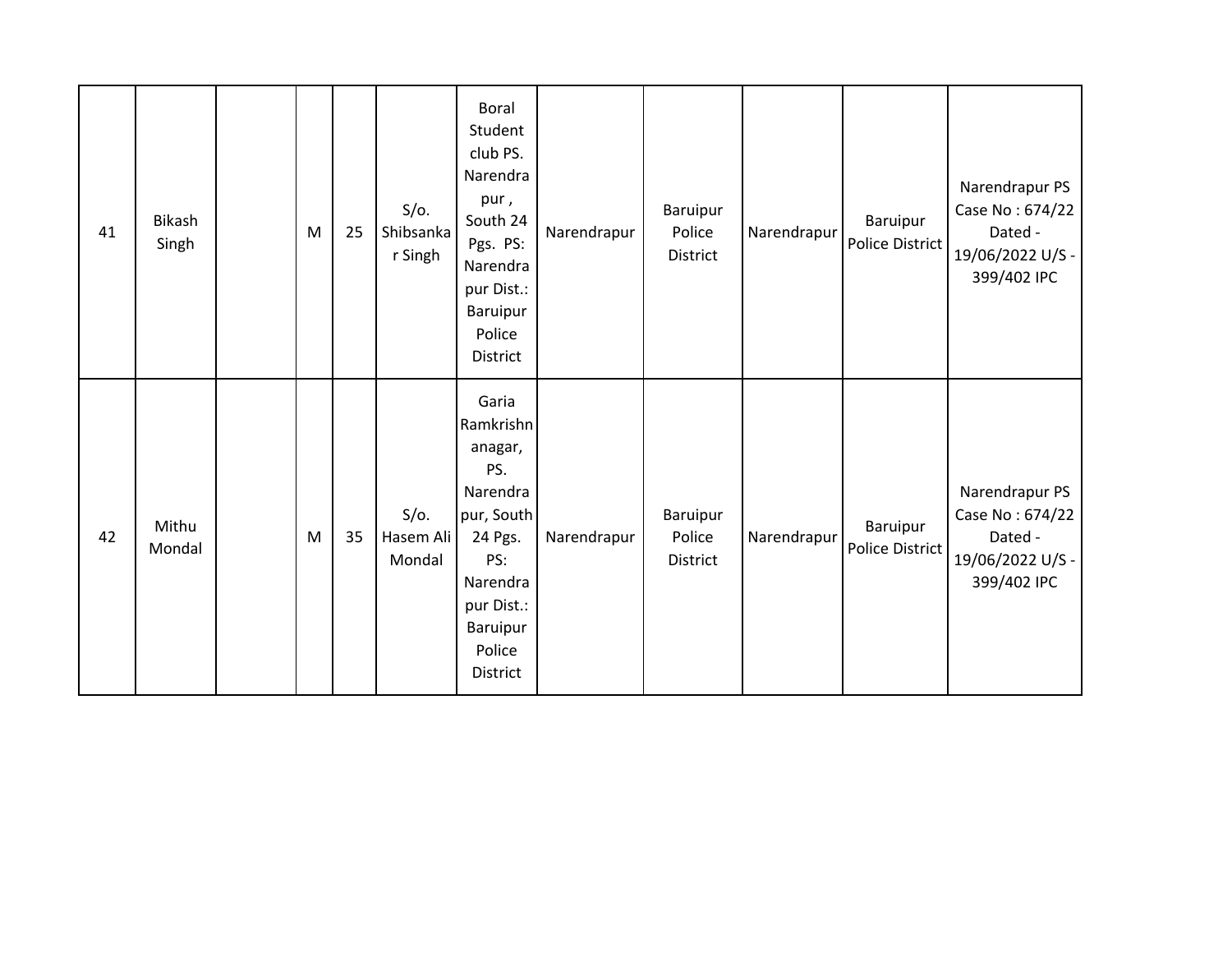| 43 | Samar<br>Roy            | M | 44 | $S/O$ . Lt.<br>Panchana<br>n Roy  | Of<br>Narendra<br>pur<br>Sonargaon<br>Station<br>Road,<br>Teghoria,<br>Sarada<br>park, PS.<br>Narendra<br>pur, South<br>24<br>Parganas<br>PS:<br>Narendra<br>pur Dist.:<br>Baruipur<br>Police<br>District | Narendrapur | Baruipur<br>Police<br>District | Sonarpur | Baruipur                           | Sonarpur PS Case<br>No: 692/22<br>Dated -<br>Police District   18/06/2022 U/S -<br>498A/494/323/32<br>5 IPC |
|----|-------------------------|---|----|-----------------------------------|-----------------------------------------------------------------------------------------------------------------------------------------------------------------------------------------------------------|-------------|--------------------------------|----------|------------------------------------|-------------------------------------------------------------------------------------------------------------|
| 44 | Dulal<br>Chandra<br>Roy | M | 60 | $S/O$ . Lt.<br>Radhakant<br>a Roy | Of<br>Paschim<br>Sitala,<br>PO+PS.<br>Sonarpur,<br>South 24<br>Parganas<br>PS:<br>Sonarpur<br>Dist.:<br>Baruipur<br>Police<br>District                                                                    | Sonarpur    | Baruipur<br>Police<br>District | Sonarpur | Baruipur<br><b>Police District</b> | Sonarpur PS Case<br>No:690/22<br>Dated -<br>18/06/2022 U/S -<br>379/417/420 IPC                             |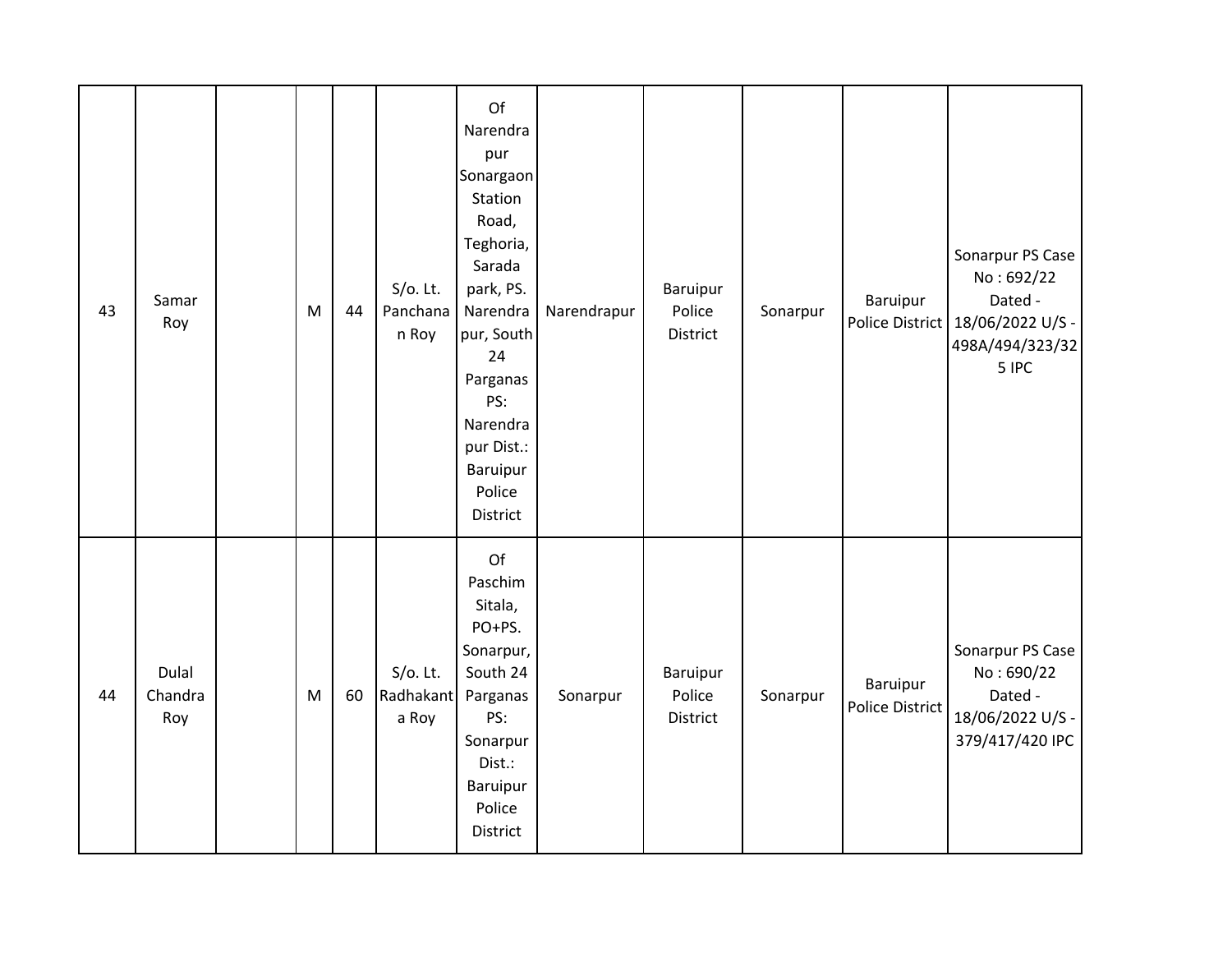| 45 | Bidhan<br>Saha |  | M | 41 | $S/O$ .<br>Sanatan<br>Saha | of<br>Atabagan<br>Kalitala,<br>PO.<br>Laskarpur,<br>PS.<br>Sonarpur, I<br>Kolkata-<br>700153<br>PS:<br>Sonarpur<br>Dist.:<br>Baruipur<br>Police<br>District | Sonarpur | Baruipur<br>Police<br>District | Sonarpur | Baruipur<br>Police District | Sonarpur PS Case<br>No: 673/22<br>Dated -<br>14/06/2022 U/S -<br>420/406 IPC |
|----|----------------|--|---|----|----------------------------|-------------------------------------------------------------------------------------------------------------------------------------------------------------|----------|--------------------------------|----------|-----------------------------|------------------------------------------------------------------------------|
|----|----------------|--|---|----|----------------------------|-------------------------------------------------------------------------------------------------------------------------------------------------------------|----------|--------------------------------|----------|-----------------------------|------------------------------------------------------------------------------|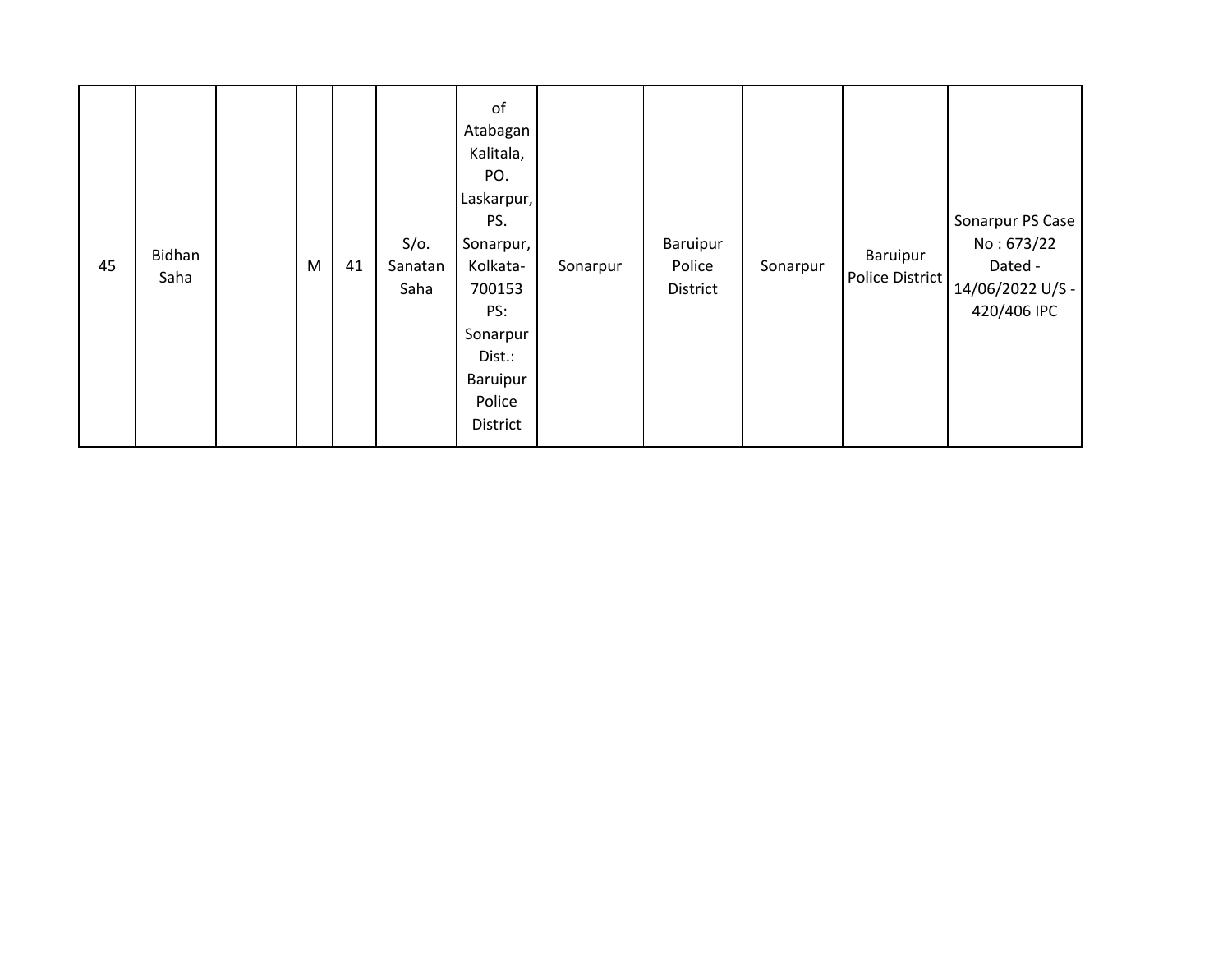| 46 | Gopal Das |  | M | 22 | S/o. Dilip<br>Das | $\mathsf{of}$<br>Gangajoar<br>a Dihi<br>(near<br>Sibaji<br>Sangha<br>Club), PO.<br>Nayabad,<br>PS.<br>Narendra<br>pur,<br>Kolkata-<br>700103<br>PS:<br>Narendra<br>pur Dist.:<br>Baruipur<br>Police<br>District | Narendrapur | Baruipur<br>Police<br>District | Sonarpur | Baruipur | Sonarpur PS Case<br>No: 693/22<br>Dated -<br>Police District   19/06/2022 U/S -<br>341/323/325/354<br>B/509/506 IPC |
|----|-----------|--|---|----|-------------------|-----------------------------------------------------------------------------------------------------------------------------------------------------------------------------------------------------------------|-------------|--------------------------------|----------|----------|---------------------------------------------------------------------------------------------------------------------|
|----|-----------|--|---|----|-------------------|-----------------------------------------------------------------------------------------------------------------------------------------------------------------------------------------------------------------|-------------|--------------------------------|----------|----------|---------------------------------------------------------------------------------------------------------------------|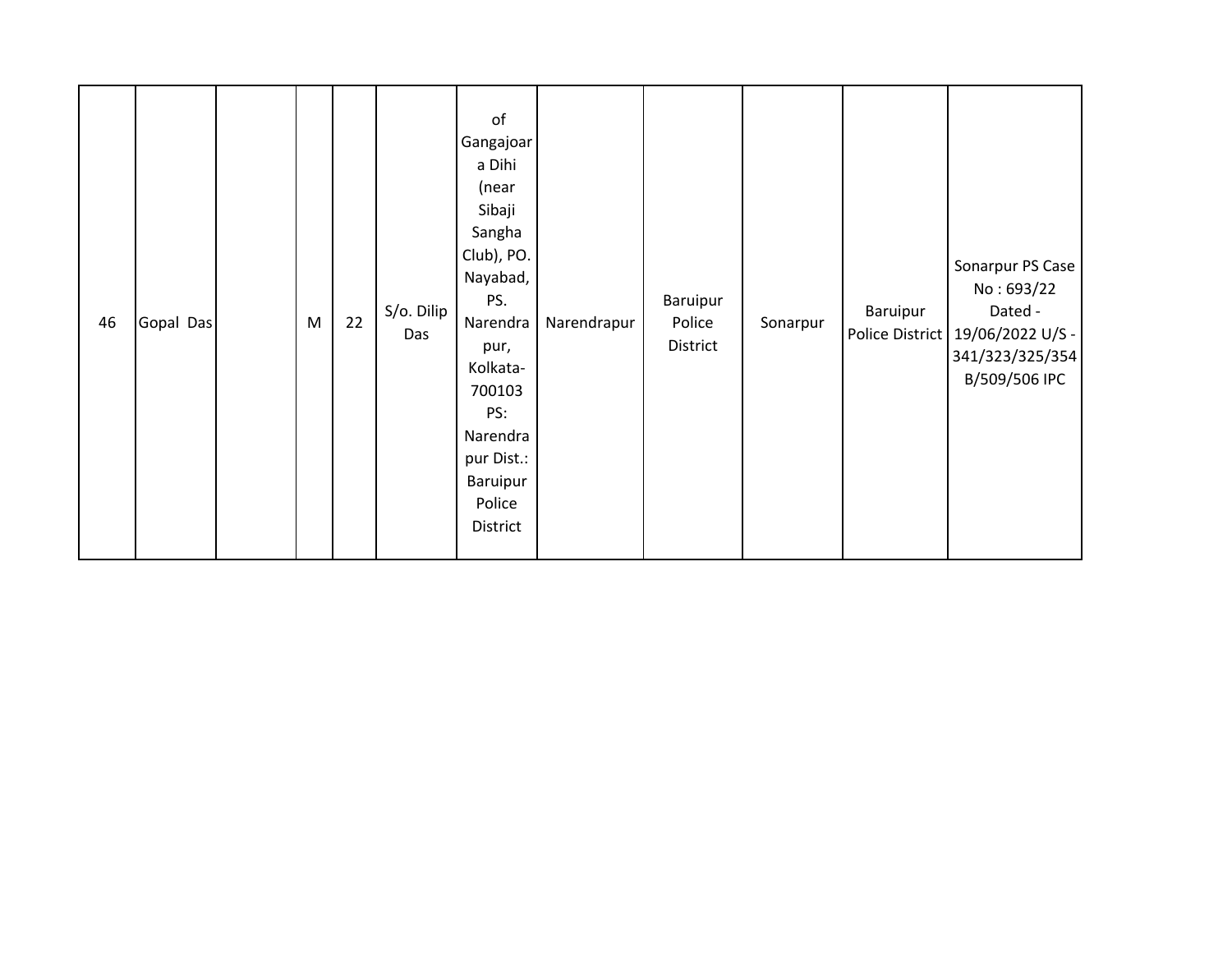| 47 | Krishna<br>Ray      | M | 42 | $S/O$ . Lt.<br>Harolal<br>Ray | of<br>Chowhati,<br>Deshopriy<br>a Park,<br>PO.<br>Chowhati,<br>PS.<br>Sonarpur.<br>PS:<br>Sonarpur<br>Dist.:<br>Baruipur<br>Police<br>District           | Sonarpur  | Baruipur<br>Police<br>District | Sonarpur  | Baruipur        | Sonarpur PS Case<br>No: 628/22<br>Dated -<br>Police District   06/06/2022 U/S -<br>341/323/325/354<br>/506/34 IPC |
|----|---------------------|---|----|-------------------------------|----------------------------------------------------------------------------------------------------------------------------------------------------------|-----------|--------------------------------|-----------|-----------------|-------------------------------------------------------------------------------------------------------------------|
| 48 | Biswajit<br>Bairagi | M |    | Lt.<br>Gurudas<br>Bairagi     | Vill-<br>Sangramp<br>ur,<br>Majherpar<br>a, PO-<br>Sangramp<br>ur, PS-<br>Basirhat,<br>Dist.-<br>North 24<br>Pgs. PS:<br>Bashirhat<br>Dist.:<br>Basirhat | Bashirhat | <b>Basirhat</b>                | Bashirhat | <b>Basirhat</b> | <b>Bashirhat PS Case</b><br>No: 400/22<br>Dated -<br>19/06/2022 U/S -<br>25/27 Arms Act,<br>1959                  |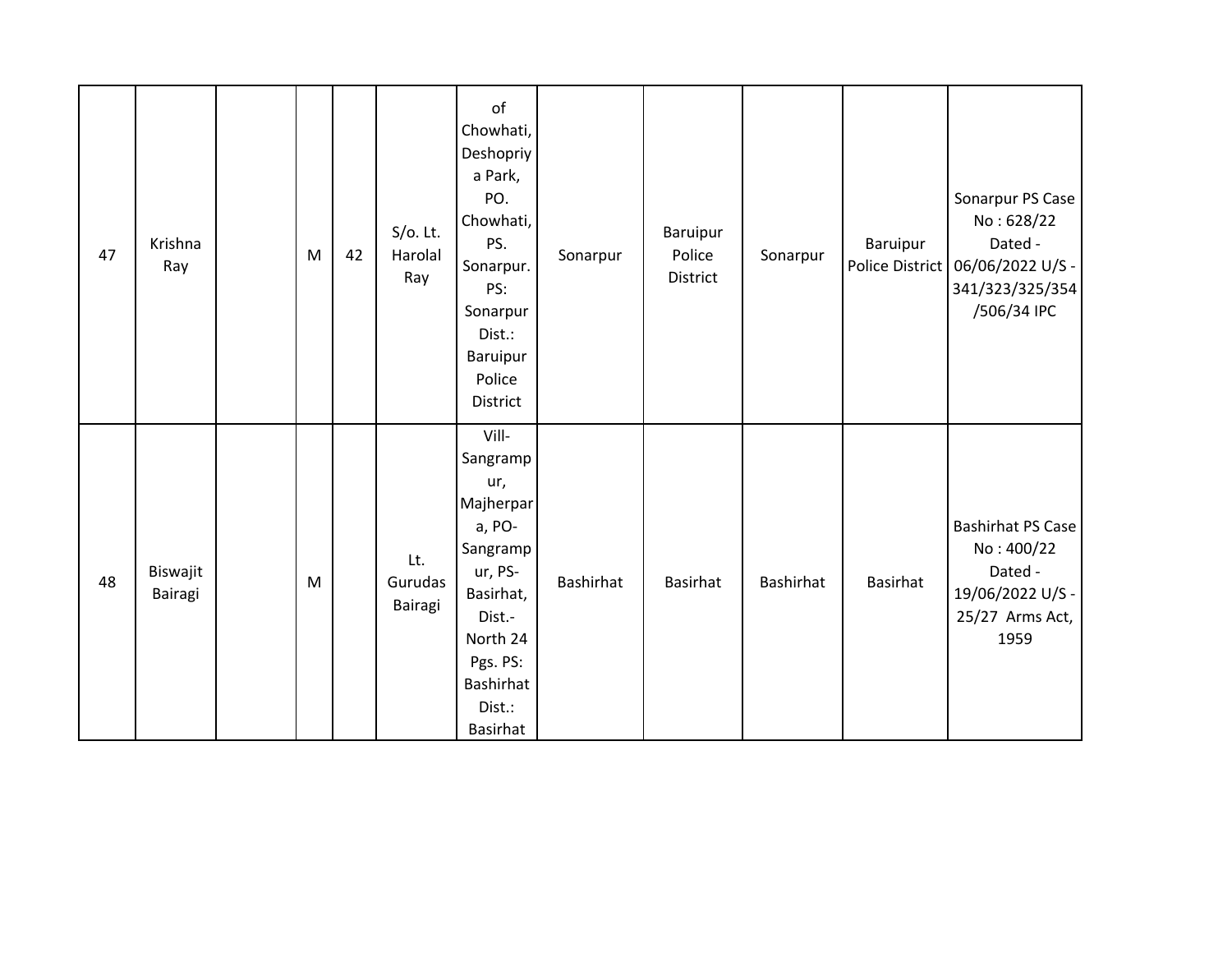| 49 | Soyebur<br>Rahaman<br>Mondal | M |    | Moklechh<br>ur<br>Rahaman<br>Mondal | Vill-Uttar<br>Kodaliya,<br>PO-<br>Dakshin<br>Bagundi,<br>PS-<br>Basirhat,<br>Dist.-<br>North 24<br>Pgs PS:<br>Bashirhat<br>Dist.:<br>Basirhat | Bashirhat | Basirhat | Bashirhat | Basirhat | <b>Bashirhat PS Case</b><br>No: 401/22<br>Dated -<br>19/06/2022 U/S -<br>420/406/34 IPC |
|----|------------------------------|---|----|-------------------------------------|-----------------------------------------------------------------------------------------------------------------------------------------------|-----------|----------|-----------|----------|-----------------------------------------------------------------------------------------|
| 50 | Haran<br>Das                 | M | 42 | Late<br>Ananta<br>Das               | Asharia<br>Narayanp<br>ur, PS-<br>Hasnabad<br>PS:<br>Hasnabad<br>Dist.:<br>Basirhat                                                           | Hasnabad  | Basirhat | Hasnabad  | Basirhat | Hasnabad PS Case<br>No: 302/22<br>Dated -<br>18/06/2022 U/S -<br>363/365/34 IPC         |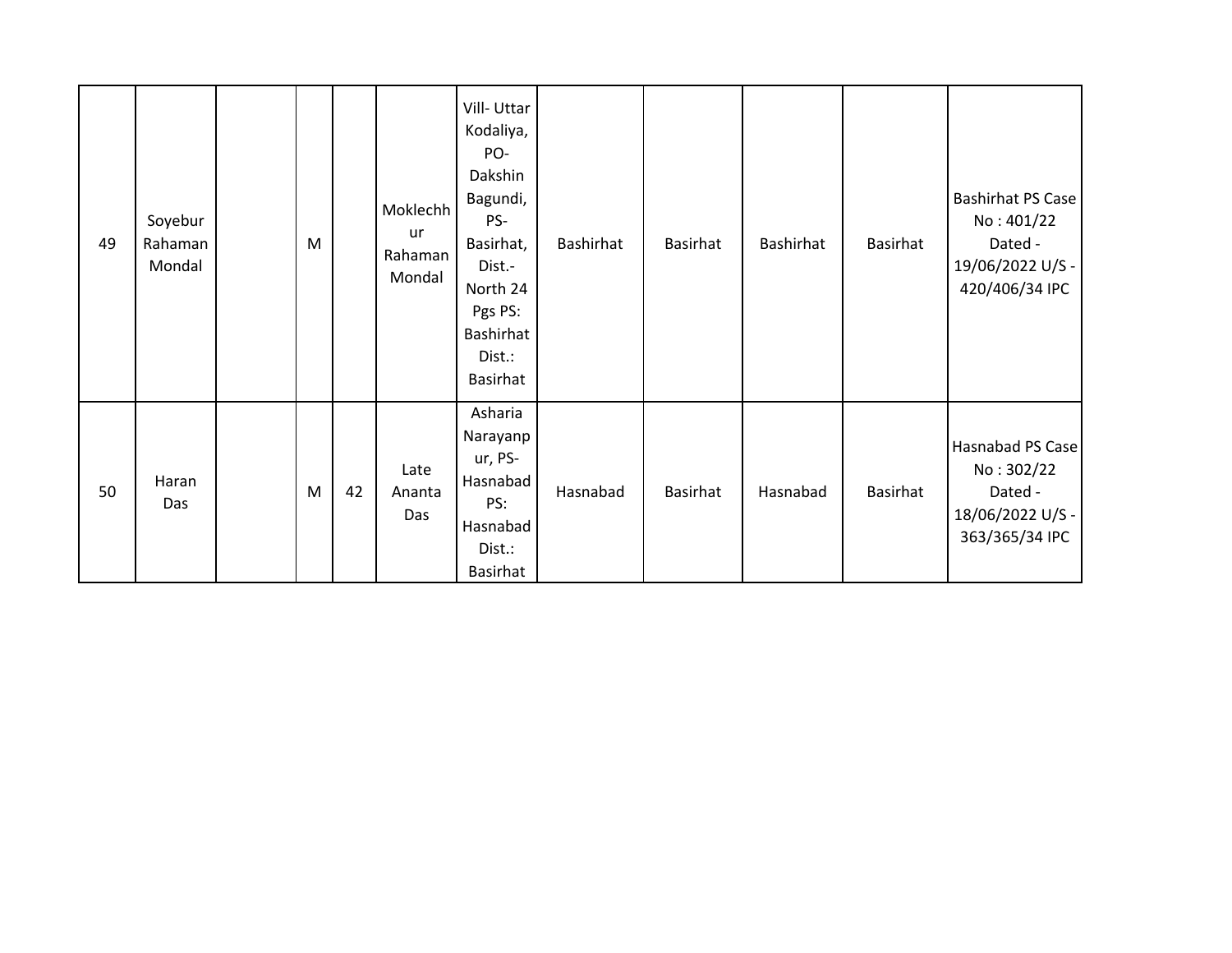| 51 | Taslima<br>Bibi       |         |   | 30 | $W/O-$<br>Ayeb Ali<br>Gazi@<br>Khoka, D/ | Vill-<br>Ankipur<br>Dakshinpa<br>ra, PO-<br>Rajendrap<br>ur, PS-<br>Matia,<br>Dist-<br>North 24<br>Pgs PS:<br><b>MATIA</b><br>Dist.:<br><b>Basirhat</b> | <b>MATIA</b> | <b>Basirhat</b> | <b>MATIA</b> | Basirhat | <b>MATIA PS Case</b><br>No: 122/22<br>Dated -<br>10/04/2022 U/S -<br>498A/304B/302/4<br>06/34 IPC & 3/4<br>Dowry Prohibition<br>Act, 1961Â |
|----|-----------------------|---------|---|----|------------------------------------------|---------------------------------------------------------------------------------------------------------------------------------------------------------|--------------|-----------------|--------------|----------|--------------------------------------------------------------------------------------------------------------------------------------------|
| 52 | Sekh<br>Ruhul<br>Amin | Rulamin | M |    | S/o-Sekh<br>Golam<br>Rasul               | PS:<br>Minakhan<br>Dist.:<br>Basirhat                                                                                                                   | Minakhan     | <b>Basirhat</b> | Minakhan     | Basirhat | Minakhan PS Case<br>No: 152/22<br>Dated -<br>19/06/2022 U/S -<br>279/304A IPC                                                              |
| 53 | Nayon<br>Karmakar     |         | M | 19 | Nitya<br>Karmakar                        | PS:<br>Swarupna<br>gar Dist.:<br><b>Basirhat</b>                                                                                                        | Swarupnagar  | <b>Basirhat</b> | Swarupnagar  | Basirhat | Swarupnagar PS<br>Case No: 632/22<br>Dated -<br>19/06/2022 U/S -<br>14 $A(b)$<br>Foreigners Act,<br>1946Â                                  |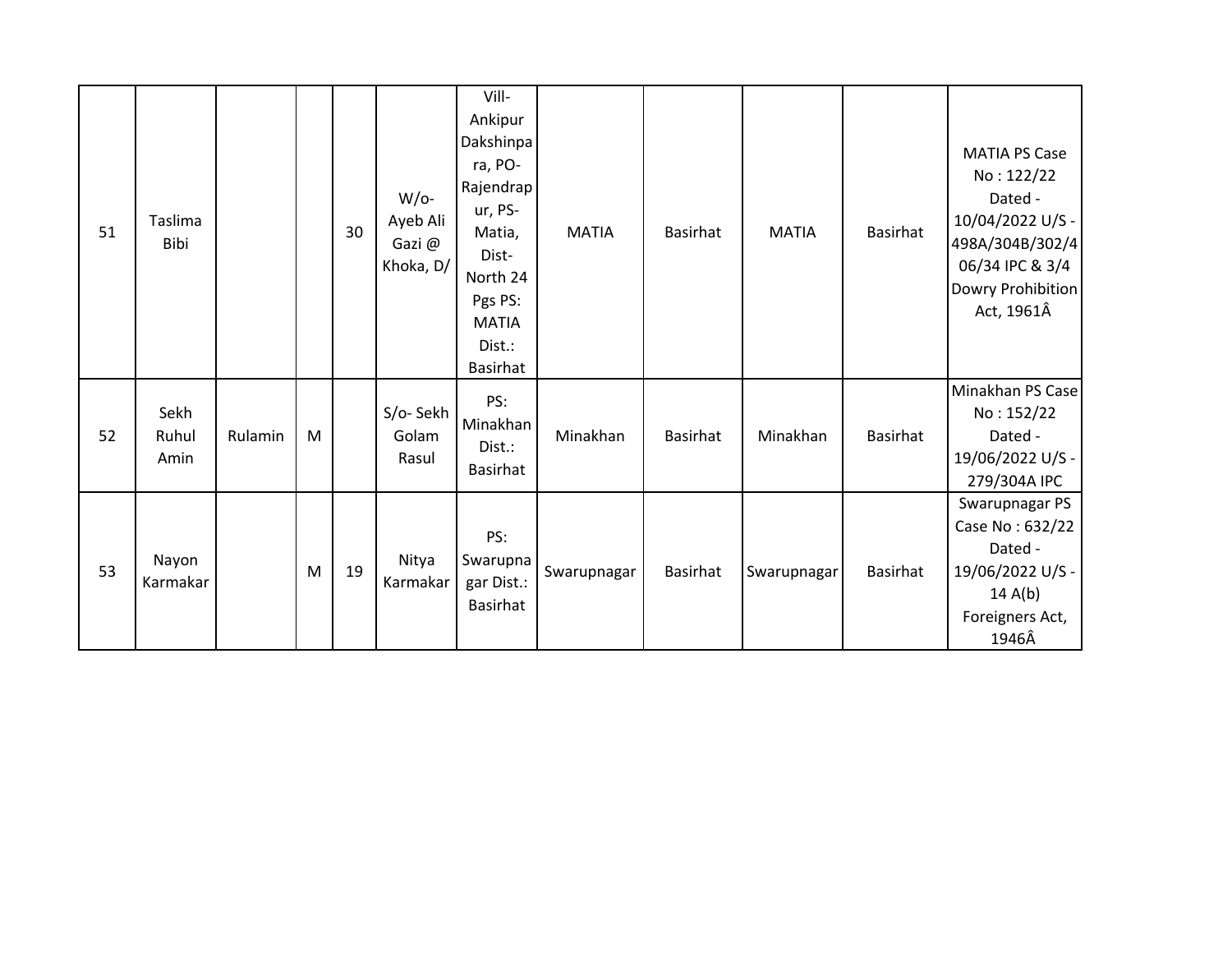| 54 | Firoz Gazi         | M | 28 | Musha<br><b>Karim Gazi</b>      | Vill:+ PO:<br>Katiahat,<br>PS:<br>Baduria,<br>Dist:<br>North 24<br>Parganas<br>PS:<br><b>Baduria</b><br>Dist.:<br><b>Basirhat</b> | <b>Baduria</b> | <b>Basirhat</b> | Rajarhat   | Bidhannagar<br>Police<br>Commissione<br>rate | Rajarhat PS Case<br>No: 217/22<br>Dated -<br>19/06/2022 U/S -<br>22(c)/25/28/29<br><b>Narcotic Drugs</b><br>and Psychotropic<br>Substances Act,<br>1985 |
|----|--------------------|---|----|---------------------------------|-----------------------------------------------------------------------------------------------------------------------------------|----------------|-----------------|------------|----------------------------------------------|---------------------------------------------------------------------------------------------------------------------------------------------------------|
| 55 | Sk Jiyar           | M | 40 | Sk. Jalil                       | Khojmaha<br>mmadpur,<br>Nichupara<br>PS:<br>Dubrajpor<br>e Dist.:<br><b>Birbhum</b>                                               | Dubrajpore     | Birbhum         | Dubrajpore | Birbhum                                      | Dubrajpore PS<br>Case No: 118/22<br>Dated -<br>03/06/2022 U/S -<br>379 IPC                                                                              |
| 56 | Ujjal<br>Ghosh     | M | 24 | Ananda<br>Ghosh                 | Joshpur<br>PS:<br>Dubrajpor<br>e Dist.:<br>Birbhum                                                                                | Dubrajpore     | Birbhum         | Dubrajpore | Birbhum                                      | Dubrajpore PS<br>Case No: 118/22<br>Dated -<br>03/06/2022 U/S -<br>379 IPC                                                                              |
| 57 | Sanjay<br>Chowdhur | M | 30 | Madan<br>Mohan<br>Chowdhur<br>i | Babujore<br>PS:<br>Kankartala<br>Dist.:<br>Birbhum                                                                                | Kankartala     | Birbhum         | Kankartala | Birbhum                                      | Kankartala PS<br>Case No: 71/22<br>Dated -<br>19/06/2022 U/S -<br>498(A)/325/326/3<br>07/354B/379 IPC                                                   |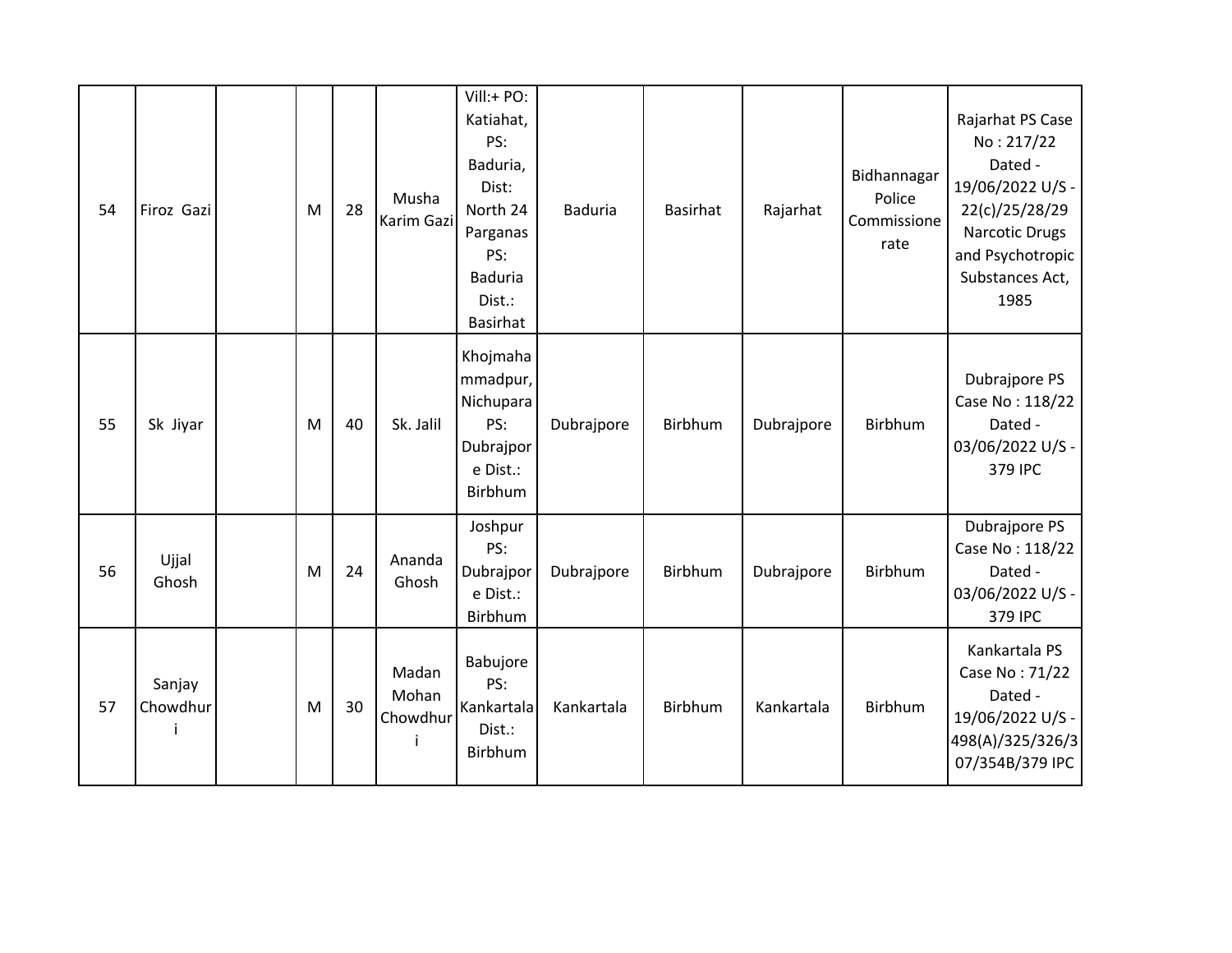| 58 | Madan<br>Mohan<br>Chowdhur<br>i |       |   | 65 | Lt Aboni<br>i         | Babuijore<br>PS:<br>Chowdhur Kankartala<br>Dist.:<br>Birbhum                           | Kankartala | Birbhum | Kankartala | Birbhum        | Kankartala PS<br>Case No: 71/22<br>Dated -<br>19/06/2022 U/S -<br>498(A)/325/326/3<br>07/354B/379 IPC |
|----|---------------------------------|-------|---|----|-----------------------|----------------------------------------------------------------------------------------|------------|---------|------------|----------------|-------------------------------------------------------------------------------------------------------|
| 59 | Lau<br>Chowdhur<br>Lalmohan     |       | M | 58 | Lt Aboni<br>j         | Babuijore<br>PS:<br>Chowdhur Kankartala<br>Dist.:<br>Birbhum                           | Kankartala | Birbhum | Kankartala | <b>Birbhum</b> | Kankartala PS<br>Case No: 71/22<br>Dated -<br>19/06/2022 U/S -<br>498(A)/325/326/3<br>07/354B/379 IPC |
| 60 | Munshi<br>Abu Taleb             |       | M | 41 | Maharam<br>Ali        | Ambhua<br>PS:<br>Murarai<br>Dist.:<br>Birbhum                                          | Murarai    | Birbhum | Murarai    | Birbhum        | Murarai PS<br>Warrant No =<br>72/22                                                                   |
| 61 | Raghunat<br>h Ghosh             |       | M | 56 | Monilal<br>Ghosh      | Dhananjo<br>ypur PS:<br>Murarai<br>Dist.:<br>Birbhum                                   | Murarai    | Birbhum | Murarai    | Birbhum        | Murarai PS<br>Warrant No =<br>75/22                                                                   |
| 62 | Nemai<br><b>Basak</b>           | Habba | M | 31 | Somir<br><b>Basak</b> | Sainthia<br>Muradihi<br>Colony<br>Ward no.-<br>07 PS:<br>Sainthia<br>Dist.:<br>Birbhum | Sainthia   | Birbhum | Sainthia   | Birbhum        | Sainthia PS Case<br>No: 194/22<br>Dated -<br>17/06/2022 U/S -<br>399/402 IPC                          |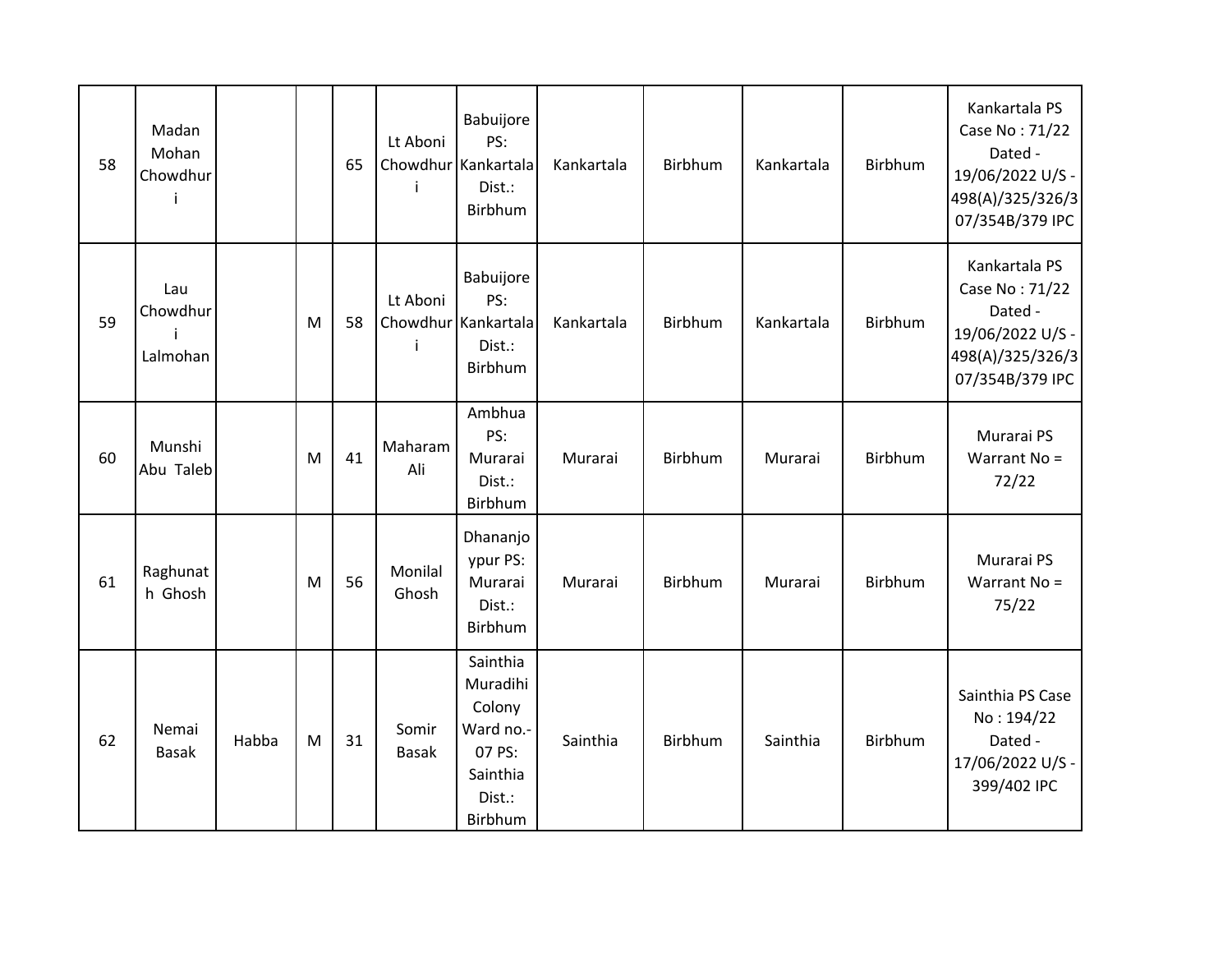| 63 | Kaloshya<br>m Bagdi | Sandip | M | 28 | Lt.<br>Swapan<br>Bagdi | Sainthia<br>Ward no.-<br>09,<br>Faizalabad<br>PS:<br>Sainthia<br>Dist.:<br>Birbhum                                                                      | Sainthia   | Birbhum                       | Sainthia | Birbhum | Sainthia PS Case<br>No: 194/22<br>Dated -<br>17/06/2022 U/S -<br>399/402 IPC                                    |
|----|---------------------|--------|---|----|------------------------|---------------------------------------------------------------------------------------------------------------------------------------------------------|------------|-------------------------------|----------|---------|-----------------------------------------------------------------------------------------------------------------|
| 64 | Sadhan<br>Bhandari  |        | M | 46 | Lt. Chatur<br>Bhandari | Rakshakali<br>tala PS:<br>Suri Dist.:<br>Birbhum                                                                                                        | Suri       | Birbhum                       | Suri     | Birbhum | Suri PS Case No:<br>295/22 Dated -<br>18/06/2022 U/S -<br>341/323/325/307<br>/379/34 IPC                        |
| 65 | Rajesh<br>Mondal    |        | M |    | Sirajul<br>Mondal      | Barackpur<br>Talikhola,<br>PO-<br>Sripally,<br>PS-<br>Goplanaga<br>r, Dist- (N)<br>24 Pgs PS:<br>Gopalnaga<br>r Dist.:<br>Bongaon<br>Police<br>District | Gopalnagar | Bongaon<br>Police<br>District | Bongaon  | Bongaon | Bongaon PS Case<br>No: 299/22<br>Dated -<br>Police District   25/03/2022 U/S -<br>25(i)(a)/27 Arms<br>Act, 1959 |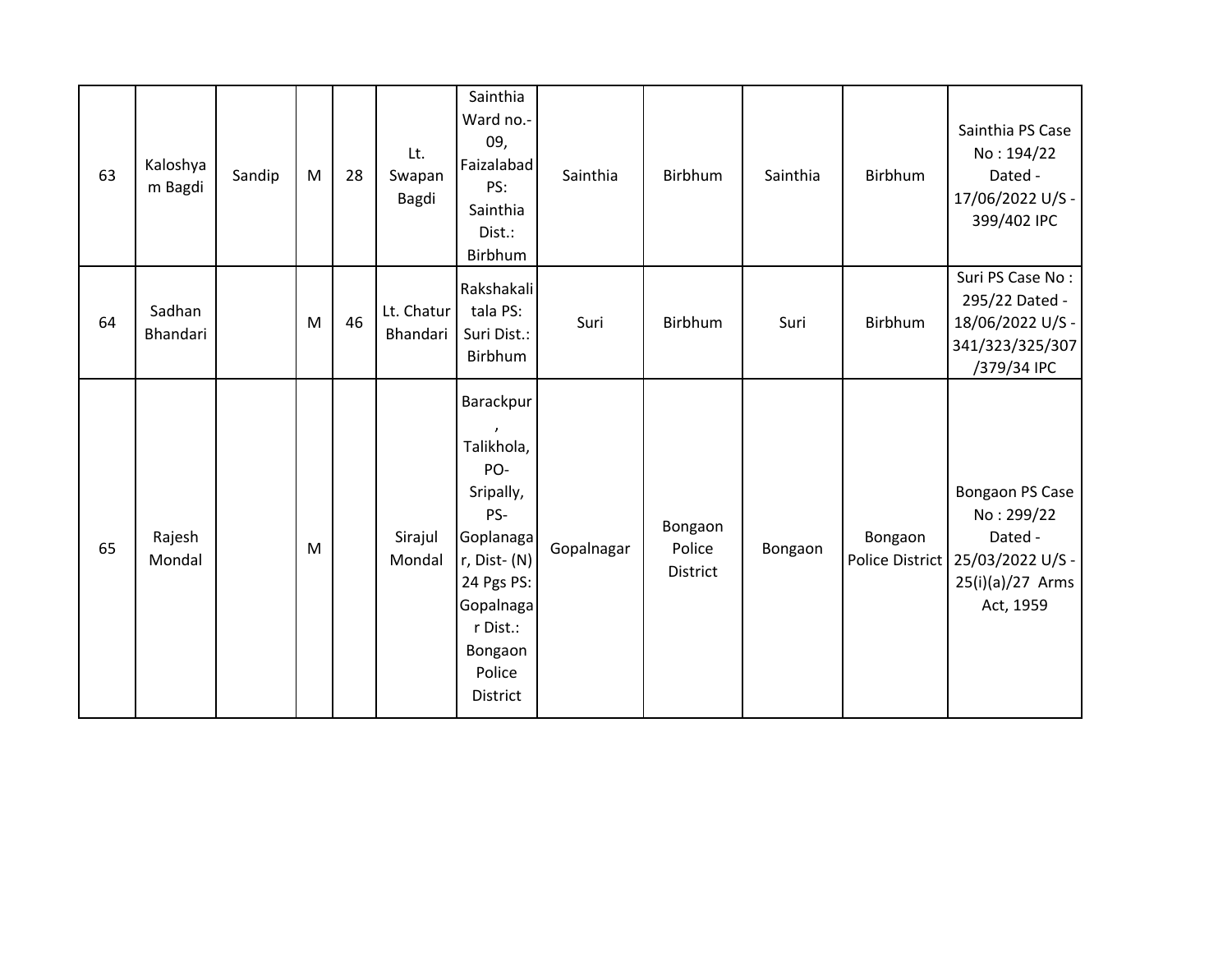| 66 | Amit Das           | M |    | Lt. Barisan<br>Das | Vill-<br>Purandarp<br>ur (Behind<br>Primary<br>School),<br>PO-<br>Purandarp<br>ur, PS-<br>Gaighata,<br>Dist.<br>North 24<br>Parganas<br>PS:<br>Gaighata<br>Dist.:<br>Bongaon<br>Police<br><b>District</b> | Gaighata   | Bongaon<br>Police<br>District | Gaighata   | Bongaon<br>Police District        | Gaighata PS Case<br>No: 555/22<br>Dated -<br>14/06/2022 U/S -<br>498A/325/308<br>IPC & 3/4 Dowry<br>Prohibition Act,<br>1961Â |
|----|--------------------|---|----|--------------------|-----------------------------------------------------------------------------------------------------------------------------------------------------------------------------------------------------------|------------|-------------------------------|------------|-----------------------------------|-------------------------------------------------------------------------------------------------------------------------------|
| 67 | Mithun<br>Majumder | M | 30 | da<br>Majumder     | Ramchand<br>rapur PS:<br>Mahanan Gopalnaga<br>r Dist.:<br>Bongaon<br>Police<br>District                                                                                                                   | Gopalnagar | Bongaon<br>Police<br>District | Gopalnagar | Bongaon<br><b>Police District</b> | Gopalnagar PS<br>Case No: 328/22<br>Dated -<br>18/06/2022 U/S -<br>341/325/153A/29<br>5A/505(b)(2)/506<br>/34 IPC             |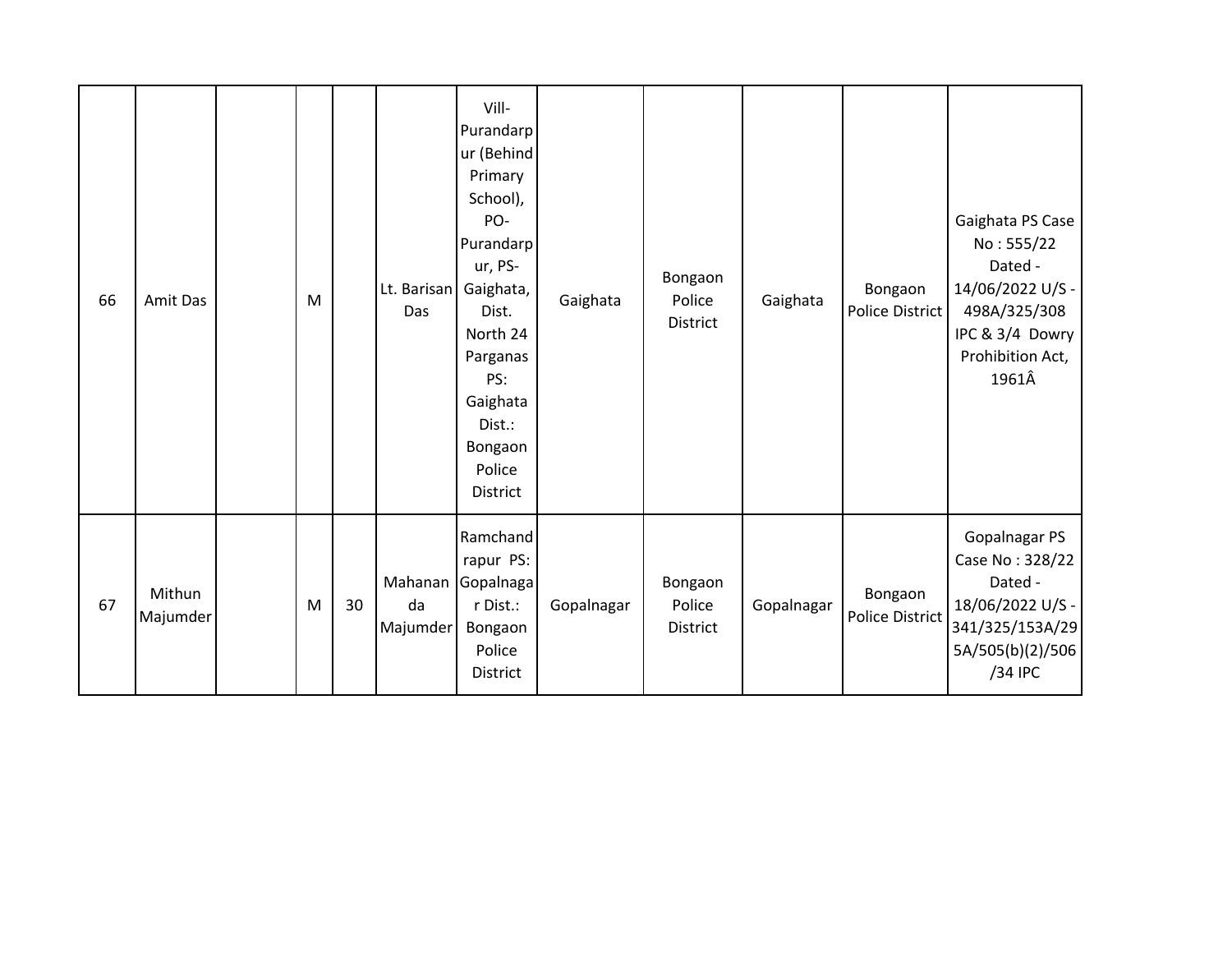| 68 | Kishore<br>Majumder |       | M | 38 | Mahanan<br>da<br>Majumder | Ramchand<br>rapur PS:<br>Gopalnaga<br>r Dist.:<br>Bongaon<br>Police<br><b>District</b>          | Gopalnagar | Bongaon<br>Police<br>District | Gopalnagar | Bongaon<br><b>Police District</b>              | Gopalnagar PS<br>Case No: 328/22<br>Dated -<br>18/06/2022 U/S -<br>341/325/153A/29<br>5A/505(b)(2)/506<br>/34 IPC |
|----|---------------------|-------|---|----|---------------------------|-------------------------------------------------------------------------------------------------|------------|-------------------------------|------------|------------------------------------------------|-------------------------------------------------------------------------------------------------------------------|
| 69 | Biswajit<br>Samanta | Rahul | M | 25 | Rupchand<br>Samanta       | Mohishgar<br>, Talit PS<br>Khanakul<br>Hooghly<br>PS:<br>Khanakul<br>Dist.:<br>Hooghly<br>Rural | Khanakul   | Hooghly<br>Rural              | Dankuni    | Chandannaga<br>r Police<br>Commissione<br>rate | Dankuni PS Case<br>No: 231/22<br>Dated -<br>19/06/2022 U/S -<br>364A/34 IPC                                       |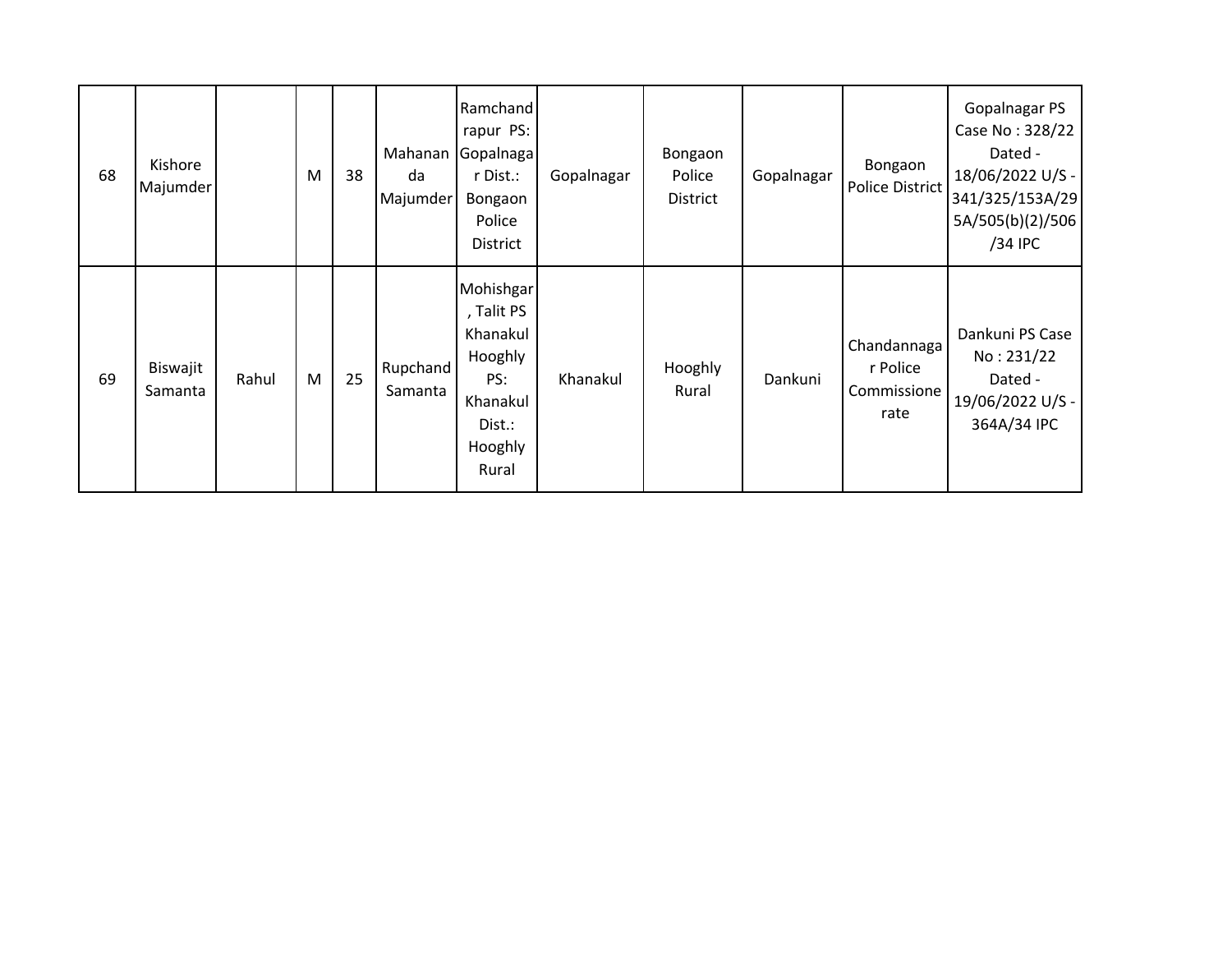| 70 | Sanjay<br>Mondal | Gopal | M | 31 | Mondal                  | Baidyabati<br>Chak<br>Golapole<br>PO-<br>Baidyabati<br>PS-<br>Serampor<br>Lt. Nirmal e, Hooghly<br>PS:<br>Srirampor<br>e Dist.:<br>Chandann<br>agar<br>Police<br>Commissi<br>onerate | Srirampore         | Chandannag<br>ar Police<br>Commission<br>erate | Srirampore         | Chandannaga<br>r Police<br>Commissione<br>rate | Srirampore PS<br>Case No: 183/22<br>Dated -<br>04/06/2022 U/S -<br>399/402 IPC      |
|----|------------------|-------|---|----|-------------------------|--------------------------------------------------------------------------------------------------------------------------------------------------------------------------------------|--------------------|------------------------------------------------|--------------------|------------------------------------------------|-------------------------------------------------------------------------------------|
| 71 | Goutam<br>Dutta  |       | M | 60 | Raj<br>Krishna<br>Dutta | PS:<br>Diamond<br>harbour<br>Dist.:<br>Diamond<br>Harbour<br>Police<br>District                                                                                                      | Diamond<br>harbour | Diamond<br>Harbour<br>Police<br>District       | Diamond<br>harbour | Diamond<br>Harbour<br>Police District          | Diamond harbour<br>PS Case No:<br>290/22 Dated -<br>05/06/2022 U/S -<br>279/338 IPC |
| 72 | Rakib Sk         |       | M | 16 | Noornabi<br>Sk          | Talanda<br>PS: Falta<br>Dist.:<br>Diamond<br>Harbour<br>Police<br>District                                                                                                           | Falta              | Diamond<br>Harbour<br>Police<br>District       | Falta              | Diamond<br>Harbour<br><b>Police District</b>   | Falta PS Case No:<br>151/22 Dated -<br>19/06/2022 U/S -<br>380 IPC                  |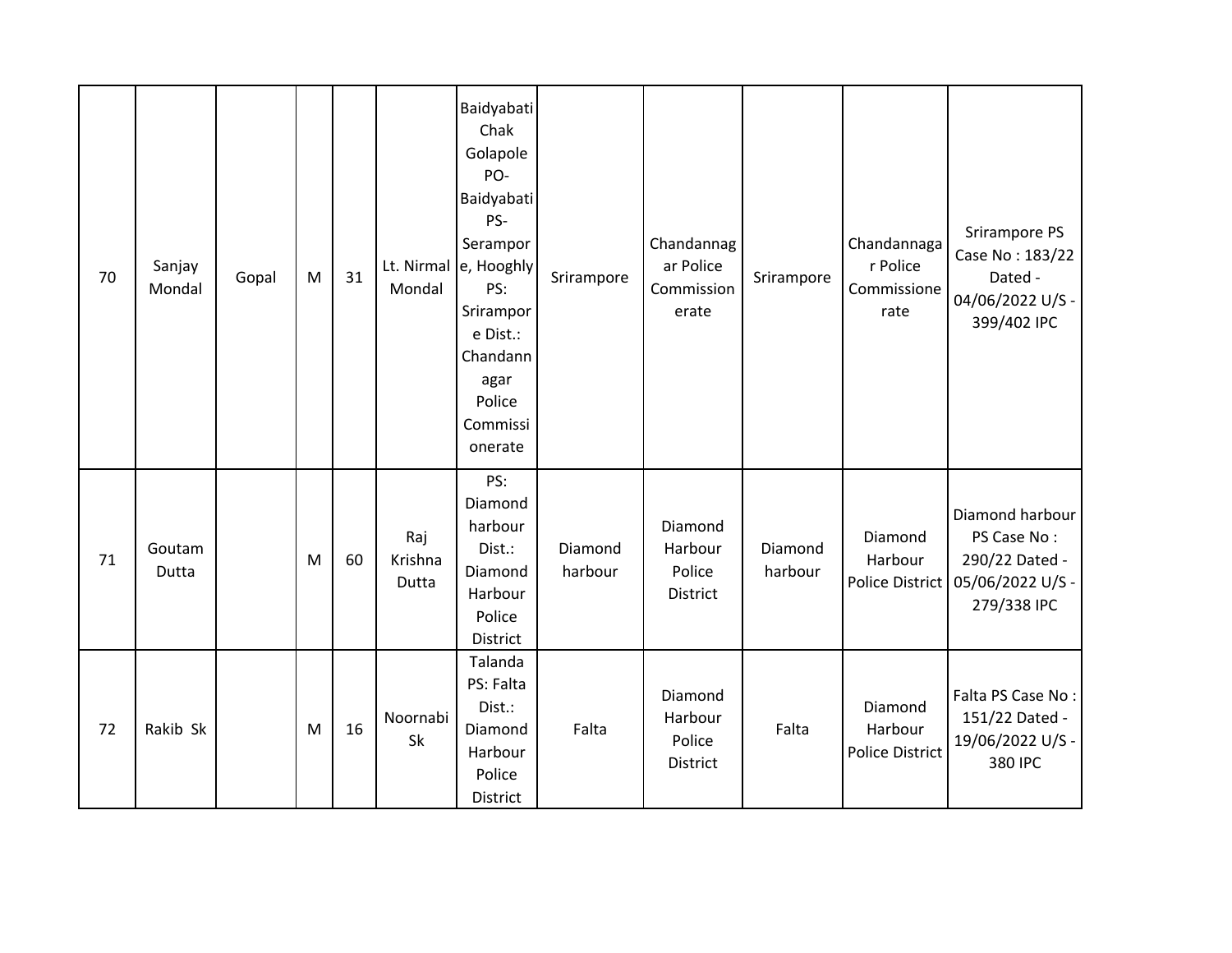| 73 | Sabera<br>Khatun<br>Khatun | F | 48 | Fazlu Ali<br>Mir   | Uttar<br>Belsingh<br>PS: Falta<br>Dist.:<br>Diamond<br>Harbour<br>Police<br>District                             | Falta     | Diamond<br>Harbour<br>Police<br><b>District</b> | Falta     | Diamond<br>Harbour<br><b>Police District</b> | Falta PS Case No:<br>130/22 Dated -<br>02/06/2022 U/S -<br>304/34 IPC                                              |
|----|----------------------------|---|----|--------------------|------------------------------------------------------------------------------------------------------------------|-----------|-------------------------------------------------|-----------|----------------------------------------------|--------------------------------------------------------------------------------------------------------------------|
| 74 | Jamir<br>Hossain<br>Sekh   | M | 26 | Lt. Jainal<br>Sekh | <b>ALIDA</b><br>GAZI<br><b>PARA PS:</b><br>Mograhat<br>Dist.:<br>Diamond<br>Harbour<br>Police<br><b>District</b> | Mograhat  | Diamond<br>Harbour<br>Police<br><b>District</b> | Mograhat  | Diamond<br>Harbour<br><b>Police District</b> | Mograhat PS Case<br>No: 233/22<br>Dated -<br>12/06/2022 U/S -<br>399/402 IPC                                       |
| 75 | Chiran<br>Mondal           | M | 30 | Laxmi<br>Mondal    | PS:<br>Nodakhali<br>Dist.:<br>Diamond<br>Harbour<br>Police<br>District                                           | Nodakhali | Diamond<br>Harbour<br>Police<br><b>District</b> | Nodakhali | Diamond<br>Harbour<br>Police District        | Nodakhali PS Case<br>No: 158/22<br>Dated -<br>23/04/2022 U/S -<br>399/402 IPC &<br>$25(i)(a)/27$ Arms<br>Act, 1959 |
| 76 | Sudip<br>Hazra             | M | 21 | Samir<br>Hazra     | PS:<br>Uluberia<br>Dist.:<br>Howrah<br>Rural                                                                     | Uluberia  | Howrah<br>Rural                                 | Nodakhali | Diamond<br>Harbour<br>Police District        | Nodakhali PS Case<br>No: 259/22<br>Dated -<br>17/06/2022 U/S -<br>363/365 IPC                                      |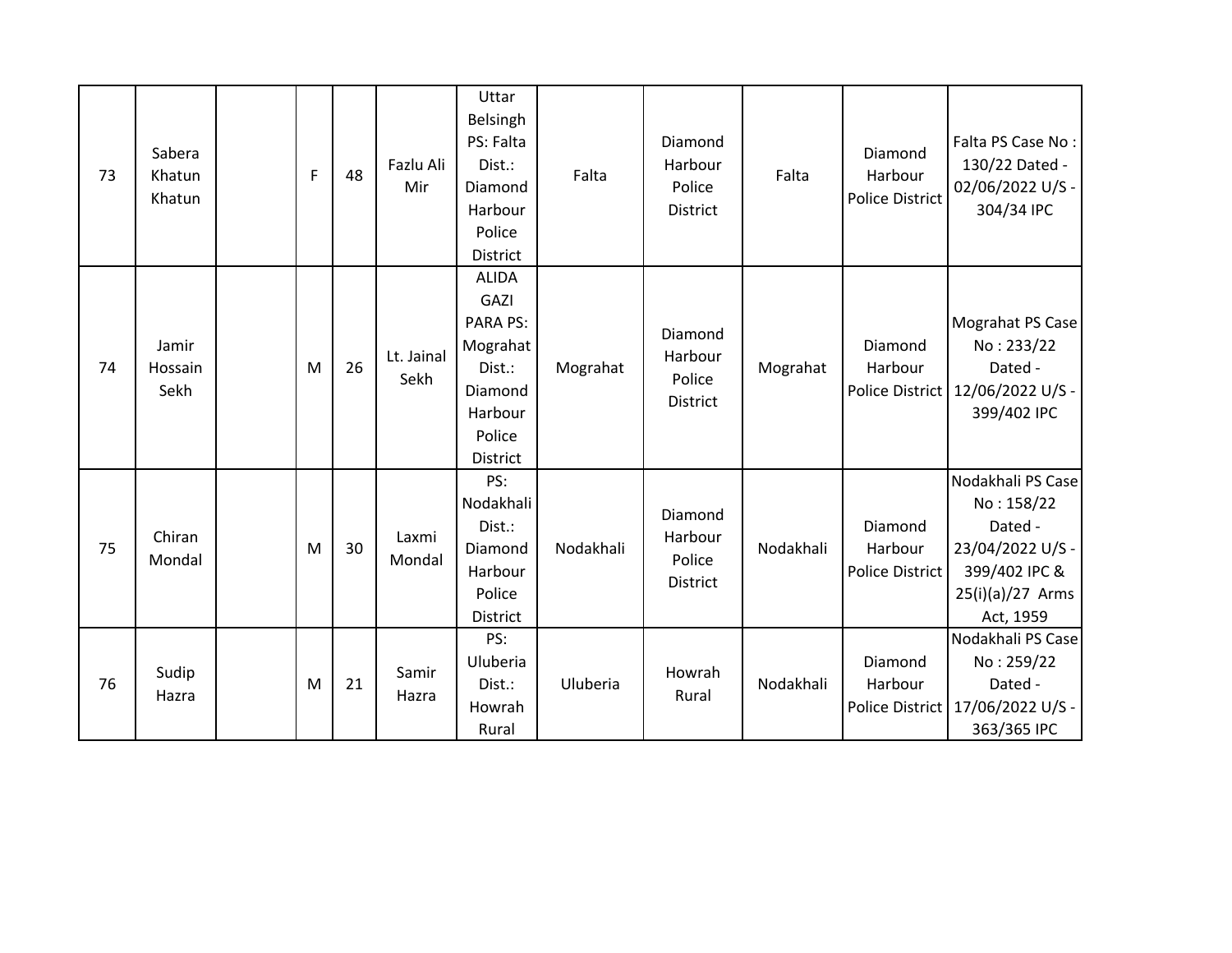| 77 | Sahabaj<br>Jamader  | M | Munnaf<br>Jamader      | PS: Parulia<br>coastal<br>Dist.:<br>Diamond<br>Harbour<br>Police<br>District        | Parulia<br>coastal | Diamond<br>Harbour<br>Police<br>District        | Usthi | Diamond<br>Harbour<br>Police District        | Usthi PS Case No:<br>258/22 Dated -<br>19/06/2022 U/S -<br>457/380 IPC |
|----|---------------------|---|------------------------|-------------------------------------------------------------------------------------|--------------------|-------------------------------------------------|-------|----------------------------------------------|------------------------------------------------------------------------|
| 78 | Nanda<br>Dulal Saha | M | Madam<br>Mohan<br>Saha | PS: Parulia<br>coastal<br>Dist.:<br>Diamond<br>Harbour<br>Police<br><b>District</b> | Parulia<br>coastal | Diamond<br>Harbour<br>Police<br><b>District</b> | Usthi | Diamond<br>Harbour<br><b>Police District</b> | Usthi PS Case No:<br>258/22 Dated -<br>19/06/2022 U/S -<br>457/380 IPC |
| 79 | Abdulla<br>Sekh     | M | Lt Sural<br>Sekh       | PS: Parulia<br>coastal<br>Dist.:<br>Diamond<br>Harbour<br>Police<br><b>District</b> | Parulia<br>coastal | Diamond<br>Harbour<br>Police<br>District        | Usthi | Diamond<br>Harbour<br><b>Police District</b> | Usthi PS Case No:<br>258/22 Dated -<br>19/06/2022 U/S -<br>457/380 IPC |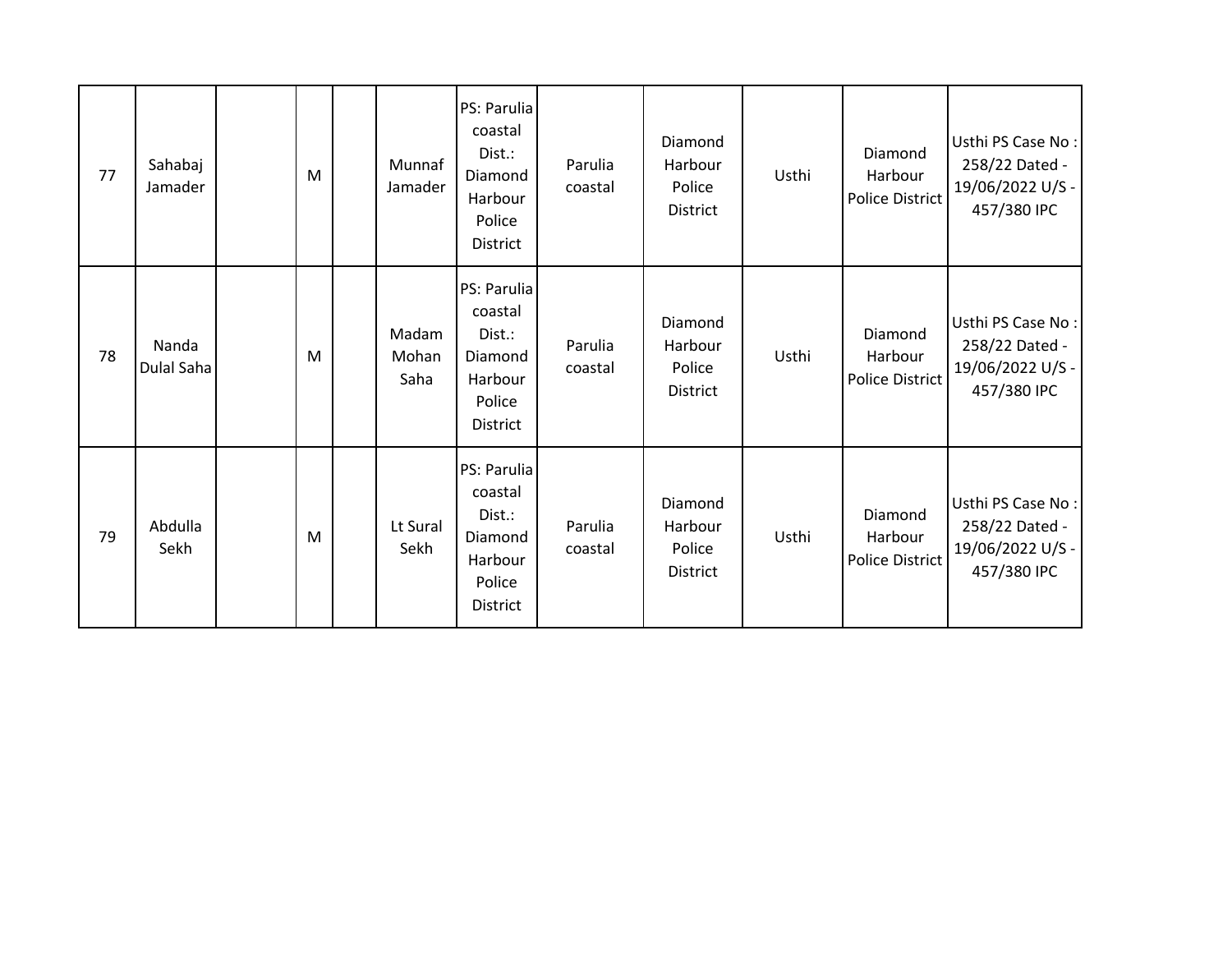| 80 | Priyanka<br>Majila | M |    | Prodip<br>Majila       | Vill-<br>Tajpur PS-<br>Raina<br>Dist-<br>Purbabard<br>dhaman<br>PS:<br>Arambagh<br>Dist.:<br>Hooghly<br>Rural | Arambagh | Hooghly<br>Rural | Arambagh | <b>Hooghly Rural</b> | Arambagh PS<br>Case No: 169/22<br>Dated -<br>12/06/2022 U/S -<br>363/365/504/34<br><b>IPC</b>                                                                                      |
|----|--------------------|---|----|------------------------|---------------------------------------------------------------------------------------------------------------|----------|------------------|----------|----------------------|------------------------------------------------------------------------------------------------------------------------------------------------------------------------------------|
| 81 | Godai<br>Ghosh     | M | 45 | <b>Bharat</b><br>Ghosh | Ariya<br>Nagar PS:<br>Balagarh<br>Dist.:<br>Hooghly<br>Rural                                                  | Balagarh | Hooghly<br>Rural | Balagarh | <b>Hooghly Rural</b> | <b>Balagarh PS Case</b><br>No: 202/22<br>Dated -<br>19/06/2022 U/S -<br>379/411 IPC & 21<br>Mines and<br><b>Minerals</b><br>(Regulation and<br>Development) Act<br>$(1957)\hat{A}$ |
| 82 | Basanti<br>Hembram | M | 33 | Sitaram<br>Hembram     | Vill-<br>Bhadur,<br>PS –<br>Goghat,<br>Dist –<br>Hooghly<br>PS:<br>Goghat<br>Dist.:<br>Hooghly<br>Rural       | Goghat   | Hooghly<br>Rural | Goghat   | <b>Hooghly Rural</b> | Goghat PS<br>Warrant No = GR -<br>474/2020 U/S â€"<br>4                                                                                                                            |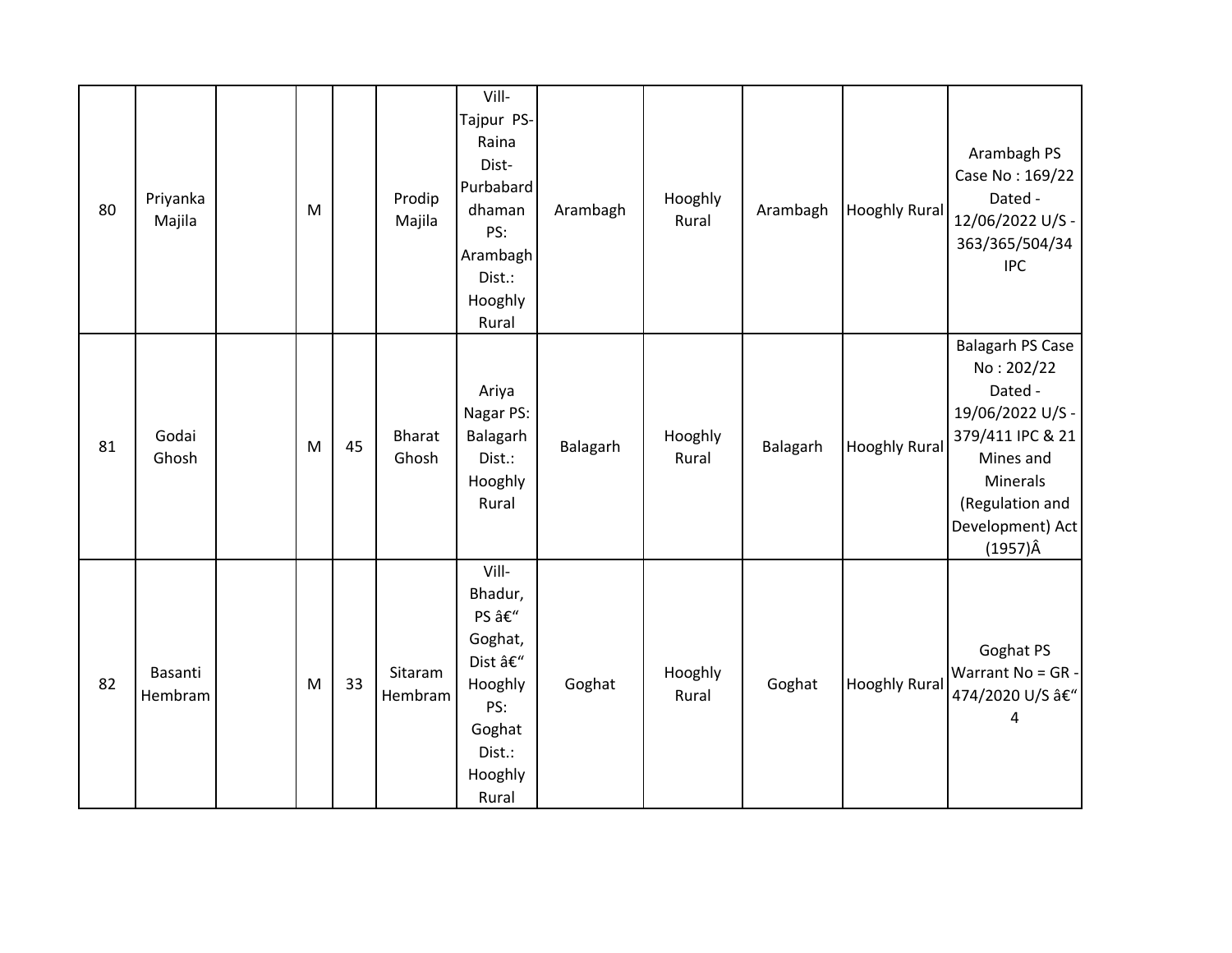| 83 | Amar<br>Porel   | M | 27 | Haradhan<br>Porel | Vill –<br>Mathura,<br>$P.S-$<br>Goghat,<br>Dist-<br>Hooghly<br>PS:<br>Goghat<br>Dist.:<br>Hooghly<br>Rural | Goghat | Hooghly<br>Rural | Goghat |                      | Goghat PS Case<br>No: 163/22<br>Dated -<br>Hooghly Rural   19/06/2022 U/S -<br>46A(c) B.E<br>Bengal Excise Act,<br>1909 |
|----|-----------------|---|----|-------------------|------------------------------------------------------------------------------------------------------------|--------|------------------|--------|----------------------|-------------------------------------------------------------------------------------------------------------------------|
| 84 | Mangal<br>Dutta | M | 24 | Vishma<br>Dutta   | Vill –<br>Mathura,<br>$P.S-$<br>Goghat,<br>Dist-<br>Hooghly<br>PS:<br>Goghat<br>Dist.:<br>Hooghly<br>Rural | Goghat | Hooghly<br>Rural | Goghat |                      | Goghat PS Case<br>No: 164/22<br>Dated -<br>Hooghly Rural 19/06/2022 U/S -<br>46A(c) B.E<br>Bengal Excise Act,<br>1909   |
| 85 | Sk Pintu        |   |    | Lt. Sk<br>Mahasin | PS: Singur<br>Dist.:<br>Hooghly<br>Rural                                                                   | Singur | Hooghly<br>Rural | Singur | <b>Hooghly Rural</b> | Singur PS Case No<br>: 86/22 Dated -<br>24/03/2022 U/S -<br>399/402 IPC                                                 |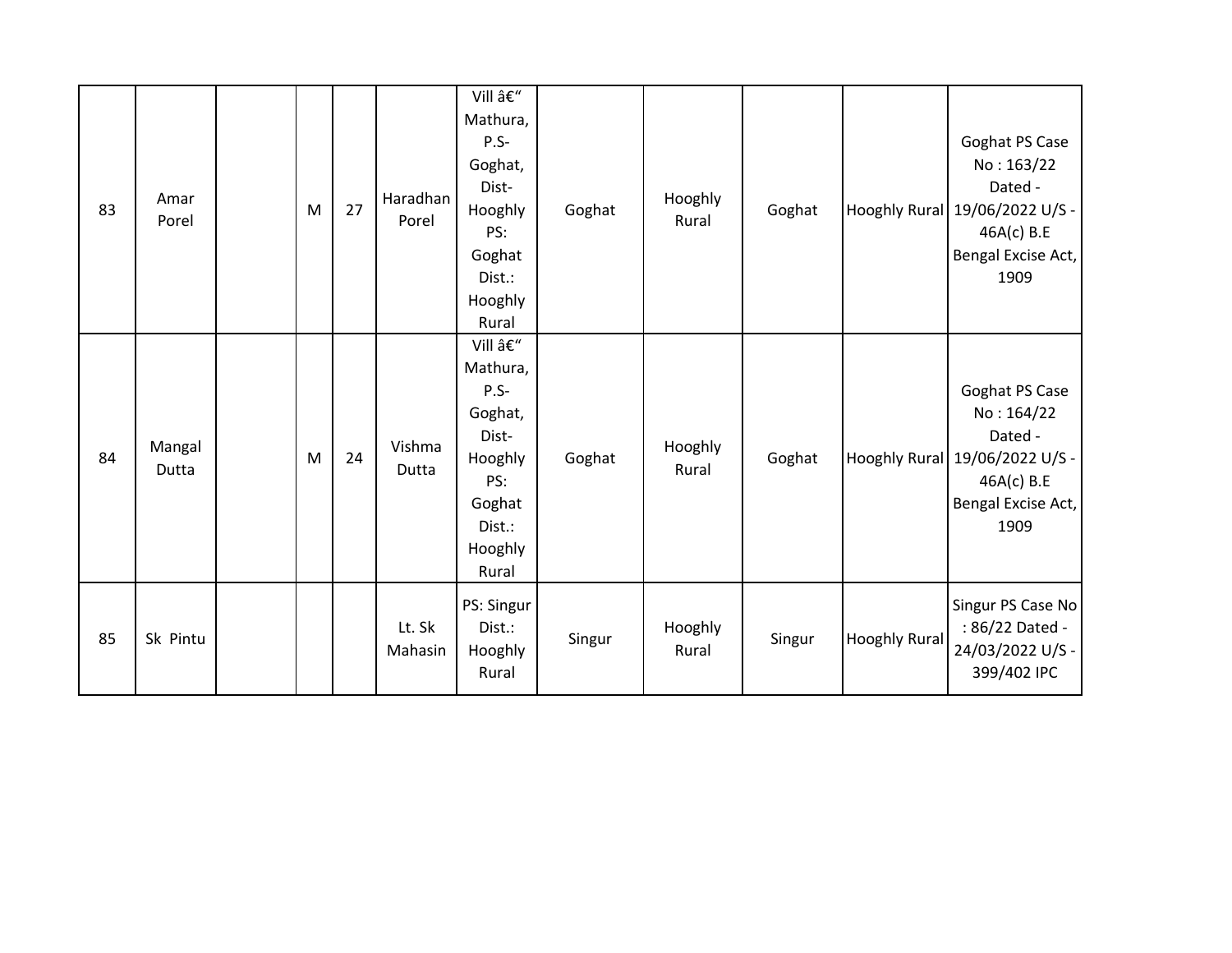| 86 | Abu<br>Taher                  | <b>Bharat</b> | M | 57 | Lt.<br>Anowar<br>Khan    | Dubraj<br>Dighi,<br>Dangapar<br>a,<br>Burdwan<br>PS:<br>Burdwan<br>Dist.:<br>Purba<br>Burdwan               | Burdwan   | Purba<br>Burdwan                                     | Burdwan<br>g.r.p.s. | Howrah<br>G.R.P. | Burdwan g.r.p.s.<br>PS Case No:<br>27/22 Dated -<br>19/06/2022 U/S -<br>399/402 IPC |
|----|-------------------------------|---------------|---|----|--------------------------|-------------------------------------------------------------------------------------------------------------|-----------|------------------------------------------------------|---------------------|------------------|-------------------------------------------------------------------------------------|
| 87 | Arun<br>Ghosal                | Dollar        | M | 23 | Lt Bachhu<br>Ghosal      | Bandel<br>Canteen<br>Bazar, PS:<br>Chinsurah<br>Dist.:<br>Chandann<br>agar<br>Police<br>Commissi<br>onerate | Chinsurah | Chandannag<br>ar Police<br>Commission<br>erate       | Burdwan<br>g.r.p.s. | Howrah<br>G.R.P. | Burdwan g.r.p.s.<br>PS Case No:<br>27/22 Dated -<br>19/06/2022 U/S -<br>399/402 IPC |
| 88 | Ghana<br>Shyam<br><b>Bhat</b> |               | M | 20 | Lt. Shyam<br><b>Bhat</b> | Barabani<br>Rail Gate,<br>PS:<br>Barabani<br>Dist.:<br>Asansol<br>Durgapur<br>Police<br>Commissi<br>onerate | Barabani  | Asansol<br>Durgapur<br>Police<br>Commission<br>erate | Burdwan<br>g.r.p.s. | Howrah<br>G.R.P. | Burdwan g.r.p.s.<br>PS Case No:<br>27/22 Dated -<br>19/06/2022 U/S -<br>399/402 IPC |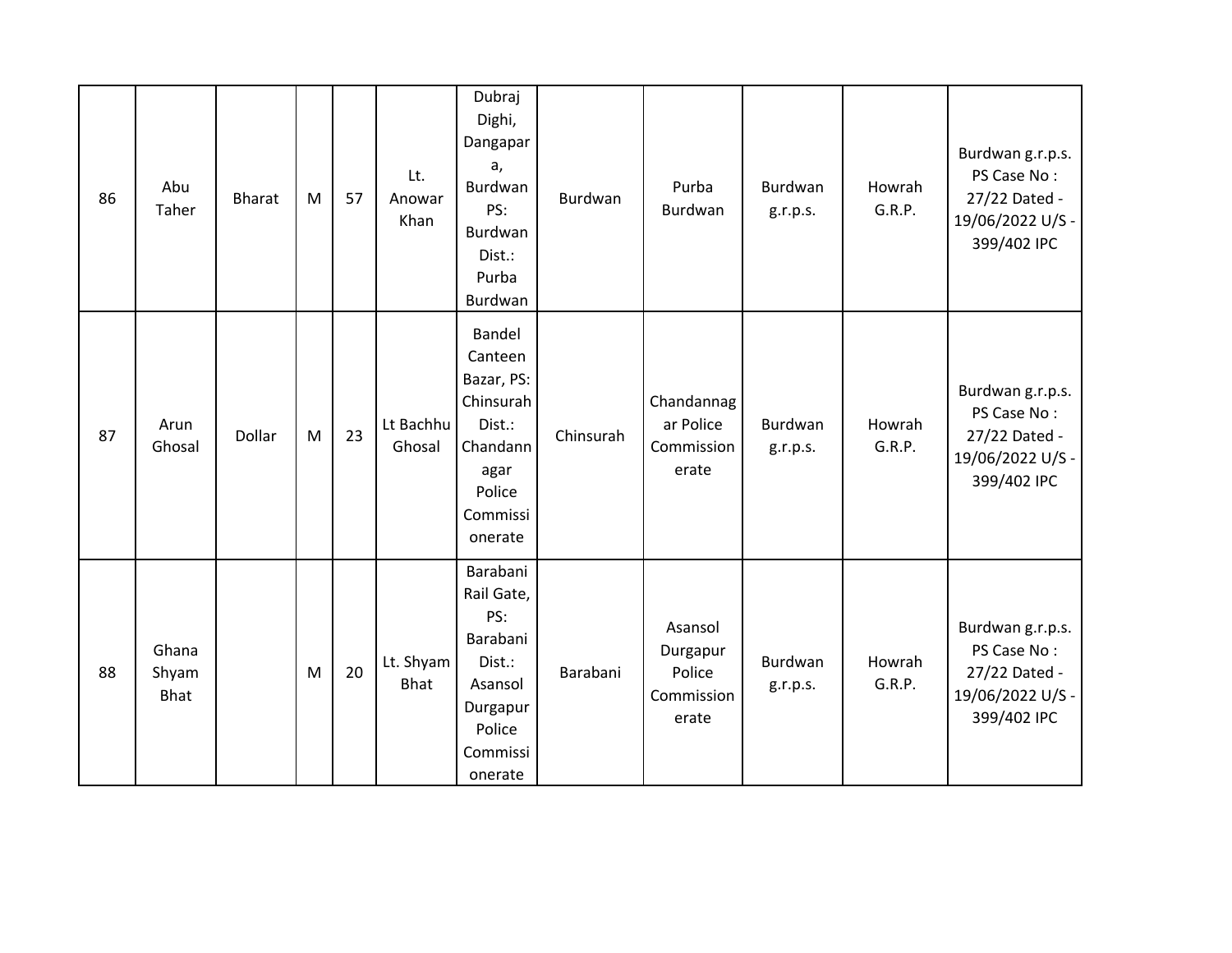| 89 | Sanjit Kr<br>Jati | Gopinath<br>Jati | M | 52 | Lt.<br>Kishnapad<br>a Jati | 92/1/1, I.R<br><b>Belilious</b><br>Lane, PS &<br>Dist.<br>Howrah<br>PS:<br>Howrah<br>Dist.:<br>Howrah<br>Police<br>Commissi<br>onerate   | Howrah   | Howrah<br>Police<br>Commission<br>erate | Howrah   | Howrah<br>Police<br>Commissione<br>rate | Howrah PS Case<br>No: 299/22<br>Dated -<br>19/06/2022 U/S -<br>46A(C) Bengal<br>Excise Act, 1909   |
|----|-------------------|------------------|---|----|----------------------------|------------------------------------------------------------------------------------------------------------------------------------------|----------|-----------------------------------------|----------|-----------------------------------------|----------------------------------------------------------------------------------------------------|
| 90 | Mahadeb<br>Das    | Bappa Das        | M | 25 | Kartick<br>Das             | Rajgunj<br>Shitalatala<br>, PO-<br>Banipur<br>Sankrail<br>Howrah<br>PS:<br>Sankrail<br>Dist.:<br>Howrah<br>Police<br>Commissi<br>onerate | Sankrail | Howrah<br>Police<br>Commission<br>erate | Sankrail | Howrah<br>Police<br>Commissione<br>rate | Sankrail PS Case<br>No: 654/22<br>Dated -<br>19/06/2022 U/S -<br>46A(c) Bengal<br>Excise Act, 1909 |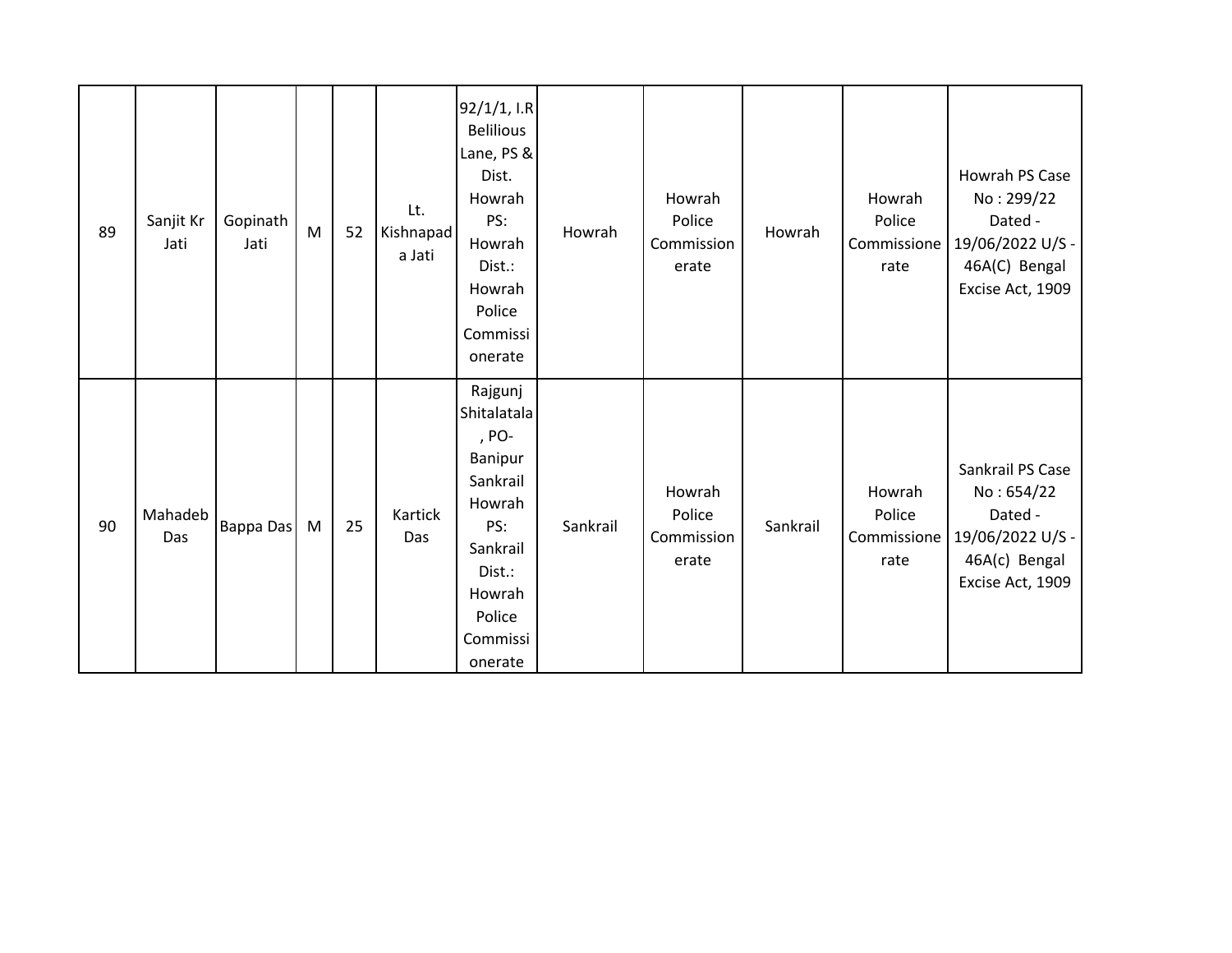| 91 | Sk Abtab<br>Hossain | @ Tantu | M | 35 | Sk Yunus<br>Ali           | Paikpari,<br>PS-<br>Bagnan,<br>Dist-<br>Howrah<br>PS:<br>Bagnan<br>Dist.:<br>Howrah<br>Rural        | Bagnan        | Howrah<br>Rural | Bagnan        | Howrah Rural | Bagnan PS Case<br>No: 306/22<br>Dated -<br>14/06/2022 U/S -<br>341/325 IPC                                  |
|----|---------------------|---------|---|----|---------------------------|-----------------------------------------------------------------------------------------------------|---------------|-----------------|---------------|--------------|-------------------------------------------------------------------------------------------------------------|
| 92 | Santu Das           | Chone   | M | 23 | Lt. Gopal<br>Das          | Kajirchara<br>PS: Bauria<br>Dist.:<br>Howrah<br>Rural                                               | <b>Bauria</b> | Howrah<br>Rural | <b>Bauria</b> |              | Bauria PS Case No<br>: 96/22 Dated -<br>Howrah Rural 19/06/2022 U/S -<br>457/341/354B/32<br>3 IPC           |
| 93 | Jarina Bibi         |         | F | 38 | Mejarul Sk                | <b>DAULATP</b><br><b>UR</b><br><b>PASCHIMP</b><br>ARA PS:<br>Islampore<br>Dist.:<br>Murshida<br>bad | Islampore     | Murshidabad     | Islampore     | Murshidabad  | <b>Islampore PS Case</b><br>No: 267/22<br>Dated -<br>14/06/2022 U/S -<br>448/323/325/354<br>/308/506/34 IPC |
| 94 | Halima<br>Bewa      |         | F | 62 | Lt.<br>Mojamme<br>I Hoque | <b>DIGHALKA</b><br>NDI PS:<br>Islampore<br>Dist.:<br>Murshida<br>bad                                | Islampore     | Murshidabad     | Islampore     | Murshidabad  | Islampore PS Case<br>No: 260/22<br>Dated -<br>12/06/2022 U/S -<br>498A/323/325/30<br>7/506/34 IPC           |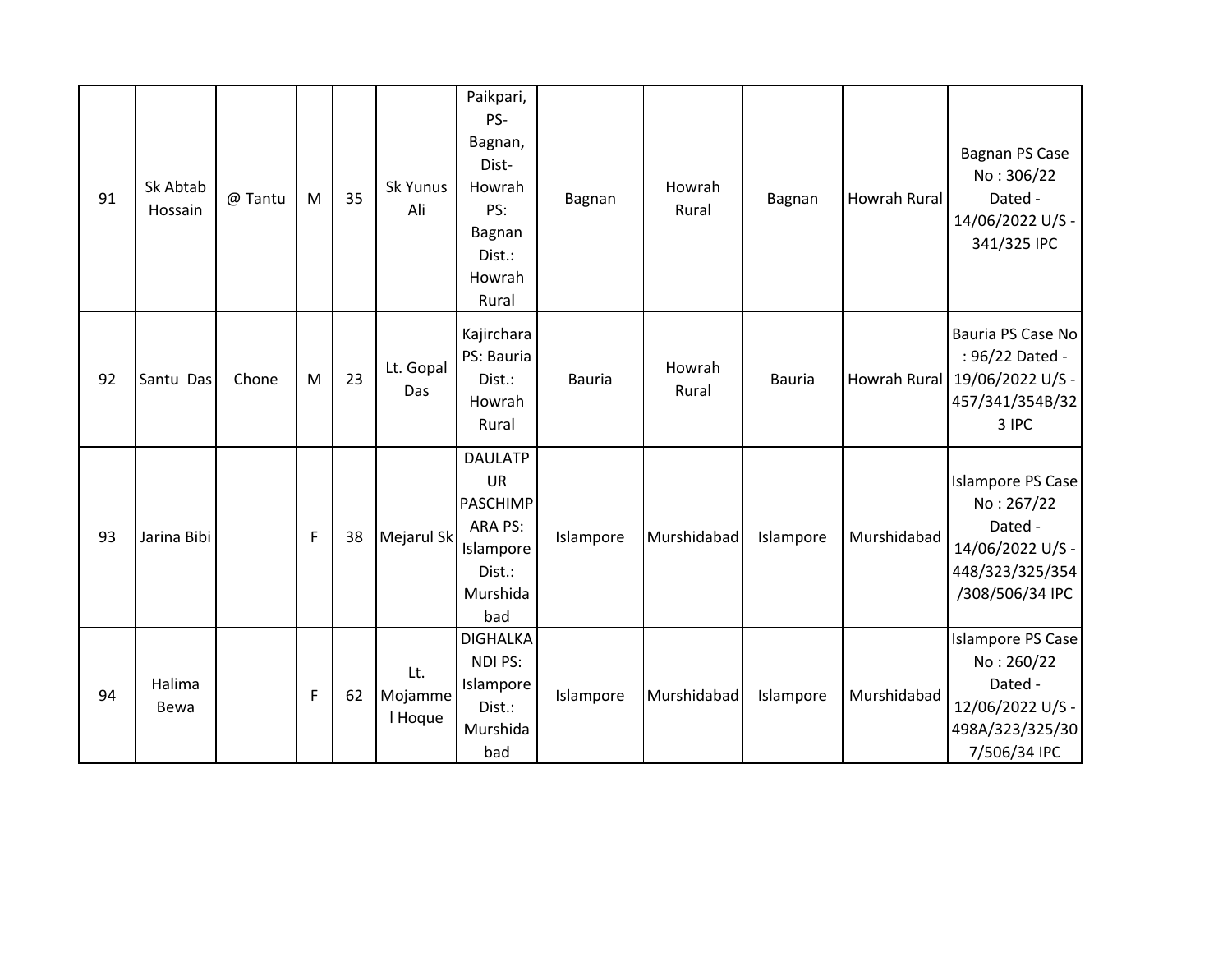| 95 | Jiyaul<br>Haque | M | 37 | Lt. Abdul<br>Kader | Pradhan<br>para,<br>Saptibari-<br>II, PS<br>Maynagur<br>i, Dist.<br>Jalpaiguri<br>PS:<br>Moynagur<br>i Dist.:<br>Jalpaiguri   | Moynaguri | Jalpaiguri | Moynaguri | Jalpaiguri | Moynaguri PS<br>Case No: 255/22<br>Dated -<br>18/06/2022 U/S -<br>498A/302/34 IPC |
|----|-----------------|---|----|--------------------|-------------------------------------------------------------------------------------------------------------------------------|-----------|------------|-----------|------------|-----------------------------------------------------------------------------------|
| 96 | Tapan<br>Roy    | M | 40 | Lt. Naku<br>Roy    | Uttar<br>Padamati,<br>Jorepakri<br><b>PS</b><br>Maynagur<br>i Dist<br>Jalpaiguri<br>PS:<br>Moynagur<br>i Dist.:<br>Jalpaiguri | Moynaguri | Jalpaiguri | Moynaguri | Jalpaiguri | Moynaguri PS<br>Case No: 246/22<br>Dated -<br>15/06/2022 U/S -<br>380 IPC         |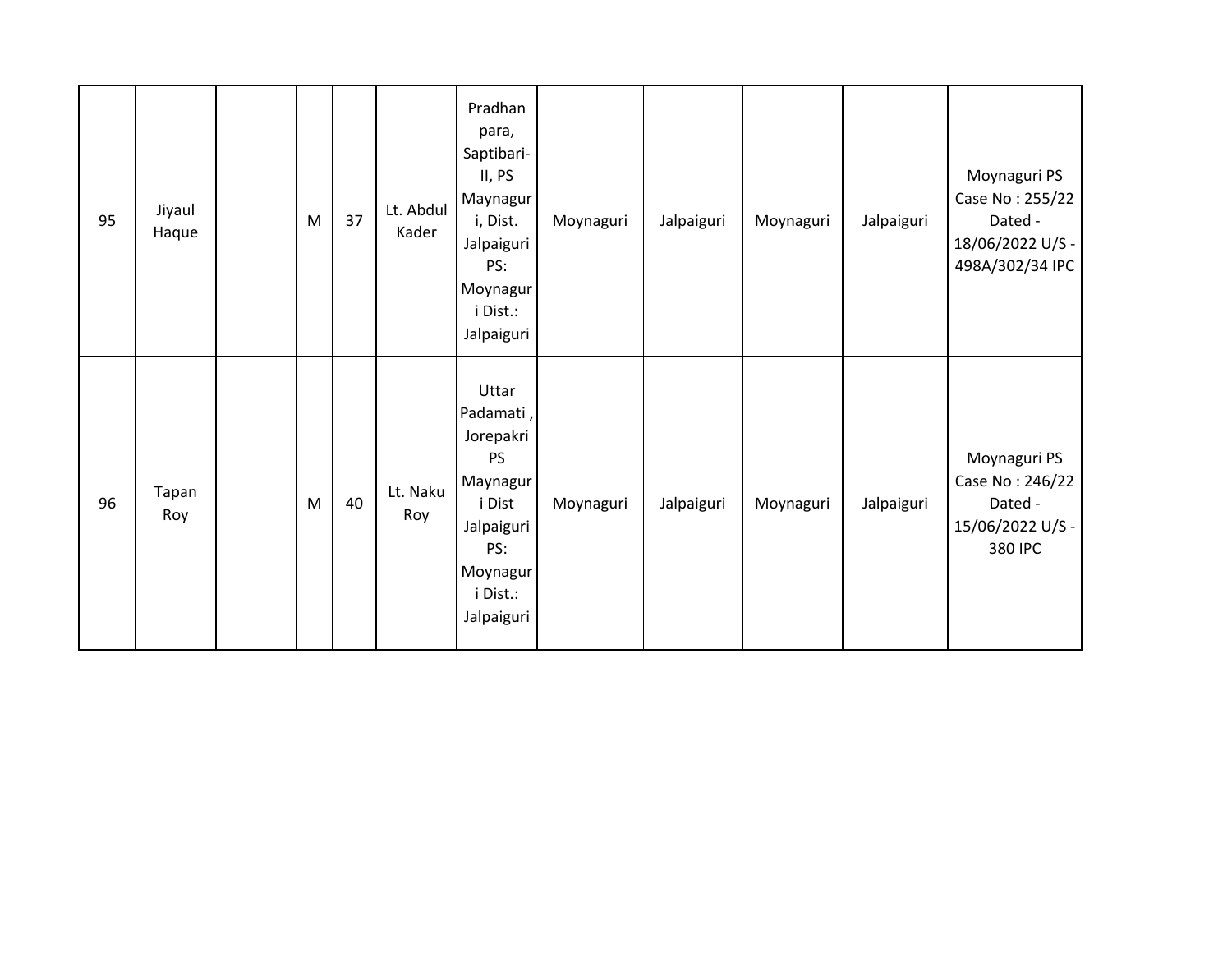| 97  | Niren<br>Adhikary | M | 57 | Lt. Suren<br>Adhikary            | Khayerkha<br>I Bhote<br>Patty PS<br>Maynagur<br>i Dist<br>Jalpaiguri<br>PS:<br>Moynagur<br>i Dist.:<br>Jalpaiguri | Moynaguri    | Jalpaiguri                     | Moynaguri         | Jalpaiguri                  | Moynaguri PS<br>Case No: 246/22<br>Dated -<br>15/06/2022 U/S -<br>380 IPC                                                        |
|-----|-------------------|---|----|----------------------------------|-------------------------------------------------------------------------------------------------------------------|--------------|--------------------------------|-------------------|-----------------------------|----------------------------------------------------------------------------------------------------------------------------------|
| 98  | Dilip<br>Kundu    | M | 66 | Lt.<br>Narendra<br>nath<br>Kundu | PS:<br>Raghunat<br>hganj<br>Dist.:<br>Jangipur<br>Police<br>District                                              | Raghunathgan | Jangipur<br>Police<br>District | Raghunathga<br>nj | Jangipur<br>Police District | Raghunathganj PS<br>Case No: 509/22<br>Dated -<br>17/06/2022 U/S -<br>498A/509/354<br>IPC & 4 Dowry<br>Prohibition Act,<br>1961Â |
| 99  | Deben<br>Rabidas  | M | 23 | Nimai<br>Rabidas                 | PS:<br>Raghunat<br>hganj<br>Dist.:<br>Jangipur<br>Police<br>District                                              | Raghunathgan | Jangipur<br>Police<br>District | Raghunathga<br>nj | Jangipur<br>Police District | Raghunathganj PS<br>Case No: 512/22<br>Dated -<br>17/06/2022 U/S -<br>448/509/354A/32<br>5/326 IPC                               |
| 100 | Nimai<br>Rabidas  | M | 58 | Lt. Tenu<br>Rabidas              | PS:<br>Raghunat<br>hganj<br>Dist.:<br>Jangipur<br>Police<br>District                                              | Raghunathgan | Jangipur<br>Police<br>District | Raghunathga<br>nj | Jangipur<br>Police District | Raghunathganj PS<br>Case No: 512/22<br>Dated -<br>17/06/2022 U/S -<br>448/509/354A/32<br>5/326 IPC                               |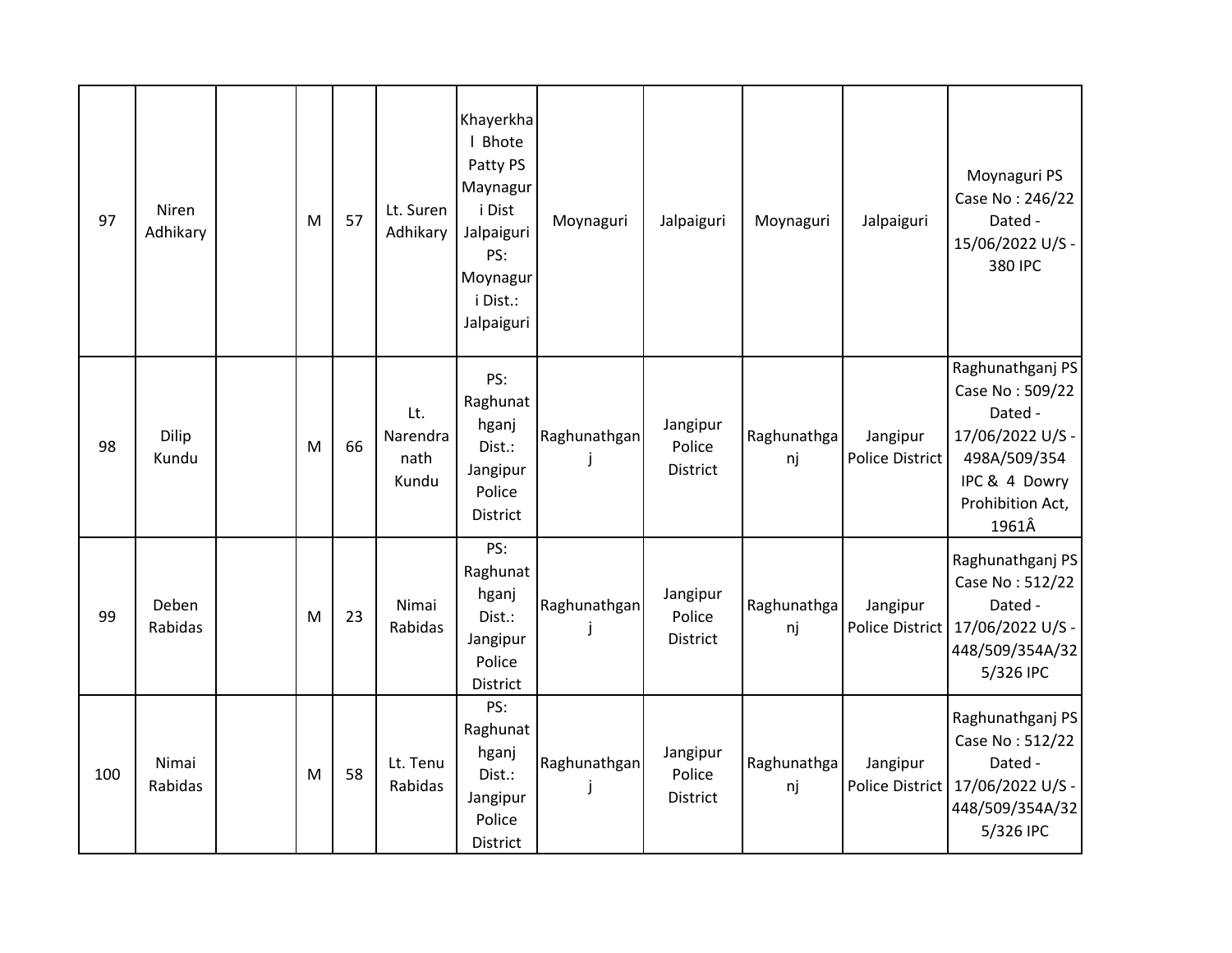| 101 | Mahaful<br>Alam  | M | 16 | Maharul<br>Sk | Laxminaga<br>r Ward no<br>02 PS:<br>Samsherg<br>anj Dist.:<br>Jangipur<br>Police<br>District        | Samsherganj | Jangipur<br>Police<br>District        | Samsherganj | Jangipur<br><b>Police District</b> | Samsherganj PS<br>Case No: 201/22<br>Dated -<br>11/06/2022 U/S -<br>153/153A/295/29<br>5A/147/148/149/<br>427/120B IPC |
|-----|------------------|---|----|---------------|-----------------------------------------------------------------------------------------------------|-------------|---------------------------------------|-------------|------------------------------------|------------------------------------------------------------------------------------------------------------------------|
| 102 | <b>Nasmul Sk</b> |   | 16 | Ukil Sk       | Laxminaga<br>r Ward no<br>02 PS:<br>Samsherg<br>anj Dist.:<br>Jangipur<br>Police<br><b>District</b> | Samsherganj | Jangipur<br>Police<br>District        | Samsherganj | Jangipur<br><b>Police District</b> | Samsherganj PS<br>Case No: 201/22<br>Dated -<br>11/06/2022 U/S -<br>153/153A/295/29<br>5A/147/148/149/<br>427/120B IPC |
| 103 | Asadur Sk        |   | 18 | Saibur Sk     | Laxminaga<br>r Ward no<br>02 PS:<br>Samsherg<br>anj Dist.:<br>Jangipur<br>Police<br><b>District</b> | Samsherganj | Jangipur<br>Police<br><b>District</b> | Samsherganj | Jangipur<br><b>Police District</b> | Samsherganj PS<br>Case No: 201/22<br>Dated -<br>11/06/2022 U/S -<br>153/153A/295/29<br>5A/147/148/149/<br>427/120B IPC |
| 104 | Anarul Sk        | M | 24 | Majem Sk      | Chandra<br>PS: Suti<br>Dist.:<br>Jangipur<br>Police<br>District                                     | Suti        | Jangipur<br>Police<br>District        | Suti        | Jangipur<br><b>Police District</b> | Suti PS Case No:<br>218/22 Dated -<br>22/04/2022 U/S -<br>399/402 IPC &<br>25(i)(A)/27 Arms<br>Act, 1959               |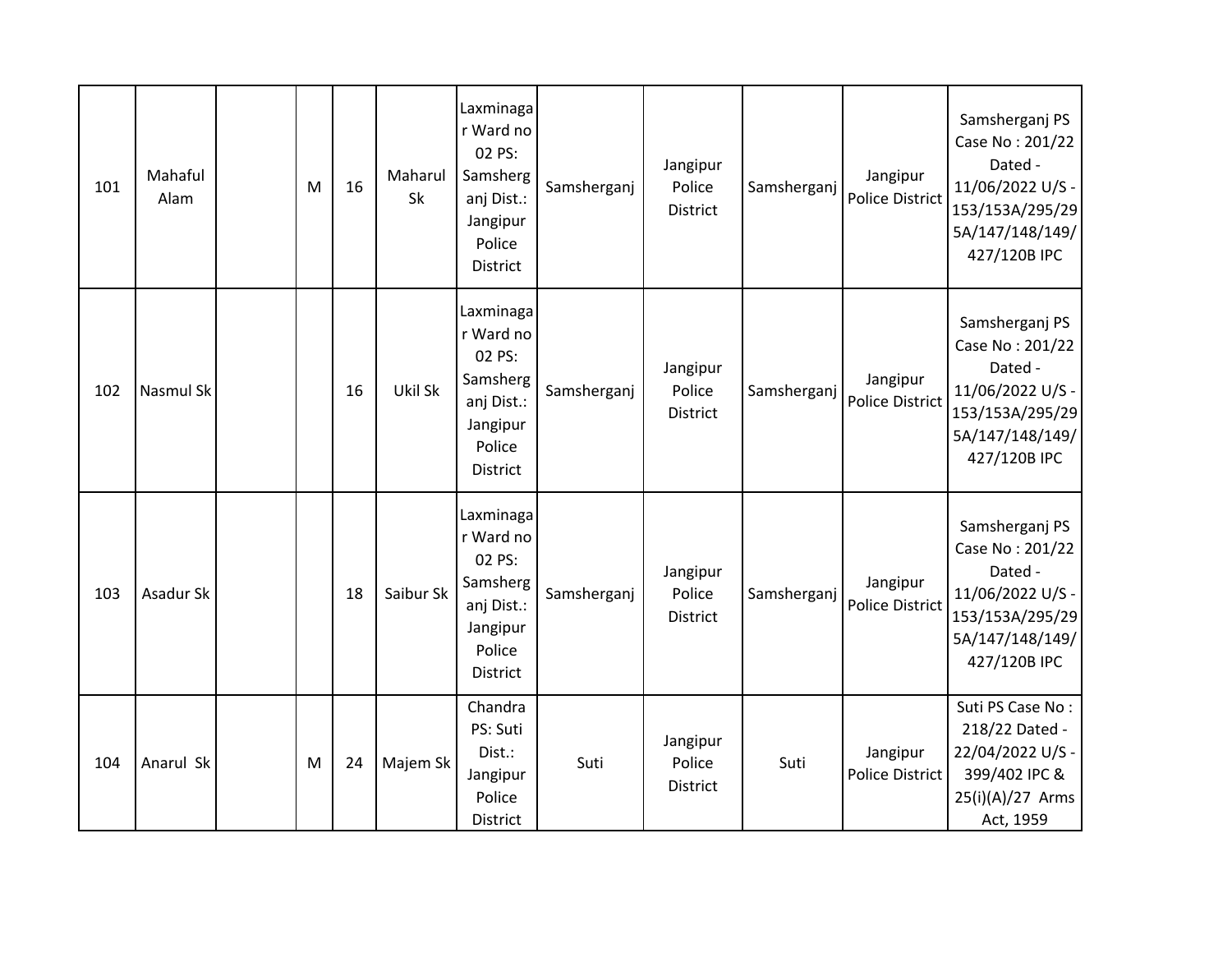| 105 | Mahadeb<br>Das          | Bappa Das | M | 25 | Kartick<br>Das           | Rajgunj<br>Shitalatala<br>, PO-<br>Banipur<br>Sankrail<br>Howrah<br>PS:<br>Sankrail<br>Dist.:<br>Howrah<br>Police<br>Commissi<br>onerate | Sankrail | Howrah<br>Police<br>Commission<br>erate | Sankrail | Howrah<br>Police<br>Commissione<br>rate | Sankrail PS Case<br>No: 654/22<br>Dated -<br>19/06/2022 U/S -<br>46A(c) Bengal<br>Excise Act, 1909                     |
|-----|-------------------------|-----------|---|----|--------------------------|------------------------------------------------------------------------------------------------------------------------------------------|----------|-----------------------------------------|----------|-----------------------------------------|------------------------------------------------------------------------------------------------------------------------|
| 106 | Sanjit<br><b>Biswas</b> |           | M | 39 | Santosh<br><b>Biswas</b> | Kulgachi<br>PS:<br>Bhimpur<br>Dist.:<br>Krishnana<br>gar Police<br>District                                                              | Bhimpur  | Krishnanagar<br>Police<br>District      | Bhimpur  | Krishnanagar                            | <b>Bhimpur PS Case</b><br>No: 241/22<br>Dated -<br>Police District   19/06/2022 U/S -<br>302/201/120B/34<br><b>IPC</b> |
| 107 | Papiya<br><b>Biswas</b> |           | F |    | Sanjit<br><b>Biswas</b>  | Kulgachi<br>PS:<br>Bhimpur<br>Dist.:<br>Krishnana<br>gar Police<br>District                                                              | Bhimpur  | Krishnanagar<br>Police<br>District      | Bhimpur  | Krishnanagar                            | <b>Bhimpur PS Case</b><br>No: 241/22<br>Dated -<br>Police District   19/06/2022 U/S -<br>302/201/120B/34<br><b>IPC</b> |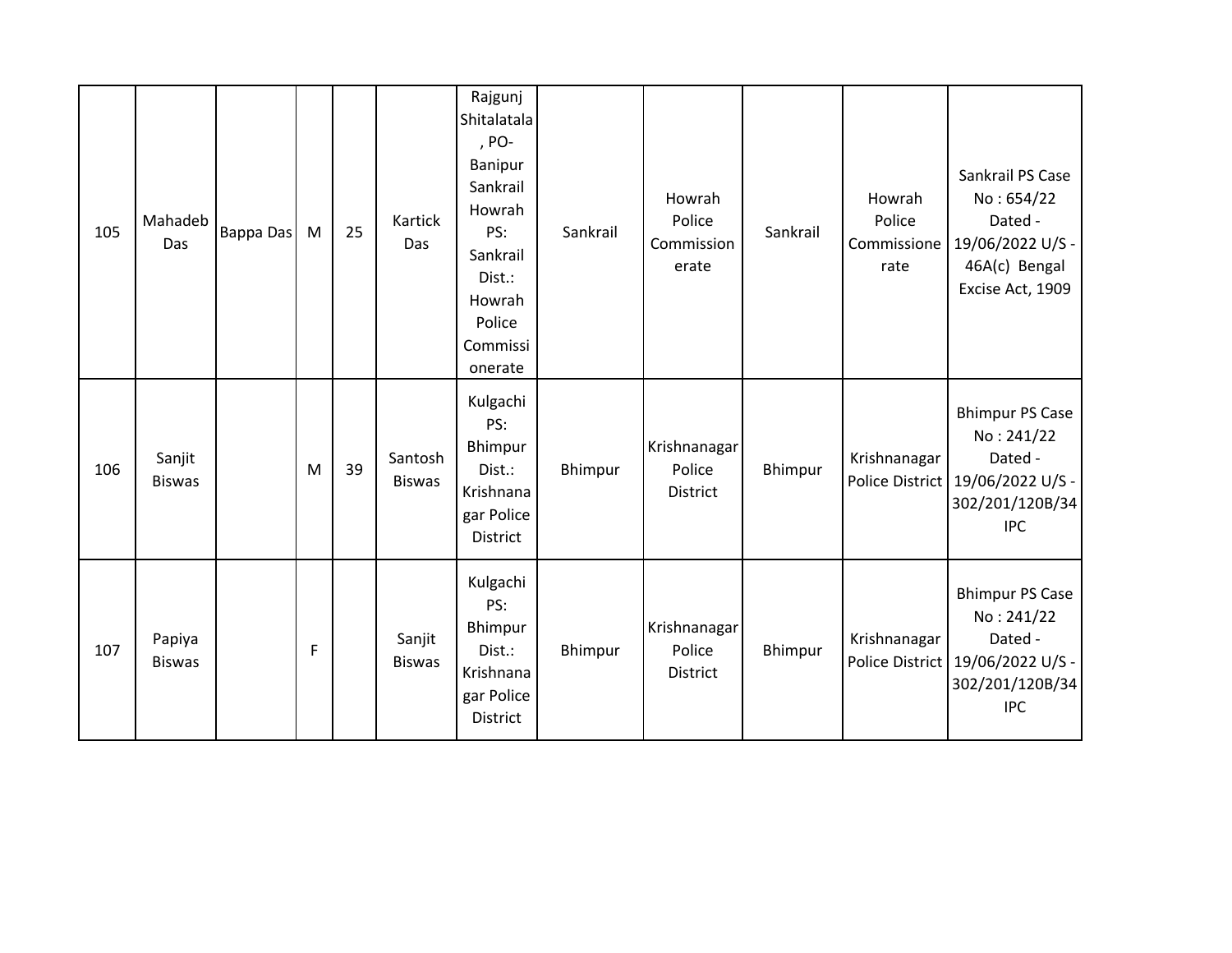| 108 | Karnab<br>Mondal      | M |    | Kartick<br>Mondal               | Shikarpur<br>Kuthipara,<br><b>PS</b><br>Murutia,<br>Nadia. PS:<br>Murutia<br>Dist.:<br>Krishnana<br>gar Police<br>District | Murutia      | Krishnanagar<br>Police<br><b>District</b> | Karimpore    | Krishnanagar<br><b>Police District</b> | Karimpore PS<br>Case No: 106/22<br>Dated -<br>06/05/2022 U/S -<br>399/402 IPC                                        |
|-----|-----------------------|---|----|---------------------------------|----------------------------------------------------------------------------------------------------------------------------|--------------|-------------------------------------------|--------------|----------------------------------------|----------------------------------------------------------------------------------------------------------------------|
| 109 | Nabin Pal             |   |    | $S/O$ Lt.<br>Nitya<br>Gopal Pal | PS:<br>Krishnana<br>gar Dist.:<br>Krishnana<br>gar Police<br>District                                                      | Krishnanagar | Krishnanagar<br>Police<br>District        | Krishnanagar | Krishnanagar                           | Krishnanagar PS<br>Case No: 621/22<br>Dated -<br>Police District   19/06/2022 U/S -<br>498A/325/308/34<br><b>IPC</b> |
| 110 | Harekrish<br>na Maity | M | 25 | Panchana<br>n Maity             | Golpukuri<br>a PS-<br>Nandigra<br>m Dist-<br>Purba<br>Medinapu<br>r PS:<br>Nandigra<br>m Dist.:<br>Purba<br>Mednipor<br>e  | Nandigram    | Purba<br>Mednipore                        | Nakashipara  | Krishnanagar<br><b>Police District</b> | Nakashipara PS<br>Case No: 458/22<br>Dated -<br>17/06/2022 U/S -<br>279/304A IPC                                     |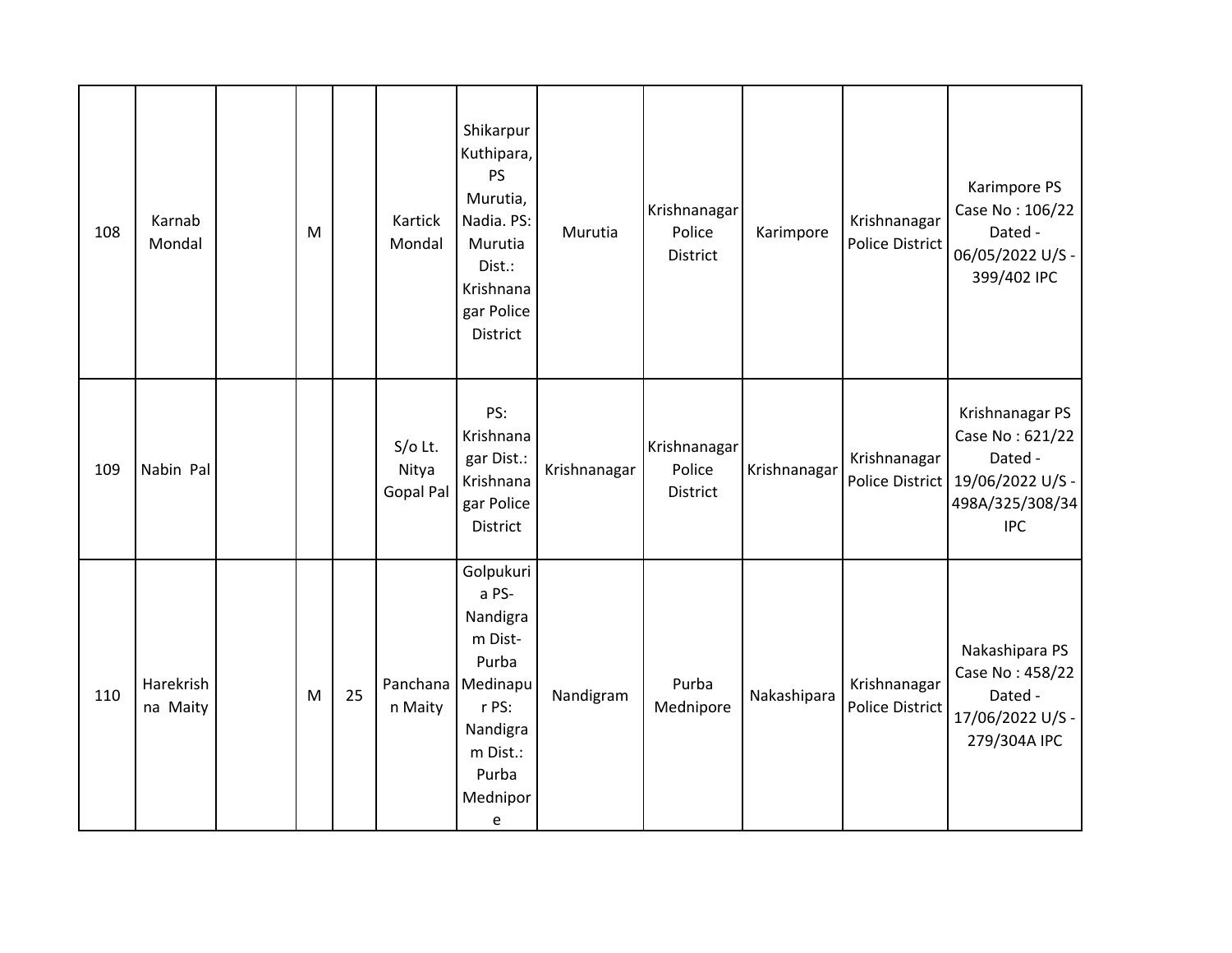| 111 | Ananda<br>Mandal | M |    | Lt. Dhiren<br>Mandal   | Deonapur<br>PS:<br>Baishnabn<br>agar Dist.:<br>Malda | Baishnabnaga      | Malda           | <b>Baishnabnag</b><br>ar | Malda | Baishnabnagar PS<br>Case No: 511/22<br>Dated -<br>14/06/2022 U/S -<br>379/34 IPC                                   |
|-----|------------------|---|----|------------------------|------------------------------------------------------|-------------------|-----------------|--------------------------|-------|--------------------------------------------------------------------------------------------------------------------|
| 112 | Surya<br>Mandal  | M |    | Lt. Bijoy<br>Mandal    | Deonapur<br>PS:<br>Baishnabn<br>agar Dist.:<br>Malda | Baishnabnaga<br>r | Malda           | Baishnabnag<br>ar        | Malda | Baishnabnagar PS<br>Case No: 511/22<br>Dated -<br>14/06/2022 U/S -<br>379/34 IPC                                   |
| 113 | Ravi<br>Shinde   | M | 20 | Mantu<br>Shinde        | Panven                                               |                   | Basirhat        | Bamangola                | Malda | Bamangola PS<br>Case No: 124/22<br>Dated -<br>12/05/2022 U/S -<br>394/34 IPC                                       |
| 114 | Maruti<br>Karle  | M | 30 | Karappa<br>Karle       |                                                      |                   | <b>Basirhat</b> | Bamangola                | Malda | Bamangola PS<br>Case No: 124/22<br>Dated -<br>12/05/2022 U/S -<br>394/34 IPC                                       |
| 115 | Forman<br>Ali    | M | 52 | Lt.<br>Mosiruddi<br>n. | SHARBAU<br>L PS:<br>Chanchal<br>Dist.:<br>Malda      | Chanchal          | Malda           | Chanchal                 | Malda | Chanchal PS Case<br>No: 320/22<br>Dated -<br>03/04/2022 U/S -<br>399/402 IPC &<br>25(i)(a)/27/35<br>Arms Act, 1959 |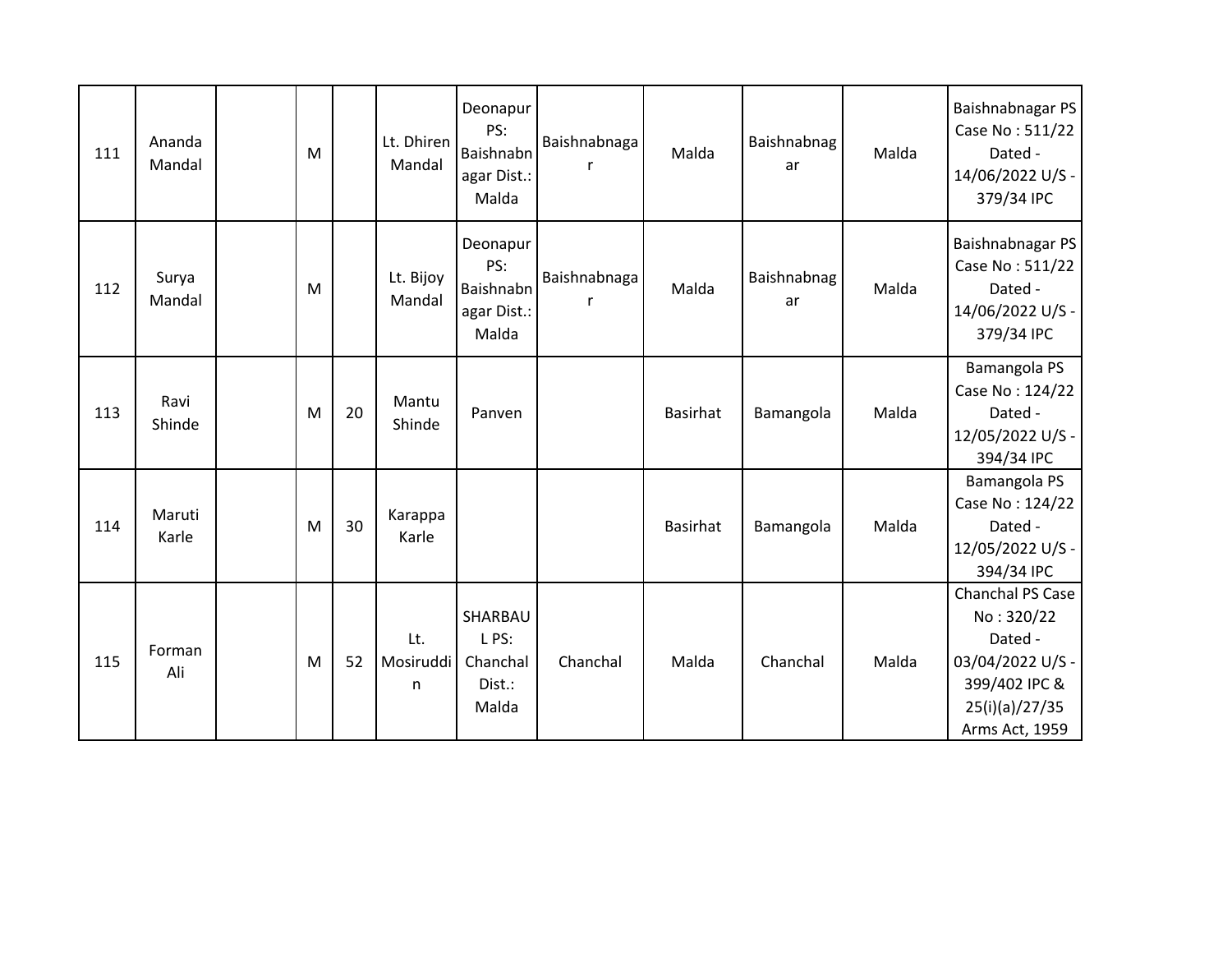| 116 | Prasenjit<br>Ghosh |                  | M | 25 | Badhu<br>Ghosh       | Ramkeli<br>Baroduari,<br>PO.<br>Ramkel,<br>PS: English<br>bazar<br>Dist.:<br>Malda | English bazar                  | Malda | English bazar        | Malda | English bazar PS<br>Case No: 965/22<br>Dated -<br>19/06/2022 U/S -<br>448/324/326/354<br>/427/379/506/34<br><b>IPC</b> |
|-----|--------------------|------------------|---|----|----------------------|------------------------------------------------------------------------------------|--------------------------------|-------|----------------------|-------|------------------------------------------------------------------------------------------------------------------------|
| 117 | Akash<br>Singha    |                  | M | 21 | Lt. Pandab<br>Singha | PS:<br>Habibpur<br>Dist.:<br>Malda                                                 | Habibpur                       | Malda | Habibpur             | Malda | Habibpur PS Case<br>No: 196/22<br>Dated -<br>15/06/2022 U/S -<br>363/365/34 IPC                                        |
| 118 | Samiruddi<br>n Ali | Samir<br>hossain | M |    | Md<br>Ibrahim        | Paschim<br>belsur PS:<br>ndrapur<br>Dist.:<br>Malda                                | Harishcha Harishchandra<br>pur | Malda | Harishchandr<br>apur | Malda | Harishchandrapur<br>PS Case No:<br>488/22 Dated -<br>18/06/2022 U/S -<br>448/417/376 IPC                               |
| 119 | Usman Ali          |                  | M |    | Abdul<br>Matin       | Paschim<br>belsur PS:<br>ndrapur<br>Dist.:<br>Malda                                | Harishcha Harishchandra<br>pur | Malda | Harishchandr<br>apur | Malda | Harishchandrapur<br>PS Case No:<br>488/22 Dated -<br>18/06/2022 U/S -<br>448/417/376 IPC                               |
| 120 | <b>Babor Ali</b>   | <b>Babor Sk</b>  | M |    | Mojibur<br>Sk        | 16 Mile<br>PS:<br>Kaliachak<br>Dist.:<br>Malda                                     | Kaliachak                      | Malda | Kaliachak            | Malda | Kaliachak PS Case<br>No: 616/22<br>Dated -<br>12/06/2022 U/S -<br>341/323/325/308<br>/34 IPC                           |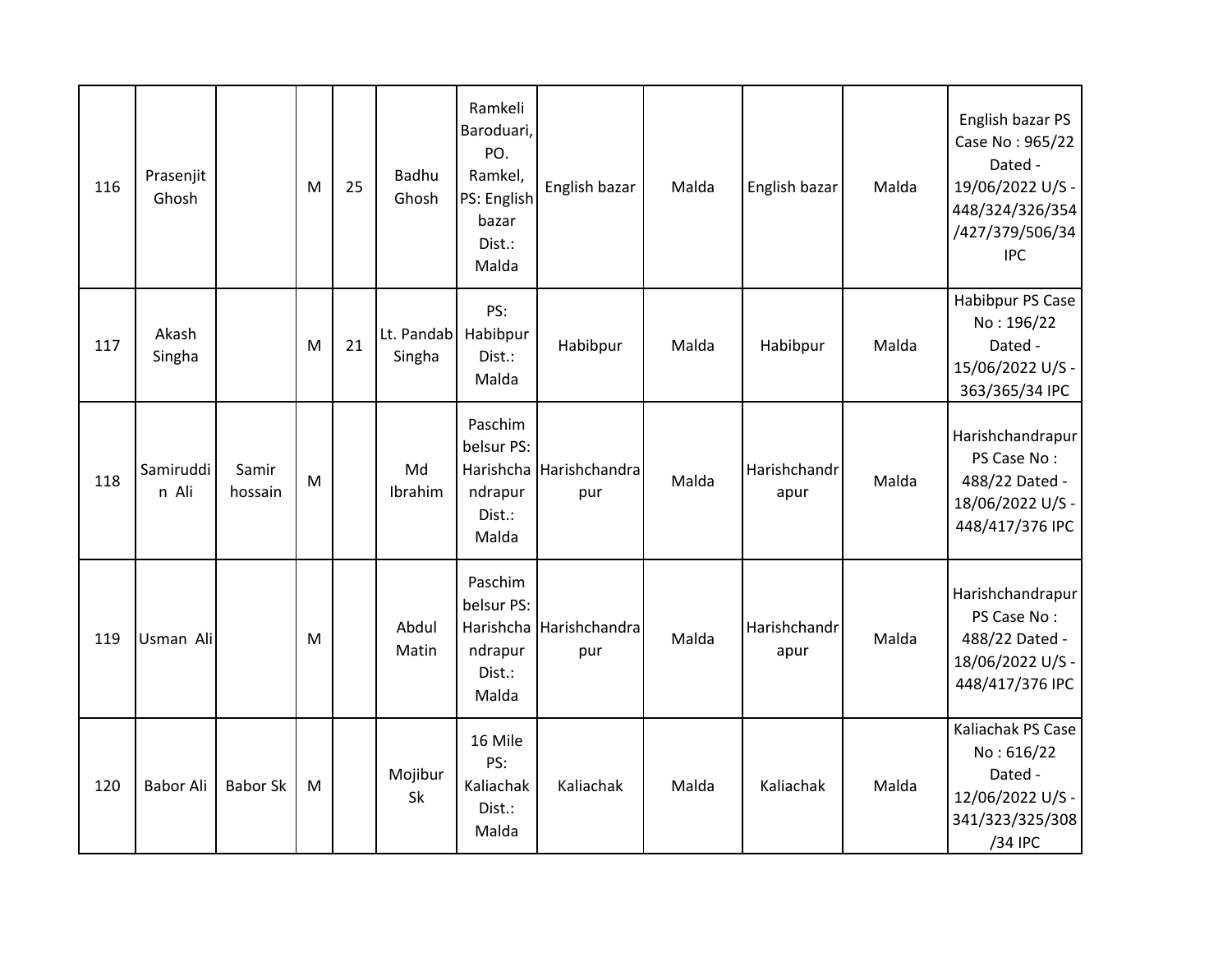| 121 | Saddam<br>Hossain        | Saddam<br>Sk     | M |    | Lt Mortuja<br>Hossain @<br>Sukhna Sk | 16 Mile<br>PS:<br>Kaliachak<br>Dist.:<br>Malda                          | Kaliachak  | Malda           | Kaliachak  | Malda | Kaliachak PS Case<br>No: 616/22<br>Dated -<br>12/06/2022 U/S -<br>341/323/325/308<br>/34 IPC    |
|-----|--------------------------|------------------|---|----|--------------------------------------|-------------------------------------------------------------------------|------------|-----------------|------------|-------|-------------------------------------------------------------------------------------------------|
| 122 | Md<br>Mobarak<br>Hossain |                  |   |    | Md Uttam<br>Sekh                     | Jagdishpur<br>PS:<br>Kaliachak<br>Dist.:<br>Malda                       | Kaliachak  | Malda           | Kaliachak  | Malda | Kaliachak PS Case<br>No: 637/22<br>Dated -<br>18/06/2022 U/S -<br>498(A)/323/308/5<br>06/34 IPC |
| 123 | <b>Babor Ali</b>         | <b>Baborb Sk</b> | M |    | Mojibar Sk                           | 16 Mile<br>PS:<br>Kaliachak<br>Dist.:<br>Malda                          | Kaliachak  | Malda           | Kaliachak  | Malda | Kaliachak PS Case<br>No: 615/22<br>Dated -<br>12/06/2022 U/S -<br>447/427/435/34<br><b>IPC</b>  |
| 124 | Saddam<br>Hossain        | Saddam<br>Sk     | M |    | Lt Mortuja<br>Hossain @<br>Sukhna Sk | 16 Mile<br>PS:<br>Kaliachak<br>Dist.:<br>Malda                          | Kaliachak  | Malda           | Kaliachak  | Malda | Kaliachak PS Case<br>No: 615/22<br>Dated -<br>12/06/2022 U/S -<br>447/427/435/34<br><b>IPC</b>  |
| 125 | Kasim Sk                 |                  | M | 30 | Intaj Sk                             | Udua.PS-<br>Radhanag<br>ar, Dist-<br>Sahebganj<br>PS:<br>Manickch<br>ak | Manickchak | <b>Basirhat</b> | Manickchak | Malda | Manickchak PS<br>Case No: 261/22<br>Dated -<br>03/06/2022 U/S -<br>279/338 IPC                  |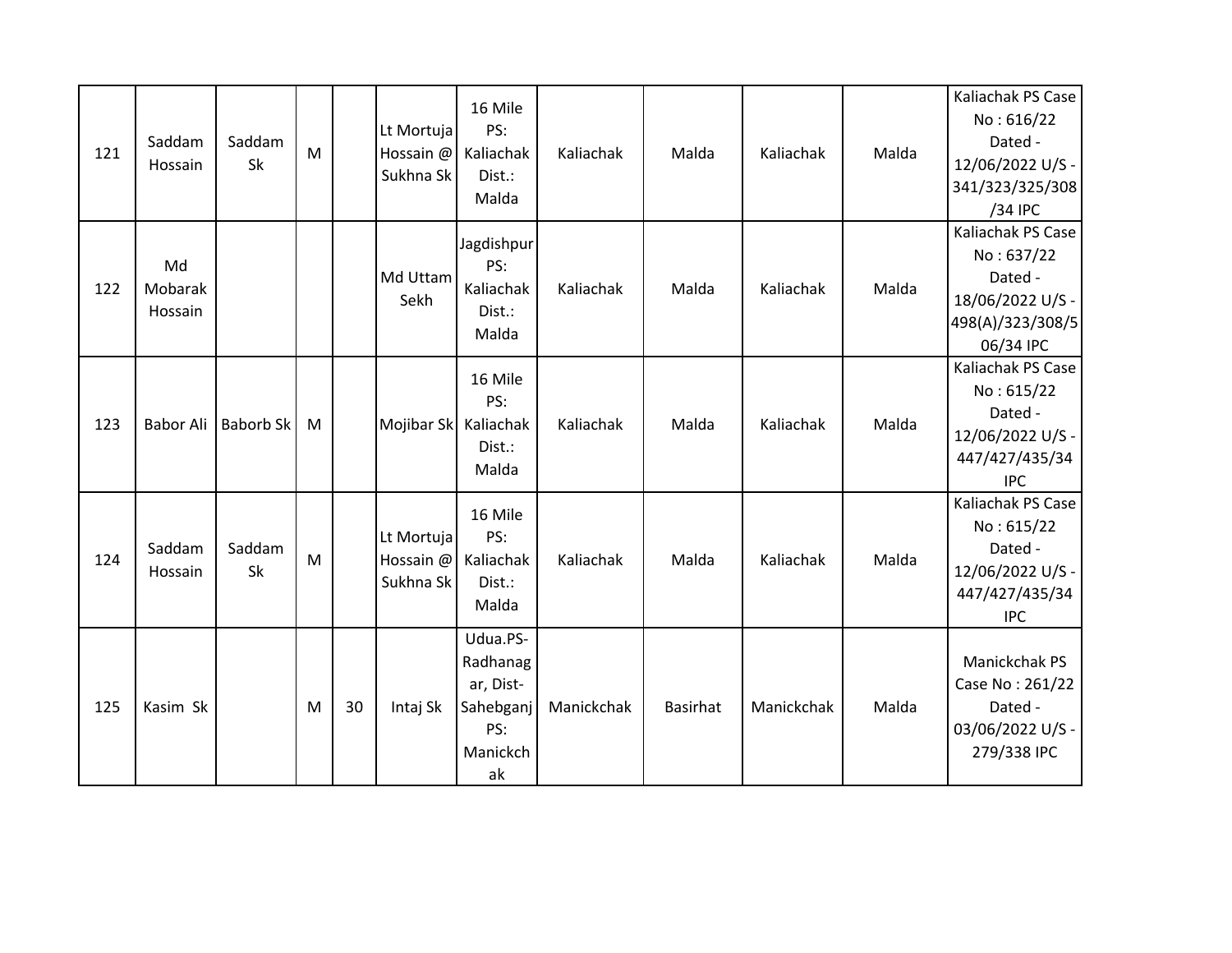| 126 | Masir Sk            | M | 35 | Kadir Sk              | Kadamtol<br>a,<br>Mohadeb<br>pur, PS &<br>Dist-<br>Malda PS:<br>Oldmalda<br>Dist.:<br>Malda | Oldmalda | Malda | Oldmalda | Malda | Oldmalda PS Case<br>No: 249/22<br>Dated -<br>17/06/2022 U/S -<br>498A/328/307/50<br>6/34 IPC & R/W<br>3/4 Dowry<br>Prohibition Act,<br>1961Â |
|-----|---------------------|---|----|-----------------------|---------------------------------------------------------------------------------------------|----------|-------|----------|-------|----------------------------------------------------------------------------------------------------------------------------------------------|
| 127 | Md Jabed<br>Jafir   | M | 28 | Md<br>Enamul<br>Hoque | Radhanag<br>ar Sikha<br>PS:<br>Pukhuria<br>Dist.:<br>Malda                                  | Pukhuria | Malda | Pukhuria | Malda | Pukhuria PS Case<br>No: 220/22<br>Dated -<br>19/06/2022 U/S -<br>498(A)/307 IPC                                                              |
| 128 | Khaledur<br>Rahaman |   | 20 | Rofikul<br>Hossain    | Radhanag<br>ar Tari PS:<br>Ratua<br>Dist.:<br>Malda                                         | Ratua    | Malda | Pukhuria | Malda | Pukhuria PS Case<br>No: 220/22<br>Dated -<br>19/06/2022 U/S -<br>498(A)/307 IPC                                                              |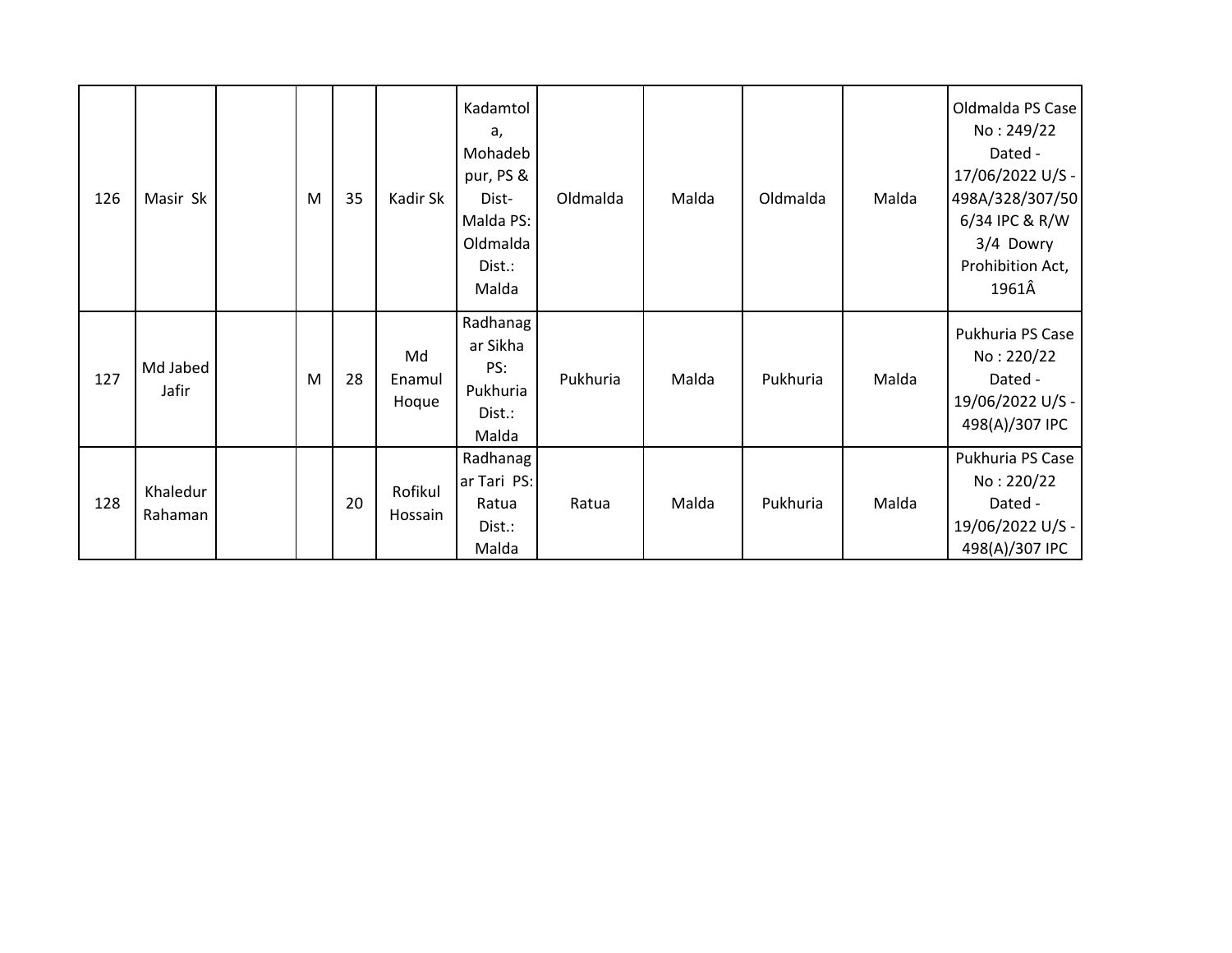| 129 | Mosleuddi<br>n Skj | M | 34 | Lt.<br>Alauddin<br>Sk   | Vill-<br>Pachulagr<br>am,<br>Bhavanipu<br>r, PS<br>Farakka,<br>Dist-<br>Mursidaba<br>d, A/P of<br>vill-<br>Rajnagar,<br>PO-<br>Bagbari,<br>PS English<br><b>Bazar Dist-</b><br>Malda PS:<br>Murshida<br>bad Dist.:<br>Murshida<br>bad | Murshidabad Murshidabad |             | Pukhuria | Malda       | Pukhuria PS Case<br>No: 219/22<br>Dated -<br>19/06/2022 U/S -<br>279/304(A) IPC  |
|-----|--------------------|---|----|-------------------------|---------------------------------------------------------------------------------------------------------------------------------------------------------------------------------------------------------------------------------------|-------------------------|-------------|----------|-------------|----------------------------------------------------------------------------------|
| 130 | Piki Ghosh         | M | 37 | S/O<br>Prabhas<br>Ghosh | Hareknaga<br>$\mathsf{r}$<br>Dakshinpa<br>ra PS:<br>Beldanga<br>Dist.:<br>Murshida<br>bad                                                                                                                                             | Beldanga                | Murshidabad | Beldanga | Murshidabad | Beldanga PS Case<br>No: 358/22<br>Dated -<br>18/06/2022 U/S -<br><b>498A IPC</b> |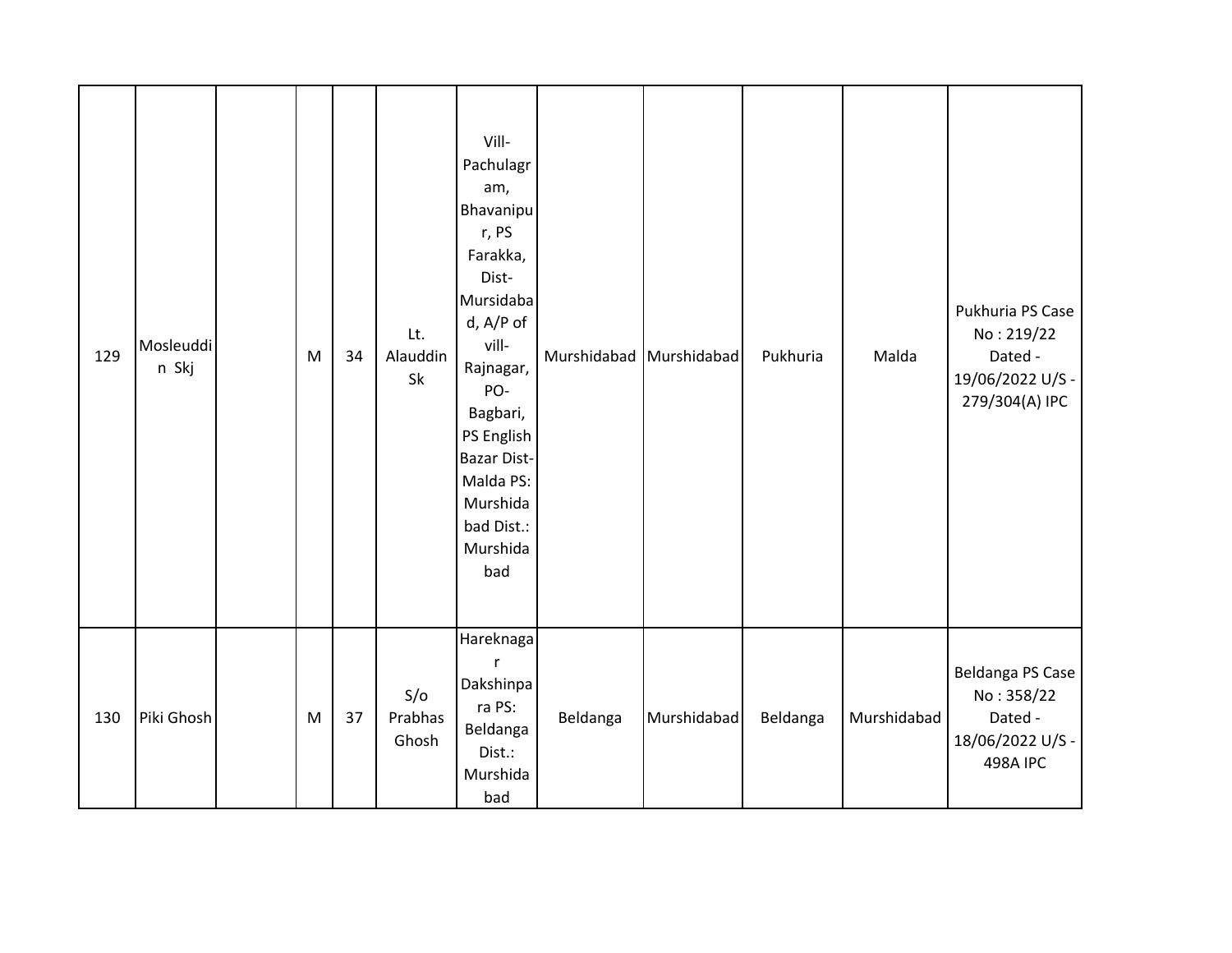| 131 | Beduna<br>Ghosh    | F | 57 | $W$ /o<br>Provas<br>Ghosh | Hareknaga<br>r<br>Dakshinpa<br>ra PS:<br>Beldanga<br>Dist.:<br>Murshida<br>bad | Beldanga    | Murshidabad | Beldanga    | Murshidabad | Beldanga PS Case<br>No: 358/22<br>Dated -<br>18/06/2022 U/S -<br><b>498A IPC</b>                                                      |
|-----|--------------------|---|----|---------------------------|--------------------------------------------------------------------------------|-------------|-------------|-------------|-------------|---------------------------------------------------------------------------------------------------------------------------------------|
| 132 | Mongal<br>Bagdi    |   | 31 | Santi<br>Bagdi@<br>Dhanu  | <b>MONAIKA</b><br><b>NDRA PS:</b><br>Burwan<br>Dist.:<br>Murshida<br>bad       | Burwan      | Murshidabad | Burwan      | Murshidabad | <b>Burwan PS Case</b><br>No: 314/21<br>Dated -<br>10/11/2021 U/S -<br>498A/302/34 IPC                                                 |
| 133 | Ejajul Sk          | M | 26 | Nur<br>Mahamm<br>ad Sk    | Bartanaba<br>d PS:<br>Domkal<br>Dist.:<br>Murshida<br>bad                      | Domkal      | Murshidabad | Domkal      | Murshidabad | Domkal PS Case<br>No: 317/22<br>Dated -<br>24/05/2022 U/S -<br>399/402 IPC                                                            |
| 134 | Sajibur<br>Rahaman | M |    | Lt. Abdur<br>Majid        | Raipur<br>Natunpara<br>PS:<br>Hariharpa<br>ra Dist.:<br>Murshida<br>bad        | Hariharpara | Murshidabad | Hariharpara | Murshidabad | Hariharpara PS<br>Case No: 244/22<br>Dated -<br>07/06/2022 U/S -<br>498A/323/307/49<br>4 IPC & 3/4<br>Dowry Prohibition<br>Act, 1961Â |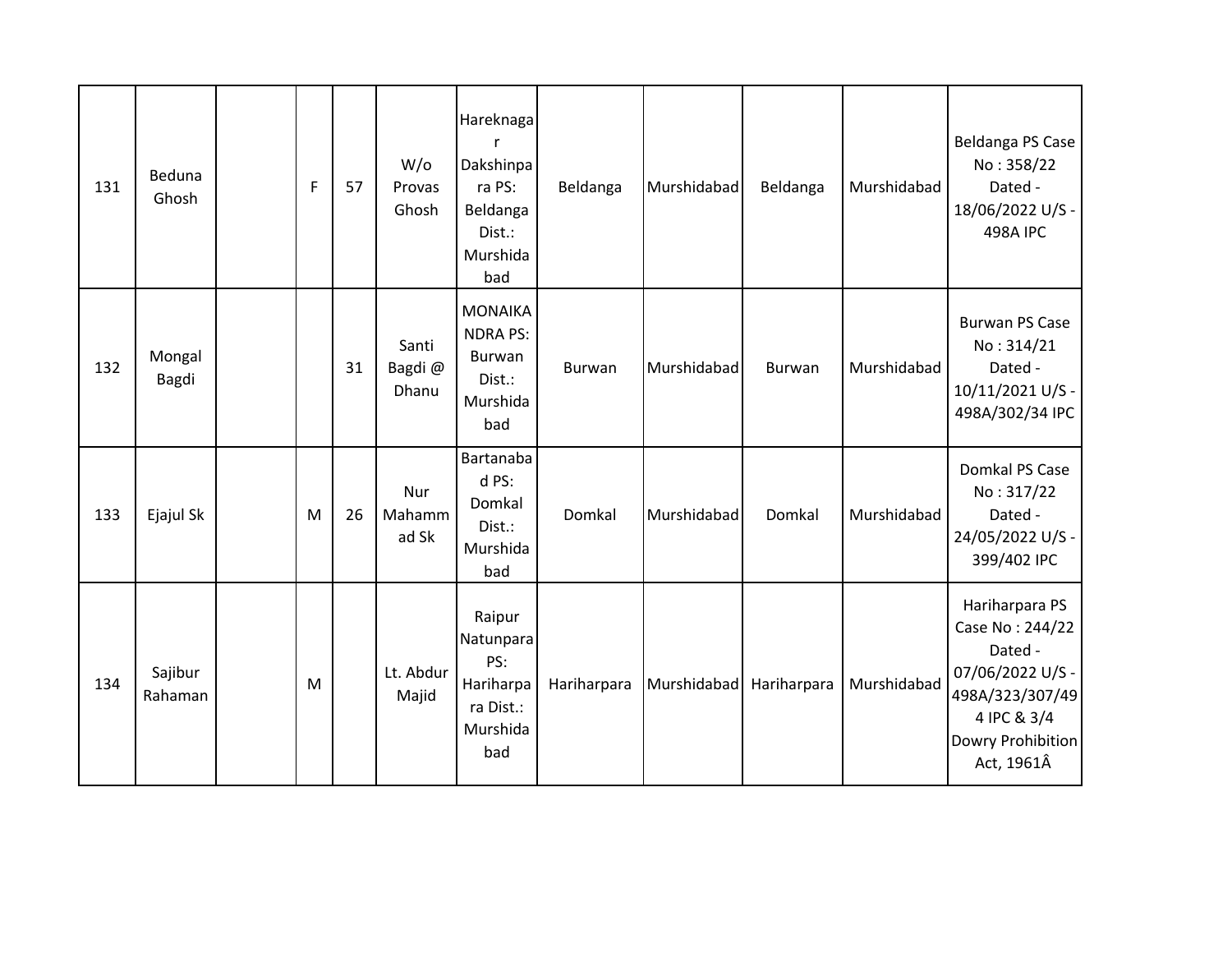| 135 | Jarina Bibi       |                 | F | 38 | Mejarul Sk                | <b>DAULATP</b><br><b>UR</b><br><b>PASCHIMP</b><br>ARA PS:<br>Islampore<br>Dist.:<br>Murshida<br>bad | Islampore | Murshidabad | Islampore | Murshidabad | Islampore PS Case<br>No: 267/22<br>Dated -<br>14/06/2022 U/S -<br>448/323/325/354<br>/308/506/34 IPC |
|-----|-------------------|-----------------|---|----|---------------------------|-----------------------------------------------------------------------------------------------------|-----------|-------------|-----------|-------------|------------------------------------------------------------------------------------------------------|
| 136 | Halima<br>Bewa    |                 | F | 62 | Lt.<br>Mojamme<br>I Hoque | <b>DIGHALKA</b><br>NDI PS:<br>Islampore<br>Dist.:<br>Murshida<br>bad                                | Islampore | Murshidabad | Islampore | Murshidabad | Islampore PS Case<br>No: 260/22<br>Dated -<br>12/06/2022 U/S -<br>498A/323/325/30<br>7/506/34 IPC    |
| 137 | Balaram<br>Haldar | Saheb<br>Haldar | M | 19 | Lt Sambhu<br>Haldar       | Uttar<br>Sudarshan<br>ganj PS:<br>Lalgola<br>Dist.:<br>Murshida<br>bad                              | Lalgola   | Murshidabad | Lalgola   | Murshidabad | Lalgola PS Case<br>No: 203/22<br>Dated -<br>19/06/2022 U/S -<br>505(2) IPC                           |
| 138 | Kunal<br>Singha   |                 | M | 29 | Kush<br>Singha            | Baligram<br>PS: Lalgola<br>Dist.:<br>Murshida<br>bad                                                | Lalgola   | Murshidabad | Lalgola   | Murshidabad | Lalgola PS Case<br>No: 149/22<br>Dated -<br>08/05/2022 U/S -<br>399/402 IPC                          |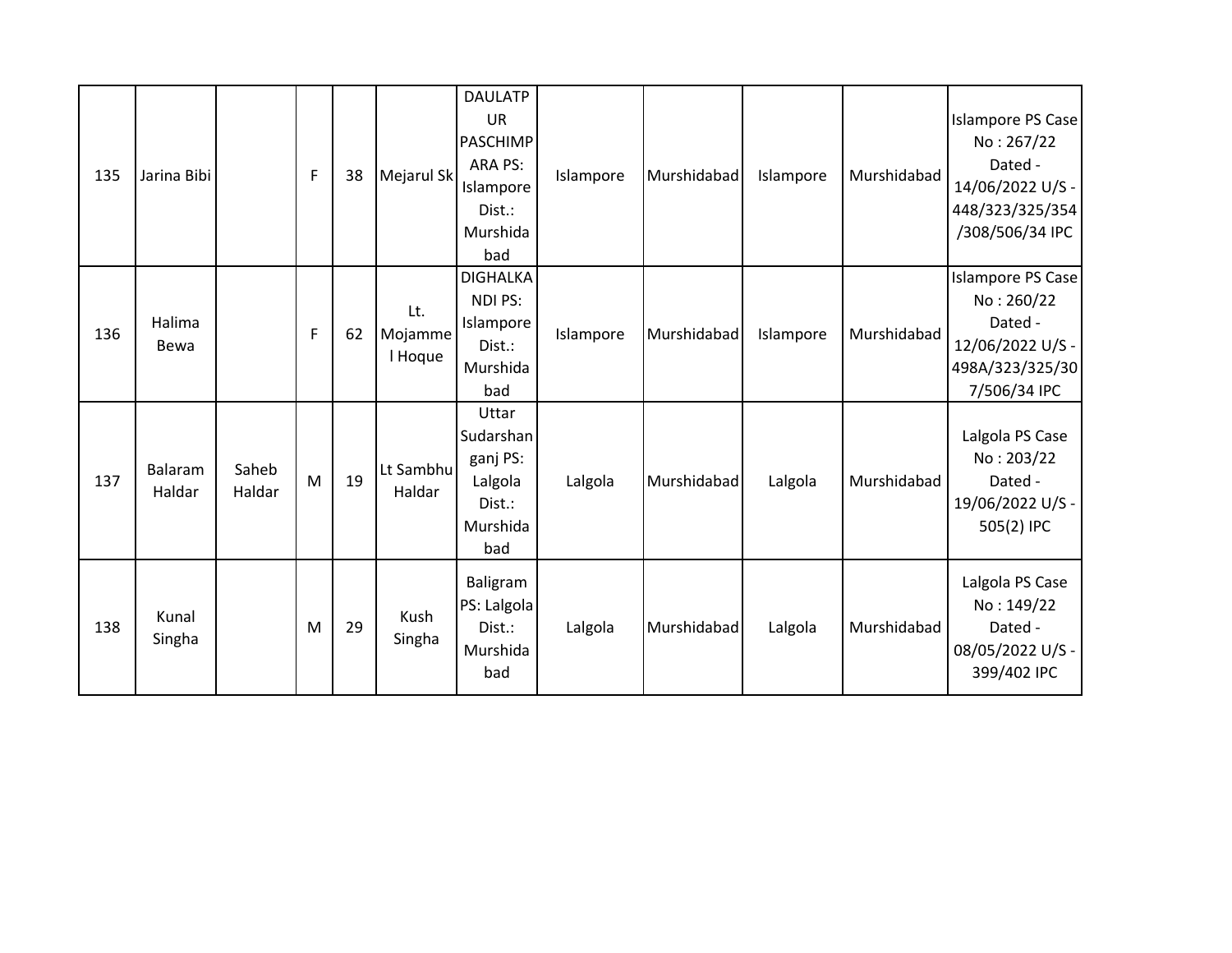| 139 | Dibyendu<br>Das  | M | 26 | Supati Das       | Tenya<br>Bazarpara<br>PS: Salar<br>Dist.:<br>Murshida<br>bad                    | Salar   | Murshidabad | Salar     | Murshidabad          | Salar PS Case No:<br>136/22 Dated -<br>19/06/2022 U/S -<br>498A/307/406<br>IPC & 3/4 Dowry<br>Prohibition Act,<br>1961Â                                                                         |
|-----|------------------|---|----|------------------|---------------------------------------------------------------------------------|---------|-------------|-----------|----------------------|-------------------------------------------------------------------------------------------------------------------------------------------------------------------------------------------------|
| 140 | Biplab<br>Mahata | M | 29 | Karmu<br>Mahata  | Vill-<br>Karbhanga<br>, Po-<br>Baroghora<br>PS:<br>Sarenga<br>Dist.:<br>Bankura | Sarenga | Bankura     | Anandapur | Paschim<br>Mednipore | Anandapur PS<br>Case No: 108/22<br>Dated -<br>19/06/2022 U/S -<br>379/411/414/34<br>IPC & 21(4)/21(5)<br>Mines and<br><b>Minerals</b><br>(Regulation and<br>Development) Act<br>$(1957)\hat{A}$ |
| 141 | Ranjit<br>Mahata | M | 45 | Gandhi<br>Mahata | Vill-<br>Karbhanga<br>, Po-<br>Baroghora<br>PS:<br>Sarenga<br>Dist.:<br>Bankura | Sarenga | Bankura     | Anandapur | Paschim<br>Mednipore | Anandapur PS<br>Case No: 108/22<br>Dated -<br>19/06/2022 U/S -<br>379/411/414/34<br>IPC & 21(4)/21(5)<br>Mines and<br><b>Minerals</b><br>(Regulation and<br>Development) Act<br>$(1957)\hat{A}$ |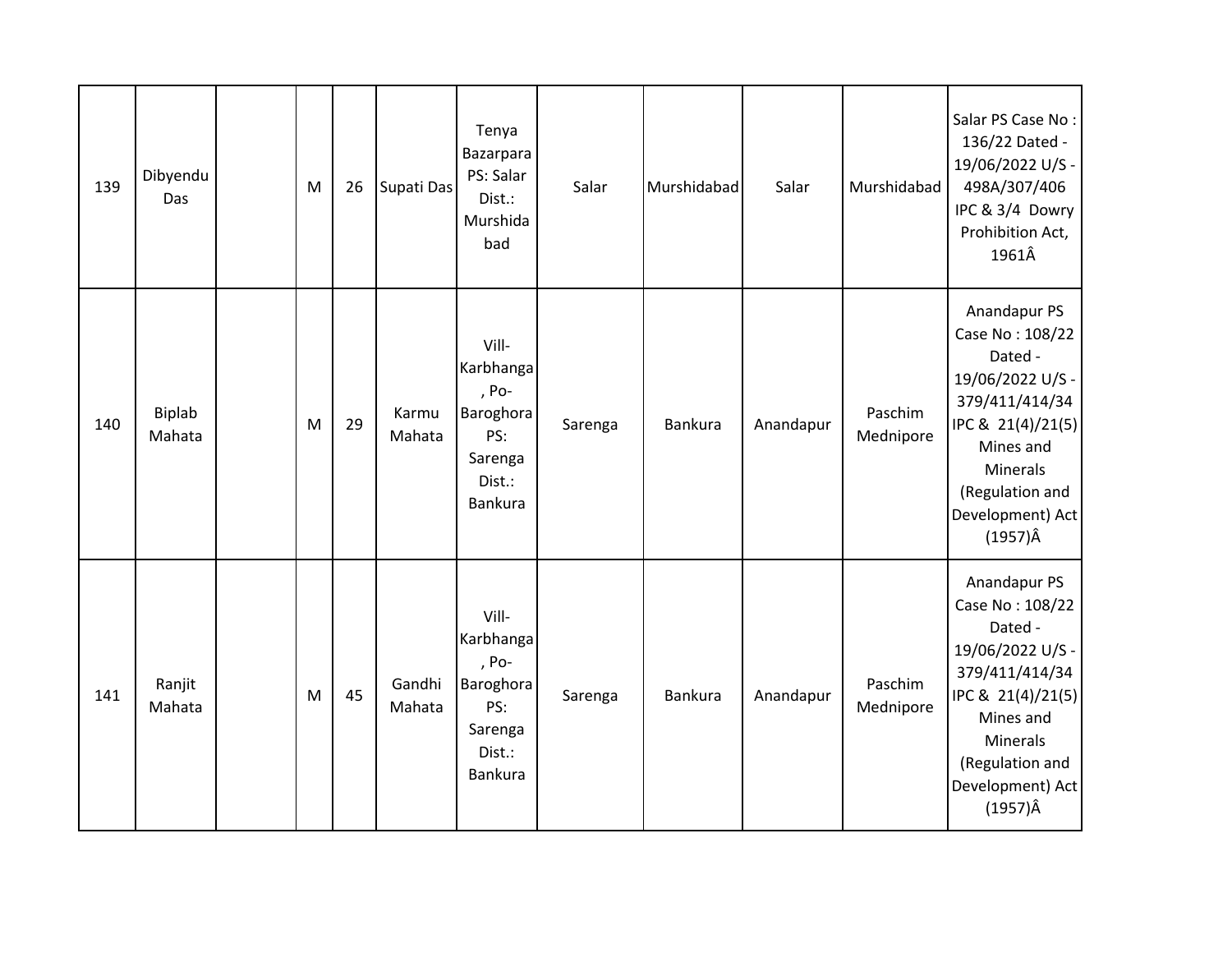| 142 | Netai<br>Mahata  | M | 46 | Poltu<br>Mahata    | Vill-<br>Karbhanga<br>, Po-<br>Baroghora<br>PS:<br>Sarenga<br>Dist.:<br><b>Bankura</b>                    | Sarenga     | Bankura              | Anandapur   | Paschim<br>Mednipore | Anandapur PS<br>Case No: 108/22<br>Dated -<br>19/06/2022 U/S -<br>379/411/414/34<br>IPC & 21(4)/21(5)<br>Mines and<br><b>Minerals</b><br>(Regulation and<br>Development) Act<br>$(1957)\hat{A}$ |
|-----|------------------|---|----|--------------------|-----------------------------------------------------------------------------------------------------------|-------------|----------------------|-------------|----------------------|-------------------------------------------------------------------------------------------------------------------------------------------------------------------------------------------------|
| 143 | Joydeb<br>Majhi  | M | 36 | Dipankar<br>Majhi  | Kuldaha<br>PS:<br>Chandrak<br>ona Dist.:<br>Paschim<br>Mednipor<br>e                                      | Chandrakona | Paschim<br>Mednipore | Chandrakona | Paschim<br>Mednipore | Chandrakona PS<br>Case No: 231/22<br>Dated -<br>15/06/2022 U/S -<br>498A/325/307<br>IPC & 3/4 Dowry<br>Prohibition Act,<br>1961Â                                                                |
| 144 | Chinmoy<br>Maity |   |    | Jagannath<br>Maity | Amarpur,<br>PS-Debra,<br>Dist-<br>Paschim<br>Medinipur<br>PS: Debra<br>Dist.:<br>Paschim<br>Mednipor<br>e | Debra       | Paschim<br>Mednipore | Debra       | Paschim<br>Mednipore | Debra PS Case No<br>: 300/22 Dated -<br>13/06/2022 U/S -<br>379 IPC                                                                                                                             |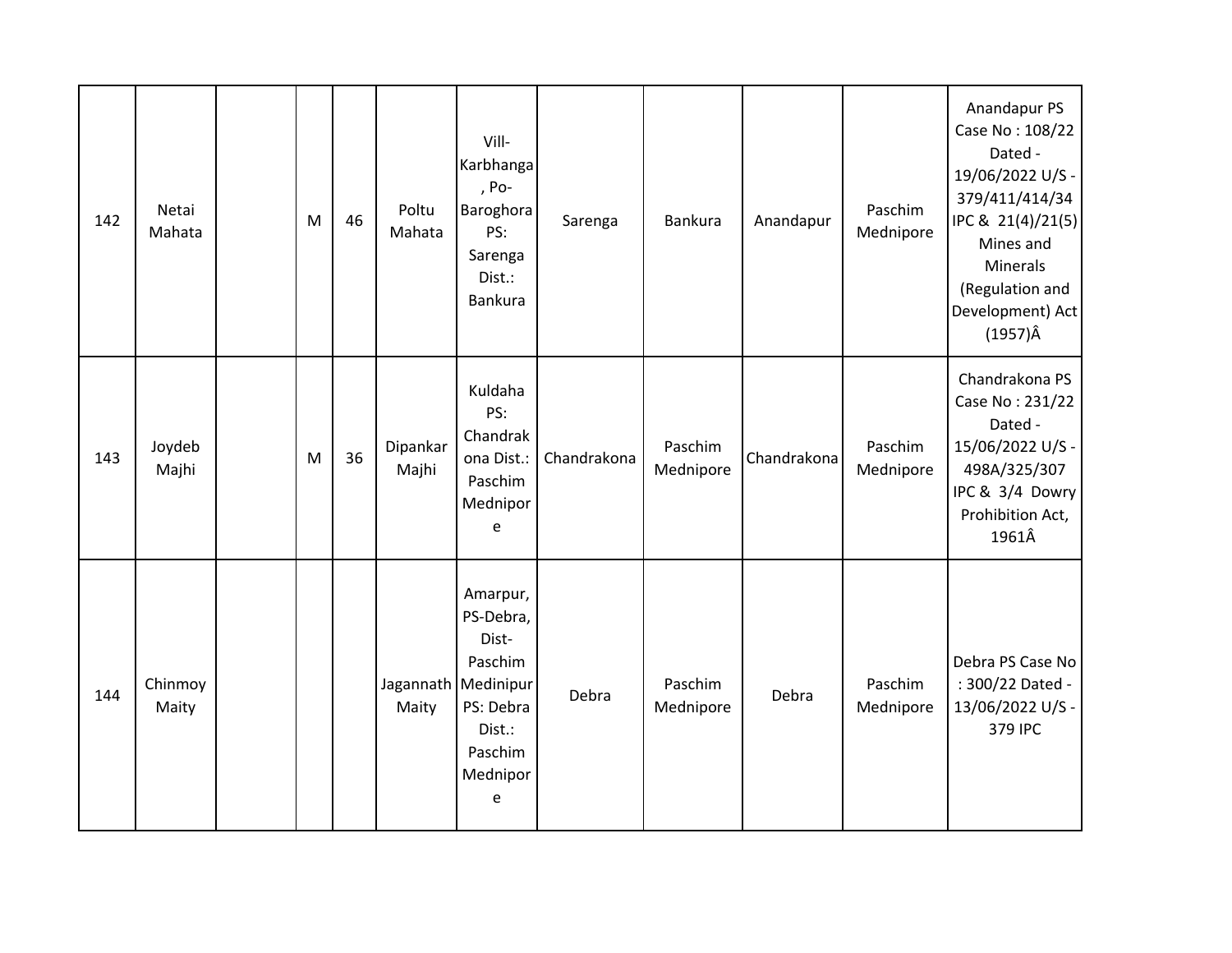| 145 | <b>Bimal</b><br>Samanta |  | Lt.<br>Sambhu<br>Samanta | Amarpur,<br>PS-Debra,<br>Dist-<br>Paschim<br>Medinipur<br>PS: Debra<br>Dist.:<br>Paschim<br>Mednipor<br>e                                  | Debra | Paschim<br>Mednipore | Debra | Paschim<br>Mednipore | Debra PS Case No<br>: 300/22 Dated -<br>13/06/2022 U/S -<br>379 IPC |
|-----|-------------------------|--|--------------------------|--------------------------------------------------------------------------------------------------------------------------------------------|-------|----------------------|-------|----------------------|---------------------------------------------------------------------|
| 146 | Mahadev<br>Shay         |  | Madan<br>Shay            | Vill-<br>Makrada,<br>P.O-<br>Agnageria,<br>PS- Pingla,<br>Dist-<br>Paschim<br>Medinipur<br>PS: Debra<br>Dist.:<br>Paschim<br>Mednipor<br>e | Debra | Paschim<br>Mednipore | Debra | Paschim<br>Mednipore | Debra PS Case No<br>: 309/22 Dated -<br>19/06/2022 U/S -<br>406 IPC |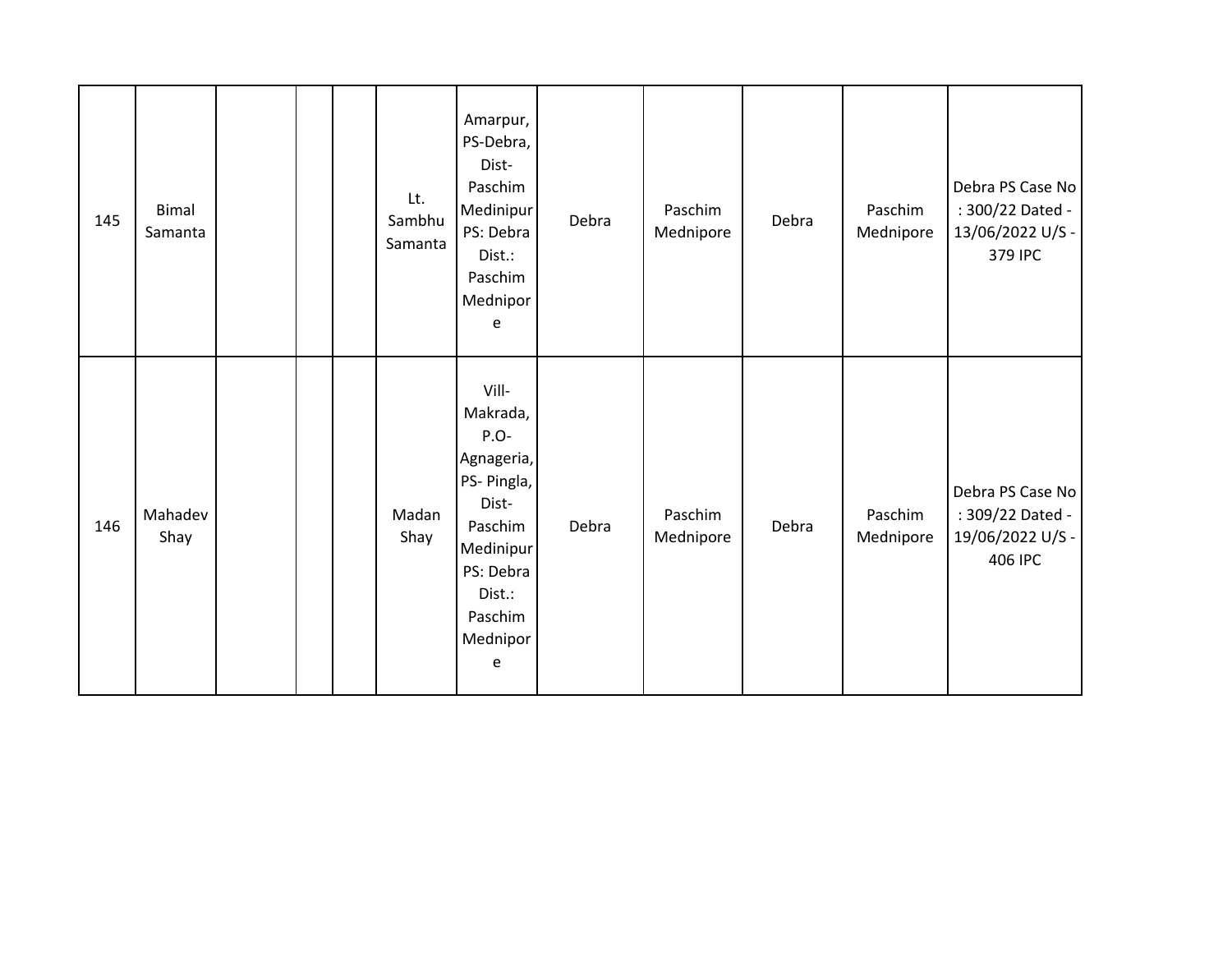| 147 | Sankor<br>Roy  |  |    | $S/O$ Lt.<br>Gunadhar<br>Roy    | Of<br>Kiyaboni.<br>PS GBT PS:<br>Garbeta<br>Dist.:<br>Paschim<br>Mednipor<br>e                                           | Garbeta            | Paschim<br>Mednipore | Garbeta            | Paschim<br>Mednipore | Garbeta PS Case<br>No: 341/22<br>Dated -<br>15/06/2022 U/S -<br>498A/302B/34<br><b>IPC</b>         |
|-----|----------------|--|----|---------------------------------|--------------------------------------------------------------------------------------------------------------------------|--------------------|----------------------|--------------------|----------------------|----------------------------------------------------------------------------------------------------|
| 148 | Sulekha<br>Roy |  |    | $W$ / $\circ$<br>Shankar<br>Roy | Of<br>Kiyaboni.<br>PS GBT PS:<br>Garbeta<br>Dist.:<br>Paschim<br>Mednipor<br>e                                           | Garbeta            | Paschim<br>Mednipore | Garbeta            | Paschim<br>Mednipore | Garbeta PS Case<br>No: 341/22<br>Dated -<br>15/06/2022 U/S -<br>498A/302B/34<br><b>IPC</b>         |
| 149 | Sk Sabbir      |  | 29 | Lt. Sk.<br>Noor                 | New Bus<br>Stand,<br>Gandhi<br>Nagar,<br>Ward No-<br>04 PS:<br>Kharagpor<br>e town<br>Dist.:<br>Paschim<br>Mednipor<br>e | Kharagpore<br>town | Paschim<br>Mednipore | Kharagpore<br>town | Paschim<br>Mednipore | Kharagpore town<br>PS Case No:<br>557/20 Dated -<br>23/12/2020 U/S -<br>498A/324/307<br><b>IPC</b> |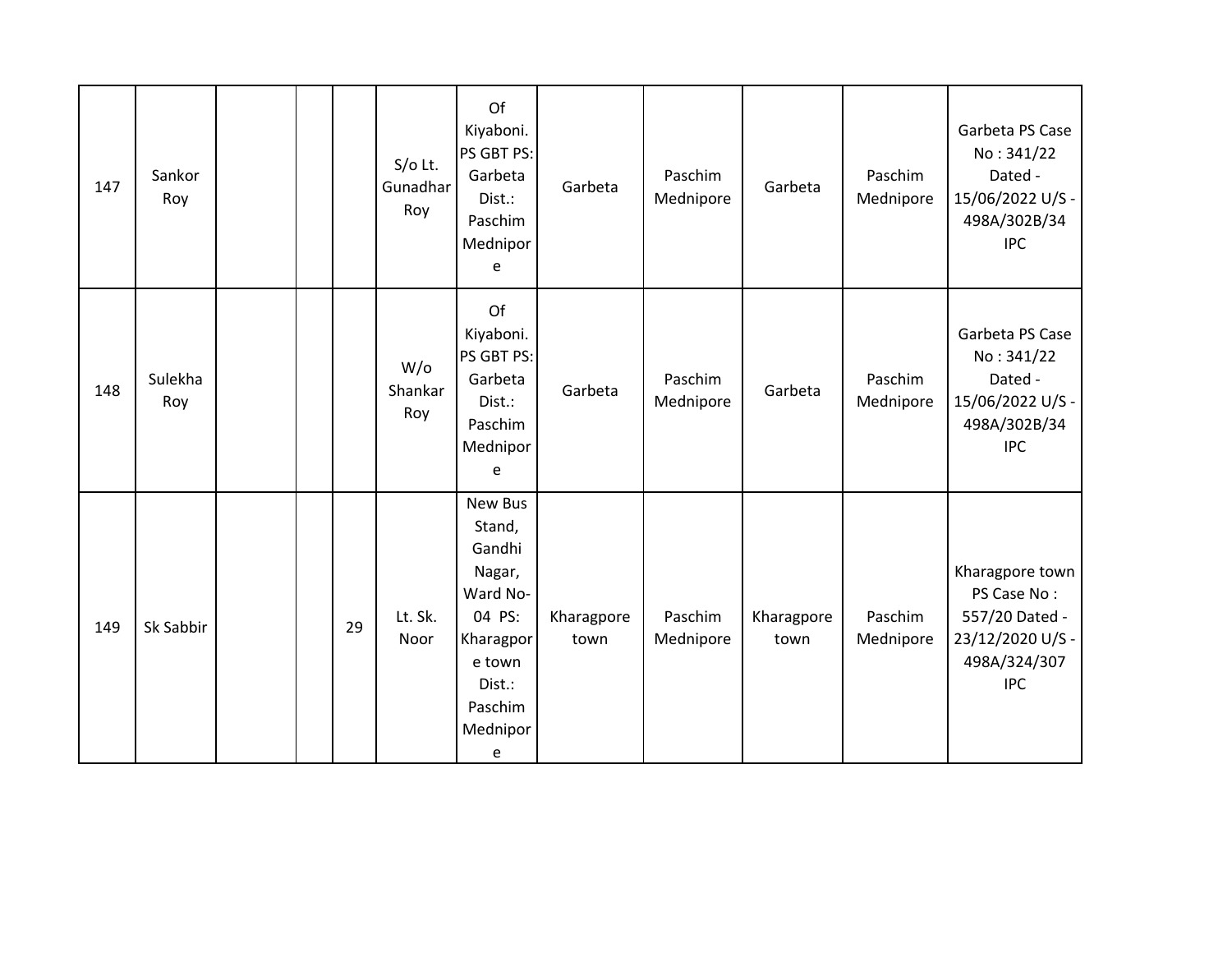| 150 | Susanta<br>Dolai    |            | M |    | Subal<br>Dolai | PS:<br>Kharagpur<br>local Dist.:<br>Paschim<br>Mednipor<br>e                                   | Kharagpur<br>local | Paschim<br>Mednipore | Kharagpur<br>local | Paschim<br>Mednipore | Kharagpur local<br>PS Case No:<br>06/21 Dated -<br>04/01/2021 U/S -<br>498A/323/307/34<br>IPC & 3/4 Dowry<br>Prohibition Act,<br>1961Â |
|-----|---------------------|------------|---|----|----------------|------------------------------------------------------------------------------------------------|--------------------|----------------------|--------------------|----------------------|----------------------------------------------------------------------------------------------------------------------------------------|
| 151 | Prasanta<br>Dolai   |            | M |    | Subal<br>Dolai | PS:<br>Kharagpur<br>local Dist.:<br>Paschim<br>Mednipor<br>e                                   | Kharagpur<br>local | Paschim<br>Mednipore | Kharagpur<br>local | Paschim<br>Mednipore | Kharagpur local<br>PS Case No:<br>06/21 Dated -<br>04/01/2021 U/S -<br>498A/323/307/34<br>IPC & 3/4 Dowry<br>Prohibition Act,<br>1961Â |
| 152 | Hafiz Sk<br>Murshed | Sona Hafiz | M | 38 | Lt Sk<br>Gofur | Satkui, PS-<br>Kharagpur<br>$(L)$ PS:<br>Kharagpur<br>local Dist.:<br>Paschim<br>Mednipor<br>e | Kharagpur<br>local | Paschim<br>Mednipore | Midnapore          | Paschim<br>Mednipore | Midnapore PS<br>Case No: 400/22<br>Dated -<br>14/06/2022 U/S -<br>341/406/379/506<br>/34 IPC                                           |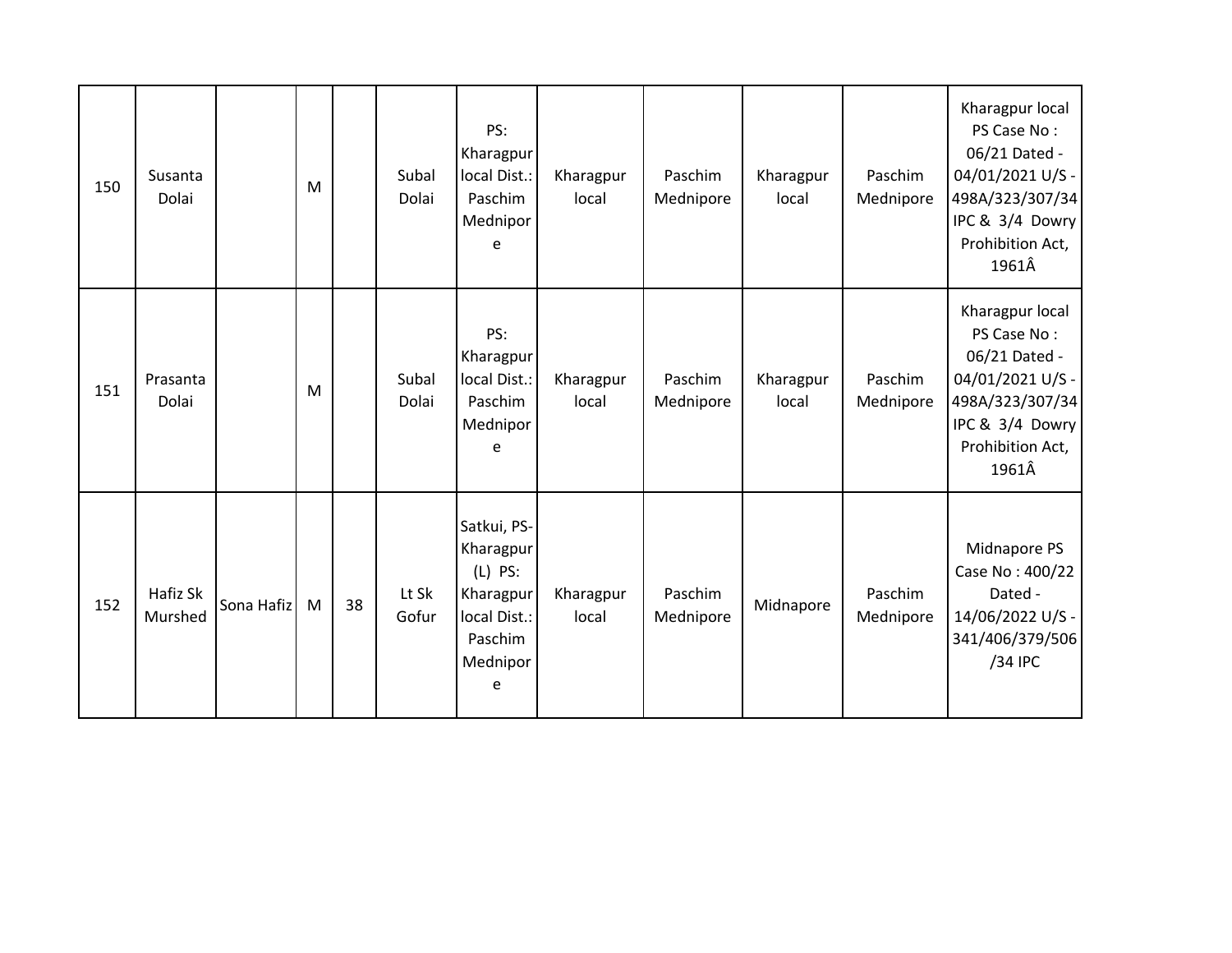| 153 | Bablu Sk        |                | M |    | Lt Babu Sk    | Katwa<br><b>Bagane</b><br>Para PS:<br>Katwa<br>Dist.:<br>Purba<br>Burdwan | Katwa | Purba<br><b>Burdwan</b> | Katwa | Purba<br><b>Burdwan</b> | Katwa PS Case No<br>: 343/22 Dated -<br>17/06/2022 U/S -<br>323/384/504/306<br>/34 IPC               |
|-----|-----------------|----------------|---|----|---------------|---------------------------------------------------------------------------|-------|-------------------------|-------|-------------------------|------------------------------------------------------------------------------------------------------|
| 154 | Kamal Sk        |                | M | 33 | Pakai Sk      | Katwa<br><b>Bagane</b><br>Para PS:<br>Katwa<br>Dist.:<br>Purba<br>Burdwan | Katwa | Purba<br><b>Burdwan</b> | Katwa | Purba<br>Burdwan        | Katwa PS Case No<br>: 343/22 Dated -<br>17/06/2022 U/S -<br>323/384/504/306<br>/34 IPC               |
| 155 | Biswajit<br>Dey |                |   | 19 | Sadhan<br>Dey | Katwa Jele<br>Para PS:<br>Katwa<br>Dist.:<br>Purba<br>Burdwan             | Katwa | Purba<br>Burdwan        | Katwa | Purba<br>Burdwan        | Katwa PS Case No<br>: 246/22 Dated -<br>13/05/2022 U/S -<br>399/402 IPC &<br>25/27 Arms Act,<br>1959 |
| 156 | Gya Khan        | Adalat<br>Khan | M | 25 | Chatu<br>Khan | Kalikapur<br>PS: Katwa<br>Dist.:<br>Purba<br>Burdwan                      | Katwa | Purba<br>Burdwan        | Katwa | Purba<br>Burdwan        | Katwa PS Case No<br>: 347/22 Dated -<br>18/06/2022 U/S -<br>448/323/354B IPC                         |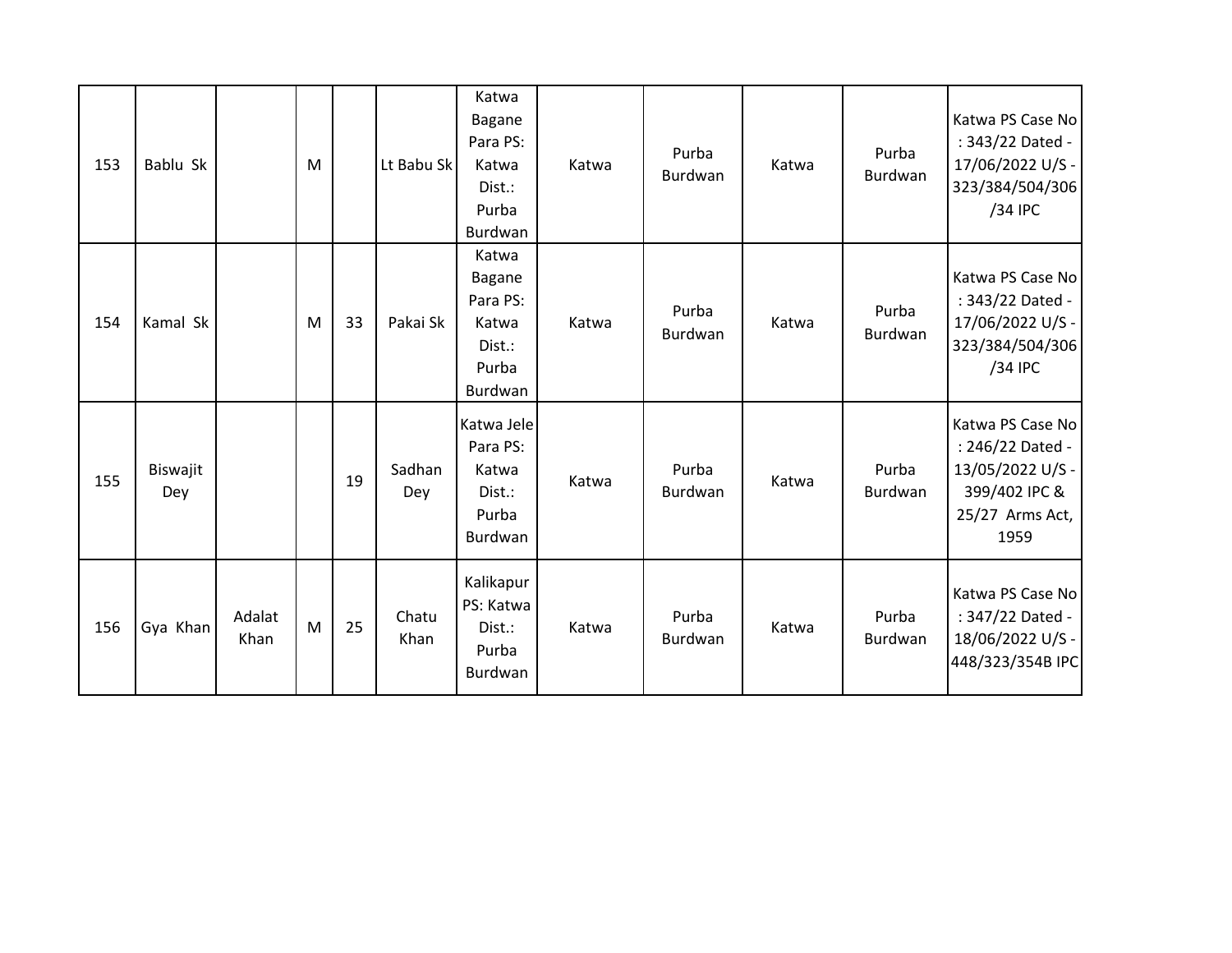| 157 | Amlan<br>Sahoo  | M | 30 | Atul<br>Sahoo      | village-<br>Totanala,<br>PS-<br><b>Bhagwanp</b><br>ur, Dist-<br>Purba<br>PS:<br>Bhagawan<br>pur Dist.:<br>Purba<br>Mednipor<br>e | Medinipur Bhagawanpur | Purba<br>Mednipore | Egra  | Purba<br>Mednipore | Egra PS Case No:<br>448/22 Dated -<br>19/06/2022 U/S -<br>279/338/427 IPC                         |
|-----|-----------------|---|----|--------------------|----------------------------------------------------------------------------------------------------------------------------------|-----------------------|--------------------|-------|--------------------|---------------------------------------------------------------------------------------------------|
| 158 | Raju<br>Barman  | M | 42 | Sannyasi<br>Barman | Ismalichak<br>PS: Moyna<br>Dist.:<br>Purba<br>Mednipor<br>e                                                                      | Moyna                 | Purba<br>Mednipore | Moyna | Purba<br>Mednipore | Moyna PS Case<br>No: 161/22<br>Dated -<br>19/06/2022 U/S -<br>46 A (C) Bengal<br>Excise Act, 1909 |
| 159 | Anita<br>Barman | F | 41 | Raju<br>Barman     | Ismalichak<br>PS: Moyna<br>Dist.:<br>Purba<br>Mednipor<br>e                                                                      | Moyna                 | Purba<br>Mednipore | Moyna | Purba<br>Mednipore | Moyna PS Case<br>No: 161/22<br>Dated -<br>19/06/2022 U/S -<br>46 A (C) Bengal<br>Excise Act, 1909 |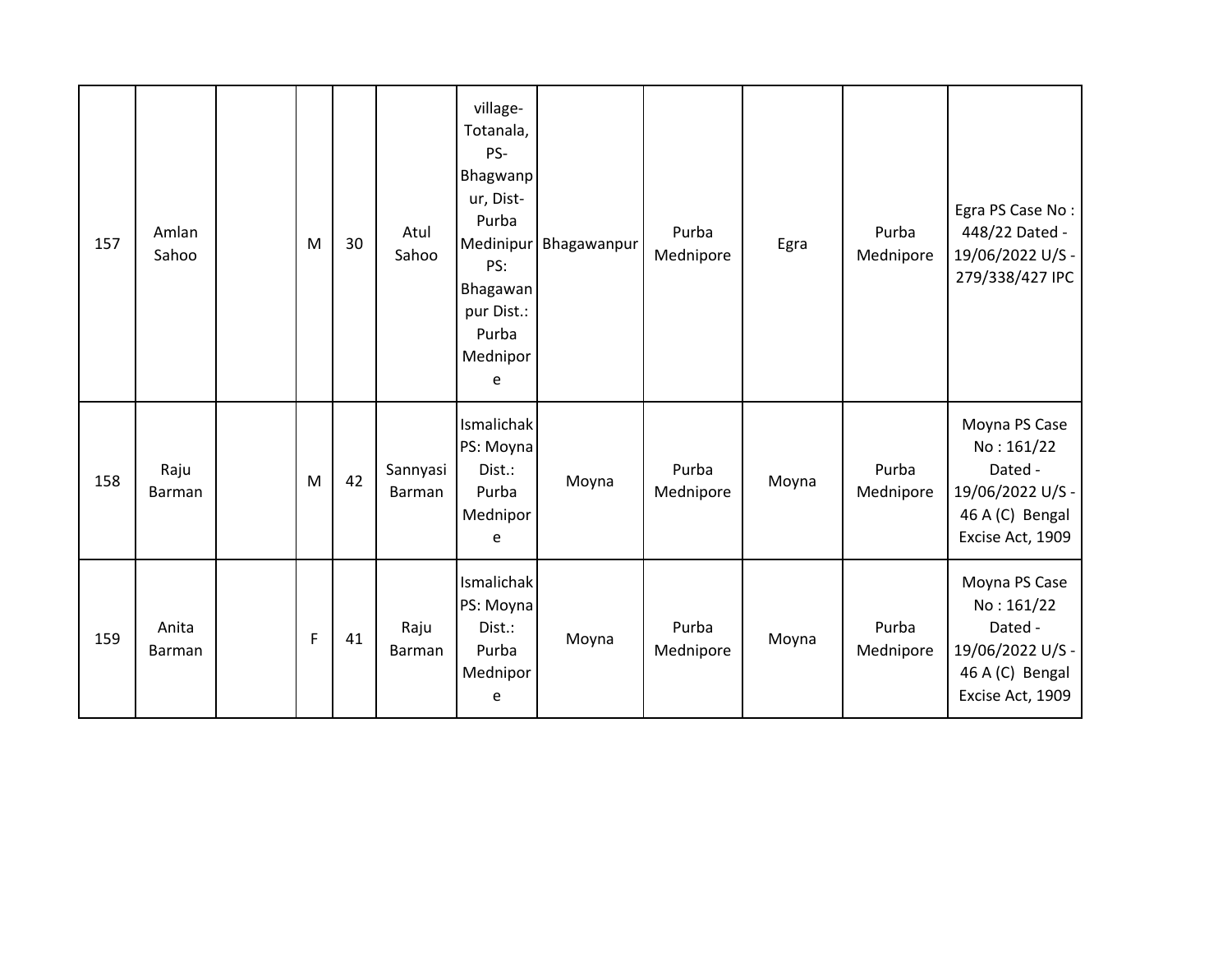| 160 | Sk<br>Alamgir           | M | 29 | Sk Akbar           | Barbasant<br>a PS:<br>Tamluk<br>Dist.:<br>Purba<br>Mednipor<br>е    | Tamluk    | Purba<br>Mednipore            | Moyna     | Purba<br>Mednipore                | Moyna PS Case<br>No: 160/22<br>Dated -<br>18/06/2022 U/S -<br>363/365 IPC                                     |
|-----|-------------------------|---|----|--------------------|---------------------------------------------------------------------|-----------|-------------------------------|-----------|-----------------------------------|---------------------------------------------------------------------------------------------------------------|
| 161 | Sk Sahid                | M | 28 | Sk Kader           | Kendamar<br>i PS:<br>Nandigra<br>m Dist.:<br>Purba<br>Mednipor<br>e | Nandigram | Purba<br>Mednipore            | Nandigram | Purba<br>Mednipore                | Nandigram PS<br>Case No: 447/22<br>Dated -<br>25/05/2022 U/S -<br>380 IPC                                     |
| 162 | <b>Bikash</b><br>Mahato | M |    | Lt.nimai<br>Mahato | Sarenga<br>PS:<br>Sarenga<br>Dist.:<br>Bankura                      | Sarenga   | Bankura                       | Adra      | Purulia                           | Adra PS Case No:<br>67/22 Dated -<br>19/06/2022 U/S -<br>379/411/414/415<br>/120B IPC                         |
| 163 | Sahadeb<br>Mahato       | M |    | $\sf S$            | PS: Kenda<br>Dist.:<br>Purulia                                      | Kenda     | Purulia                       | Kenda     | Purulia                           | Kenda PS Case No<br>: 57/22 Dated -<br>19/06/2022 U/S -<br>46A (C) Bengal<br>Excise Act, 1909                 |
| 164 | Gotam<br>Barman         |   |    | Jogesh<br>Barman   | PS:<br>Kaliaganj<br>Dist.:<br>Raiganj<br>Police<br><b>District</b>  | Kaliaganj | Raiganj<br>Police<br>District | Kaliaganj | Raiganj Police<br><b>District</b> | Kaliaganj PS Case<br>No: 277/22<br>Dated -<br>19/06/2022 U/S -<br>341/323/325/354<br>A/326/307/506/3<br>4 IPC |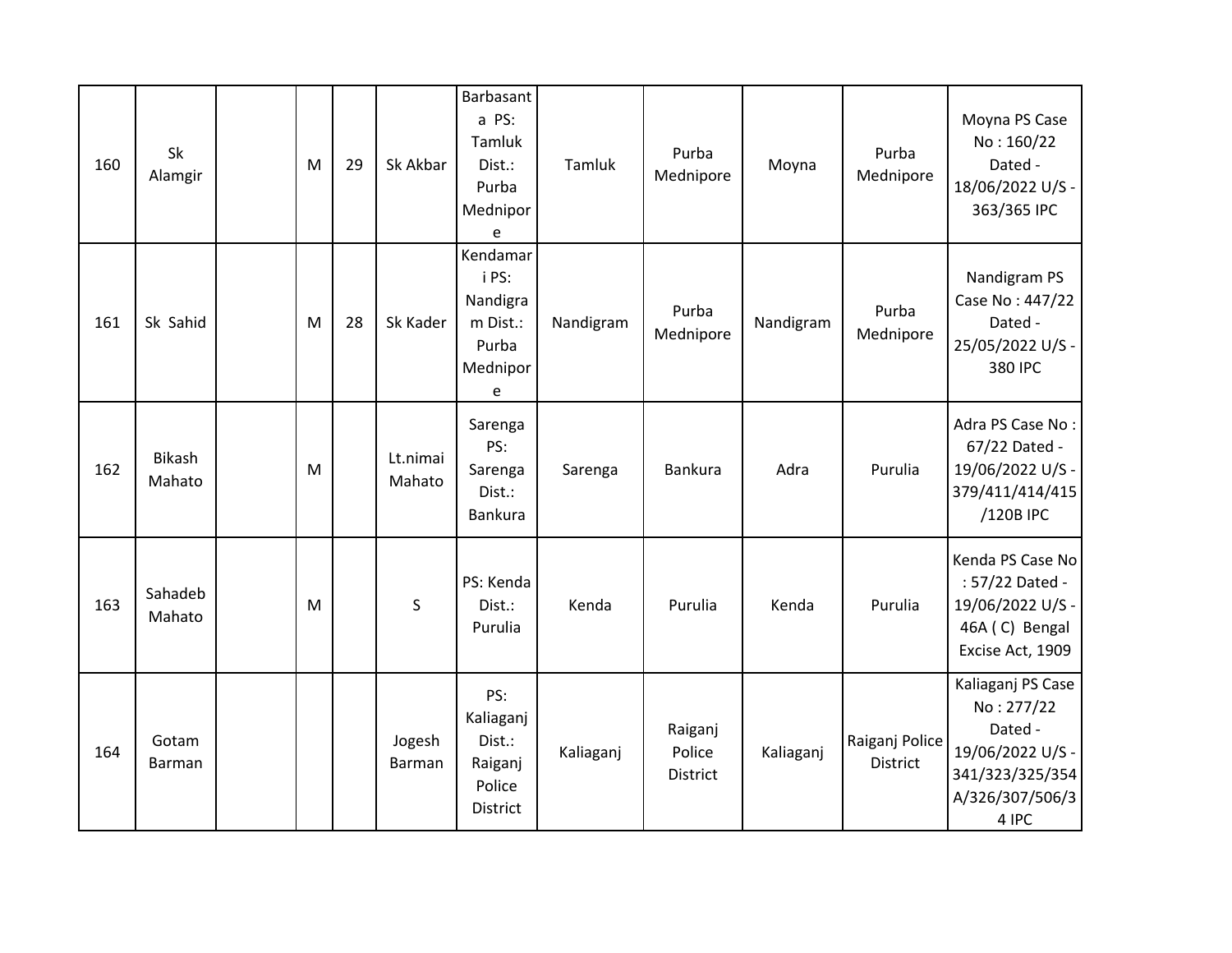| 165 | Rudra<br>Gain     | M | 18 | Gobinda<br>Gain            | Bejuar PS:<br>Karandighi<br>Dist.:<br>Raiganj<br>Police<br><b>District</b>                                                                                                        | Karandighi | Raiganj<br>Police<br>District                | Karandighi          | Raiganj Police<br>District | Karandighi PS<br>Case No: 284/22<br>Dated -<br>02/06/2022 U/S -<br>306 IPC                          |
|-----|-------------------|---|----|----------------------------|-----------------------------------------------------------------------------------------------------------------------------------------------------------------------------------|------------|----------------------------------------------|---------------------|----------------------------|-----------------------------------------------------------------------------------------------------|
| 166 | Tashmin<br>Fatema | F | 22 | Nur<br>Mohamm<br>ad        |                                                                                                                                                                                   |            | Basirhat                                     | Bongaon<br>g.r.p.s. | Sealdah<br>G.R.P.          | Bongaon g.r.p.s.<br>PS Case No:<br>17/22 Dated -<br>19/06/2022 U/S -<br>14 Foreigners<br>Act, 1946Â |
| 167 | Jahagir<br>Molla  | M | 25 | S/O<br>Awalad Ali<br>Molla | Munsi<br>Mondal<br>Road,<br>Chimath,<br>$P.O + P.S$<br>Titagarh<br>District<br>North 24<br>Parganas<br>PS:<br>Titagarh<br>Dist.:<br>Barrackpo<br>re Police<br>Commissi<br>onerate | Titagarh   | Barrackpore<br>Police<br>Commission<br>erate | Naihati<br>g.r.p.s. | Sealdah<br>G.R.P.          | Naihati g.r.p.s. PS<br>Case No: 30/22<br>Dated -<br>19/06/2022 U/S -<br>379 IPC                     |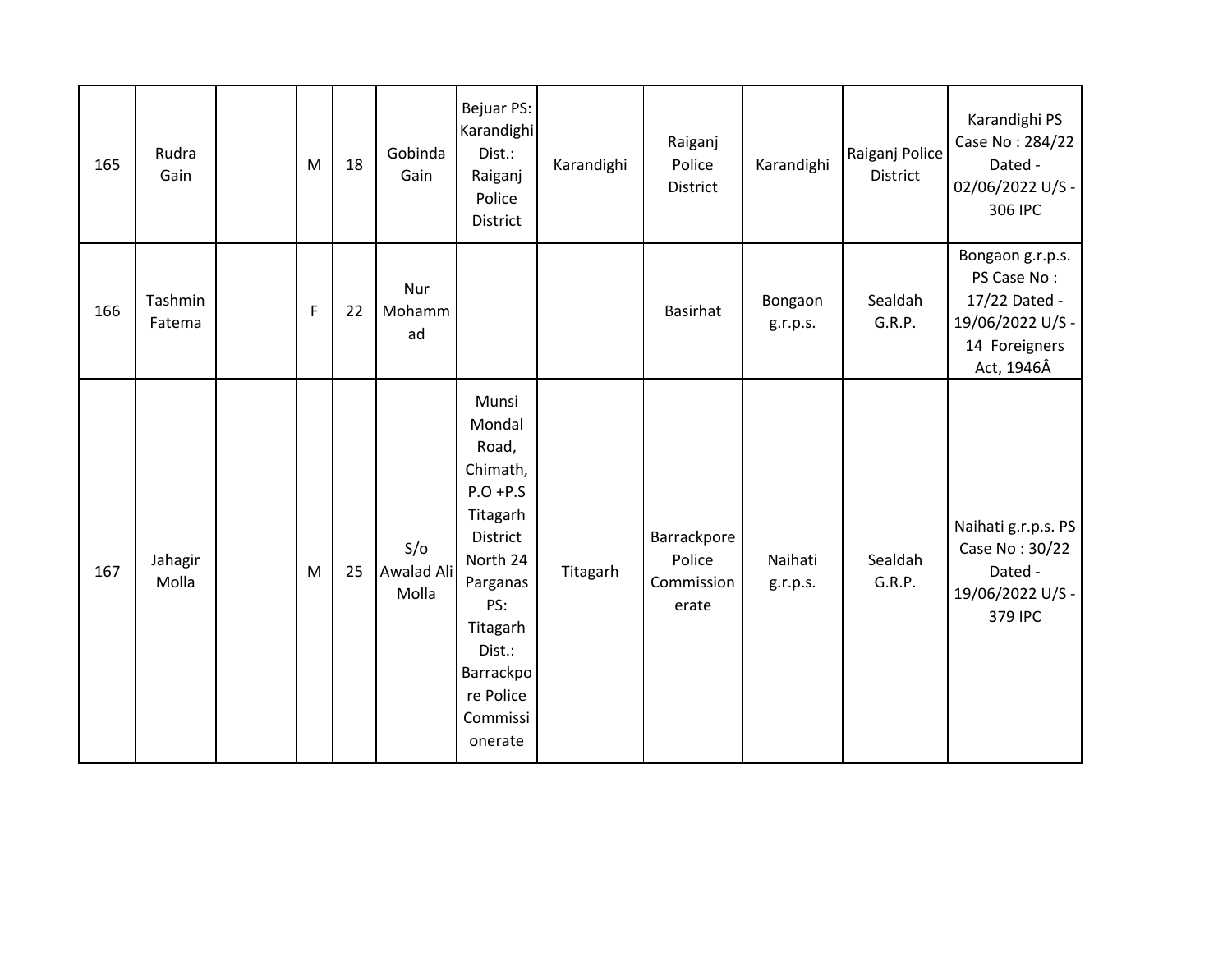| 168 | Kartick<br>Mondal | M | 32 | Son Of<br>Bablu<br>Mondal | Of<br>Khardaha<br>Santinagar<br>, PO<br>Raharah,<br>PS<br>Khardaha,<br>District<br>North 24<br>Parganas<br>PS:<br>Khardah<br>Dist.:<br>Barrackpo<br>re Police<br>Commissi<br>onerate | Khardah  | Barrackpore<br>Police<br>Commission<br>erate | Naihati<br>g.r.p.s.  | Sealdah<br>G.R.P. | Naihati g.r.p.s. PS<br>Case No: 31/22<br>Dated -<br>19/06/2022 U/S -<br>420/34 IPC   |
|-----|-------------------|---|----|---------------------------|--------------------------------------------------------------------------------------------------------------------------------------------------------------------------------------|----------|----------------------------------------------|----------------------|-------------------|--------------------------------------------------------------------------------------|
| 169 | Sabir<br>Mondal   | M | 38 | Lt<br>Mannan<br>Mondal    | Kalikapur<br>Beniabou<br>PS:<br>Sonarpur<br>Dist.:<br>Baruipur<br>Police<br>District                                                                                                 | Sonarpur | Baruipur<br>Police<br>District               | Sonarpur<br>g.r.p.s. | Sealdah<br>G.R.P. | Sonarpur g.r.p.s.<br>PS Case No:<br>26/22 Dated -<br>19/06/2022 U/S -<br>399/402 IPC |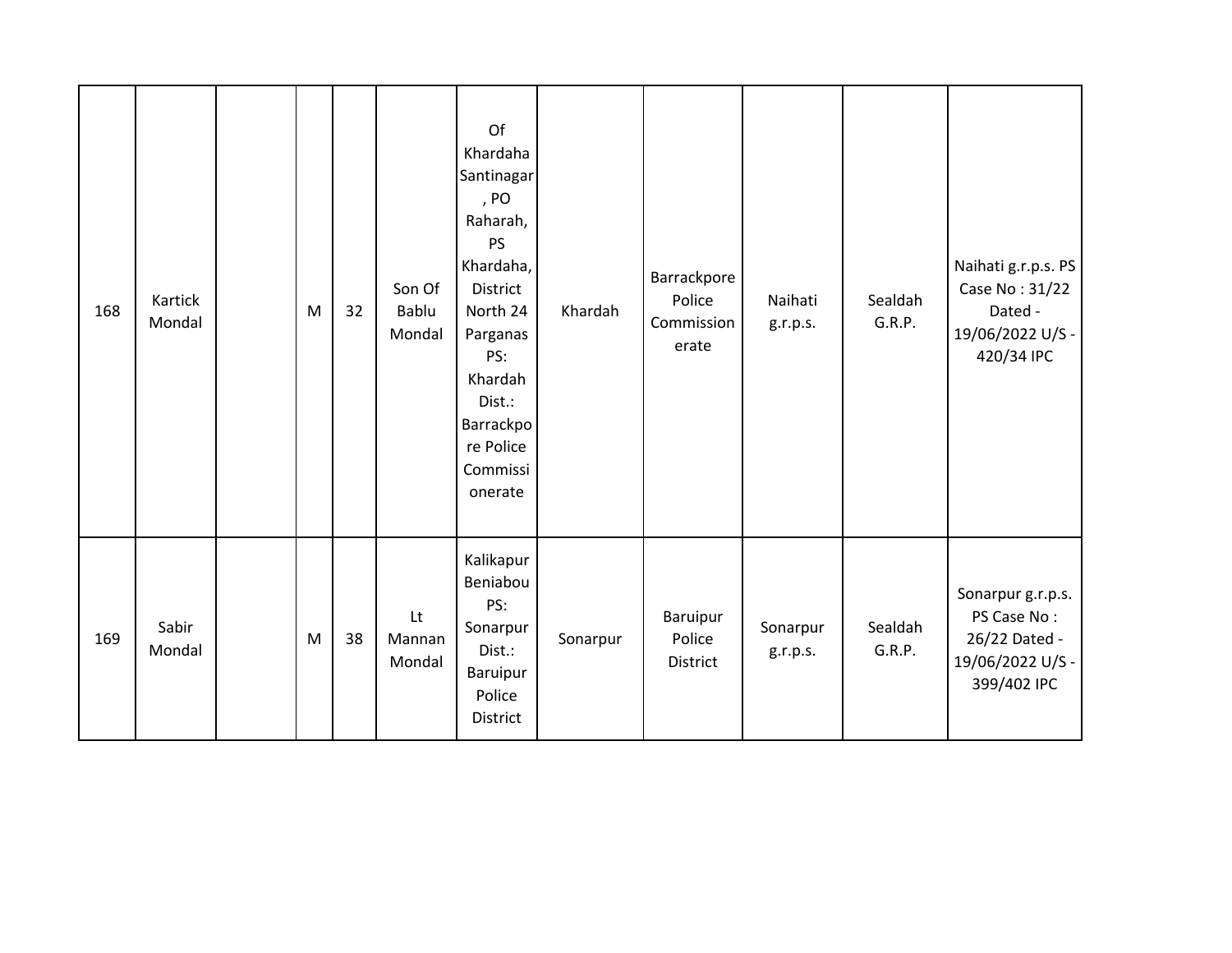| 170 | Md<br>Nazim           | M | 40 | Lt Md<br>Rahim     | Mallickpur<br>Natunpara<br>PS:<br>Baruipur<br>Dist.:<br>Baruipur<br>Police<br><b>District</b>                          | Baruipur                 | Baruipur<br>Police<br>District  | Sonarpur<br>g.r.p.s.  | Sealdah<br>G.R.P.                            | Sonarpur g.r.p.s.<br>PS Case No:<br>26/22 Dated -<br>19/06/2022 U/S -<br>399/402 IPC                                      |
|-----|-----------------------|---|----|--------------------|------------------------------------------------------------------------------------------------------------------------|--------------------------|---------------------------------|-----------------------|----------------------------------------------|---------------------------------------------------------------------------------------------------------------------------|
| 171 | Sk Mujibar<br>Rahaman | M |    | Lt. Sk.<br>Saharaf | PS:<br>Frazerganj<br>coastal<br>Dist.:<br>Sundarba<br>n Police<br>District                                             | Frazerganj<br>coastal    | Sundarban<br>Police<br>District | Frazerganj<br>coastal | Sundarban<br>Police District                 | Frazerganj coastal<br>PS Case No:<br>70/22 Dated -<br>19/06/2022 U/S -<br>341/323/325/354<br>/509/34 IPC                  |
| 172 | Suman<br>Das          | M | 27 | Nitai Das          | Maitircha<br>k (Hridday<br>Market)<br>PS:<br>Harwood<br>point<br>coastal<br>Dist.:<br>Sundarba<br>n Police<br>District | Harwood<br>point coastal | Sundarban<br>Police<br>District | Harwood               | Sundarban<br>point coastal   Police District | Harwood point<br>coastal PS Case<br>No: 105/22<br>Dated -<br>03/04/2022 U/S -<br>399/402 IPC &<br>25/27 Arms Act,<br>1959 |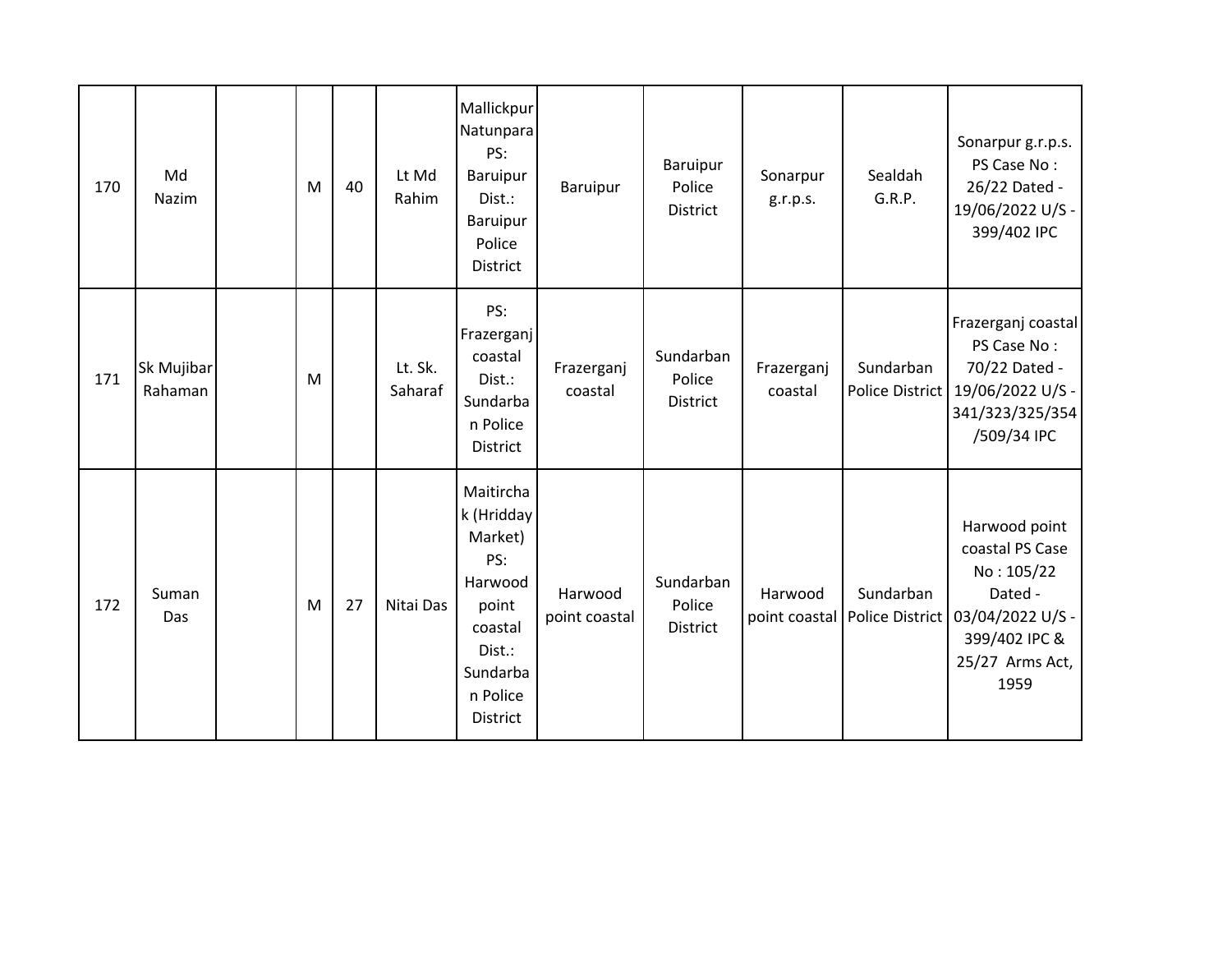| 173 | China<br>Ghosh                | M |    | Lt. Paran<br>Ghosh              | Village<br>Gunguni,<br>Kajubada<br>m PS:<br>Garbeta<br>Dist.:<br>Paschim<br>Mednipor<br>e | Garbeta | Paschim<br>Mednipore | Kakdwip        | Sundarban<br><b>Police District</b> | Kakdwip PS Case<br>No: 246/21<br>Dated -<br>18/08/2021 U/S -<br>399/402 IPC |
|-----|-------------------------------|---|----|---------------------------------|-------------------------------------------------------------------------------------------|---------|----------------------|----------------|-------------------------------------|-----------------------------------------------------------------------------|
| 174 | <b>Bimal</b><br><b>Biswas</b> |   |    | Norendra<br><b>Biswas</b>       | KALIBARI                                                                                  |         | <b>Basirhat</b>      | Alipurduar     | Alipurduar                          | Alipurduar PS<br><b>GDE No. 836</b>                                         |
| 175 | Md.<br>Mantaz                 |   |    | $S/O-$<br>Mahamad<br>Islam      | Madarihat<br>Chowpath<br>y                                                                |         | Basirhat             | <b>Birpara</b> | Alipurduar                          | Birpara PS GDE<br>No. 746                                                   |
| 176 | Ankit Pal                     |   |    | S/o-Sujit<br>Pal                | Falakata,<br>Arabinda<br>Nagar                                                            |         | <b>Basirhat</b>      | <b>Birpara</b> | Alipurduar                          | Birpara PS GDE<br>No. 746                                                   |
| 177 | Chotelal<br>Oraon             |   | 40 | S/o-Ranjit<br>Oraon             | Birpara<br>TG, School<br>Line                                                             |         | <b>Basirhat</b>      | <b>Birpara</b> | Alipurduar                          | Birpara PS GDE<br>No. 746                                                   |
| 178 | Sirajul<br>Hoque              |   | 50 | $S/O-$<br>Rahaman<br>Ali        |                                                                                           |         | <b>Basirhat</b>      | <b>Birpara</b> | Alipurduar                          | Birpara PS GDE<br>No. 746                                                   |
| 179 | Sunrata<br>Dhar               |   |    | $S/O-$<br>Santosh<br>Dhar       | Arabinda<br>Para                                                                          |         | <b>Basirhat</b>      | <b>Birpara</b> | Alipurduar                          | Birpara PS GDE<br>No. 746                                                   |
| 180 | Ajay Shaw                     |   |    | $S/O-$<br><b>Bishnu</b><br>Shaw | Ambari<br>TG,<br>Mandir<br>Line                                                           |         | Basirhat             | <b>Birpara</b> | Alipurduar                          | <b>Birpara PS GDE</b><br>No. 746                                            |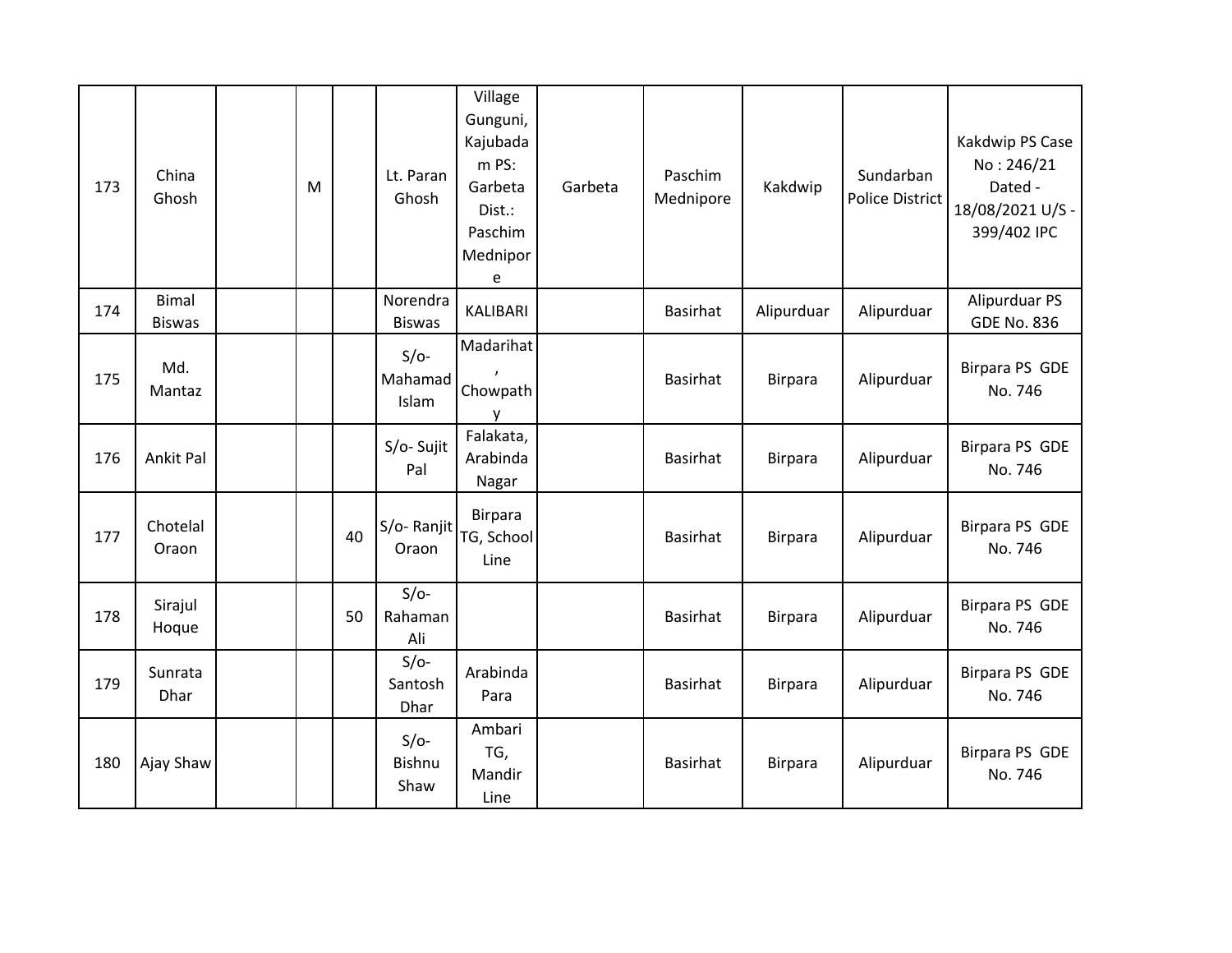| 181 | Samir<br>Khan     | M | 18 | Equb Khan               | Triveni toll<br>road no-2<br>PS:<br>Jaigaon<br>Dist.:<br>Alipurduar                | Jaigaon | Alipurduar | Jaigaon | Alipurduar | Jaigaon PS GDE<br>No. 725 |
|-----|-------------------|---|----|-------------------------|------------------------------------------------------------------------------------|---------|------------|---------|------------|---------------------------|
| 182 | Aman<br>Oraon     | M | 20 | Anesh<br>Oraon          | Subhasini<br>TG,<br>Gudam<br>line PS:<br>Jaigaon<br>Dist.:<br>Alipurduar           | Jaigaon | Alipurduar | Jaigaon | Alipurduar | Jaigaon PS GDE<br>No. 574 |
| 183 | Shibu<br>Karmakar | M | 30 | Mantu<br>Karmakar       | <b>New</b><br>Hasimara<br>near rail<br>gate PS:<br>Jaigaon<br>Dist.:<br>Alipurduar | Jaigaon | Alipurduar | Jaigaon | Alipurduar | Jaigaon PS GDE<br>No. 574 |
| 184 | Abdul<br>Sattar   | M | 50 | Lt.<br>Abaruddin<br>Mia | Hasimara<br>10 No.<br>Jaigaon<br>road PS:<br>Jaigaon<br>Dist.:<br>Alipurduar       | Jaigaon | Alipurduar | Jaigaon | Alipurduar | Jaigaon PS GDE<br>No. 574 |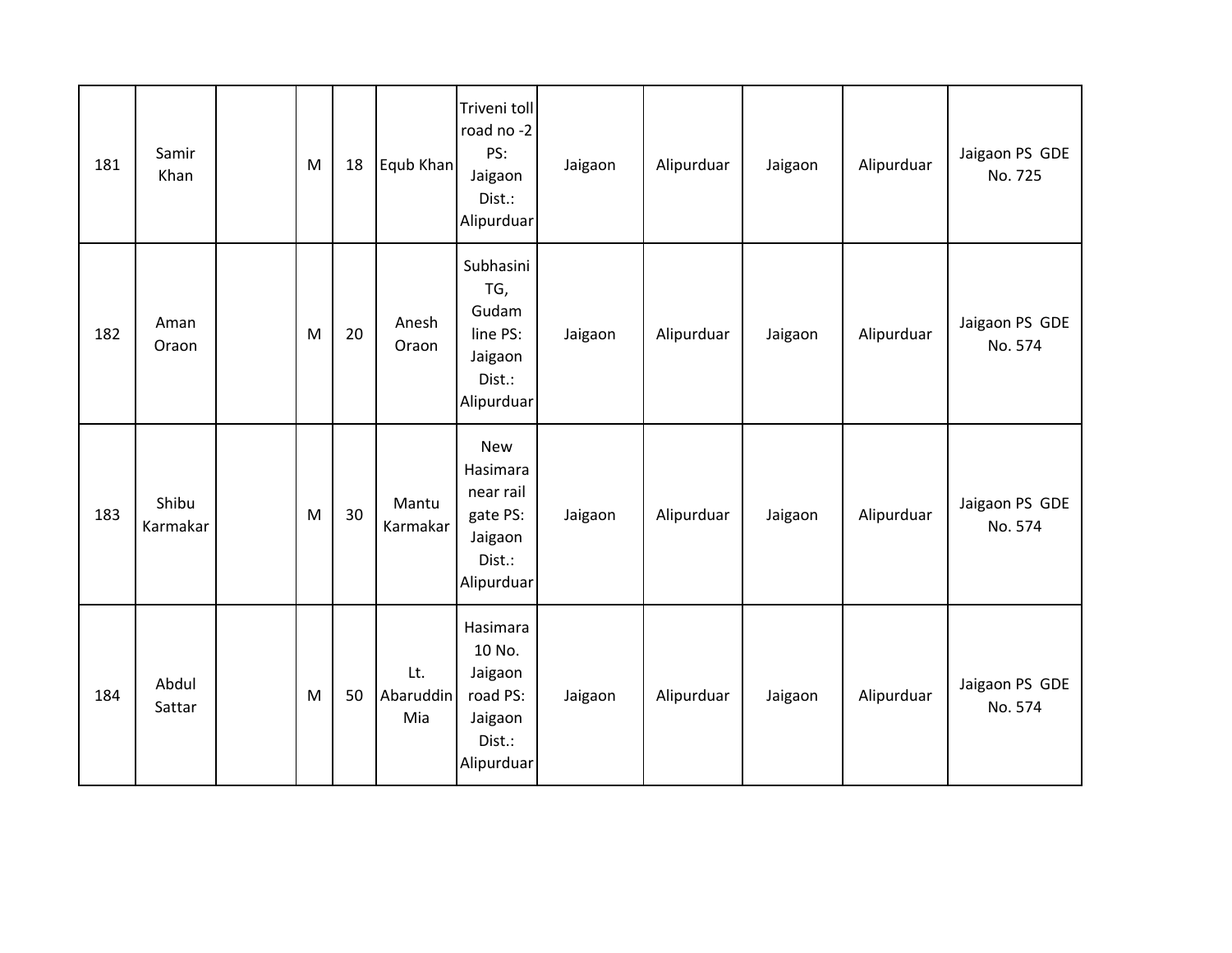| 185 | <b>Nilam</b><br>Kharia | M | 39 | Benjamin<br>Kharia | Subhasini<br>TG, Girja<br>line PS:<br>Jaigaon<br>Dist.:<br>Alipurduar | Jaigaon  | Alipurduar | Jaigaon  | Alipurduar | Jaigaon PS GDE<br>No. 574  |
|-----|------------------------|---|----|--------------------|-----------------------------------------------------------------------|----------|------------|----------|------------|----------------------------|
| 186 | Samir<br>Oraon         | M | 34 | Lt. Somra<br>Oraon | Dima T.E<br>PS:<br>Kalchini<br>Dist.:<br>Alipurduar                   | Kalchini | Alipurduar | Kalchini | Alipurduar | Kalchini PS GDE<br>No. 611 |
| 187 | Sukla<br>Munda         | M | 40 | Lt. Etwa<br>Munda  | Rajabhat<br>T.E PS:<br>Kalchini<br>Dist.:<br>Alipurduar               | Kalchini | Alipurduar | Kalchini | Alipurduar | Kalchini PS GDE<br>No. 611 |
| 188 | Prakash<br>Munda       | M | 52 | Lt. Jitu<br>Munda  | Rajabhat<br>T.E. PS:<br>Kalchini<br>Dist.:<br>Alipurduar              | Kalchini | Alipurduar | Kalchini | Alipurduar | Kalchini PS GDE<br>No. 611 |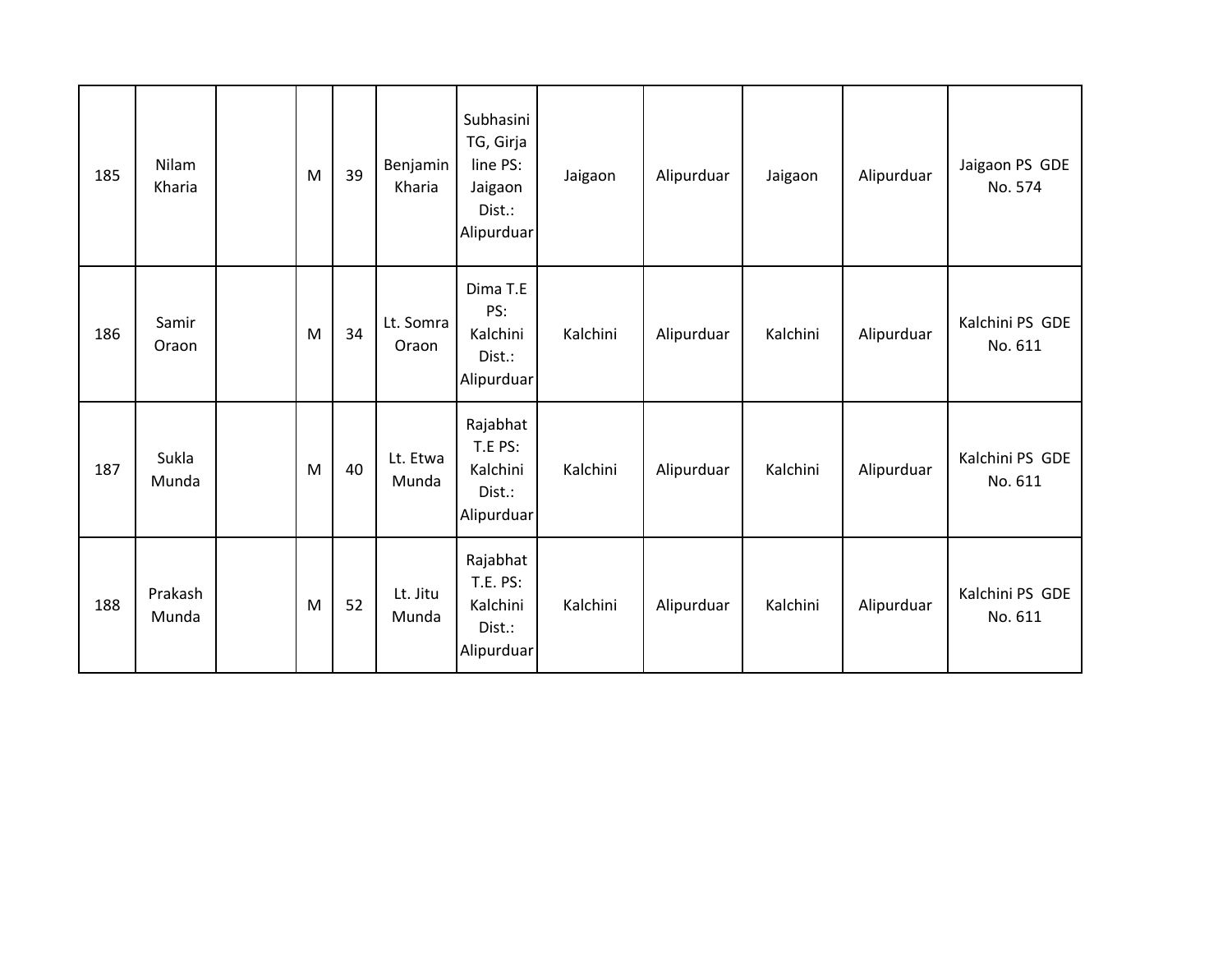| 189 | Subodh<br>Saha     |  | 32 | Lt.<br>Haradhan<br>Saha | Uttar<br>Parokata,<br>PS-<br>Samuktala<br>Dist-<br>Alipurduar<br>PS:<br>Samuktala<br>Dist.:<br>Alipurduar             | Samuktala | Alipurduar | Kumargram | Alipurduar | Kumargram PS<br>Outpost<br>Barobisha OP GDE<br>No. 700 |
|-----|--------------------|--|----|-------------------------|-----------------------------------------------------------------------------------------------------------------------|-----------|------------|-----------|------------|--------------------------------------------------------|
| 190 | Kalidas<br>Mahanta |  | 30 | #NAME?                  | Dakshin<br>Rampur,<br>$P.O-$<br>Barobisha<br>PS-<br>Kumargra<br>m Dist-A<br>PS:<br>Kumargra<br>m Dist.:<br>Alipurduar | Kumargram | Alipurduar | Kumargram | Alipurduar | Kumargram PS<br>Outpost<br>Barobisha OP GDE<br>No. 700 |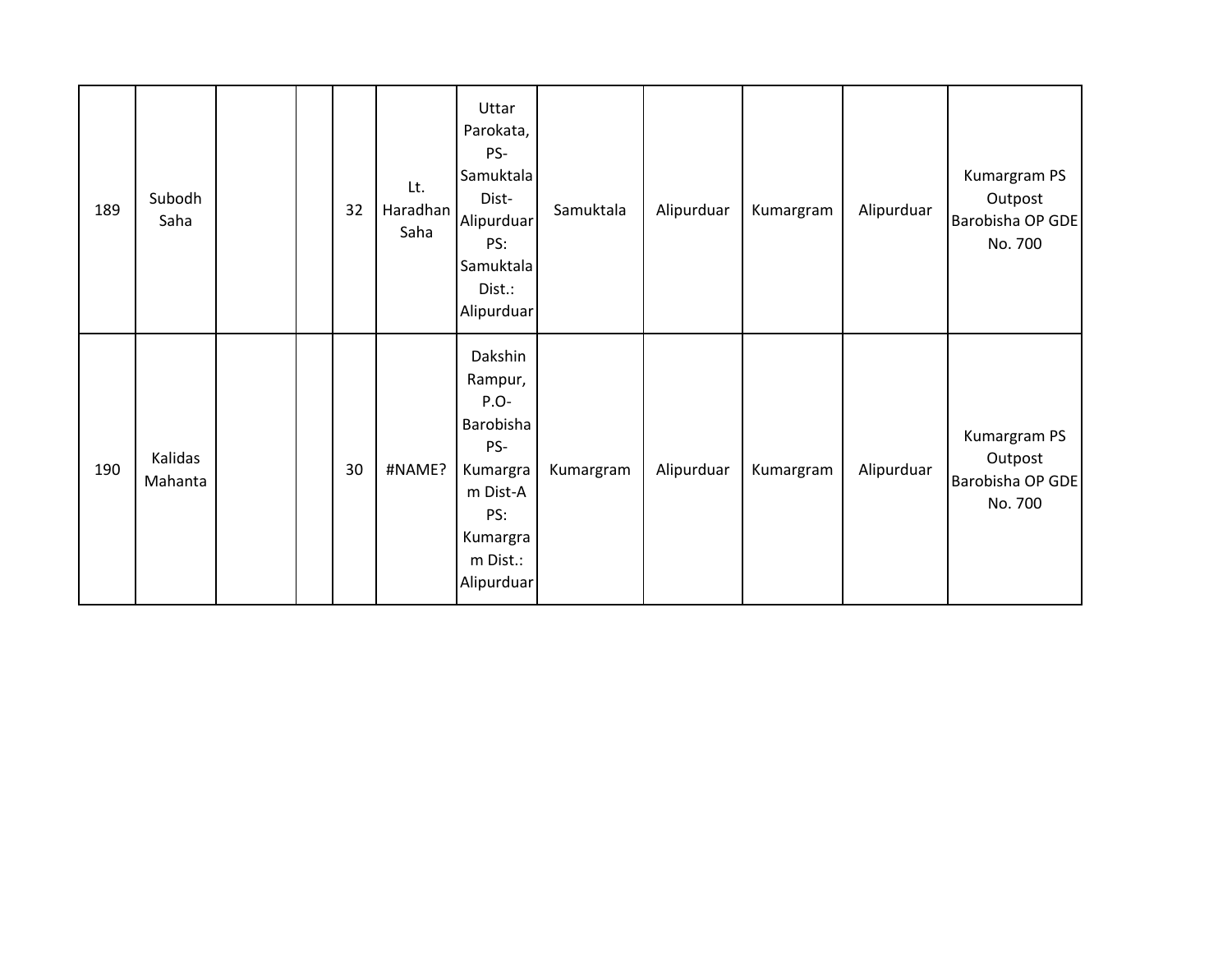| 191 | Uttam Das |  | 25 | Sankar<br>Das   | Laskarpar<br>a,<br>Barobisha,<br>PS-<br>Kumargra<br>m Dist-<br>Alipurdu<br>PS:<br>Kumargra<br>m Dist.:<br>Alipurduar | Kumargram | Alipurduar | Kumargram | Alipurduar | Kumargram PS<br>Outpost<br>Barobisha OP GDE<br>No. 689 |
|-----|-----------|--|----|-----------------|----------------------------------------------------------------------------------------------------------------------|-----------|------------|-----------|------------|--------------------------------------------------------|
| 192 | Alok Das  |  | 30 | Lt. Anil<br>Das | Laskarpar<br>a,<br>Barobisha,<br>PS-<br>Kumargra<br>m Dist-<br>Alipurdu<br>PS:<br>Kumargra<br>m Dist.:<br>Alipurduar | Kumargram | Alipurduar | Kumargram | Alipurduar | Kumargram PS<br>Outpost<br>Barobisha OP GDE<br>No. 689 |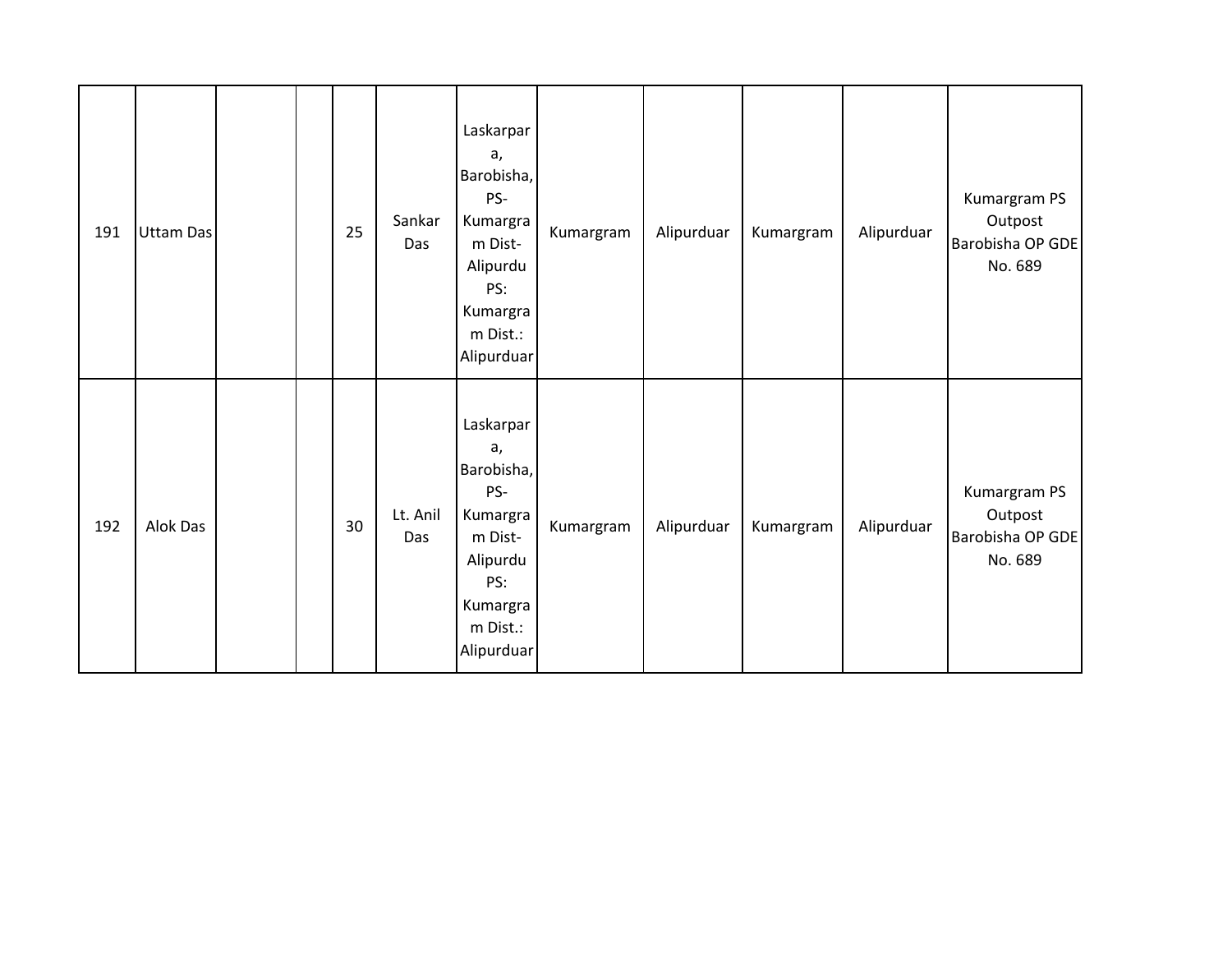| 193 | Manik<br>Barman        |   | 40 | Madhab<br>Barman          | Laskarpar<br>a,<br>Barobisha,<br>PS-<br>Kumargra<br>m Dist-<br>Alipurdua<br>PS:<br>Kumargra<br>m Dist.:<br>Alipurduar | Kumargram | Alipurduar | Kumargram | Alipurduar | Kumargram PS<br>Outpost<br>Barobisha OP GDE<br>No. 689          |
|-----|------------------------|---|----|---------------------------|-----------------------------------------------------------------------------------------------------------------------|-----------|------------|-----------|------------|-----------------------------------------------------------------|
| 194 | Dilip<br><b>Biswas</b> |   | 32 | Monindra<br><b>Biswas</b> | Dakshin<br>Rampur,<br>Barobisha,<br>PS-<br>Kumargra<br>m Dist-<br>Alipu PS:<br>Kumargra<br>m Dist.:<br>Alipurduar     | Kumargram | Alipurduar | Kumargram | Alipurduar | Kumargram PS<br>Outpost<br>Barobisha OP GDE<br>No. 689          |
| 195 | Prasanjit<br>Sarkar    | M | 33 | Lt. Rakhal<br>Sarkar      | Purba<br>Nararthali,<br>PS<br>Kumargra<br>m, Dist<br>Alipurduar<br>, PS:<br>Kumargra<br>m Dist.:<br>Alipurduar        | Kumargram | Alipurduar | Kumargram | Alipurduar | Kumargram PS<br>Outpost<br>Kamakhaguri OP<br><b>GDE No. 577</b> |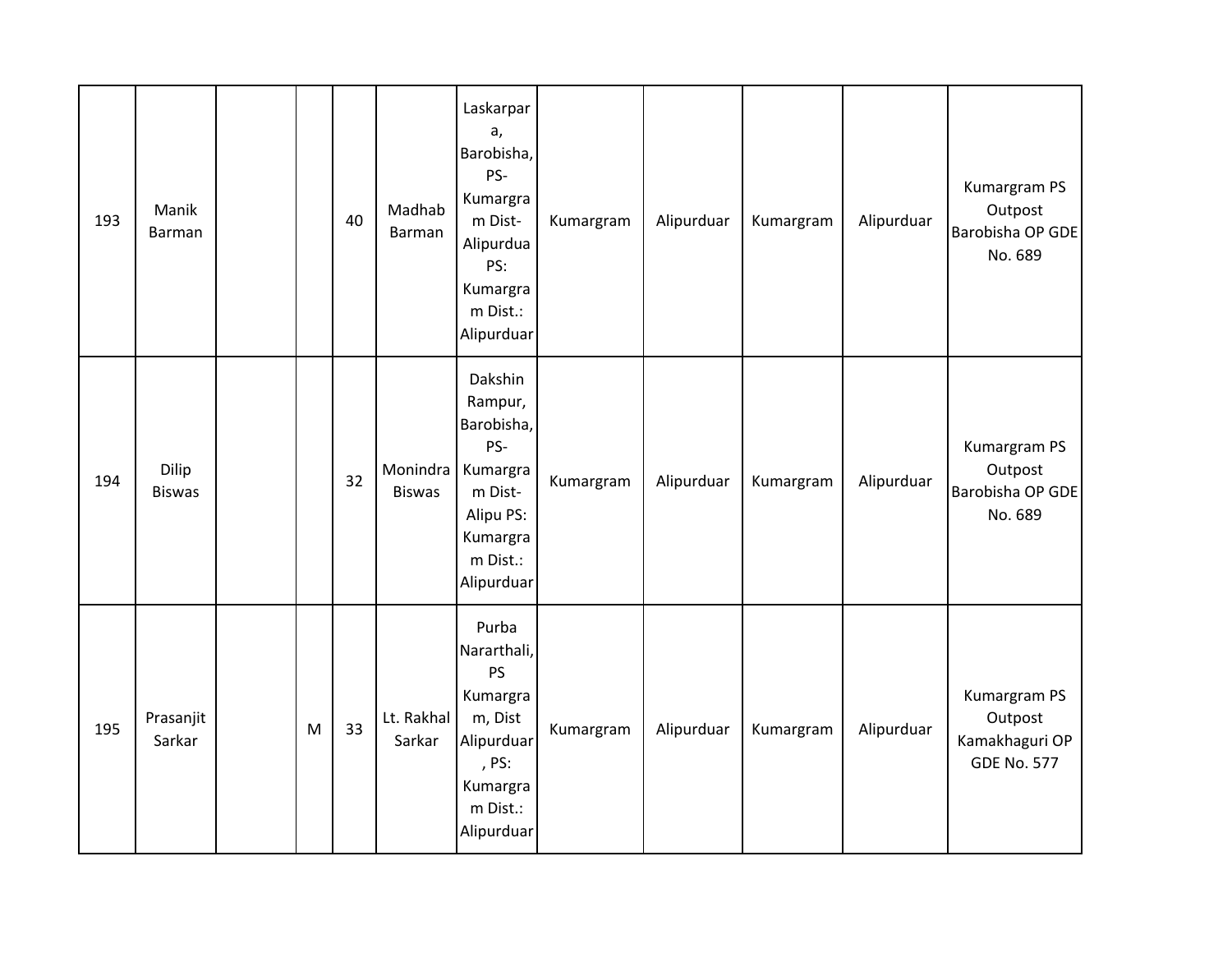| 196 | Biplob<br>Modak | M | 29 | Lt. Gopal<br>Modak | Chepaniha<br>It, PS<br>Samuktala<br>, Dist<br>Alipurduar<br>PS:<br>Samuktala<br>Dist.:<br>Alipurduar                  | Samuktala        | Alipurduar | Kumargram | Alipurduar | Kumargram PS<br>Outpost<br>Kamakhaguri OP<br><b>GDE No. 577</b> |
|-----|-----------------|---|----|--------------------|-----------------------------------------------------------------------------------------------------------------------|------------------|------------|-----------|------------|-----------------------------------------------------------------|
| 197 | Krisha<br>Dakua | M | 33 | Anil Dakua         | Baroshalb<br>ari PS<br>Boxirhat,<br>Dist<br>Coochbiha<br>r, PS:<br>Baxsirhat<br>Dist.:<br>Coochbeh<br>ar              | <b>Baxsirhat</b> | Coochbehar | Kumargram | Alipurduar | Kumargram PS<br>Outpost<br>Kamakhaguri OP<br><b>GDE No. 577</b> |
| 198 | Joydeb<br>Roy   | M | 23 | Subash<br>Roy      | Paschim<br>Nararthali,<br><b>PS</b><br>Kumargra<br>m, Dist<br>Alipurduar<br>PS:<br>Kumargra<br>m Dist.:<br>Alipurduar | Kumargram        | Alipurduar | Kumargram | Alipurduar | Kumargram PS<br>Outpost<br>Kamakhaguri OP<br><b>GDE No. 577</b> |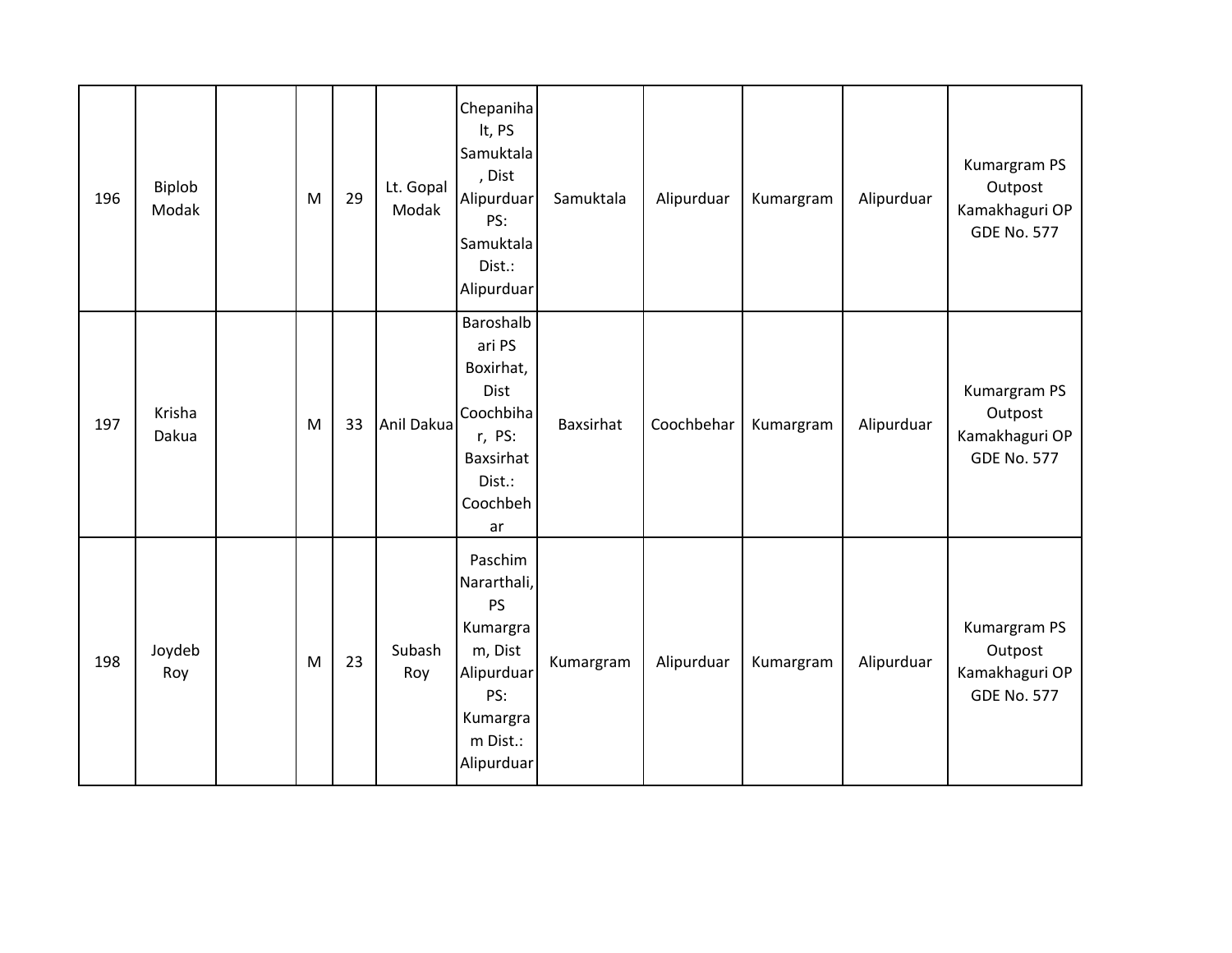| 199 | Raju Roy         | M | 27 | Rupdan<br>Roy    | Chalnirpar<br>$k$ , PS +<br>Dist<br>Aliputduar<br>, PS:<br>Alipurduar<br>Dist.:<br>Alipurduar        | Alipurduar | Alipurduar | Kumargram | Alipurduar | Kumargram PS<br>Outpost<br>Kamakhaguri OP<br><b>GDE No. 577</b> |
|-----|------------------|---|----|------------------|------------------------------------------------------------------------------------------------------|------------|------------|-----------|------------|-----------------------------------------------------------------|
| 200 | Rasidul<br>Mia   | M | 24 | Jahirul<br>Islam | Khoardan<br>ga, PS<br>Kumargra<br>m, Dist<br>Alipurduar<br>PS:<br>Alipurduar<br>Dist.:<br>Alipurduar | Alipurduar | Alipurduar | Kumargram | Alipurduar | Kumargram PS<br>Outpost<br>Kamakhaguri OP<br><b>GDE No. 577</b> |
| 201 | Gobinda<br>Oraon | M | 36 | Mangala<br>Oroan | Rasikbil PS<br>Boxirhat,<br>Dist<br>Coochbeh<br>ar PS:<br>Baxsirhat<br>Dist.:<br>Coochbeh<br>ar      | Baxsirhat  | Coochbehar | Kumargram | Alipurduar | Kumargram PS<br>Outpost<br>Kamakhaguri OP<br><b>GDE No. 577</b> |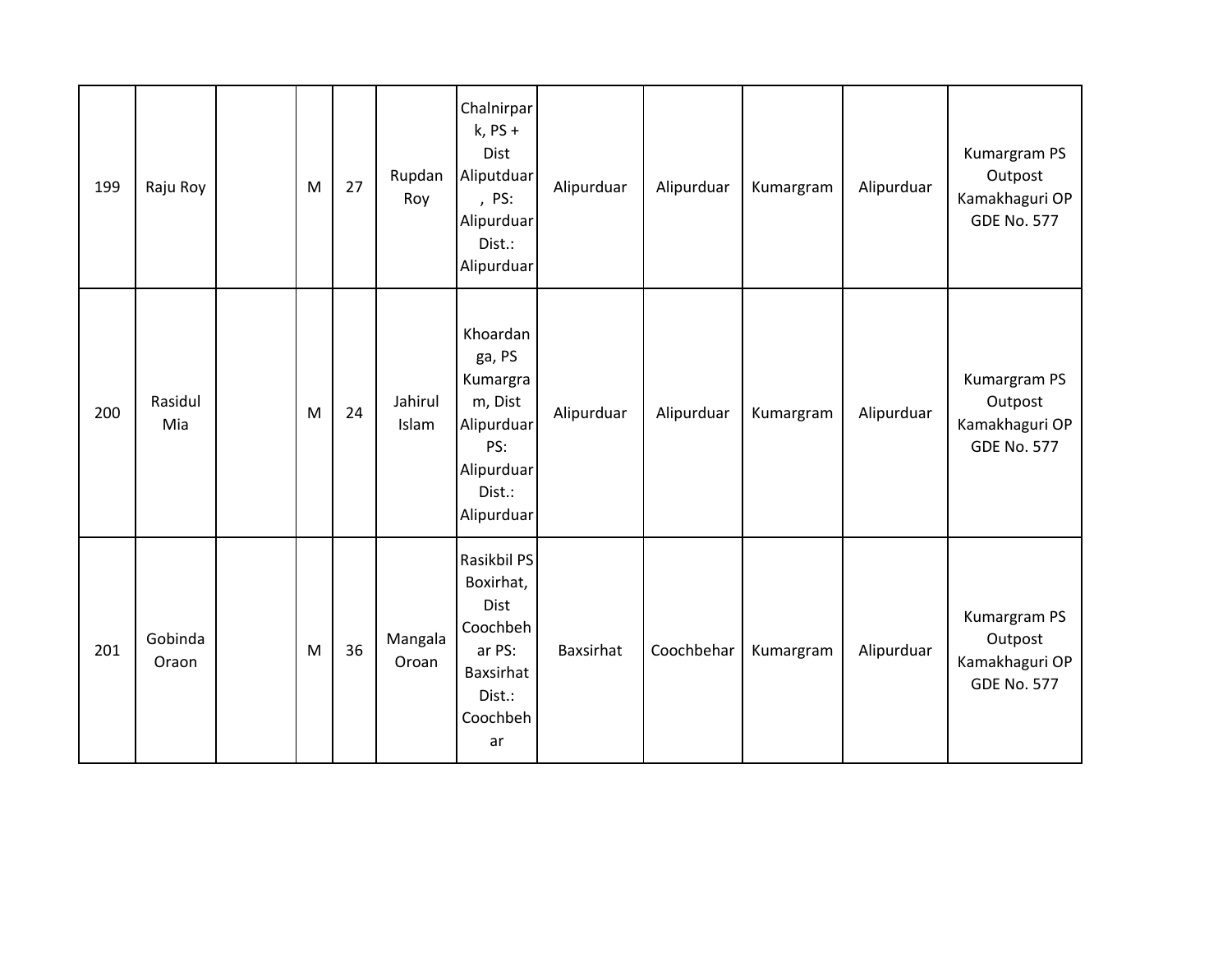| 202 | Sanjay<br>Oraon    | M | 29 | Lt Binad<br>Oraon  | Newlands<br>T.G Midil<br>Line PS<br><b>KMG Dist</b><br>APD PS:<br>Kumargra<br>m Dist.:<br>Alipurduar            | Kumargram | Alipurduar | Kumargram | Alipurduar | Kumargram PS<br><b>GDE No. 596</b> |
|-----|--------------------|---|----|--------------------|-----------------------------------------------------------------------------------------------------------------|-----------|------------|-----------|------------|------------------------------------|
| 203 | Ranjit<br>Oraon    | M | 21 | Larentush<br>Oraon | Uttar<br>Haldibari<br>(Bandher<br>Chawpathi<br>) PS KMG<br>Dist AP<br>PS:<br>Kumargra<br>m Dist.:<br>Alipurduar | Kumargram | Alipurduar | Kumargram | Alipurduar | Kumargram PS<br><b>GDE No. 596</b> |
| 204 | Sushanta<br>Sarkar | M | 29 | Jatinmoy<br>Sarkar | <b>TATPARA</b><br>PS:<br>Samuktala<br>Dist.:<br>Alipurduar                                                      | Samuktala | Alipurduar | Samuktala | Alipurduar | Samuktala PS<br><b>GDE No. 565</b> |
| 205 | Subhankar<br>Dhar  | M | 29 | Utpal<br>Dhar      | <b>TATPARA</b><br>PS:<br>Samuktala<br>Dist.:<br>Alipurduar                                                      | Samuktala | Alipurduar | Samuktala | Alipurduar | Samuktala PS<br><b>GDE No. 565</b> |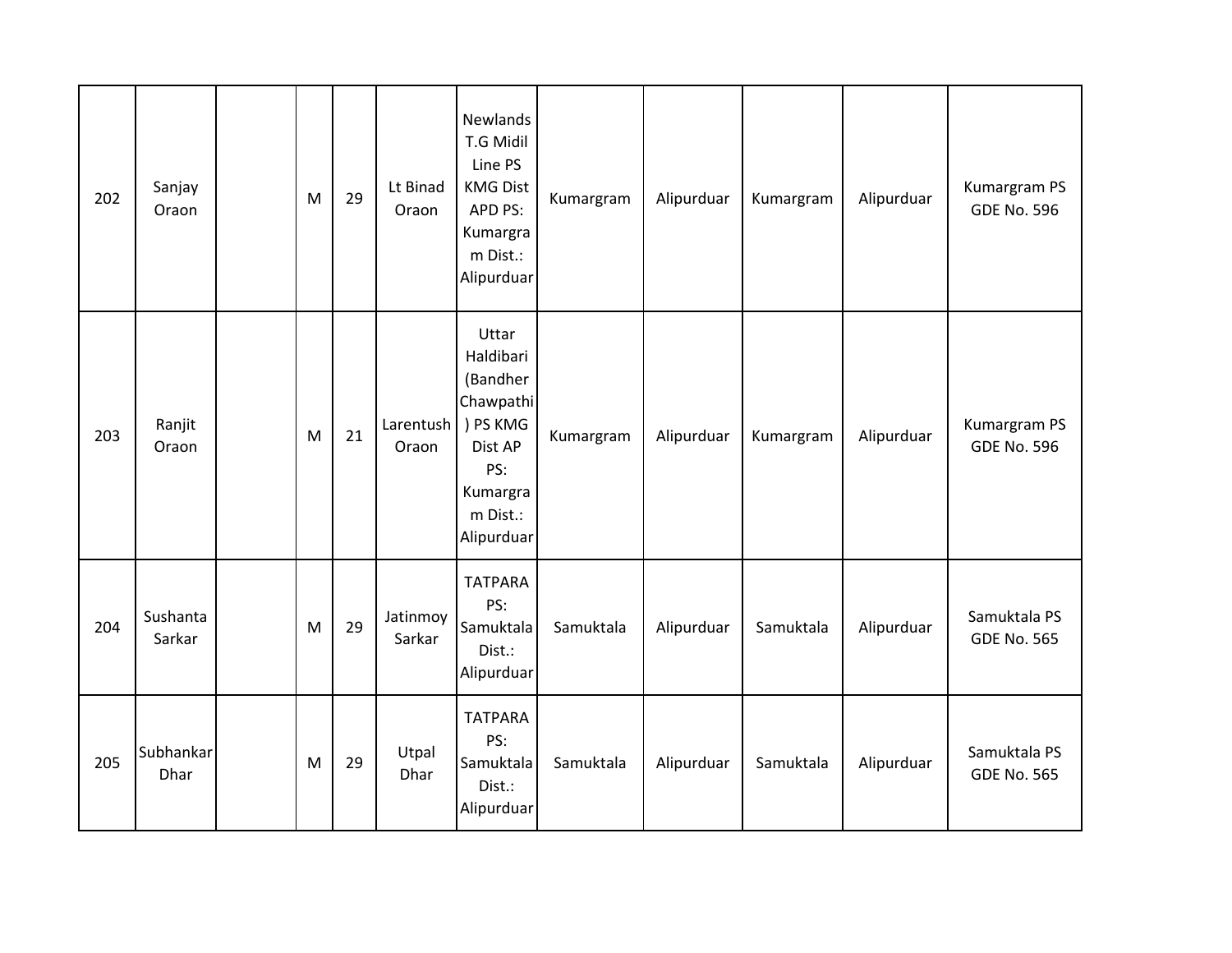| 206 | Uday<br>Sarkar   | M | 29 | Late<br>Gopal<br>Sarkar | <b>TATPARA</b><br>PS:<br>Samuktala<br>Dist.:<br>Alipurduar | Samuktala | Alipurduar | Samuktala | Alipurduar | Samuktala PS<br><b>GDE No. 565</b> |
|-----|------------------|---|----|-------------------------|------------------------------------------------------------|-----------|------------|-----------|------------|------------------------------------|
| 207 | Argha Kar        | M | 22 | Madan<br>Kar            | <b>TATPARA</b><br>PS:<br>Samuktala<br>Dist.:<br>Alipurduar | Samuktala | Alipurduar | Samuktala | Alipurduar | Samuktala PS<br><b>GDE No. 565</b> |
| 208 | Dipankar<br>Dhar | M | 27 | Chandan<br>Dhar         | <b>TATPARA</b><br>PS:<br>Samuktala<br>Dist.:<br>Alipurduar | Samuktala | Alipurduar | Samuktala | Alipurduar | Samuktala PS<br><b>GDE No. 565</b> |
| 209 | Tubai<br>Chandra | M | 31 | Ratan<br>Chandra        | <b>TATPARA</b><br>PS:<br>Samuktala<br>Dist.:<br>Alipurduar | Samuktala | Alipurduar | Samuktala | Alipurduar | Samuktala PS<br><b>GDE No. 565</b> |
| 210 | Rahul<br>Goswami | M | 20 | Ranjan<br>Goswami       | CHEPANI<br>PS:<br>Samuktala<br>Dist.:<br>Alipurduar        | Samuktala | Alipurduar | Samuktala | Alipurduar | Samuktala PS<br><b>GDE No. 671</b> |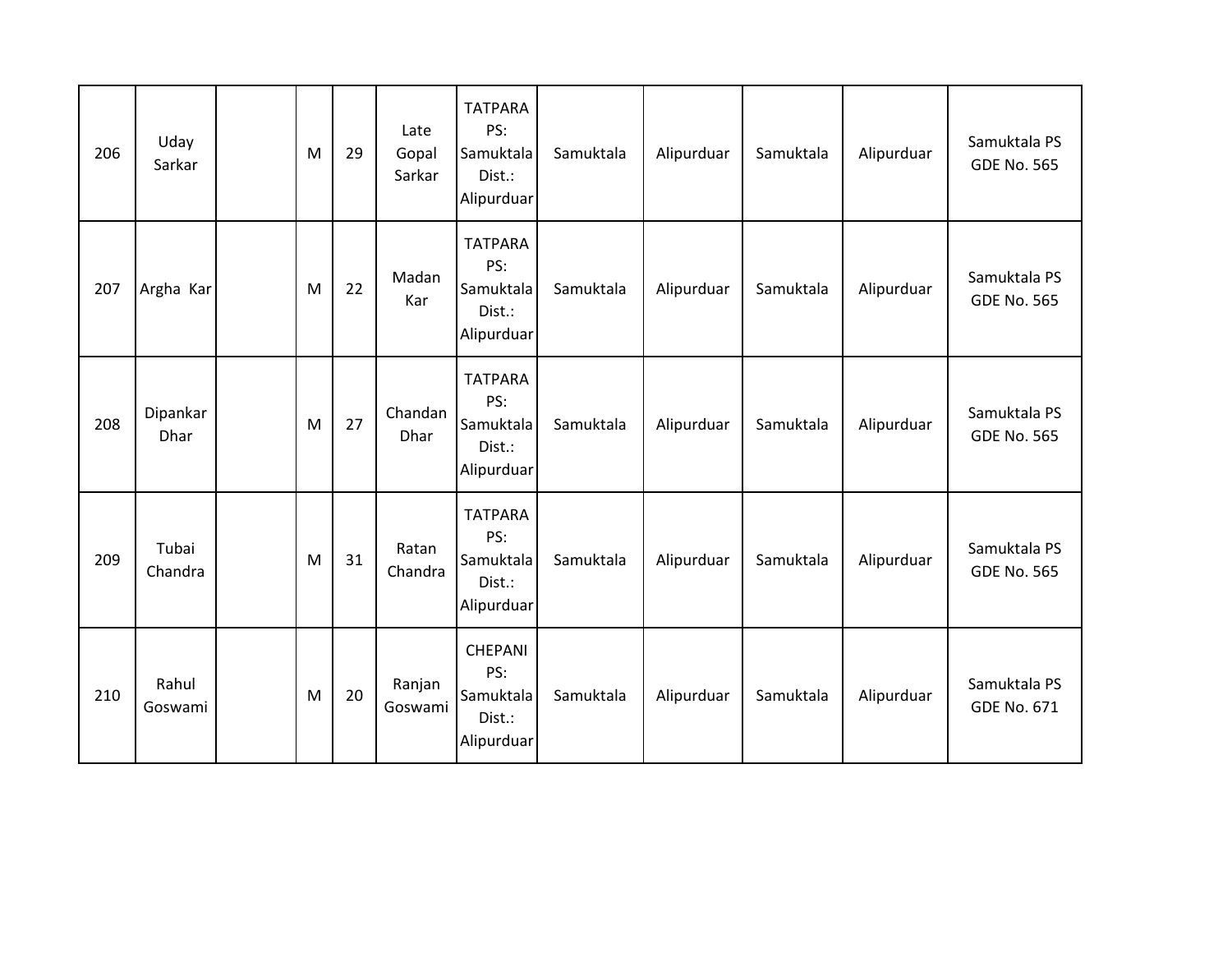| 211 | Koushik<br><b>Biswas</b> | M | 19 | Samarend            | <b>EAST</b><br><b>CHEPANI</b><br>PS:<br>ra Biswas Samuktala<br>Dist.:<br>Alipurduar             | Samuktala | Alipurduar                                           | Samuktala | Alipurduar                                           | Samuktala PS<br><b>GDE No. 671</b> |
|-----|--------------------------|---|----|---------------------|-------------------------------------------------------------------------------------------------|-----------|------------------------------------------------------|-----------|------------------------------------------------------|------------------------------------|
| 212 | Pradip<br><b>Barman</b>  | M | 20 | Dhananjay<br>Barman | CHEPANI<br><b>HAT</b><br><b>KHAPSAD</b><br><b>ANGA PS:</b><br>Samuktala<br>Dist.:<br>Alipurduar | Samuktala | Alipurduar                                           | Samuktala | Alipurduar                                           | Samuktala PS<br><b>GDE No. 671</b> |
| 213 | Sanjay<br>Roy            | M | 26 | <b>Bimal Roy</b>    | SAMUKTA<br><b>LA BASTI</b><br>PS:<br>Samuktala<br>Dist.:<br>Alipurduar                          | Samuktala | Alipurduar                                           | Samuktala | Alipurduar                                           | Samuktala PS<br><b>GDE No. 671</b> |
| 214 | Samir<br>Mondal          |   |    | Sunil<br>Mondal     | Dignala<br>PS: Andal<br>Dist.:<br>Asansol<br>Durgapur<br>Police<br>Commissi<br>onerate          | Andal     | Asansol<br>Durgapur<br>Police<br>Commission<br>erate | Andal     | Asansol<br>Durgapur<br>Police<br>Commissione<br>rate | Andal PS GDE No.<br>1111           |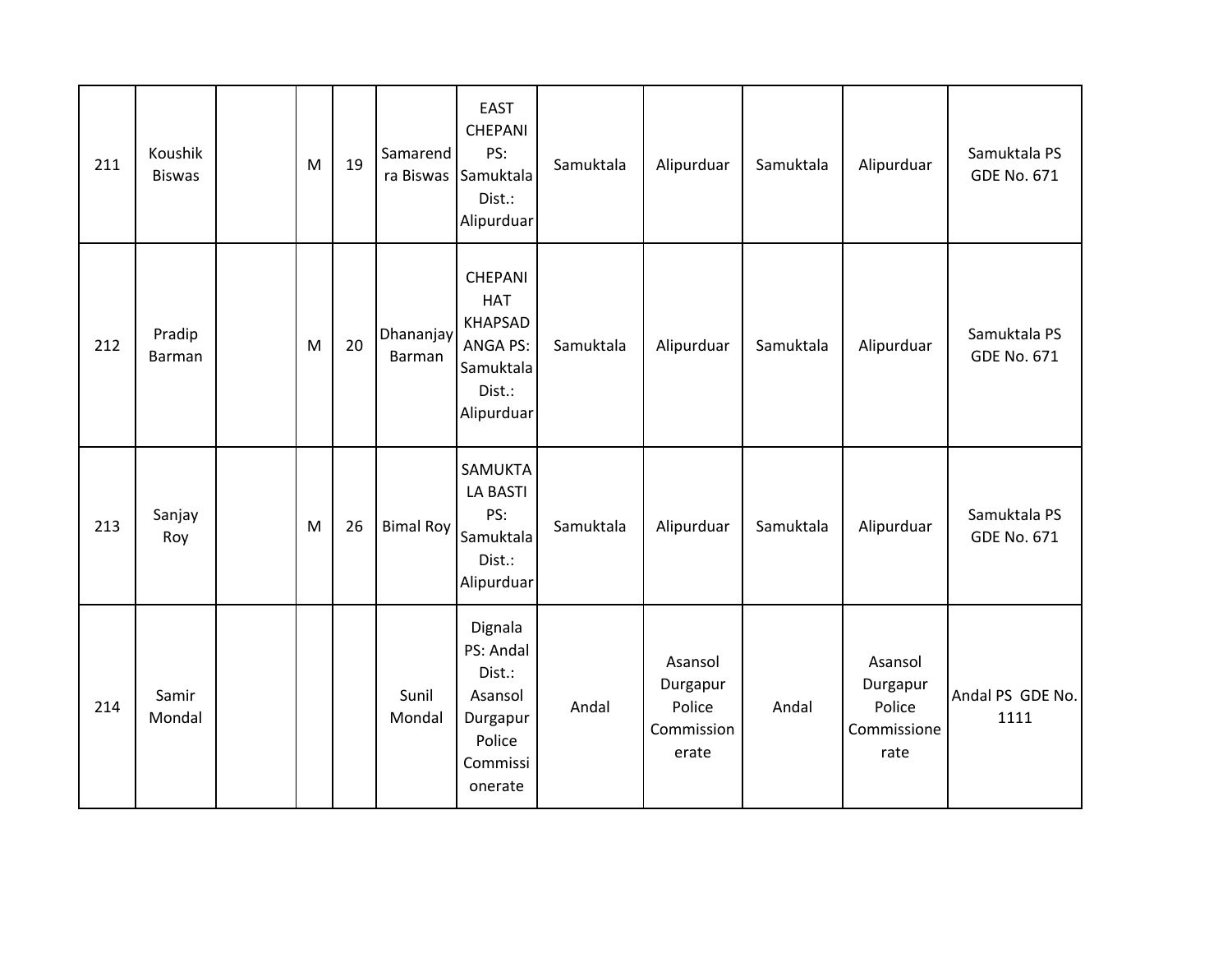| 215 | Nayan<br>Kundu        |  | Dinaband<br>hu Kundu | Andal<br>More PS:<br>Andal<br>Dist.:<br>Asansol<br>Durgapur<br>Police<br>Commissi<br>onerate                     | Andal | Asansol<br>Durgapur<br>Police<br>Commission<br>erate | Andal | Asansol<br>Durgapur<br>Police<br>Commissione<br>rate | Andal PS GDE No.<br>1111 |
|-----|-----------------------|--|----------------------|------------------------------------------------------------------------------------------------------------------|-------|------------------------------------------------------|-------|------------------------------------------------------|--------------------------|
| 216 | Subhajit<br>Das       |  | Lt.<br>Swapan<br>Das | 1/5<br>Ramprasa<br>dpur<br>Colony PS:<br>Andal<br>Dist.:<br>Asansol<br>Durgapur<br>Police<br>Commissi<br>onerate | Andal | Asansol<br>Durgapur<br>Police<br>Commission<br>erate | Andal | Asansol<br>Durgapur<br>Police<br>Commissione<br>rate | Andal PS GDE No.<br>1111 |
| 217 | <b>Badal</b><br>Bauri |  | Amar<br>Bauri        | Andal<br>More PS:<br>Andal<br>Dist.:<br>Asansol<br>Durgapur<br>Police<br>Commissi<br>onerate                     | Andal | Asansol<br>Durgapur<br>Police<br>Commission<br>erate | Andal | Asansol<br>Durgapur<br>Police<br>Commissione<br>rate | Andal PS GDE No.<br>1111 |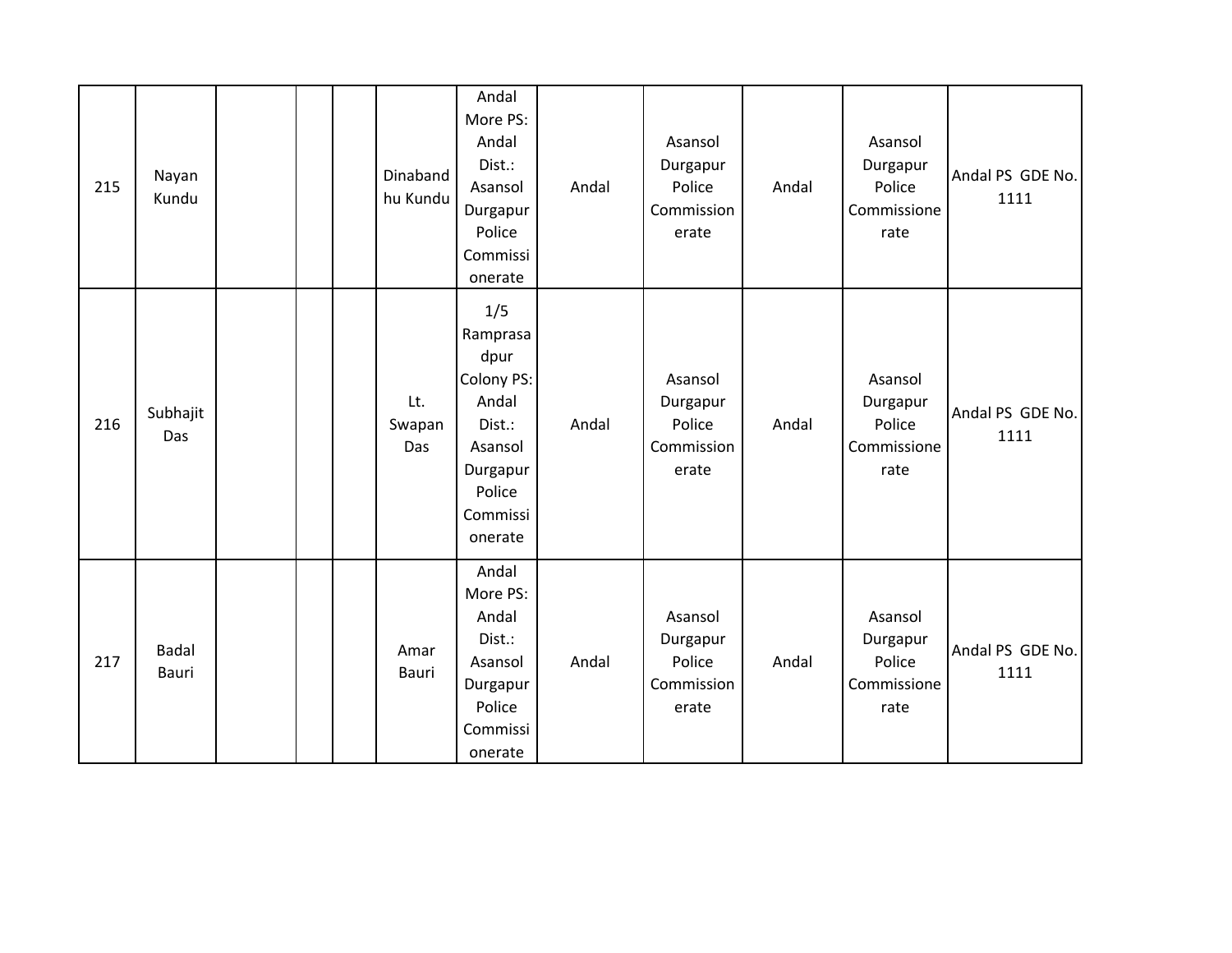| 218 | Sibu Roy      |  | Kalu Roy    | Andal<br>More PS:<br>Andal<br>Dist.:<br>Asansol<br>Durgapur<br>Police<br>Commissi<br>onerate | Andal | Asansol<br>Durgapur<br>Police<br>Commission<br>erate | Andal | Asansol<br>Durgapur<br>Police<br>Commissione<br>rate | Andal PS GDE No.<br>1111 |
|-----|---------------|--|-------------|----------------------------------------------------------------------------------------------|-------|------------------------------------------------------|-------|------------------------------------------------------|--------------------------|
| 219 | Kajal Das     |  | Sajal Das   | Andal<br>More PS:<br>Andal<br>Dist.:<br>Asansol<br>Durgapur<br>Police<br>Commissi<br>onerate | Andal | Asansol<br>Durgapur<br>Police<br>Commission<br>erate | Andal | Asansol<br>Durgapur<br>Police<br>Commissione<br>rate | Andal PS GDE No.<br>1112 |
| 220 | Janu<br>Bagdi |  | Jatin Bagdi | Andal<br>More PS:<br>Andal<br>Dist.:<br>Asansol<br>Durgapur<br>Police<br>Commissi<br>onerate | Andal | Asansol<br>Durgapur<br>Police<br>Commission<br>erate | Andal | Asansol<br>Durgapur<br>Police<br>Commissione<br>rate | Andal PS GDE No.<br>1112 |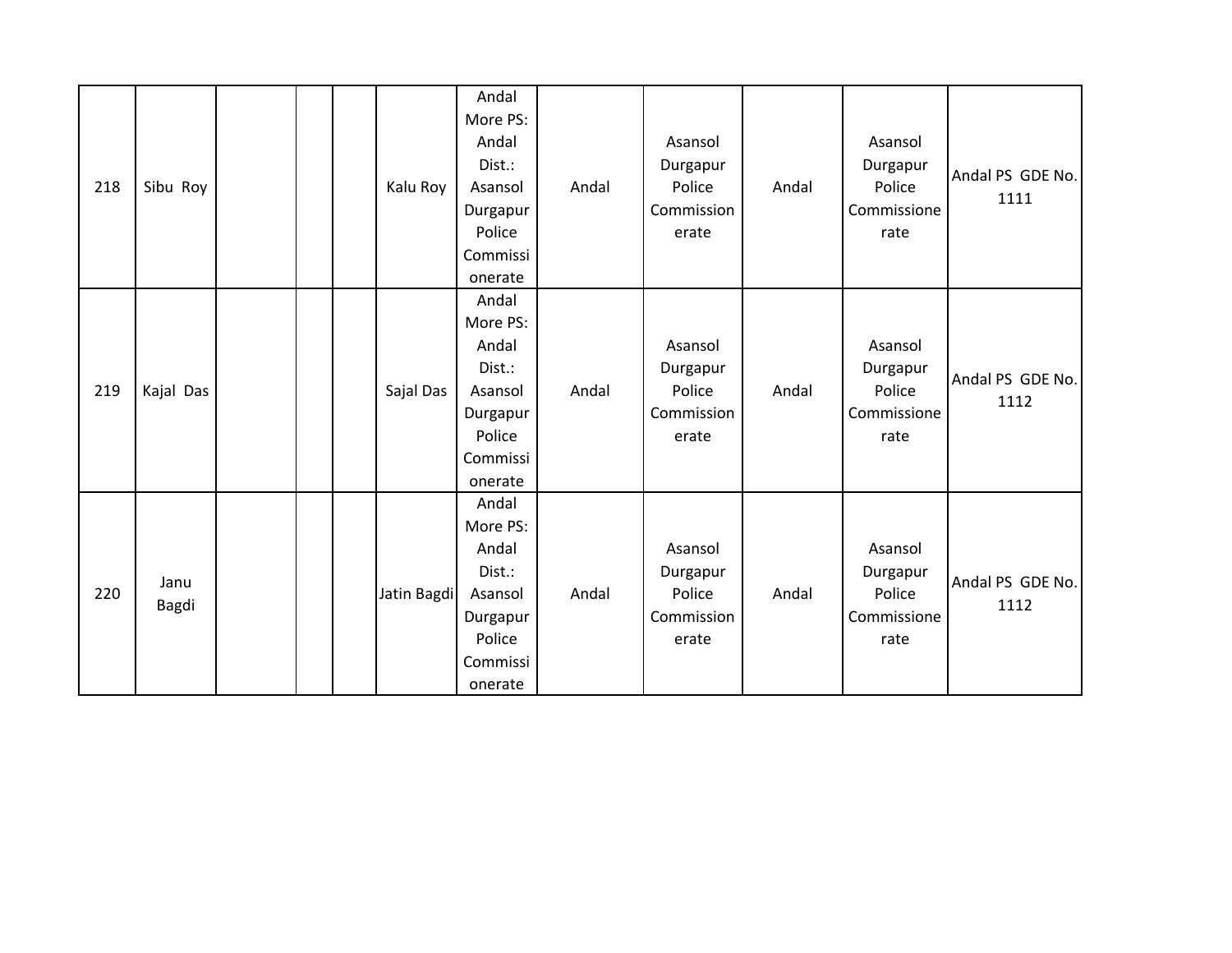| 221 | Mintu<br>Saha  |  | Arun Saha          | Chitadang<br>a PS:<br>Andal<br>Dist.:<br>Asansol<br>Durgapur<br>Police<br>Commissi<br>onerate   | Andal | Asansol<br>Durgapur<br>Police<br>Commission<br>erate | Andal | Asansol<br>Durgapur<br>Police<br>Commissione<br>rate | Andal PS GDE No.<br>1112 |
|-----|----------------|--|--------------------|-------------------------------------------------------------------------------------------------|-------|------------------------------------------------------|-------|------------------------------------------------------|--------------------------|
| 222 | Kanai Lal      |  | Ratan Lal          | Chitadang<br>a PS:<br>Andal<br>Dist.:<br>Asansol<br>Durgapur<br>Police<br>Commissi<br>onerate   | Andal | Asansol<br>Durgapur<br>Police<br>Commission<br>erate | Andal | Asansol<br>Durgapur<br>Police<br>Commissione<br>rate | Andal PS GDE No.<br>1112 |
| 223 | Sunil<br>Bauri |  | Lt. Sudha<br>Bauri | Dakhinkha<br>nda PS:<br>Andal<br>Dist.:<br>Asansol<br>Durgapur<br>Police<br>Commissi<br>onerate | Andal | Asansol<br>Durgapur<br>Police<br>Commission<br>erate | Andal | Asansol<br>Durgapur<br>Police<br>Commissione<br>rate | Andal PS GDE No.<br>1112 |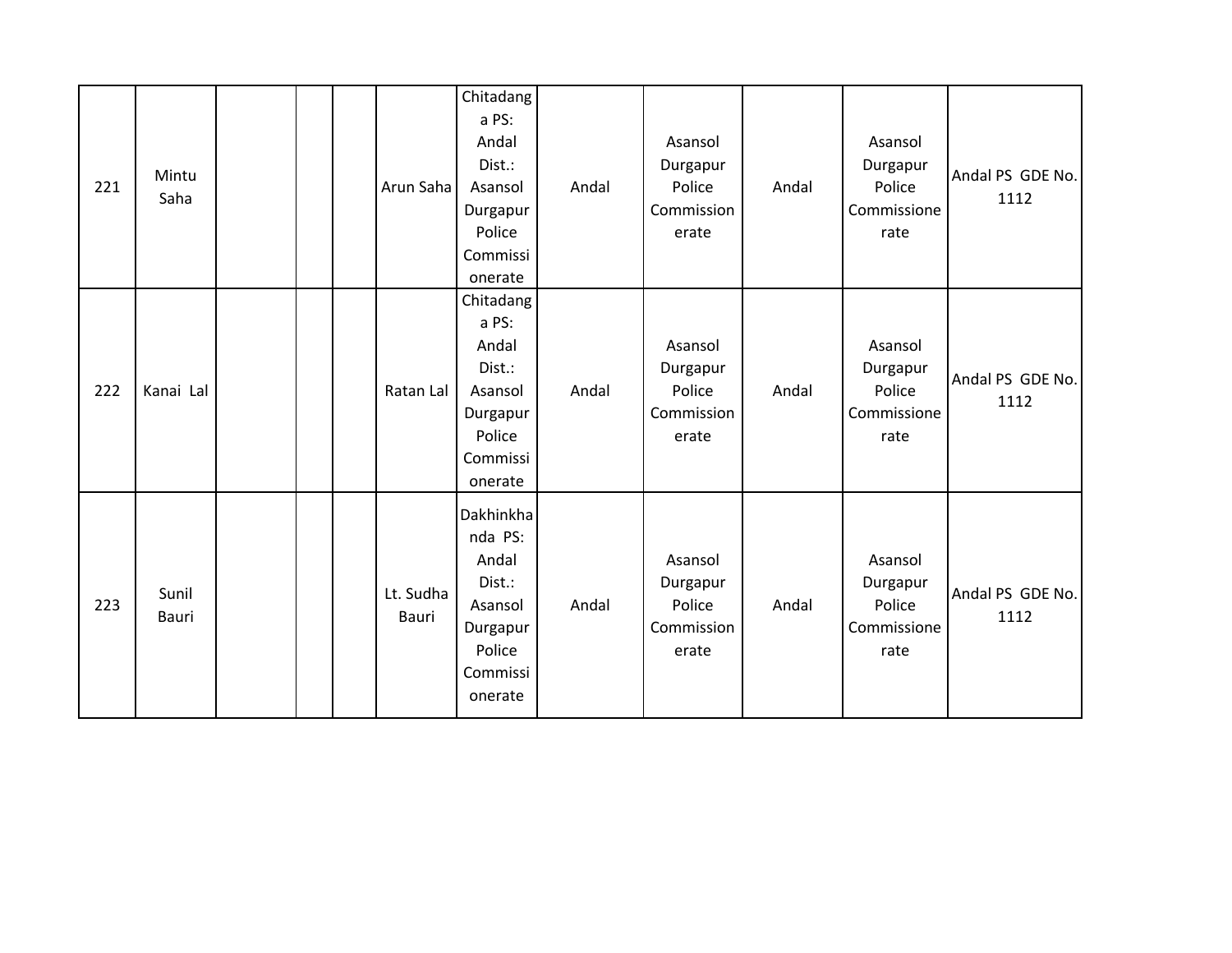| 224 | Pappu<br>Pandey |  | Rajdeep<br>Pandey                | $1/9$ J.K<br>Ropeways<br>Colony PS:<br>Andal<br>Dist.:<br>Asansol<br>Durgapur<br>Police<br>Commissi<br>onerate | Andal | Asansol<br>Durgapur<br>Police<br>Commission<br>erate | Andal | Asansol<br>Durgapur<br>Police<br>Commissione<br>rate | Andal PS GDE No.<br>1114 |
|-----|-----------------|--|----------------------------------|----------------------------------------------------------------------------------------------------------------|-------|------------------------------------------------------|-------|------------------------------------------------------|--------------------------|
| 225 | Rohit<br>Kora   |  | Lt. Jotilal<br>Kora              | Madhabp<br>ur Colliery<br>PS: Andal<br>Dist.:<br>Asansol<br>Durgapur<br>Police<br>Commissi<br>onerate          | Andal | Asansol<br>Durgapur<br>Police<br>Commission<br>erate | Andal | Asansol<br>Durgapur<br>Police<br>Commissione<br>rate | Andal PS GDE No.<br>1115 |
| 226 | Laxman<br>Kora  |  | Lt.<br>Ramesh<br>Chandra<br>Kora | Madhabp<br>ur Colliery<br>PS: Andal<br>Dist.:<br>Asansol<br>Durgapur<br>Police<br>Commissi<br>onerate          | Andal | Asansol<br>Durgapur<br>Police<br>Commission<br>erate | Andal | Asansol<br>Durgapur<br>Police<br>Commissione<br>rate | Andal PS GDE No.<br>1115 |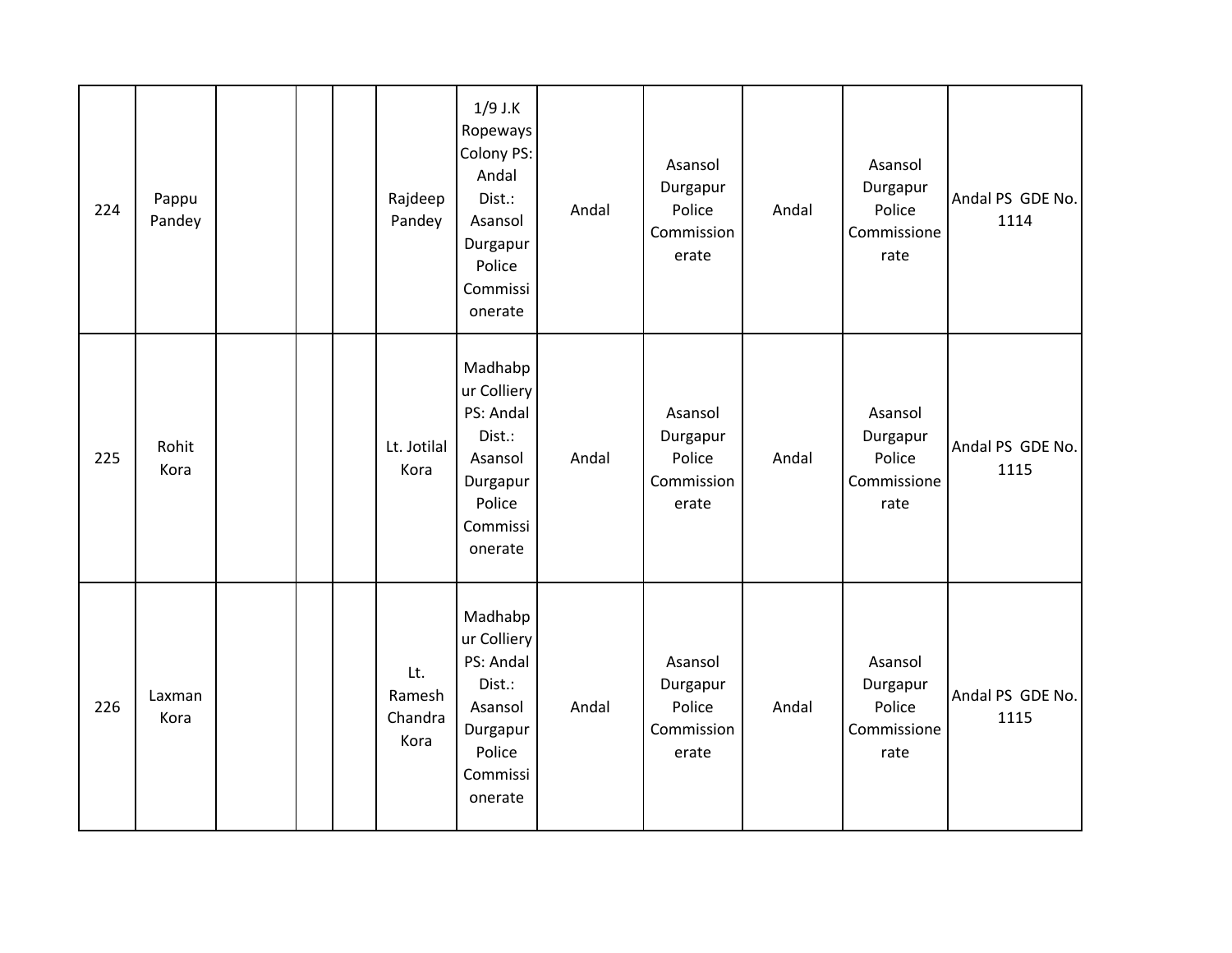| 227 | Mir<br>Salman   |   |    | Mir<br>Shorab        | Hijalgora<br>Gram PS:<br>Andal<br>Dist.:<br>Asansol<br>Durgapur<br>Police<br>Commissi<br>onerate         | Andal | Asansol<br>Durgapur<br>Police<br>Commission<br>erate | Andal             | Asansol<br>Durgapur<br>Police<br>Commissione<br>rate | Andal PS Outpost<br>Monbahal OP<br><b>GDE No. 642</b>       |
|-----|-----------------|---|----|----------------------|----------------------------------------------------------------------------------------------------------|-------|------------------------------------------------------|-------------------|------------------------------------------------------|-------------------------------------------------------------|
| 228 | Pradep<br>Bauri |   |    | Sukumar<br>Bauri     | Ukhra<br><b>Boro Para</b><br>PS: Andal<br>Dist.:<br>Asansol<br>Durgapur<br>Police<br>Commissi<br>onerate | Andal | Asansol<br>Durgapur<br>Police<br>Commission<br>erate | Andal             | Asansol<br>Durgapur<br>Police<br>Commissione<br>rate | Andal PS Outpost<br>Ukra OP GDE No.<br>497                  |
| 229 | Ashok<br>Sharma |   |    | Lt. Jhantu<br>Sharma | Shankarpu<br>r More PS:<br>Andal<br>Dist.:<br>Asansol<br>Durgapur<br>Police<br>Commissi<br>onerate       | Andal | Asansol<br>Durgapur<br>Police<br>Commission<br>erate | Andal             | Asansol<br>Durgapur<br>Police<br>Commissione<br>rate | Andal PS Outpost<br>Ukra OP GDE No.<br>497                  |
| 230 | Giri Singh      | M | 28 | Lt Bablu<br>Singh    | Sibilline                                                                                                |       | Basirhat                                             | Asansole<br>south | Asansol<br>Durgapur<br>Police<br>Commissione<br>rate | Asansole south PS<br>Outpost South PP<br><b>GDE No. 659</b> |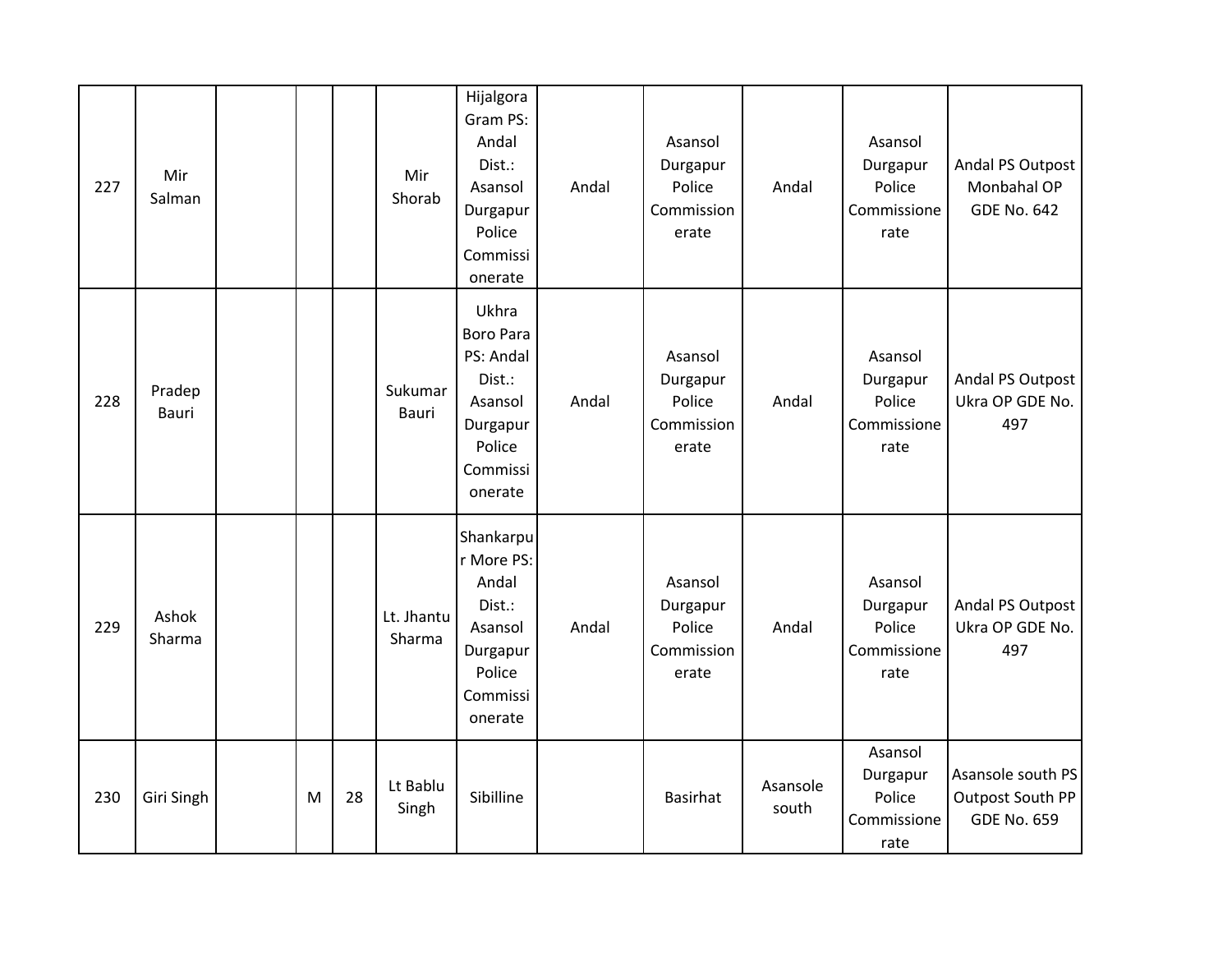| 231 | Sonu<br>Kumar    | M | 30 | Rajesh<br>Kumar          | Sibilline                                                                                                             |                   | Basirhat                                             | Asansole<br>south | Asansol<br>Durgapur<br>Police<br>Commissione<br>rate | Asansole south PS<br>Outpost South PP<br><b>GDE No. 659</b> |
|-----|------------------|---|----|--------------------------|-----------------------------------------------------------------------------------------------------------------------|-------------------|------------------------------------------------------|-------------------|------------------------------------------------------|-------------------------------------------------------------|
| 232 | Rabi<br>Kumar    | M | 39 | Rambali<br>Prasad        | Sibilline                                                                                                             |                   | Basirhat                                             | Asansole<br>south | Asansol<br>Durgapur<br>Police<br>Commissione<br>rate | Asansole south PS<br>Outpost South PP<br><b>GDE No. 659</b> |
| 233 | Avishek<br>Kumar | M | 27 | Lt<br>Ashutosh<br>Prasad | Sibilline                                                                                                             |                   | Basirhat                                             | Asansole<br>south | Asansol<br>Durgapur<br>Police<br>Commissione<br>rate | Asansole south PS<br>Outpost South PP<br><b>GDE No. 659</b> |
| 234 | Sanatan<br>Shil  | M | 35 | Lt Shankar<br>Shil       | Kalikapur,<br>Sayerpara<br>PS:<br>Asansole<br>south<br>Dist.:<br>Asansol<br>Durgapur<br>Police<br>Commissi<br>onerate | Asansole<br>south | Asansol<br>Durgapur<br>Police<br>Commission<br>erate | Asansole<br>south | Asansol<br>Durgapur<br>Police<br>Commissione<br>rate | Asansole south PS<br>Outpost South PP<br><b>GDE No. 659</b> |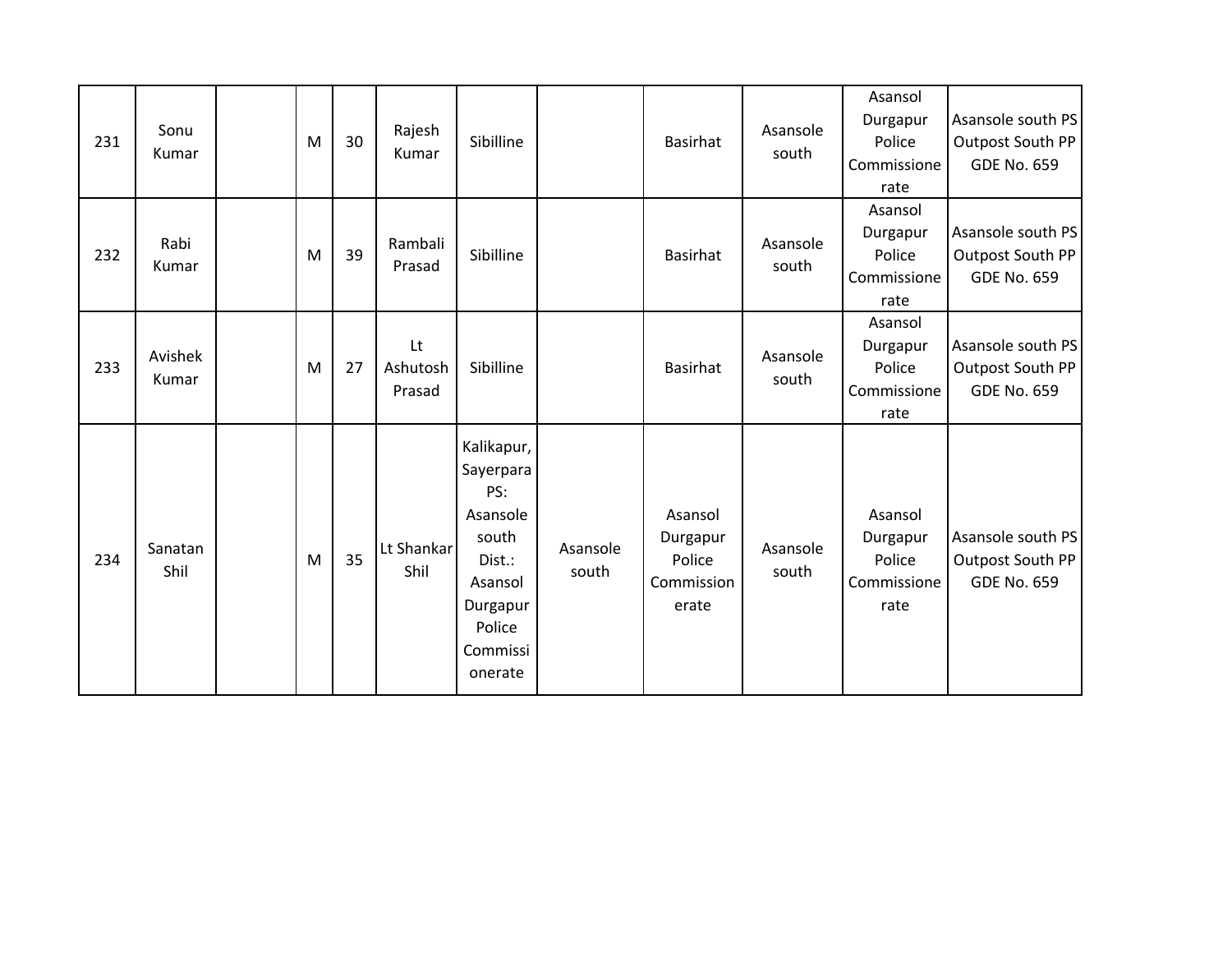| 235 | Sahid Sk                 | M | 30 | Mujahid<br>Sk             | Jamuria 6<br>No. PS:<br>Jamuria<br>Dist.:<br>Asansol<br>Durgapur<br>Police<br>Commissi<br>onerate | Jamuria      | Asansol<br>Durgapur<br>Police<br>Commission<br>erate | Barabani      | Asansol<br>Durgapur<br>Police<br>Commissione<br>rate | Barabani PS GDE<br>No. 1132           |
|-----|--------------------------|---|----|---------------------------|---------------------------------------------------------------------------------------------------|--------------|------------------------------------------------------|---------------|------------------------------------------------------|---------------------------------------|
| 236 | Bahadur<br>Mondal        | M | 25 | Mantri<br>Mondal          | Pakuria,<br>PS Nala<br>PS:<br>Jamuria                                                             | Jamuria      | <b>Basirhat</b>                                      | Barabani      | Asansol<br>Durgapur<br>Police<br>Commissione<br>rate | Barabani PS GDE<br>No. 1132           |
| 237 | Rintu<br>Mete            | M | 19 | Madhai<br>Mete            |                                                                                                   |              | Basirhat                                             | <b>Budbud</b> | Asansol<br>Durgapur<br>Police<br>Commissione<br>rate | <b>Budbud PS GDE</b><br>No. 936       |
| 238 | Pradumn<br>Chowdhur<br>y | M | 22 | Mehendra<br>Chowdhur<br>y |                                                                                                   |              | <b>Basirhat</b>                                      | Chittaranjan  | Asansol<br>Durgapur<br>Police<br>Commissione<br>rate | Chittaranjan PS<br><b>GDE No. 772</b> |
| 239 | Partha<br><b>Bose</b>    | M | 55 | P.k.bose                  | PS:<br>Chittaranj<br>an Dist.:<br>Asansol<br>Durgapur<br>Police<br>Commissi<br>onerate            | Chittaranjan | Asansol<br>Durgapur<br>Police<br>Commission<br>erate | Chittaranjan  | Asansol<br>Durgapur<br>Police<br>Commissione<br>rate | Chittaranjan PS<br><b>GDE No. 772</b> |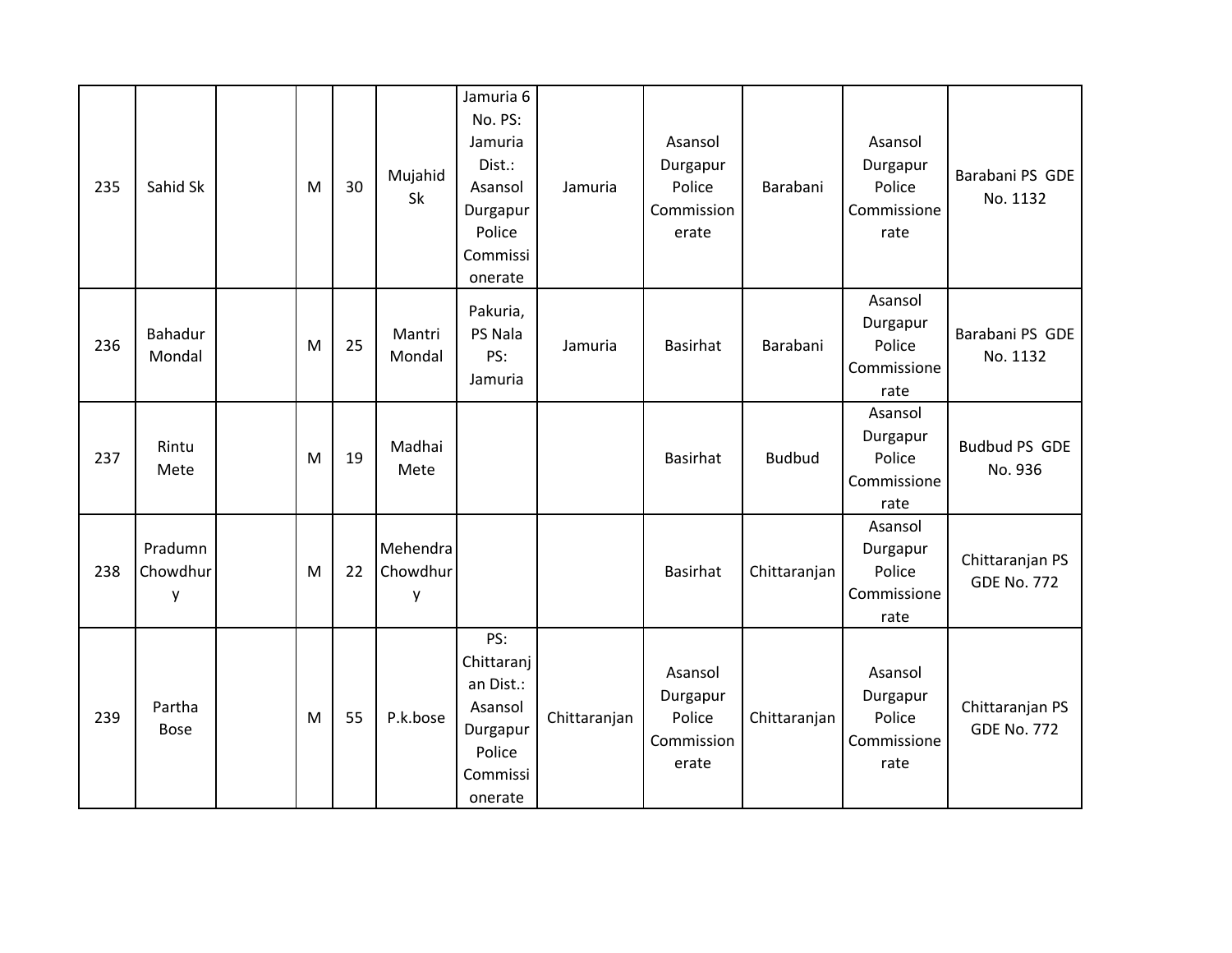| 240 | Prem<br>Chand<br>Mirdha     | M | 61 | Lt.haripad<br>a Mirdha  |                                                                                        |              | Basirhat                                             | Chittaranjan | Asansol<br>Durgapur<br>Police<br>Commissione<br>rate | Chittaranjan PS<br><b>GDE No. 772</b> |
|-----|-----------------------------|---|----|-------------------------|----------------------------------------------------------------------------------------|--------------|------------------------------------------------------|--------------|------------------------------------------------------|---------------------------------------|
| 241 | Vijay<br>Kumar<br>Sah       | M | 38 | Gyen<br>Chand Sah       |                                                                                        |              | Basirhat                                             | Chittaranjan | Asansol<br>Durgapur<br>Police<br>Commissione<br>rate | Chittaranjan PS<br><b>GDE No. 772</b> |
| 242 | Surendra<br>Kumar<br>Mishra | M | 42 | Sh.d.mishr<br>a         |                                                                                        |              | <b>Basirhat</b>                                      | Chittaranjan | Asansol<br>Durgapur<br>Police<br>Commissione<br>rate | Chittaranjan PS<br><b>GDE No. 772</b> |
| 243 | Sunil<br>Kumar              | M | 19 | Munshi<br>Kr.projpati   |                                                                                        |              | Basirhat                                             | Chittaranjan | Asansol<br>Durgapur<br>Police<br>Commissione<br>rate | Chittaranjan PS<br><b>GDE No. 772</b> |
| 244 | Sourabh<br>Das              | M | 31 | Tapan<br>Kanti Das      | PS:<br>Chittaranj<br>an Dist.:<br>Asansol<br>Durgapur<br>Police<br>Commissi<br>onerate | Chittaranjan | Asansol<br>Durgapur<br>Police<br>Commission<br>erate | Chittaranjan | Asansol<br>Durgapur<br>Police<br>Commissione<br>rate | Chittaranjan PS<br><b>GDE No. 772</b> |
| 245 | Sanjay<br>Mallick           | M | 41 | Chintahar<br>an Mallick |                                                                                        |              | Basirhat                                             | Chittaranjan | Asansol<br>Durgapur<br>Police<br>Commissione<br>rate | Chittaranjan PS<br><b>GDE No. 772</b> |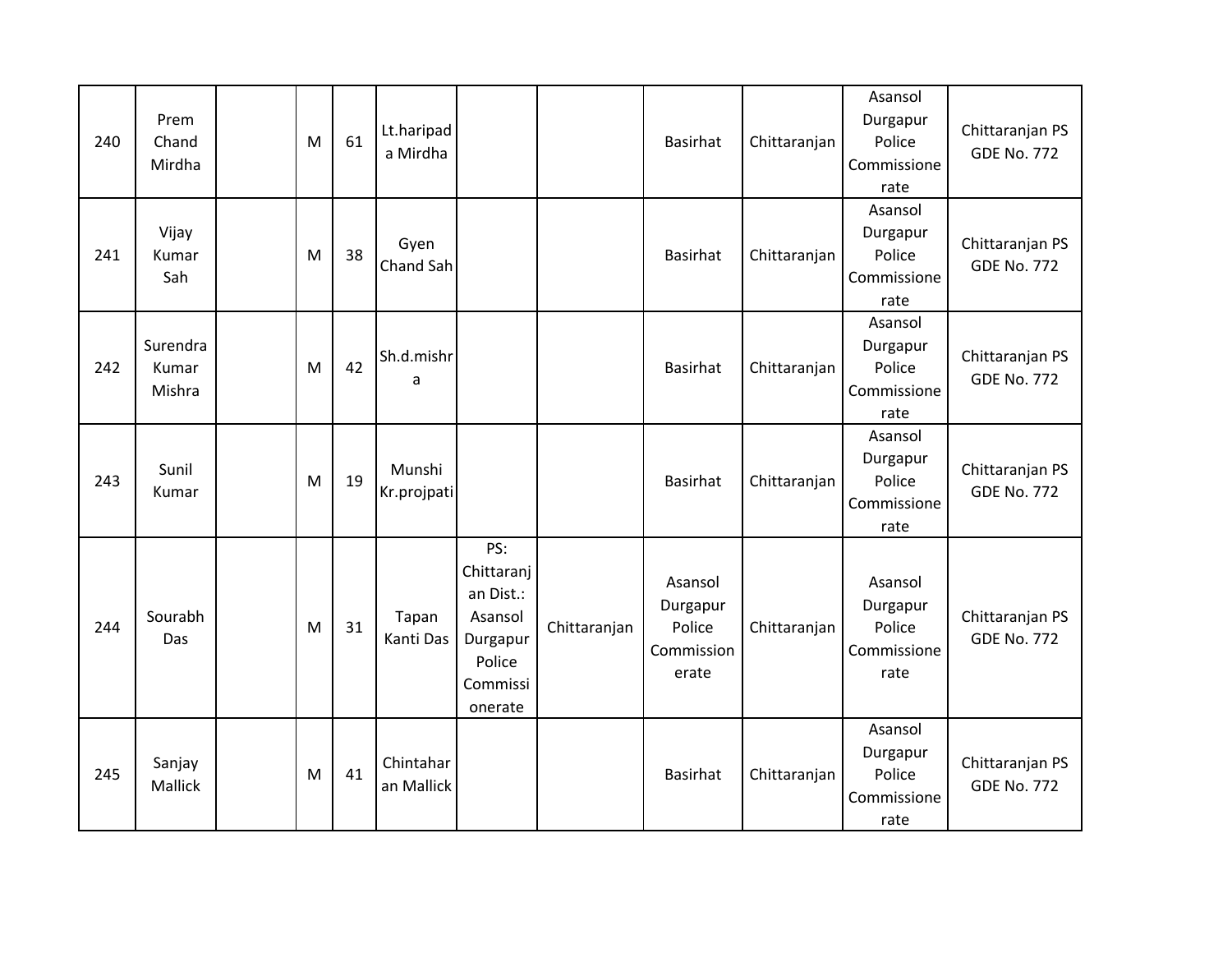| 246 | Santosh<br>Rana | M | 30 | <b>Birbal</b><br>Rana |                                                                                                |         | <b>Basirhat</b>                                      | Chittaranjan | Asansol<br>Durgapur<br>Police<br>Commissione<br>rate | Chittaranjan PS<br><b>GDE No. 772</b> |
|-----|-----------------|---|----|-----------------------|------------------------------------------------------------------------------------------------|---------|------------------------------------------------------|--------------|------------------------------------------------------|---------------------------------------|
| 247 | Kaluu<br>Shaw   | M | 46 | Satrughan<br>Shaw     | Upper<br>Road PS:<br>Hirapur<br>Dist.:<br>Asansol<br>Durgapur<br>Police<br>Commissi<br>onerate | Hirapur | Asansol<br>Durgapur<br>Police<br>Commission<br>erate | Hirapur      | Asansol<br>Durgapur<br>Police<br>Commissione<br>rate | Hirapur PS GDE<br>No. 1104            |
| 248 | Sambhu<br>Hari  | M | 19 | Raju Hari             | Upper<br>Road PS:<br>Hirapur<br>Dist.:<br>Asansol<br>Durgapur<br>Police<br>Commissi<br>onerate | Hirapur | Asansol<br>Durgapur<br>Police<br>Commission<br>erate | Hirapur      | Asansol<br>Durgapur<br>Police<br>Commissione<br>rate | Hirapur PS GDE<br>No. 1104            |
| 249 | Satnam<br>Singh | M | 40 | Jarnail<br>Singh      | Santinagar<br>PS:<br>Hirapur<br>Dist.:<br>Asansol<br>Durgapur<br>Police<br>Commissi<br>onerate | Hirapur | Asansol<br>Durgapur<br>Police<br>Commission<br>erate | Hirapur      | Asansol<br>Durgapur<br>Police<br>Commissione<br>rate | Hirapur PS GDE<br>No. 1104            |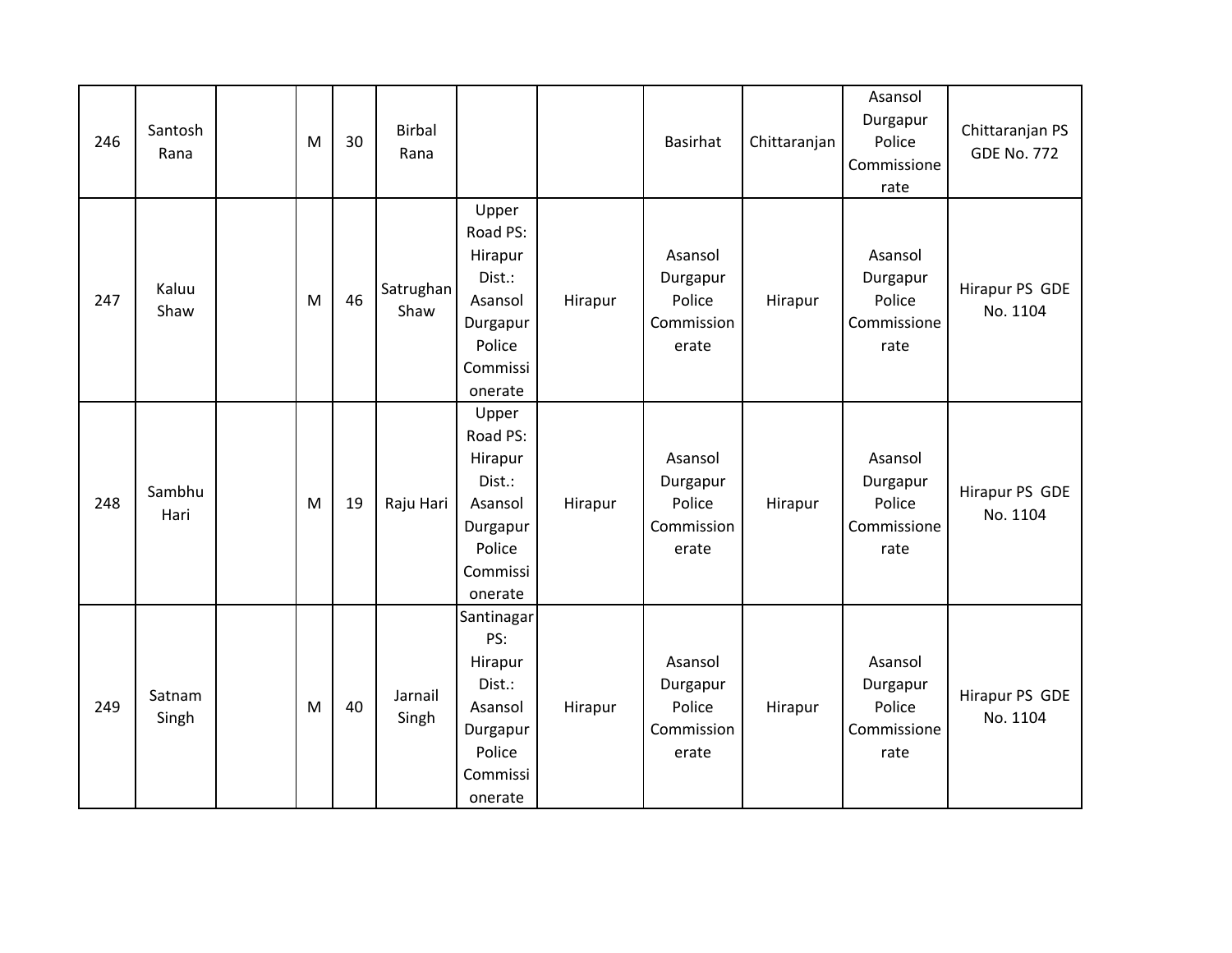| 250 | Anuj<br>Prasad   | M | 35 | Ragho<br>Prasad | Shyamban<br>dh Kali<br>Mandir<br>PS:<br>Hirapur<br>Dist.:<br>Asansol<br>Durgapur<br>Police<br>Commissi<br>onerate | Hirapur | Asansol<br>Durgapur<br>Police<br>Commission<br>erate | Hirapur | Asansol<br>Durgapur<br>Police<br>Commissione<br>rate | Hirapur PS GDE<br>No. 1104 |
|-----|------------------|---|----|-----------------|-------------------------------------------------------------------------------------------------------------------|---------|------------------------------------------------------|---------|------------------------------------------------------|----------------------------|
| 251 | Amal Roy         | M | 40 | Jagadish<br>Roy | Shyamban<br>dh Kali<br>Mandir<br>PS:<br>Hirapur<br>Dist.:<br>Asansol<br>Durgapur<br>Police<br>Commissi<br>onerate | Hirapur | Asansol<br>Durgapur<br>Police<br>Commission<br>erate | Hirapur | Asansol<br>Durgapur<br>Police<br>Commissione<br>rate | Hirapur PS GDE<br>No. 1104 |
| 252 | Kaisar<br>Ansari | M | 22 | Abdul<br>Ansari | Rahamatn<br>agar Road<br>No-7 PS:<br>Hirapur<br>Dist.:<br>Asansol<br>Durgapur<br>Police<br>Commissi<br>onerate    | Hirapur | Asansol<br>Durgapur<br>Police<br>Commission<br>erate | Hirapur | Asansol<br>Durgapur<br>Police<br>Commissione<br>rate | Hirapur PS GDE<br>No. 1104 |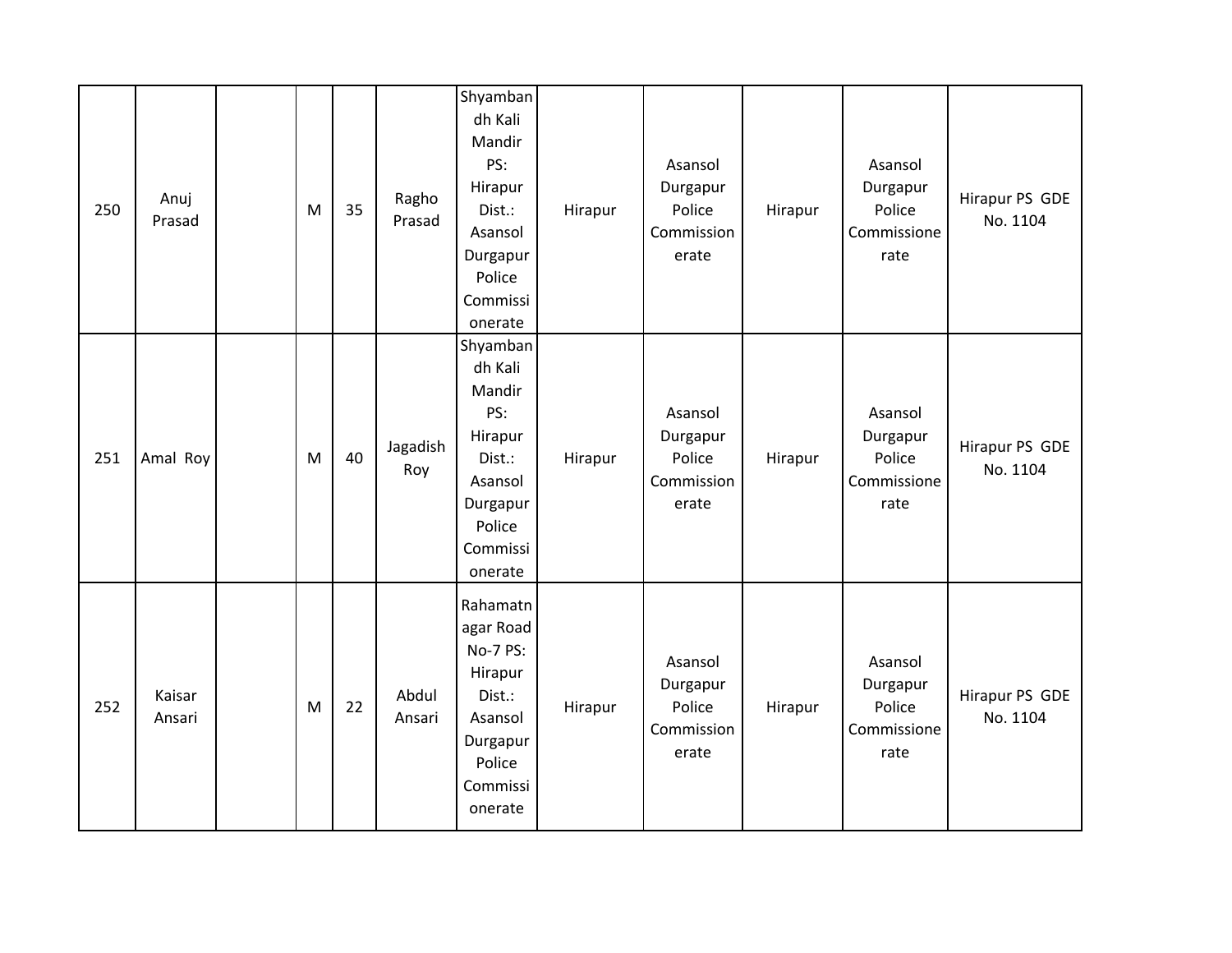| 253 | Kaju<br>Kumar<br>Yadav   | M | 22 | Devendra<br>Yadav      | Shantinag<br>ar PS:<br>Jamuria<br>Dist.:<br>Asansol<br>Durgapur<br>Police<br>Commissi<br>onerate | Jamuria | Asansol<br>Durgapur<br>Police<br>Commission<br>erate | Jamuria | Asansol<br>Durgapur<br>Police<br>Commissione<br>rate | Jamuria PS GDE<br>No. 1106 |
|-----|--------------------------|---|----|------------------------|--------------------------------------------------------------------------------------------------|---------|------------------------------------------------------|---------|------------------------------------------------------|----------------------------|
| 254 | Mukesh<br>Kumar<br>Yadav | M | 35 | Joyram<br>Yadav        | Manichap<br>ra PS:<br>Jamuria<br>Dist.:<br>Asansol<br>Durgapur<br>Police<br>Commissi<br>onerate  | Jamuria | Asansol<br>Durgapur<br>Police<br>Commission<br>erate | Jamuria | Asansol<br>Durgapur<br>Police<br>Commissione<br>rate | Jamuria PS GDE<br>No. 1106 |
| 255 | Tarun<br>Bauri           | M | 30 | Jhantu<br><b>Bauri</b> | Bagdiha<br>PS:<br>Jamuria<br>Dist.:<br>Asansol<br>Durgapur<br>Police<br>Commissi<br>onerate      | Jamuria | Asansol<br>Durgapur<br>Police<br>Commission<br>erate | Jamuria | Asansol<br>Durgapur<br>Police<br>Commissione<br>rate | Jamuria PS GDE<br>No. 1124 |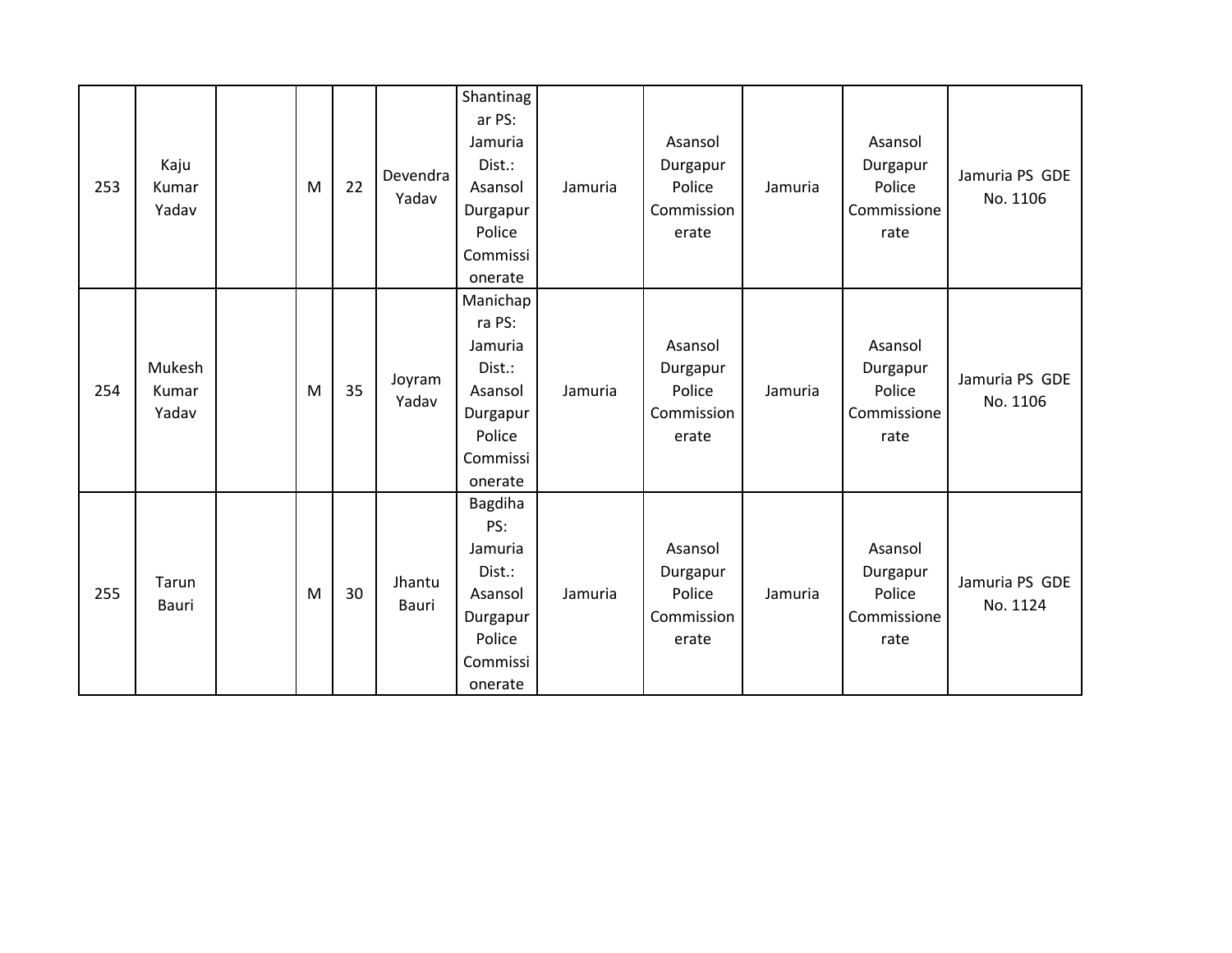| 256 | Anand<br>Kumar<br>Singh | M | 37 | Kameswar<br>Singh        | Kumardub<br>i PS:<br>Jamuria<br>Dist.:<br>Asansol<br>Durgapur<br>Police<br>Commissi<br>onerate | Jamuria | Asansol<br>Durgapur<br>Police<br>Commission<br>erate | Jamuria | Asansol<br>Durgapur<br>Police<br>Commissione<br>rate | Jamuria PS GDE<br>No. 1124 |
|-----|-------------------------|---|----|--------------------------|------------------------------------------------------------------------------------------------|---------|------------------------------------------------------|---------|------------------------------------------------------|----------------------------|
| 257 | Ashok<br>Kumar          | M | 55 | Pyaralal                 | Patiala PS:<br>Jamuria<br>Dist.:<br>Asansol<br>Durgapur<br>Police<br>Commissi<br>onerate       | Jamuria | Asansol<br>Durgapur<br>Police<br>Commission<br>erate | Jamuria | Asansol<br>Durgapur<br>Police<br>Commissione<br>rate | Jamuria PS GDE<br>No. 1124 |
| 258 | Shankar<br>Mondal       | M | 28 | Dinaband<br>hu<br>Mondal | Ikra PS:<br>Jamuria<br>Dist.:<br>Asansol<br>Durgapur<br>Police<br>Commissi<br>onerate          | Jamuria | Asansol<br>Durgapur<br>Police<br>Commission<br>erate | Jamuria | Asansol<br>Durgapur<br>Police<br>Commissione<br>rate | Jamuria PS GDE<br>No. 1124 |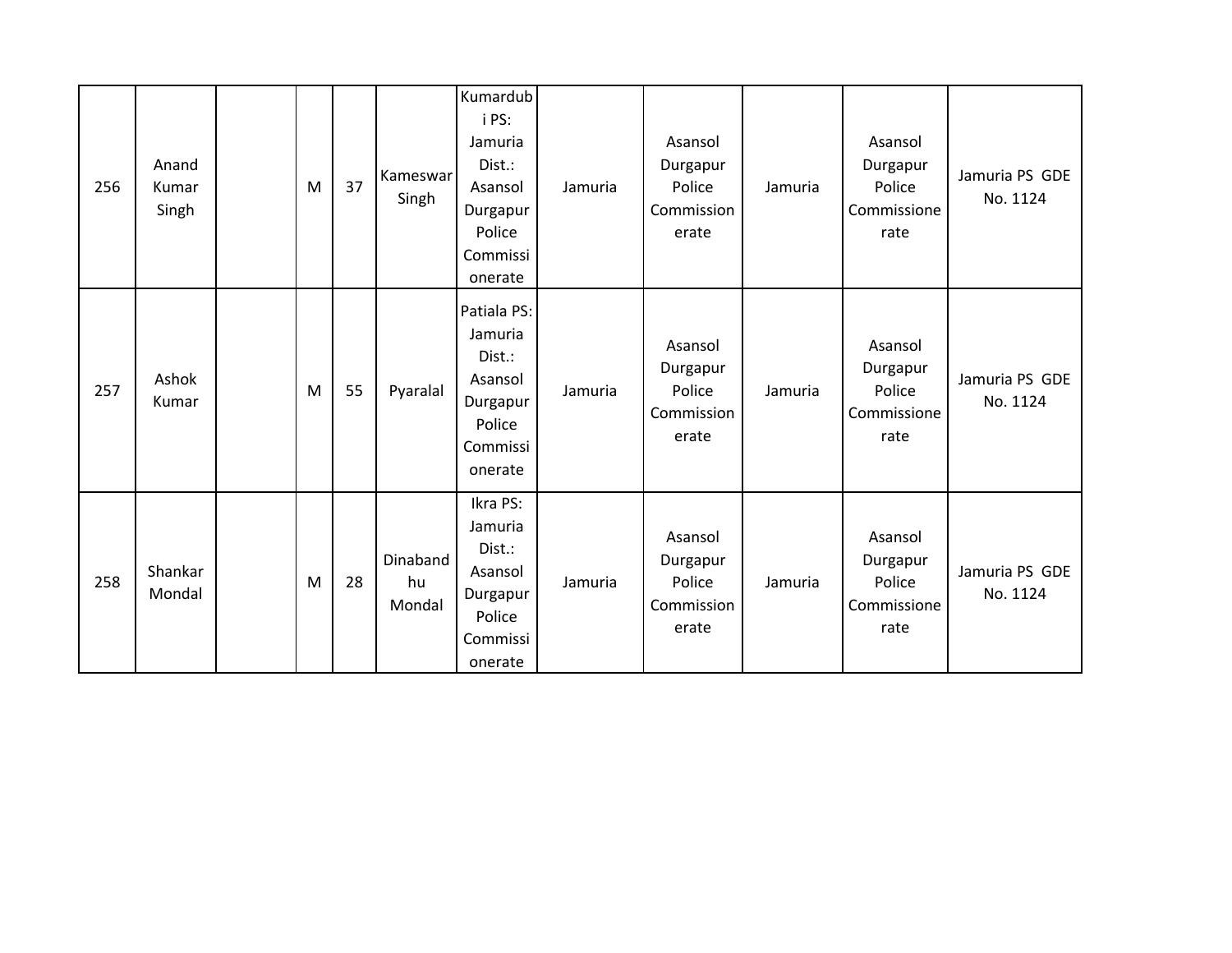| 259 | Ramsub<br>Shaw    | M | 65 | Lt<br>Biswanath<br>Shaw | A.B Pit PS:<br>Jamuria<br>Dist.:<br>Asansol<br>Durgapur<br>Police<br>Commissi<br>onerate        | Jamuria | Asansol<br>Durgapur<br>Police<br>Commission<br>erate | Jamuria | Asansol<br>Durgapur<br>Police<br>Commissione<br>rate | Jamuria PS GDE<br>No. 1124 |
|-----|-------------------|---|----|-------------------------|-------------------------------------------------------------------------------------------------|---------|------------------------------------------------------|---------|------------------------------------------------------|----------------------------|
| 260 | Mohit<br>Paswan   | M | 35 | Sibalik<br>Paswan       | A.B Pit PS:<br>Jamuria<br>Dist.:<br>Asansol<br>Durgapur<br>Police<br>Commissi<br>onerate        | Jamuria | Asansol<br>Durgapur<br>Police<br>Commission<br>erate | Jamuria | Asansol<br>Durgapur<br>Police<br>Commissione<br>rate | Jamuria PS GDE<br>No. 1124 |
| 261 | Rajnish<br>Paswan | M | 52 | Jagdish<br>Paswan       | Jamshedp<br>ur PS:<br>Jamuria<br>Dist.:<br>Asansol<br>Durgapur<br>Police<br>Commissi<br>onerate | Jamuria | Asansol<br>Durgapur<br>Police<br>Commission<br>erate | Jamuria | Asansol<br>Durgapur<br>Police<br>Commissione<br>rate | Jamuria PS GDE<br>No. 1124 |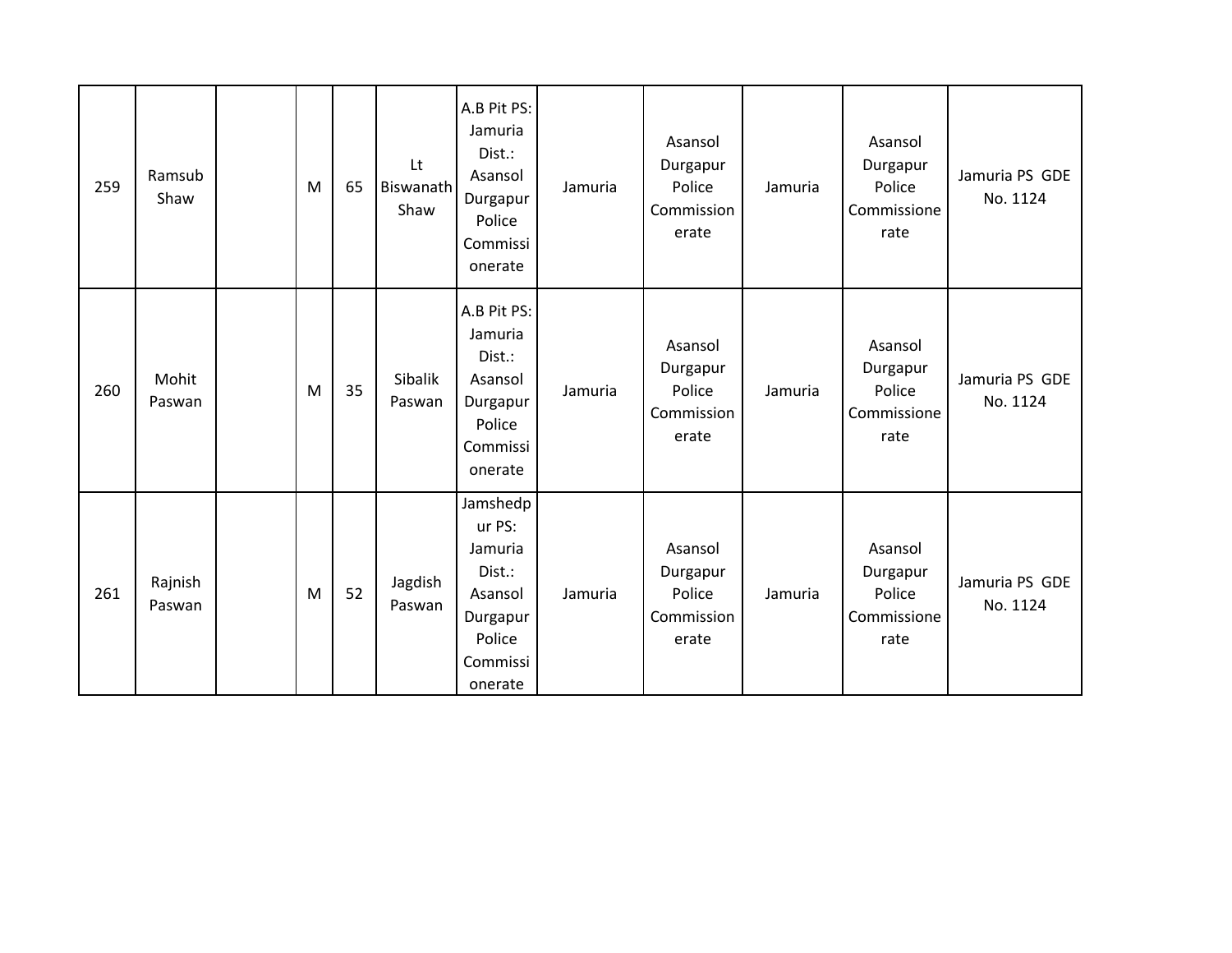| 262 | Md Amir              |  |    | Md Sagir           | <b>HAZI ANBI</b><br>NAGR,<br><b>BARAKAR</b><br>PS:<br><b>Baduria</b><br>Dist.:<br>Alipurduar | <b>Baduria</b> | Alipurduar      | Kulti | Asansol<br>Durgapur<br>Police<br>Commissione<br>rate | Kulti PS Outpost<br>Neiamotpur OP<br><b>GDE No. 776</b>  |
|-----|----------------------|--|----|--------------------|----------------------------------------------------------------------------------------------|----------------|-----------------|-------|------------------------------------------------------|----------------------------------------------------------|
| 263 | Md<br>Sahdat         |  |    | Md Kallu           | <b>HAZI ANBI</b><br>NAGR,<br><b>BARAKAR</b>                                                  |                | Basirhat        | Kulti | Asansol<br>Durgapur<br>Police<br>Commissione<br>rate | Kulti PS Outpost<br>Barakar OP GDE<br>No. 776            |
| 264 | Raja Sk              |  | 19 | <b>Kitabul Sk</b>  |                                                                                              |                | <b>Basirhat</b> | Kulti | Asansol<br>Durgapur<br>Police<br>Commissione<br>rate | Kulti PS Outpost<br>Neiamotpur OP<br><b>GDE No. 1010</b> |
| 265 | Babujan<br>Hansda    |  |    | Baijnath<br>Hansda |                                                                                              |                | <b>Basirhat</b> | Kulti | Asansol<br>Durgapur<br>Police<br>Commissione<br>rate | Kulti PS Outpost<br>Sahptoria OP GDE<br>No. 637          |
| 266 | Kaju Singh           |  |    | Jai Ram<br>Singh   |                                                                                              |                | <b>Basirhat</b> | Kulti | Asansol<br>Durgapur<br>Police<br>Commissione<br>rate | Kulti PS Outpost<br>Sahptoria OP GDE<br>No. 637          |
| 267 | Chanchal<br>Karmakar |  |    | Subodh<br>Karmakar |                                                                                              |                | <b>Basirhat</b> | Kulti | Asansol<br>Durgapur<br>Police<br>Commissione<br>rate | Kulti PS Outpost<br>Sahptoria OP GDE<br>No. 637          |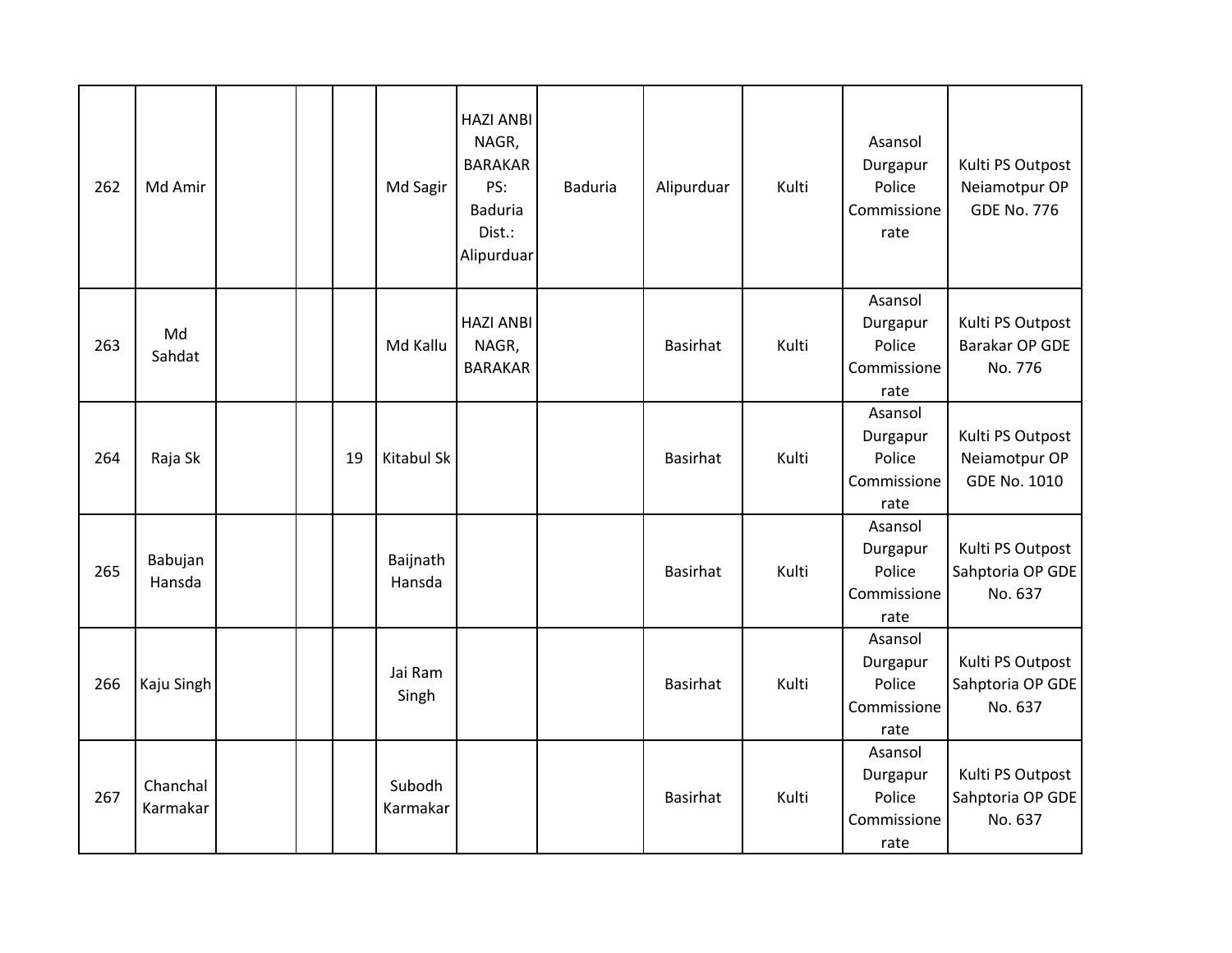| 268 | Udai<br>Prasad<br>Nunia |   |    | Mahesh<br>Prasad<br>Nunia        |                                                                                       |              | Basirhat                                             | Kulti                  | Asansol<br>Durgapur<br>Police<br>Commissione<br>rate | Kulti PS Outpost<br>Sahptoria OP GDE<br>No. 637 |
|-----|-------------------------|---|----|----------------------------------|---------------------------------------------------------------------------------------|--------------|------------------------------------------------------|------------------------|------------------------------------------------------|-------------------------------------------------|
| 269 | Radhe<br>Rana           |   |    | Lt Sarju<br>Rana                 |                                                                                       |              | <b>Basirhat</b>                                      | Kulti                  | Asansol<br>Durgapur<br>Police<br>Commissione<br>rate | Kulti PS Outpost<br>Sahptoria OP GDE<br>No. 637 |
| 270 | Din Dayal<br>Mondal     |   |    | Lt Bhawan<br>Mondal              |                                                                                       |              | <b>Basirhat</b>                                      | Kulti                  | Asansol<br>Durgapur<br>Police<br>Commissione<br>rate | Kulti PS Outpost<br>Sahptoria OP GDE<br>No. 637 |
| 271 | Rakesh<br>Karmakar      |   |    | Sagar<br>Karmakar                |                                                                                       |              | Basirhat                                             | Kulti                  | Asansol<br>Durgapur<br>Police<br>Commissione<br>rate | Kulti PS Outpost<br>Sahptoria OP GDE<br>No. 637 |
| 272 | Chandan<br>Paramanik    |   | 36 | Baghanba<br>$\sf n$<br>Paramanik |                                                                                       |              | <b>Basirhat</b>                                      | Kulti                  | Asansol<br>Durgapur<br>Police<br>Commissione<br>rate | Kulti PS Outpost<br>Sahptoria OP GDE<br>No. 637 |
| 273 | Manojit<br>Ghosh        | M | 42 | Sudhir<br>Ghosh                  | PS: New<br>township<br>Dist.:<br>Asansol<br>Durgapur<br>Police<br>Commissi<br>onerate | New township | Asansol<br>Durgapur<br>Police<br>Commission<br>erate | <b>New</b><br>township | Asansol<br>Durgapur<br>Police<br>Commissione<br>rate | New township PS<br><b>GDE No. 407</b>           |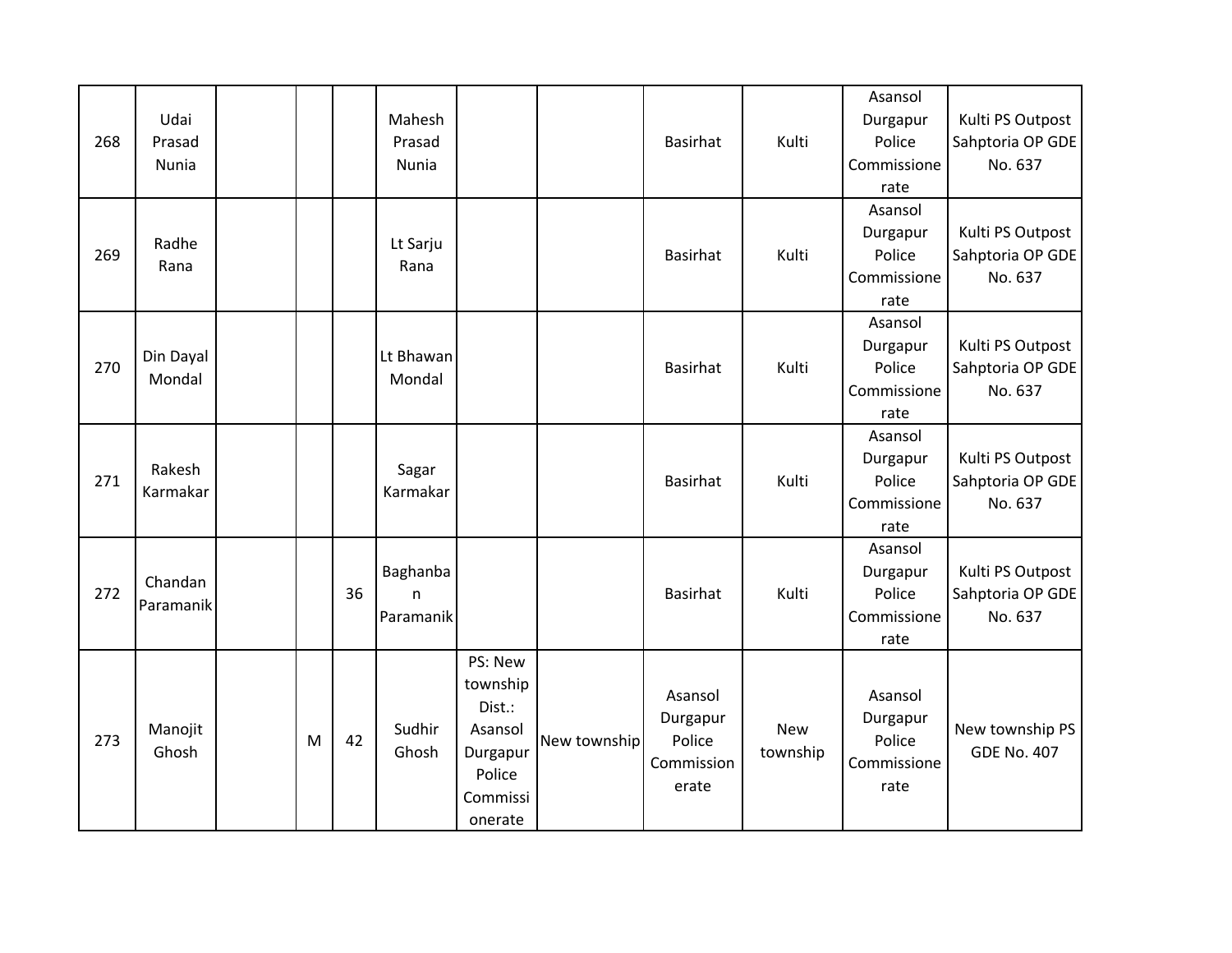| 274 | Guddu<br>Ram           | 37 | Lt. Arjun<br>Ram       | Sitalpur<br>06 No PS:<br>Andal<br>Dist.:<br>Asansol<br>Durgapur<br>Police<br>Commissi<br>onerate                  | Andal            | Asansol<br>Durgapur<br>Police<br>Commission<br>erate | Pandabeshw<br>ar | Asansol<br>Durgapur<br>Police<br>Commissione<br>rate | Pandabeshwar PS<br><b>GDE No. 945</b> |
|-----|------------------------|----|------------------------|-------------------------------------------------------------------------------------------------------------------|------------------|------------------------------------------------------|------------------|------------------------------------------------------|---------------------------------------|
| 275 | Gopal<br><b>Bhuiya</b> | 20 | Anil<br>Bhuiya         | Sitalpur<br>06 No PS:<br>Andal<br>Dist.:<br>Asansol<br>Durgapur<br>Police<br>Commissi<br>onerate                  | Andal            | Asansol<br>Durgapur<br>Police<br>Commission<br>erate | Pandabeshw<br>ar | Asansol<br>Durgapur<br>Police<br>Commissione<br>rate | Pandabeshwar PS<br><b>GDE No. 945</b> |
| 276 | Goutam<br>Nuniya       | 21 | Sunil<br><b>Bhuiya</b> | Dalurband<br>h 06 No<br>PS:<br>Pandabes<br>hwar<br>Dist.:<br>Asansol<br>Durgapur<br>Police<br>Commissi<br>onerate | Pandabeshwa<br>r | Asansol<br>Durgapur<br>Police<br>Commission<br>erate | Pandabeshw<br>ar | Asansol<br>Durgapur<br>Police<br>Commissione<br>rate | Pandabeshwar PS<br><b>GDE No. 946</b> |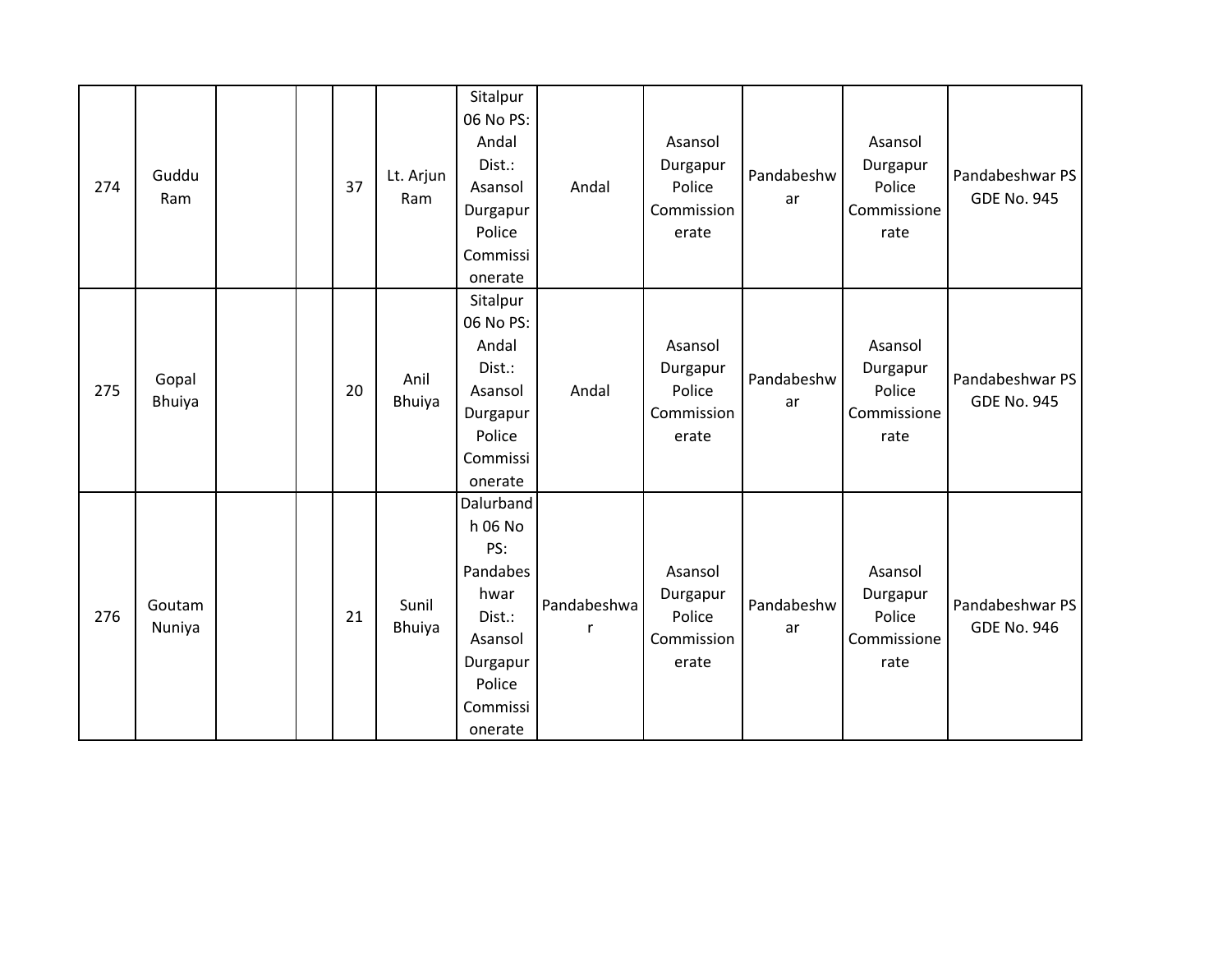| 277 | Suraj<br>Paswan     |  | 18 | Lt. Chattu<br>Paswan | Chinakuri<br>02 No PS:<br>Pandabes<br>hwar<br>Dist.:<br>Asansol<br>Durgapur<br>Police<br>Commissi<br>onerate            | Pandabeshwa<br>r | Asansol<br>Durgapur<br>Police<br>Commission<br>erate | Pandabeshw<br>ar | Asansol<br>Durgapur<br>Police<br>Commissione<br>rate | Pandabeshwar PS<br><b>GDE No. 976</b> |
|-----|---------------------|--|----|----------------------|-------------------------------------------------------------------------------------------------------------------------|------------------|------------------------------------------------------|------------------|------------------------------------------------------|---------------------------------------|
| 278 | Rakesh<br>Bauri     |  | 22 | Rabin<br>Bauri       | Pandabes<br>war Bauri<br>Para PS:<br>Pandabes<br>hwar<br>Dist.:<br>Asansol<br>Durgapur<br>Police<br>Commissi<br>onerate | Pandabeshwa<br>r | Asansol<br>Durgapur<br>Police<br>Commission<br>erate | Pandabeshw<br>ar | Asansol<br>Durgapur<br>Police<br>Commissione<br>rate | Pandabeshwar PS<br><b>GDE No. 976</b> |
| 279 | Pramod Kr<br>Pandit |  | 42 | Sitaram<br>Pandit    | <b>DVC More</b><br>PS:<br>Pandabes<br>hwar<br>Dist.:<br>Asansol<br>Durgapur<br>Police<br>Commissi<br>onerate            | Pandabeshwa<br>r | Asansol<br>Durgapur<br>Police<br>Commission<br>erate | Pandabeshw<br>ar | Asansol<br>Durgapur<br>Police<br>Commissione<br>rate | Pandabeshwar PS<br><b>GDE No. 977</b> |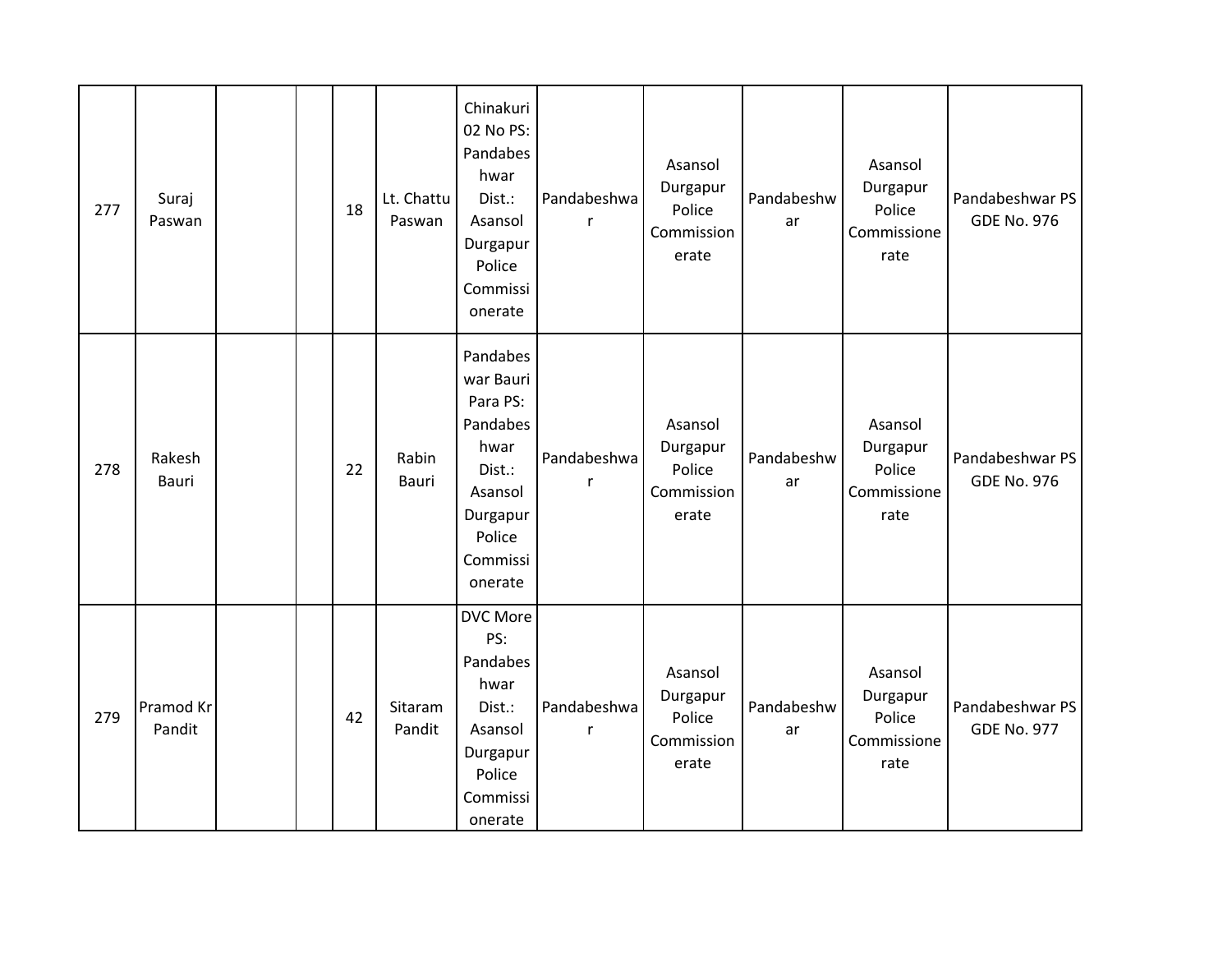| 280 | Pintu Kr<br>Das     |   | 37 | Gobinda<br><b>Das</b> | <b>DVC More</b><br>PS:<br>Pandabes<br>hwar<br>Dist.:<br>Asansol<br>Durgapur<br>Police<br>Commissi<br>onerate | Pandabeshwa | Asansol<br>Durgapur<br>Police<br>Commission<br>erate | Pandabeshw<br>ar | Asansol<br>Durgapur<br>Police<br>Commissione<br>rate | Pandabeshwar PS<br><b>GDE No. 977</b> |
|-----|---------------------|---|----|-----------------------|--------------------------------------------------------------------------------------------------------------|-------------|------------------------------------------------------|------------------|------------------------------------------------------|---------------------------------------|
| 281 | Sanulal<br>Chowhan  | M | 33 | Ramu<br>Chowhan       | Kashi<br>Bihar, PS<br>Nardiganj,<br>Dist<br>Nawda<br>(Bihar)                                                 |             | <b>Basirhat</b>                                      | Pandabeshw<br>ar | Asansol<br>Durgapur<br>Police<br>Commissione<br>rate | Pandabeshwar PS<br><b>GDE No. 972</b> |
| 282 | Nandalal<br>Chowhan | M | 32 | Ramu<br>Chowhan       | Kashi<br>Bihar, PS<br>Nardiganj,<br>Dist<br>Nawda<br>(Bihar)                                                 |             | <b>Basirhat</b>                                      | Pandabeshw<br>ar | Asansol<br>Durgapur<br>Police<br>Commissione<br>rate | Pandabeshwar PS<br><b>GDE No. 972</b> |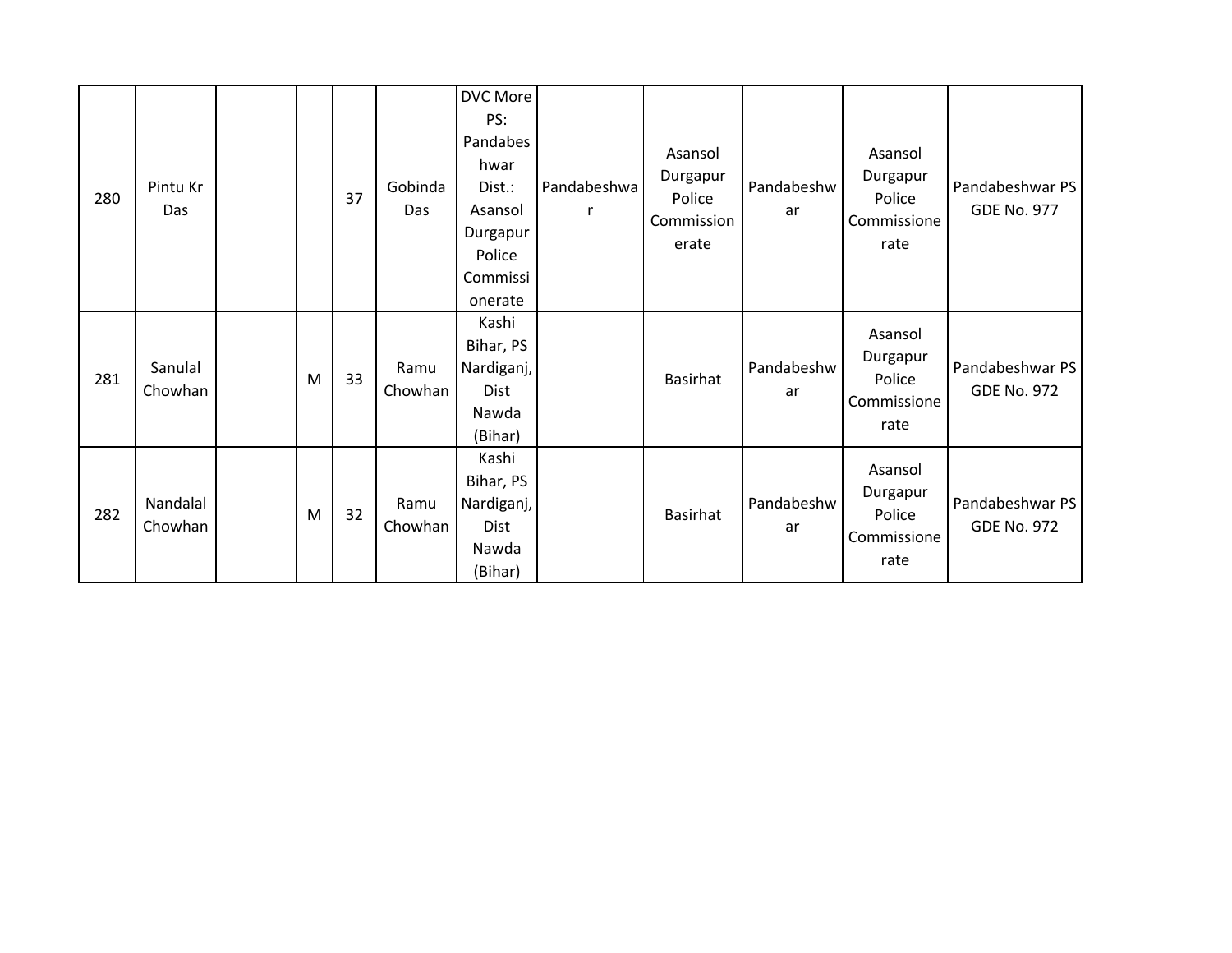| 283 | Mukesh<br>Thakur | M | 27 | Lt.<br>Sukhdev<br>Thaur       | Pandabes<br>war Post<br>Office<br>Para PS:<br>Pandabes<br>hwar<br>Dist.:<br>Asansol<br>Durgapur<br>Police<br>Commissi<br>onerate | Pandabeshwa<br>r | Asansol<br>Durgapur<br>Police<br>Commission<br>erate | Pandabeshw<br>ar | Asansol<br>Durgapur<br>Police<br>Commissione<br>rate | Pandabeshwar PS<br><b>GDE No. 972</b> |
|-----|------------------|---|----|-------------------------------|----------------------------------------------------------------------------------------------------------------------------------|------------------|------------------------------------------------------|------------------|------------------------------------------------------|---------------------------------------|
| 284 | Rajesh<br>Kumar  | M | 29 | Atakdev<br>Prasad             | Kashi<br>Bihar, PS<br>Nardiganj,<br>Dist<br>Nawda<br>(Bihar)                                                                     |                  | <b>Basirhat</b>                                      | Pandabeshw<br>ar | Asansol<br>Durgapur<br>Police<br>Commissione<br>rate | Pandabeshwar PS<br><b>GDE No. 972</b> |
| 285 | Tapan<br>Bagdi   | M | 38 | Lt.<br>Narendra<br>nath Bagdi | Gobindap<br>ur PS:<br>Pandabes<br>hwar<br>Dist.:<br>Asansol<br>Durgapur<br>Police<br>Commissi<br>onerate                         | Pandabeshwa<br>r | Asansol<br>Durgapur<br>Police<br>Commission<br>erate | Pandabeshw<br>ar | Asansol<br>Durgapur<br>Police<br>Commissione<br>rate | Pandabeshwar PS<br><b>GDE No. 973</b> |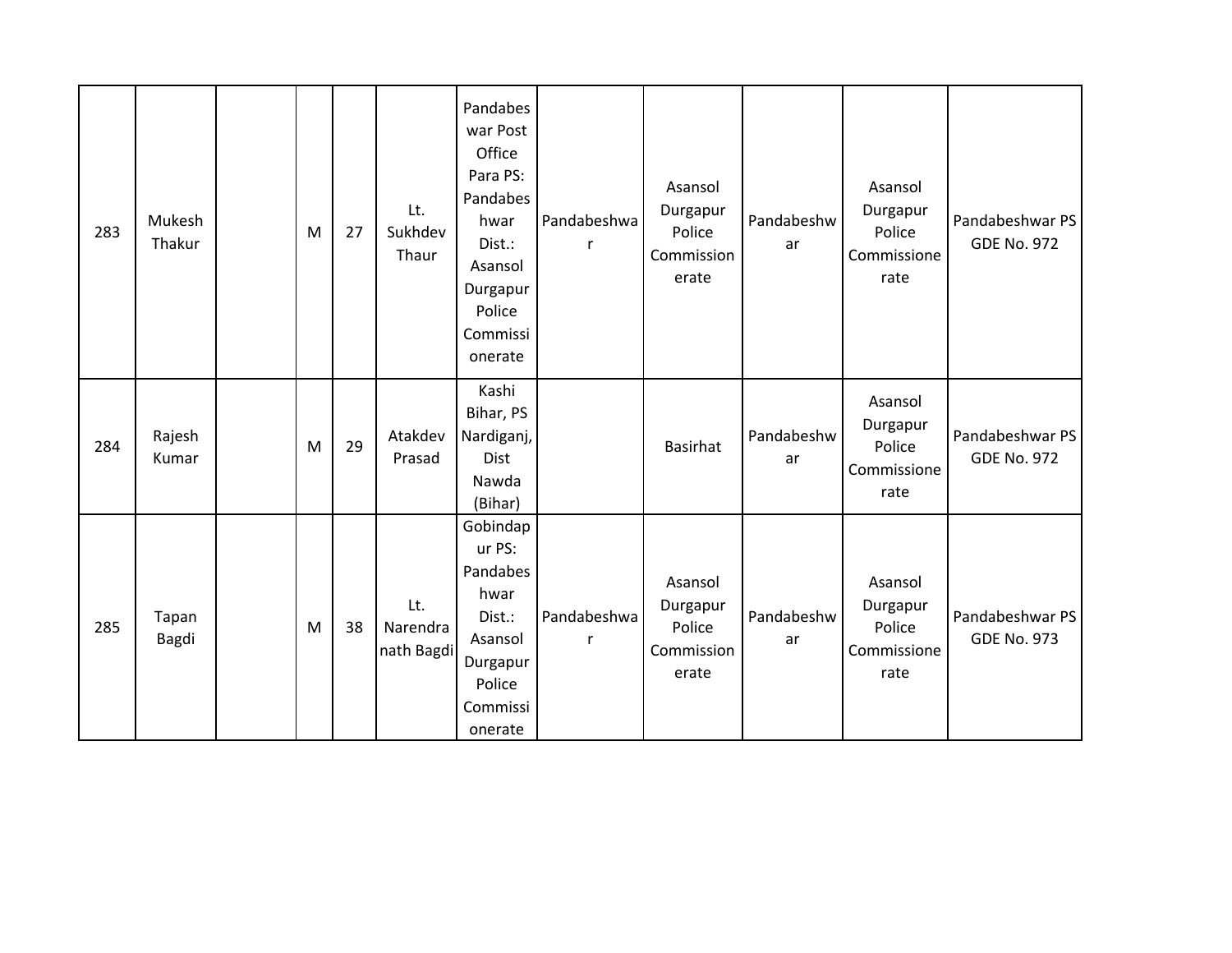| 286 | Mithun<br>Bagdi            | M | 25 | Sukhen<br>Bagdi     | Gobindap<br>ur PS:<br>Pandabes<br>hwar<br>Dist.:<br>Asansol<br>Durgapur<br>Police<br>Commissi<br>onerate                    | Pandabeshwa<br>r | Asansol<br>Durgapur<br>Police<br>Commission<br>erate | Pandabeshw<br>ar | Asansol<br>Durgapur<br>Police<br>Commissione<br>rate | Pandabeshwar PS<br><b>GDE No. 973</b> |
|-----|----------------------------|---|----|---------------------|-----------------------------------------------------------------------------------------------------------------------------|------------------|------------------------------------------------------|------------------|------------------------------------------------------|---------------------------------------|
| 287 | Sunil<br>Mondal            | M | 60 | Lt. Arjun<br>Mondal | Rail<br>Colony<br>Pandabes<br>war PS:<br>Pandabes<br>hwar<br>Dist.:<br>Asansol<br>Durgapur<br>Police<br>Commissi<br>onerate | Pandabeshwa      | Asansol<br>Durgapur<br>Police<br>Commission<br>erate | Pandabeshw<br>ar | Asansol<br>Durgapur<br>Police<br>Commissione<br>rate | Pandabeshwar PS<br><b>GDE No. 973</b> |
| 288 | Shambhu<br><b>Kr Singh</b> | M | 41 | Lt. Sarju<br>Singh  | Beldanga<br>PS:<br>Pandabes<br>hwar<br>Dist.:<br>Asansol<br>Durgapur<br>Police<br>Commissi<br>onerate                       | Pandabeshwa<br>r | Asansol<br>Durgapur<br>Police<br>Commission<br>erate | Pandabeshw<br>ar | Asansol<br>Durgapur<br>Police<br>Commissione<br>rate | Pandabeshwar PS<br><b>GDE No. 973</b> |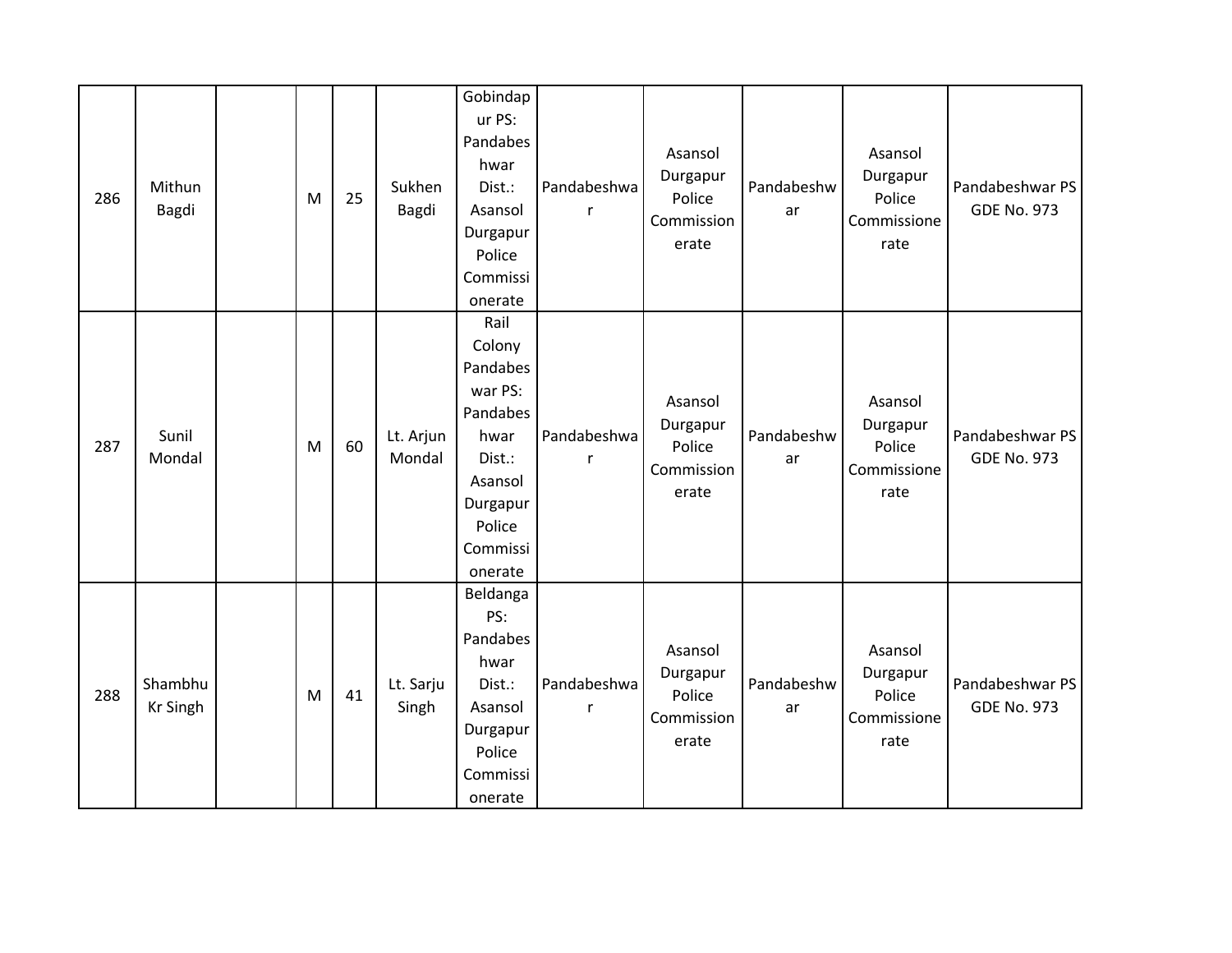| 289 | Ramswaru<br>p Mali               | M |    | Lt. Lakshar<br>Mali | Dalurband<br>h 06 No<br>PS:<br>Pandabes<br>hwar<br>Dist.:<br>Asansol<br>Durgapur<br>Police<br>Commissi<br>onerate | Pandabeshwa                | Asansol<br>Durgapur<br>Police<br>Commission<br>erate | Pandabeshw<br>ar | Asansol<br>Durgapur<br>Police<br>Commissione<br>rate | Pandabeshwar PS<br><b>GDE No. 973</b> |
|-----|----------------------------------|---|----|---------------------|-------------------------------------------------------------------------------------------------------------------|----------------------------|------------------------------------------------------|------------------|------------------------------------------------------|---------------------------------------|
| 290 | Madan<br>Bagdi<br>Madan<br>Bagdi | M | 38 | Nimai<br>Bagdi      | Gobindap<br>ur PS:<br>Pandabes<br>hwar<br>Dist.:<br>Asansol<br>Durgapur<br>Police<br>Commissi<br>onerate          | Pandabeshwa<br>$\mathsf r$ | Asansol<br>Durgapur<br>Police<br>Commission<br>erate | Pandabeshw<br>ar | Asansol<br>Durgapur<br>Police<br>Commissione<br>rate | Pandabeshwar PS<br><b>GDE No. 973</b> |
| 291 | Randiv<br>Yadav                  | M | 20 | Debanand<br>Yadav   | Fulbagan<br>PS:<br>Pandabes<br>hwar<br>Dist.:<br>Asansol<br>Durgapur<br>Police<br>Commissi<br>onerate             | Pandabeshwa<br>r           | Asansol<br>Durgapur<br>Police<br>Commission<br>erate | Pandabeshw<br>ar | Asansol<br>Durgapur<br>Police<br>Commissione<br>rate | Pandabeshwar PS<br><b>GDE No. 973</b> |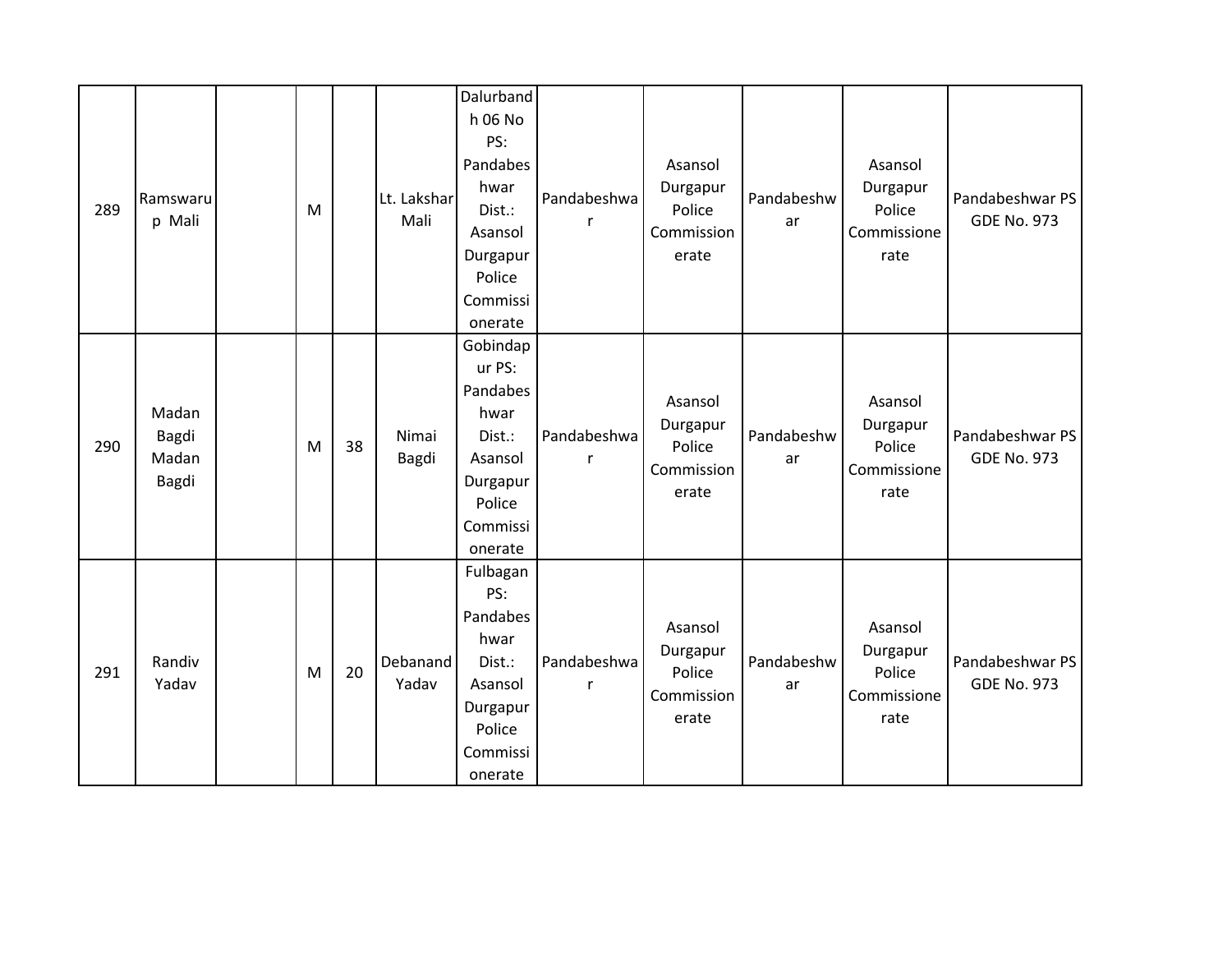| 292 | Nitesh<br>Kumar | M | 19 | Manoj<br>Ram     | Fulbagan<br>PS:<br>Pandabes<br>hwar<br>Dist.:<br>Asansol<br>Durgapur<br>Police<br>Commissi<br>onerate | Pandabeshwa<br>r | Asansol<br>Durgapur<br>Police<br>Commission<br>erate | Pandabeshw<br>ar | Asansol<br>Durgapur<br>Police<br>Commissione<br>rate | Pandabeshwar PS<br><b>GDE No. 973</b>                           |
|-----|-----------------|---|----|------------------|-------------------------------------------------------------------------------------------------------|------------------|------------------------------------------------------|------------------|------------------------------------------------------|-----------------------------------------------------------------|
| 293 | Samser<br>Alam  |   | 40 | Abdul<br>Wahid   | Ara, Bihar                                                                                            |                  | Basirhat                                             | Salanpur         | Asansol<br>Durgapur<br>Police<br>Commissione<br>rate | Salanpur PS<br>Outpost<br>Kalyaneswari OP<br><b>GDE No. 548</b> |
| 294 | Ayush<br>Kumar  |   | 32 | Ashok<br>Kumar   | Ara, Bihar                                                                                            |                  | Basirhat                                             | Salanpur         | Asansol<br>Durgapur<br>Police<br>Commissione<br>rate | Salanpur PS<br>Outpost<br>Kalyaneswari OP<br><b>GDE No. 548</b> |
| 295 | Suraj<br>Kumar  | M | 33 | Abadesh<br>Kumar | Ara, Bihar                                                                                            |                  | Basirhat                                             | Salanpur         | Asansol<br>Durgapur<br>Police<br>Commissione<br>rate | Salanpur PS<br>Outpost<br>Kalyaneswari OP<br><b>GDE No. 548</b> |
| 296 | Rabi<br>Kumar   | M | 30 | Sanjay<br>Kumar  | Ara, Bihar                                                                                            |                  | Basirhat                                             | Salanpur         | Asansol<br>Durgapur<br>Police<br>Commissione<br>rate | Salanpur PS<br>Outpost<br>Kalyaneswari OP<br><b>GDE No. 548</b> |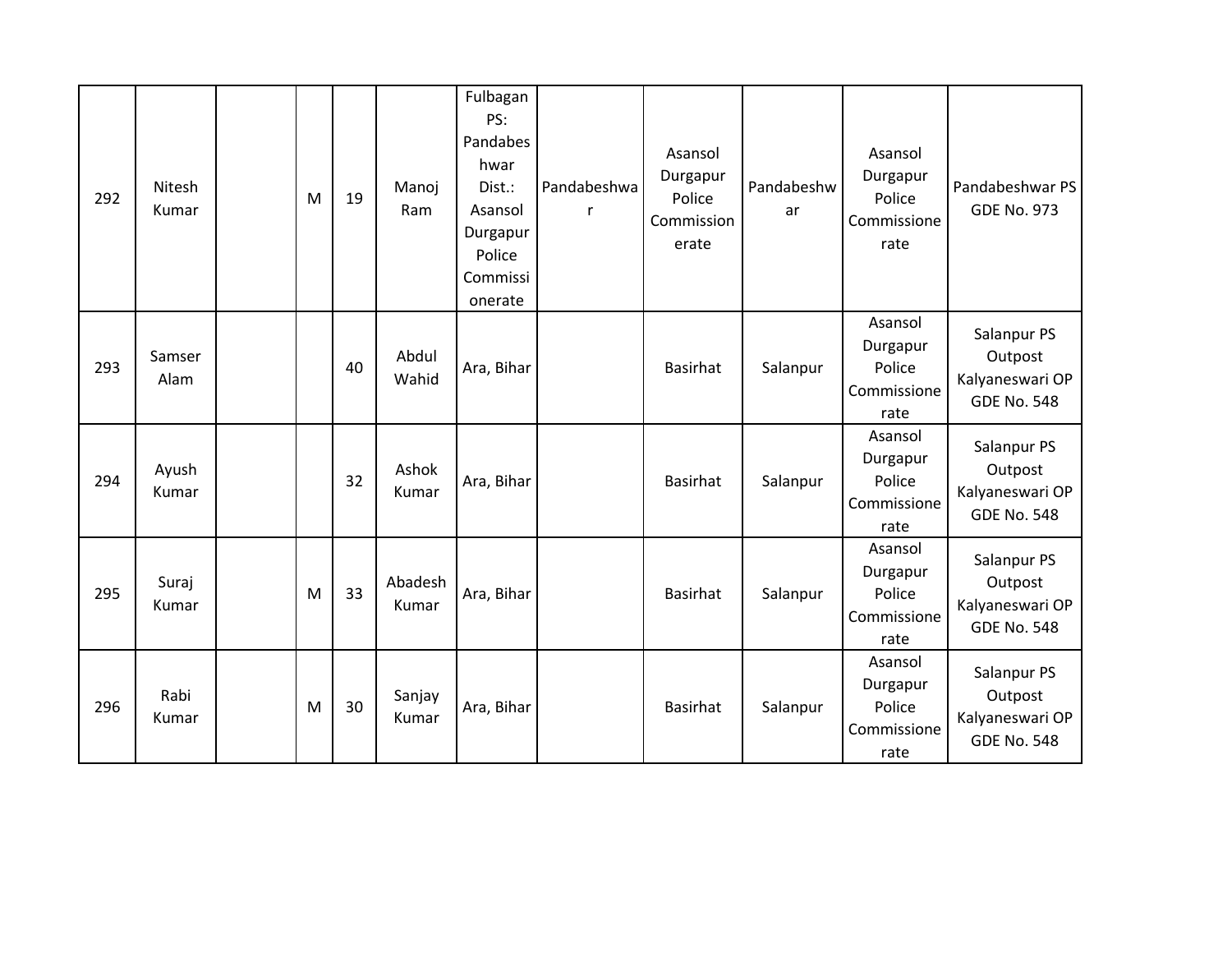| 297 | Monindra<br>Mondal | M | 47 | Lt.<br>Mohorcha<br>nd<br>Mondal | Ramkrishn<br>apally<br>Chotoman<br>a PS:<br>Barjora<br>Dist.:<br>Bankura | Barjora | Bankura | Barjora   | Bankura        | Barjora PS GDE<br>No. 960                  |
|-----|--------------------|---|----|---------------------------------|--------------------------------------------------------------------------|---------|---------|-----------|----------------|--------------------------------------------|
| 298 | Sidheswar<br>Bauri | M | 25 | Ashok<br><b>Bauri</b>           | Pakhanna<br>Haripara<br>PS:<br>Barjora<br>Dist.:<br><b>Bankura</b>       | Barjora | Bankura | Barjora   | <b>Bankura</b> | Barjora PS GDE<br>No. 960                  |
| 299 | Ashok<br>Bauri     | M | 55 | Lt.<br>Paritosh<br>Bauri        | Pakhanna<br>Haripara<br>PS:<br>Barjora<br>Dist.:<br><b>Bankura</b>       | Barjora | Bankura | Barjora   | <b>Bankura</b> | Barjora PS GDE<br>No. 960                  |
| 300 | Iswar<br>Bauri     | M | 30 | Ashok<br>Bauri                  | Pakhanna<br>Haripara<br>PS:<br>Barjora<br>Dist.:<br><b>Bankura</b>       | Barjora | Bankura | Barjora   | Bankura        | Barjora PS GDE<br>No. 960                  |
| 301 | Khagen<br>Murmu    | M | 35 | <b>Not Noted</b>                | <b>Bankura</b><br>PS:<br>Bankura<br>Dist.:<br><b>Bankura</b>             | Bankura | Bankura | Bishnupur | Bankura        | <b>Bishnupur PS</b><br><b>GDE No. 1033</b> |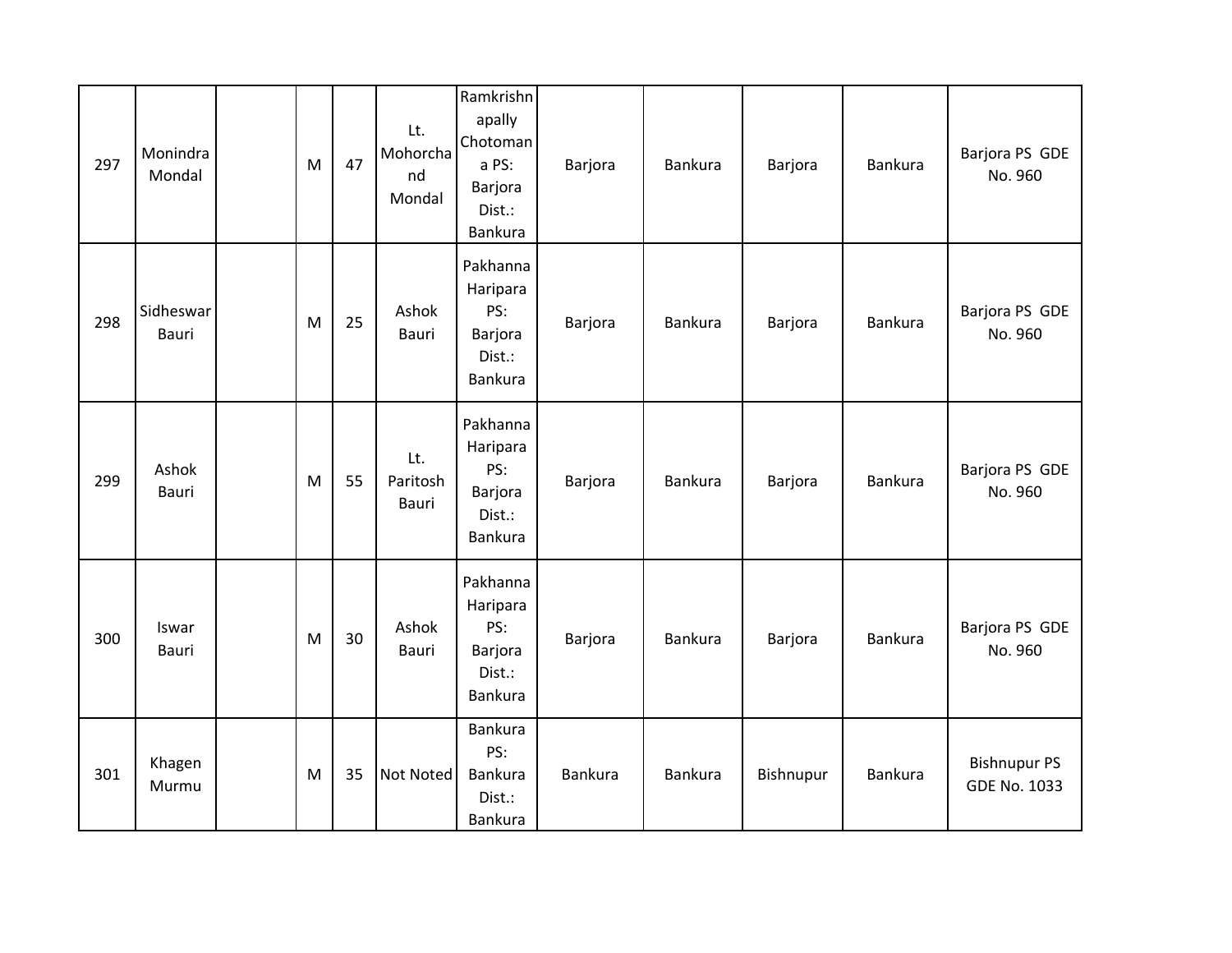| 302 | Ramlal<br>Hembram  | M | 35 | <b>Not Noted</b>  | <b>Bankura</b><br>PS:<br>Bankura<br>Dist.:<br>Bankura | Bankura       | Bankura | Bishnupur    | Bankura | <b>Bishnupur PS</b><br><b>GDE No. 1033</b> |
|-----|--------------------|---|----|-------------------|-------------------------------------------------------|---------------|---------|--------------|---------|--------------------------------------------|
| 303 | Dipankar<br>Mandal | M | 31 | <b>Not Noted</b>  | Bankura<br>PS:<br>Bankura<br>Dist.:<br>Bankura        | Bankura       | Bankura | Bishnupur    | Bankura | <b>Bishnupur PS</b><br><b>GDE No. 1033</b> |
| 304 | Chanchal<br>Manna  | M | 28 | <b>Not Noted</b>  | Bankura<br>PS:<br>Bankura<br>Dist.:<br>Bankura        | Bankura       | Bankura | Bishnupur    | Bankura | <b>Bishnupur PS</b><br><b>GDE No. 1033</b> |
| 305 | Srikanta<br>Bagdi  | M | 33 | <b>Not Noted</b>  | Bankura<br>PS:<br>Bankura<br>Dist.:<br>Bankura        | Bankura       | Bankura | Bishnupur    | Bankura | <b>Bishnupur PS</b><br><b>GDE No. 1033</b> |
| 306 | Saikat<br>Mandal   | M | 38 | <b>Not Noted</b>  | Bankura<br>PS:<br>Bankura<br>Dist.:<br>Bankura        | Bankura       | Bankura | Bishnupur    | Bankura | <b>Bishnupur PS</b><br><b>GDE No. 1033</b> |
| 307 | Joydv<br>Badyakar  |   | 28 | Dilip<br>Badyakar | Subiara<br>PS:<br>Gangajalg<br>hati Dist.:<br>Bankura | Gangajalghati | Bankura | Gangajalghat | Bankura | Gangajalghati PS<br><b>GDE No. 916</b>     |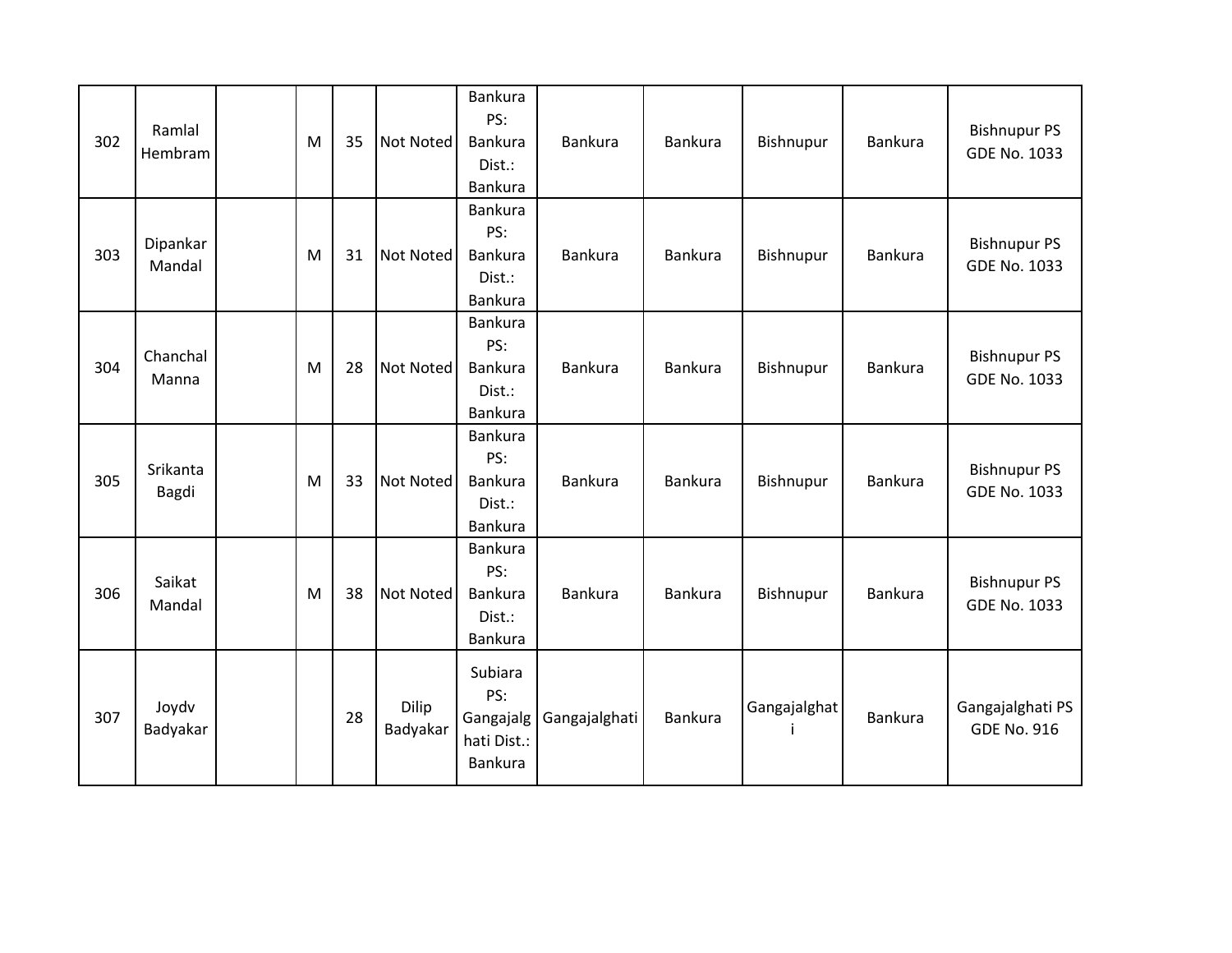| 308 | Suresh<br>Mahato   | M | 28 | Murulidha<br>r Mahato      | <b>Bartard</b><br>More PS:<br>Joypur<br>Dist.:<br>Purulia    | Joypur | Purulia | Joypur | Purulia | Joypur PS GDE<br>No. 792 |
|-----|--------------------|---|----|----------------------------|--------------------------------------------------------------|--------|---------|--------|---------|--------------------------|
| 309 | Sukdeb<br>Ghatuwal | M | 50 | Lt.<br>Balaram<br>Ghatuwal | Ananda<br>nagar<br>Pundag<br>PS: Joypur<br>Dist.:<br>Purulia | Joypur | Purulia | Joypur | Purulia | Joypur PS GDE<br>No. 575 |
| 310 | Naren<br>Kumar     | M | 23 | Arjun<br>Kumar             | Joypur<br><b>Bazar PS:</b><br>Joypur<br>Dist.:<br>Purulia    | Joypur | Purulia | Joypur | Purulia | Joypur PS GDE<br>No. 784 |
| 311 | Sahebram<br>Mahato | M | 45 | Lt. Pachu<br>Mahato        | Forest<br>More PS:<br>Joypur<br>Dist.:<br>Purulia            | Joypur | Purulia | Joypur | Purulia | Joypur PS GDE<br>No. 804 |
| 312 | Santiram<br>Mahato | M | 34 | Lt. Haresh<br>Mahato       | Forest<br>More PS:<br>Joypur<br>Dist.:<br>Purulia            | Joypur | Purulia | Joypur | Purulia | Joypur PS GDE<br>No. 804 |
| 313 | Bikash<br>Rajwar   | M | 20 | Chandu<br>Rajwar           | Dumurdih<br>More PS:<br>Joypur<br>Dist.:<br>Purulia          | Joypur | Purulia | Joypur | Purulia | Joypur PS GDE<br>No. 808 |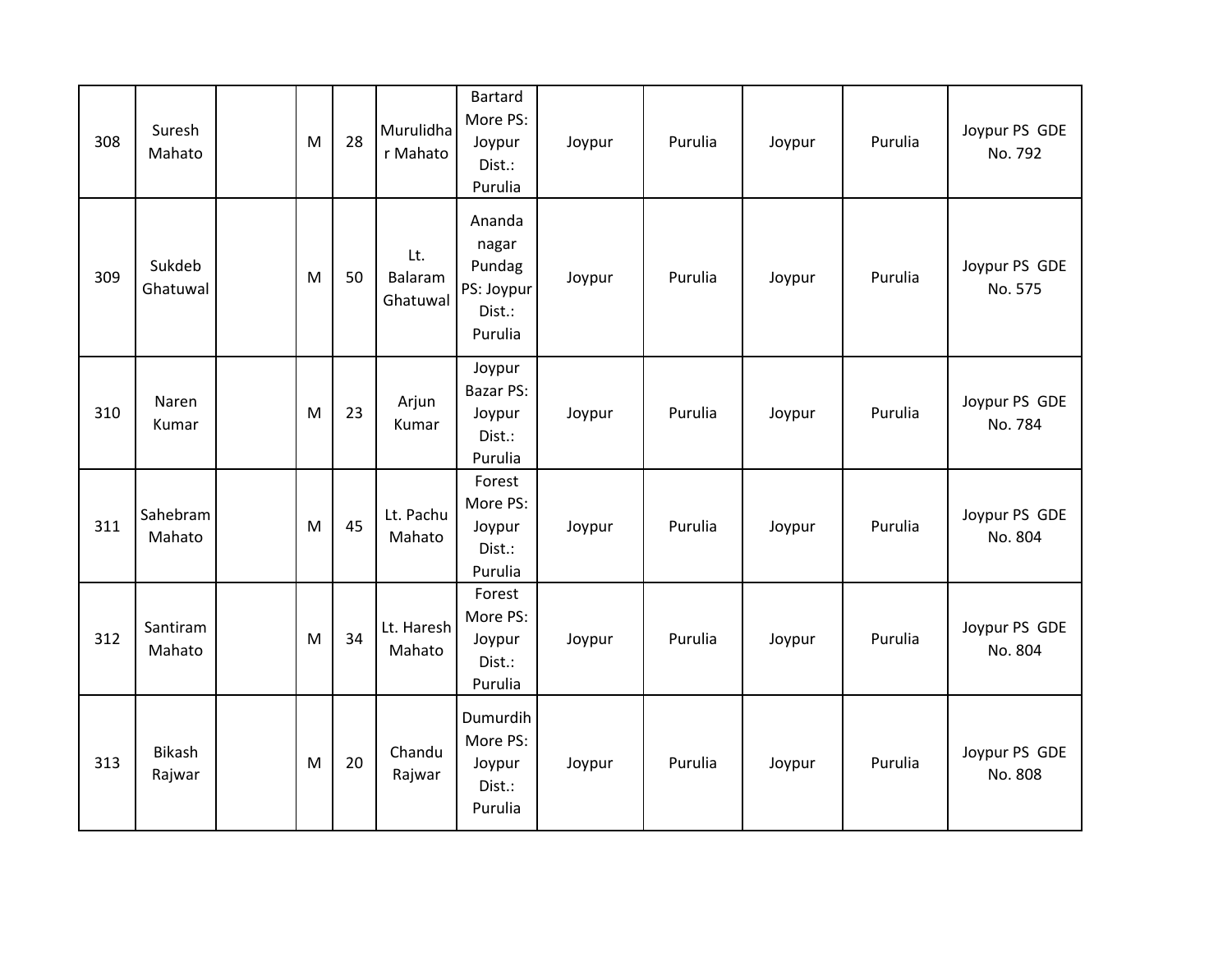| 314 | Dinaband<br>hu Kumar | M | 42 | Dhanu<br>Kumar      | Dumurdih<br>More PS:<br>Joypur<br>Dist.:<br>Purulia                                                                             | Joypur   | Purulia              | Joypur   | Purulia        | Joypur PS GDE<br>No. 808   |
|-----|----------------------|---|----|---------------------|---------------------------------------------------------------------------------------------------------------------------------|----------|----------------------|----------|----------------|----------------------------|
| 315 | Sudip<br>Mondal      | M | 25 | Tapan<br>Mondal     | SHYAMAP<br>UR PS:<br>Mejhia<br>Dist.:<br><b>Bankura</b>                                                                         | Mejhia   | Bankura              | Mejhia   | <b>Bankura</b> | Mejhia PS GDE<br>No. 876   |
| 316 | Alauddin<br>Bhuinya  |   | 27 | Karim<br>Bhuinya    | Vill-<br>Pathardob<br>a, PS-<br>Simlapal,<br>Dist-<br><b>Bankura</b><br>PS:<br>Simlapal<br>Dist.:<br><b>Bankura</b>             | Simlapal | <b>Bankura</b>       | Simlapal | <b>Bankura</b> | Simlapal PS GDE<br>No. 930 |
| 317 | Serajuddin<br>Mandal | M | 28 | Amiruddin<br>Mandal | Vill-<br>Kharkusm<br>a, PS-<br>Garbeta,<br>Dist-<br>Paschim<br>Medinipu<br>PS:<br>Garbeta<br>Dist.:<br>Paschim<br>Mednipor<br>e | Garbeta  | Paschim<br>Mednipore | Simlapal | <b>Bankura</b> | Simlapal PS GDE<br>No. 930 |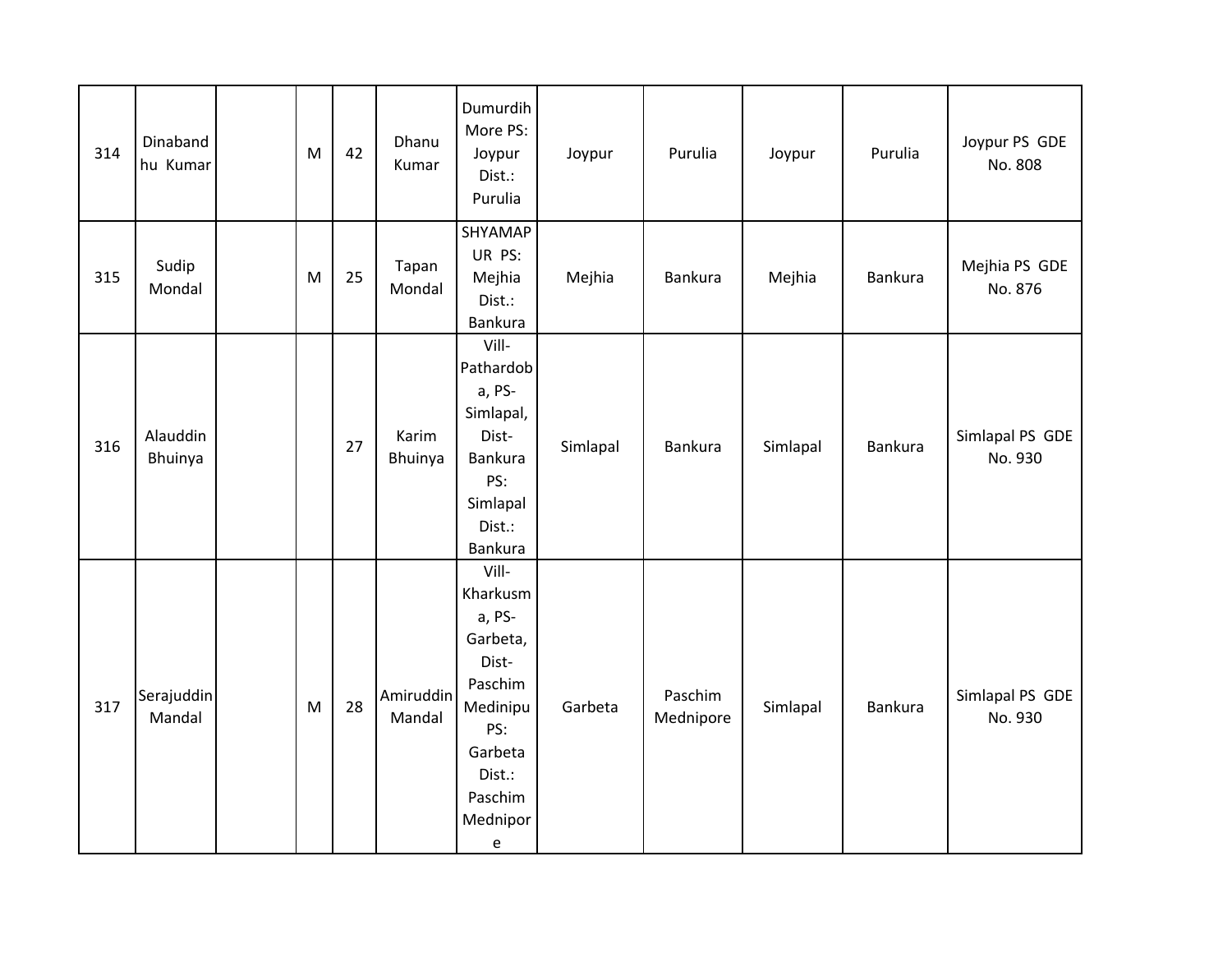| 318 | Bablu Kar       | M | 45 | Nemai Ch.<br>Kar           | Ratanganj,<br>Ward No-<br>11 PS:<br>Sonamukh<br>i Dist.:<br>Bankura         | Sonamukhi | Bankura | Sonamukhi | <b>Bankura</b> | Sonamukhi PS<br><b>GDE No. 762</b> |
|-----|-----------------|---|----|----------------------------|-----------------------------------------------------------------------------|-----------|---------|-----------|----------------|------------------------------------|
| 319 | Raja Bauri      | M | 28 | <b>Buddhade</b><br>b Bauri | Chowdhur<br>ypara,<br>ward No-<br>14 PS:<br>Sonamukh<br>i Dist.:<br>Bankura | Sonamukhi | Bankura | Sonamukhi | <b>Bankura</b> | Sonamukhi PS<br><b>GDE No. 762</b> |
| 320 | Joydeb<br>Soo   | M | 48 | Dinaband<br>hu Soo         | Shyambaz<br>ar PS:<br>Sonamukh<br>i Dist.:<br><b>Bankura</b>                | Sonamukhi | Bankura | Sonamukhi | <b>Bankura</b> | Sonamukhi PS<br><b>GDE No. 762</b> |
| 321 | Ashib Sk        | M | 28 | Bahar Ali<br>Sk            | Banparulia<br>PS:<br>Sonamukh<br>i Dist.:<br>Bankura                        | Sonamukhi | Bankura | Sonamukhi | Bankura        | Sonamukhi PS<br><b>GDE No. 782</b> |
| 322 | Swapan<br>Duley | M |    | Lt.<br>Gunadhar<br>Duley   | Taldangra<br>PS:<br>Taldangra<br>Dist.:<br>Bankura                          | Taldangra | Bankura | Taldangra | <b>Bankura</b> | Taldangra PS GDE<br>No. 764        |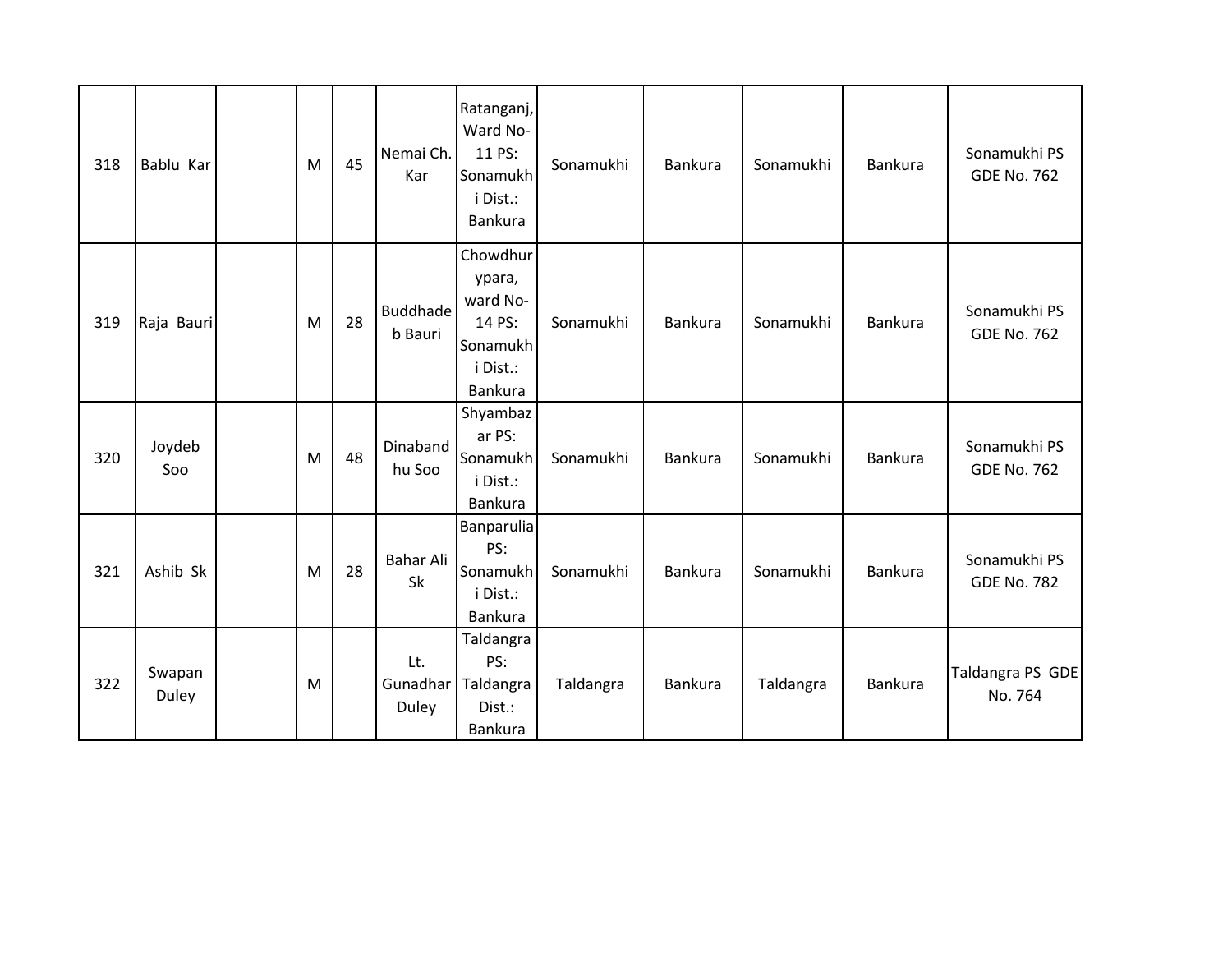| 323 | Sukumar<br>Bhowmik      | M | 65 | Lt. Subal<br>Ch.<br>Bhowmik | Nopara<br>opposite<br>Lali<br>Cinema<br>Hall PS:<br>Barasat<br>Dist.:<br>Barasat | Barasat | Barasat | Barasat | <b>Barasat</b> | Barasat PS GDE<br>No. 1350 |
|-----|-------------------------|---|----|-----------------------------|----------------------------------------------------------------------------------|---------|---------|---------|----------------|----------------------------|
| 324 | Ujjwal<br><b>Biswas</b> | M | 42 | Lt. Dulal<br>Ch. Biswas     | Kanapuku<br>r,<br>Nabapally<br>PS:<br>Barasat<br>Dist.:<br>Barasat               | Barasat | Barasat | Barasat | Barasat        | Barasat PS GDE<br>No. 1350 |
| 325 | Joy Kar                 | M | 38 | Chittaranj<br>an Kar        | Palpakuria<br>, Kazipara<br>PS:<br>Barasat<br>Dist.:<br>Barasat                  | Barasat | Barasat | Barasat | Barasat        | Barasat PS GDE<br>No. 1352 |
| 326 | Sanjoy<br>Mondal        | M | 38 | Tarak<br>Mondal             | Near Bani<br>Niyaj<br>School PS:<br>Deganga<br>Dist.:<br>Barasat                 | Deganga | Barasat | Barasat | <b>Barasat</b> | Barasat PS GDE<br>No. 1352 |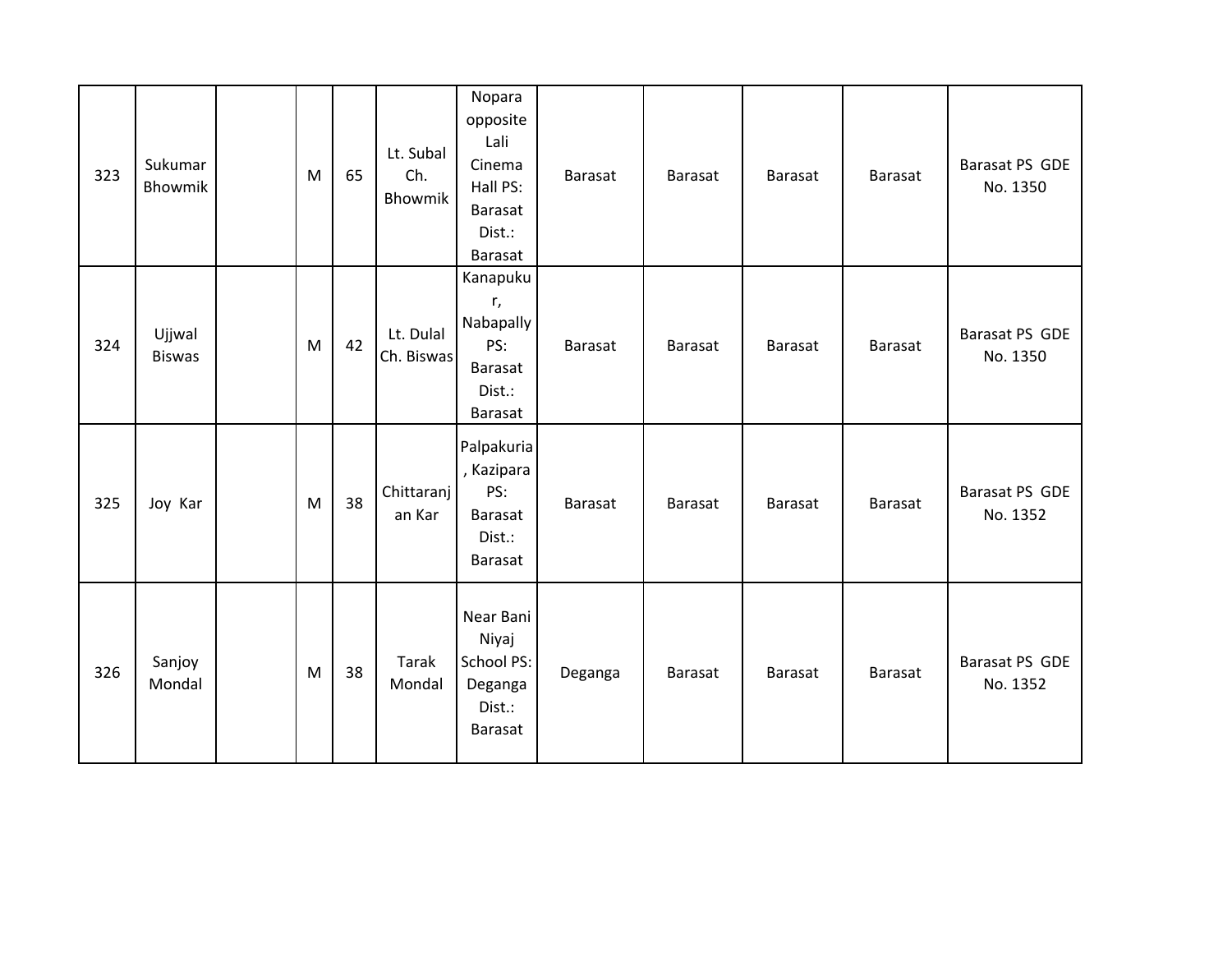| 327 | Dipankar<br>Das   | M | 30 | <b>Gour Das</b>            | Bijoynagar<br>$\pmb{\cdot}$<br>Uttarayan<br>PS:<br>Barasat<br>Dist.:<br><b>Barasat</b> | <b>Barasat</b> | <b>Barasat</b> | <b>Barasat</b> | <b>Barasat</b> | Barasat PS GDE<br>No. 1352 |
|-----|-------------------|---|----|----------------------------|----------------------------------------------------------------------------------------|----------------|----------------|----------------|----------------|----------------------------|
| 328 | Saiful Ali        | M | 26 | Abu Sam<br>Molla           | Joypur,<br>Natun<br>Masjid PS:<br>Duttapuku<br>r Dist.:<br>Barasat                     | Duttapukur     | <b>Barasat</b> | Barasat        | <b>Barasat</b> | Barasat PS GDE<br>No. 1352 |
| 329 | Mukesh<br>Mallick | M | 28 | Rosid<br>Mallick           | Jagadighat<br>a Kazipara<br>PS:<br>Barasat<br>Dist.:<br>Barasat                        | <b>Barasat</b> | <b>Barasat</b> | <b>Barasat</b> | <b>Barasat</b> | Barasat PS GDE<br>No. 1352 |
| 330 | Jishan<br>Jaman   | M |    | <b>Badru</b><br>Jaman      | Bosna<br>Benapur<br>PS:<br>Deganga<br>Dist.:<br>Barasat                                | Deganga        | <b>Barasat</b> | Deganga        | <b>Barasat</b> | Deganga PS GDE<br>No. 1145 |
| 331 | Minhaj<br>Mondal  | M |    | Hasanurja<br>man<br>Mondal | Arijullapur<br>PS:<br>Deganga<br>Dist.:<br>Barasat                                     | Deganga        | <b>Barasat</b> | Deganga        | <b>Barasat</b> | Deganga PS GDE<br>No. 1145 |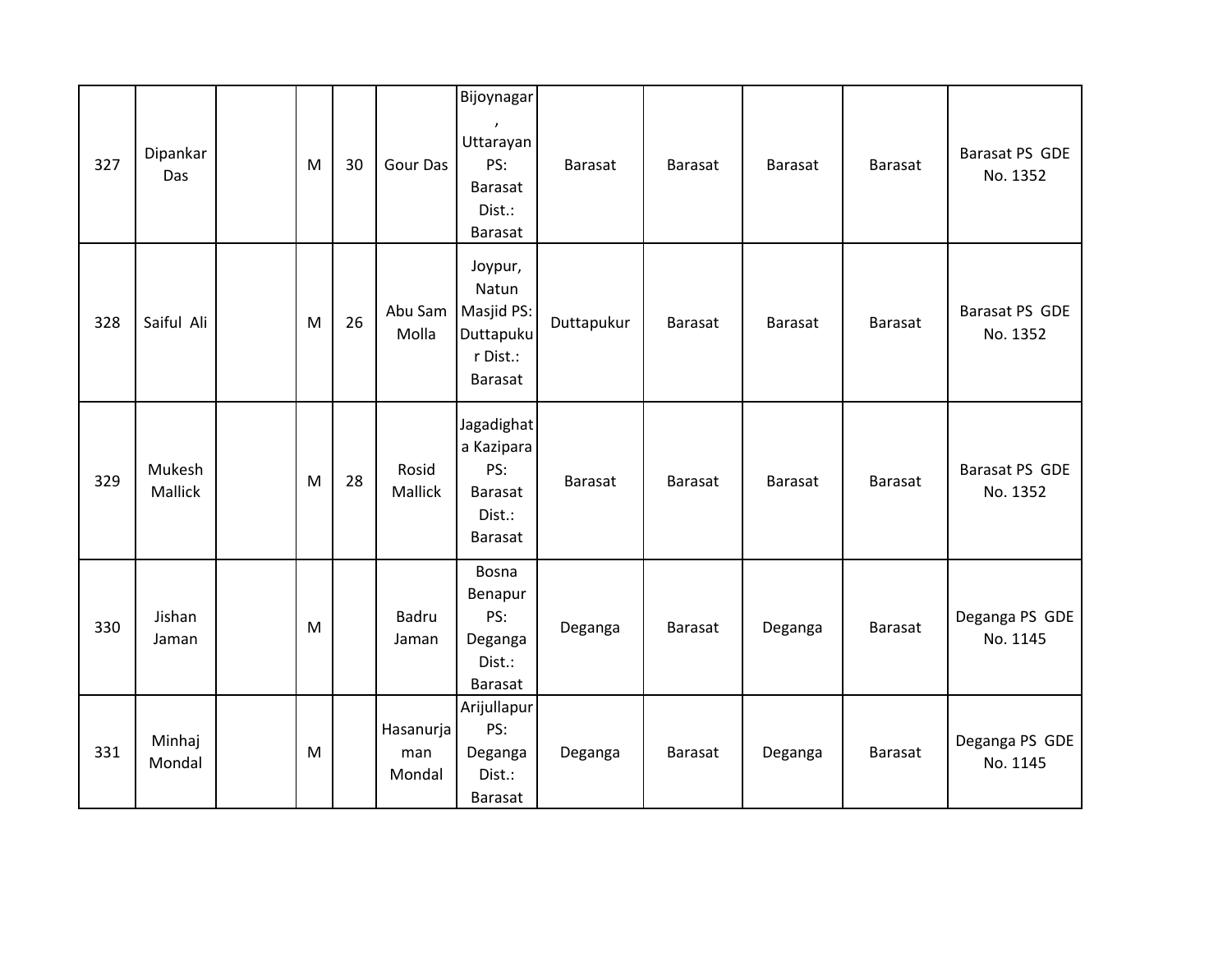| 332 | Hafijul<br>Mondal | M |    | Abdul<br>Khalek    | Arijullapur<br>PS:<br>Deganga<br>Dist.:<br>Barasat                          | Deganga | <b>Barasat</b> | Deganga         | <b>Barasat</b> | Deganga PS GDE<br>No. 1145            |
|-----|-------------------|---|----|--------------------|-----------------------------------------------------------------------------|---------|----------------|-----------------|----------------|---------------------------------------|
| 333 | Manik Roy         |   | 30 | Lt Swapan<br>Roy   | SRINAGAR<br>SHIBTALA,<br>3 NO, PS<br>MADHYA<br><b>MGRAM</b>                 |         | Basirhat       | Madhyamgra<br>m | <b>Barasat</b> | Madhyamgram PS<br><b>GDE No. 1439</b> |
| 334 | Alam<br>Khan      |   | 18 | Swakat<br>Khan     | <b>BANKRA 9</b><br>NO GLI,<br>PO BIRATI,<br><b>PS</b><br><b>AIRPORT</b>     |         | Basirhat       | Madhyamgra<br>m | <b>Barasat</b> | Madhyamgram PS<br><b>GDE No. 1439</b> |
| 335 | Abdul<br>Halim    |   | 25 | Abudl<br>Mannan    | <b>HUMAIPU</b><br>R IDGA, PS<br><b>MADHYA</b><br><b>MGRAM</b>               |         | Basirhat       | Madhyamgra<br>m | <b>Barasat</b> | Madhyamgram PS<br><b>GDE No. 1439</b> |
| 336 | Dulal<br>Sarkar   |   | 36 | Prasanta<br>Sarkar | 3 NO<br>SRIANGAR<br>SHIBTALA,<br><b>PS</b><br><b>MADHYA</b><br><b>MGRAM</b> |         | Basirhat       | Madhyamgra<br>m | <b>Barasat</b> | Madhyamgram PS<br><b>GDE No. 1439</b> |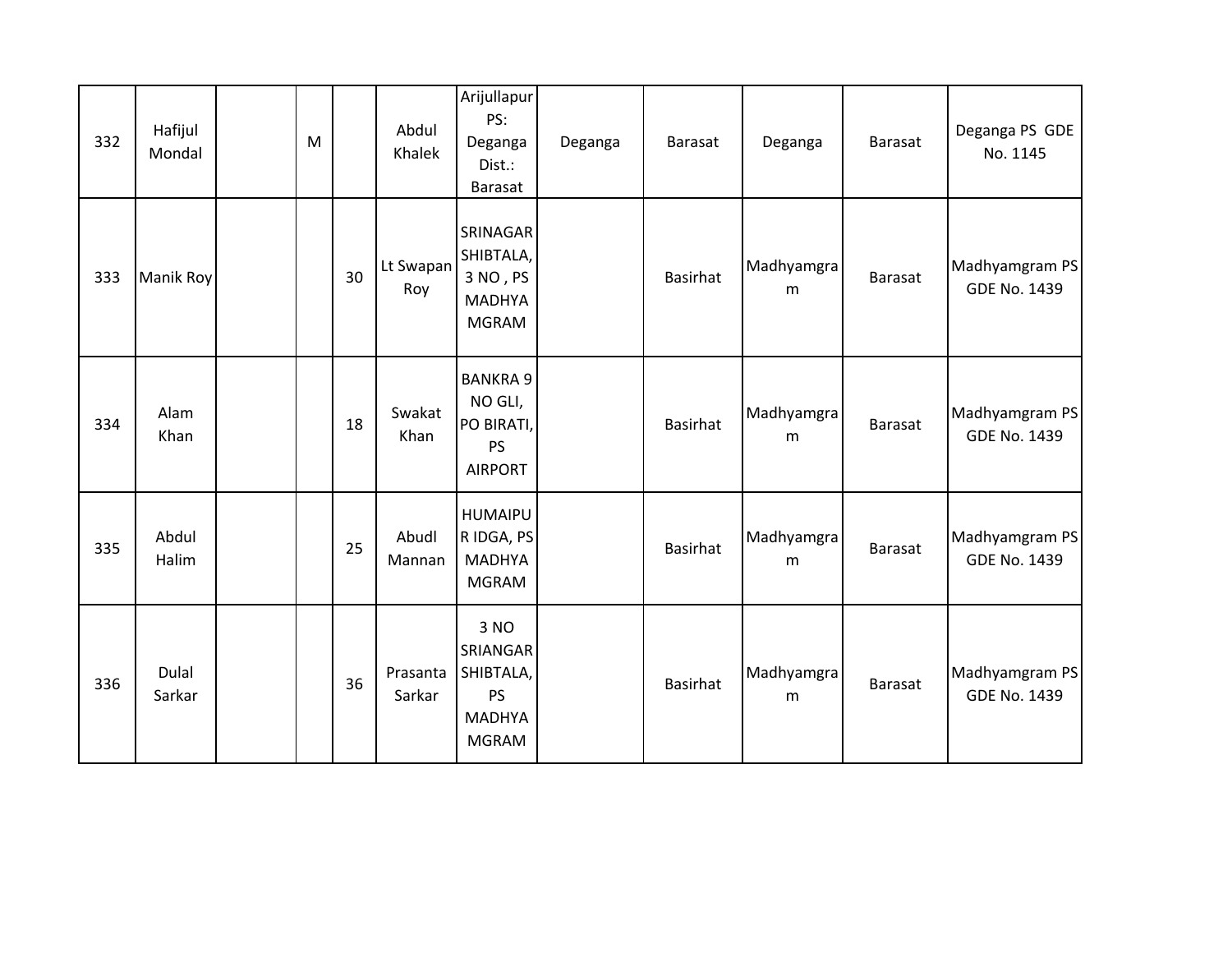| 337 | Debraj<br>Mukherje<br>e  |  | 37 | Lt. Dulal<br>Mukherje<br>e | 3 NO<br>SRINAGAR<br>SHIBTALA,<br><b>PS</b><br><b>MADHYA</b><br><b>MGRAM</b> |                | Basirhat        | Madhyamgra<br>m | Barasat        | Madhyamgram PS<br><b>GDE No. 1439</b> |
|-----|--------------------------|--|----|----------------------------|-----------------------------------------------------------------------------|----------------|-----------------|-----------------|----------------|---------------------------------------|
| 338 | Swarnend<br>u Sardar     |  |    | Aurna<br>Chandra<br>Sardar | Digberia<br>Nadibhag<br>Road, PS-<br>Madhyam<br>gram                        |                | <b>Basirhat</b> | Madhyamgra<br>m | <b>Barasat</b> | Madhyamgram PS<br><b>GDE No. 1357</b> |
| 339 | Akram<br>Gazi            |  |    | Akbar Gazi                 | PS:<br>Barasat<br>Dist.:<br>Barasat                                         | <b>Barasat</b> | Barasat         | Sasan           | <b>Barasat</b> | Sasan PS GDE No.<br>353               |
| 340 | Saruk<br>Gazi            |  |    | Sk Sahidul                 | PS:<br>Barasat<br>Dist.:<br>Barasat                                         | <b>Barasat</b> | Barasat         | Sasan           | Barasat        | Sasan PS GDE No.<br>885               |
| 341 | <b>Asim Taraf</b><br>Der |  |    | Salauddin<br>Tarafder      | PS:<br>Barasat<br>Dist.:<br>Barasat                                         | <b>Barasat</b> | Barasat         | Sasan           | <b>Barasat</b> | Sasan PS GDE No.<br>885               |
| 342 | <b>Ankit Basu</b>        |  |    | Anupama<br>Basu            | PS:<br><b>Barasat</b><br>Dist.:<br>Barasat                                  | <b>Barasat</b> | Barasat         | Sasan           | Barasat        | Sasan PS GDE No.<br>853               |
| 343 | Firoj Ali                |  |    | Safikul<br>Mondal          | PS:<br>Barasat<br>Dist.:<br>Barasat                                         | Barasat        | Barasat         | Sasan           | <b>Barasat</b> | Sasan PS GDE No.<br>853               |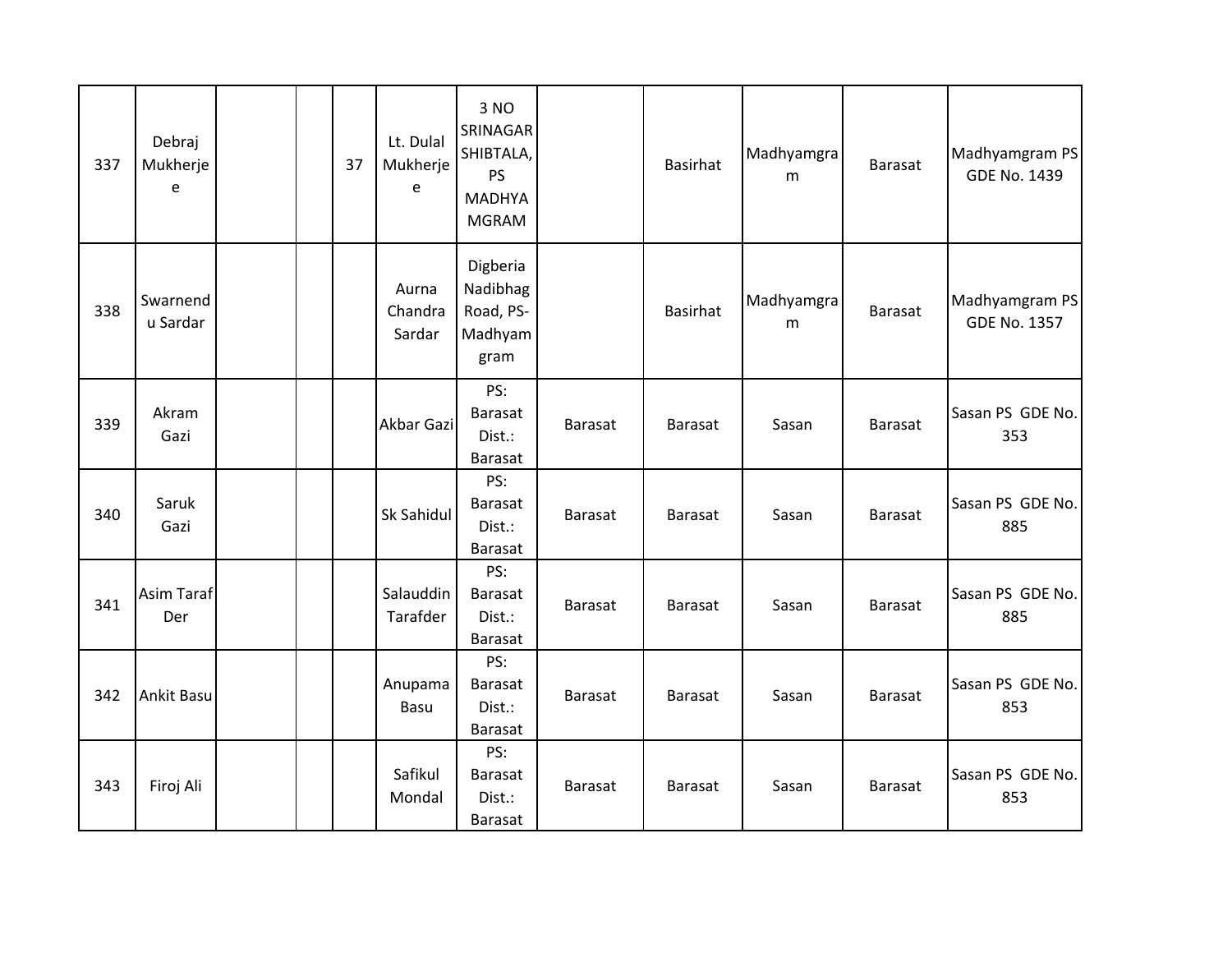| 344 | Saiful<br>Islam            | Sariful<br>Islam            | PS:<br>Barasat<br>Dist.:<br><b>Barasat</b>         | Barasat         | Barasat        | Sasan | <b>Barasat</b> | Sasan PS GDE No.<br>853 |
|-----|----------------------------|-----------------------------|----------------------------------------------------|-----------------|----------------|-------|----------------|-------------------------|
| 345 | Saddam<br>Hossain          | Kalam<br>Molla              | PS:<br><b>Barasat</b><br>Dist.:<br>Barasat         | <b>Barasat</b>  | <b>Barasat</b> | Sasan | <b>Barasat</b> | Sasan PS GDE No.<br>853 |
| 346 | Atanu<br>Bhattacha<br>riya | Goutam<br>Bhattacha<br>riya | PS:<br>Barasat<br>Dist.:<br>Barasat                | Barasat         | <b>Barasat</b> | Sasan | <b>Barasat</b> | Sasan PS GDE No.<br>854 |
| 347 | Sumon<br>Mridha            | Dipak<br>Mridha             | PS:<br>Madhyam<br>gram<br>Dist.:<br>Barasat        | Madhyamgra<br>m | <b>Barasat</b> | Sasan | <b>Barasat</b> | Sasan PS GDE No.<br>854 |
| 348 | Sumon<br>Roy               | Amit Roy                    | PS:<br>Madhyam<br>gram<br>Dist.:<br>Barasat        | Madhyamgra<br>m | <b>Barasat</b> | Sasan | <b>Barasat</b> | Sasan PS GDE No.<br>854 |
| 349 | Sourav<br>Roy              | Ashok Roy                   | PS:<br>Madhyam<br>gram<br>Dist.:<br><b>Barasat</b> | Madhyamgra<br>m | <b>Barasat</b> | Sasan | <b>Barasat</b> | Sasan PS GDE No.<br>854 |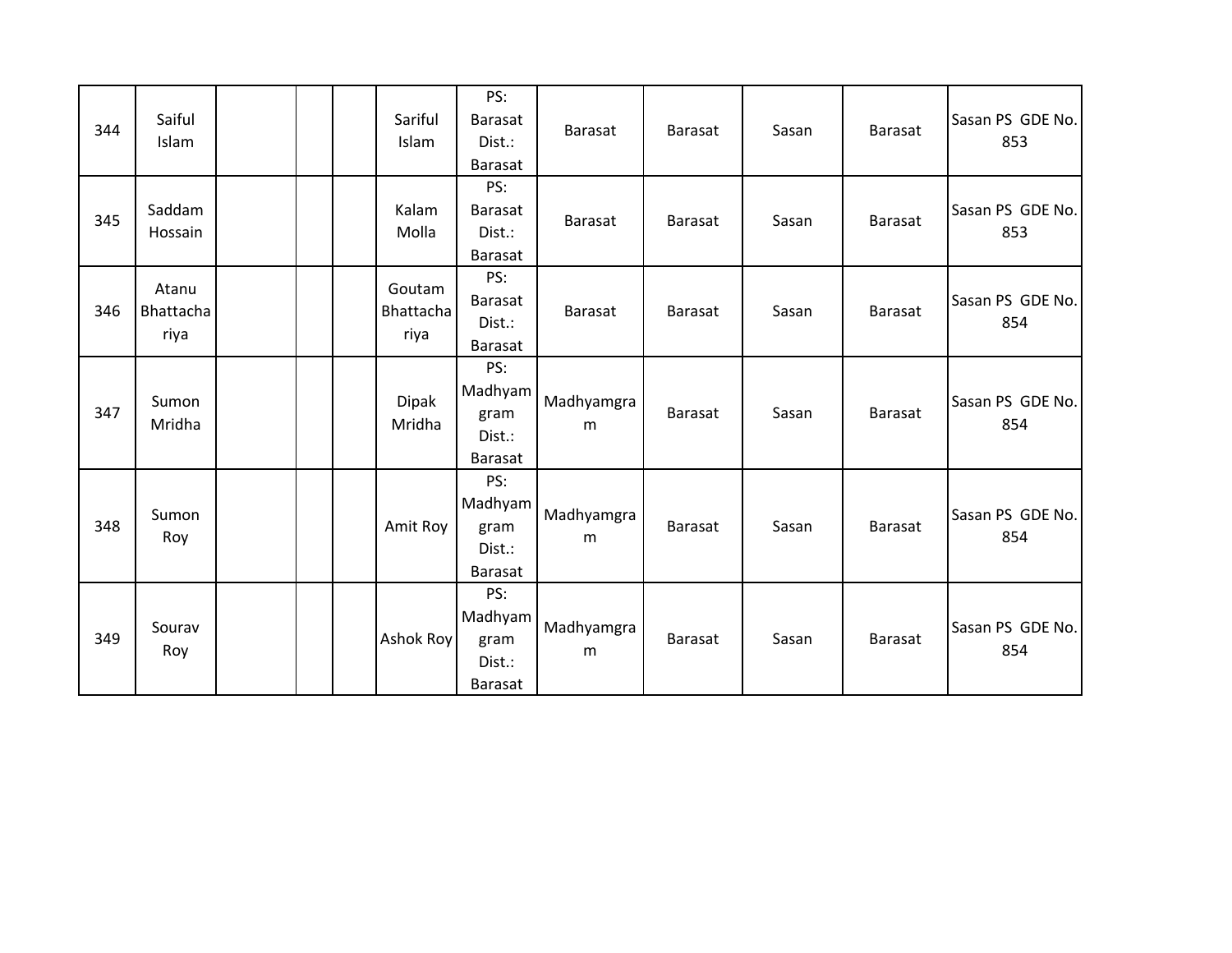| 350 | Parvej<br>Kousar        | M | 18 | $S/O$ Lt.<br>Kousar Ali | 21<br>Marium<br>mahal PS<br>Barrackpo<br>re PS:<br>Barrackpo<br>re Dist.:<br>Barrackpo<br>re Police<br>Commissi<br>onerate | Barrackpore | Barrackpore<br>Police<br>Commission<br>erate | Barrackpore | Barrackpore<br>Police<br>Commissione<br>rate | <b>Barrackpore PS</b><br><b>GDE No. 964</b> |
|-----|-------------------------|---|----|-------------------------|----------------------------------------------------------------------------------------------------------------------------|-------------|----------------------------------------------|-------------|----------------------------------------------|---------------------------------------------|
| 351 | <b>Bishal</b><br>Paswan | M | 24 | S/O<br>Khokon<br>Paswan | 21<br>Marium<br>mahal PS<br>Barrackpo<br>re PS:<br>Barrackpo<br>re Dist.:<br>Barrackpo<br>re Police<br>Commissi<br>onerate | Barrackpore | Barrackpore<br>Police<br>Commission<br>erate | Barrackpore | Barrackpore<br>Police<br>Commissione<br>rate | <b>Barrackpore PS</b><br><b>GDE No. 964</b> |
| 352 | Shyamsun<br>dar Paira   | M | 47 | Saratchan<br>dra Paira  | Gomunda<br>PS:<br>Mohanpur<br>Dist.:<br>Paschim<br>Mednipor<br>e                                                           | Mohanpur    | Paschim<br>Mednipore                         | Mohanpur    | Paschim<br>Mednipore                         | Mohanpur PS<br><b>GDE No. 881</b>           |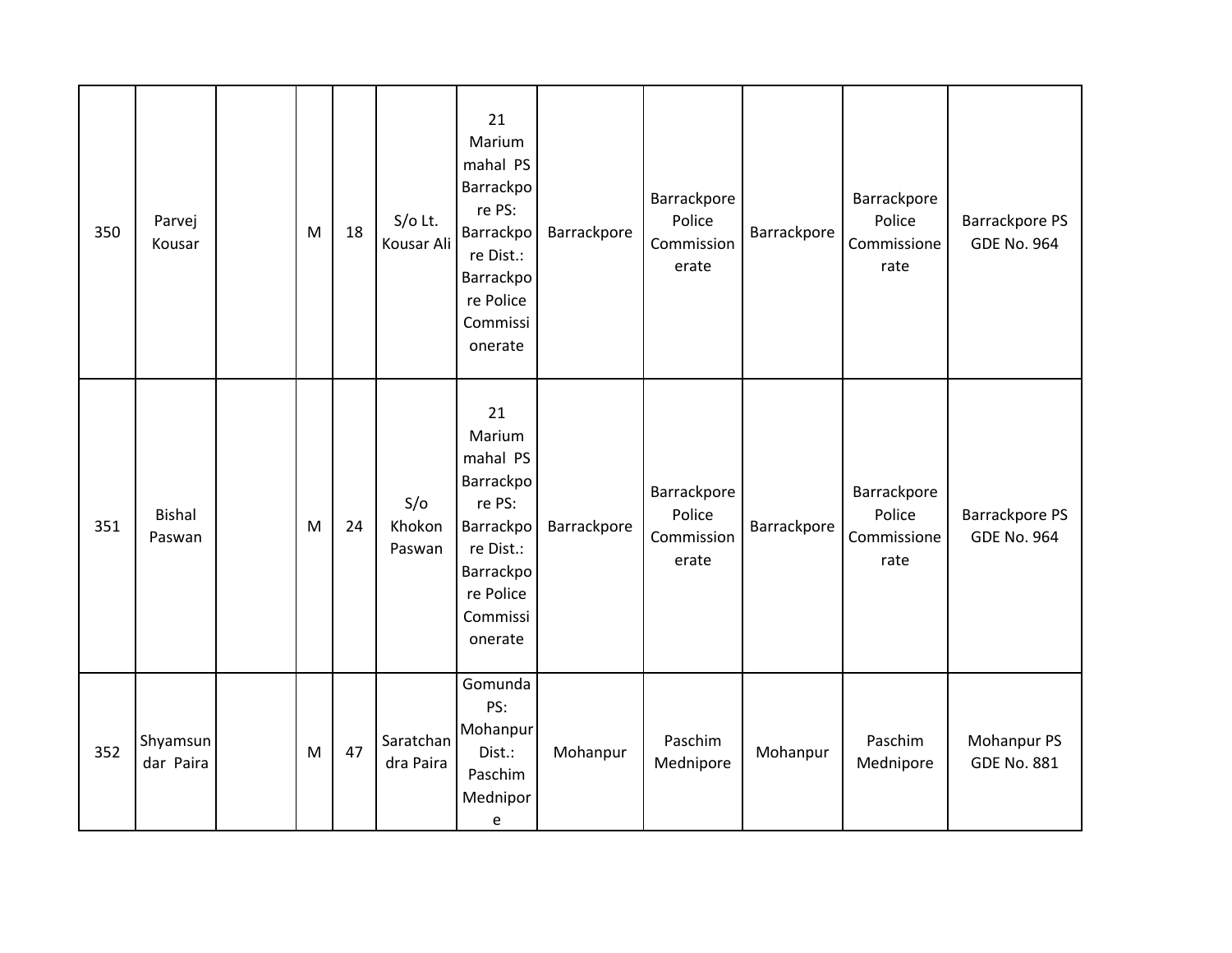| 353 | Manoj<br>Paira           | M | 22 | Bablu<br>Paira                  | Gomunda<br>PS:<br>Mohanpur<br>Dist.:<br>Paschim<br>Mednipor<br>e | Mohanpur | Paschim<br>Mednipore | Mohanpur                  | Paschim<br>Mednipore                         | Mohanpur PS<br><b>GDE No. 881</b>         |
|-----|--------------------------|---|----|---------------------------------|------------------------------------------------------------------|----------|----------------------|---------------------------|----------------------------------------------|-------------------------------------------|
| 354 | Ranbir<br><b>Balmiki</b> |   |    | Sankarlal<br><b>Balmiki</b>     |                                                                  |          | <b>Basirhat</b>      | <b>New</b><br>barrackpore | Barrackpore<br>Police<br>Commissione<br>rate | New barrackpore<br><b>PS GDE No. 1117</b> |
| 355 | <b>Babun Das</b>         |   |    | Netai Ch.<br>Das                |                                                                  |          | Basirhat             | <b>New</b><br>barrackpore | Barrackpore<br>Police<br>Commissione<br>rate | New barrackpore<br><b>PS GDE No. 1117</b> |
| 356 | Baidanath<br>Sardar      |   |    | ) S/o Late<br>Pravash<br>Sardar |                                                                  |          | Basirhat             | Baruipur                  | Baruipur<br><b>Police District</b>           | <b>Baruipur PS GDE</b><br>No. 1914        |
| 357 | Fakir<br>Shikari         | M | 61 | Lt. Rajo<br>Shikari             | Ranigachi                                                        |          | Basirhat             | Bhangar                   | Baruipur<br><b>Police District</b>           | <b>Bhangar PS GDE</b><br>No. 1217         |
| 358 | Abdul<br>Rouf<br>Molla   | M | 24 | Siddik<br>Molla                 | Chandana                                                         |          | Basirhat             | Bhangar                   | Baruipur<br><b>Police District</b>           | <b>Bhangar PS GDE</b><br>No. 1217         |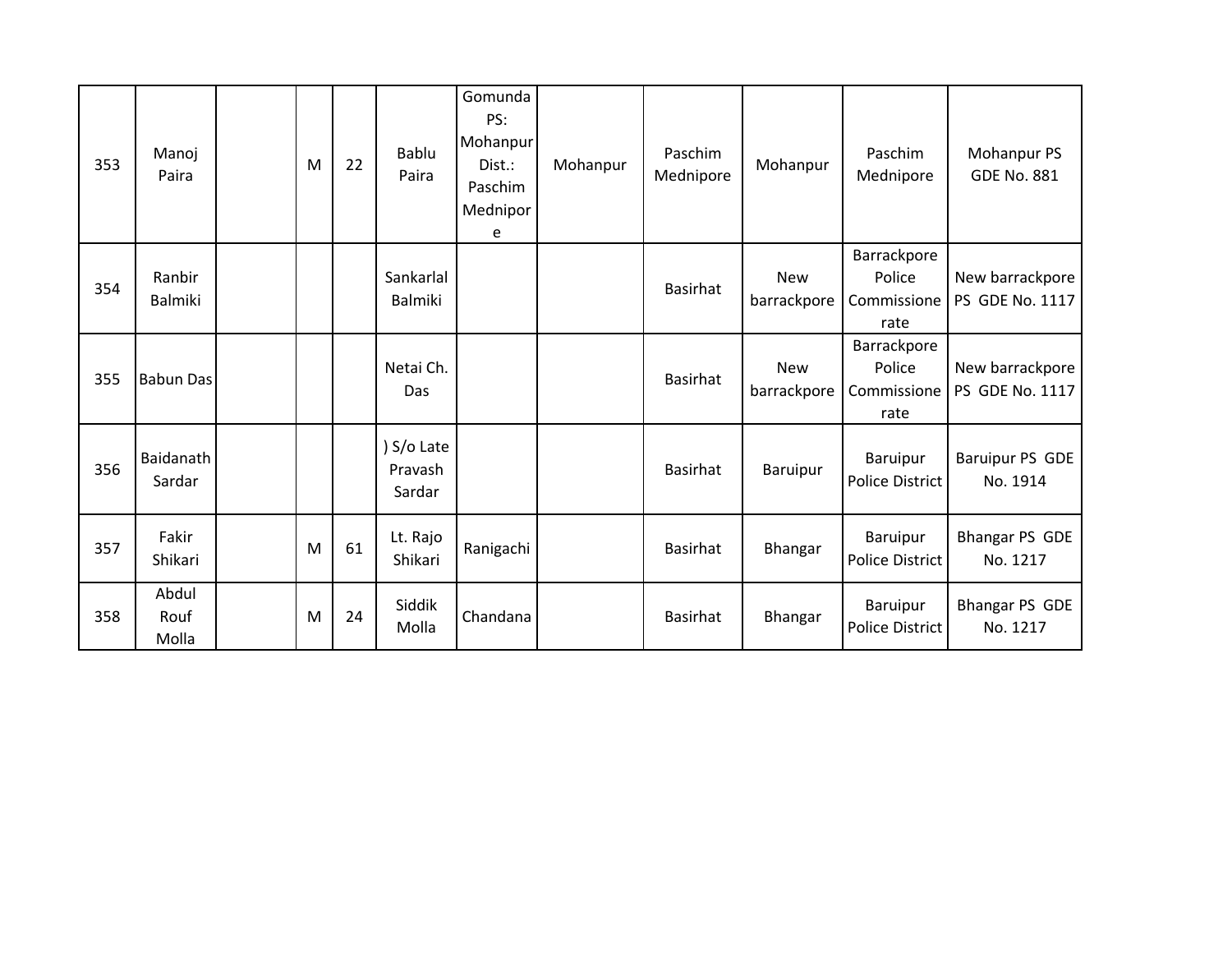| 359 | Amit<br>Kumar<br>Yadav   | M | 36 | Srikrishna<br>Yadav         | Mangar<br>Suremanp<br>ur PS Raiti<br>Dist Balia<br><b>Bihar PS:</b><br>Canning<br>Dist.:<br><b>Baruipur</b><br>Police<br>District | Canning              | Baruipur<br>Police<br>District        | Canning              | <b>Baruipur</b><br>Police District | Canning PS GDE<br>No. 1039          |
|-----|--------------------------|---|----|-----------------------------|-----------------------------------------------------------------------------------------------------------------------------------|----------------------|---------------------------------------|----------------------|------------------------------------|-------------------------------------|
| 360 | Hasam Ali<br>Sardar      | M | 60 | Rajabali<br>Sardar          | Kamakshy<br>apur PS:<br>Gosaba<br>Dist.:<br>Baruipur<br>Police<br><b>District</b>                                                 | Gosaba               | Baruipur<br>Police<br><b>District</b> | Gosaba               | Baruipur<br><b>Police District</b> | Gosaba PS GDE<br>No. 822            |
| 361 | Achinta<br><b>Biswas</b> | M | 52 | Lt. Ashani<br><b>Biswas</b> | Hironmoy<br>pur PS:<br>Jharkhali<br>coastal<br>Dist.:<br>Baruipur<br>Police<br>District                                           | Jharkhali<br>coastal | Baruipur<br>Police<br>District        | Jharkhali<br>coastal | Baruipur<br><b>Police District</b> | Jharkhali coastal<br>PS GDE No. 609 |
| 362 | Bikram<br><b>Biswas</b>  | M |    | Ranojit<br><b>Biswas</b>    | Chandama<br>ri PS:<br>Kashipore<br>Dist.:<br>Baruipur<br>Police<br>District                                                       | Kashipore            | Baruipur<br>Police<br>District        | Kashipore            | Baruipur<br><b>Police District</b> | Kashipore PS GDE<br>No. 1026        |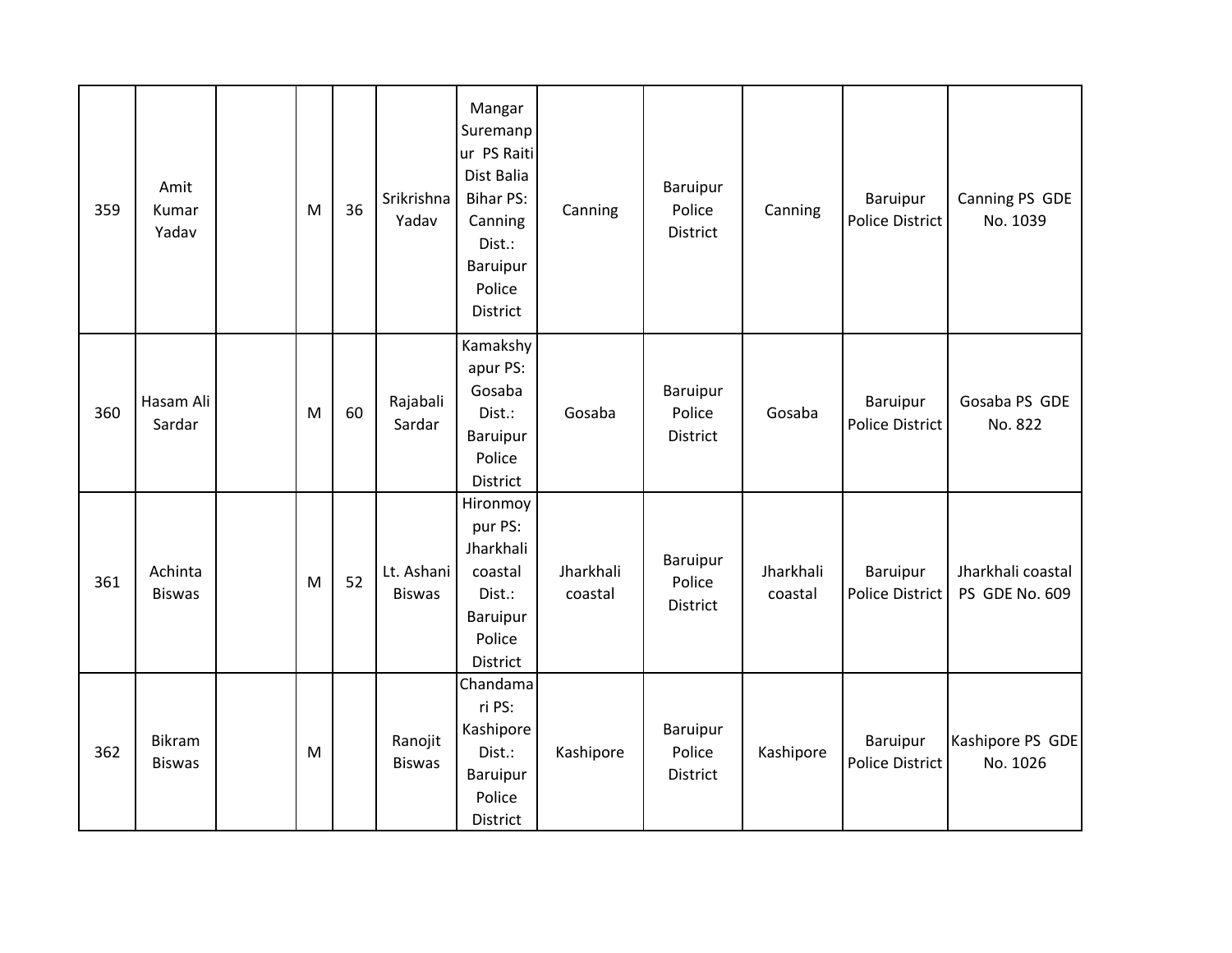| 363 | Arijit<br><b>Biswas</b> | M |    | Saripada<br><b>Biswas</b>     | Chandama<br>ri PS:<br>Kashipore<br>Dist.:<br>Baruipur<br>Police<br>District                                                                  | Kashipore | Baruipur<br>Police<br>District | Kashipore | Baruipur<br>Police District        | Kashipore PS GDE<br>No. 1026 |
|-----|-------------------------|---|----|-------------------------------|----------------------------------------------------------------------------------------------------------------------------------------------|-----------|--------------------------------|-----------|------------------------------------|------------------------------|
| 364 | Sourav<br>Naskar        | M | 21 | $S/O$ .<br>Dasurati<br>Naskar | Malirbaga<br>$\mathsf{n}$<br>Sonapur,<br>PO+PS.<br>Sonarpur,<br>south 24<br>Parg PS:<br>Sonarpur<br>Dist.:<br>Baruipur<br>Police<br>District | Sonarpur  | Baruipur<br>Police<br>District | Sonarpur  | Baruipur<br>Police District        | Sonarpur PS GDE<br>No. 1439  |
| 365 | Samar<br>Mondal         | M | 26 | S/o. Kesta<br>Mondal          | Malirbaga<br>$\sf n$<br>Sonapur,<br>PO+PS.<br>Sonarpur,<br>south 24<br>Parg PS:<br>Sonarpur<br>Dist.:<br>Baruipur<br>Police<br>District      | Sonarpur  | Baruipur<br>Police<br>District | Sonarpur  | Baruipur<br><b>Police District</b> | Sonarpur PS GDE<br>No. 1439  |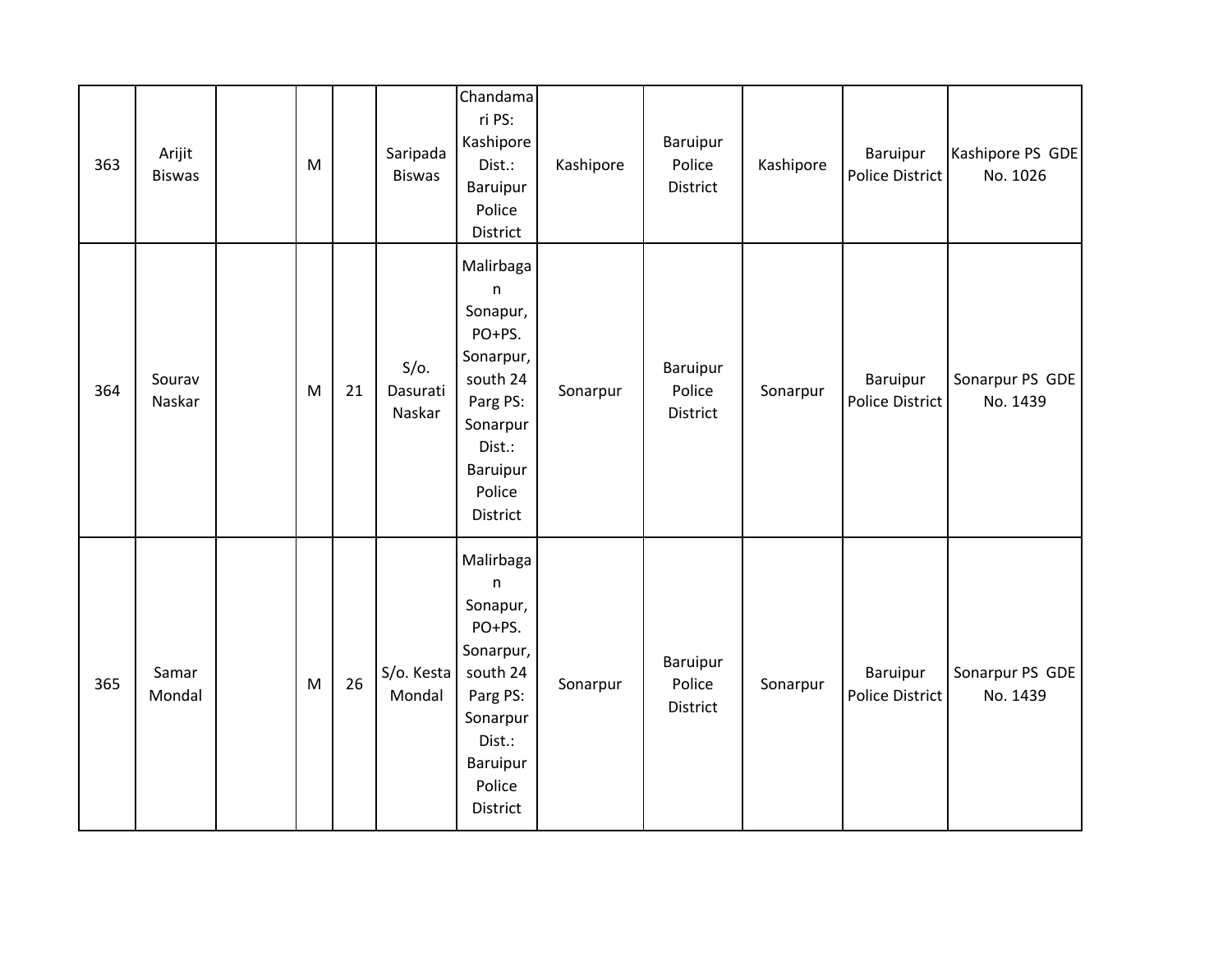| 366 | Abul<br>Kalam<br>Naskar | ${\sf M}$ | 49 | S/o. Ali<br>Hossain<br>Naskar | 122 N.S<br><b>Bose</b><br>Road,<br>Narendra<br>pur, PO.<br>Narendra<br>pur, P PS:<br>Sonarpur<br>Dist.:<br>Baruipur<br>Police<br>District | Sonarpur | Baruipur<br>Police<br>District | Sonarpur | Baruipur<br>Police District | Sonarpur PS GDE<br>No. 1488 |
|-----|-------------------------|-----------|----|-------------------------------|-------------------------------------------------------------------------------------------------------------------------------------------|----------|--------------------------------|----------|-----------------------------|-----------------------------|
| 367 | Kishor<br>Mahata        | M         | 25 | $S/O$ .<br>Sankar<br>Mahata   | Narendra<br>pur Lal<br>Gate, PO.<br>Narendra<br>pur, PS.<br>Sonarpu<br>PS:<br>Sonarpur<br>Dist.:<br>Baruipur<br>Police<br>District        | Sonarpur | Baruipur<br>Police<br>District | Sonarpur | Baruipur<br>Police District | Sonarpur PS GDE<br>No. 1488 |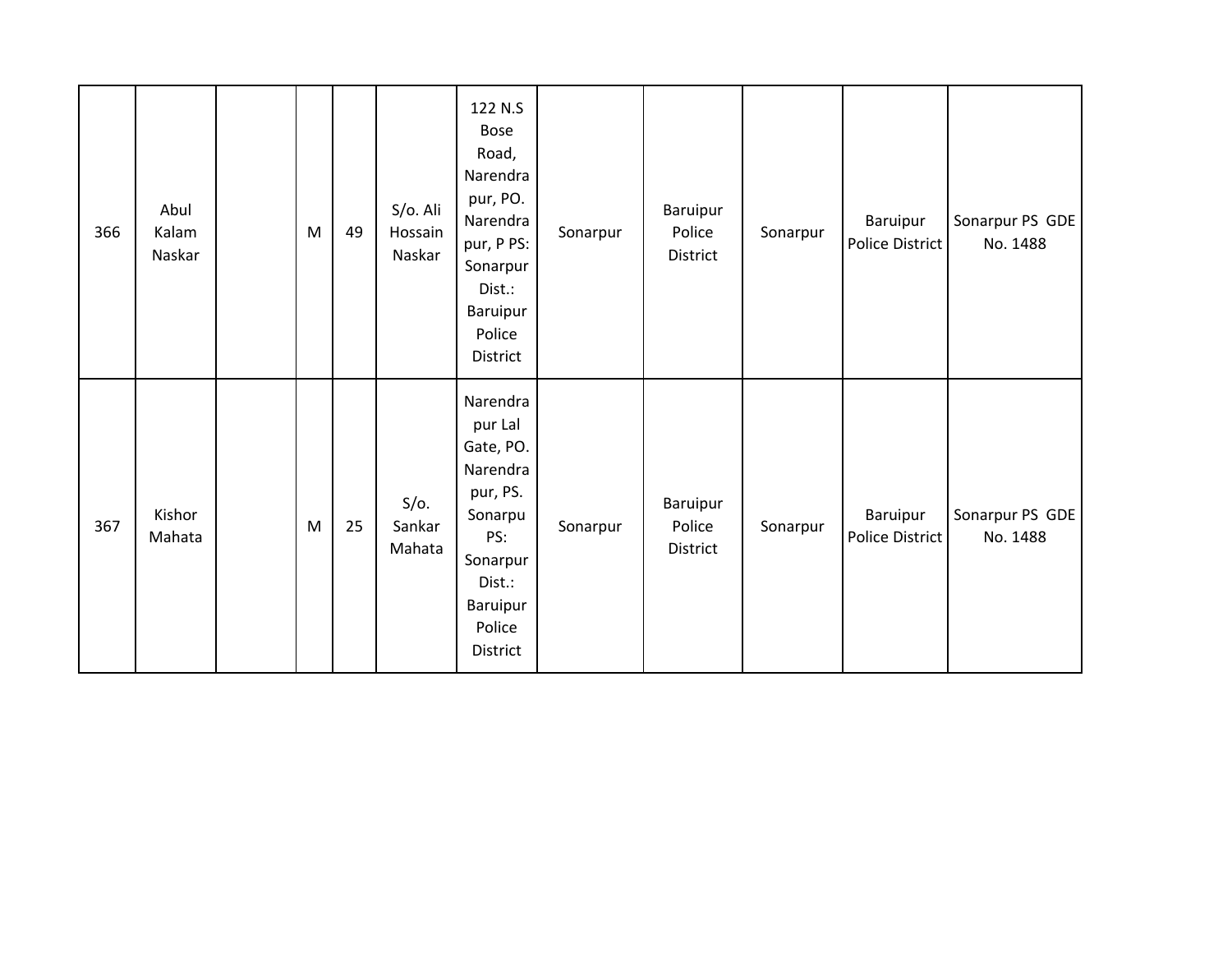| 368 | Totan<br>Mondal        | M | 35 | $S/O$ . Lt.<br>Jabbar<br>Mondal   | Ufila<br>Narendra<br>pur, PO.<br>Narendra<br>pur, PS.<br>Sonarpur,<br>PS:<br>Sonarpur<br>Dist.:<br>Baruipur<br>Police<br>District  | Sonarpur | Baruipur<br>Police<br>District | Sonarpur | Baruipur<br>Police District | Sonarpur PS GDE<br>No. 1488 |
|-----|------------------------|---|----|-----------------------------------|------------------------------------------------------------------------------------------------------------------------------------|----------|--------------------------------|----------|-----------------------------|-----------------------------|
| 369 | <b>Bimal</b><br>Baidya | M | 56 | $S/O$ . Lt.<br>Gaurhari<br>Baidya | Narendra<br>pur<br>Payikpara,<br>PO.<br>Narendra<br>pur, PS.<br>Sonarp PS:<br>Sonarpur<br>Dist.:<br>Baruipur<br>Police<br>District | Sonarpur | Baruipur<br>Police<br>District | Sonarpur | Baruipur<br>Police District | Sonarpur PS GDE<br>No. 1488 |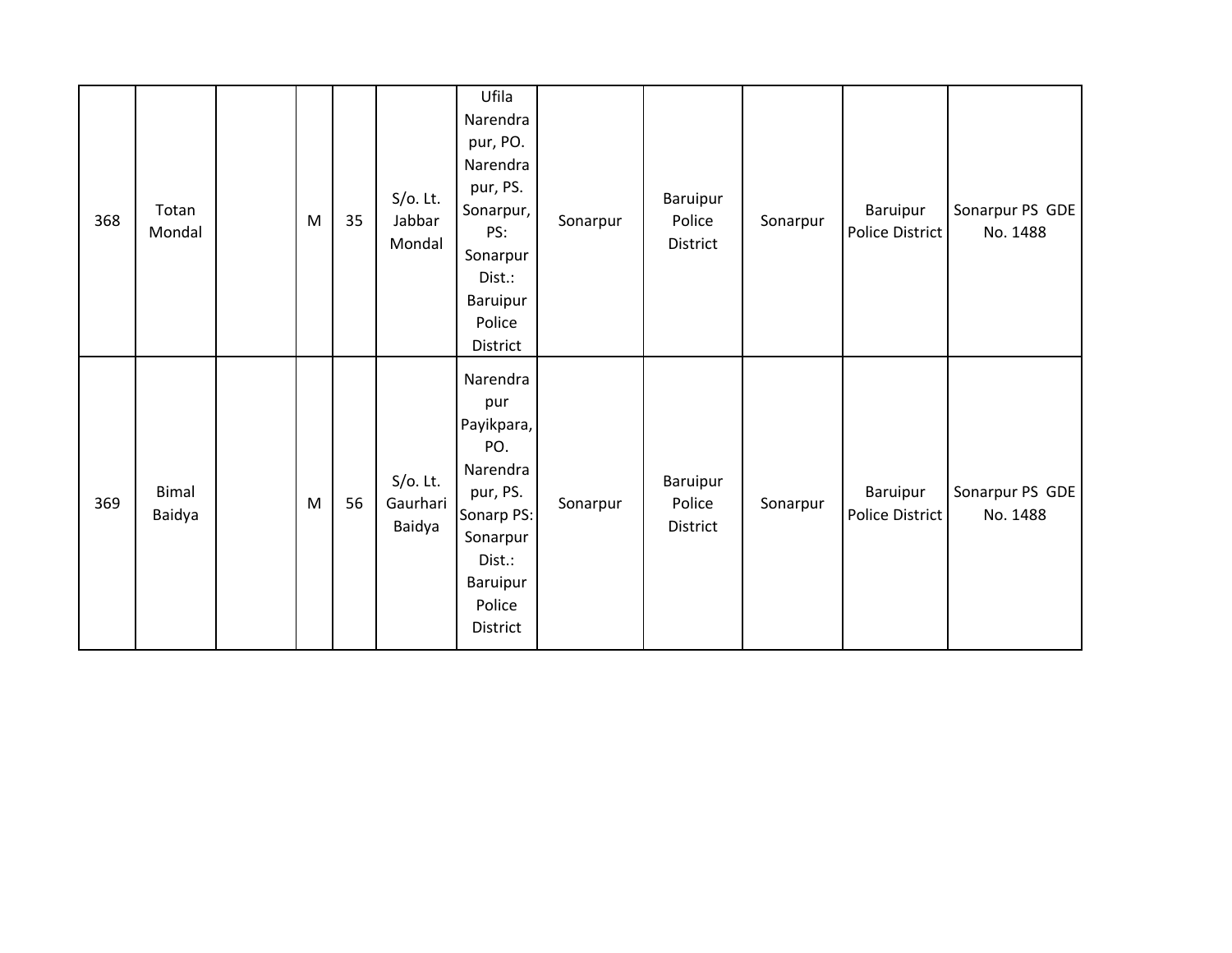| 370 | Sanjib<br>Majumder | M | 41 | $S/O$ .<br>Sahadeb<br>Majumder | Jafarpur,<br>PO.<br>Champaha<br>ti, PS.<br>Sonarpur,<br>South 24<br>P PS:<br>Sonarpur<br>Dist.:<br>Baruipur<br>Police<br>District | Sonarpur | Baruipur<br>Police<br><b>District</b> | Sonarpur | Baruipur<br><b>Police District</b> | Sonarpur PS GDE<br>No. 1440                            |
|-----|--------------------|---|----|--------------------------------|-----------------------------------------------------------------------------------------------------------------------------------|----------|---------------------------------------|----------|------------------------------------|--------------------------------------------------------|
| 371 | Biswajit<br>Ray    | M | 32 | Tapan Ray                      | Haroa PS:<br>Haroa<br>Dist.:<br><b>Basirhat</b>                                                                                   | Haroa    | Basirhat                              | Haroa    | Basirhat                           | Haroa PS GDE<br>No. 1012                               |
| 372 | Kashem<br>Ali Gazi | M | 55 | Chamad<br>Gazi                 | Dharmatal<br>a PS:<br>Haroa<br>Dist.:<br>Basirhat                                                                                 | Haroa    | Basirhat                              | Haroa    | Basirhat                           | Haroa PS GDE<br>No. 1012                               |
| 373 | Ali Khan           | M | 34 | Lt. Kanu<br>Kha                | Andhirmat<br>h PS:<br>Haroa<br>Dist.:<br><b>Basirhat</b>                                                                          | Haroa    | Basirhat                              | Haroa    | Basirhat                           | Haroa PS GDE<br>No. 1012                               |
| 374 | Nofer<br>Gazi      | M | 37 | Iman Gazi                      | Kulti PS:<br>Haroa<br>Dist.:<br><b>Basirhat</b>                                                                                   | Haroa    | <b>Basirhat</b>                       | Haroa    | <b>Basirhat</b>                    | Haroa PS Outpost<br>Louwgachi OP<br><b>GDE No. 332</b> |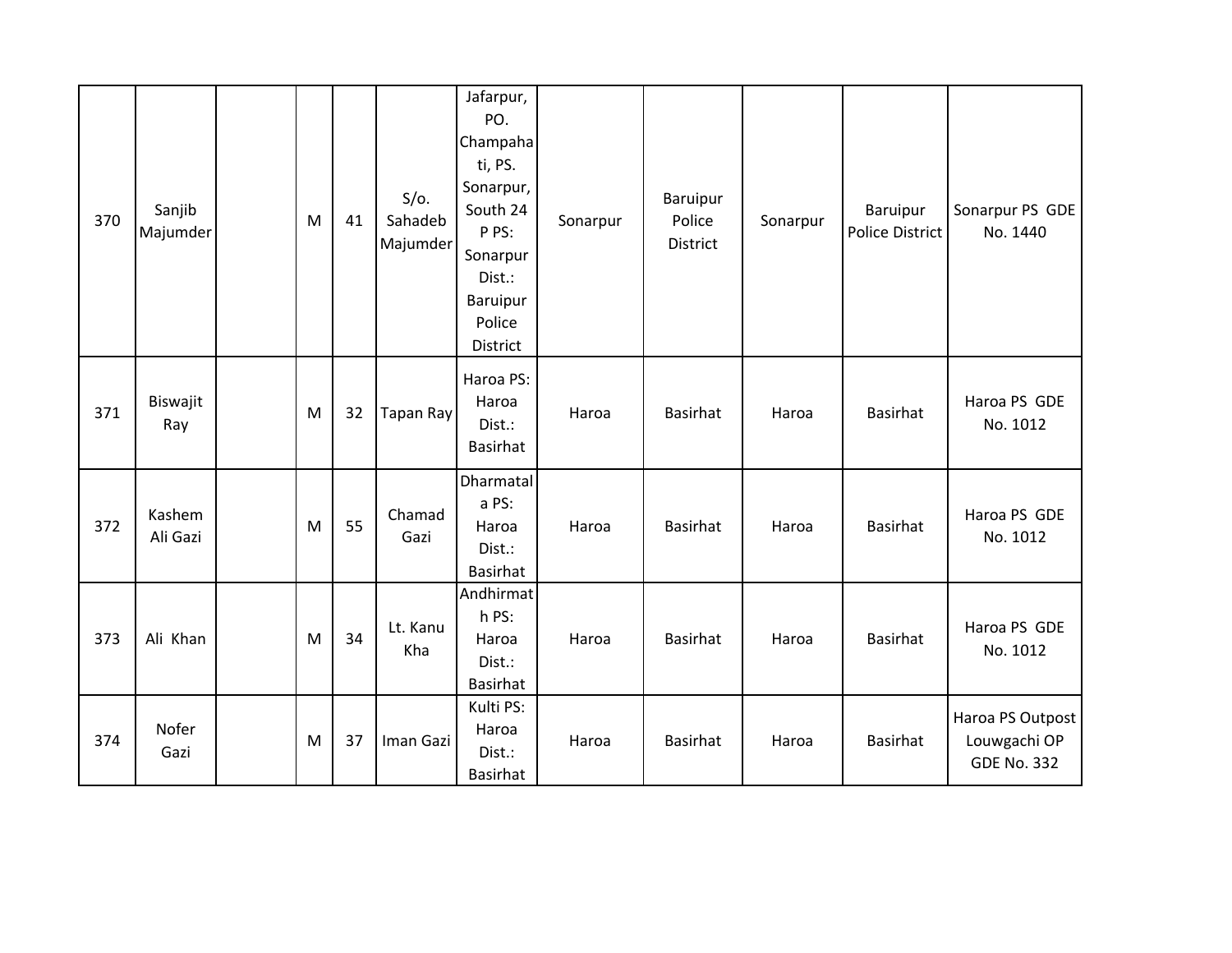| 375 | Gopal Das         | M | 33 | Sankar<br>Das                     | Thuba<br>Ward No.<br>08, PS-<br>Hasnabad<br>PS:<br>Hasnabad<br>Dist.:<br>Basirhat | Hasnabad | Basirhat | Hasnabad     | <b>Basirhat</b> | Hasnabad PS GDE<br>No. 1015    |
|-----|-------------------|---|----|-----------------------------------|-----------------------------------------------------------------------------------|----------|----------|--------------|-----------------|--------------------------------|
| 376 | Arijul<br>Haque   |   |    | $S/O-$ Lt.<br>Abdul<br>Rahim      | Vill-<br>Arijellapur<br>, PS-<br>Deganga,<br>Dist-<br>North 24<br>Pgs             |          | Basirhat | <b>MATIA</b> | Basirhat        | MATIA PS GDE<br>No. 940        |
| 377 | Anarul<br>Mondal  |   |    | $S/O-$ Lt.<br>Eba<br>Mondal       | Vill-<br>Paschim<br>Dandirhat,<br>PS-<br>Basirhat,<br>Dist-<br>North              |          | Basirhat | <b>MATIA</b> | Basirhat        | <b>MATIA PS GDE</b><br>No. 940 |
| 378 | Anichur<br>Sardar |   |    | $S/O-$ Lt.<br>Abdar Ali<br>Sardar | Vill-<br>Moynali,<br>PS-Matia,<br>Dist-<br>North 24<br>Pgs                        |          | Basirhat | <b>MATIA</b> | <b>Basirhat</b> | MATIA PS GDE<br>No. 940        |
| 379 | Khadija<br>Bibi   | F |    | Abdul<br>Farul<br>Molla           |                                                                                   |          | Basirhat | Minakhan     | <b>Basirhat</b> | Minakhan PS GDE<br>No. 975     |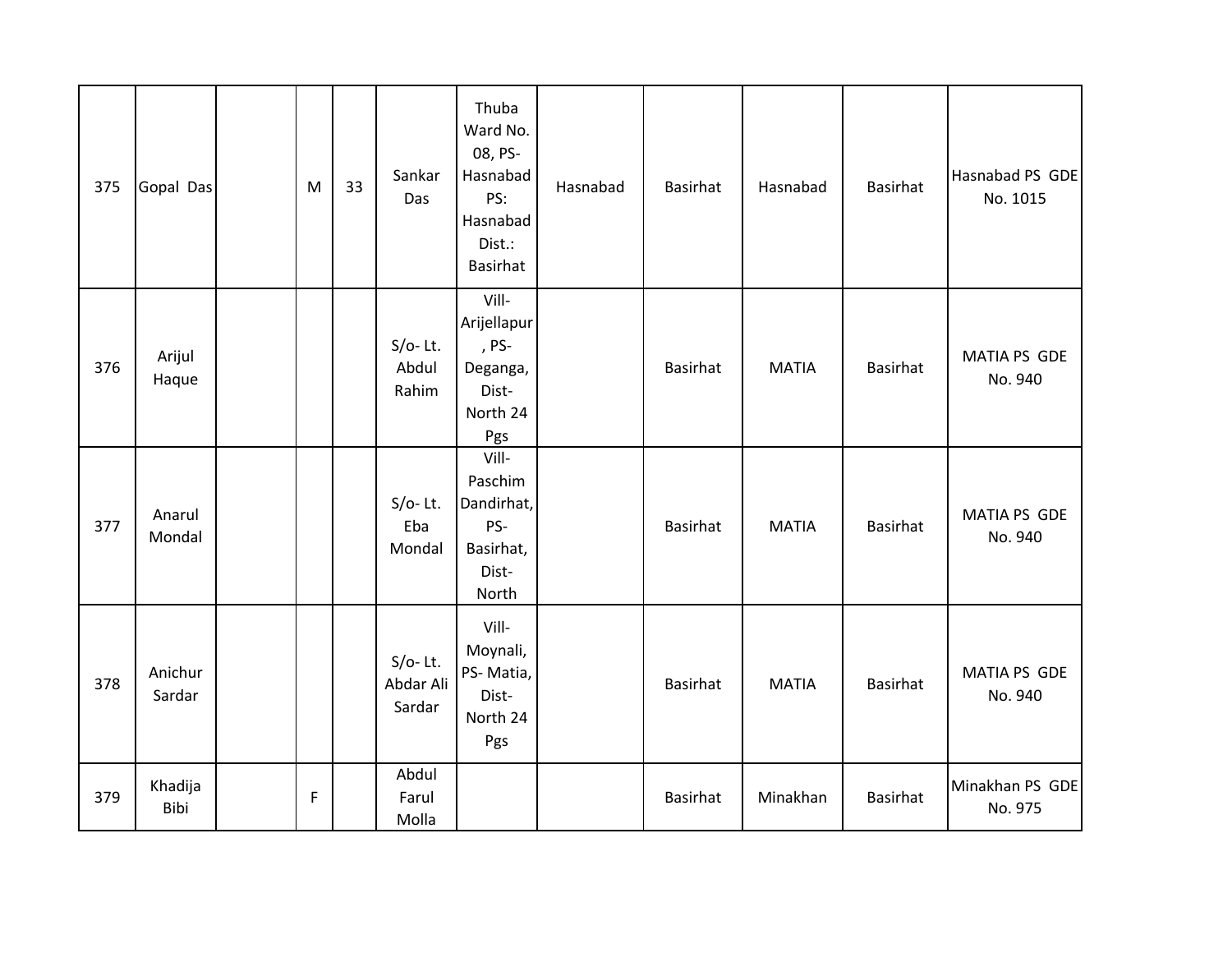| 380 | Akram Ali         | M |    | $S/O-$<br>Asghar Ali                  | H. No-<br>111,<br>Dildar<br>Nagar,<br>Basti<br>Hazrat<br>Nizamuddi<br>n,     | Basirhat        | Nscbi airport | Bidhannagar<br>Police<br>Commissione<br>rate | Nscbi airport PS<br><b>GDE No. 557</b> |
|-----|-------------------|---|----|---------------------------------------|------------------------------------------------------------------------------|-----------------|---------------|----------------------------------------------|----------------------------------------|
| 381 | <b>Dulal Shil</b> | M | 56 | $S/O-$ Lt.<br>Mukundal<br>al Shil     | of Birati,<br>Nabanaga<br>r,<br>Rammoha<br>n Path, PS-<br>Nimta, Ko          | Basirhat        | Nscbi airport | Bidhannagar<br>Police<br>Commissione<br>rate | Nscbi airport PS<br><b>GDE No. 569</b> |
| 382 | Rabi Das          | M | 34 | $S/O-Atul$<br>Das                     | of 8/136,<br>Arabinda<br>Sarani, PS-<br>Dum<br>Dum, Kol-<br>28               | <b>Basirhat</b> | Nscbi airport | Bidhannagar<br>Police<br>Commissione<br>rate | Nscbi airport PS<br><b>GDE No. 575</b> |
| 383 | Goutam<br>Debnath | M | 37 | $S/O-$ Lt.<br><b>Badal Deb</b><br>Roy | of<br>Madhyam<br>gram,<br><b>Biresh</b><br>Pally, PS-<br>Madhyam<br>gram, Ko | Basirhat        | Nscbi airport | Bidhannagar<br>Police<br>Commissione<br>rate | Nscbi airport PS<br><b>GDE No. 575</b> |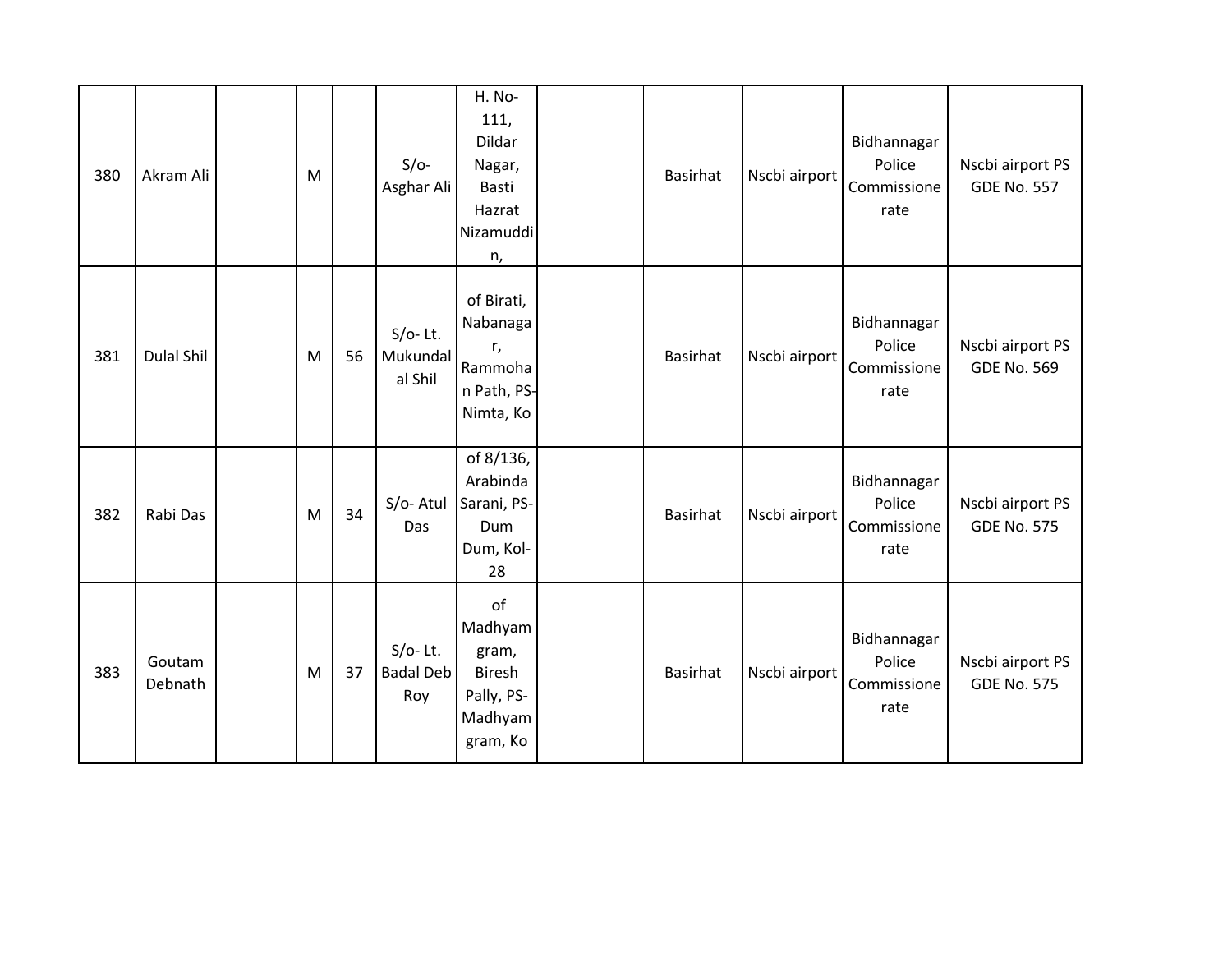| 384 | Biswajit<br>Das | M | 36 | $S/O-$ Lt.<br>Manik Das       | of 8/136,<br>Arabinda<br>Sarani, PS-<br>Dum<br>Dum, Kol-<br>28         | Basirhat        | Nscbi airport | Bidhannagar<br>Police<br>Commissione<br>rate | Nscbi airport PS<br><b>GDE No. 575</b> |
|-----|-----------------|---|----|-------------------------------|------------------------------------------------------------------------|-----------------|---------------|----------------------------------------------|----------------------------------------|
| 385 | Arjun Hela      | M | 35 | $S/O-$<br>Musafir<br>Hela,    | of New<br>Bakra, PS-<br>Airport,<br>Kol-51                             | <b>Basirhat</b> | Nscbi airport | Bidhannagar<br>Police<br>Commissione<br>rate | Nscbi airport PS<br><b>GDE No. 575</b> |
| 386 | Rakesh<br>Das   | M | 33 | $S/O-$ Lt.<br>Bimal Das,      | of<br>Kalidam<br>Colony, PS-<br>Dum<br>Dum, Kol-<br>28                 | <b>Basirhat</b> | Nscbi airport | Bidhannagar<br>Police<br>Commissione<br>rate | Nscbi airport PS<br><b>GDE No. 575</b> |
| 387 | Raju<br>Mahanta | M | 30 | S/o-Sanat<br>Mahanta,         | of PS-<br>Narayanp<br>ur,<br>Borogathi,<br>PO-<br>Ganganag<br>ar, Kol- | <b>Basirhat</b> | Nscbi airport | Bidhannagar<br>Police<br>Commissione<br>rate | Nscbi airport PS<br><b>GDE No. 575</b> |
| 388 | John<br>Mondal  | M | 30 | $S/O-$ Lt.<br>Salim<br>Mondal | of<br>Narayanp<br>ur, Pachim<br>Bera Sen,<br>PS-<br>Narayanp<br>ur, Ko | <b>Basirhat</b> | Nscbi airport | Bidhannagar<br>Police<br>Commissione<br>rate | Nscbi airport PS<br><b>GDE No. 575</b> |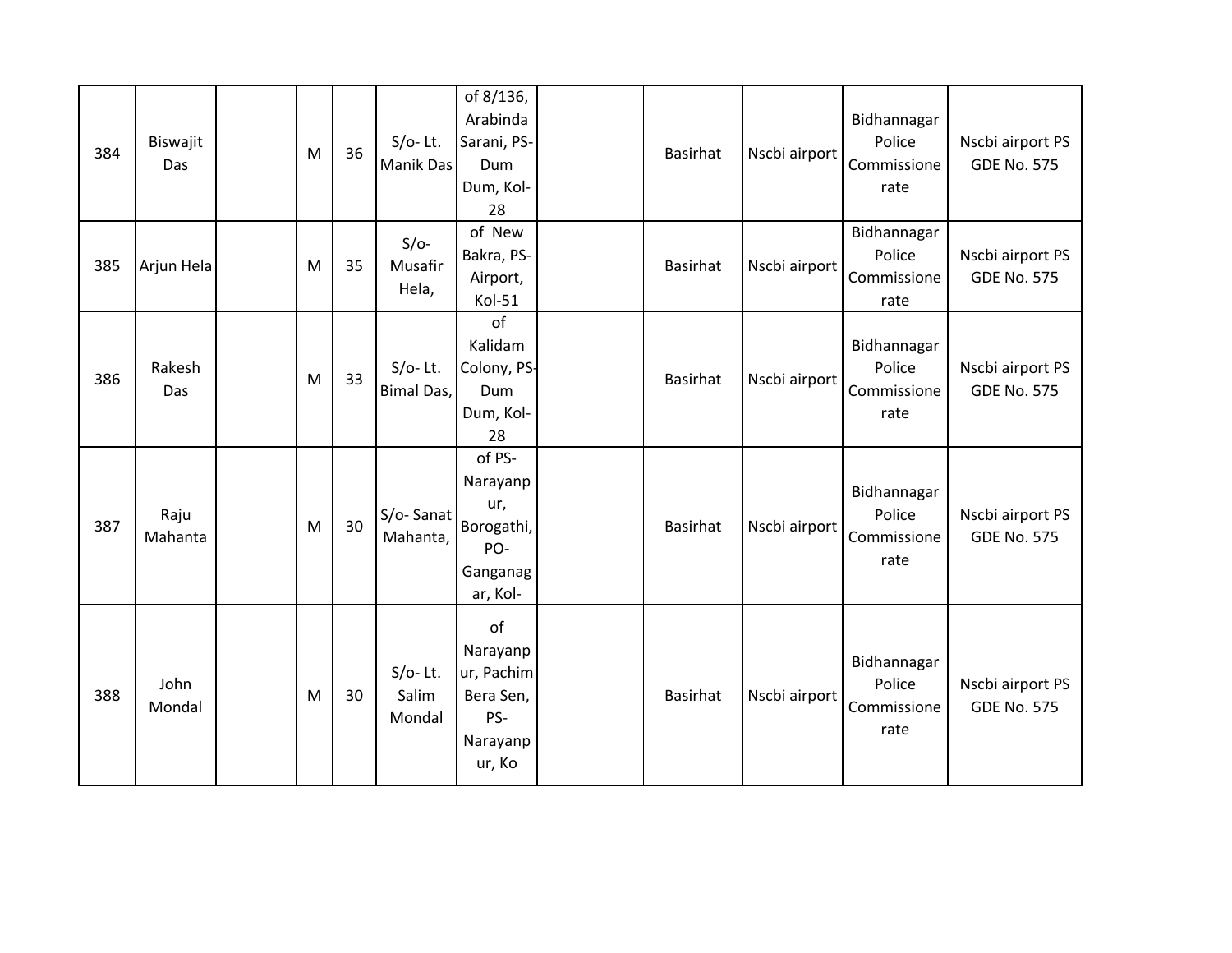| 389 | Sanjoy<br>Prasad  | M | 58 | S/o-Ramji<br>Prasad | of 42/2D,<br>Saina<br>Lane,<br>Kasba, PS-<br>Kasba, Kol-<br>42                                                                                                   |                           | <b>Basirhat</b>                              | Nscbi airport | Bidhannagar<br>Police<br>Commissione<br>rate | Nscbi airport PS<br><b>GDE No. 586</b> |
|-----|-------------------|---|----|---------------------|------------------------------------------------------------------------------------------------------------------------------------------------------------------|---------------------------|----------------------------------------------|---------------|----------------------------------------------|----------------------------------------|
| 390 | <b>Bidyut Das</b> | M | 23 | <b>Badal Das</b>    | 191/3/1<br>Talpukur<br>Road P.S. -<br><b>New</b><br>Barrackpo<br>re PS:<br><b>New</b><br>barrackpo<br>re Dist.:<br>Barrackpo<br>re Police<br>Commissi<br>onerate | <b>New</b><br>barrackpore | Barrackpore<br>Police<br>Commission<br>erate | Rajarhat      | Bidhannagar<br>Police<br>Commissione<br>rate | Rajarhat PS GDE<br>No. 937             |
| 391 | Pritam<br>Dewan   | M | 23 | Prakash<br>Dewan    | Idhanpally<br>Madhyam<br>gram, P.S.<br>Madhyam<br>gram PS:<br>Madhyam<br>gram<br>Dist.:<br>Barasat                                                               | Madhyamgra<br>m           | <b>Barasat</b>                               | Rajarhat      | Bidhannagar<br>Police<br>Commissione<br>rate | Rajarhat PS GDE<br>No. 937             |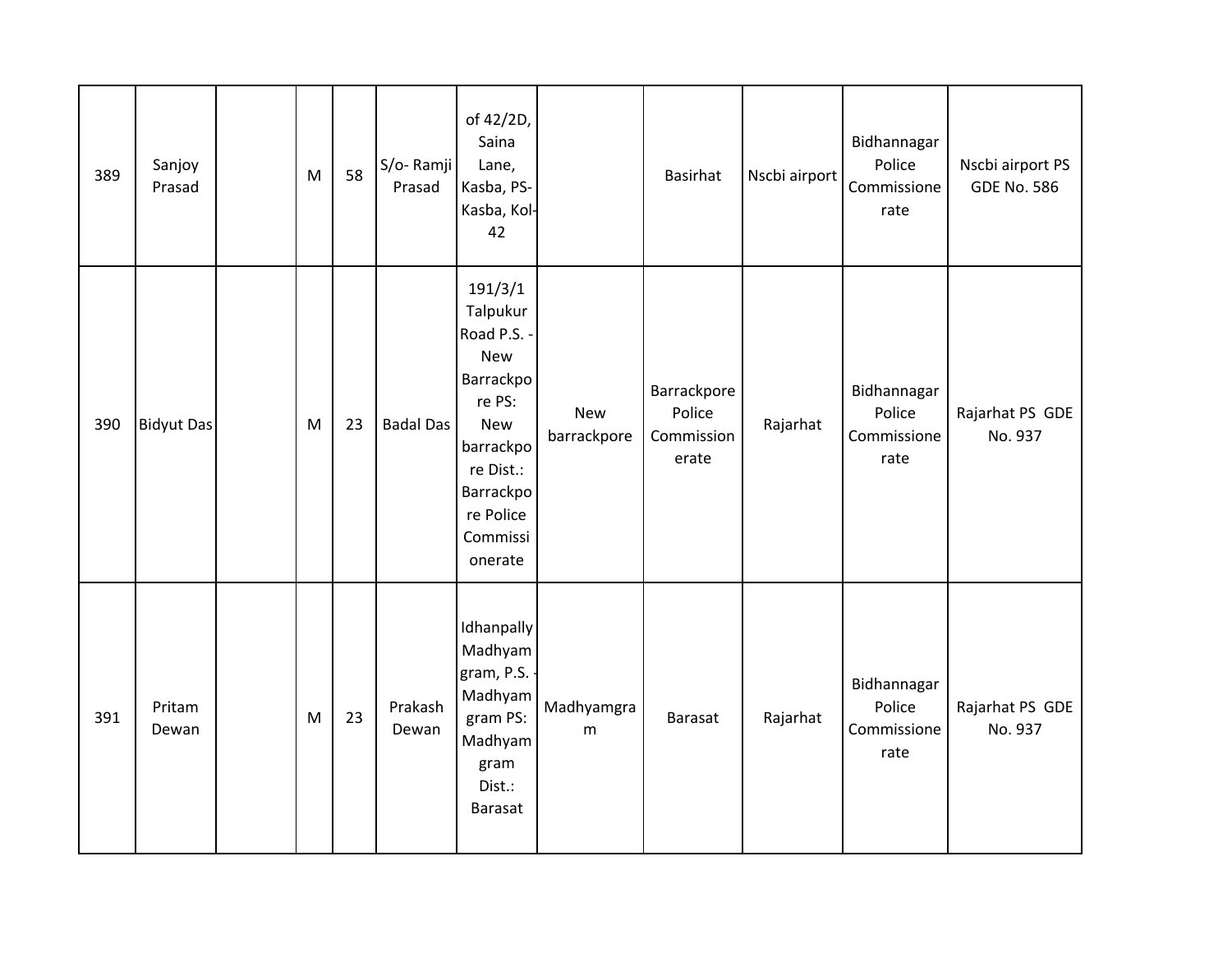| 392 | Ankan<br>Ghosh    | M | 23 | Ashok<br>Ghosh           | Idhanpally<br>Madhyam<br>gram, P.S.<br>Madhyam<br>gram PS:<br>Madhyam<br>gram<br>Dist.:<br><b>Barasat</b>              | Madhyamgra<br>m | <b>Barasat</b> | Rajarhat | Bidhannagar<br>Police<br>Commissione<br>rate | Rajarhat PS GDE<br>No. 937 |
|-----|-------------------|---|----|--------------------------|------------------------------------------------------------------------------------------------------------------------|-----------------|----------------|----------|----------------------------------------------|----------------------------|
| 393 | Subrata<br>Goldar | M | 22 | Susanto<br>Golder        | Chandigar,<br>$P.O. -$<br>Ganganag<br>ar, P.S. -<br>Mdhaymh<br>ram. PS:<br>Madhyam<br>gram<br>Dist.:<br><b>Barasat</b> | Madhyamgra<br>m | <b>Barasat</b> | Rajarhat | Bidhannagar<br>Police<br>Commissione<br>rate | Rajarhat PS GDE<br>No. 937 |
| 394 | Nikhil<br>Rajbhar | M | 18 | Ram<br>Prasad<br>Rajbhar | Chandigar,<br>$P.O. -$<br>Ganganag<br>ar, P.S. -<br>Mdhaymh<br>ram. PS:<br>Madhyam<br>gram<br>Dist.:<br>Barasat        | Madhyamgra<br>m | <b>Barasat</b> | Rajarhat | Bidhannagar<br>Police<br>Commissione<br>rate | Rajarhat PS GDE<br>No. 937 |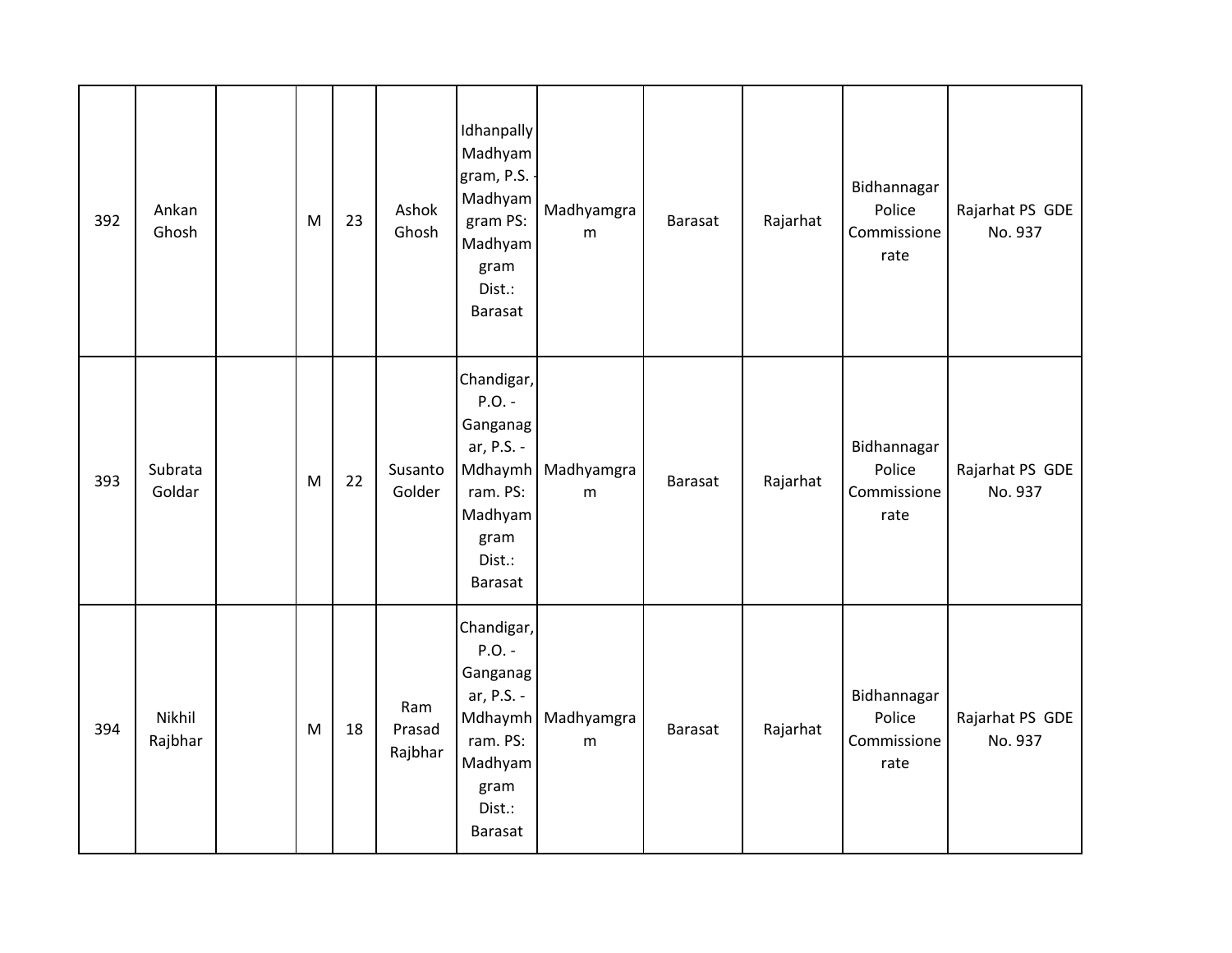| 395 | Debjyoti<br>Saha             | M | 24 | Dipu Saha                 | East<br>Kalikapur,<br>Kazipara,<br>$P.O. -$<br>Kazipara,<br>P.S. - PS:<br>Madhyam<br>gram<br>Dist.:<br><b>Barasat</b> | Madhyamgra<br>m | <b>Barasat</b> | Rajarhat | Bidhannagar<br>Police<br>Commissione<br>rate | Rajarhat PS GDE<br>No. 937 |
|-----|------------------------------|---|----|---------------------------|-----------------------------------------------------------------------------------------------------------------------|-----------------|----------------|----------|----------------------------------------------|----------------------------|
| 396 | Pappu<br>Saha                | M | 18 | Amal Saha                 | East<br>Kalikapur,<br>Kazipara,<br>$P.O. -$<br>Kazipara,<br>P.S. - PS:<br>Barasat<br>Dist.:<br>Barasat                | Barasat         | <b>Barasat</b> | Rajarhat | Bidhannagar<br>Police<br>Commissione<br>rate | Rajarhat PS GDE<br>No. 937 |
| 397 | Biswajit<br>Bhattacha<br>rya | M | 18 | Pintu<br>Bhattacha<br>rya | Of<br>Chandigar,<br>$P.O. -$<br>Ganganag<br>ar, P.S. -<br>Mdhaymh<br>ram PS:<br>Barasat<br>Dist.:<br>Barasat          | Barasat         | <b>Barasat</b> | Rajarhat | Bidhannagar<br>Police<br>Commissione<br>rate | Rajarhat PS GDE<br>No. 937 |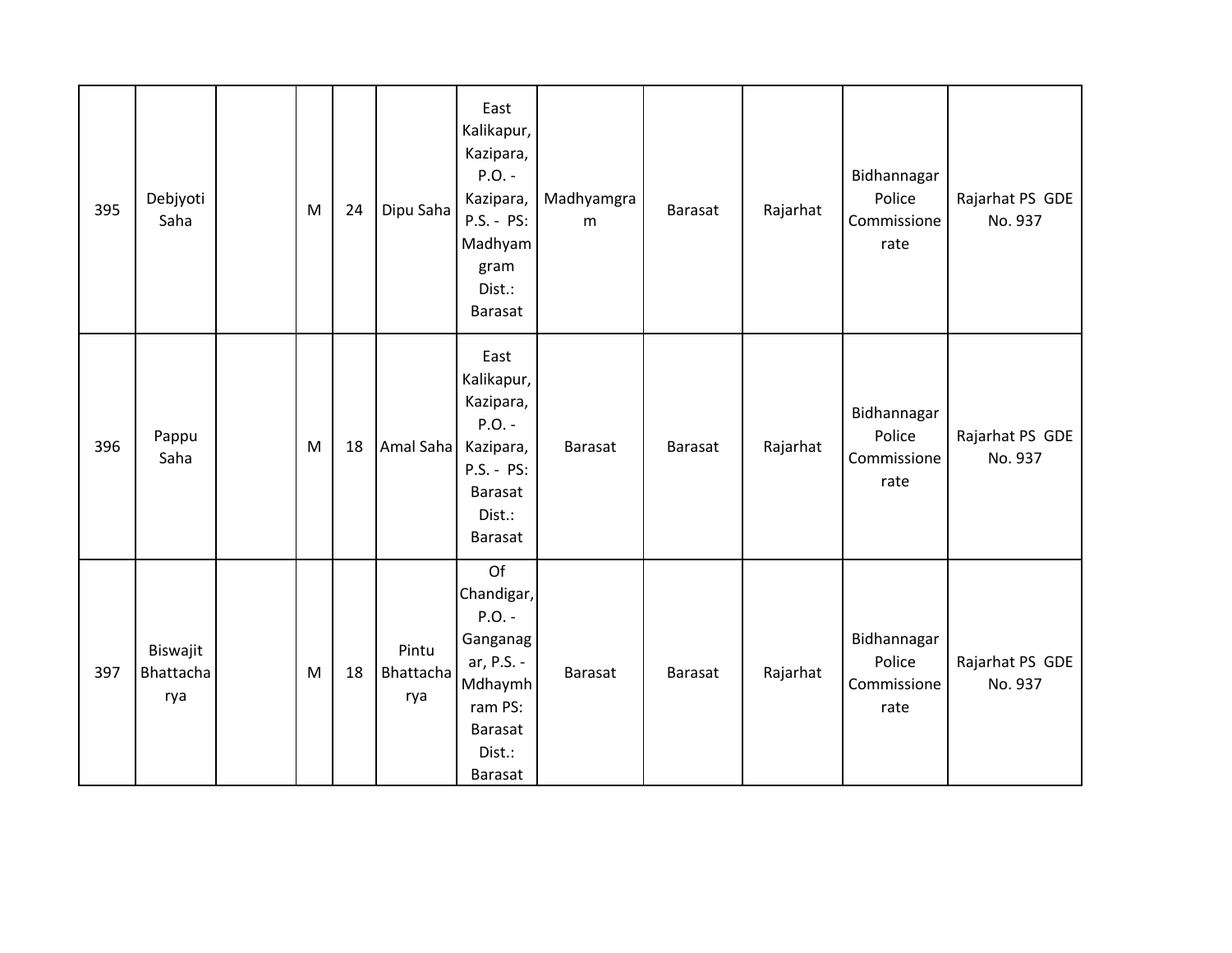| 398 | Pratha<br>Saha | M | 31 | Shyamal<br>Saha | 191/3/1<br>Talpukur<br>Road P.S. -<br>New<br>Barrackpo<br>re PS:<br><b>New</b><br>barrackpo<br>re Dist.:<br>Barrackpo<br>re Police<br>Commissi<br>onerate        | <b>New</b><br>barrackpore | Barrackpore<br>Police<br>Commission<br>erate | Rajarhat | Bidhannagar<br>Police<br>Commissione<br>rate | Rajarhat PS GDE<br>No. 937 |
|-----|----------------|---|----|-----------------|------------------------------------------------------------------------------------------------------------------------------------------------------------------|---------------------------|----------------------------------------------|----------|----------------------------------------------|----------------------------|
| 399 | Arijt Paul     | M | 33 | Swapan<br>Paul  | 191/3/1<br>Talpukur<br>Road P.S. -<br><b>New</b><br>Barrackpo<br>re PS:<br><b>New</b><br>barrackpo<br>re Dist.:<br>Barrackpo<br>re Police<br>Commissi<br>onerate | <b>New</b><br>barrackpore | Barrackpore<br>Police<br>Commission<br>erate | Rajarhat | Bidhannagar<br>Police<br>Commissione<br>rate | Rajarhat PS GDE<br>No. 937 |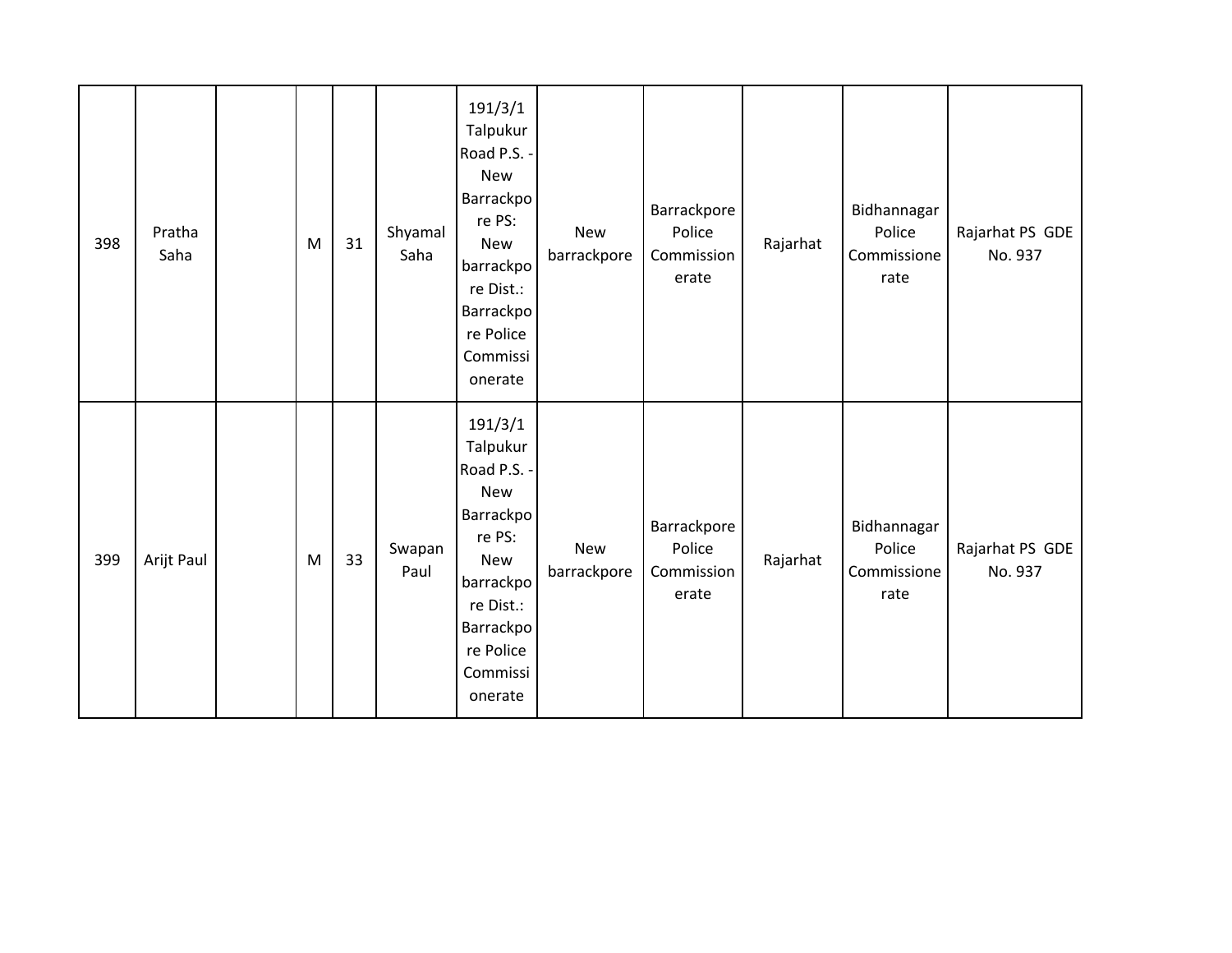| 400 | Jakiruddin<br>Molla @<br>Laltu | M | 24 | Erajul<br>Mola              | Auhati<br>New Bus<br>Stand,<br>$P.O. -$<br>Lauhati,<br>P.S. - Rajar<br>PS:<br>Rajarhat<br>Dist.:<br><b>Bidhannag</b><br>ar Police<br>Commissi<br>onerate | Rajarhat   | Bidhannagar<br>Police<br>Commission<br>erate | Rajarhat   | Bidhannagar<br>Police<br>Commissione<br>rate | Rajarhat PS GDE<br>No. 937           |
|-----|--------------------------------|---|----|-----------------------------|----------------------------------------------------------------------------------------------------------------------------------------------------------|------------|----------------------------------------------|------------|----------------------------------------------|--------------------------------------|
| 401 | Chattu Sk                      | M |    | Lakhai Sk                   | Nichu<br>Bandhgor<br>a PS:<br>Bolpur<br>Dist.:<br>Birbhum                                                                                                | Bolpur     | Birbhum                                      | Bolpur     | Birbhum                                      | Bolpur PS GDE<br>No. 1111            |
| 402 | Rajendra<br>Burnawal           | M | 38 | Paramesh<br>war<br>Burnawal | Berhabad<br>,Jamuya,G<br>iridi<br>(Jharkhan<br>$d)$ PS:<br>Dubrajpor<br>e Dist.:<br>Birbhum                                                              | Dubrajpore | Birbhum                                      | Dubrajpore | Birbhum                                      | Dubrajpore PS<br><b>GDE No. 1142</b> |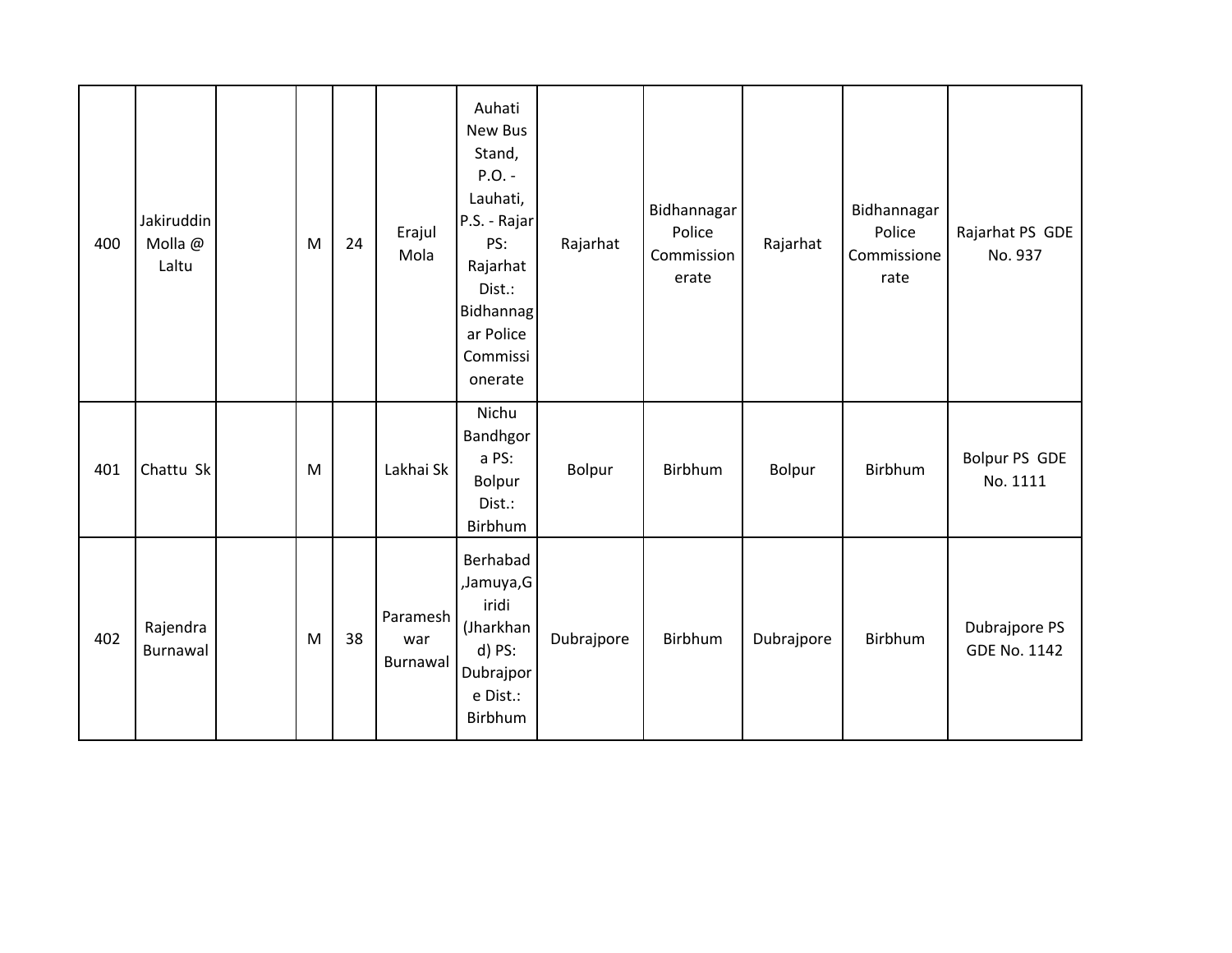| 403 | Srishant<br>Chaudhar<br>y | M | 38 | Ramkrit<br>Chaudhar<br>y   | Khaskend<br>a Road,<br>$P.S-$<br>Jamuria,<br>Dist-<br>Pashim<br>Burd PS:<br>Dubrajpor<br>e Dist.:<br>Birbhum | Dubrajpore | Birbhum | Dubrajpore | Birbhum | Dubrajpore PS<br><b>GDE No. 1142</b> |
|-----|---------------------------|---|----|----------------------------|--------------------------------------------------------------------------------------------------------------|------------|---------|------------|---------|--------------------------------------|
| 404 | Dheraj<br>Saha            | M | 60 | Lt Kanta<br>Prasad<br>Saha | Narayang<br>hati PS:<br>Mayuresh<br>ar Dist.:<br>Birbhum                                                     | Mayureshar | Birbhum | Mayureshar | Birbhum | Mayureshar PS<br>GDE No. 1089        |
| 405 | Sahil Sekh                | M | 27 | Siraj Sk                   | Mayuresw<br>ar PS:<br>Mayuresh<br>ar Dist.:<br>Birbhum                                                       | Mayureshar | Birbhum | Mayureshar | Birbhum | Mayureshar PS<br><b>GDE No. 1089</b> |
| 406 | Rishav<br>Bhuimali        | M | 18 | Bhagirat<br>Bhuimali       | Bhadiswar<br>,Bhuimalip<br>ara PS:<br>Murarai<br>Dist.:<br>Birbhum                                           | Murarai    | Birbhum | Murarai    | Birbhum | Murarai PS GDE<br>No. 880            |
| 407 | Absar Ali                 | M | 25 | Monuddin<br>Mondal         | Paniyara<br>PS:<br>Murarai<br>Dist.:<br>Birbhum                                                              | Murarai    | Birbhum | Murarai    | Birbhum | Murarai PS GDE<br>No. 880            |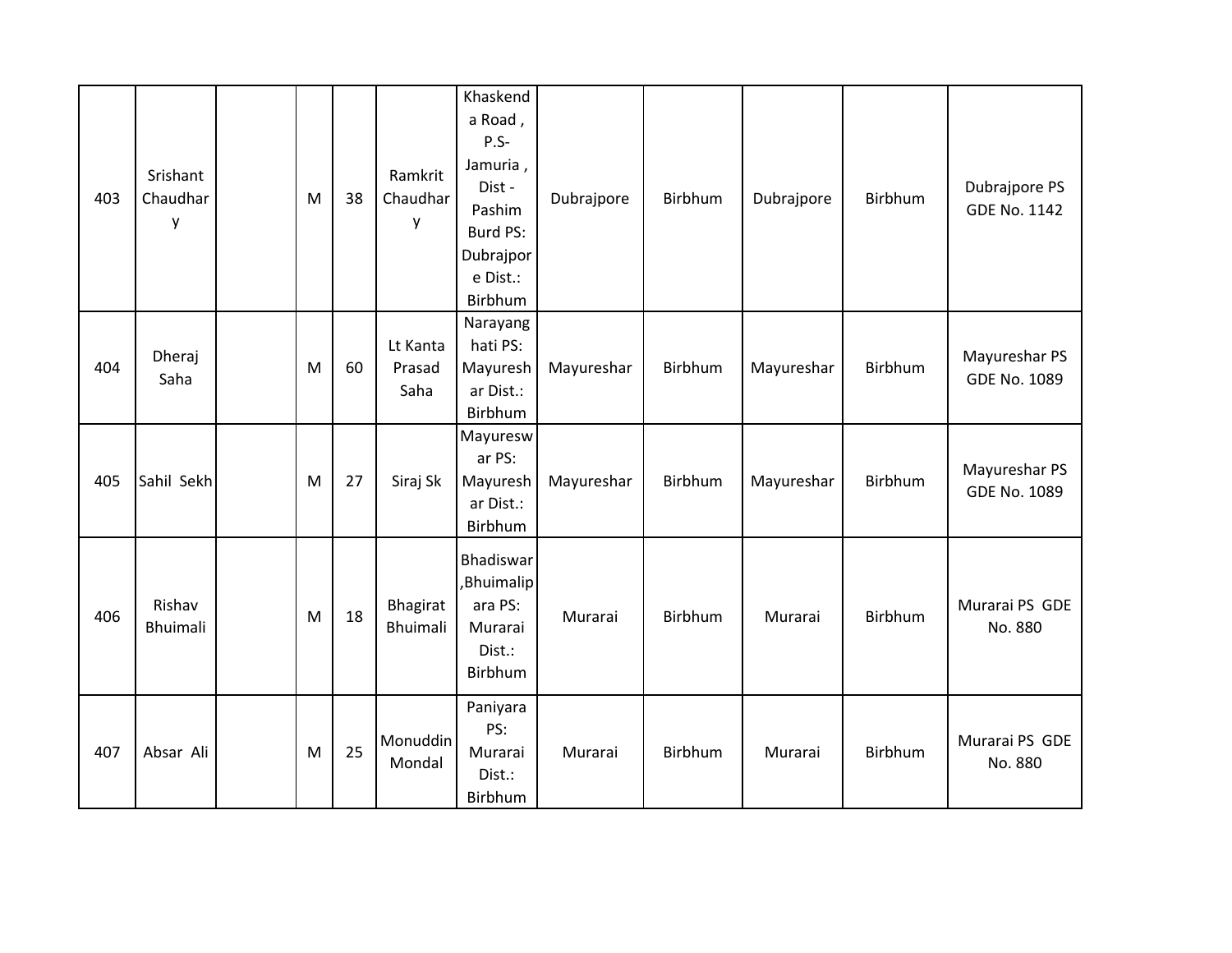| 408 | Sanjay<br>Mal  | M | 40 | <b>Bikash</b><br>Mal | Mathboso<br>re PS:<br>Paikar<br>Dist.:<br>Birbhum              | Paikar   | Birbhum | Paikar            | Birbhum | Paikar PS GDE<br>No. 817               |
|-----|----------------|---|----|----------------------|----------------------------------------------------------------|----------|---------|-------------------|---------|----------------------------------------|
| 409 | Akhirul Sk     | M | 38 | Ohed Sk              | Goalma<br>PS: Paikar<br>Dist.:<br>Birbhum                      | Paikar   | Birbhum | Paikar            | Birbhum | Paikar PS GDE<br>No. 817               |
| 410 | Sandip<br>Roy  | M | 20 | Lt. Pulak<br>Roy     | Majhigra<br>m PS:<br>Panrui<br>Dist.:<br>Birbhum               | Panrui   | Birbhum | Panrui            | Birbhum | Panrui PS GDE<br>No. 707               |
| 411 | Pintu Roy      | M | 28 | Lt. Joydeb<br>Roy    | Sainthia<br>Ward no<br>07 PS:<br>Sainthia<br>Dist.:<br>Birbhum | Sainthia | Birbhum | Sainthia          | Birbhum | Sainthia PS GDE<br>No. 1089            |
| 412 | Rahis Sk       | M | 30 | Sayed Sk             | Mitrapur<br>PS:<br>Sainthia<br>Dist.:<br>Birbhum               | Sainthia | Birbhum | Sainthia          | Birbhum | Sainthia PS GDE<br>No. 1089            |
| 413 | Raban<br>Saren | M | 47 | Sukul<br>Saren       | Rayerpuku<br>r PS:<br>Panrui<br>Dist.:<br>Birbhum              | Panrui   | Birbhum | Shantiniketa<br>n | Birbhum | Shantiniketan PS<br><b>GDE No. 973</b> |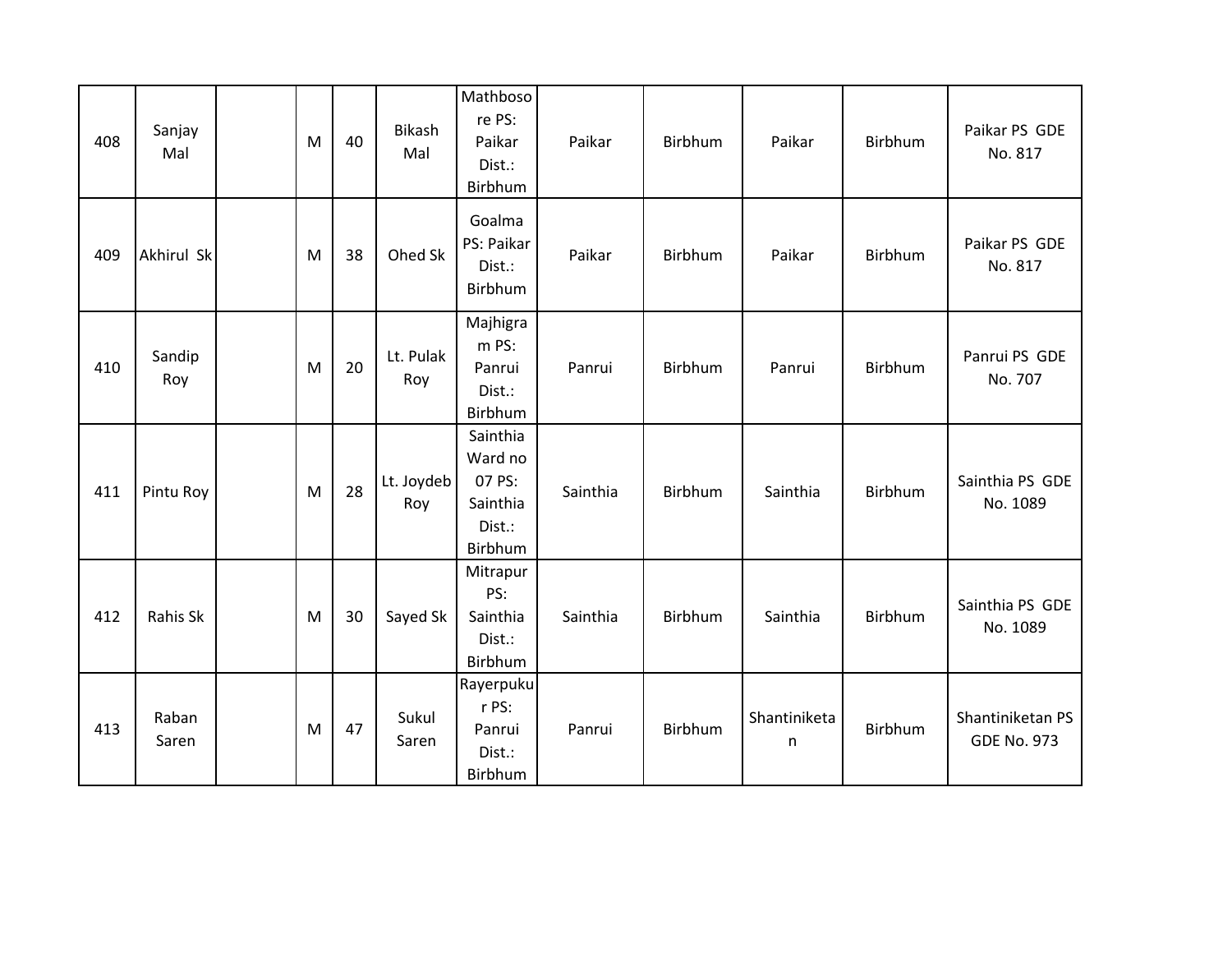| 414 | Milan<br>Mondal                         | M | 31 | Dilip<br>Mondal              | Sangrapar<br>a PS:<br>Rampurha<br>t Dist.:<br>Birbhum   | Rampurhat | Birbhum  | Suri       | Birbhum                                        | Suri PS GDE No.<br>1723                     |
|-----|-----------------------------------------|---|----|------------------------------|---------------------------------------------------------|-----------|----------|------------|------------------------------------------------|---------------------------------------------|
| 415 | Sk. Firoze                              | M | 48 | Lt. Sk.<br>Nowsad            | Kewbona<br>Dangalpar<br>a PS: Suri<br>Dist.:<br>Birbhum | Suri      | Birbhum  | Suri       | Birbhum                                        | Suri PS GDE No.<br>1723                     |
| 416 | Sagir<br>Khan                           | M |    | Sarafat<br>Khan              | Sonatorep<br>ara PS:<br>Suri Dist.:<br>Birbhum          | Suri      | Birbhum  | Suri       | Birbhum                                        | Suri PS GDE No.<br>1723                     |
| 417 | Riju<br>Mondal                          | M | 25 | Lt. Prabhu<br>Nath<br>Mondal | PS:<br>Mallarpur<br>Dist.:<br>Birbhum                   | Mallarpur | Birbhum  | Tarapith   | Birbhum                                        | Tarapith PS GDE<br>No. 683                  |
| 418 | Somnath<br>Pan                          | M | 23 | <b>Bankim</b><br>Pan         | PS:<br>Sonamukh<br>i Dist.:<br>Bankura                  | Sonamukhi | Bankura  | Tarapith   | Birbhum                                        | Tarapith PS GDE<br>No. 683                  |
| 419 | Krishnamo<br>у<br>Mukherje<br>${\bf e}$ | M | 23 | Jaharlal<br>Mukherje<br>e    | PS:<br>Mallarpur<br>Dist.:<br>Birbhum                   | Mallarpur | Birbhum  | Tarapith   | Birbhum                                        | Tarapith PS GDE<br>No. 698                  |
| 420 | Subrata<br><b>Biswas</b>                | M | 34 | Subal<br><b>Biswas</b>       |                                                         |           | Basirhat | Bhadreswar | Chandannaga<br>r Police<br>Commissione<br>rate | <b>Bhadreswar PS</b><br><b>GDE No. 1137</b> |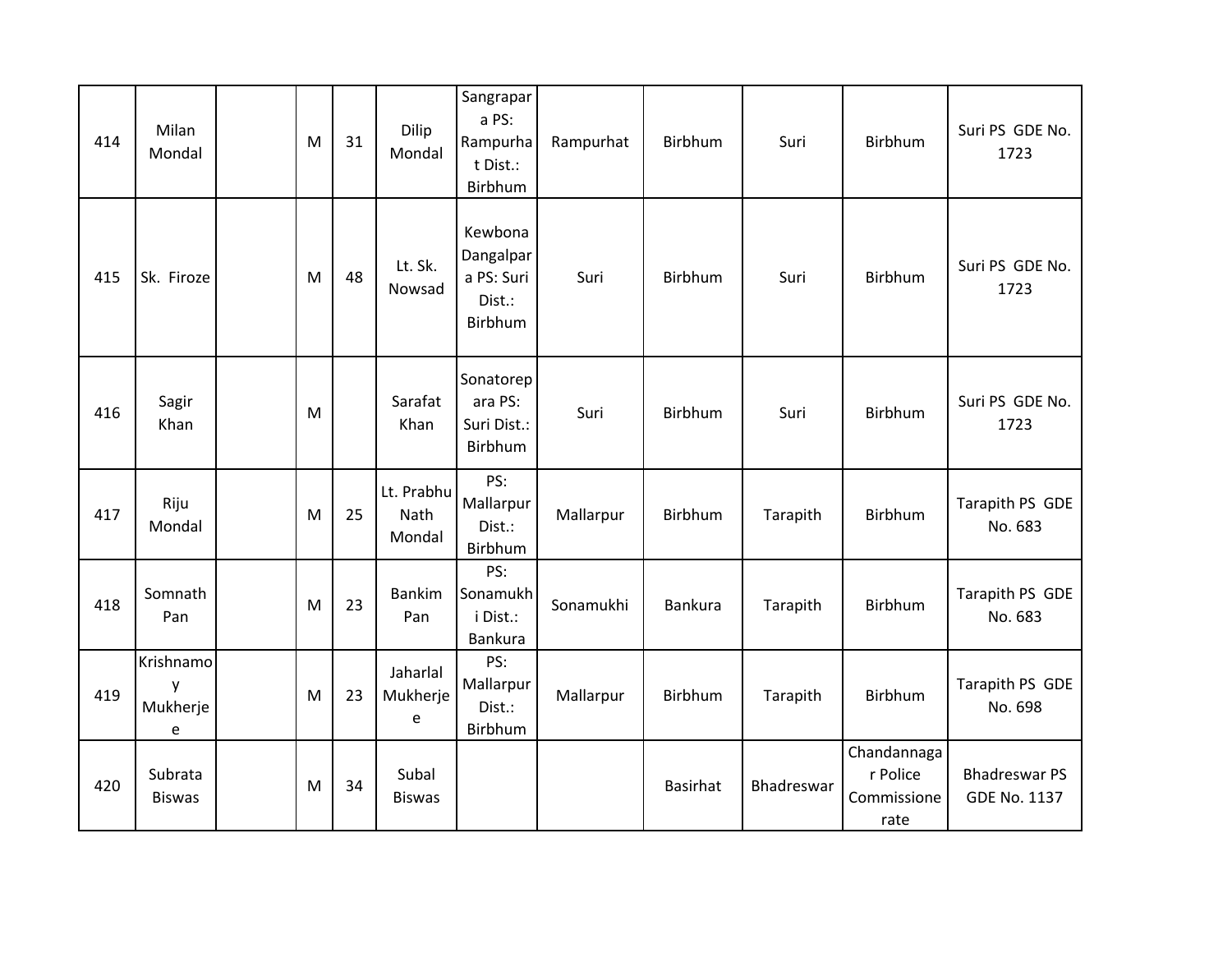| 421 | Debabrata<br><b>Biswas</b> | M | 30 | Subal<br><b>Biswas</b>         |  | <b>Basirhat</b> | Bhadreswar        | Chandannaga<br>r Police<br>Commissione<br>rate | <b>Bhadreswar PS</b><br>GDE No. 1137        |
|-----|----------------------------|---|----|--------------------------------|--|-----------------|-------------------|------------------------------------------------|---------------------------------------------|
| 422 | Bikash<br>Chowdhur<br>у    | M |    | <b>Dhiren</b><br>Chowdhur<br>y |  | Basirhat        | Bhadreswar        | Chandannaga<br>r Police<br>Commissione<br>rate | <b>Bhadreswar PS</b><br><b>GDE No. 1137</b> |
| 423 | Sukumar<br>Mukherje<br>e   | M | 40 | Kokhan<br>Mukherje<br>e        |  | <b>Basirhat</b> | <b>Bhadreswar</b> | Chandannaga<br>r Police<br>Commissione<br>rate | <b>Bhadreswar PS</b><br><b>GDE No. 1137</b> |
| 424 | Raja<br>Karmakar           | M | 21 | <b>Bimal</b><br>Karmakar       |  | <b>Basirhat</b> | Bhadreswar        | Chandannaga<br>r Police<br>Commissione<br>rate | <b>Bhadreswar PS</b><br><b>GDE No. 1137</b> |
| 425 | Sujay Sil                  | M | 18 | Sanjay Sil                     |  | Basirhat        | Bhadreswar        | Chandannaga<br>r Police<br>Commissione<br>rate | <b>Bhadreswar PS</b><br><b>GDE No. 465</b>  |
| 426 | Subham<br>Banerjee         | M | 20 | Sujay<br>Banerjee              |  | <b>Basirhat</b> | Bhadreswar        | Chandannaga<br>r Police<br>Commissione<br>rate | <b>Bhadreswar PS</b><br><b>GDE No. 465</b>  |
| 427 | Dinesh<br>Shaw             | M | 58 | Lt Hiralal<br>Shaw             |  | <b>Basirhat</b> | Bhadreswar        | Chandannaga<br>r Police<br>Commissione<br>rate | <b>Bhadreswar PS</b><br><b>GDE No. 564</b>  |
| 428 | Md<br>Rajaque              | M | 23 | Md Aslam                       |  | <b>Basirhat</b> | Bhadreswar        | Chandannaga<br>r Police<br>Commissione<br>rate | <b>Bhadreswar PS</b><br><b>GDE No. 375</b>  |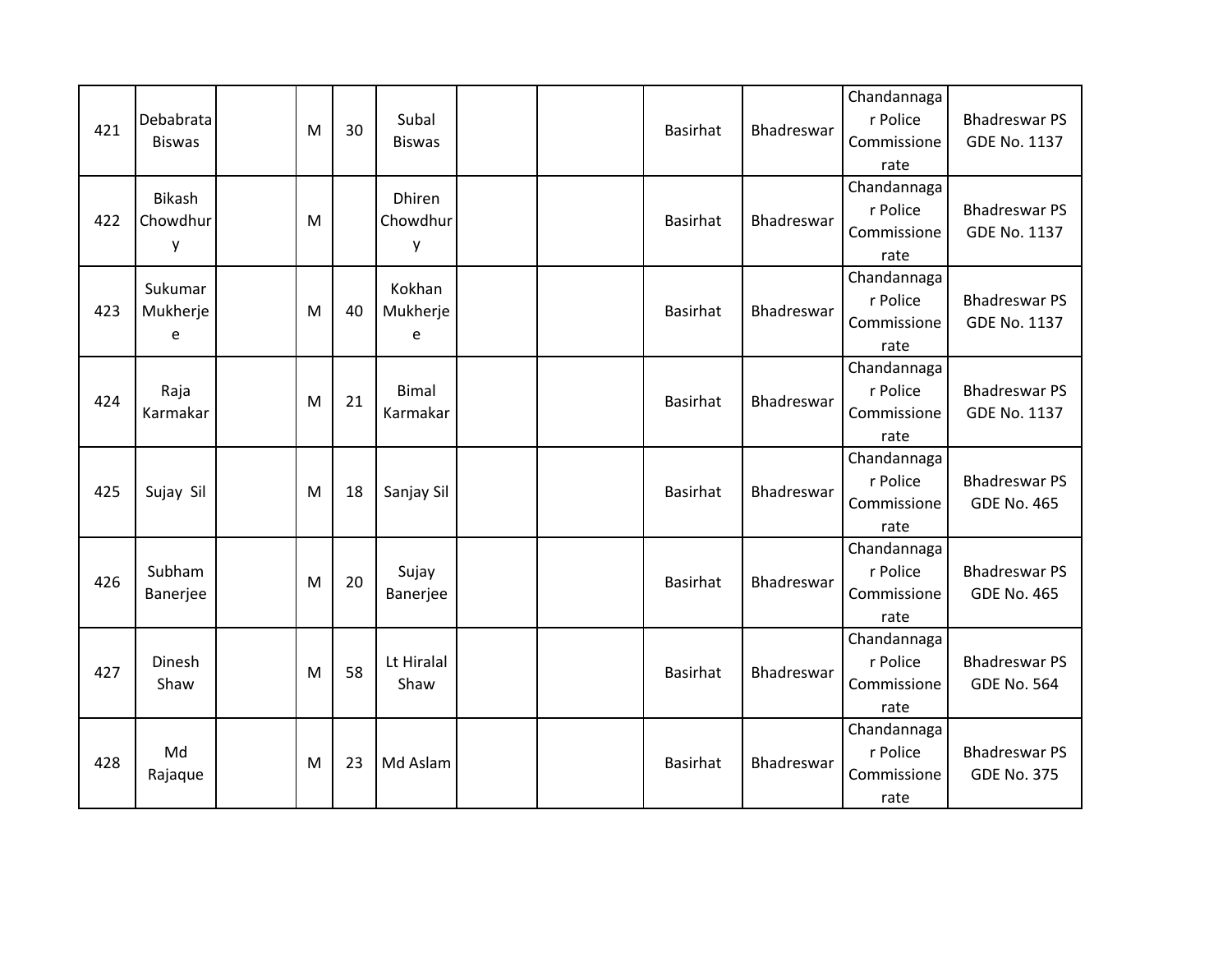| 429 | Arman<br>Hussain   | M | 25 | Azad Ali         |                                                                    | Basirhat        | Bhadreswar        | Chandannaga<br>r Police<br>Commissione<br>rate | <b>Bhadreswar PS</b><br><b>GDE No. 375</b> |
|-----|--------------------|---|----|------------------|--------------------------------------------------------------------|-----------------|-------------------|------------------------------------------------|--------------------------------------------|
| 430 | Gobinda<br>Soni    | M | 26 | Anil Soni        |                                                                    | <b>Basirhat</b> | Bhadreswar        | Chandannaga<br>r Police<br>Commissione<br>rate | <b>Bhadreswar PS</b><br><b>GDE No. 375</b> |
| 431 | Suraj<br>Shaw      | M | 35 | Bhagawan<br>Shaw |                                                                    | Basirhat        | <b>Bhadreswar</b> | Chandannaga<br>r Police<br>Commissione<br>rate | <b>Bhadreswar PS</b><br><b>GDE No. 375</b> |
| 432 | Debendra<br>Thakur | M | 40 | Laxman<br>Thakur | Besohata<br>More, P.S-<br>Chandann<br>agar,<br>Hooghly             | <b>Basirhat</b> | Chandannag<br>ar  | Chandannaga<br>r Police<br>Commissione<br>rate | Chandannagar PS<br><b>GDE No. 988</b>      |
| 433 | Raju Das           | M | 22 |                  | Besohata<br>More, P.S-<br>Tapan Das   Chandann<br>agar,<br>Hooghly | <b>Basirhat</b> | Chandannag<br>ar  | Chandannaga<br>r Police<br>Commissione<br>rate | Chandannagar PS<br><b>GDE No. 988</b>      |
| 434 | Subho<br>Ghosh     | M | 25 | Ranjit<br>Ghosh  | Besohata<br>More, P.S-<br>Chandann<br>agar,<br>Hooghly             | <b>Basirhat</b> | Chandannag<br>ar  | Chandannaga<br>r Police<br>Commissione<br>rate | Chandannagar PS<br><b>GDE No. 988</b>      |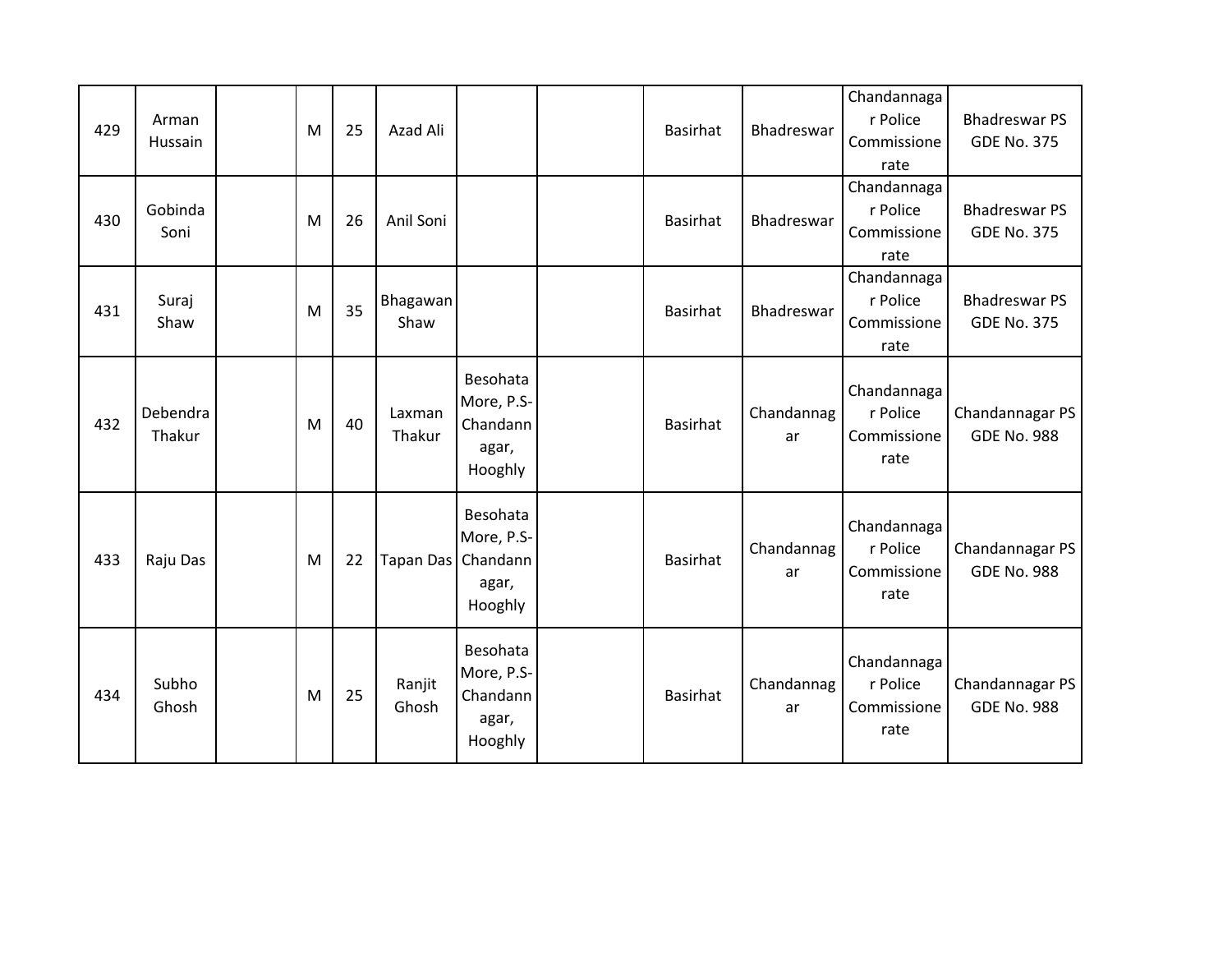| 435 | Ratan<br>Sarkar     | M | 28 | Tamal<br>Sarkar  | Besohata<br>More, P.S-<br>Chandann<br>agar,<br>Hooghly    | <b>Basirhat</b> | Chandannag<br>ar | Chandannaga<br>r Police<br>Commissione<br>rate | Chandannagar PS<br><b>GDE No. 988</b> |
|-----|---------------------|---|----|------------------|-----------------------------------------------------------|-----------------|------------------|------------------------------------------------|---------------------------------------|
| 436 | Isha Khan           | F | 55 | Lt. Azat<br>Khan | Chawkbaz<br>ar Kabli<br>Kuthi, PS<br>CHN(H)               | <b>Basirhat</b> | Chinsurah        | Chandannaga<br>r Police<br>Commissione<br>rate | Chinsurah PS GDE<br>No. 1392          |
| 437 | Md. Samir           | M | 37 | Md.<br>Wasim     | Khagrajole<br>, PS CHN<br>(H)                             | <b>Basirhat</b> | Chinsurah        | Chandannaga<br>r Police<br>Commissione<br>rate | Chinsurah PS GDE<br>No. 1392          |
| 438 | Sk. Laltu           | M | 47 | Sk. Jalim        | Khagrajole<br>, PS CHN<br>(H)                             | <b>Basirhat</b> | Chinsurah        | Chandannaga<br>r Police<br>Commissione<br>rate | Chinsurah PS GDE<br>No. 1392          |
| 439 | Daud<br>Khan        | M | 22 |                  | Chawk<br>Bazar<br>Asan Khan Kashikuthi<br>, PS CHN<br>(H) | <b>Basirhat</b> | Chinsurah        | Chandannaga<br>r Police<br>Commissione<br>rate | Chinsurah PS GDE<br>No. 1392          |
| 440 | Ainuddin<br>Khan    | M | 26 | Moraddin<br>Khan | Antar<br>Bagan, PS<br>CHN(H)                              | <b>Basirhat</b> | Chinsurah        | Chandannaga<br>r Police<br>Commissione<br>rate | Chinsurah PS GDE<br>No. 1392          |
| 441 | Jamaluddi<br>n Khan | M | 36 | Maraddin         | Antar<br>Bagan, PS<br>CHN(H)                              | <b>Basirhat</b> | Chinsurah        | Chandannaga<br>r Police<br>Commissione<br>rate | Chinsurah PS GDE<br>No. 1392          |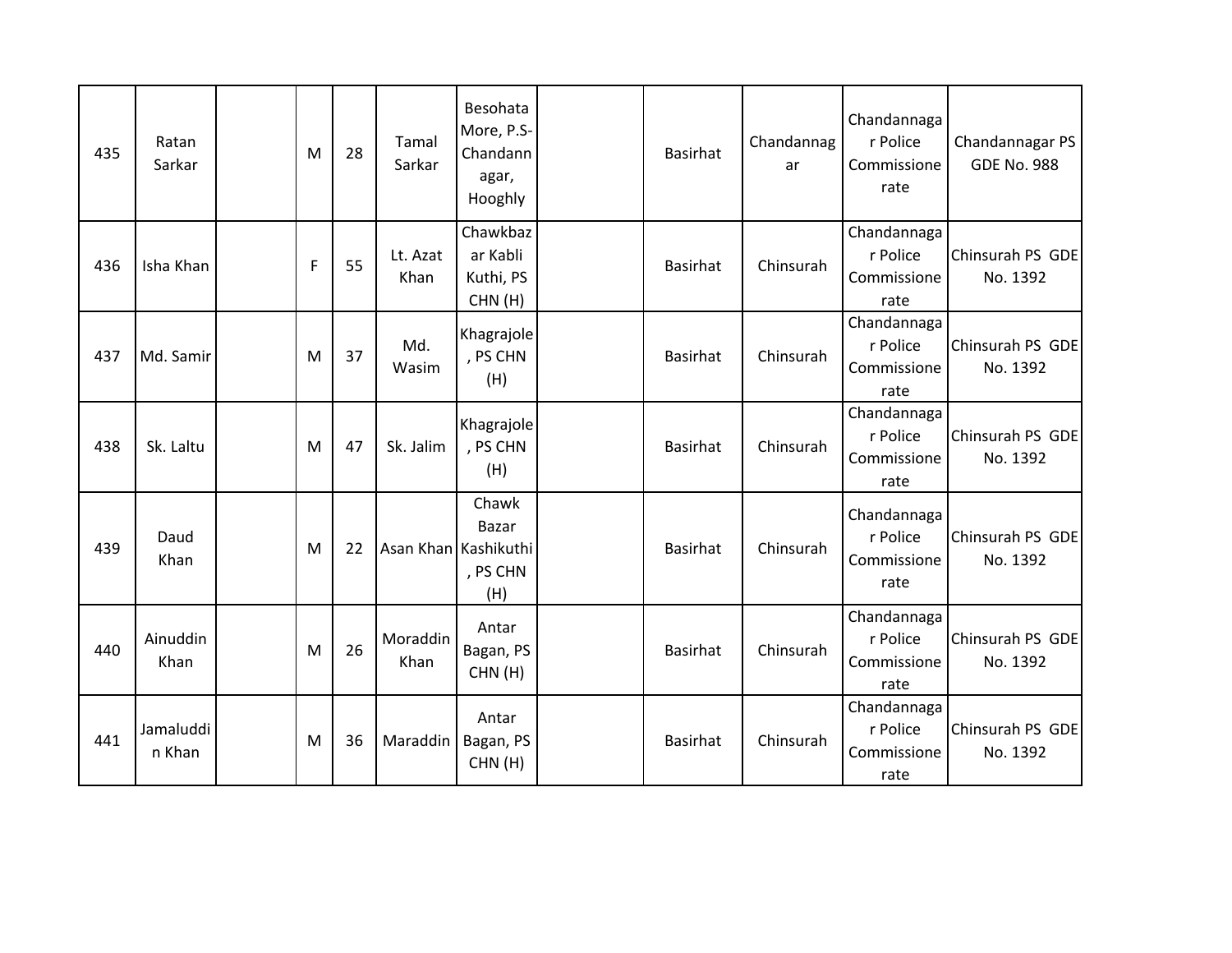| 442 | Goutam<br>Sarwat  | M | 50 | Lt. Md.<br>Umar   | Chawkbaz<br>ar<br>Kablikuti                                  | Basirhat        | Chinsurah | Chandannaga<br>r Police<br>Commissione<br>rate | Chinsurah PS GDE<br>No. 1392 |
|-----|-------------------|---|----|-------------------|--------------------------------------------------------------|-----------------|-----------|------------------------------------------------|------------------------------|
| 443 | Rabi<br>Paswan    | M | 35 | Chandan<br>Paswan | Hooghly<br>Station<br>Road,<br>Kalimandi<br>r, PS CHN<br>(H) | <b>Basirhat</b> | Chinsurah | Chandannaga<br>r Police<br>Commissione<br>rate | Chinsurah PS GDE<br>No. 1397 |
| 444 | Sumit<br>Paswan   | M | 19 | Sujit<br>Paswan   | Hooghly<br>Station<br>Road,<br>Kalimandi<br>r, PS CHN<br>(H) | <b>Basirhat</b> | Chinsurah | Chandannaga<br>r Police<br>Commissione<br>rate | Chinsurah PS GDE<br>No. 1397 |
| 445 | Bidhan<br>Chandra | M | 20 | Dulal<br>Chandra  | Sukanta<br>Nagar, PS<br>CHN(H)                               | <b>Basirhat</b> | Chinsurah | Chandannaga<br>r Police<br>Commissione<br>rate | Chinsurah PS GDE<br>No. 1397 |
| 446 | Susanta<br>Das    | M | 28 | Tulu Das          | Chinsurah<br>Station<br>Road, PS<br>CHN(H)                   | <b>Basirhat</b> | Chinsurah | Chandannaga<br>r Police<br>Commissione<br>rate | Chinsurah PS GDE<br>No. 1397 |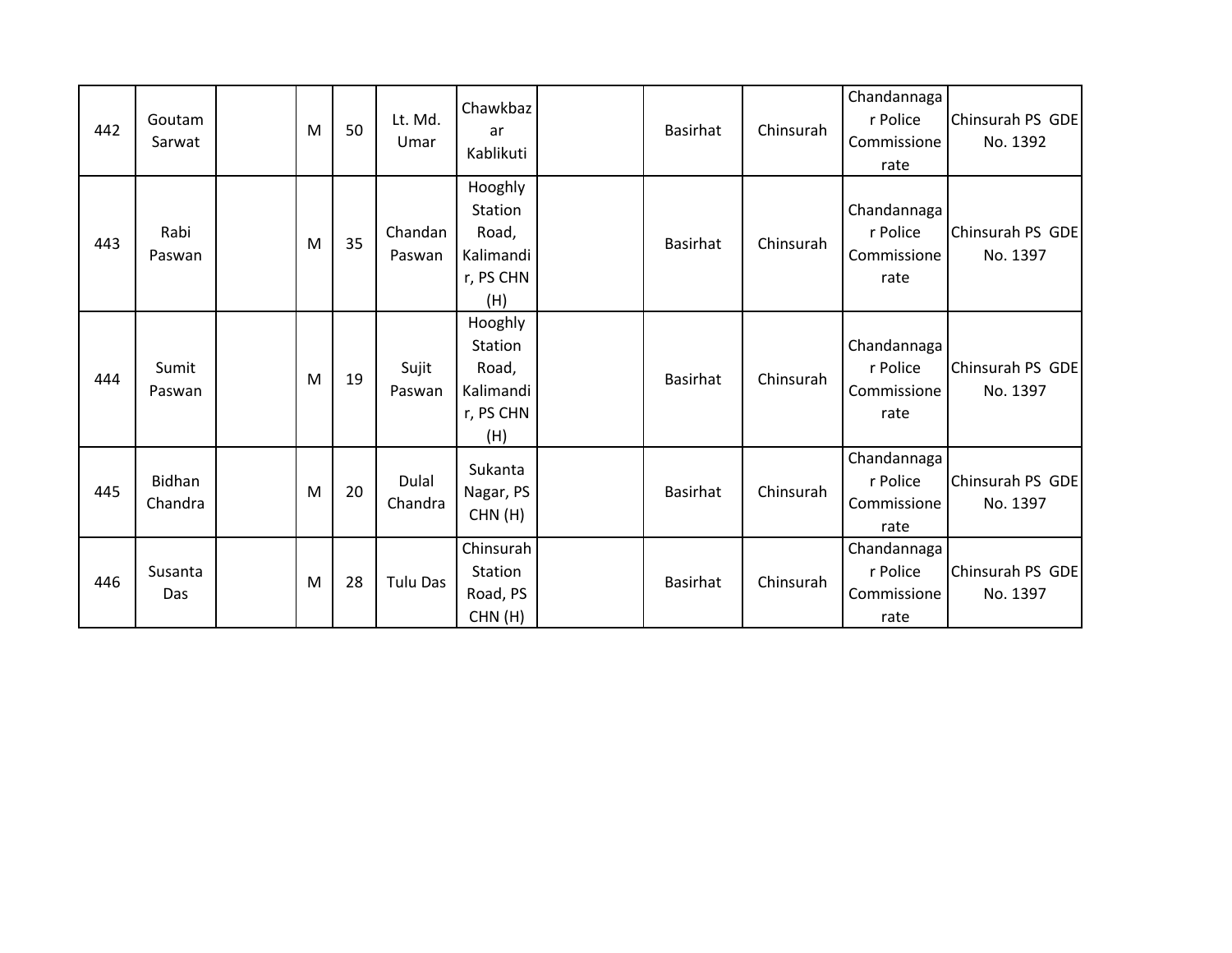| 447 | Sk Laltu            | M         | 30 | Lt. Sk.<br>Habul           | Miajan<br>Darjee<br>Lane, PS-<br>Serampor<br>e, Hooghly<br>PS:<br>Srirampor<br>e Dist.:<br>Chandann<br>agar<br>Police<br>Commissi<br>onerate | Srirampore | Chandannag<br>ar Police<br>Commission<br>erate | Srirampore | Chandannaga<br>r Police<br>Commissione<br>rate | Srirampore PS<br><b>GDE No. 1517</b> |
|-----|---------------------|-----------|----|----------------------------|----------------------------------------------------------------------------------------------------------------------------------------------|------------|------------------------------------------------|------------|------------------------------------------------|--------------------------------------|
| 448 | Premnath<br>Rajbhar | ${\sf M}$ | 35 | Lt.<br>Bechulal<br>Rajbhar | Chaklapar<br>a, PS-<br>Serampor<br>e, Hooghly<br>PS:<br>Srirampor<br>e Dist.:<br>Chandann<br>agar<br>Police<br>Commissi<br>onerate           | Srirampore | Chandannag<br>ar Police<br>Commission<br>erate | Srirampore | Chandannaga<br>r Police<br>Commissione<br>rate | Srirampore PS<br><b>GDE No. 1517</b> |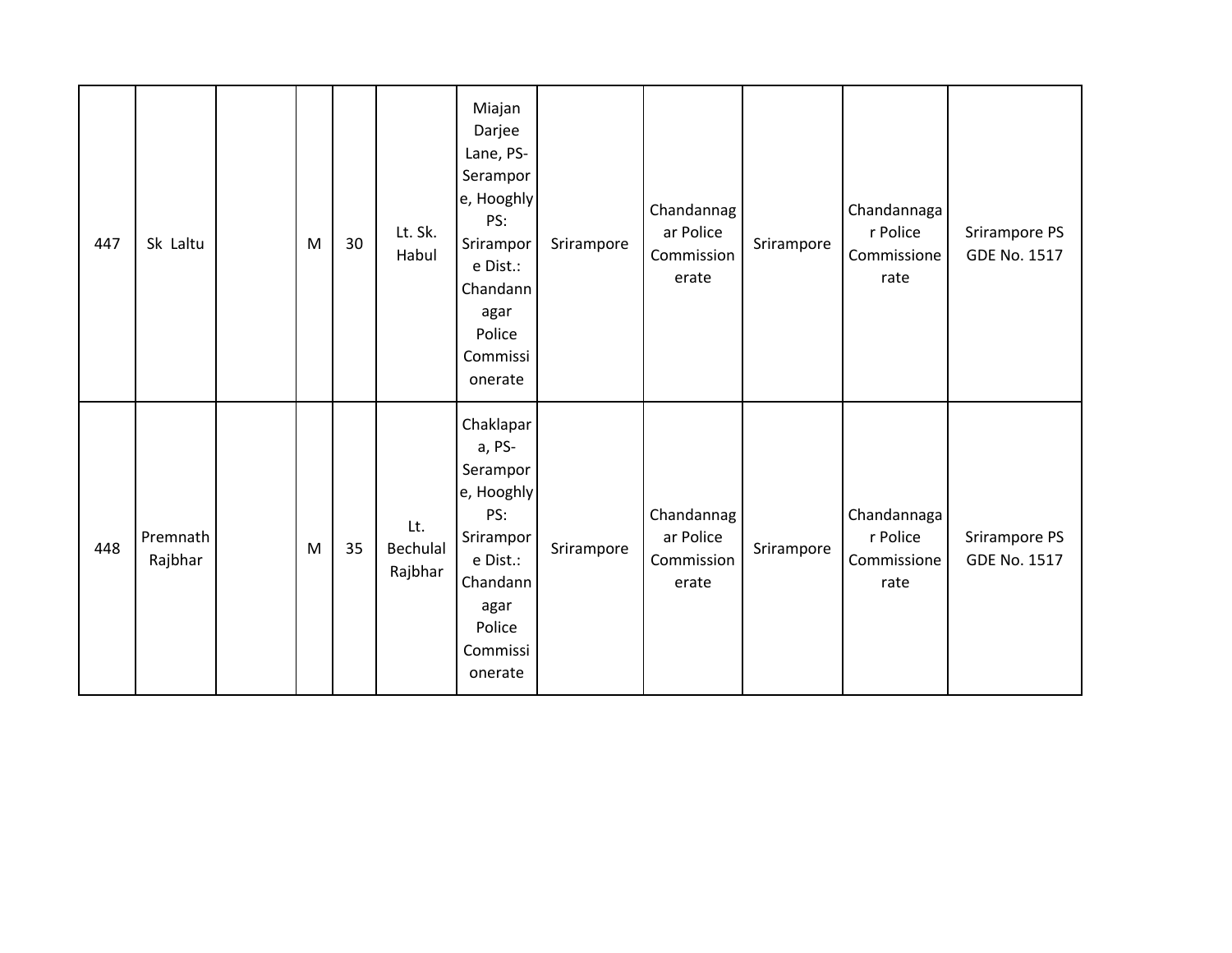| 449 | Dilip<br><b>Biswas</b> | M | 32 | Priya<br>Gopal<br><b>Biswas</b> | Ghoramar<br>a, PS-<br>Serampor<br>e, Hooghly<br>PS:<br>Srirampor<br>e Dist.:<br>Chandann<br>agar<br>Police<br>Commissi<br>onerate      | Srirampore | Chandannag<br>ar Police<br>Commission<br>erate | Srirampore | Chandannaga<br>r Police<br>Commissione<br>rate | Srirampore PS<br><b>GDE No. 1517</b> |
|-----|------------------------|---|----|---------------------------------|----------------------------------------------------------------------------------------------------------------------------------------|------------|------------------------------------------------|------------|------------------------------------------------|--------------------------------------|
| 450 | Raja Khan              | M | 40 | Lt. Sakil<br>Khan               | 4 No. Rail<br>Gate, PS-<br>Serampor<br>e, Hooghly<br>PS:<br>Srirampor<br>e Dist.:<br>Chandann<br>agar<br>Police<br>Commissi<br>onerate | Srirampore | Chandannag<br>ar Police<br>Commission<br>erate | Srirampore | Chandannaga<br>r Police<br>Commissione<br>rate | Srirampore PS<br><b>GDE No. 1517</b> |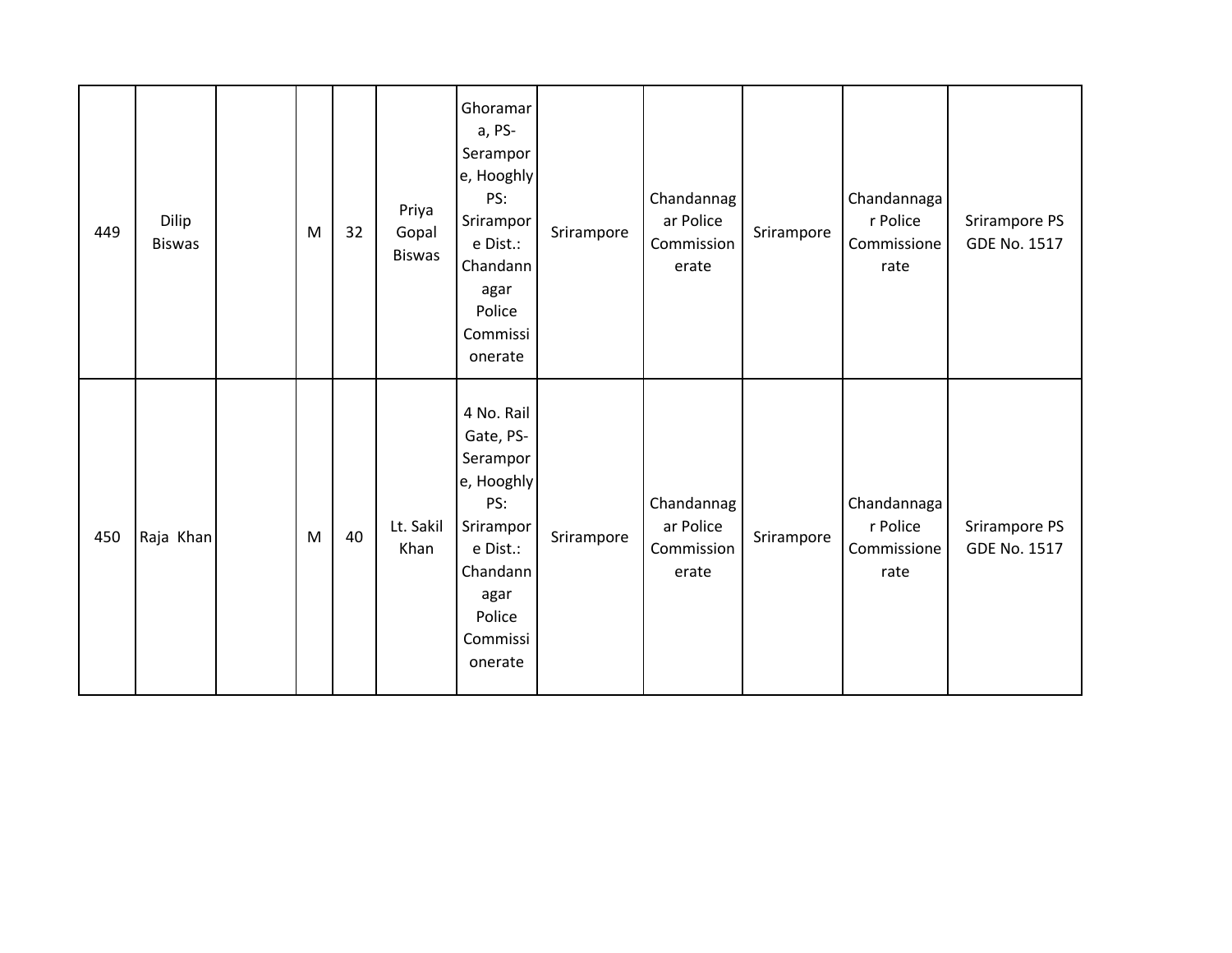| 451 | Laltu Das        | M | 45 | Lt. Bhim<br>Das | Sodepur,<br>PS-<br>Sodepur,<br>24 Pgs(N).<br>PS:<br>Srirampor<br>e Dist.:<br>Chandann<br>agar<br>Police<br>Commissi<br>onerate               | Srirampore | Chandannag<br>ar Police<br>Commission<br>erate | Srirampore | Chandannaga<br>r Police<br>Commissione<br>rate | Srirampore PS<br><b>GDE No. 1517</b> |
|-----|------------------|---|----|-----------------|----------------------------------------------------------------------------------------------------------------------------------------------|------------|------------------------------------------------|------------|------------------------------------------------|--------------------------------------|
| 452 | Ranjit<br>Mondal | M | 36 | Mantu<br>Mondal | Sodegope<br>Para Lane,<br>PS-<br>Serampor<br>e, Hooghly<br>PS:<br>Srirampor<br>e Dist.:<br>Chandann<br>agar<br>Police<br>Commissi<br>onerate | Srirampore | Chandannag<br>ar Police<br>Commission<br>erate | Srirampore | Chandannaga<br>r Police<br>Commissione<br>rate | Srirampore PS<br><b>GDE No. 1530</b> |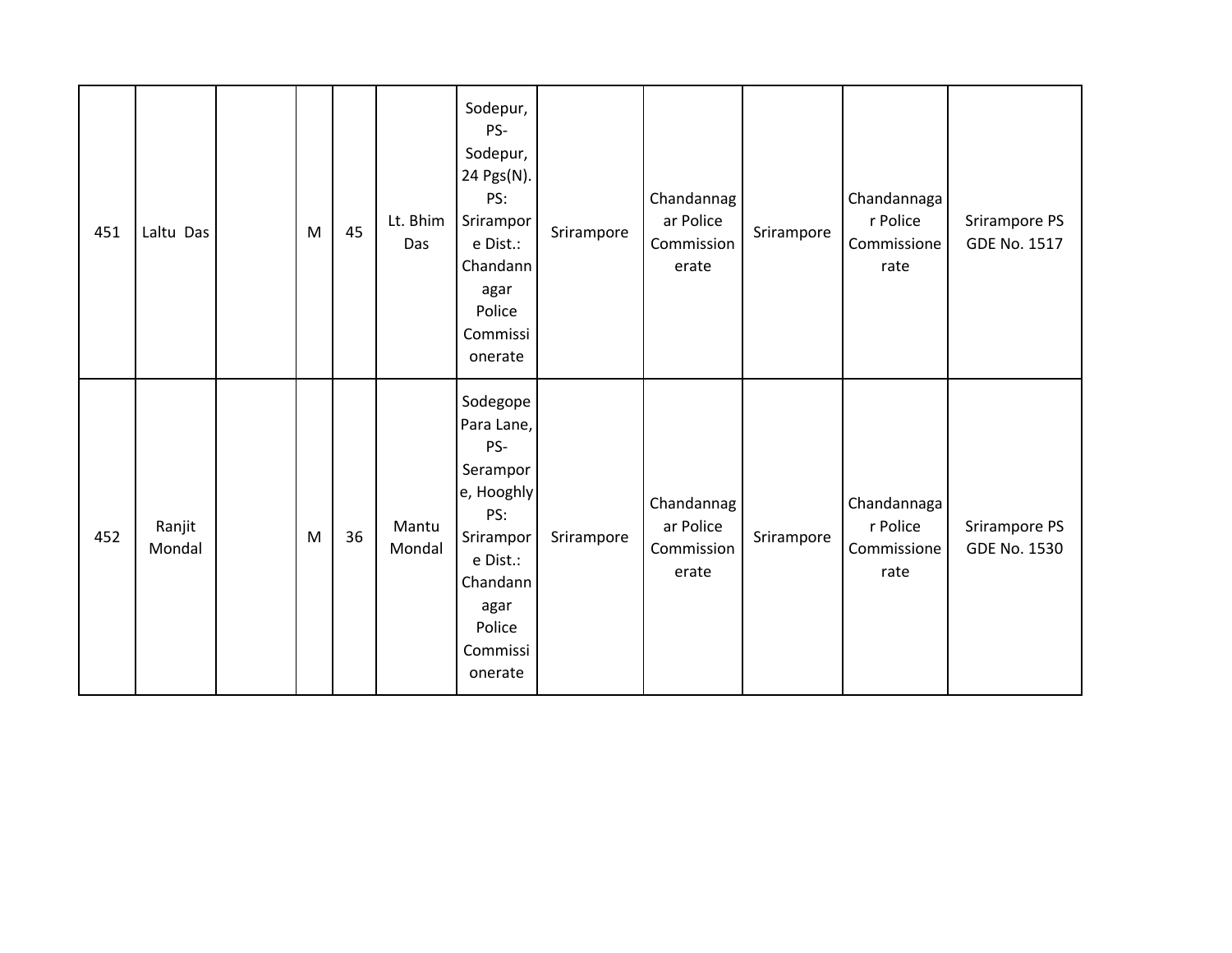| 453 | Sanjit<br>Patra    | M | 46 | Srikanta<br>Patra      | Sodegope<br>Para Lane,<br>PS-<br>Serampor<br>e, Hooghly<br>PS:<br>Srirampor<br>e Dist.:<br>Chandann<br>agar<br>Police<br>Commissi<br>onerate | Srirampore | Chandannag<br>ar Police<br>Commission<br>erate | Srirampore | Chandannaga<br>r Police<br>Commissione<br>rate | Srirampore PS<br>GDE No. 1530        |
|-----|--------------------|---|----|------------------------|----------------------------------------------------------------------------------------------------------------------------------------------|------------|------------------------------------------------|------------|------------------------------------------------|--------------------------------------|
| 454 | Ananda<br>Majunder | M | 39 | Lt. Khokan<br>Majumder | Sodegope<br>Para Lane,<br>PS-<br>Serampor<br>e, Hooghly<br>PS:<br>Srirampor<br>e Dist.:<br>Chandann<br>agar<br>Police<br>Commissi<br>onerate | Srirampore | Chandannag<br>ar Police<br>Commission<br>erate | Srirampore | Chandannaga<br>r Police<br>Commissione<br>rate | Srirampore PS<br><b>GDE No. 1530</b> |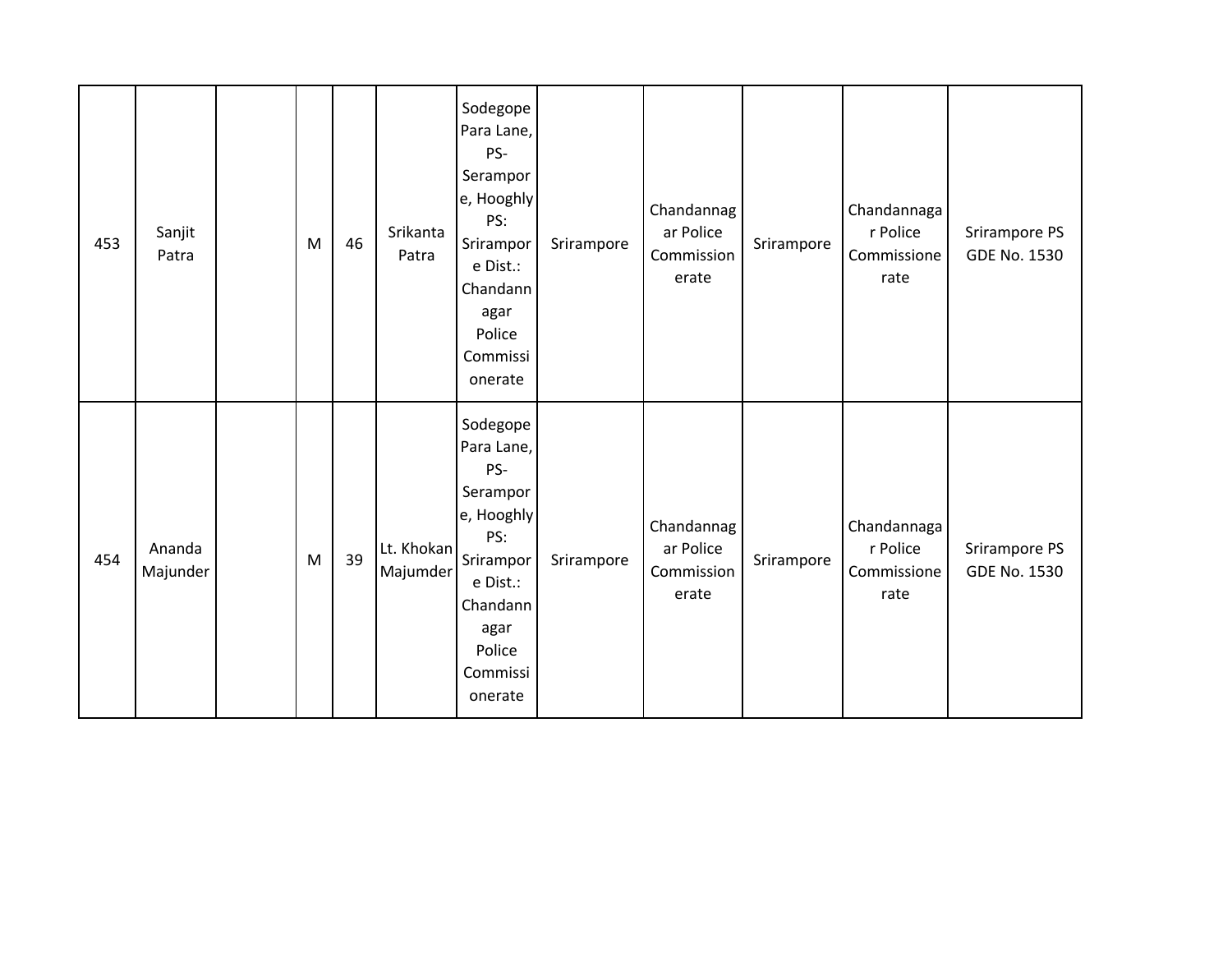| 455 | Gopal<br>Ghosh    | S/O<br>Ganesh<br>Chandra<br>Ghosh | 139, Raja<br>Peary<br>Mohan<br>Road, PO<br>& PS-<br>Uttarpara,<br>Di | Basirhat | Uttarpara | Chandannaga<br>r Police<br>Commissione<br>rate | Uttarpara PS GDE<br>No. 1291 |
|-----|-------------------|-----------------------------------|----------------------------------------------------------------------|----------|-----------|------------------------------------------------|------------------------------|
| 456 | Amit<br>Ghosh     | S/O<br>Ganesh<br>Chandra<br>Ghosh | 139, Raja<br>Peary<br>Mohan<br>Road, PO<br>& PS-<br>Uttarpara,<br>Di | Basirhat | Uttarpara | Chandannaga<br>r Police<br>Commissione<br>rate | Uttarpara PS GDE<br>No. 1291 |
| 457 | Biswajit<br>Ghosh | S/O<br>Ganesh<br>Chandra<br>Ghosh | 139, Raja<br>Peary<br>Mohan<br>Road, PO<br>& PS-<br>Uttarpara,<br>Di | Basirhat | Uttarpara | Chandannaga<br>r Police<br>Commissione<br>rate | Uttarpara PS GDE<br>No. 1291 |
| 458 | Souvik Kr.<br>Pal | S/o Sandip<br>Kr. Pal             | 65/A J.K<br>Street, PO<br>& PS-<br>Uttarpara,<br>Dist-<br>Hooghll    | Basirhat | Uttarpara | Chandannaga<br>r Police<br>Commissione<br>rate | Uttarpara PS GDE<br>No. 1295 |
| 459 | Chandan<br>Santra | S/o Dilip<br>Santra               | 155A, J.K<br>Street, PO<br>& PS-<br>Uttarpara,<br>Dist-<br>Hooghl    | Basirhat | Uttarpara | Chandannaga<br>r Police<br>Commissione<br>rate | Uttarpara PS GDE<br>No. 1295 |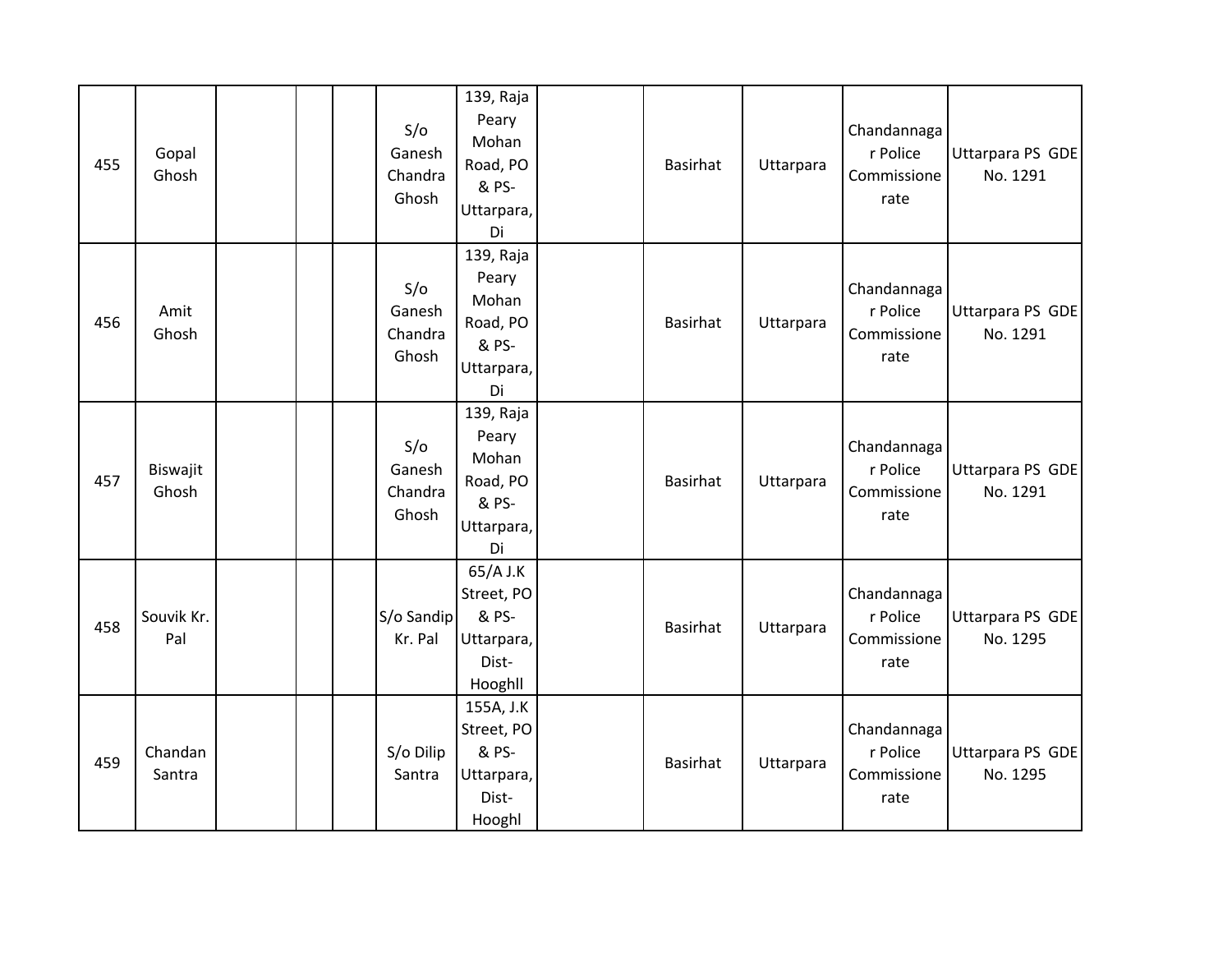| 460 | Debasish<br>Santra       | S/o Dilip<br>Santra                 | 155A, J.K<br>Street, PO<br>& PS-<br>Uttarpara,<br>Dist-<br>Hooghl            | Basirhat        | Uttarpara | Chandannaga<br>r Police<br>Commissione<br>rate | Uttarpara PS GDE<br>No. 1295 |
|-----|--------------------------|-------------------------------------|------------------------------------------------------------------------------|-----------------|-----------|------------------------------------------------|------------------------------|
| 461 | Rupak<br>Chakrabor<br>ty | S/o Dilip<br>Chakrabor<br>ty        | 3 No, ABC<br>Lane, PO<br>& PS-<br>Uttarpara,<br>Dist-<br>Hooghlly            | Basirhat        | Uttarpara | Chandannaga<br>r Police<br>Commissione<br>rate | Uttarpara PS GDE<br>No. 1295 |
| 462 | Shivam<br>Singh          | S/O<br>Binodh<br>Singh              | Sastrinaga<br>r,<br>Konnagar,<br>PS-<br>Uttarpara,<br>Dist-<br>Hooghl        | Basirhat        | Uttarpara | Chandannaga<br>r Police<br>Commissione<br>rate | Uttarpara PS GDE<br>No. 1326 |
| 463 | Suvojit<br>Chatterjee    | S/O<br>Sombhun<br>ath<br>Chatterjee | <b>B.K Street,</b><br><b>PO &amp; PS-</b><br>Uttarpara,<br>Dist-<br>Hooghlly | Basirhat        | Uttarpara | Chandannaga<br>r Police<br>Commissione<br>rate | Uttarpara PS GDE<br>No. 1326 |
| 464 | Sourav<br>Karmakar       | S/o Nitai<br>Karmakar               | 118, B.M<br>Saha<br>Road,<br>Hindmoto<br>r, PS-<br>Uttarpara,<br><b>Dist</b> | <b>Basirhat</b> | Uttarpara | Chandannaga<br>r Police<br>Commissione<br>rate | Uttarpara PS GDE<br>No. 1326 |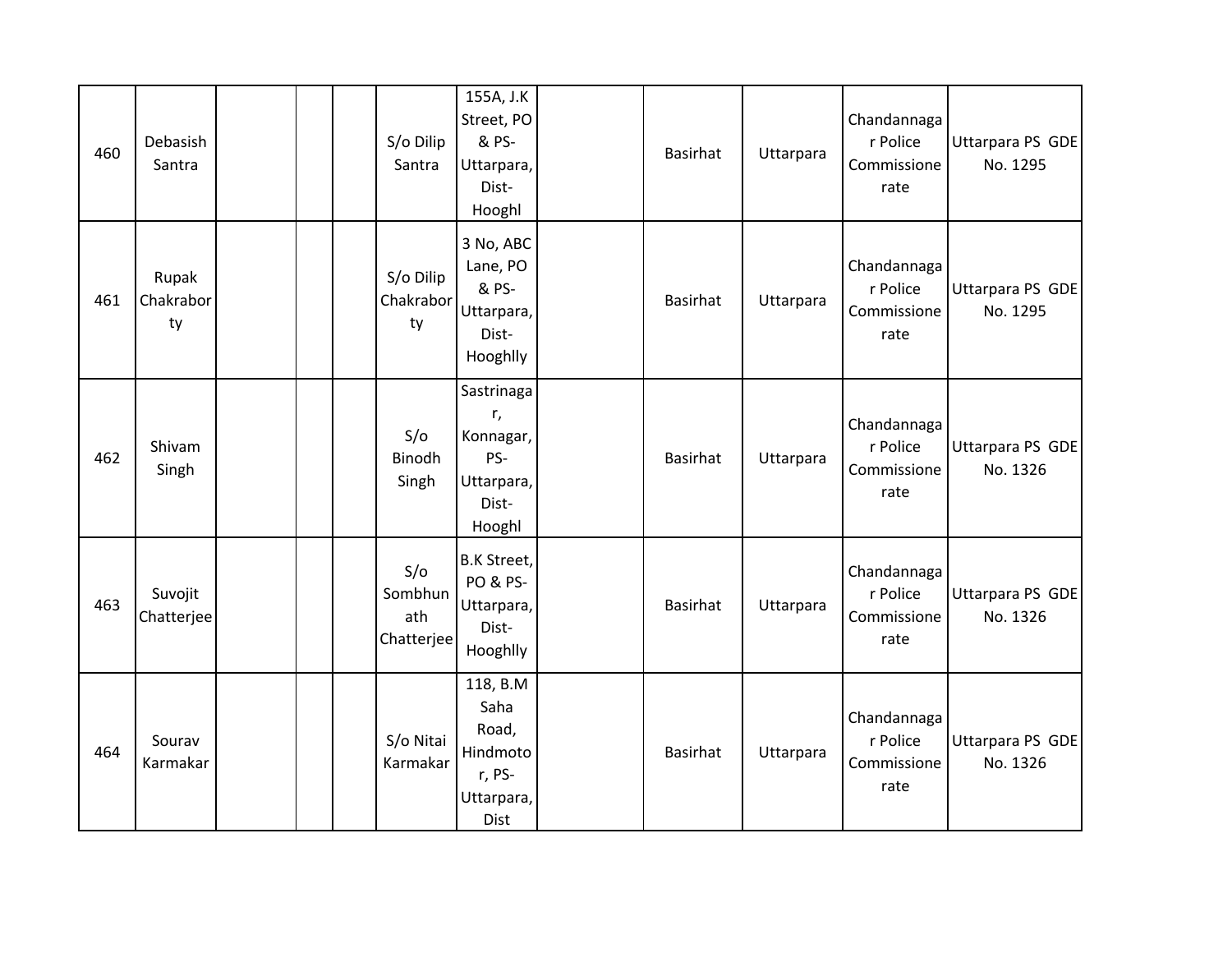| 465 | Sridip<br>Roychowd<br>hury |  | S/o Sisir<br>hury      | D.J Road,<br>PS-<br>Roychowd Uttarpara,<br>Dist-<br>Hooghlly          | Basirhat        | Uttarpara | Chandannaga<br>r Police<br>Commissione<br>rate | Uttarpara PS GDE<br>No. 1326 |
|-----|----------------------------|--|------------------------|-----------------------------------------------------------------------|-----------------|-----------|------------------------------------------------|------------------------------|
| 466 | Sujit Das                  |  | S/O<br>Govind<br>Das   | Side Bally<br>Bridge, PS-<br>Uttarpara,<br>Dist-<br>Hooghly           | <b>Basirhat</b> | Uttarpara | Chandannaga<br>r Police<br>Commissione<br>rate | Uttarpara PS GDE<br>No. 1326 |
| 467 | Gopal Kr.<br>Jha           |  | S/O<br>Shibnath<br>Jha | Sastrinaga<br>r Boro<br>Bahera, PS-<br>Uttarpara,<br>Dist-Hoog        | Basirhat        | Uttarpara | Chandannaga<br>r Police<br>Commissione<br>rate | Uttarpara PS GDE<br>No. 1355 |
| 468 | <b>Bibek</b><br>Yadav      |  | S/O<br>Goutam<br>Yadav | Sastrinaga<br>r,<br>Konnagar,<br>PS-<br>Uttarpara,<br>Dist-<br>Hooghl | Basirhat        | Uttarpara | Chandannaga<br>r Police<br>Commissione<br>rate | Uttarpara PS GDE<br>No. 1355 |
| 469 | <b>Bibek Jha</b>           |  | S/o Bijoy<br>Jha       | 75, T.N<br>Mukherje<br>e Road,<br>Makhla,<br>PS-<br>Uttarpara,<br>Dis | Basirhat        | Uttarpara | Chandannaga<br>r Police<br>Commissione<br>rate | Uttarpara PS GDE<br>No. 1355 |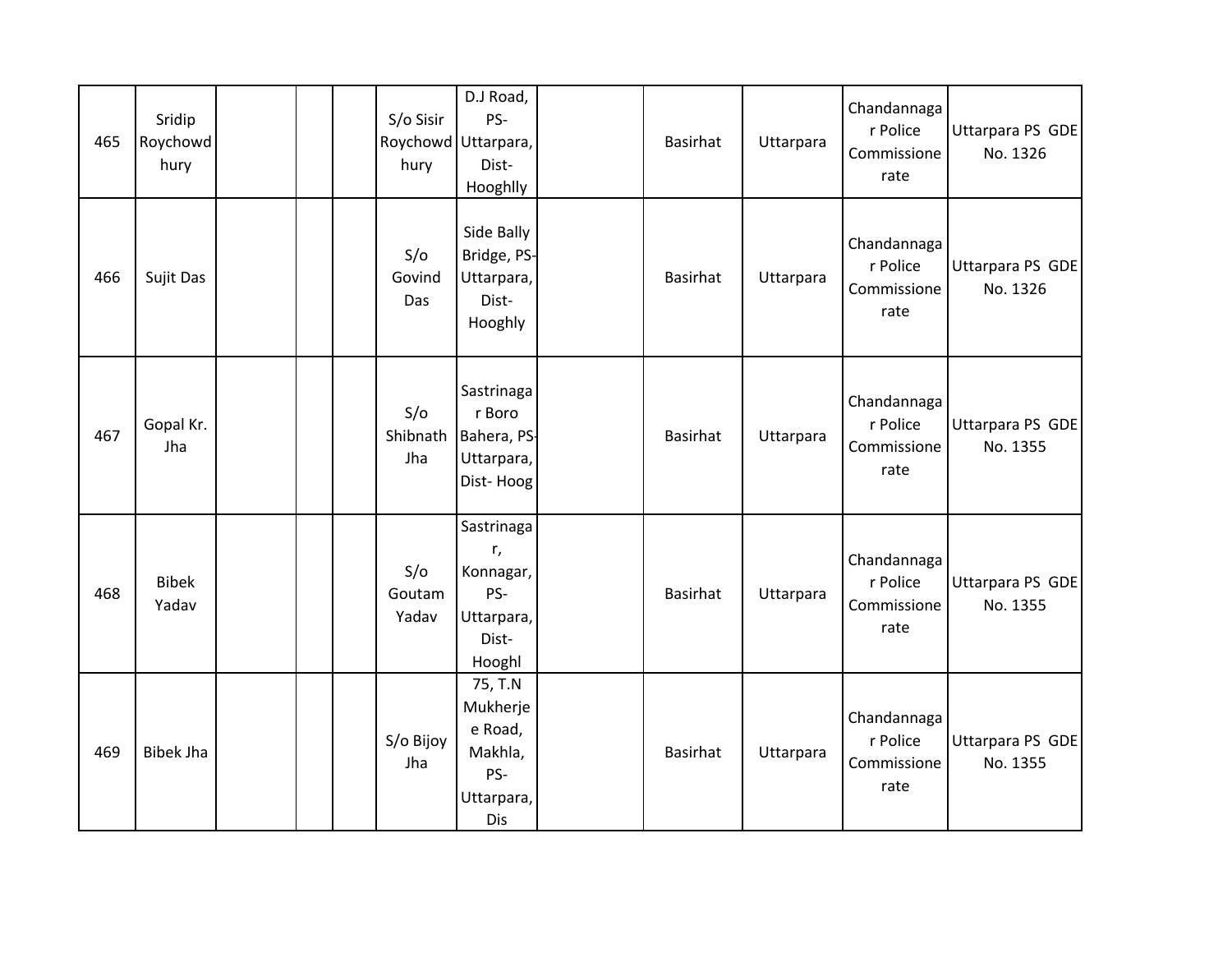| 470 | Pavan<br>Orang      |   |    | S/O<br>Tarapada<br>Orang | 64/3<br>Ramlal<br>Dutta<br>Lane, PO-<br>Bhadrakali<br>, PS-<br>Uttarp |            | Basirhat            | Uttarpara  | Chandannaga<br>r Police<br>Commissione<br>rate | Uttarpara PS GDE<br>No. 1355               |
|-----|---------------------|---|----|--------------------------|-----------------------------------------------------------------------|------------|---------------------|------------|------------------------------------------------|--------------------------------------------|
| 471 | Subho<br>Chatterjee |   |    | S/o Ashok Road, PO-      | 74, Ramlal<br>Dutta<br>Chatterjee Bhadrakali<br>, PS-<br>Uttarpa      |            | Basirhat            | Uttarpara  | Chandannaga<br>r Police<br>Commissione<br>rate | Uttarpara PS GDE<br>No. 1355               |
| 472 | Kousik<br>Hansda    | M |    | Manjila<br>Hansda        | Pilpukur<br>PS:<br>Harirampu<br>r Dist.:<br>Dakshin<br>Dinajpur       | Harirampur | Dakshin<br>Dinajpur | Harirampur | Dakshin<br>Dinajpur                            | Harirampur PS<br><b>GDE No. 787</b>        |
| 473 | Khagen<br>Murmu     | M | 35 | <b>Not Noted</b>         | Bankura<br>PS:<br>Bankura<br>Dist.:<br>Bankura                        | Bankura    | Bankura             | Bishnupur  | Bankura                                        | <b>Bishnupur PS</b><br><b>GDE No. 1033</b> |
| 474 | Ramlal<br>Hembram   | M | 35 | <b>Not Noted</b>         | Bankura<br>PS:<br>Bankura<br>Dist.:<br>Bankura                        | Bankura    | Bankura             | Bishnupur  | Bankura                                        | <b>Bishnupur PS</b><br><b>GDE No. 1033</b> |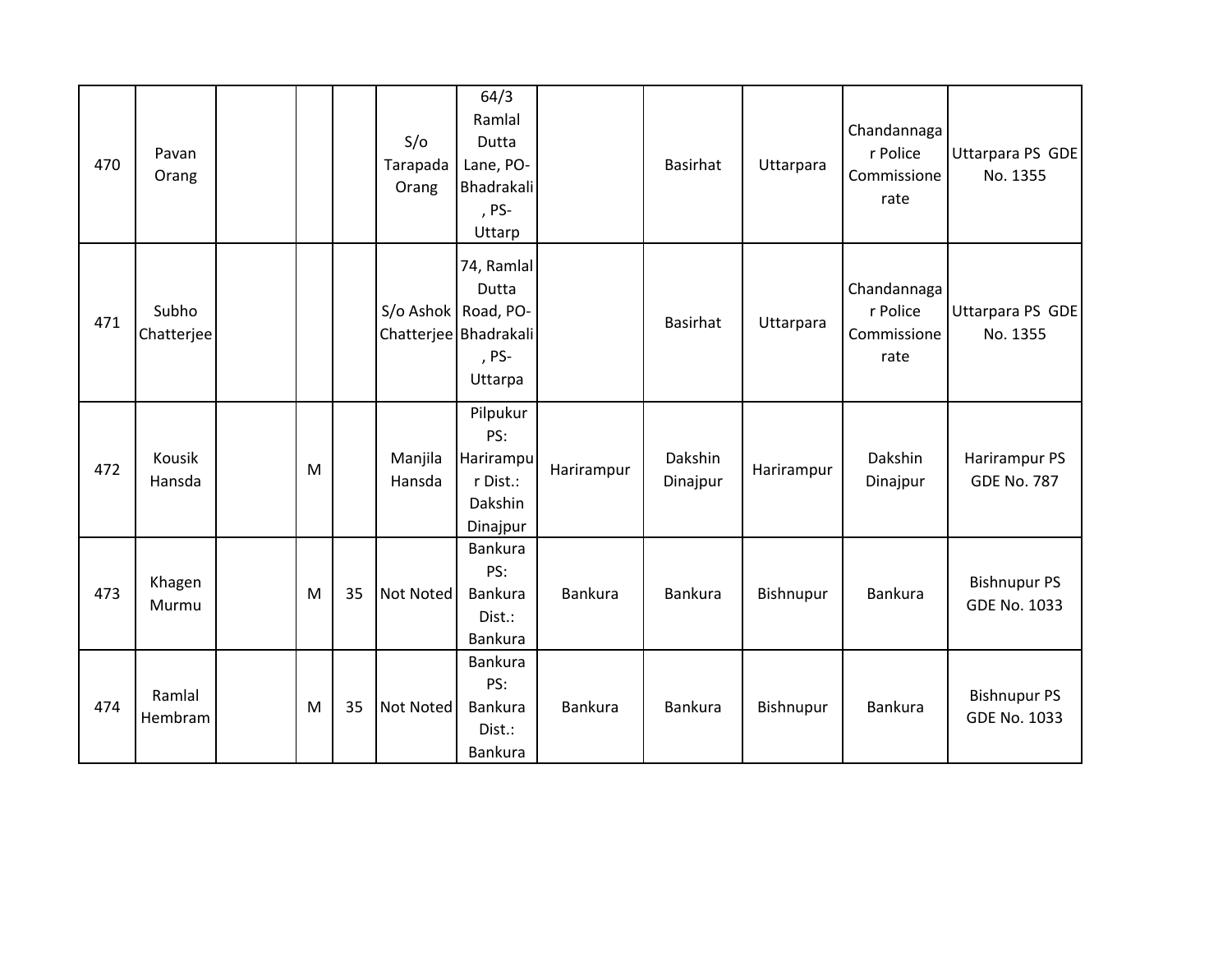| 475 | Dipankar<br>Mandal | M | 31 | <b>Not Noted</b>      | <b>Bankura</b><br>PS:<br>Bankura<br>Dist.:<br>Bankura                                                                         | Bankura    | Bankura                                  | Bishnupur  | Bankura                                      | <b>Bishnupur PS</b><br><b>GDE No. 1033</b> |
|-----|--------------------|---|----|-----------------------|-------------------------------------------------------------------------------------------------------------------------------|------------|------------------------------------------|------------|----------------------------------------------|--------------------------------------------|
| 476 | Chanchal<br>Manna  | M | 28 | <b>Not Noted</b>      | Bankura<br>PS:<br>Bankura<br>Dist.:<br>Bankura                                                                                | Bankura    | Bankura                                  | Bishnupur  | Bankura                                      | <b>Bishnupur PS</b><br><b>GDE No. 1033</b> |
| 477 | Srikanta<br>Bagdi  | M | 33 | <b>Not Noted</b>      | Bankura<br>PS:<br>Bankura<br>Dist.:<br>Bankura                                                                                | Bankura    | Bankura                                  | Bishnupur  | Bankura                                      | <b>Bishnupur PS</b><br><b>GDE No. 1033</b> |
| 478 | Saikat<br>Mandal   | M | 38 | <b>Not Noted</b>      | Bankura<br>PS:<br>Bankura<br>Dist.:<br>Bankura                                                                                | Bankura    | Bankura                                  | Bishnupur  | Bankura                                      | <b>Bishnupur PS</b><br><b>GDE No. 1033</b> |
| 479 | Bablu Jana         | M | 29 | S/O<br>Paresh<br>Jana | <b>Budge</b><br><b>Budge</b><br>Natun<br>Para PS:<br>Budgebud<br>ge Dist.:<br>Diamond<br>Harbour<br>Police<br><b>District</b> | Budgebudge | Diamond<br>Harbour<br>Police<br>District | Budgebudge | Diamond<br>Harbour<br><b>Police District</b> | <b>Budgebudge PS</b><br><b>GDE No. 825</b> |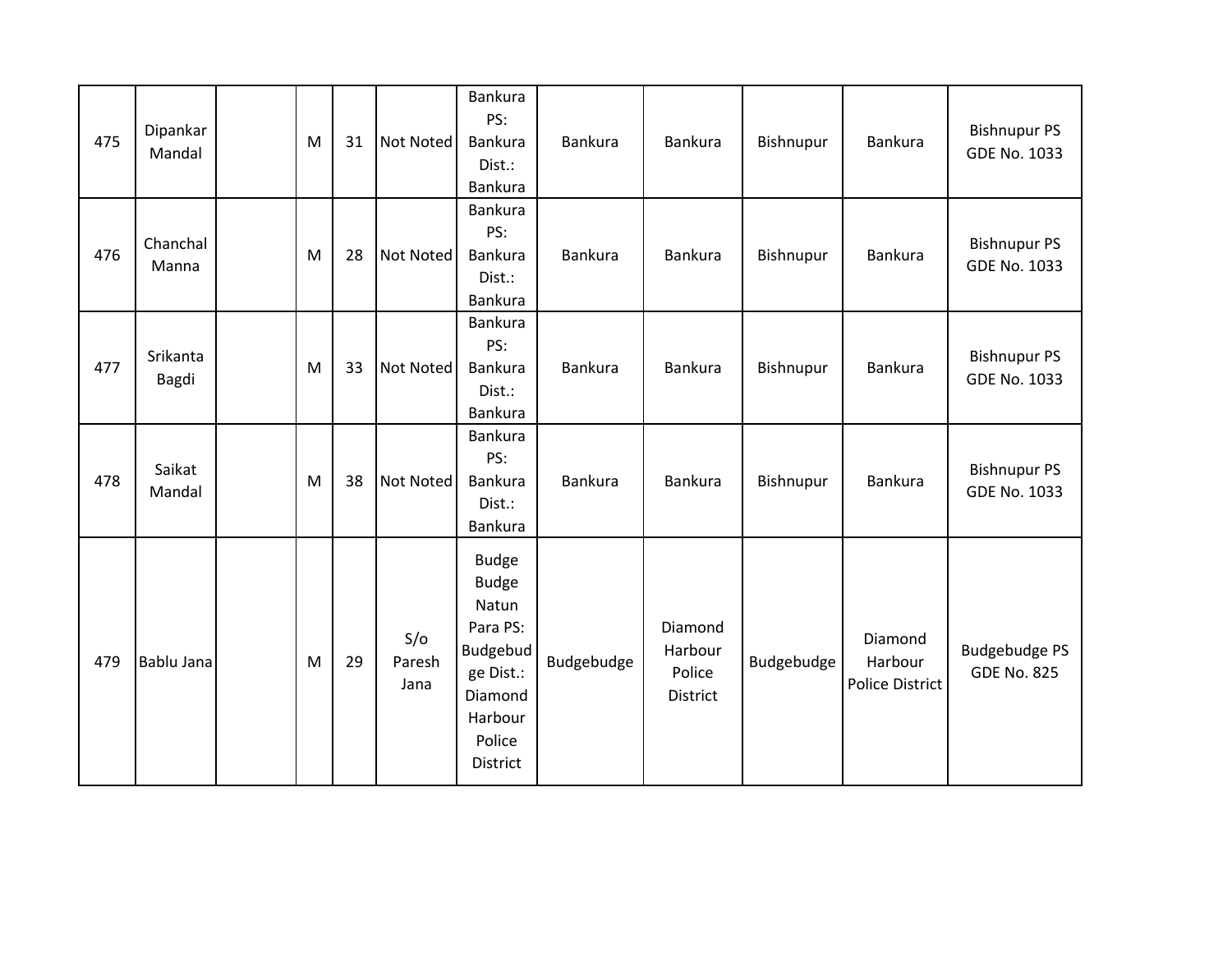| 480 | Sk Jiyaul       | M | 25 | Sk Janab<br>Ali        | PS:<br>Diamond<br>harbour<br>Dist.:<br>Diamond<br>Harbour<br>Police<br>District | Diamond<br>harbour | Diamond<br>Harbour<br>Police<br>District | Diamond<br>harbour | Diamond<br>Harbour<br><b>Police District</b> | Diamond harbour<br>PS GDE No. 1478 |
|-----|-----------------|---|----|------------------------|---------------------------------------------------------------------------------|--------------------|------------------------------------------|--------------------|----------------------------------------------|------------------------------------|
| 481 | Kalo Khan       | M | 28 | Kayam Ali<br>Khan      | PS:<br>Diamond<br>harbour<br>Dist.:<br>Diamond<br>Harbour<br>Police<br>District | Diamond<br>harbour | Diamond<br>Harbour<br>Police<br>District | Diamond<br>harbour | Diamond<br>Harbour<br><b>Police District</b> | Diamond harbour<br>PS GDE No. 1478 |
| 482 | Saiful Kazi     | M | 26 | Sural<br>Haque<br>Kazi | PS:<br>Diamond<br>harbour<br>Dist.:<br>Diamond<br>Harbour<br>Police<br>District | Diamond<br>harbour | Diamond<br>Harbour<br>Police<br>District | Diamond<br>harbour | Diamond<br>Harbour<br><b>Police District</b> | Diamond harbour<br>PS GDE No. 1478 |
| 483 | Faridul<br>Khan | M | 28 | Najrul<br>Khan         | PS:<br>Diamond<br>harbour<br>Dist.:<br>Diamond<br>Harbour<br>Police<br>District | Diamond<br>harbour | Diamond<br>Harbour<br>Police<br>District | Diamond<br>harbour | Diamond<br>Harbour<br><b>Police District</b> | Diamond harbour<br>PS GDE No. 1478 |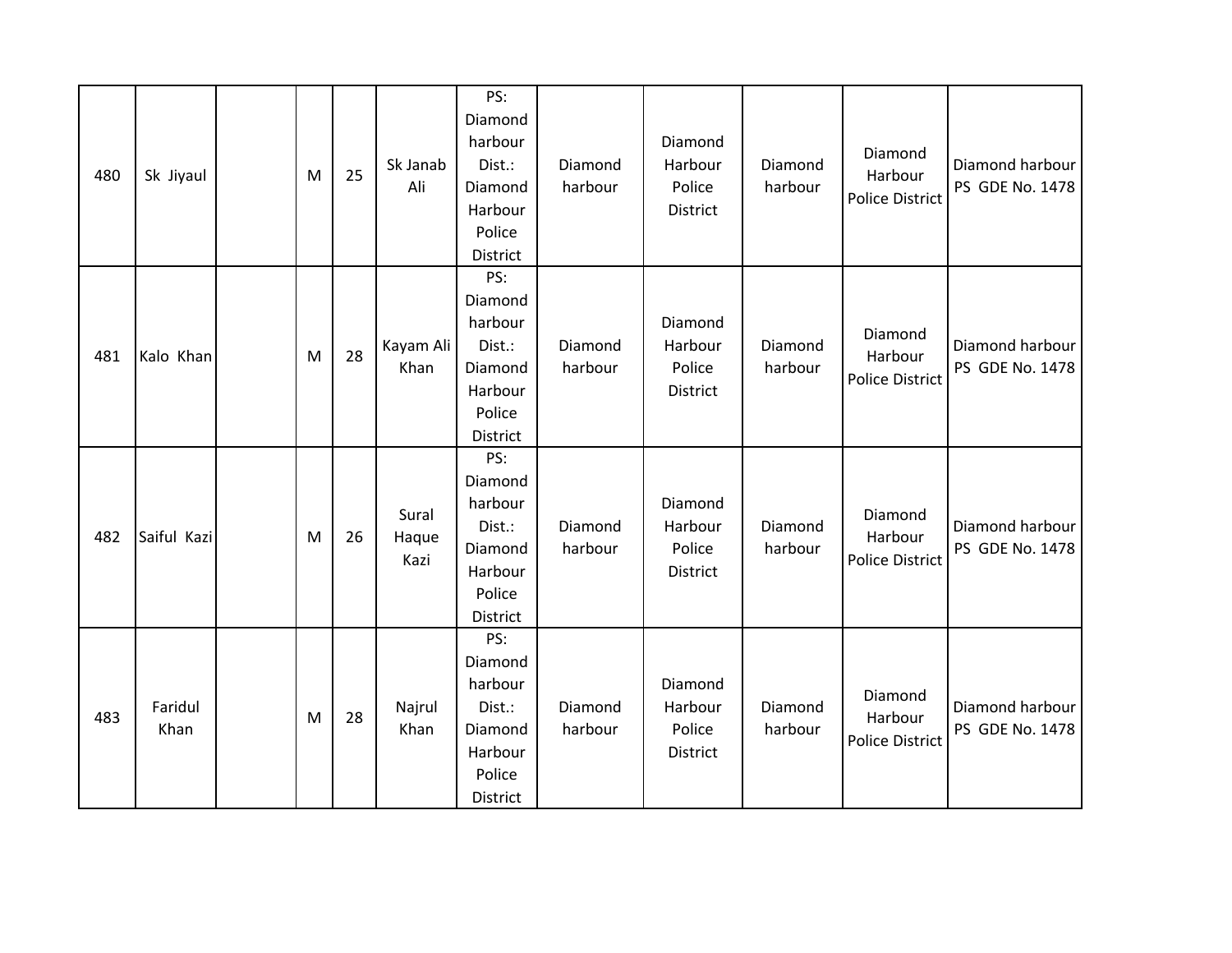| 484 | Maharul<br>Sk             | M | 30 | Motleb Sk        | PS:<br>Diamond<br>harbour<br>Dist.:<br>Diamond<br>Harbour<br>Police<br>District        | Diamond<br>harbour | Diamond<br>Harbour<br>Police<br>District | Diamond<br>harbour | Diamond<br>Harbour<br><b>Police District</b> | Diamond harbour<br>PS GDE No. 1478 |
|-----|---------------------------|---|----|------------------|----------------------------------------------------------------------------------------|--------------------|------------------------------------------|--------------------|----------------------------------------------|------------------------------------|
| 485 | Jakir<br>Hossain<br>Molla | M | 31 | Hannan<br>Molla  | PS:<br>Diamond<br>harbour<br>Dist.:<br>Diamond<br>Harbour<br>Police<br>District        | Diamond<br>harbour | Diamond<br>Harbour<br>Police<br>District | Diamond<br>harbour | Diamond<br>Harbour<br><b>Police District</b> | Diamond harbour<br>PS GDE No. 1481 |
| 486 | Sujay<br>Bayen            | M | 25 | Sastui<br>Bayen  | PS:<br>Diamond<br>harbour<br>Dist.:<br>Diamond<br>Harbour<br>Police<br>District        | Diamond<br>harbour | Diamond<br>Harbour<br>Police<br>District | Diamond<br>harbour | Diamond<br>Harbour<br><b>Police District</b> | Diamond harbour<br>PS GDE No. 1481 |
| 487 | Abbas<br>Laskar           | M | 28 | Saukat<br>Laskar | PS:<br>Diamond<br>harbour<br>Dist.:<br>Diamond<br>Harbour<br>Police<br><b>District</b> | Diamond<br>harbour | Diamond<br>Harbour<br>Police<br>District | Diamond<br>harbour | Diamond<br>Harbour<br><b>Police District</b> | Diamond harbour<br>PS GDE No. 1481 |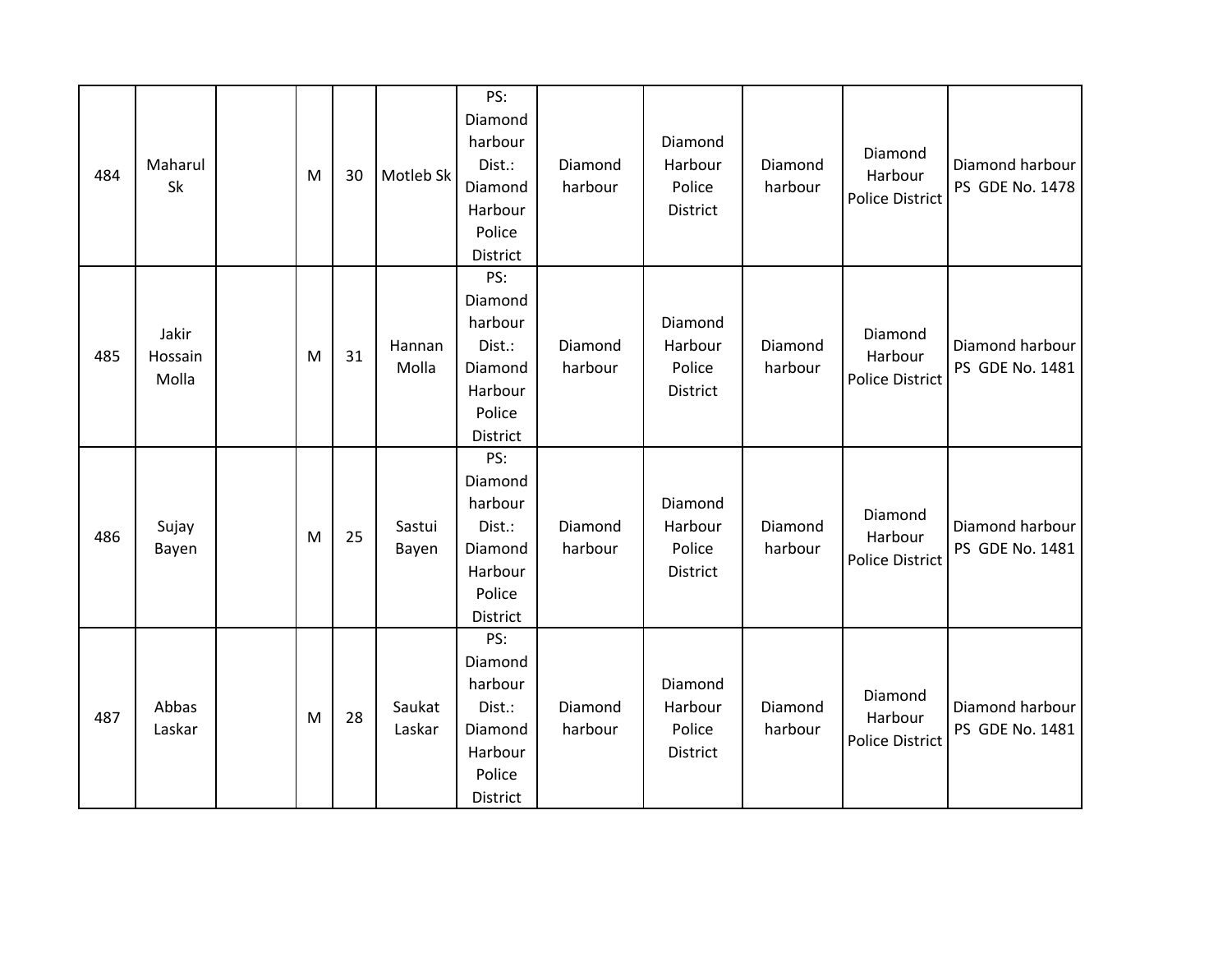| 488 | Jiyanur<br>Sarder | M | 25 | Momim<br>Ali Sarder | PS:<br>Diamond<br>harbour<br>Dist.:<br>Diamond<br>Harbour<br>Police<br>District        | Diamond<br>harbour | Diamond<br>Harbour<br>Police<br>District | Diamond<br>harbour | Diamond<br>Harbour<br><b>Police District</b> | Diamond harbour<br>PS GDE No. 1481 |
|-----|-------------------|---|----|---------------------|----------------------------------------------------------------------------------------|--------------------|------------------------------------------|--------------------|----------------------------------------------|------------------------------------|
| 489 | Janer Sk          | M | 30 | Karam Ali<br>Sk     | PS:<br>Diamond<br>harbour<br>Dist.:<br>Diamond<br>Harbour<br>Police<br><b>District</b> | Diamond<br>harbour | Diamond<br>Harbour<br>Police<br>District | Diamond<br>harbour | Diamond<br>Harbour<br><b>Police District</b> | Diamond harbour<br>PS GDE No. 1481 |
| 490 | Rajkumar<br>Patra | M | 26 | Basudeb<br>Patra    | PS:<br>Diamond<br>harbour<br>Dist.:<br>Diamond<br>Harbour<br>Police<br>District        | Diamond<br>harbour | Diamond<br>Harbour<br>Police<br>District | Diamond<br>harbour | Diamond<br>Harbour<br><b>Police District</b> | Diamond harbour<br>PS GDE No. 1481 |
| 491 | Md<br>Mostak      | M | 56 | Ohmed<br>Hossain    | PS:<br>Diamond<br>harbour<br>Dist.:<br>Diamond<br>Harbour<br>Police<br>District        | Diamond<br>harbour | Diamond<br>Harbour<br>Police<br>District | Diamond<br>harbour | Diamond<br>Harbour<br><b>Police District</b> | Diamond harbour<br>PS GDE No. 1481 |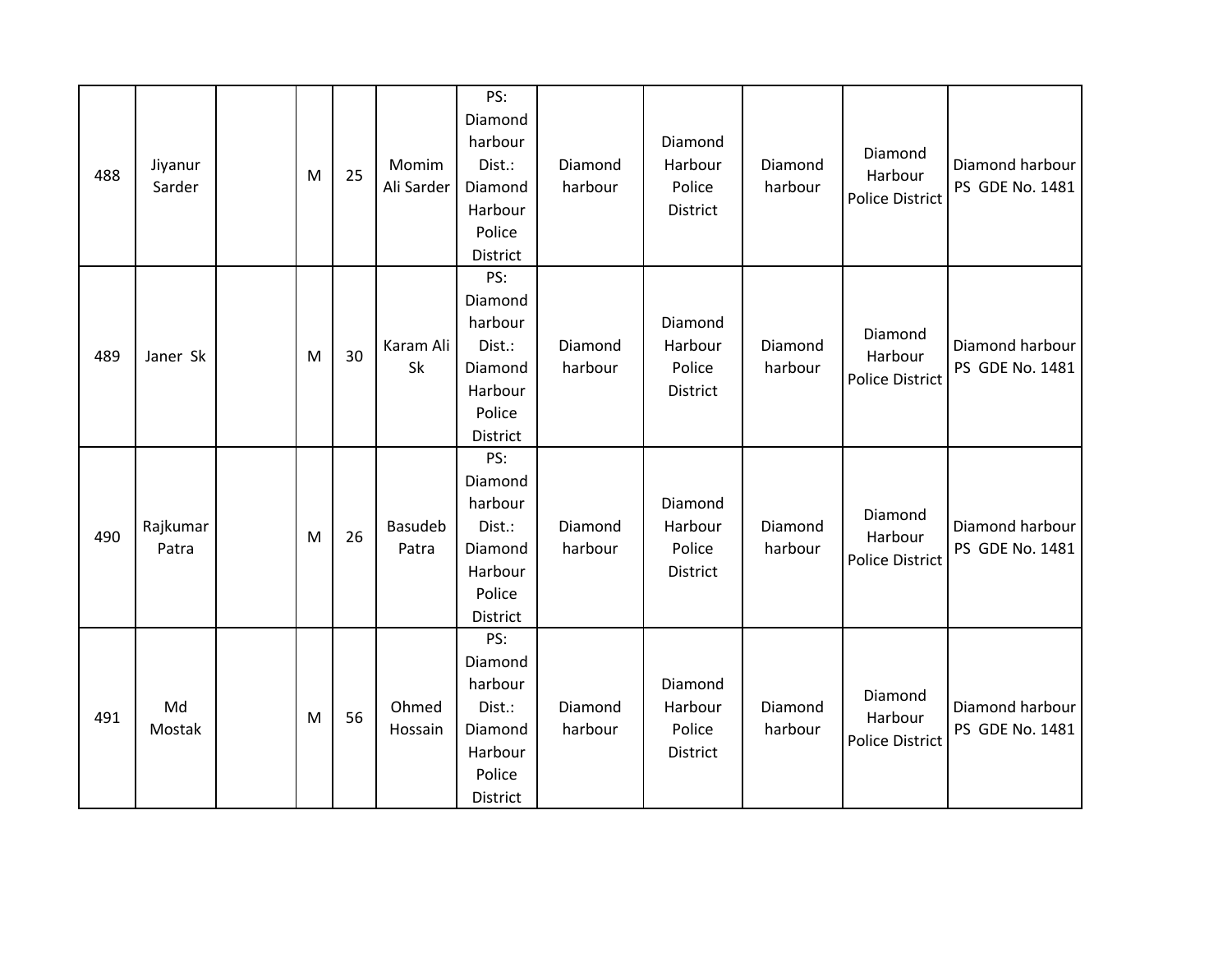| 492 | Samir<br>Mondal     | M | 42 | Jamini<br>Mondal        | PS:<br>Diamond<br>harbour<br>Dist.:<br>Diamond<br>Harbour<br>Police<br>District       | Diamond<br>harbour | Diamond<br>Harbour<br>Police<br>District | Diamond<br>harbour | Diamond<br>Harbour<br><b>Police District</b> | Diamond harbour<br>PS GDE No. 1460 |
|-----|---------------------|---|----|-------------------------|---------------------------------------------------------------------------------------|--------------------|------------------------------------------|--------------------|----------------------------------------------|------------------------------------|
| 493 | Bablu<br>Dalui      | M | 48 | Lt.<br>Nilmani<br>Dalui | Padmapuk<br>ur PS:<br>Falta Dist.:<br>Diamond<br>Harbour<br>Police<br><b>District</b> | Falta              | Diamond<br>Harbour<br>Police<br>District | Falta              | Diamond<br>Harbour<br><b>Police District</b> | Falta PS GDE No.<br>846            |
| 494 | Dhananjay<br>Mistri | M | 38 | Kachari M<br>Istri      | Kamalpur<br>PS: Falta<br>Dist.:<br>Diamond<br>Harbour<br>Police<br>District           | Falta              | Diamond<br>Harbour<br>Police<br>District | Falta              | Diamond<br>Harbour<br><b>Police District</b> | Falta PS GDE No.<br>846            |
| 495 | Surajit<br>Halder   | M | 26 | Sunil<br>Halder         | Sirakol PS:<br>Usthi<br>Dist.:<br>Diamond<br>Harbour<br>Police<br><b>District</b>     | Usthi              | Diamond<br>Harbour<br>Police<br>District | Falta              | Diamond<br>Harbour<br>Police District        | Falta PS GDE No.<br>846            |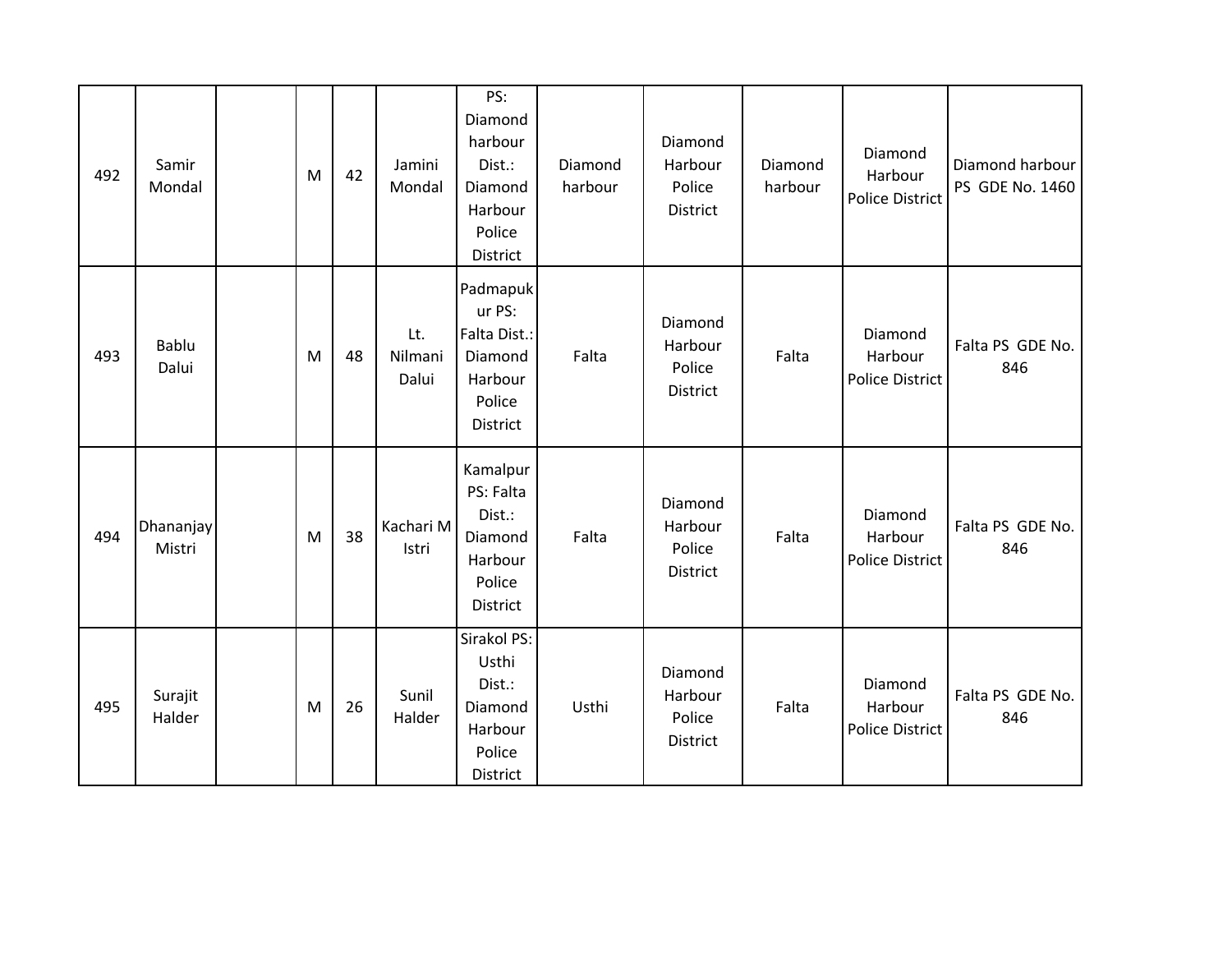| 496 | Samsul<br>Laskar       | M | 39 | Lt. Amed<br>Ali Laskar | Gopalpur<br>PS: Falta<br>Dist.:<br>Diamond<br>Harbour<br>Police<br><b>District</b> | Falta      | Diamond<br>Harbour<br>Police<br>District | Falta      | Diamond<br>Harbour<br><b>Police District</b> | Falta PS GDE No.<br>846              |
|-----|------------------------|---|----|------------------------|------------------------------------------------------------------------------------|------------|------------------------------------------|------------|----------------------------------------------|--------------------------------------|
| 497 | Samid<br>Laskar        | M | 32 | Lt. Amed<br>Ali Laskar | Gopalpur<br>PS: Falta<br>Dist.:<br>Diamond<br>Harbour<br>Police<br><b>District</b> | Falta      | Diamond<br>Harbour<br>Police<br>District | Falta      | Diamond<br>Harbour<br><b>Police District</b> | Falta PS GDE No.<br>846              |
| 498 | Satyajit<br>Chatterjee |   |    | Sunil<br>Chatterjee    | PS:<br>Maheshtal<br>a Dist.:<br>Diamond<br>Harbour<br>Police<br>District           | Maheshtala | Diamond<br>Harbour<br>Police<br>District | Maheshtala | Diamond<br>Harbour<br><b>Police District</b> | Maheshtala PS<br><b>GDE No. 1342</b> |
| 499 | Sk<br>Nurmaha<br>mmad  |   |    | Sk Riyaj               | PS:<br>Maheshtal<br>a Dist.:<br>Diamond<br>Harbour<br>Police<br><b>District</b>    | Maheshtala | Diamond<br>Harbour<br>Police<br>District | Maheshtala | Diamond<br>Harbour<br><b>Police District</b> | Maheshtala PS<br><b>GDE No. 1338</b> |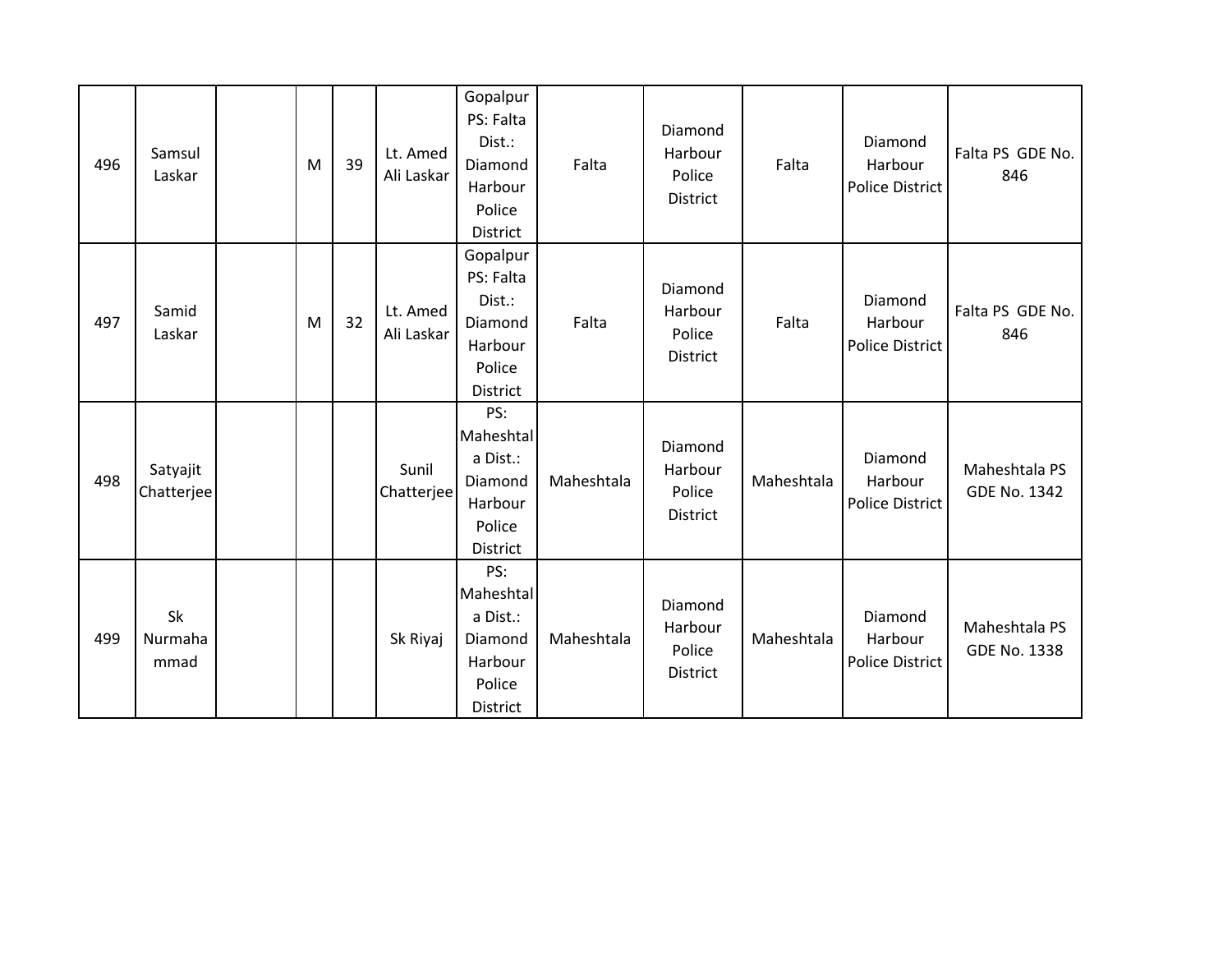| 500 | Sabir Mir                 |   |    | Imam Safi<br>Mir               | PS:<br>Maheshtal<br>a Dist.:<br>Diamond<br>Harbour<br>Police<br><b>District</b>                  | Maheshtala | Diamond<br>Harbour<br>Police<br>District | Maheshtala | Diamond<br>Harbour<br><b>Police District</b> | Maheshtala PS<br><b>GDE No. 1338</b> |
|-----|---------------------------|---|----|--------------------------------|--------------------------------------------------------------------------------------------------|------------|------------------------------------------|------------|----------------------------------------------|--------------------------------------|
| 501 | Swarup<br><b>Bark</b>     |   |    | Lt<br>Shibnath<br><b>Barik</b> | PS:<br>Maheshtal<br>a Dist.:<br>Diamond<br>Harbour<br>Police<br>District                         | Maheshtala | Diamond<br>Harbour<br>Police<br>District | Maheshtala | Diamond<br>Harbour<br>Police District        | Maheshtala PS<br><b>GDE No. 1324</b> |
| 502 | Krishna<br>Pada<br>Naskar | M | 31 | Basu<br>Naskar                 | <b>GOKARNE</b><br>E PS:<br>Mograhat<br>Dist.:<br>Diamond<br>Harbour<br>Police<br><b>District</b> | Mograhat   | Diamond<br>Harbour<br>Police<br>District | Mograhat   | Diamond<br>Harbour<br>Police District        | Mograhat PS GDE<br>No. 1183          |
| 503 | <b>Basudeb</b><br>Mondal  | M | 25 | Krishnapa<br>da<br>Mondal      | <b>GOKARNE</b><br>E PS:<br>Mograhat<br>Dist.:<br>Diamond<br>Harbour<br>Police<br>District        | Mograhat   | Diamond<br>Harbour<br>Police<br>District | Mograhat   | Diamond<br>Harbour<br><b>Police District</b> | Mograhat PS GDE<br>No. 1183          |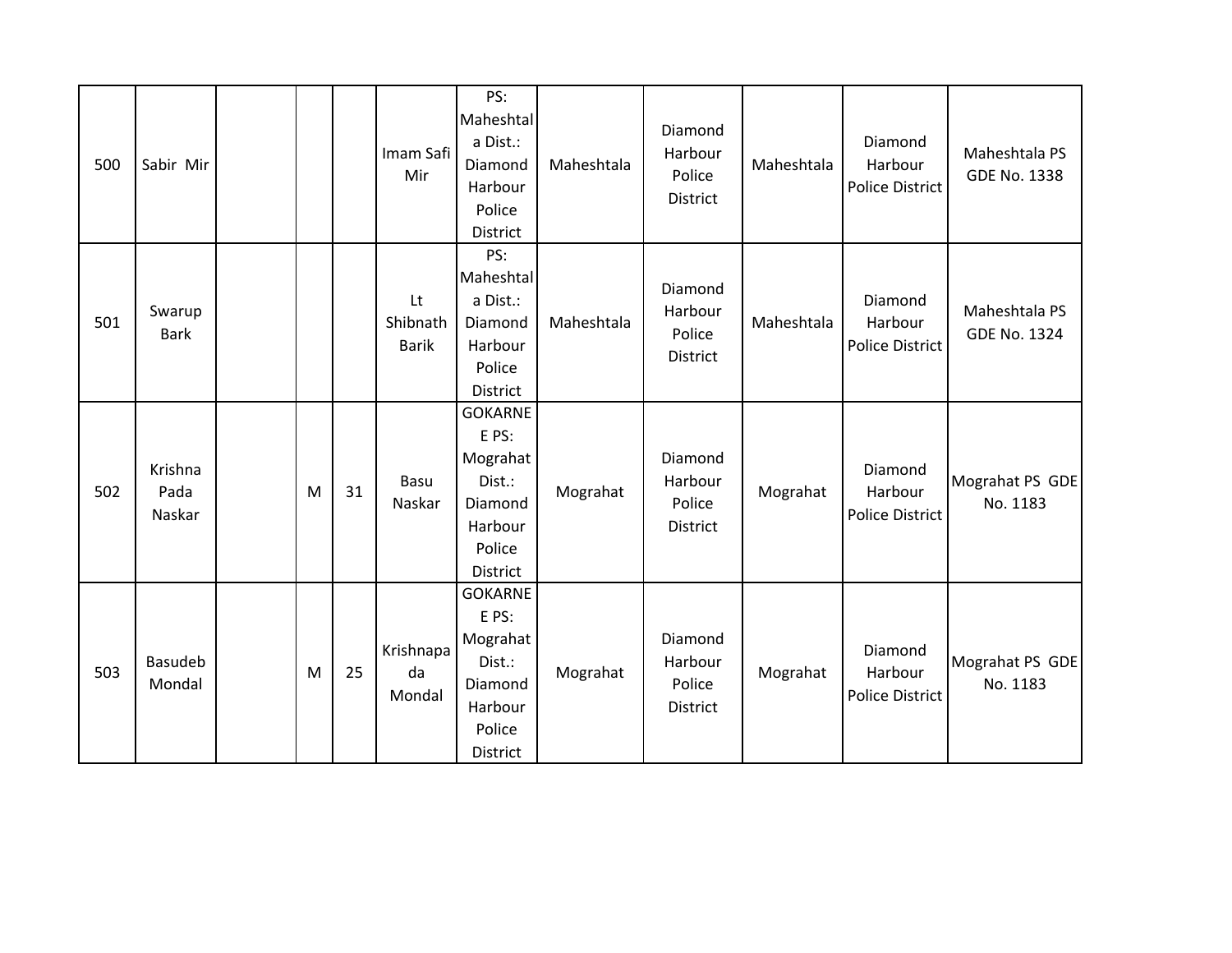| 504 | Nijamuddi<br>n Mondal    | M | 40 | Lt. Bahar<br>Nabi<br>Mondal    | <b>AMRATAL</b><br>A PS:<br>Mograhat<br>Dist.:<br>Diamond<br>Harbour<br>Police<br>District                    | Mograhat  | Diamond<br>Harbour<br>Police<br>District | Mograhat  | Diamond<br>Harbour<br><b>Police District</b> | Mograhat PS GDE<br>No. 1215         |
|-----|--------------------------|---|----|--------------------------------|--------------------------------------------------------------------------------------------------------------|-----------|------------------------------------------|-----------|----------------------------------------------|-------------------------------------|
| 505 | Alamgir<br>Sekh          | M | 30 | <b>Rasid Sekh</b>              | <b>NAINAN</b><br>PS:<br>Mograhat<br>Dist.:<br>Diamond<br>Harbour<br>Police<br>District                       | Mograhat  | Diamond<br>Harbour<br>Police<br>District | Mograhat  | Diamond<br>Harbour<br><b>Police District</b> | Mograhat PS GDE<br>No. 1202         |
| 506 | Suvajit<br>Patra         | M | 23 | Lt. Dulal<br>Patra             | <b>HARISANK</b><br><b>ARPUR PS:</b><br>Mograhat<br>Dist.:<br>Diamond<br>Harbour<br>Police<br><b>District</b> | Mograhat  | Diamond<br>Harbour<br>Police<br>District | Mograhat  | Diamond<br>Harbour<br><b>Police District</b> | Mograhat PS GDE<br>No. 1202         |
| 507 | Sanat<br>Charan<br>Manna | M | 56 | Lt. Bibhuti<br>Charan<br>Manna | PS:<br>Nodakhali<br>Dist.:<br>Diamond<br>Harbour<br>Police<br>District                                       | Nodakhali | Diamond<br>Harbour<br>Police<br>District | Nodakhali | Diamond<br>Harbour<br><b>Police District</b> | Nodakhali PS<br><b>GDE No. 1005</b> |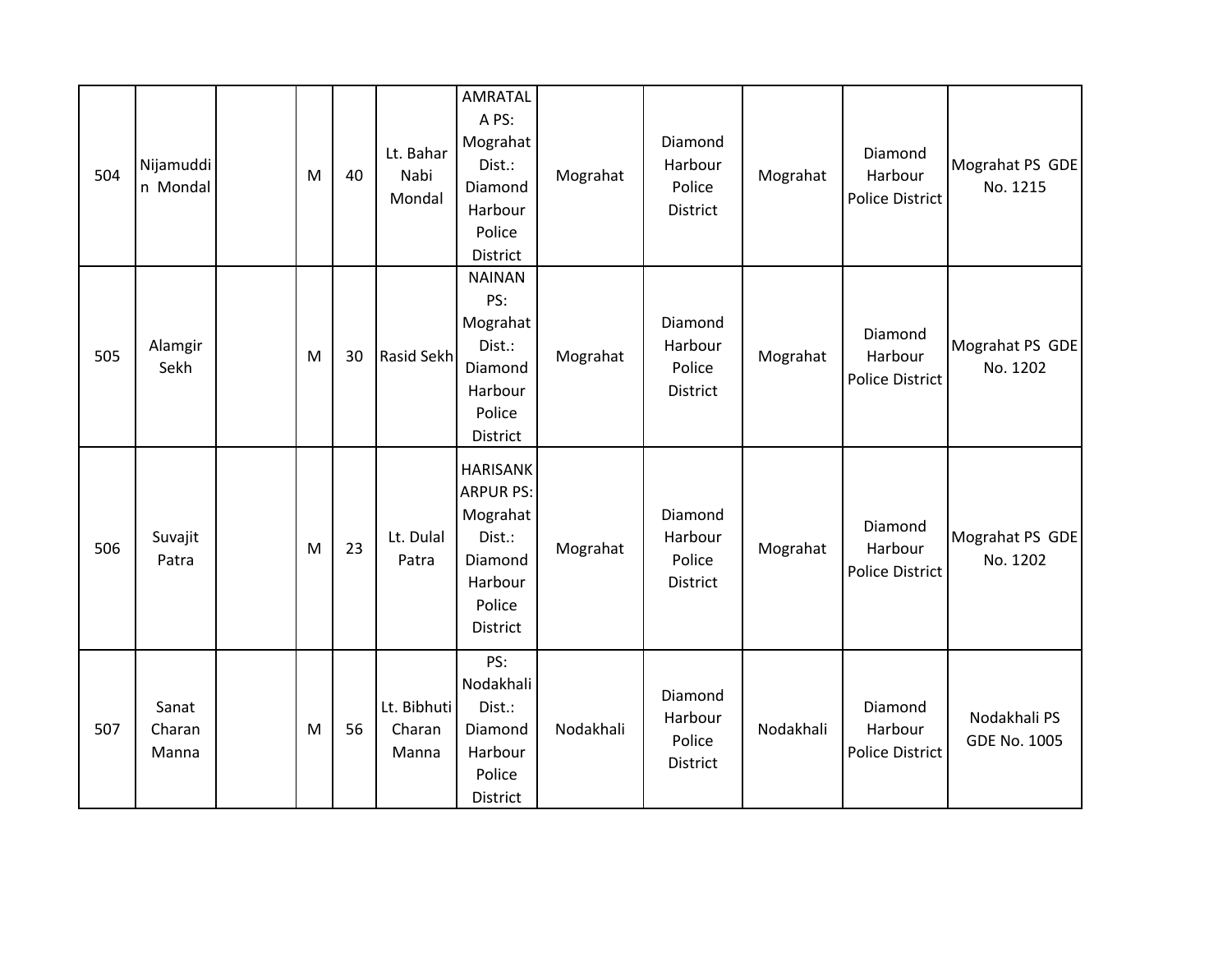| 508 | Sk Lal<br>Chand   |       | M | 24 | Sk<br>Mosibur            | PS:<br>Nodakhali<br>Dist.:<br>Diamond<br>Harbour<br>Police<br>District                                 | Nodakhali | Diamond<br>Harbour<br>Police<br>District | Nodakhali         | Diamond<br>Harbour<br><b>Police District</b> | Nodakhali PS<br><b>GDE No. 1010</b>     |
|-----|-------------------|-------|---|----|--------------------------|--------------------------------------------------------------------------------------------------------|-----------|------------------------------------------|-------------------|----------------------------------------------|-----------------------------------------|
| 509 | Sk Sabir          | Santu | M | 31 | Sk<br>Alauddin           | PS:<br>Nodakhali<br>Dist.:<br>Diamond<br>Harbour<br>Police<br>District                                 | Nodakhali | Diamond<br>Harbour<br>Police<br>District | Nodakhali         | Diamond<br>Harbour<br><b>Police District</b> | Nodakhali PS<br><b>GDE No. 586</b>      |
| 510 | Jagai<br>Mondal   |       | M | 45 | Lt.<br>Gobinda<br>Mondal | Monipara,<br>Ward<br>No.04 PS:<br>Pujali<br>Dist.:<br>Diamond<br>Harbour<br>Police<br>District         | Pujali    | Diamond<br>Harbour<br>Police<br>District | Pujali            | Diamond<br>Harbour<br><b>Police District</b> | Pujali PS GDE No.<br>695                |
| 511 | Alauddin<br>Molla |       | M | 35 | S/o-Icha<br>Molla        | Vill-<br>Murokhali<br>, Po-<br>Charbidya<br>PS:<br>Basanti<br>Dist.:<br>Baruipur<br>Police<br>District | Basanti   | Baruipur<br>Police<br>District           | Rabindranag<br>ar | Diamond<br>Harbour<br><b>Police District</b> | Rabindranagar PS<br><b>GDE No. 1014</b> |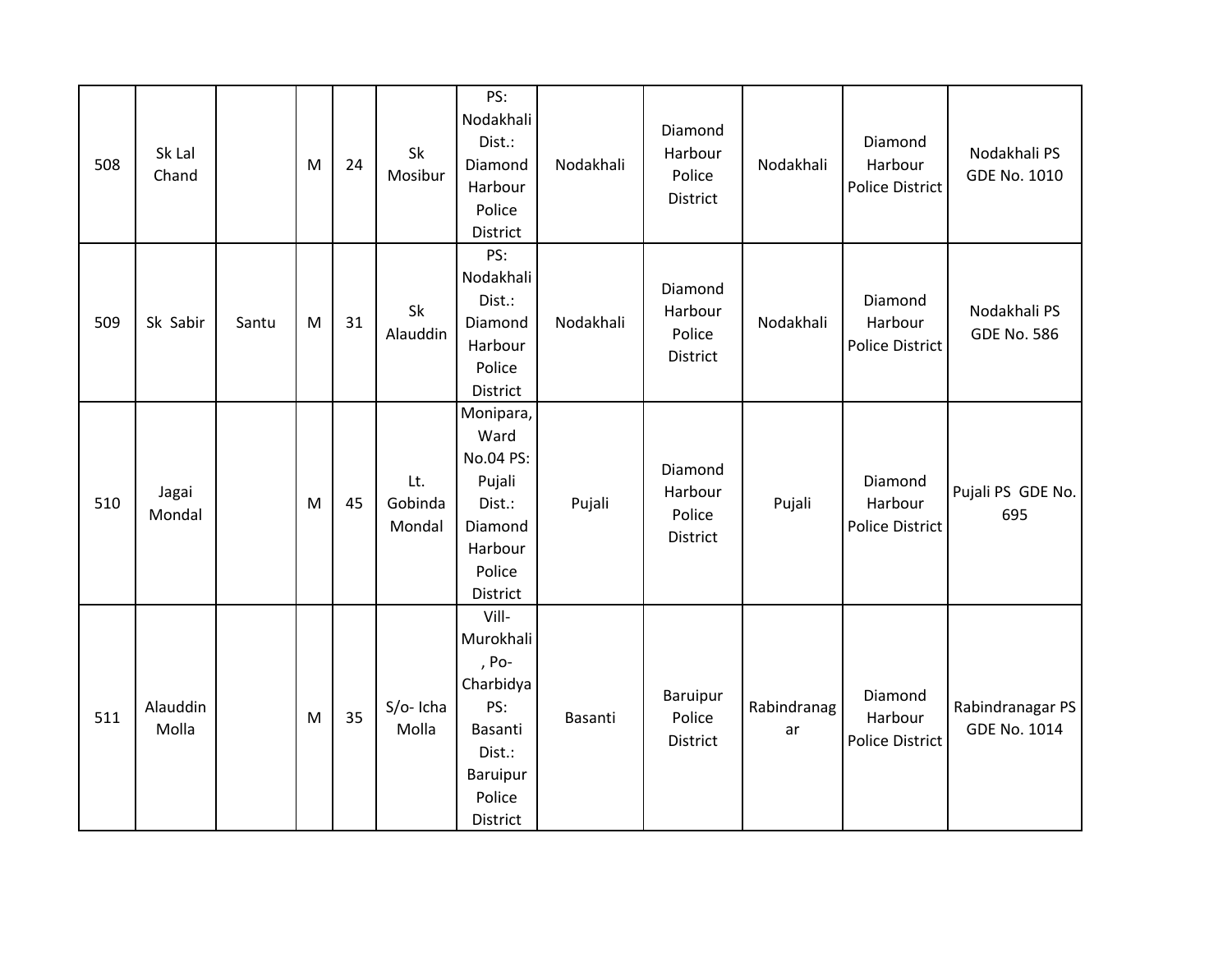| 512 | Sahajahan<br>Laskar | M | 28 | $S/O-$<br>Samsher<br>Laskar | Vill-<br>Satkaora,<br>Po-<br>Charbidya<br>PS:<br>Basanti<br>Dist.:<br>Baruipur<br>Police<br>District | Basanti            | Baruipur<br>Police<br>District                  | Rabindranag<br>ar | Diamond<br>Harbour<br><b>Police District</b> | Rabindranagar PS<br>GDE No. 1014  |
|-----|---------------------|---|----|-----------------------------|------------------------------------------------------------------------------------------------------|--------------------|-------------------------------------------------|-------------------|----------------------------------------------|-----------------------------------|
| 513 | Samadul<br>Sekh     | M | 20 | Selim<br>Sekh               | Patdaha<br>PS: Parulia<br>coastal<br>Dist.:<br>Diamond<br>Harbour<br>Police<br>District              | Parulia<br>coastal | Diamond<br>Harbour<br>Police<br><b>District</b> | Ramnagar          | Diamond<br>Harbour<br><b>Police District</b> | Ramnagar PS<br><b>GDE No. 872</b> |
| 514 | Tarun Kr.<br>Das    | M | 27 | Ashok Kr.<br>Das            | Parneosre<br>e PS:<br><b>Thakurpuk</b><br>ur Dist.:<br>Kolkata                                       | Thakurpukur        | Kolkata                                         | Ramnagar          | Diamond<br>Harbour<br>Police District        | Ramnagar PS<br><b>GDE No. 884</b> |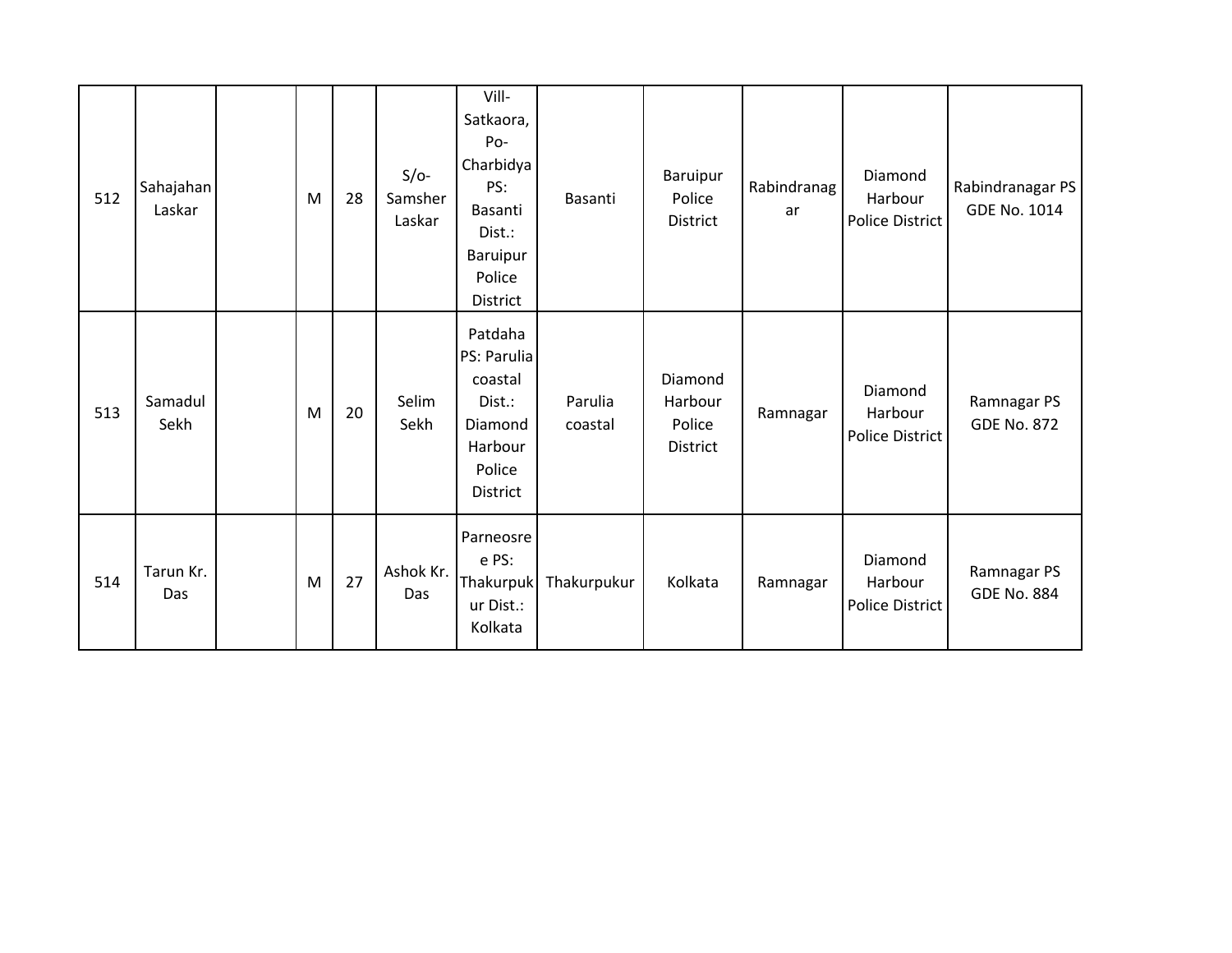| 515 | Subrata<br>Shee     | M | 29 | Kanailal<br>Shee            | Mamutpu<br>r Nimtala<br>PS:<br>Bishnupur<br>Dist.:<br>Diamond<br>Harbour<br>Police<br>District              | Bishnupur   | Diamond<br>Harbour<br>Police<br><b>District</b> | Ramnagar | Diamond<br>Harbour<br>Police District        | Ramnagar PS<br><b>GDE No. 884</b> |
|-----|---------------------|---|----|-----------------------------|-------------------------------------------------------------------------------------------------------------|-------------|-------------------------------------------------|----------|----------------------------------------------|-----------------------------------|
| 516 | Bholanath<br>Tiwari | M | 30 | Lt. Ram<br>Prasad<br>Tiwari | Parneosre<br>e PS:<br>Thakurpuk<br>ur Dist.:<br>Kolkata                                                     | Thakurpukur | Kolkata                                         | Ramnagar | Diamond<br>Harbour<br>Police District        | Ramnagar PS<br><b>GDE No. 884</b> |
| 517 | Sk Sabirul<br>Amin  | M | 40 | Sk<br>Asararul<br>Amin      | 26/3, A.M.<br>Ghosh<br>road PS:<br>Budgebud<br>ge Dist.:<br>Diamond<br>Harbour<br>Police<br><b>District</b> | Budgebudge  | Diamond<br>Harbour<br>Police<br>District        | Ramnagar | Diamond<br>Harbour<br><b>Police District</b> | Ramnagar PS<br><b>GDE No. 884</b> |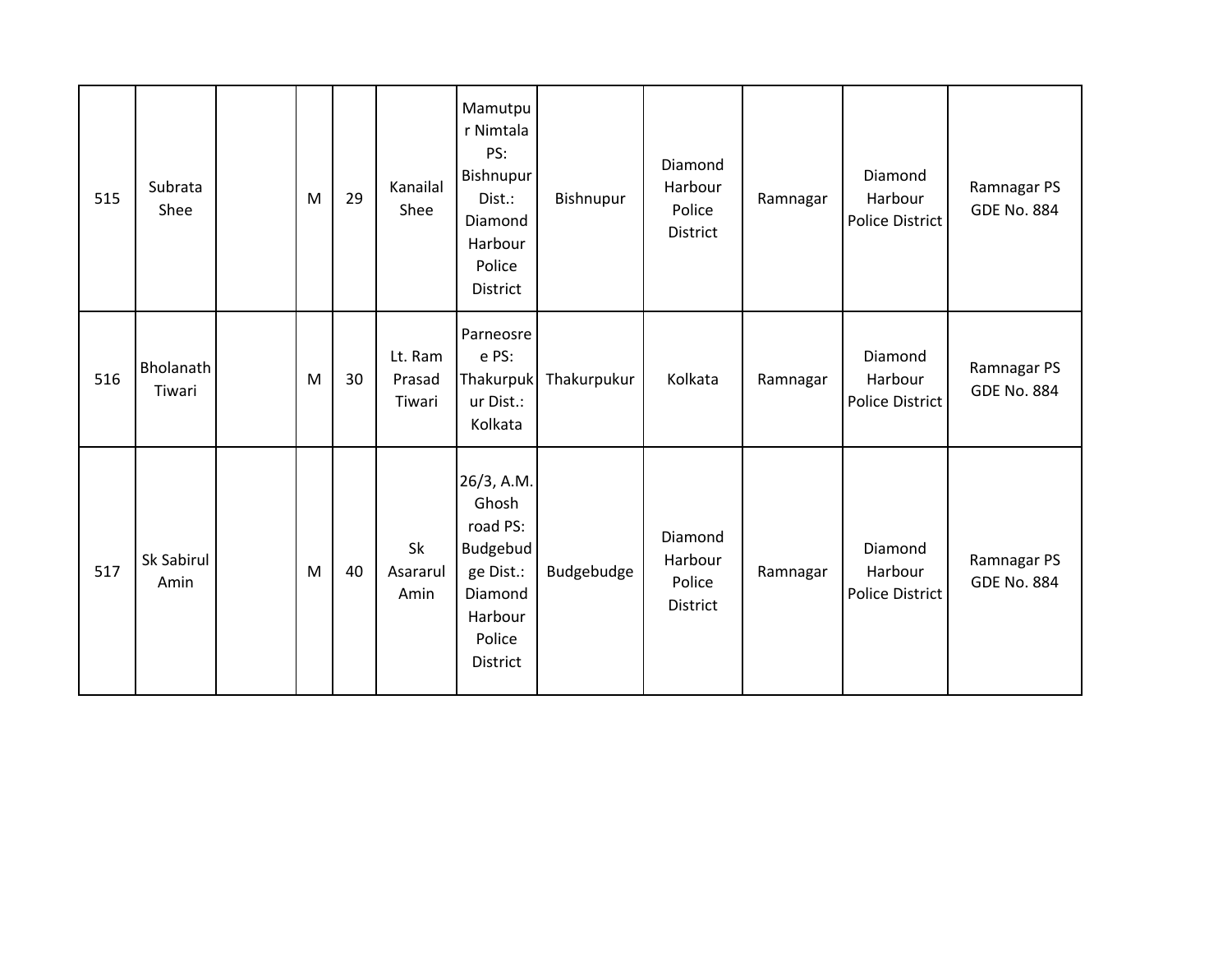| 518 | Nasir<br>Molla  | M | 34 | Lt.<br>Safiuddin<br>Molla | <b>Bhabanipu</b><br>r PS:<br>Ramnagar<br>Dist.:<br>Diamond<br>Harbour<br>Police<br>District | Ramnagar | Diamond<br>Harbour<br>Police<br>District        | Ramnagar | Diamond<br>Harbour<br>Police District | Ramnagar PS<br><b>GDE No. 886</b> |
|-----|-----------------|---|----|---------------------------|---------------------------------------------------------------------------------------------|----------|-------------------------------------------------|----------|---------------------------------------|-----------------------------------|
| 519 | Abbas Ali<br>Sk | M | 40 | Safaruddi<br>n Sk         | Bhabanipu<br>r PS:<br>Ramnagar<br>Dist.:<br>Diamond<br>Harbour<br>Police<br><b>District</b> | Ramnagar | Diamond<br>Harbour<br>Police<br>District        | Ramnagar | Diamond<br>Harbour<br>Police District | Ramnagar PS<br><b>GDE No. 886</b> |
| 520 | Ebrahim<br>Sk   | M | 27 | Agbar Sk                  | Nainan PS:<br>Ramnagar<br>Dist.:<br>Diamond<br>Harbour<br>Police<br>District                | Ramnagar | Diamond<br>Harbour<br>Police<br><b>District</b> | Ramnagar | Diamond<br>Harbour<br>Police District | Ramnagar PS<br><b>GDE No. 886</b> |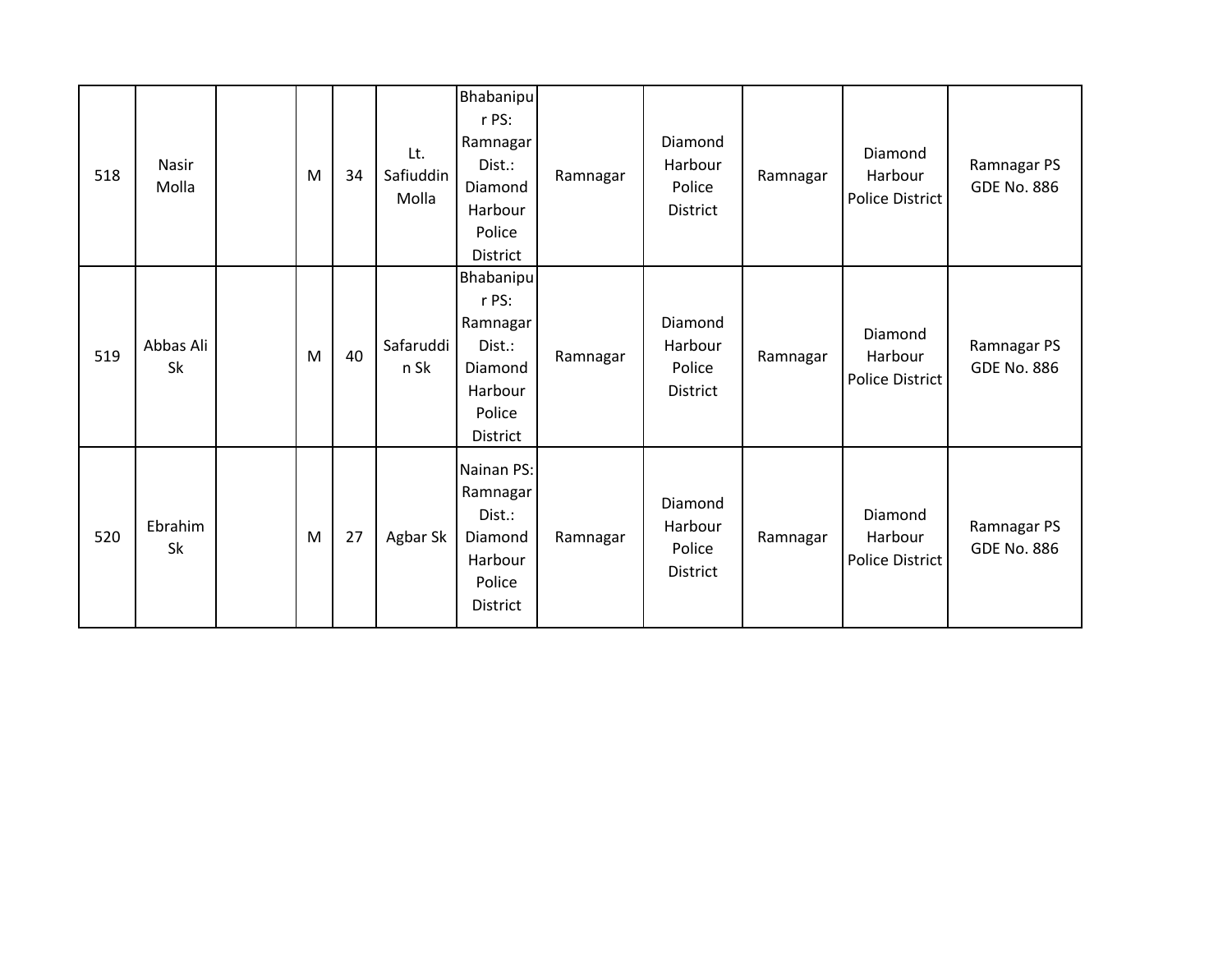| 521 | Sk Abdul<br>Sovel | ${\sf M}$ | Lt Sk<br>Abdul<br>Kalam | Vill-<br>Mayapur<br>PS-<br>Arambagh<br>Dist-<br>Hooghly<br>PS:<br>Arambagh<br>Dist.:<br>Hooghly<br>Rural | Arambagh | Hooghly<br>Rural | Arambagh | <b>Hooghly Rural</b> | Arambagh PS<br><b>GDE No. 1359</b> |
|-----|-------------------|-----------|-------------------------|----------------------------------------------------------------------------------------------------------|----------|------------------|----------|----------------------|------------------------------------|
| 522 | Sk Abdul<br>Hi    | ${\sf M}$ | Lt Sk<br>Abdul<br>Kalam | Vill-<br>Mayapur<br>PS-<br>Arambagh<br>Dist-<br>Hooghly<br>PS:<br>Arambagh<br>Dist.:<br>Hooghly<br>Rural | Arambagh | Hooghly<br>Rural | Arambagh | <b>Hooghly Rural</b> | Arambagh PS<br><b>GDE No. 1359</b> |
| 523 | Sanjoy<br>Murmu   | M         | Mangal<br>Murmu         | Vill-<br>Chandur<br>PS-<br>Arambagh<br>Dist-<br>Hooghly<br>PS:<br>Arambagh<br>Dist.:<br>Hooghly<br>Rural | Arambagh | Hooghly<br>Rural | Arambagh | <b>Hooghly Rural</b> | Arambagh PS<br><b>GDE No. 1359</b> |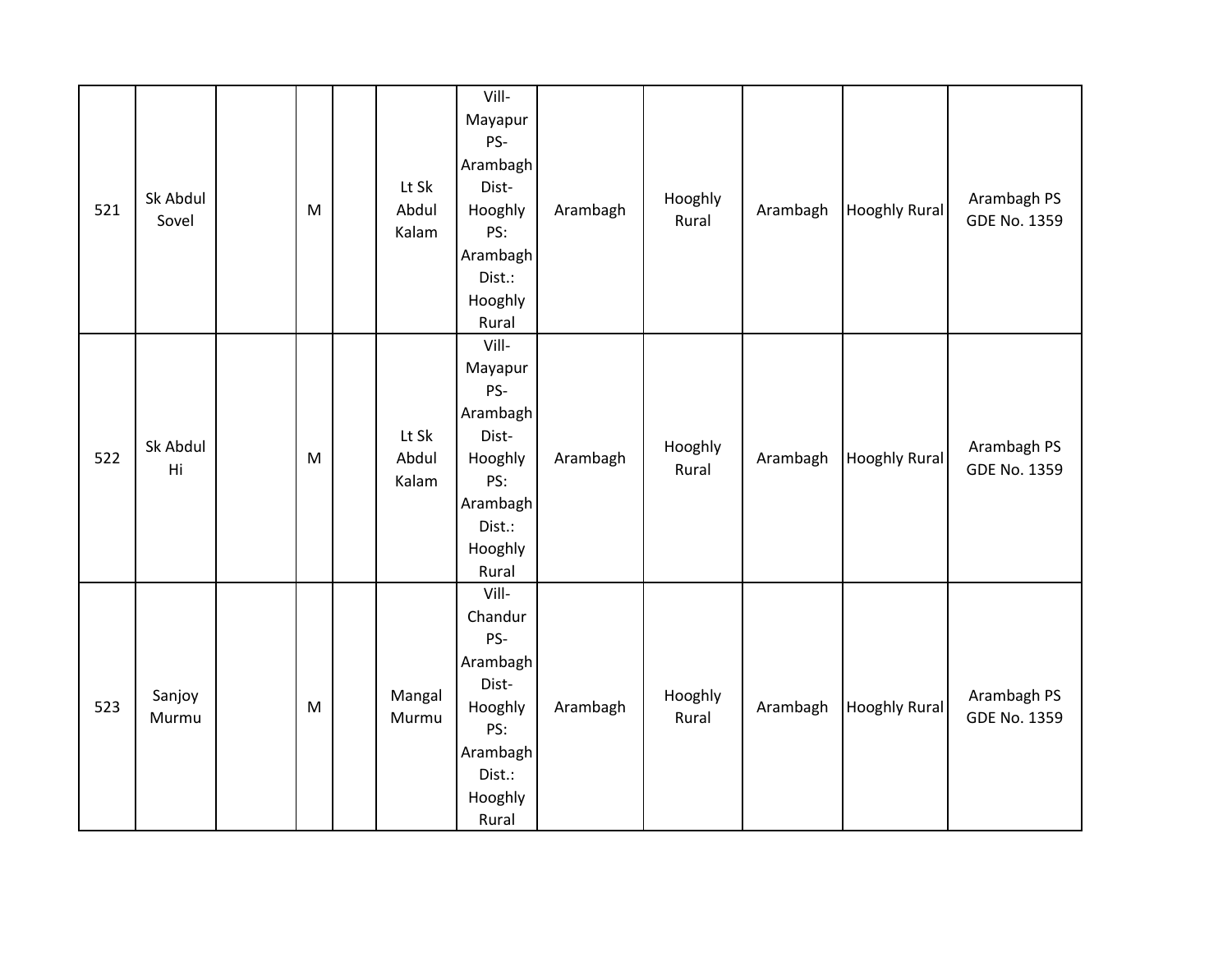| 524 | Arabinda<br>Adhikary | M         | Kanai<br>Adhikary | Vill-Parul<br>PS-<br>Arambagh<br>Dist-<br>Hooghly<br>PS:<br>Arambagh<br>Dist.:<br>Hooghly<br>Rural | Arambagh | Hooghly<br>Rural | Arambagh | <b>Hooghly Rural</b> | Arambagh PS<br><b>GDE No. 1359</b> |
|-----|----------------------|-----------|-------------------|----------------------------------------------------------------------------------------------------|----------|------------------|----------|----------------------|------------------------------------|
| 525 | Sanjoy<br>Roy        | ${\sf M}$ | Bhola Roy hi      | Vill-<br><b>Bulchand</b><br>PS-<br>Madhabdi<br>PS:<br>Arambagh<br>Dist.:<br>Hooghly<br>Rural       | Arambagh | Hooghly<br>Rural | Arambagh | <b>Hooghly Rural</b> | Arambagh PS<br><b>GDE No. 1359</b> |
| 526 | Ranajit<br>Malik     | ${\sf M}$ | Chandan<br>Malik  | Vill-Bora<br>PS-<br>Arambagh<br>Dist-<br>Hooghly<br>PS:<br>Arambagh<br>Dist.:<br>Hooghly<br>Rural  | Arambagh | Hooghly<br>Rural | Arambagh | <b>Hooghly Rural</b> | Arambagh PS<br><b>GDE No. 1389</b> |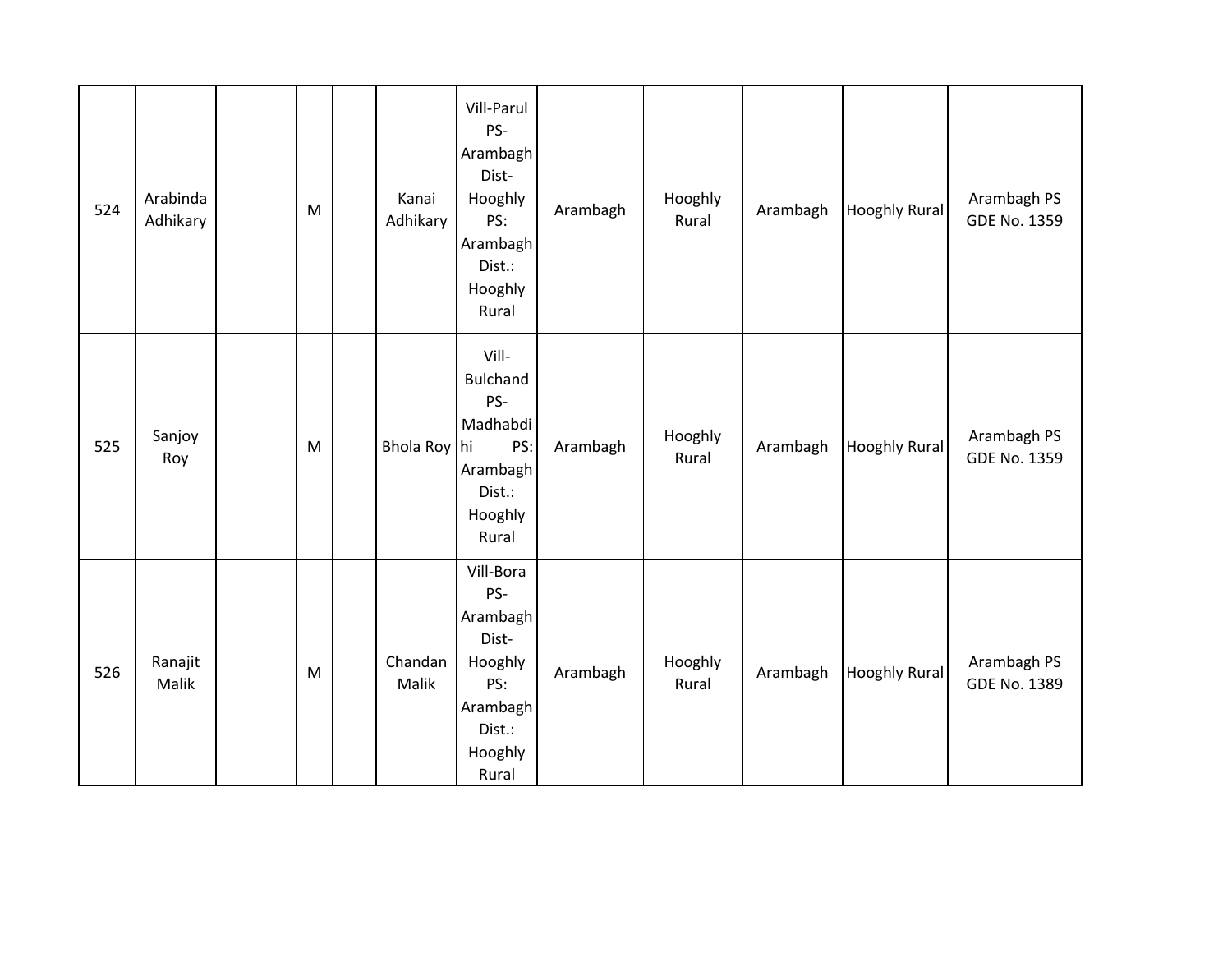| 527 | Biswajit<br>Malik        | M |    | Ratan<br>Malik            | Vill-Bora<br>PS-<br>Arambagh<br>Dist-<br>Hooghly<br>PS:<br>Arambagh<br>Dist.:<br>Hooghly<br>Rural | Arambagh | Hooghly<br>Rural | Arambagh   | <b>Hooghly Rural</b> | Arambagh PS<br><b>GDE No. 1389</b>   |
|-----|--------------------------|---|----|---------------------------|---------------------------------------------------------------------------------------------------|----------|------------------|------------|----------------------|--------------------------------------|
| 528 | Tapas Das                | M | 47 | Lt. Bimal<br>Ch. Das      | Dumurdah<br>a Daspara,<br>PS.<br>Balagarh,<br>Hooghly                                             |          | Basirhat         | Balagarh   | <b>Hooghly Rural</b> | Balagarh PS GDE<br>No. 1110          |
| 529 | Santosh<br>Routh         | M | 40 | Lt.<br>Bhagirath<br>Routh | Srikanta,<br>PS.<br>Balagarh,<br>Hooghly                                                          |          | Basirhat         | Balagarh   | <b>Hooghly Rural</b> | Balagarh PS GDE<br>No. 1110          |
| 530 | Md.<br>Serajul<br>Laskar | M | 26 | Md. Ektar<br>Laskar.      | Of<br>Amjhara,<br>PS:<br>Basanti,<br>Dist:<br>South 24<br>Pgs                                     |          | Basirhat         | Chanditala | <b>Hooghly Rural</b> | Chanditala PS<br><b>GDE No. 1234</b> |
| 531 | Habibul<br>Laskar        | M | 21 | Jumman<br>Laskar          | Of<br>Baruipur,<br>Fultala,<br>PS:<br>Baruipur,<br>Dist:<br>Dakhin 2                              |          | <b>Basirhat</b>  | Chanditala | <b>Hooghly Rural</b> | Chanditala PS<br><b>GDE No. 1234</b> |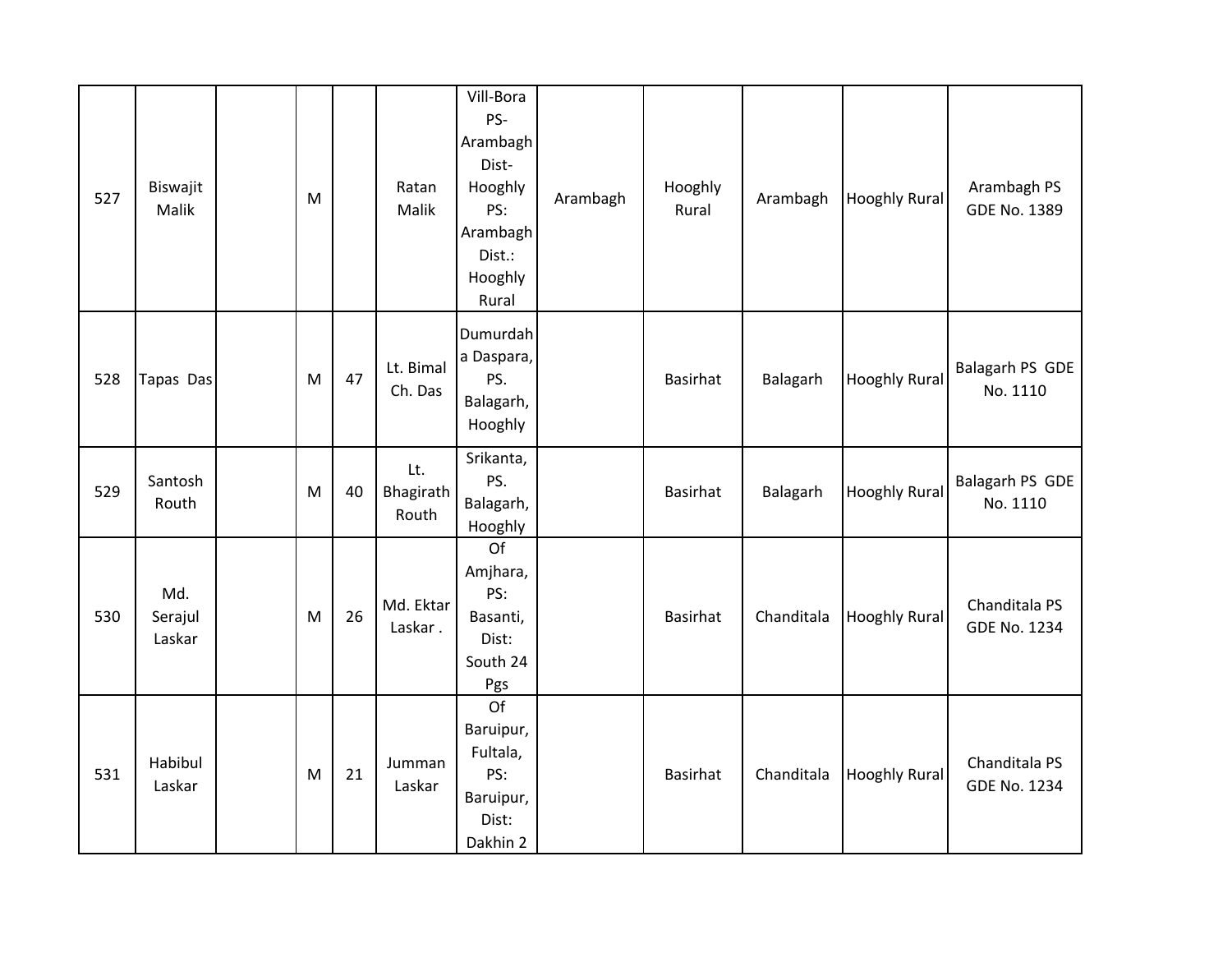| 532 | Pradip<br>Dey    | M | 42 | Bhusan<br>Dey                | Of<br>Lt. Bibhuti Kumirmor<br>ah, PS:<br>Chanditala<br>, Hooghly | <b>Basirhat</b> | Chanditala | <b>Hooghly Rural</b> | Chanditala PS<br><b>GDE No. 1276</b> |
|-----|------------------|---|----|------------------------------|------------------------------------------------------------------|-----------------|------------|----------------------|--------------------------------------|
| 533 | Kartick<br>Koley | M | 61 | Lt.<br>Upendran<br>ath Koley | Of<br>Kumirmor<br>ah, PS:<br>Chanditala<br>, Hooghly             | Basirhat        | Chanditala | <b>Hooghly Rural</b> | Chanditala PS<br><b>GDE No. 1276</b> |
| 534 | Ganesh<br>Majhi  | M | 48 | Lt. Noyan<br>Majhi           | Of<br>Kumirmor<br>ah, PS:<br>Chanditala<br>, Hooghly             | Basirhat        | Chanditala | <b>Hooghly Rural</b> | Chanditala PS<br><b>GDE No. 1276</b> |
| 535 | Laltu<br>Khan    | M | 37 | Lt. Sunil<br>Khan            | Of Narna,<br>Panchana<br>ntala, PS:<br>Domjur,<br>Howrah         | <b>Basirhat</b> | Chanditala | <b>Hooghly Rural</b> | Chanditala PS<br><b>GDE No. 1276</b> |
| 536 | Gopal<br>Khan    | M | 35 | Lt. Sunil<br>Khan            | Of Narna,<br>Panchana<br>ntala, PS:<br>Domjur,<br>Howrah         | <b>Basirhat</b> | Chanditala | <b>Hooghly Rural</b> | Chanditala PS<br><b>GDE No. 1276</b> |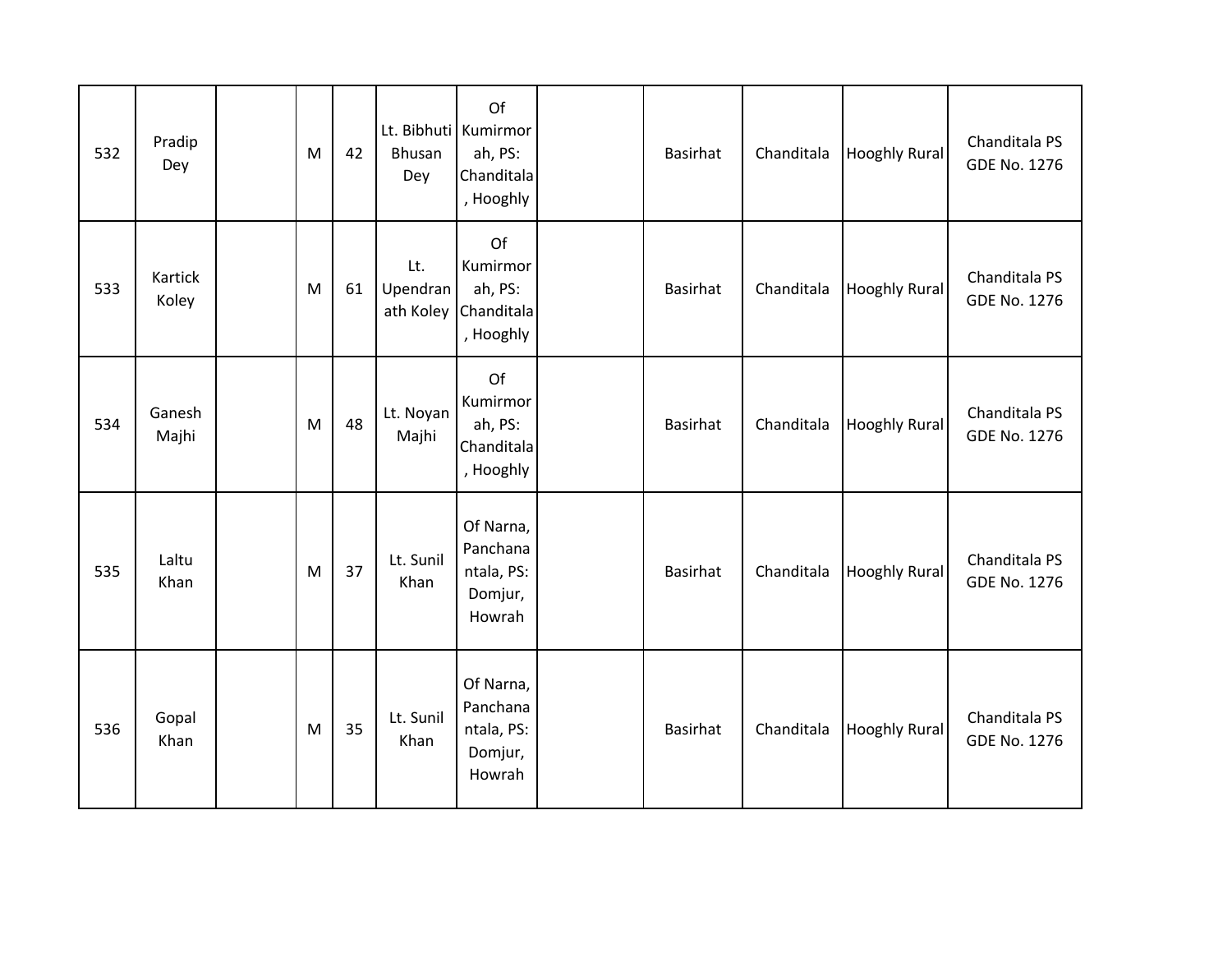| 537 | Sukanta<br>Haldar                       | M | 49 | Suresh<br>Haldar             | Of<br>Chikrand<br>Jalapara,<br>PS:<br>Chanditala<br>, Hooghly           |        | <b>Basirhat</b>  | Chanditala | <b>Hooghly Rural</b> | Chanditala PS<br><b>GDE No. 1276</b> |
|-----|-----------------------------------------|---|----|------------------------------|-------------------------------------------------------------------------|--------|------------------|------------|----------------------|--------------------------------------|
| 538 | <b>Bibek</b><br>Sammada<br>$\mathsf{r}$ | M | 43 | Rabindran<br>ath<br>Samaddar | Of<br>Chikrand<br>Jalapara,<br>PS:<br>Chanditala<br>, Hooghly           |        | <b>Basirhat</b>  | Chanditala | <b>Hooghly Rural</b> | Chanditala PS<br><b>GDE No. 1276</b> |
| 539 | Sukur<br>Patoar                         | M | 32 | Sagahar<br>Patoar            | Of<br>Kumirmor<br>ah,<br>Koborstha<br>n, PS:<br>Chanditala<br>, Hooghly |        | <b>Basirhat</b>  | Chanditala | <b>Hooghly Rural</b> | Chanditala PS<br><b>GDE No. 1276</b> |
| 540 | Ajit Duley                              | M | 65 | Lt Gokul<br>Duley            | Bansdarun<br>PS:<br>Dadpur<br>Dist.:<br>Hooghly<br>Rural                | Dadpur | Hooghly<br>Rural | Dadpur     | <b>Hooghly Rural</b> | Dadpur PS GDE<br>No. 1034            |
| 541 | <b>Hiru Duley</b>                       | M | 26 | Lt Satish<br>Duley           | Bansdarun<br>PS:<br>Dadpur<br>Dist.:<br>Hooghly<br>Rural                | Dadpur | Hooghly<br>Rural | Dadpur     | <b>Hooghly Rural</b> | Dadpur PS GDE<br>No. 1034            |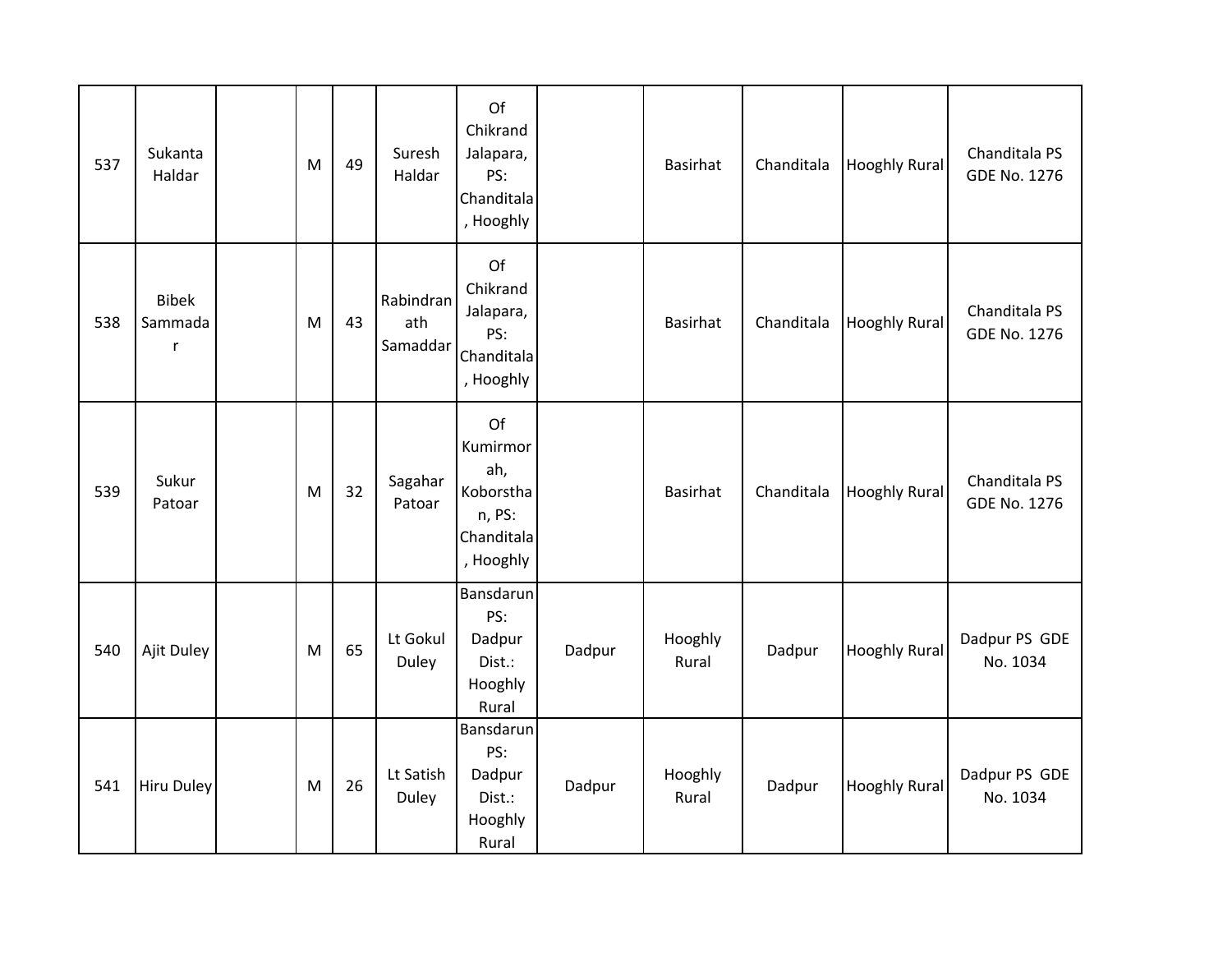| 542 | Sujan<br>Duley   | M | 26 | Shibu<br>Duley    | <b>Bansdarun</b><br>PS:<br>Dadpur<br>Dist.:<br>Hooghly<br>Rural                                                         | Dadpur      | Hooghly<br>Rural | Dadpur | <b>Hooghly Rural</b> | Dadpur PS GDE<br>No. 1034 |
|-----|------------------|---|----|-------------------|-------------------------------------------------------------------------------------------------------------------------|-------------|------------------|--------|----------------------|---------------------------|
| 543 | Yasin<br>Mallick |   | 25 | Saokat<br>Mallick | Vill-<br>Harisuli,<br>PS –<br>Joypur,<br>Dist –<br><b>Bankura</b><br>PS: Joypur<br>Dist.:<br><b>Bankura</b>             | Joypur      | <b>Bankura</b>   | Goghat | Hooghly Rural        | Goghat PS GDE<br>No. 1355 |
| 544 | Shubhas<br>Soren | M | 27 | Sunil<br>Soren    | Vill-<br>Kankuna,<br>PS –<br>Khandagh<br>osh, Dist<br>– Purba<br>Bard PS:<br>Khandagh<br>osh Dist.:<br>Purba<br>Burdwan | Khandaghosh | Purba<br>Burdwan | Goghat | <b>Hooghly Rural</b> | Goghat PS GDE<br>No. 1355 |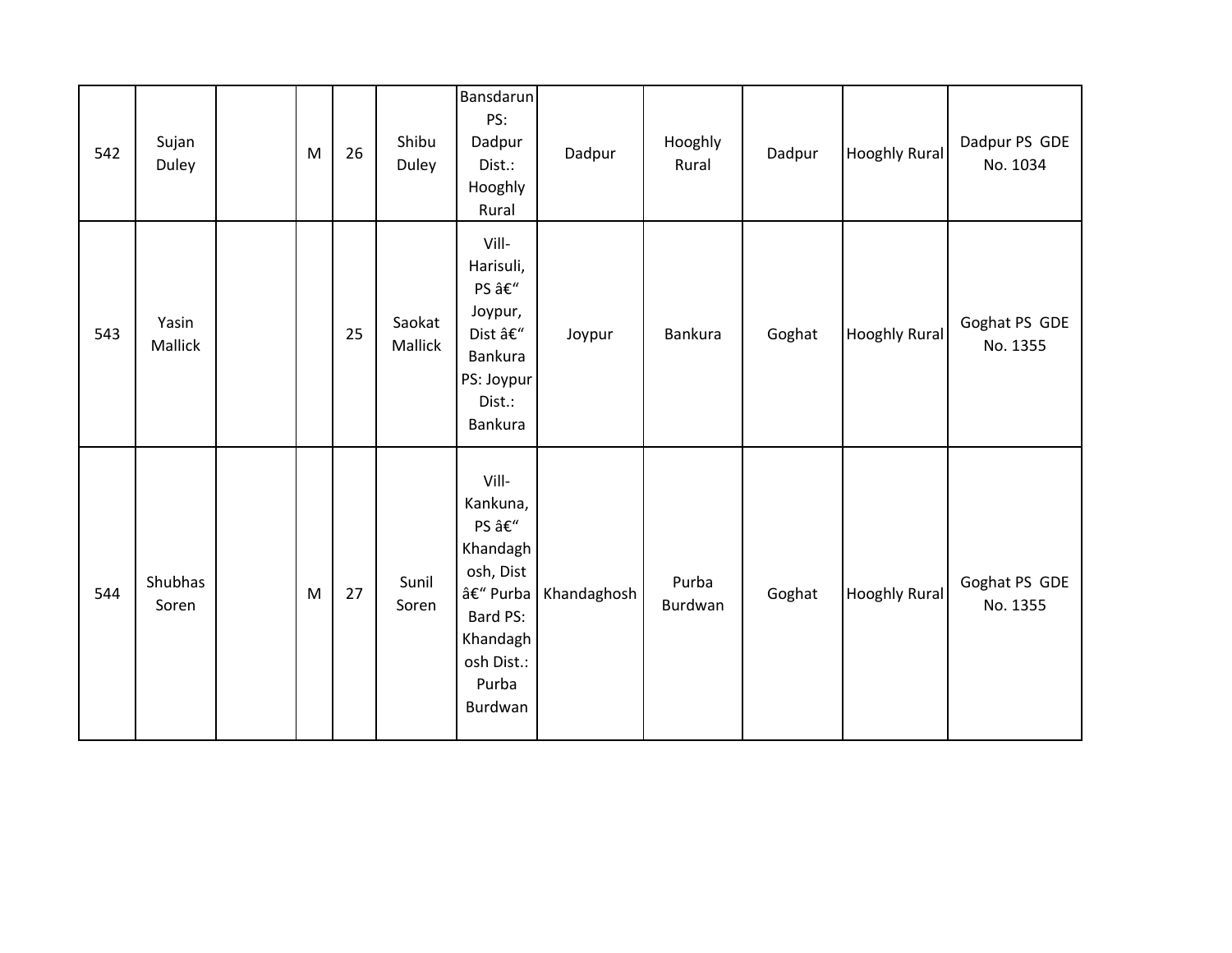| 545 | Manik<br>Khan | M | 32 | Sajahan<br>Khan | Andi<br>Mahal,<br>Ward No.<br>06, PS –<br>Arambagh<br>, Dist $\hat{\mathsf{a}} \mathsf{E}''$<br>Hoo PS:<br>Arambagh<br>Dist.:<br>Hooghly<br>Rural | Arambagh  | Hooghly<br>Rural | Goghat | <b>Hooghly Rural</b> | Goghat PS GDE<br>No. 1355 |
|-----|---------------|---|----|-----------------|---------------------------------------------------------------------------------------------------------------------------------------------------|-----------|------------------|--------|----------------------|---------------------------|
| 546 | Rahul Sk      | M | 24 | Naju Sk         | Vill-<br>Chakai, PS<br>–<br>Sonamukh<br>i, Dist –<br>Bankura<br>PS:<br>Sonamukh<br>i Dist.:<br>Bankura                                            | Sonamukhi | Bankura          | Goghat | <b>Hooghly Rural</b> | Goghat PS GDE<br>No. 1355 |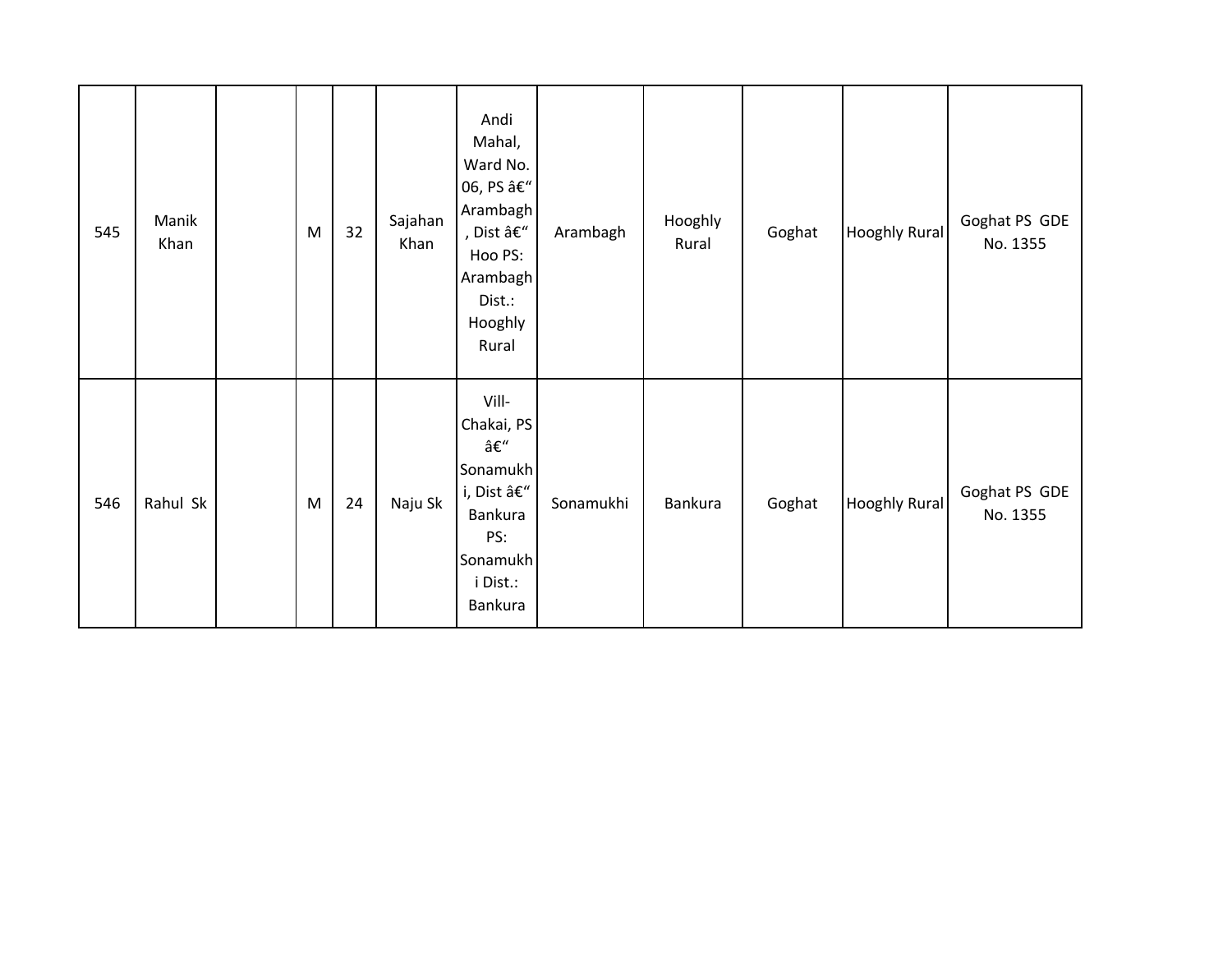| 547 | Lalu Bera             | M | 38 | Shambhu<br>Bera              | Vill-<br>Patrishol,<br>PS –<br>Garhbeta,<br>Dist –<br>Paschim<br>Med PS:<br>Garbeta<br>Dist.:<br>Paschim<br>Mednipor<br>e | Garbeta | Paschim<br>Mednipore | Goghat | <b>Hooghly Rural</b> | Goghat PS GDE<br>No. 1355 |
|-----|-----------------------|---|----|------------------------------|---------------------------------------------------------------------------------------------------------------------------|---------|----------------------|--------|----------------------|---------------------------|
| 548 | Milan<br><b>Bhuin</b> | M | 29 | <b>Tapas</b><br><b>Bhuin</b> | Vill-<br>Kumargan<br>j, PS –<br>Goghat,<br>Dist –<br>Hooghly<br>PS:<br>Goghat<br>Dist.:<br>Hooghly<br>Rural               | Goghat  | Hooghly<br>Rural     | Goghat | <b>Hooghly Rural</b> | Goghat PS GDE<br>No. 1355 |
| 549 | Prosenjit<br>Murmu    | M | 28 | Lt. Madan<br>Murmu           | Gurbari<br>PS: Gurap<br>Dist.:<br>Hooghly<br>Rural                                                                        | Gurap   | Hooghly<br>Rural     | Gurap  | <b>Hooghly Rural</b> | Gurap PS GDE<br>No. 1029  |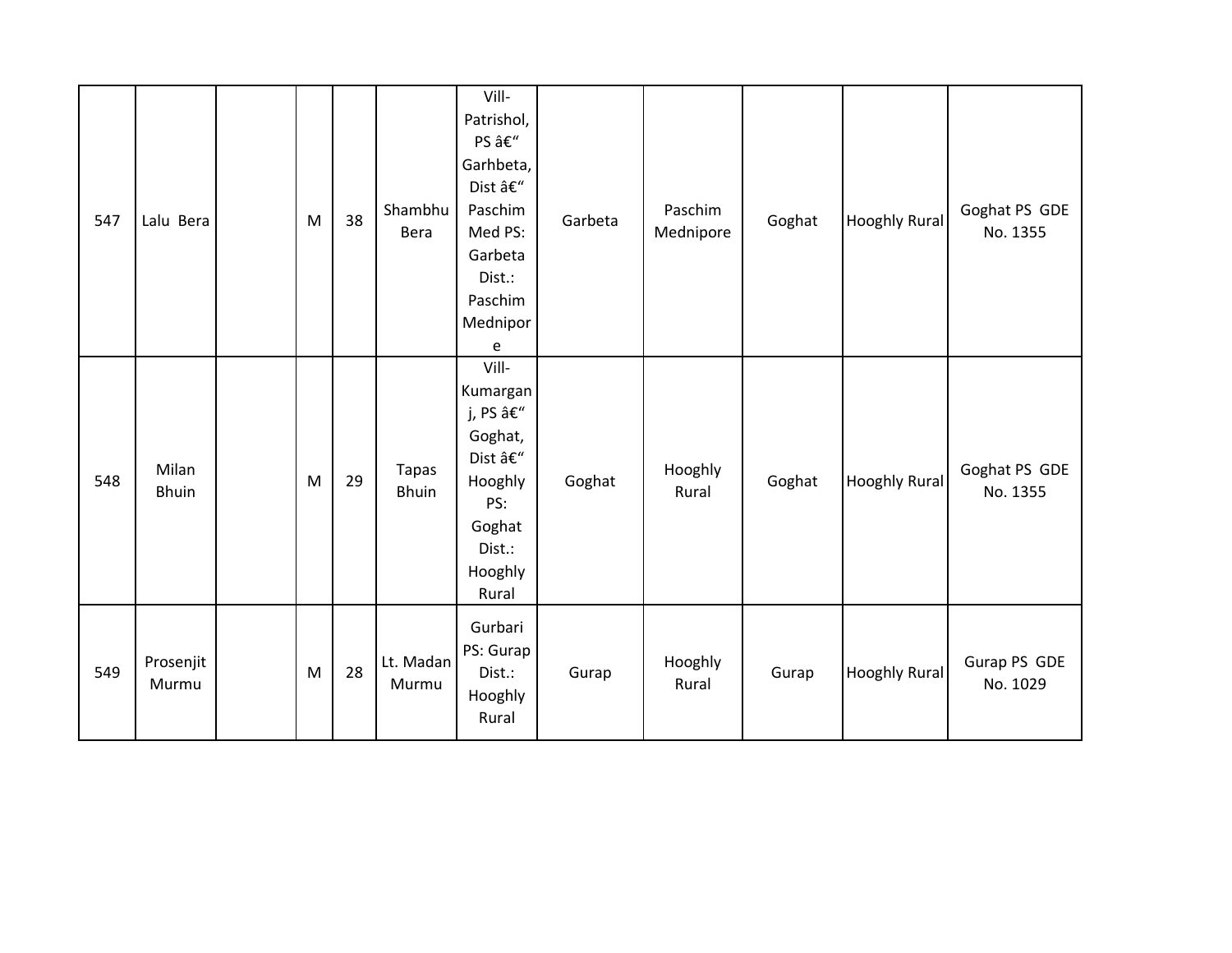| 550 | Nirmal<br>Soren    | M | 25 | Sahab<br>Soren | Gurbari<br>PS: Gurap<br>Dist.:<br>Hooghly<br>Rural                                                      | Gurap   | Hooghly<br>Rural | Gurap   | Hooghly Rural        | Gurap PS GDE<br>No. 1029   |
|-----|--------------------|---|----|----------------|---------------------------------------------------------------------------------------------------------|---------|------------------|---------|----------------------|----------------------------|
| 551 | Debasish<br>Murmu  | M | 18 | Sunil<br>Murmu | Gurbari<br>PS: Gurap<br>Dist.:<br>Hooghly<br>Rural                                                      | Gurap   | Hooghly<br>Rural | Gurap   | <b>Hooghly Rural</b> | Gurap PS GDE<br>No. 1029   |
| 552 | Bapan<br>Nayak     | M | 23 | Mantu<br>Nayak | Jorul PS:<br>Gurap<br>Dist.:<br>Hooghly<br>Rural                                                        | Gurap   | Hooghly<br>Rural | Gurap   | Hooghly Rural        | Gurap PS GDE<br>No. 1029   |
| 553 | Sk. Abbas<br>Uddin | M | 41 | Romjan<br>Ali  | Boro<br>Khapur<br>PS: Gurap<br>Dist.:<br>Hooghly<br>Rural                                               | Gurap   | Hooghly<br>Rural | Gurap   | <b>Hooghly Rural</b> | Gurap PS GDE<br>No. 1029   |
| 554 | Bijay Pal          | M | 23 | Gopal Pal      | Rajballavb<br>ati, PS-<br>Haripal,<br>Dist.-<br>Hooghly<br>PS:<br>Haripal<br>Dist.:<br>Hooghly<br>Rural | Haripal | Hooghly<br>Rural | Haripal | <b>Hooghly Rural</b> | Haripal PS GDE<br>No. 1011 |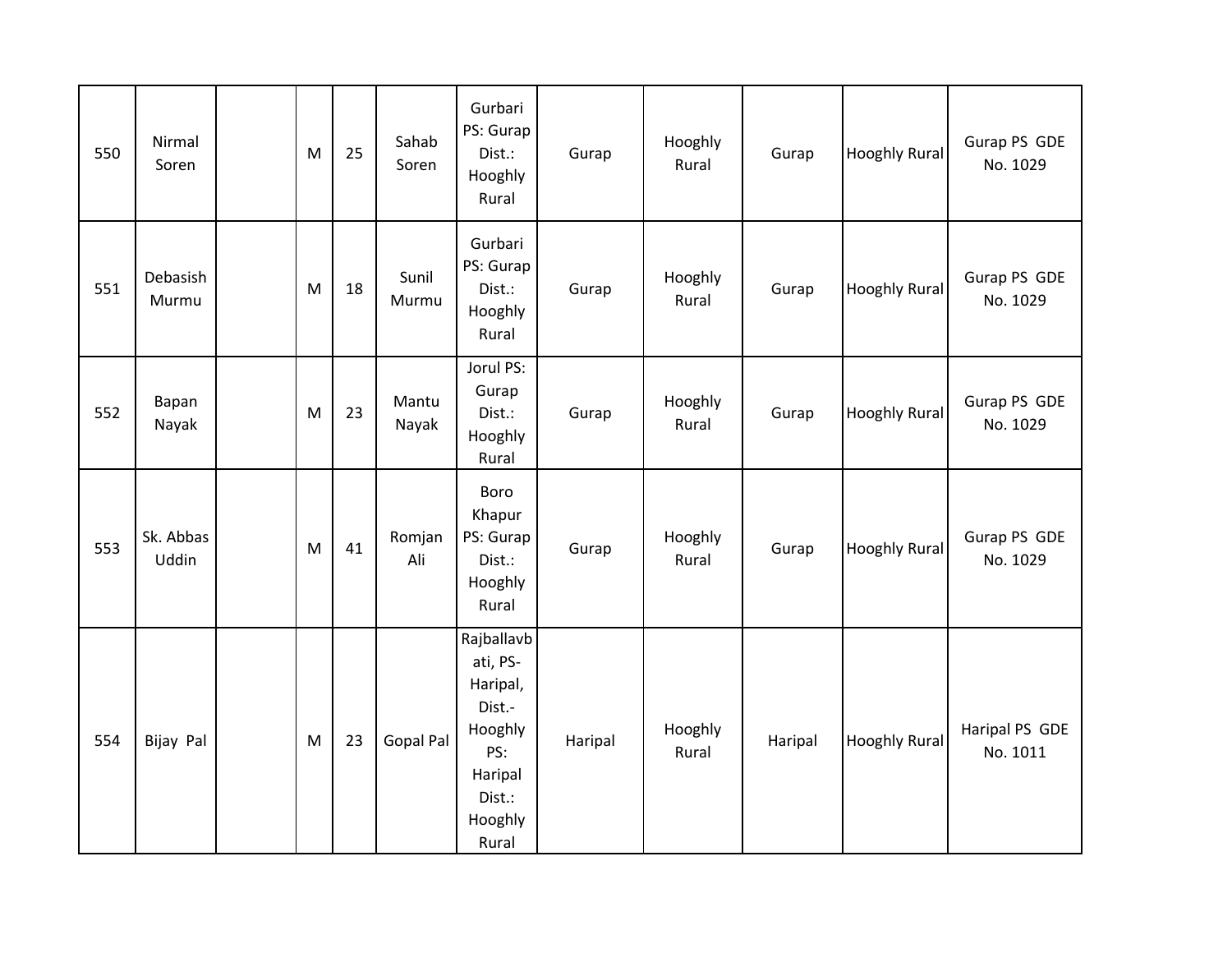| 555 | Dipak<br>Shrivasta<br>$\mathsf{W}% _{T}=\mathsf{W}_{T}\!\left( a,b\right) ,\ \mathsf{W}_{T}=\mathsf{W}_{T} \!\left( a,b\right) ,$ |   | 36 | Tarak<br>Nath<br>Shrivasta<br>$\mathsf{W}% _{T}=\mathsf{W}_{T}\!\left( a,b\right) ,\ \mathsf{W}_{T}=\mathsf{W}_{T}$ | Dunlop<br>Sahaganj,<br>$P.S-$<br>Chinsurah,<br>Dist-<br>Hooghly<br>PS:<br>Chinsurah<br>Dist.:<br>Chandann<br>agar<br>Police<br>Commissi<br>onerate | Chinsurah | Chandannag<br>ar Police<br>Commission<br>erate | Mogra | <b>Hooghly Rural</b> | Mogra PS GDE<br>No. 752 |
|-----|-----------------------------------------------------------------------------------------------------------------------------------|---|----|---------------------------------------------------------------------------------------------------------------------|----------------------------------------------------------------------------------------------------------------------------------------------------|-----------|------------------------------------------------|-------|----------------------|-------------------------|
| 556 | Sk. Abu<br>Kalam                                                                                                                  | M | 23 | Sk. Akim                                                                                                            | Kalitala<br>Bus Stand,<br>$P.S-$<br>Mogra,<br>Dist-<br>Hooghly<br>PS: Mogra<br>Dist.:<br>Hooghly<br>Rural                                          | Mogra     | Hooghly<br>Rural                               | Mogra | <b>Hooghly Rural</b> | Mogra PS GDE<br>No. 757 |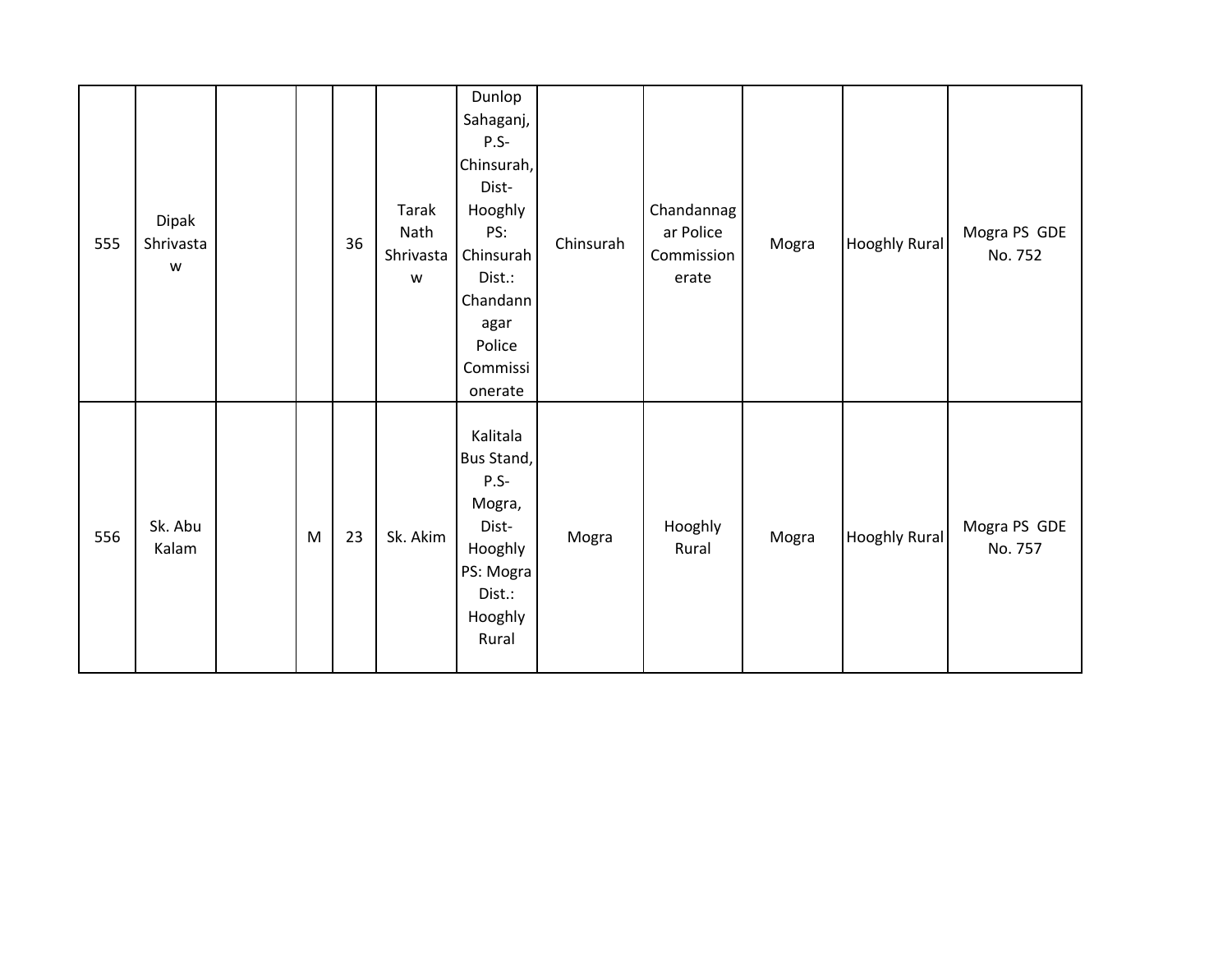| 557 | Manoj<br>Tewari           | M | 22 | Sri<br>Bhagaban<br>Tewari           | Chak<br>Bansberia<br>Mandir<br>Tala, P.S-<br>Mogra,<br>Dist-Hoo<br>PS: Mogra<br>Dist.:<br>Hooghly<br>Rural | Mogra | Hooghly<br>Rural | Mogra | <b>Hooghly Rural</b> | Mogra PS GDE<br>No. 733 |
|-----|---------------------------|---|----|-------------------------------------|------------------------------------------------------------------------------------------------------------|-------|------------------|-------|----------------------|-------------------------|
| 558 | Sri<br>Bhagaban<br>Tewari | M | 55 | Lt.<br>Parmeswa<br>r Nath<br>Tewari | Chak<br>Bansberia<br>Mandir<br>Tala, P.S-<br>Mogra,<br>Dist-Hoo<br>PS: Mogra<br>Dist.:<br>Hooghly<br>Rural | Mogra | Hooghly<br>Rural | Mogra | <b>Hooghly Rural</b> | Mogra PS GDE<br>No. 733 |
| 559 | Pintu<br>Tewari           | M | 25 | Sri<br>Bhagaban<br>Tewari           | Chak<br>Bansberia<br>Mandir<br>Tala, P.S-<br>Mogra,<br>Dist-Hoo<br>PS: Mogra<br>Dist.:<br>Hooghly<br>Rural | Mogra | Hooghly<br>Rural | Mogra | <b>Hooghly Rural</b> | Mogra PS GDE<br>No. 733 |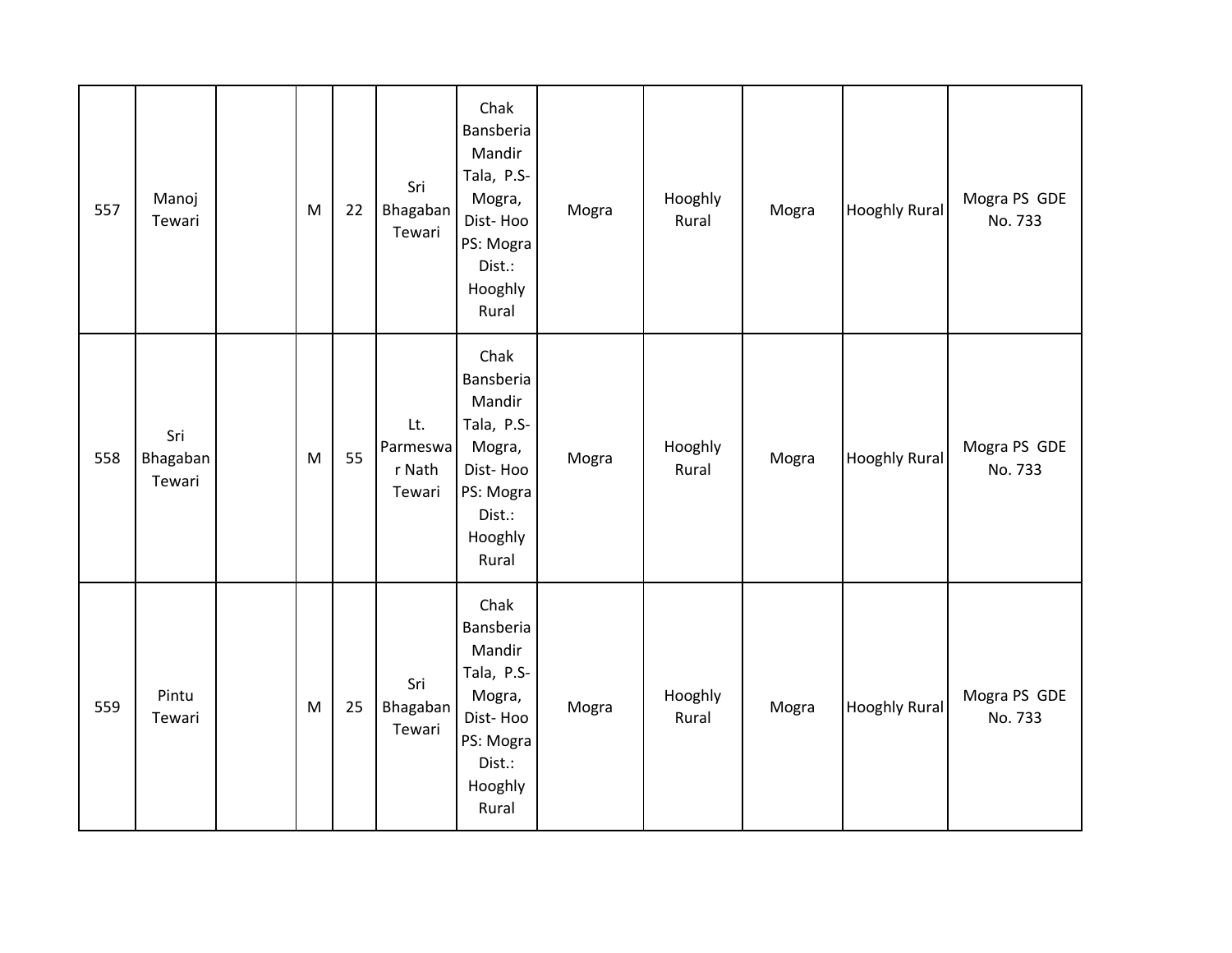| 560 | Omprokas<br>h Tewari        | M | 31 | Sri<br>Bhagaban<br>Tewari | Chak<br>Bansberia<br>Mandir<br>Tala, P.S-<br>Mogra,<br>Dist-Hoo<br>PS: Mogra<br>Dist.:<br>Hooghly<br>Rural      | Mogra | Hooghly<br>Rural | Mogra | <b>Hooghly Rural</b> | Mogra PS GDE<br>No. 733 |
|-----|-----------------------------|---|----|---------------------------|-----------------------------------------------------------------------------------------------------------------|-------|------------------|-------|----------------------|-------------------------|
| 561 | Md.<br>Kitabuddi<br>$\sf n$ | M | 20 | Md.<br>Kalamuddi<br>n     | Churimah<br>alla<br>Kalbazar,<br>$P.S-$<br>Mogra,<br>Dist-<br>Hooghl<br>PS: Mogra<br>Dist.:<br>Hooghly<br>Rural | Mogra | Hooghly<br>Rural | Mogra | <b>Hooghly Rural</b> | Mogra PS GDE<br>No. 380 |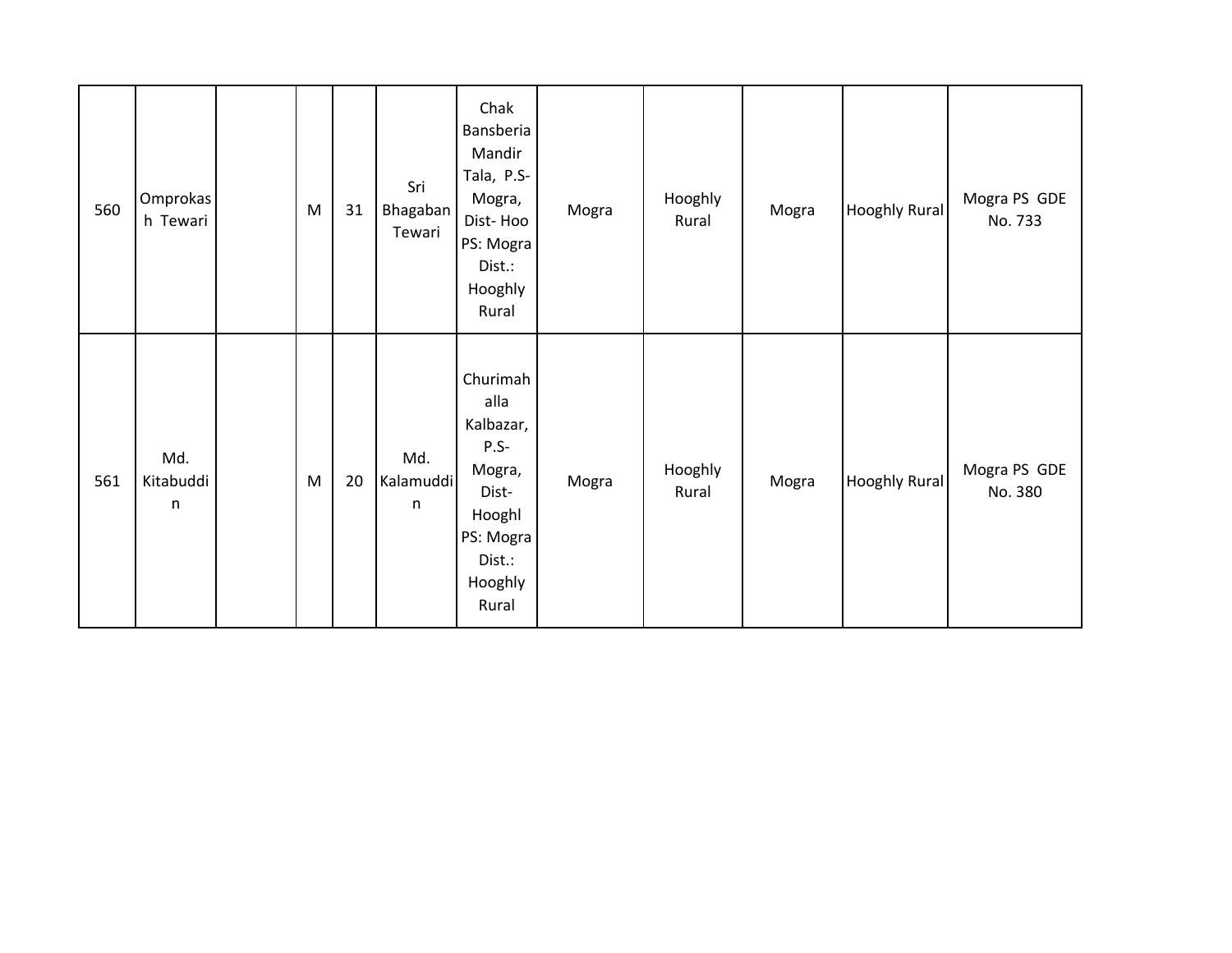| 562 | Md.<br>Murad     | ${\sf M}$ | 25 | Md. Bhutu       | Churimah<br>alla<br>Kalbazar,<br>$P.S-$<br>Mogra,<br>Dist-<br>Hooghly<br>PS: Mogra<br>Dist.:<br>Hooghly<br>Rural | Mogra | Hooghly<br>Rural | Mogra | <b>Hooghly Rural</b> | Mogra PS GDE<br>No. 380 |
|-----|------------------|-----------|----|-----------------|------------------------------------------------------------------------------------------------------------------|-------|------------------|-------|----------------------|-------------------------|
| 563 | Dhanraj<br>Majhi | M         | 24 | Sukdeb<br>Majhi | Lakshipur<br>Khatal,<br>Dunlop,<br>$P.S-$<br>Chinsurah,<br>Dist-Ho<br>PS: Mogra<br>Dist.:<br>Hooghly<br>Rural    | Mogra | Hooghly<br>Rural | Mogra | <b>Hooghly Rural</b> | Mogra PS GDE<br>No. 380 |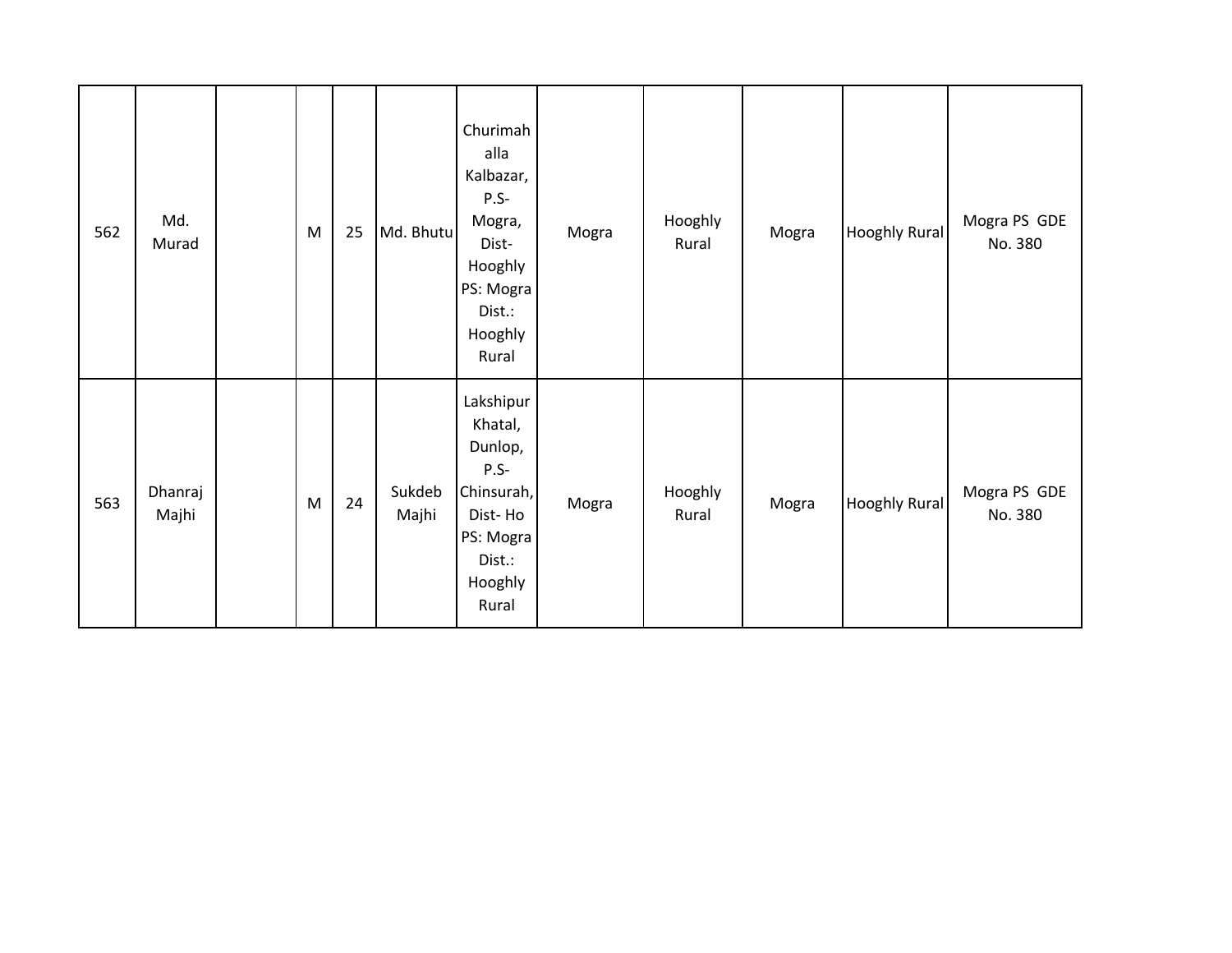| 564 | Rahul Ray         | M | 27 | Shibpujan<br>Ray  | Bansberia<br>Boser<br>Sarak, P.S-<br>Mogra,<br>Dist-<br>Hooghly<br>PS: Mogra<br>Dist.:<br>Hooghly<br>Rural | Mogra   | Hooghly<br>Rural | Mogra  | <b>Hooghly Rural</b> | Mogra PS GDE<br>No. 380   |
|-----|-------------------|---|----|-------------------|------------------------------------------------------------------------------------------------------------|---------|------------------|--------|----------------------|---------------------------|
| 565 | Pradip<br>Prosad  | M | 24 | Ramprit<br>Prosad | South<br>Basti<br>Jhulunia<br>More, P.S-<br>Mogra,<br>Dist-Hoog<br>PS: Mogra<br>Dist.:<br>Hooghly<br>Rural | Mogra   | Hooghly<br>Rural | Mogra  | <b>Hooghly Rural</b> | Mogra PS GDE<br>No. 380   |
| 566 | Shibnath<br>Murmu | M | 35 | Kalu<br>Murmu     | Ramkrishn<br>pally, P.S<br>Barasath,<br>Uttar 24<br>Pgs PS:<br>Barasat<br>Dist.:<br><b>Barasat</b>         | Barasat | Barasat          | Pandua | <b>Hooghly Rural</b> | Pandua PS GDE<br>No. 1411 |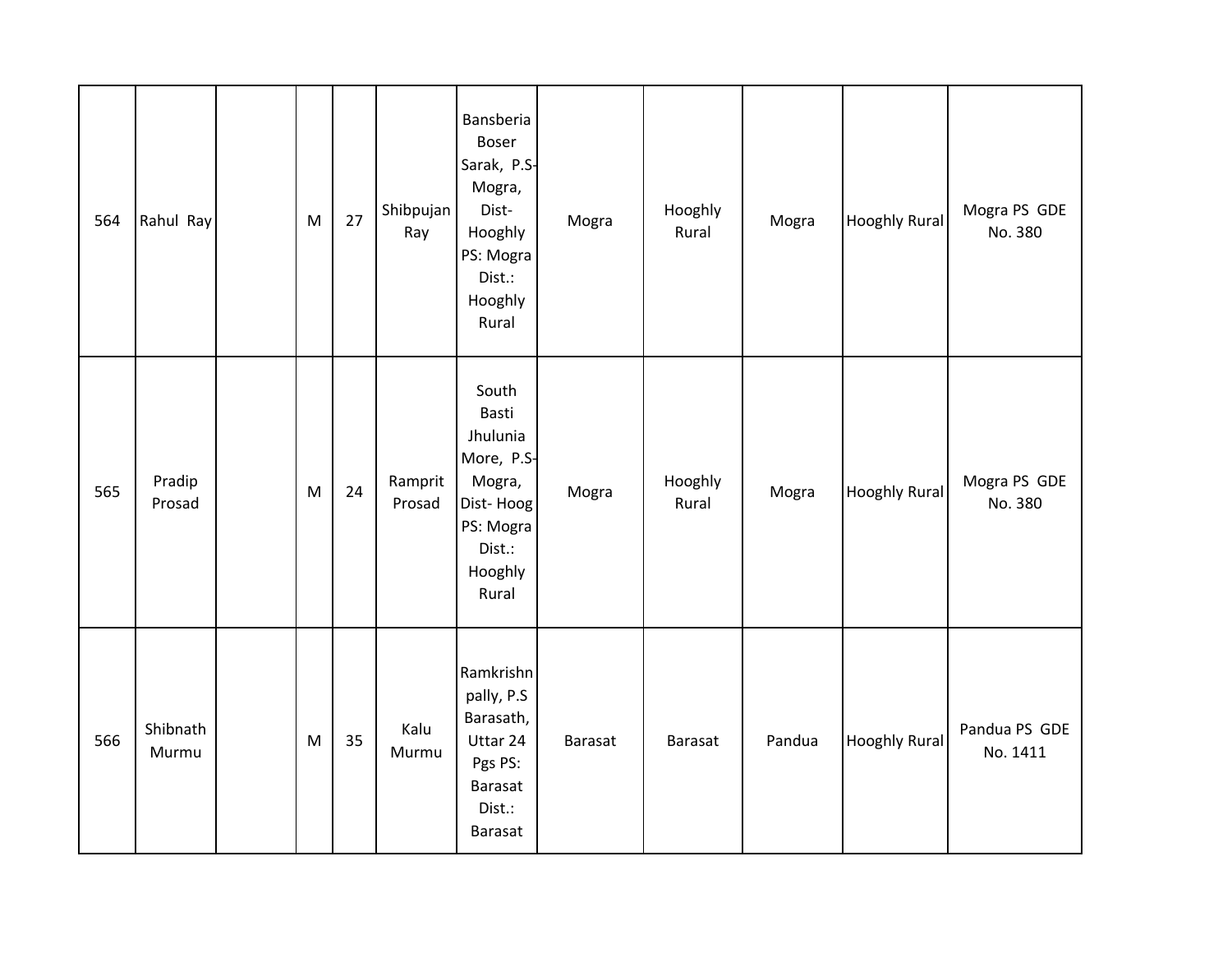| 567 | Sk Alim                  | M | 26 | Sk.<br>Moynuddi<br>n         | Rojopara,<br>P.S<br>Pandua,<br>Hooghly<br>PS:<br>Pandua<br>Dist.:<br>Hooghly<br>Rural | Pandua     | Hooghly<br>Rural | Pandua     | <b>Hooghly Rural</b> | Pandua PS GDE<br>No. 1411     |
|-----|--------------------------|---|----|------------------------------|---------------------------------------------------------------------------------------|------------|------------------|------------|----------------------|-------------------------------|
| 568 | <b>Dilip Baul</b><br>Das | M | 34 | Lt. Nirad<br><b>Baul Das</b> | Vill –<br>Mahanad<br>Kagjipara,<br>P.O-<br>Mahanad,<br>P.S –<br>Polb                  |            | Basirhat         | Polba      | <b>Hooghly Rural</b> | Polba PS GDE No.<br>900       |
| 569 | Joy Malik                | M | 29 | Jiban<br>Malik               | <b>Bheti PS:</b><br>Montesh<br>war Dist.:<br>Purba<br>Burdwan                         | Monteshwar | Purba<br>Burdwan | Pursurah   | <b>Hooghly Rural</b> | Pursurah PS GDE<br>No. 783    |
| 570 | <b>Sk Anower</b><br>Ali  | M | 40 | Sk. Akbar<br>Ali             | Vill-<br>Baligori<br>PS:<br>Tarakeswa<br>r Dist.:<br>Hooghly<br>Rural                 | Tarakeswar | Hooghly<br>Rural | Tarakeswar | <b>Hooghly Rural</b> | Tarakeswar PS<br>GDE No. 1079 |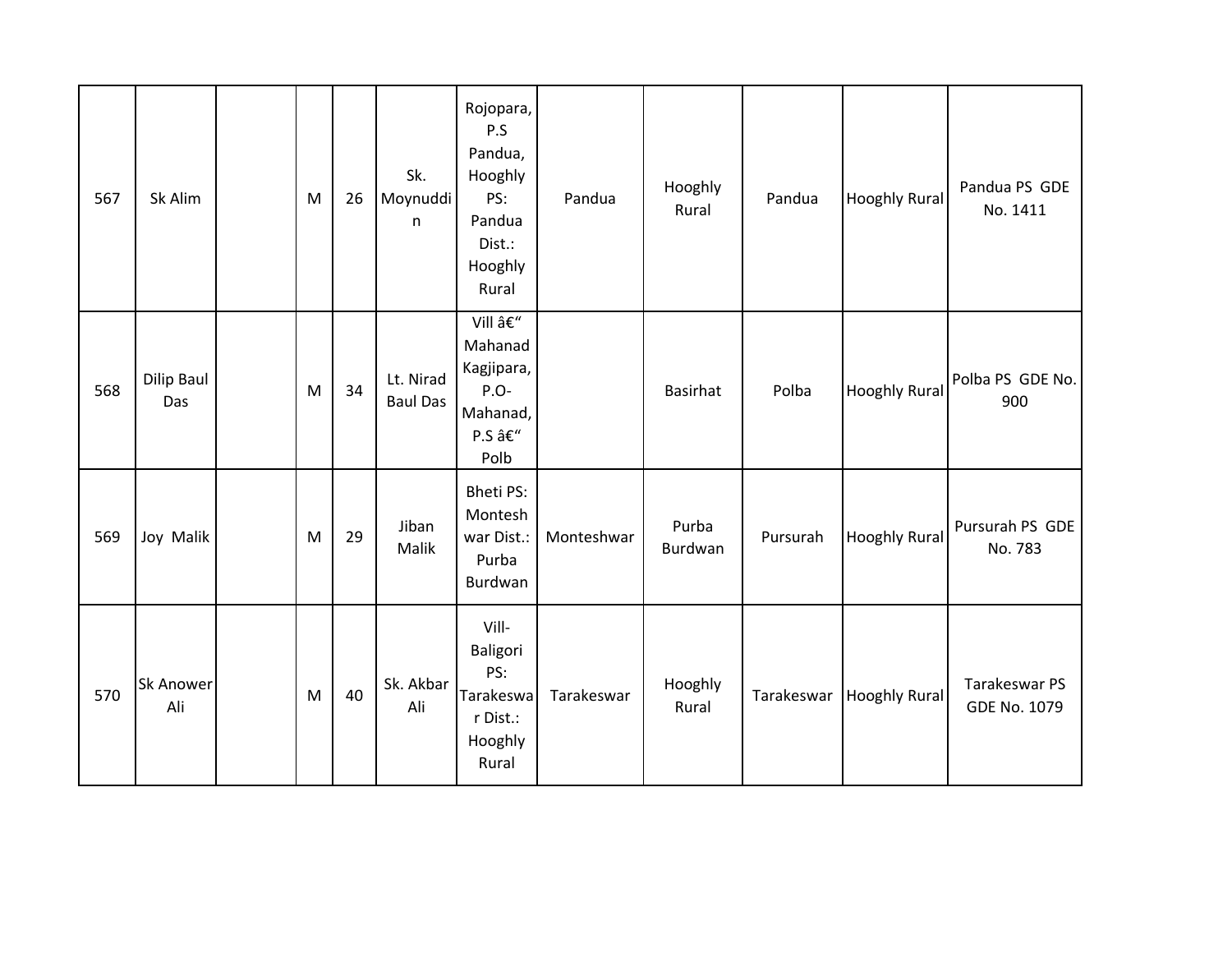| 571 | Mir Akbar<br>Ali    | Badsha | M | 36 | Mir Babar<br>Ali         | Vill-<br>Mirzapur<br>PS:<br>Tarakeswa<br>r Dist.:<br>Hooghly<br>Rural | Tarakeswar     | Hooghly<br>Rural | Tarakeswar           | <b>Hooghly Rural</b> | Tarakeswar PS<br><b>GDE No. 1079</b> |
|-----|---------------------|--------|---|----|--------------------------|-----------------------------------------------------------------------|----------------|------------------|----------------------|----------------------|--------------------------------------|
| 572 | Vikky Kr<br>Bouri   |        | M | 18 | Deban Kr<br><b>Bouri</b> | Asna<br>Bardohi<br>Govindpur<br>Dhanbad,<br>JHK PS:<br><b>Baduria</b> | <b>Baduria</b> | <b>Basirhat</b>  | Asansole<br>g.r.p.s. | Howrah<br>G.R.P.     | Asansole g.r.p.s.<br>PS GDE No. 889  |
| 573 | Titjay<br>Bouri     |        | M | 35 | Habu<br>Bouri            | Majhladih<br>Putki<br>Dhanbad,<br>JHK                                 |                | Basirhat         | Asansole<br>g.r.p.s. | Howrah<br>G.R.P.     | Asansole g.r.p.s.<br>PS GDE No. 889  |
| 574 | Sushil Kr<br>Bouri  |        | M | 27 | Dhani<br>Bouri           | Istbashari<br>a No 7<br>Tetuapula<br>ri<br>Dhanbad,<br><b>JHK</b>     |                | Basirhat         | Asansole<br>g.r.p.s. | Howrah<br>G.R.P.     | Asansole g.r.p.s.<br>PS GDE No. 889  |
| 575 | Wirapaja<br>m Bouri |        | M | 29 | <b>Bisto</b><br>Bouri    | <b>Bhaura</b><br>Sudhamdi<br>h<br>Dhanbad,<br><b>JHK</b>              |                | <b>Basirhat</b>  | Asansole<br>g.r.p.s. | Howrah<br>G.R.P.     | Asansole g.r.p.s.<br>PS GDE No. 889  |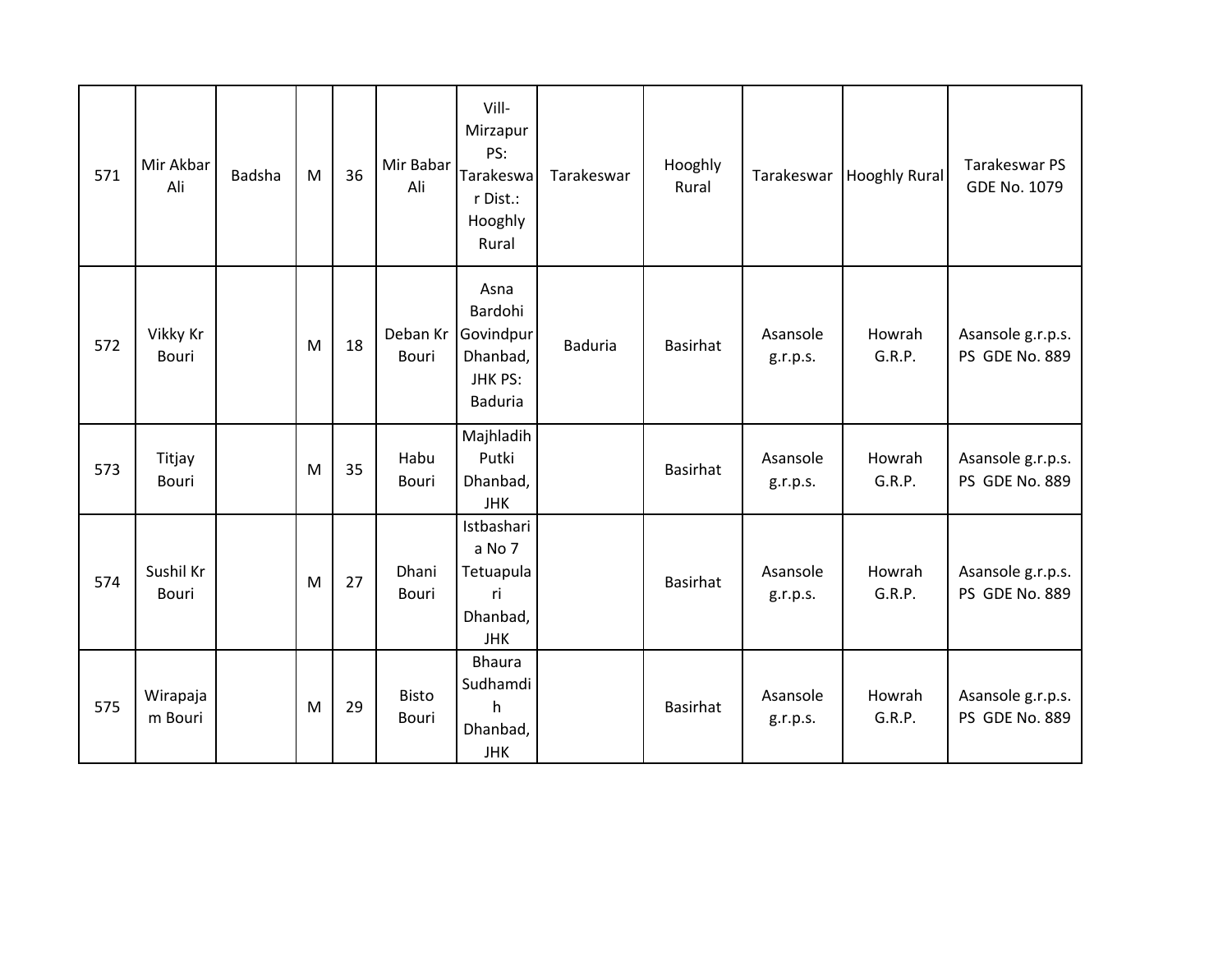| 576 | Biswajit<br><b>Biswas</b> | M | 37 | $S/O-$<br>Yubaraj<br><b>Biswas</b> | Guptipara<br>PS:<br>Balagarh<br>Dist.:<br>Hooghly<br>Rural                                   | Balagarh  | Hooghly<br>Rural                               | Kalna g.r.p.s. | Howrah<br>G.R.P. | Kalna g.r.p.s. PS<br><b>GDE No. 672</b> |
|-----|---------------------------|---|----|------------------------------------|----------------------------------------------------------------------------------------------|-----------|------------------------------------------------|----------------|------------------|-----------------------------------------|
| 577 | <b>Barun</b><br>Nandi     | M | 40 | $S/O-$<br>Kanailal<br>Nandi        | Chinsurah<br>PS:<br>Chinsurah<br>Dist.:<br>Chandann<br>agar<br>Police<br>Commissi<br>onerate | Chinsurah | Chandannag<br>ar Police<br>Commission<br>erate | Kalna g.r.p.s. | Howrah<br>G.R.P. | Kalna g.r.p.s. PS<br><b>GDE No. 687</b> |
| 578 | Sanjay<br>Talukdar        | M | 28 | $S/O-$<br>Soumen<br>Talukdar       | Nabadwip<br>PS:<br>Nabadwip<br>Dist.:<br>Krishnana<br>gar Police<br>District                 | Nabadwip  | Krishnanagar<br>Police<br>District             | Kalna g.r.p.s. | Howrah<br>G.R.P. | Kalna g.r.p.s. PS<br><b>GDE No. 687</b> |
| 579 | Anyan<br>Debnath          | M | 20 | $S/O-$ Lt.<br>Raju<br>Debnath      | Guptipara<br>PS:<br>Balagarh<br>Dist.:<br>Hooghly<br>Rural                                   | Balagarh  | Hooghly<br>Rural                               | Kalna g.r.p.s. | Howrah<br>G.R.P. | Kalna g.r.p.s. PS<br><b>GDE No. 687</b> |
| 580 | Netai Pal                 | M | 45 | $S/O-$ Lt.<br>Mongal<br>Pal        | Lalbagan<br>PS: Kalna<br>Dist.:<br>Purba<br>Burdwan                                          | Kalna     | Purba<br>Burdwan                               | Kalna g.r.p.s. | Howrah<br>G.R.P. | Kalna g.r.p.s. PS<br><b>GDE No. 687</b> |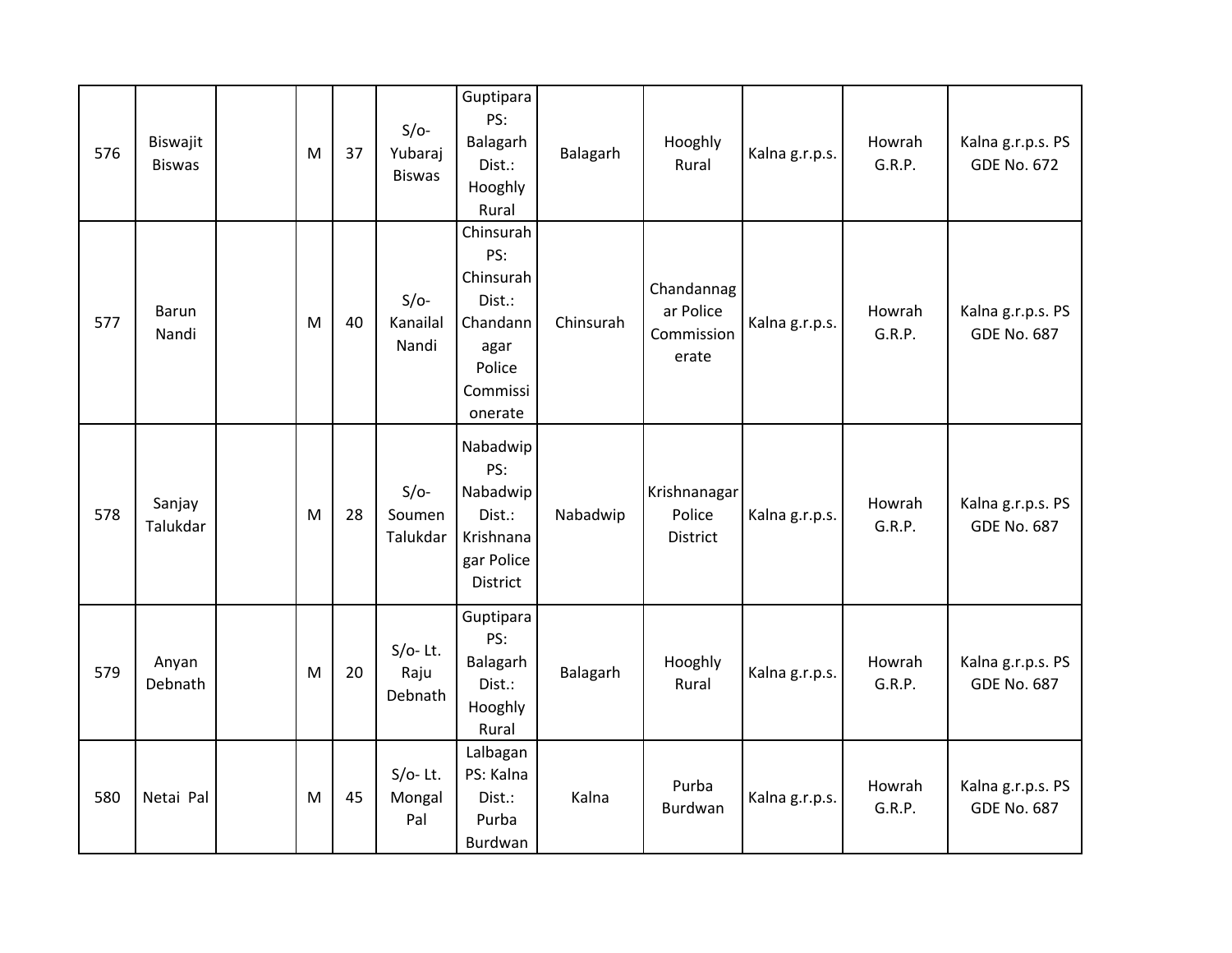| 581 | Rahul<br>Ghosh           | M | 20 | $S/O-$<br>Ashok<br>Ghosh      | Tarakeswa<br>r PS:<br>Dhaniakha<br>li Dist.:<br>Hooghly<br>Rural | Dhaniakhali | Hooghly<br>Rural | Kalna g.r.p.s. | Howrah<br>G.R.P. | Kalna g.r.p.s. PS<br><b>GDE No. 687</b> |
|-----|--------------------------|---|----|-------------------------------|------------------------------------------------------------------|-------------|------------------|----------------|------------------|-----------------------------------------|
| 582 | Rudra<br>Das             | M | 21 | $S/O-$<br>Ranajit<br>Das      | Salgachiya<br>PS:<br>Memari<br>Dist.:<br>Purba<br>Burdwan        | Memari      | Purba<br>Burdwan | Kalna g.r.p.s. | Howrah<br>G.R.P. | Kalna g.r.p.s. PS<br><b>GDE No. 695</b> |
| 583 | Prabir Pal               | M | 48 | $S/O-$ Lt.<br>Paritosh<br>Pal | Dhatrigra<br>m PS:<br>Kalna<br>Dist.:<br>Purba<br>Burdwan        | Kalna       | Purba<br>Burdwan | Kalna g.r.p.s. | Howrah<br>G.R.P. | Kalna g.r.p.s. PS<br><b>GDE No. 695</b> |
| 584 | Gouri<br>Sankar<br>Kundu | M | 52 | $S/O-$ Lt.<br>Jiten<br>Kundu  | Guptipara<br>PS:<br>Balagarh<br>Dist.:<br>Hooghly<br>Rural       | Balagarh    | Hooghly<br>Rural | Kalna g.r.p.s. | Howrah<br>G.R.P. | Kalna g.r.p.s. PS<br><b>GDE No. 965</b> |
| 585 | Arijit Roy               | M | 19 | $S/O-$<br>Biswajit<br>Roy     | Datankatit<br>ala PS:<br>Kalna<br>Dist.:<br>Purba<br>Burdwan     | Kalna       | Purba<br>Burdwan | Kalna g.r.p.s. | Howrah<br>G.R.P. | Kalna g.r.p.s. PS<br><b>GDE No. 695</b> |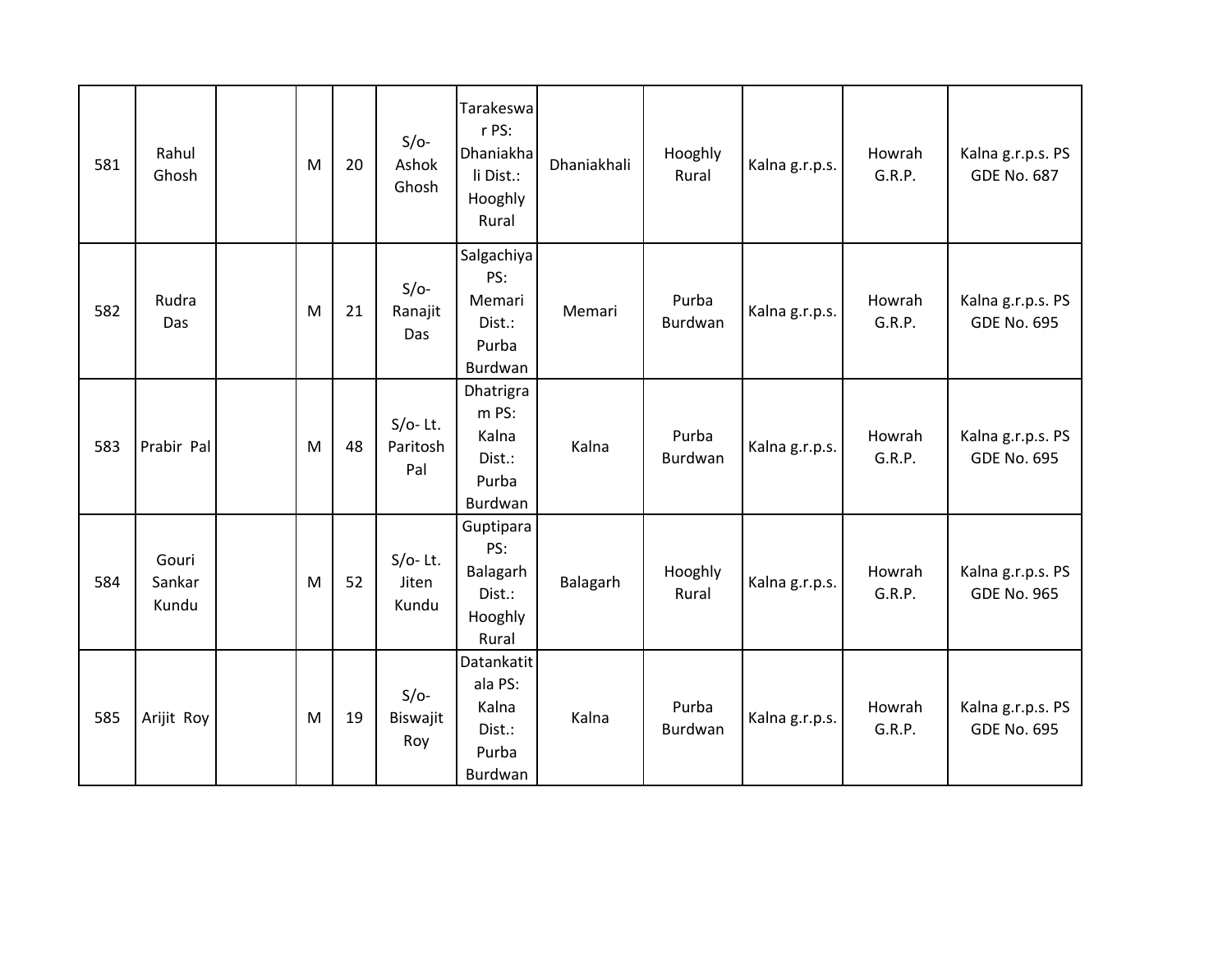| 586 | Jabir Khan           | M | 32 | Ayub Khan Mallarpur | Prachandr<br>apur PS:<br>Dist.:<br>Birbhum                                            | Mallarpur                    | Birbhum                               | Kamar kundu<br>g.r.p.s. | Howrah<br>G.R.P. | Kamar kundu<br>g.r.p.s. PS GDE<br>No. 682 |
|-----|----------------------|---|----|---------------------|---------------------------------------------------------------------------------------|------------------------------|---------------------------------------|-------------------------|------------------|-------------------------------------------|
| 587 | Tanmoy<br>Mondal     | M | 32 | Sisir<br>Mondal     | Prachandr<br>apur PS:<br>Mallarpur<br>Dist.:<br>Birbhum                               | Mallarpur                    | Birbhum                               | Kamar kundu<br>g.r.p.s. | Howrah<br>G.R.P. | Kamar kundu<br>g.r.p.s. PS GDE<br>No. 682 |
| 588 | Nayan<br>Rabi Das    | M | 31 | Mihir Rabi<br>Das   | Jamuar<br>PS:<br>Raghunat<br>hganj<br>Dist.:<br>Jangipur<br>Police<br><b>District</b> | Raghunathgan<br>$\mathbf{I}$ | Jangipur<br>Police<br><b>District</b> | Kamar kundu<br>g.r.p.s. | Howrah<br>G.R.P. | Kamar kundu<br>g.r.p.s. PS GDE<br>No. 682 |
| 589 | Ram<br>Prasad<br>Das | M | 39 | Lt Manik<br>Das     | Kanior PS:<br>Nalhati<br>Dist.:<br>Birbhum                                            | Nalhati                      | Birbhum                               | Kamar kundu<br>g.r.p.s. | Howrah<br>G.R.P. | Kamar kundu<br>g.r.p.s. PS GDE<br>No. 682 |
| 590 | Somnath<br>Mal       | M | 18 | Swapan<br>Mal       | Kanior PS:<br>Nalhati<br>Dist.:<br>Birbhum                                            | Nalhati                      | Birbhum                               | Kamar kundu<br>g.r.p.s. | Howrah<br>G.R.P. | Kamar kundu<br>g.r.p.s. PS GDE<br>No. 682 |
| 591 | Jaganath<br>Malik    | M | 38 | Kalipada<br>Malik   | Elsora PS:<br>Jamalpore<br>Dist.:<br>Purba<br>Burdwan                                 | Jamalpore                    | Purba<br>Burdwan                      | Kamar kundu<br>g.r.p.s. | Howrah<br>G.R.P. | Kamar kundu<br>g.r.p.s. PS GDE<br>No. 682 |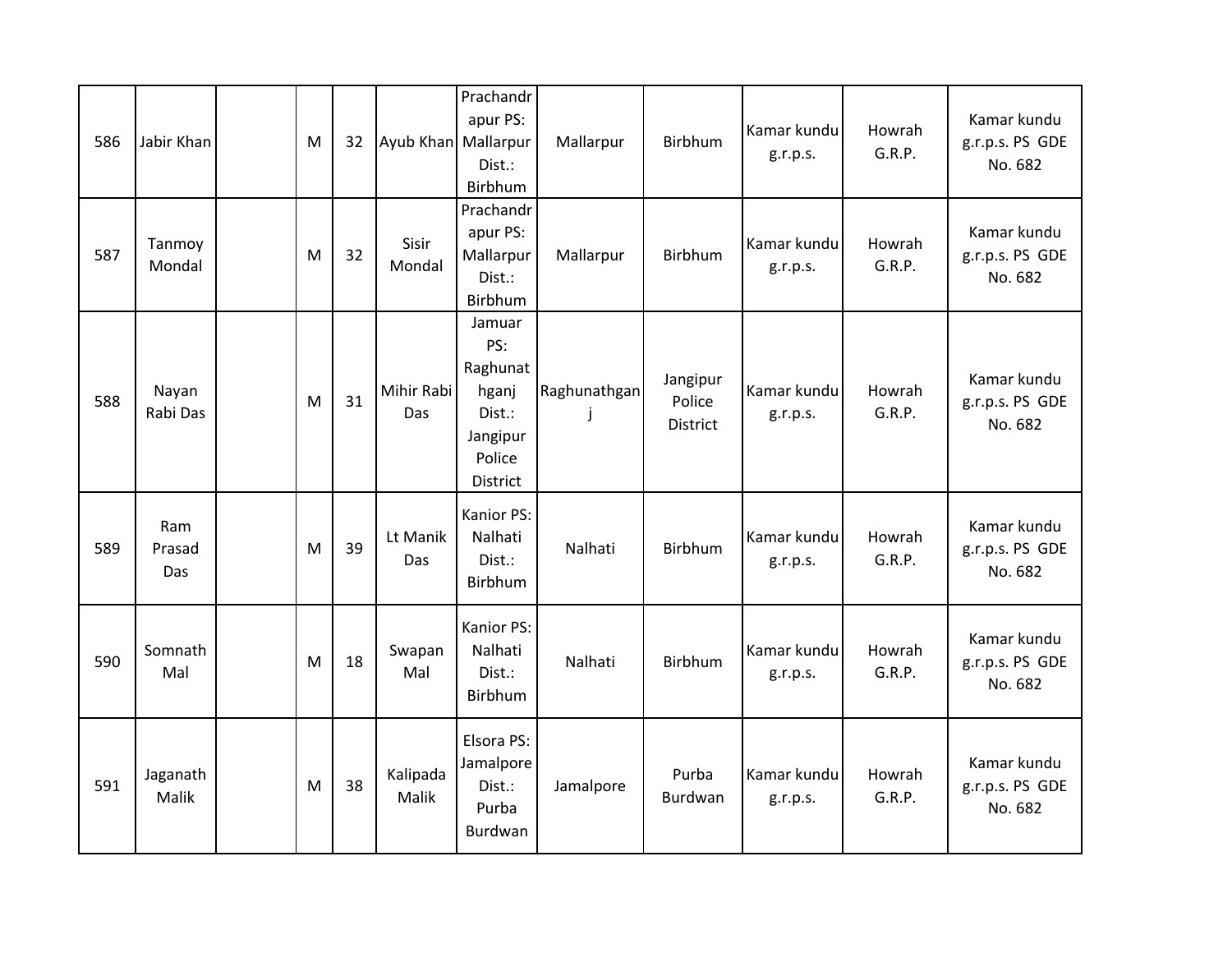| 592 | Abhijit Pal           | M | 23 | Prasanta<br>Pal  | Bajitpur<br>PS:<br>Tarakeswa<br>r Dist.:<br>Hooghly<br>Rural  | Tarakeswar | Hooghly<br>Rural | Kamar kundu<br>g.r.p.s.    | Howrah<br>G.R.P. | Kamar kundu<br>g.r.p.s. PS GDE<br>No. 695 |
|-----|-----------------------|---|----|------------------|---------------------------------------------------------------|------------|------------------|----------------------------|------------------|-------------------------------------------|
| 593 | <b>Tapas</b><br>Majhi | M | 23 | Ranjan<br>Majhi  | Chanchara<br>PS:<br>Jamalpore<br>Dist.:<br>Purba<br>Burdwan   | Jamalpore  | Purba<br>Burdwan | Kamar kundu<br>g.r.p.s.    | Howrah<br>G.R.P. | Kamar kundu<br>g.r.p.s. PS GDE<br>No. 695 |
| 594 | Haradhan<br>Patra     | M | 43 | Adhir<br>Patra   | Kalapukur<br>PS:<br>Tarakeswa<br>r Dist.:<br>Hooghly<br>Rural | Tarakeswar | Hooghly<br>Rural | Kamar kundu<br>g.r.p.s.    | Howrah<br>G.R.P. | Kamar kundu<br>g.r.p.s. PS GDE<br>No. 695 |
| 595 | Sukumar<br>Shat       | M | 35 | Gopal<br>Shat    | Atalia PS:<br>Singur<br>Dist.:<br>Hooghly<br>Rural            | Singur     | Hooghly<br>Rural | Kamar kundu<br>g.r.p.s.    | Howrah<br>G.R.P. | Kamar kundu<br>g.r.p.s. PS GDE<br>No. 695 |
| 596 | Lalu<br>Mallick       | M | 27 | Arsed<br>Mallick | PS:<br>Saktipur<br>Dist.:<br>Murshida<br>bad                  | Saktipur   |                  | Murshidabad Katwa g.r.p.s. | Howrah<br>G.R.P. | Katwa g.r.p.s. PS<br><b>GDE No. 969</b>   |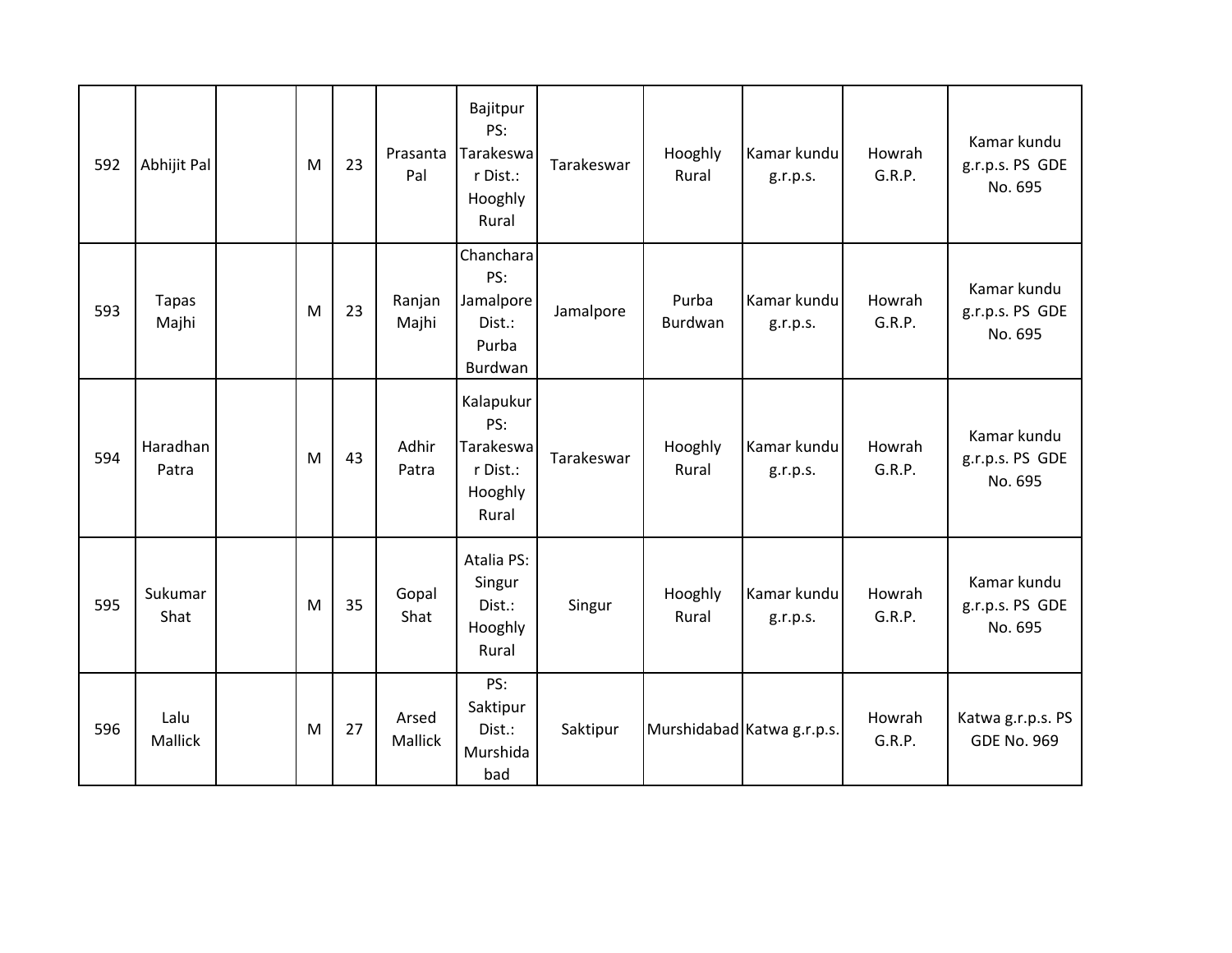| 597 | Dilip Das              | M | 45 | Lt.<br>Santiranja<br>n Das   | PS:<br>Nadangha<br>t Dist.:<br>Purba<br>Burdwan   | Nadanghat   | Purba<br><b>Burdwan</b> | Katwa g.r.p.s. | Howrah<br>G.R.P. | Katwa g.r.p.s. PS<br><b>GDE No. 969</b> |
|-----|------------------------|---|----|------------------------------|---------------------------------------------------|-------------|-------------------------|----------------|------------------|-----------------------------------------|
| 598 | Ganesh<br>Ch. Kuri     | M | 50 | Lt.<br>Chittaranj<br>an Kuri | PS:<br>Nadangha<br>t Dist.:<br>Purba<br>Burdwan   | Nadanghat   | Purba<br>Burdwan        | Katwa g.r.p.s. | Howrah<br>G.R.P. | Katwa g.r.p.s. PS<br><b>GDE No. 969</b> |
| 599 | Dipankar<br>Mondal     | M | 30 | Baidyanat<br>h Mondal        | PS:<br>Purbasthal<br>i Dist.:<br>Purba<br>Burdwan | Purbasthali | Purba<br>Burdwan        | Katwa g.r.p.s. | Howrah<br>G.R.P. | Katwa g.r.p.s. PS<br><b>GDE No. 969</b> |
| 600 | Swapan<br>Saha         | M | 40 | Samir<br>Saha                | PS:<br>Purbasthal<br>i Dist.:<br>Purba<br>Burdwan | Purbasthali | Purba<br><b>Burdwan</b> | Katwa g.r.p.s. | Howrah<br>G.R.P. | Katwa g.r.p.s. PS<br><b>GDE No. 969</b> |
| 601 | <b>Bivas</b><br>Mondal | M | 30 | Swapan<br>Mondal             | PS: Katwa<br>Dist.:<br>Purba<br>Burdwan           | Katwa       | Purba<br>Burdwan        | Katwa g.r.p.s. | Howrah<br>G.R.P. | Katwa g.r.p.s. PS<br><b>GDE No. 969</b> |
| 602 | Kesto<br>Ghosh         | M | 50 | Gonesh<br>Ghosh              | PS: Katwa<br>Dist.:<br>Purba<br>Burdwan           | Katwa       | Purba<br><b>Burdwan</b> | Katwa g.r.p.s. | Howrah<br>G.R.P. | Katwa g.r.p.s. PS<br><b>GDE No. 969</b> |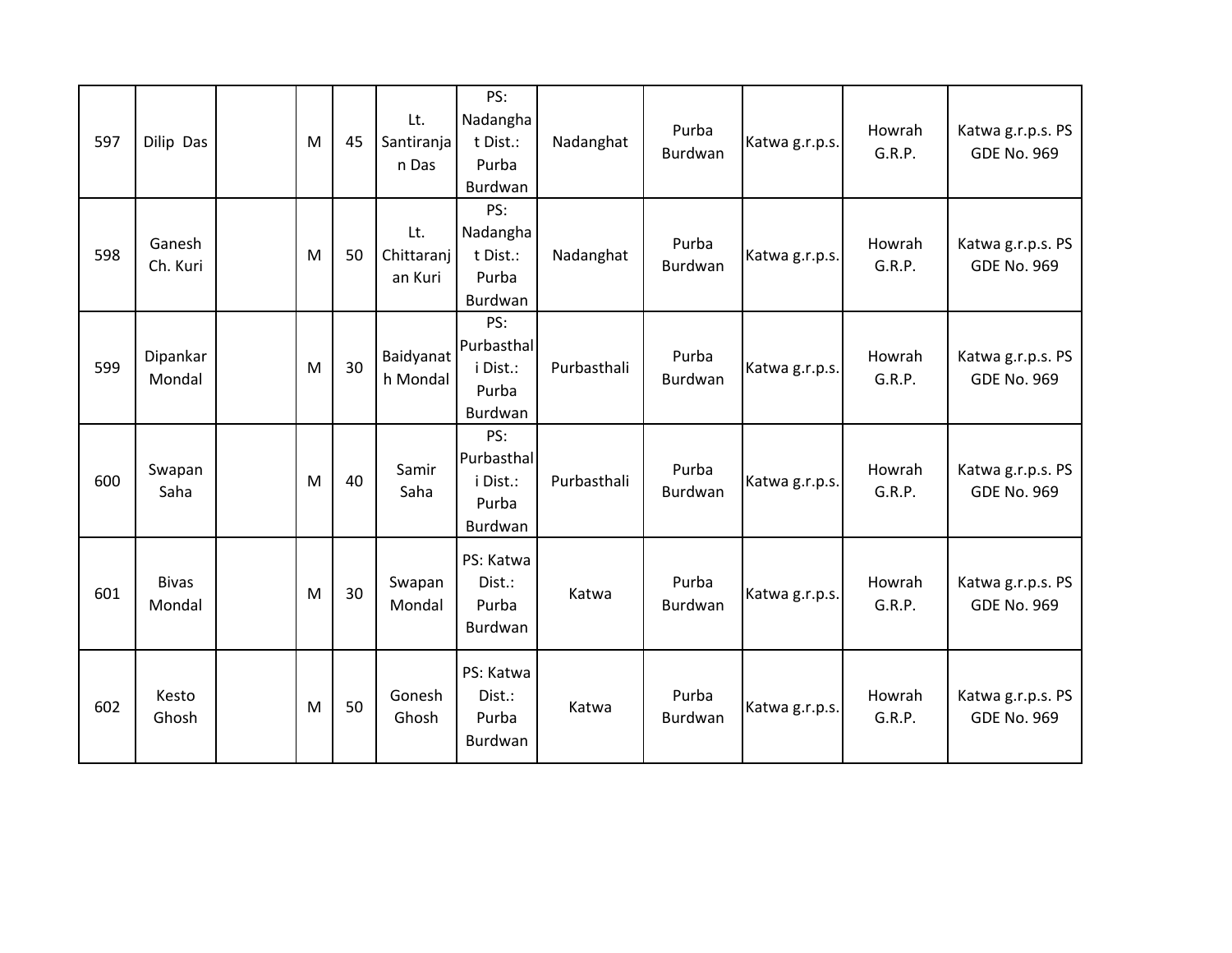| 603 | Bappa<br>Das               | M | 39 | Saknar<br>Das                     | PS:<br>Purbasthal<br>i Dist.:<br>Purba<br>Burdwan              | Purbasthali | Purba<br><b>Burdwan</b> | Katwa g.r.p.s.                         | Howrah<br>G.R.P. | Katwa g.r.p.s. PS<br><b>GDE No. 969</b> |
|-----|----------------------------|---|----|-----------------------------------|----------------------------------------------------------------|-------------|-------------------------|----------------------------------------|------------------|-----------------------------------------|
| 604 | Tushar<br>Kanti<br>Ghosh   | M | 47 | Brojogopa<br>I Ghosh              | PS:<br>Ketugram<br>Dist.:<br>Purba<br>Burdwan                  | Ketugram    | Purba<br>Burdwan        | Katwa g.r.p.s.                         | Howrah<br>G.R.P. | Katwa g.r.p.s. PS<br><b>GDE No. 969</b> |
| 605 | Gones<br>Ghosh             | M | 49 | Debnaray<br>an Ghosh              | PS:<br><b>DEWANDI</b><br><b>GHI Dist.:</b><br>Purba<br>Burdwan | DEWANDIGHI  | Purba<br>Burdwan        | Katwa g.r.p.s.                         | Howrah<br>G.R.P. | Katwa g.r.p.s. PS<br><b>GDE No. 969</b> |
| 606 | Riton Sk                   | M | 19 | Insat Sk                          | PS:<br>Saktipur<br>Dist.:<br>Murshida<br>bad                   | Saktipur    |                         | Murshidabad Katwa g.r.p.s.             | Howrah<br>G.R.P. | Katwa g.r.p.s. PS<br><b>GDE No. 969</b> |
| 607 | Amar<br>Choudhur<br>у      | M | 43 | Kamalesh<br>Choudhur<br>у         | Bali Dist.:<br>Hooghly<br>Rural                                |             | Hooghly<br>Rural        | Katwa g.r.p.s.                         | Howrah<br>G.R.P. | Katwa g.r.p.s. PS<br><b>GDE No. 969</b> |
| 608 | Chittaranj<br>an<br>Mondal | M | 55 | Lt.<br>Narendra<br>nath<br>Mondal | PS:<br>Murshida<br>bad Dist.:<br>Murshida<br>bad               |             |                         | Murshidabad Murshidabad Katwa g.r.p.s. | Howrah<br>G.R.P. | Katwa g.r.p.s. PS<br><b>GDE No. 969</b> |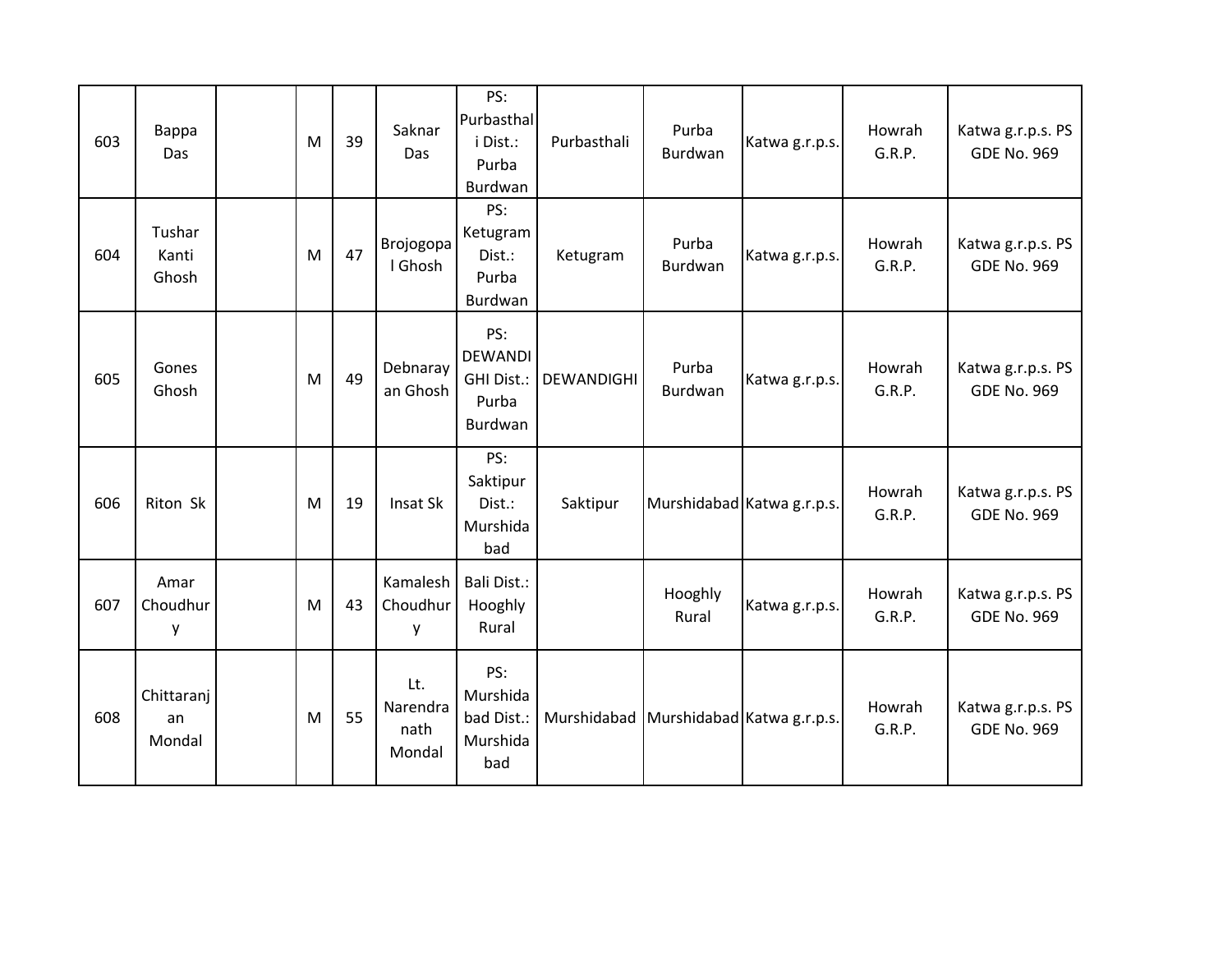| 609 | Rana<br>Mondal           | M | 26 | Chittaranj<br>an<br>Mondal | PS:<br>Murshida<br>bad Dist.:<br>Murshida<br>bad                                | Murshidabad Murshidabad Katwa g.r.p.s. |                                                |                            | Howrah<br>G.R.P. | Katwa g.r.p.s. PS<br><b>GDE No. 969</b> |
|-----|--------------------------|---|----|----------------------------|---------------------------------------------------------------------------------|----------------------------------------|------------------------------------------------|----------------------------|------------------|-----------------------------------------|
| 610 | Shayar<br>Hossain        | M | 42 | Nuru Sk                    | PS:<br>Saktipur<br>Dist.:<br>Murshida<br>bad                                    | Saktipur                               |                                                | Murshidabad Katwa g.r.p.s. | Howrah<br>G.R.P. | Katwa g.r.p.s. PS<br><b>GDE No. 969</b> |
| 611 | Subir Dey                | M | 22 | Shayan<br>Dey              | PS:<br>Bharatpur<br>Dist.:<br>Murshida<br>bad                                   | Bharatpur                              |                                                | Murshidabad Katwa g.r.p.s. | Howrah<br>G.R.P. | Katwa g.r.p.s. PS<br><b>GDE No. 969</b> |
| 612 | Subrata<br>Ghosh         | M | 41 | Subhas<br>Ghosh            | PS:<br>Chinsurah<br>Dist.:<br>Chandann<br>agar<br>Police<br>Commissi<br>onerate | Chinsurah                              | Chandannag<br>ar Police<br>Commission<br>erate | Katwa g.r.p.s.             | Howrah<br>G.R.P. | Katwa g.r.p.s. PS<br><b>GDE No. 972</b> |
| 613 | Abhijit<br><b>Biswas</b> | M | 40 | Arun<br><b>Biswas</b>      | PS: Salar<br>Dist.:<br>Murshida<br>bad                                          | Salar                                  |                                                | Murshidabad Katwa g.r.p.s. | Howrah<br>G.R.P. | Katwa g.r.p.s. PS<br><b>GDE No. 972</b> |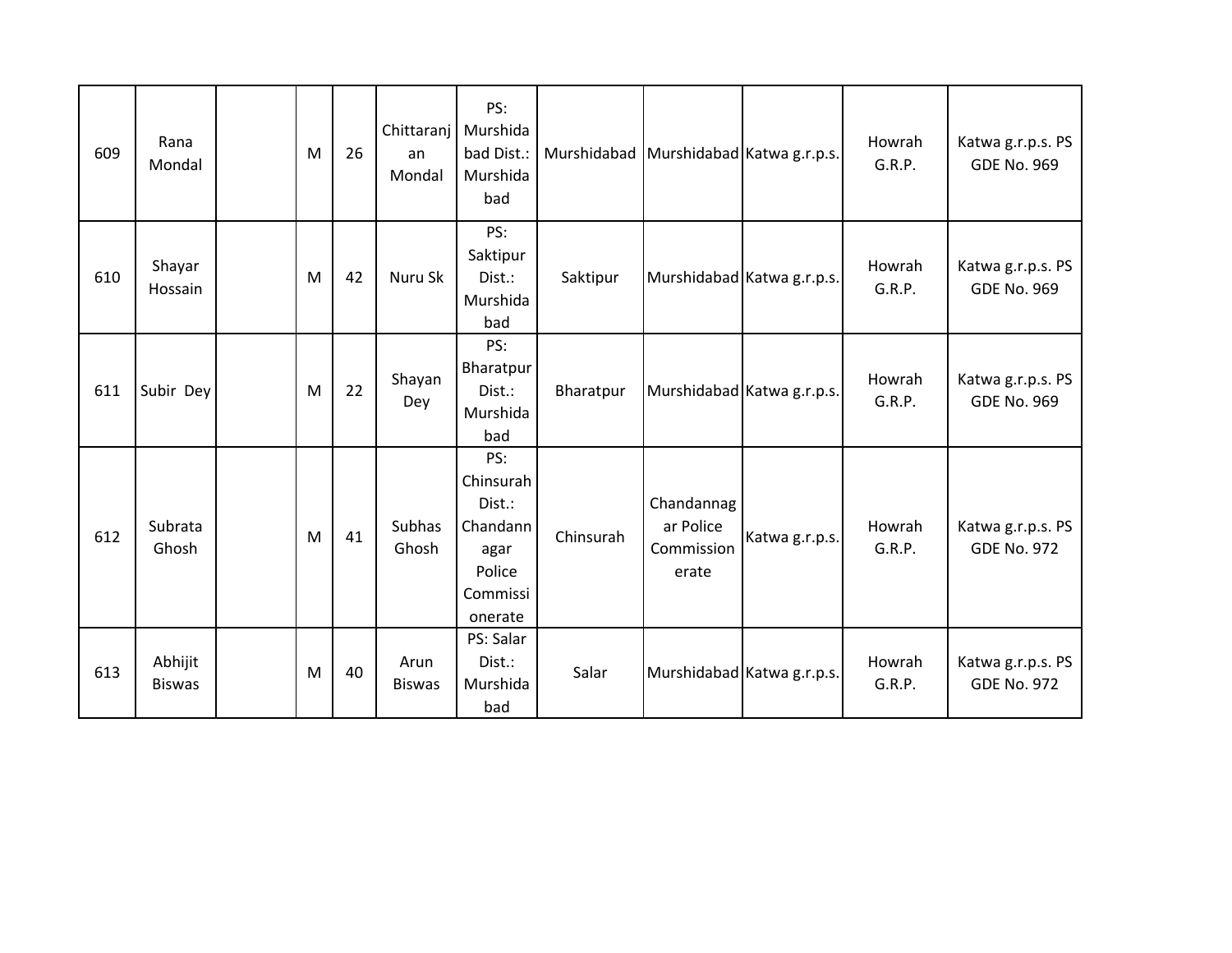| 614 | Niranjanr<br>Sarkar         | M | 46 | Sarkar                   | PS:<br>Bhadresw<br>ar Dist.:<br>Lt. Nirmal   Chandann<br>agar<br>Police<br>Commissi<br>onerate | Bhadreswar | Chandannag<br>ar Police<br>Commission<br>erate | Katwa g.r.p.s.             | Howrah<br>G.R.P. | Katwa g.r.p.s. PS<br><b>GDE No. 972</b> |
|-----|-----------------------------|---|----|--------------------------|------------------------------------------------------------------------------------------------|------------|------------------------------------------------|----------------------------|------------------|-----------------------------------------|
| 615 | Md.<br>Mahasin              | M | 23 | Asraf<br>Hossain         | PS:<br>Saktipur<br>Dist.:<br>Murshida<br>bad                                                   | Saktipur   |                                                | Murshidabad Katwa g.r.p.s. | Howrah<br>G.R.P. | Katwa g.r.p.s. PS<br><b>GDE No. 972</b> |
| 616 | Prollad<br>Mondal           | M | 39 | Madhusud<br>an<br>Mondal | PS: Salar<br>Dist.:<br>Murshida<br>bad                                                         | Salar      |                                                | Murshidabad Katwa g.r.p.s. | Howrah<br>G.R.P. | Katwa g.r.p.s. PS<br><b>GDE No. 972</b> |
| 617 | Tarun<br>Mahato             | M | 50 | Jhur<br>Mahato           | PS:<br>Nabagram<br>Dist.:<br>Murshida<br>bad                                                   | Nabagram   |                                                | Murshidabad Katwa g.r.p.s. | Howrah<br>G.R.P. | Katwa g.r.p.s. PS<br><b>GDE No. 972</b> |
| 618 | Sri<br>Dhaneswa<br>r Mahato | M | 51 | Biswanath<br>Mahato      | PS:<br>Nabagram<br>Dist.:<br>Murshida<br>bad                                                   | Nabagram   |                                                | Murshidabad Katwa g.r.p.s. | Howrah<br>G.R.P. | Katwa g.r.p.s. PS<br><b>GDE No. 972</b> |
| 619 | Arindam<br>Sinha            | M | 30 | Chittaranj<br>an Sinha   | PS: Salar<br>Dist.:<br>Murshida<br>bad                                                         | Salar      |                                                | Murshidabad Katwa g.r.p.s. | Howrah<br>G.R.P. | Katwa g.r.p.s. PS<br><b>GDE No. 972</b> |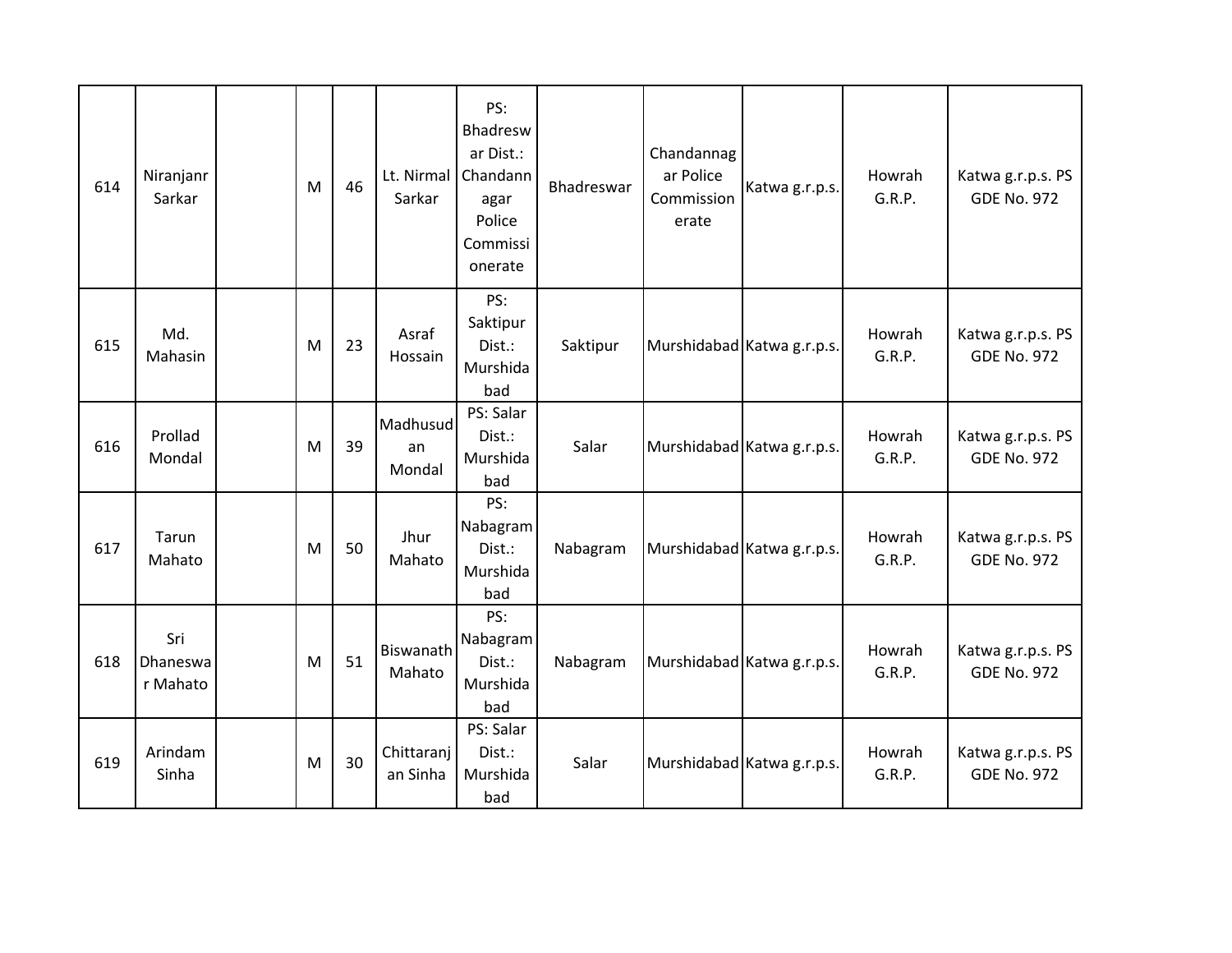| 620 | Manik<br>Debnath       | M | 46 | an<br>Debnath            | PS:<br>Monoranj Purbasthal<br>i Dist.:<br>Purba<br>Burdwan | Purbasthali                            | Purba<br>Burdwan | Katwa g.r.p.s.       | Howrah<br>G.R.P. | Katwa g.r.p.s. PS<br><b>GDE No. 972</b>                              |
|-----|------------------------|---|----|--------------------------|------------------------------------------------------------|----------------------------------------|------------------|----------------------|------------------|----------------------------------------------------------------------|
| 621 | Farhan Ali             | M | 22 | Absar Ali                | PS:<br>Murshida<br>bad Dist.:<br>Murshida<br>bad           | Murshidabad Murshidabad Katwa g.r.p.s. |                  |                      | Howrah<br>G.R.P. | Katwa g.r.p.s. PS<br><b>GDE No. 972</b>                              |
| 622 | Subrata<br>Paul        | M | 28 | Arun Paul                |                                                            |                                        | <b>Basirhat</b>  | Sainthia<br>g.r.p.s. | Howrah<br>G.R.P. | Sainthia g.r.p.s. PS<br>Outpost Bolpur<br>GRPP GDE No.<br>497        |
| 623 | Sarat<br>Konai         | M | 35 | Dhanan<br>Konai          |                                                            |                                        | Basirhat         | Sainthia<br>g.r.p.s. | Howrah<br>G.R.P. | Sainthia g.r.p.s. PS<br>Outpost Bolpur<br>GRPP GDE No.<br>497        |
| 624 | Rabilal<br>Mallick     | M | 30 | <b>Bharat</b><br>Mallick |                                                            |                                        | <b>Basirhat</b>  | Sainthia<br>g.r.p.s. | Howrah<br>G.R.P. | Sainthia g.r.p.s. PS<br><b>Outpost Bolpur</b><br>GRPP GDE No.<br>497 |
| 625 | Md.<br>Asraul<br>Haque | M | 18 | Dildar Sk                |                                                            |                                        | <b>Basirhat</b>  | Sainthia<br>g.r.p.s. | Howrah<br>G.R.P. | Sainthia g.r.p.s. PS<br><b>Outpost Bolpur</b><br>GRPP GDE No.<br>497 |
| 626 | Somnath<br>Roy         | M | 32 | Nepal Roy                | PS:<br>Baduria<br>Dist.:<br>Alipurduar                     | <b>Baduria</b>                         | Alipurduar       | Sainthia<br>g.r.p.s. | Howrah<br>G.R.P. | Sainthia g.r.p.s. PS<br><b>GDE No. 680</b>                           |
| 627 | Ajoy Kr<br>Bhandari    | M | 52 | Asini<br>Bhandari        |                                                            |                                        | <b>Basirhat</b>  | Sainthia<br>g.r.p.s. | Howrah<br>G.R.P. | Sainthia g.r.p.s. PS<br><b>GDE No. 680</b>                           |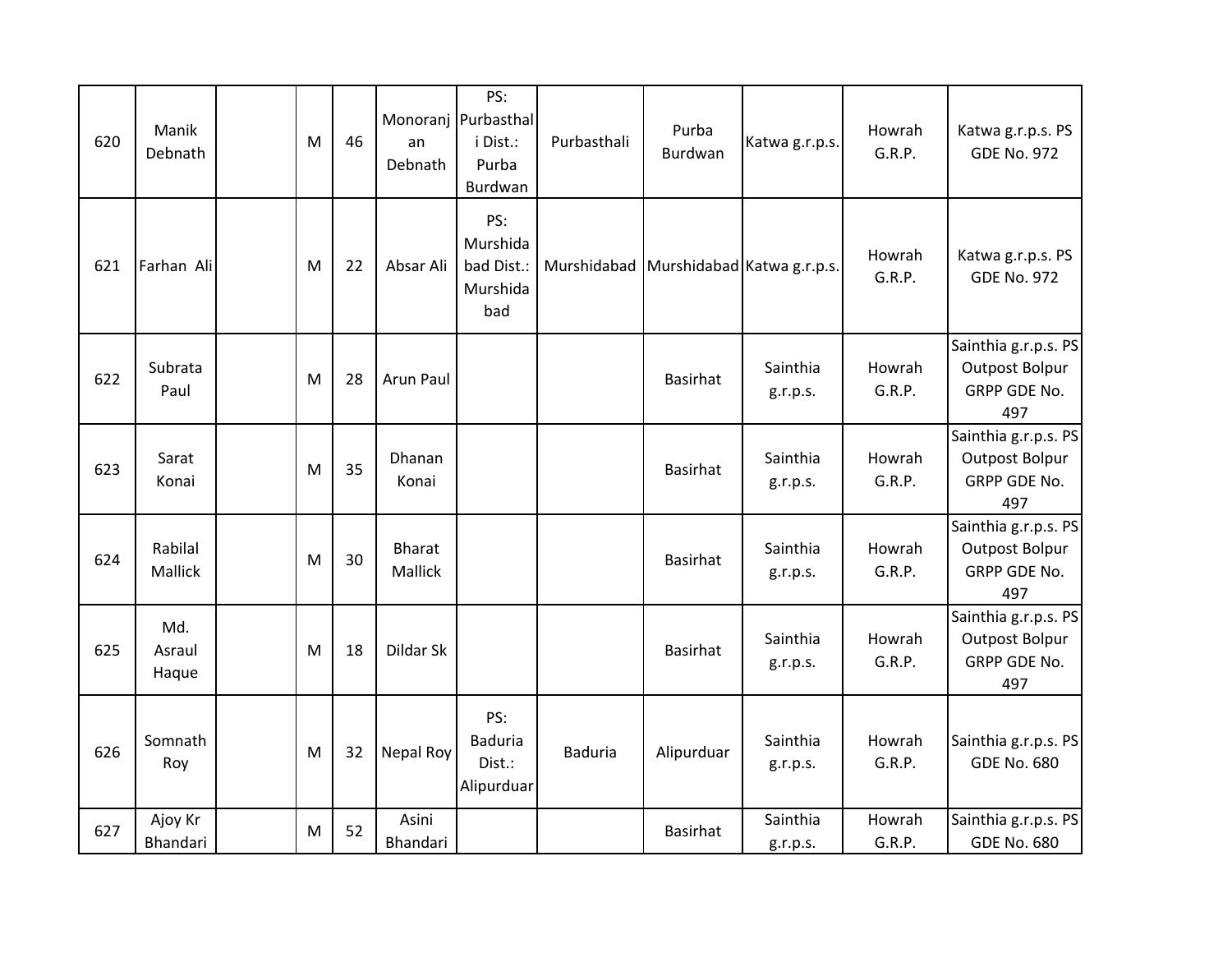| 628 | Biswajit<br>Sarkar  | M | 41 | <b>Bimal</b><br>Sarkar      |                                                 | Basirhat | Sainthia                         | Howrah<br>G.R.P. | Sainthia g.r.p.s. PS<br><b>GDE No. 680</b>                              |
|-----|---------------------|---|----|-----------------------------|-------------------------------------------------|----------|----------------------------------|------------------|-------------------------------------------------------------------------|
| 629 | Sirdharto<br>Sarkar | M | 42 | Dipti<br>Sarkar             |                                                 | Basirhat | g.r.p.s.<br>Sainthia<br>g.r.p.s. | Howrah<br>G.R.P. | Sainthia g.r.p.s. PS<br><b>GDE No. 680</b>                              |
| 630 | Ritesh<br>Mishra    | M | 24 | Lt-<br>ugramoha<br>n Mishra |                                                 | Basirhat | Sainthia<br>g.r.p.s.             | Howrah<br>G.R.P. | Sainthia g.r.p.s. PS<br>Outpost<br>Rampurhat GRPP<br><b>GDE No. 429</b> |
| 631 | Ajit Kr Jha         | M | 24 | Anil Kr Jha                 |                                                 | Basirhat | Sainthia<br>g.r.p.s.             | Howrah<br>G.R.P. | Sainthia g.r.p.s. PS<br>Outpost<br>Rampurhat GRPP<br><b>GDE No. 429</b> |
| 632 | Mukesh<br>Shaw      | M | 24 | Dinesh<br>Shaw              |                                                 | Basirhat | Sainthia<br>g.r.p.s.             | Howrah<br>G.R.P. | Sainthia g.r.p.s. PS<br>Outpost<br>Rampurhat GRPP<br><b>GDE No. 429</b> |
| 633 | Pintu<br>Soren      | M | 36 | Jayram<br>Soren             | Khanan<br>Pandua<br>Hooghly                     | Basirhat | Sheoraphuli<br>g.r.p.s.          | Howrah<br>G.R.P. | Sheoraphuli<br>g.r.p.s. PS GDE<br>No. 722                               |
| 634 | Ranajit<br>Mallick  | M | 36 | Pranab<br>Mallick           | Chandann<br>agar<br>Chandann<br>agar<br>Hooghly | Basirhat | Sheoraphuli<br>g.r.p.s.          | Howrah<br>G.R.P. | Sheoraphuli<br>g.r.p.s. PS GDE<br>No. 722                               |
| 635 | Md. Salik           | M | 22 | Md. Samir                   | Chapadani<br>Bhadresw<br>ar<br>Hooghly          | Basirhat | Sheoraphuli<br>g.r.p.s.          | Howrah<br>G.R.P. | Sheoraphuli<br>g.r.p.s. PS GDE<br>No. 722                               |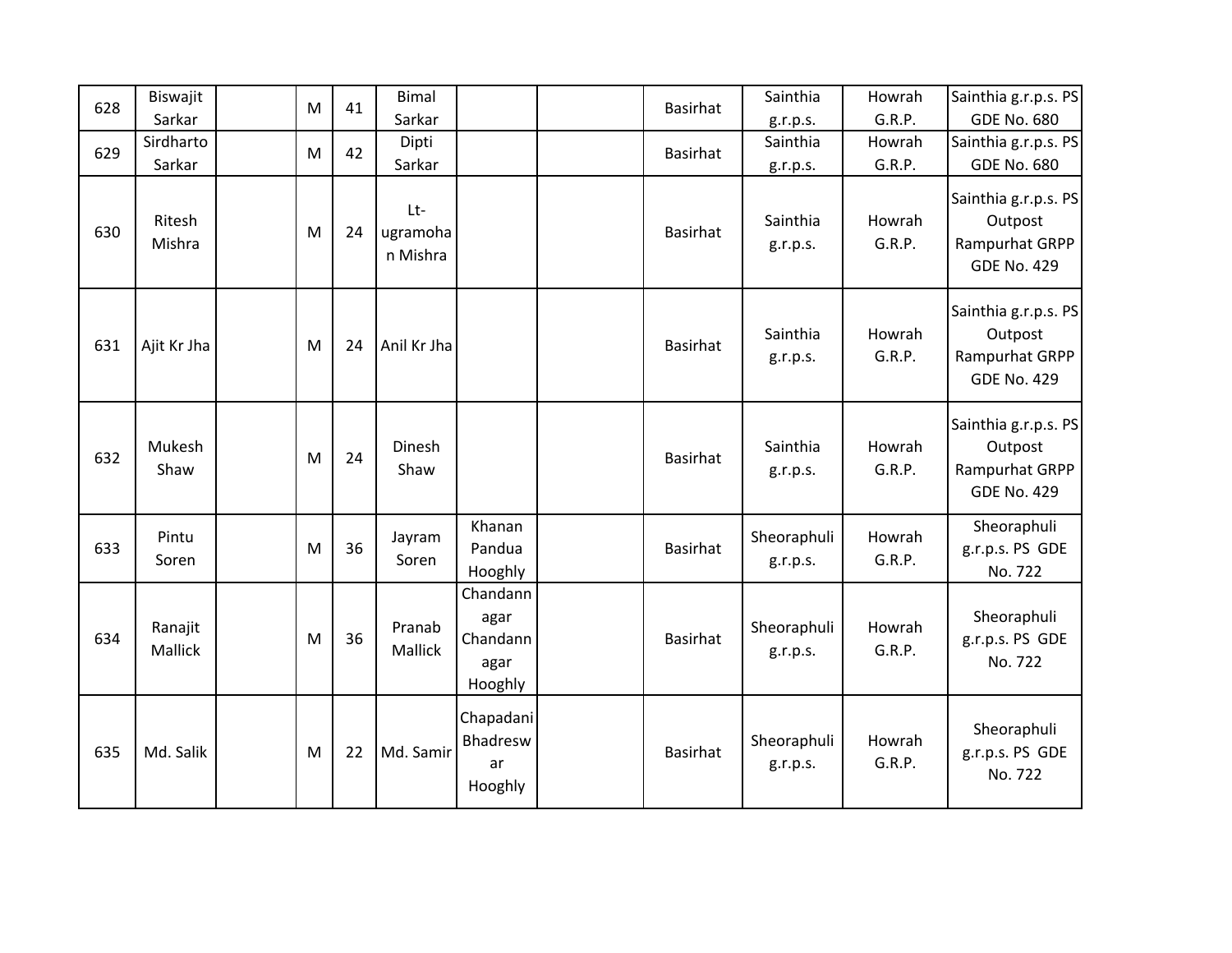| 636 | Ganesh<br>Das            | M | 38 | Lakhikant<br>a Das        | Deshra<br>Kotolpur<br>Bankura                              | Basirhat        | Sheoraphuli<br>g.r.p.s. | Howrah<br>G.R.P. | Sheoraphuli<br>g.r.p.s. PS GDE<br>No. 722 |
|-----|--------------------------|---|----|---------------------------|------------------------------------------------------------|-----------------|-------------------------|------------------|-------------------------------------------|
| 637 | Laltu<br>Ruidas          | M | 31 | Dilip<br>Ruidas           | Deshra<br>Kotolpur<br>Bankura                              | Basirhat        | Sheoraphuli<br>g.r.p.s. | Howrah<br>G.R.P. | Sheoraphuli<br>g.r.p.s. PS GDE<br>No. 722 |
| 638 | <b>Biplab</b><br>Samanta | M | 22 | Godadhar<br>Samanta       | Kushigram<br>Bhatar<br>Purba<br>Burdwan                    | <b>Basirhat</b> | Sheoraphuli<br>g.r.p.s. | Howrah<br>G.R.P. | Sheoraphuli<br>g.r.p.s. PS GDE<br>No. 722 |
| 639 | Ujjal<br>Dhara           | M | 38 | Dulal<br><b>Dhara</b>     | Boruj<br>Joypur<br>Bankura                                 | Basirhat        | Sheoraphuli<br>g.r.p.s. | Howrah<br>G.R.P. | Sheoraphuli<br>g.r.p.s. PS GDE<br>No. 722 |
| 640 | Rahul<br>Halder          | M | 20 | Nepal<br>Halder           | Jalalkhali<br>Kotowali<br>Nadia                            | Basirhat        | Sheoraphuli<br>g.r.p.s. | Howrah<br>G.R.P. | Sheoraphuli<br>g.r.p.s. PS GDE<br>No. 722 |
| 641 | Balai<br>Mondal          | M | 40 | Hira<br>Mondal            | Nabadwip<br>Nabadwip<br>Nadia                              | Basirhat        | Sheoraphuli<br>g.r.p.s. | Howrah<br>G.R.P. | Sheoraphuli<br>g.r.p.s. PS GDE<br>No. 722 |
| 642 | Abhijit De               | M | 47 | Lt.<br>Sukharanj<br>an De | Haringhat<br>a<br>Sukantapa<br>lly<br>Haringhat<br>a Nadia | Basirhat        | Sheoraphuli<br>g.r.p.s. | Howrah<br>G.R.P. | Sheoraphuli<br>g.r.p.s. PS GDE<br>No. 722 |
| 643 | Sudip<br>Mondal          | M | 21 | Debi<br>Prasad<br>Mondal  | Khamarpu<br>kur<br>Goghat<br>Hooghly                       | Basirhat        | Sheoraphuli<br>g.r.p.s. | Howrah<br>G.R.P. | Sheoraphuli<br>g.r.p.s. PS GDE<br>No. 722 |
| 644 | Papai<br>Mondal          | M | 18 | Uttam<br>Mondal           | Khamarpu<br>kur<br>Goghat<br>Hooghly                       | Basirhat        | Sheoraphuli<br>g.r.p.s. | Howrah<br>G.R.P. | Sheoraphuli<br>g.r.p.s. PS GDE<br>No. 722 |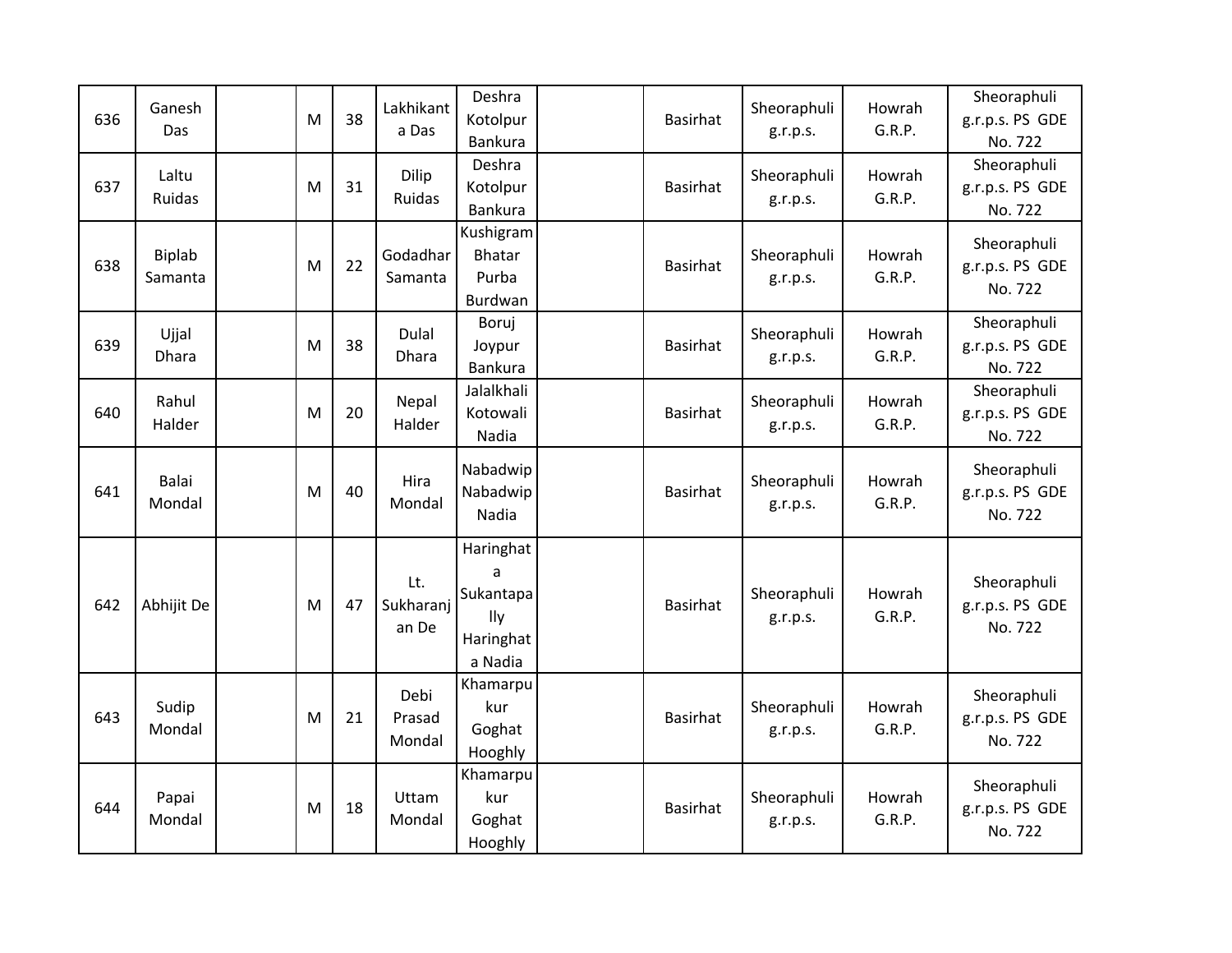| 645 | Susanta<br>Dutta   | M | 43 | Bisu Dutta Chinsurah     | Chinsurah<br>Hooghly                                | <b>Basirhat</b> | Sheoraphuli<br>g.r.p.s. | Howrah<br>G.R.P. | Sheoraphuli<br>g.r.p.s. PS GDE<br>No. 722 |
|-----|--------------------|---|----|--------------------------|-----------------------------------------------------|-----------------|-------------------------|------------------|-------------------------------------------|
| 646 | Kundan<br>Rai      | M | 19 | Chandrab<br>hanu Rai     | Baidyabati<br>Serampor<br>e Hooghly                 | Basirhat        | Sheoraphuli<br>g.r.p.s. | Howrah<br>G.R.P. | Sheoraphuli<br>g.r.p.s. PS GDE<br>No. 722 |
| 647 | Waqquar<br>Mehbub  | M | 23 | Md.<br>Mehbub<br>Rai     | Angus<br>Bhadresw<br>ar<br>Hooghly                  | <b>Basirhat</b> | Sheoraphuli<br>g.r.p.s. | Howrah<br>G.R.P. | Sheoraphuli<br>g.r.p.s. PS GDE<br>No. 722 |
| 648 | Firoj<br>Ansari    | M | 30 | Mirtuja<br>Ansari        | Angus<br>Bhadresw<br>ar<br>Hooghly                  | <b>Basirhat</b> | Sheoraphuli<br>g.r.p.s. | Howrah<br>G.R.P. | Sheoraphuli<br>g.r.p.s. PS GDE<br>No. 722 |
| 649 | Budhadev<br>Santra | M | 30 | Ram<br>Krishna<br>Santra | Tarakeswa<br>$\mathsf{r}$<br>Tarakeswa<br>r Hooghly | <b>Basirhat</b> | Sheoraphuli<br>g.r.p.s. | Howrah<br>G.R.P. | Sheoraphuli<br>g.r.p.s. PS GDE<br>No. 722 |
| 650 | Sanayun<br>Islam   | M | 31 | Jahurue<br>Islam         | Dhergeysh<br>Lalgola<br>Murshida<br>bad             | <b>Basirhat</b> | Sheoraphuli<br>g.r.p.s. | Howrah<br>G.R.P. | Sheoraphuli<br>g.r.p.s. PS GDE<br>No. 722 |
| 651 | Khokon Sk          | M | 20 | Saydul Sk                | Dhergeysh<br>Lalgola<br>Murshida<br>bad             | <b>Basirhat</b> | Sheoraphuli<br>g.r.p.s. | Howrah<br>G.R.P. | Sheoraphuli<br>g.r.p.s. PS GDE<br>No. 722 |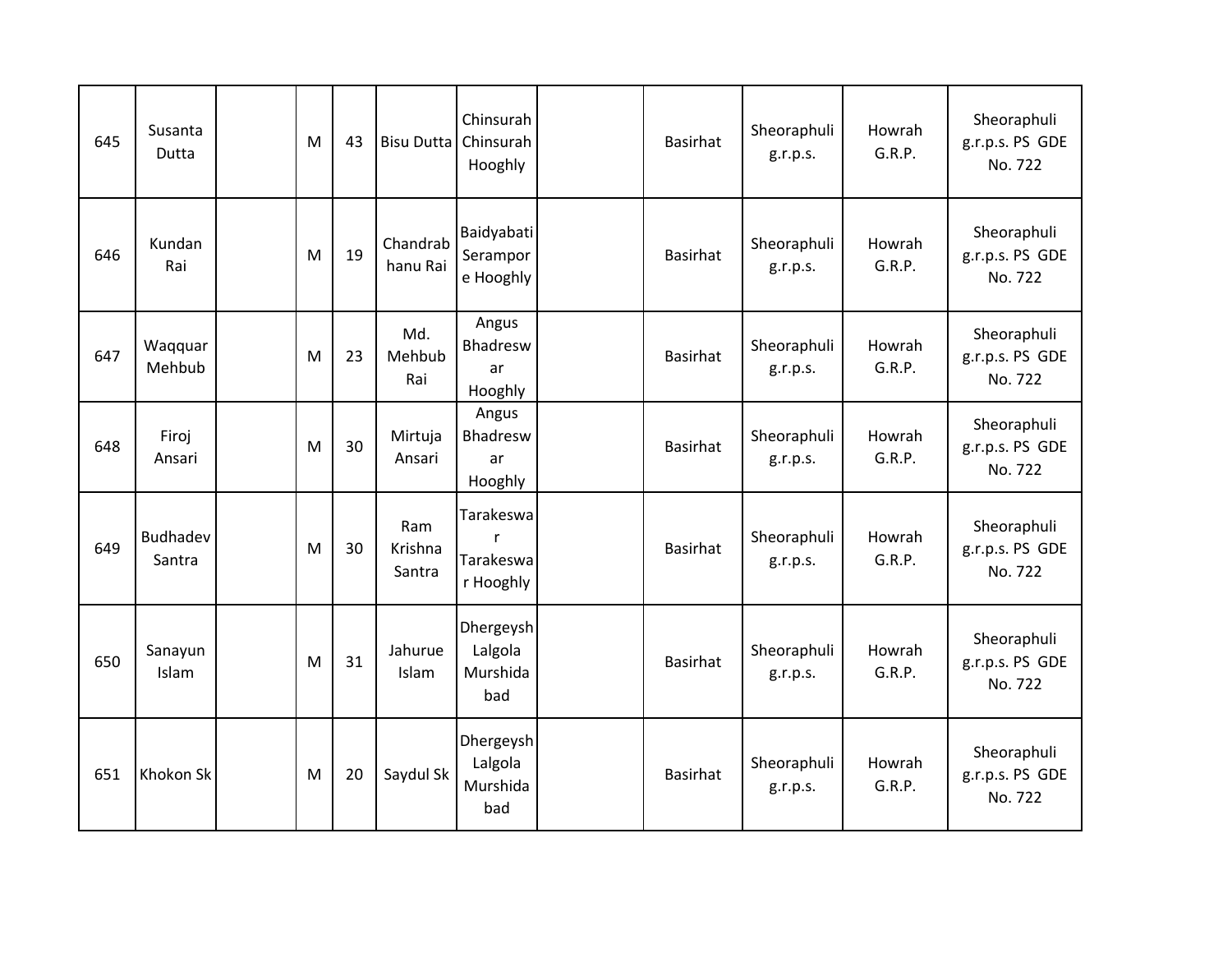| 652 | Rafiul<br>Haque                     | M | 35 | Sis Md                    | Dhergeysh<br>Lalgola<br>Murshida<br>bad | <b>Basirhat</b> | Sheoraphuli<br>g.r.p.s. | Howrah<br>G.R.P. | Sheoraphuli<br>g.r.p.s. PS GDE<br>No. 722 |
|-----|-------------------------------------|---|----|---------------------------|-----------------------------------------|-----------------|-------------------------|------------------|-------------------------------------------|
| 653 | Yash<br>Verma                       | M | 20 | Ananda<br>Verma           | Konnagar<br>Uttarpara<br>Hooghly        | <b>Basirhat</b> | Sheoraphuli<br>g.r.p.s. | Howrah<br>G.R.P. | Sheoraphuli<br>g.r.p.s. PS GDE<br>No. 722 |
| 654 | <b>Baibhara</b><br>Kr.<br>Srivastav | M | 18 | Dhiren Kr.<br>Srivastav   | Konnagar<br>Uttarpara<br>Hooghly        | Basirhat        | Sheoraphuli<br>g.r.p.s. | Howrah<br>G.R.P. | Sheoraphuli<br>g.r.p.s. PS GDE<br>No. 722 |
| 655 | Rahul<br>Chowdhur<br>y              | M | 18 | Rana<br>Chowdhur<br>y     | Chapadani<br>Bhadresw<br>ar<br>Hooghly  | <b>Basirhat</b> | Sheoraphuli<br>g.r.p.s. | Howrah<br>G.R.P. | Sheoraphuli<br>g.r.p.s. PS GDE<br>No. 722 |
| 656 | Rakesh<br>Malik                     | M | 19 | Kashinath<br>Malik        | Chapadani<br>Bhadresw<br>ar<br>Hooghly  | <b>Basirhat</b> | Sheoraphuli<br>g.r.p.s. | Howrah<br>G.R.P. | Sheoraphuli<br>g.r.p.s. PS GDE<br>No. 722 |
| 657 | Sukhen<br>Ruidas                    | M | 33 | Shankar<br>Ruidas         | Sultanpur<br>Haripal<br>Hooghly         | Basirhat        | Sheoraphuli<br>g.r.p.s. | Howrah<br>G.R.P. | Sheoraphuli<br>g.r.p.s. PS GDE<br>No. 722 |
| 658 | Ruma<br>Prasad<br>Lahiri            | M | 36 | Lt.<br>Bajrangi<br>Lahiri | Chapadani<br>Bhadresw<br>ar<br>Hooghly  | Basirhat        | Sheoraphuli<br>g.r.p.s. | Howrah<br>G.R.P. | Sheoraphuli<br>g.r.p.s. PS GDE<br>No. 722 |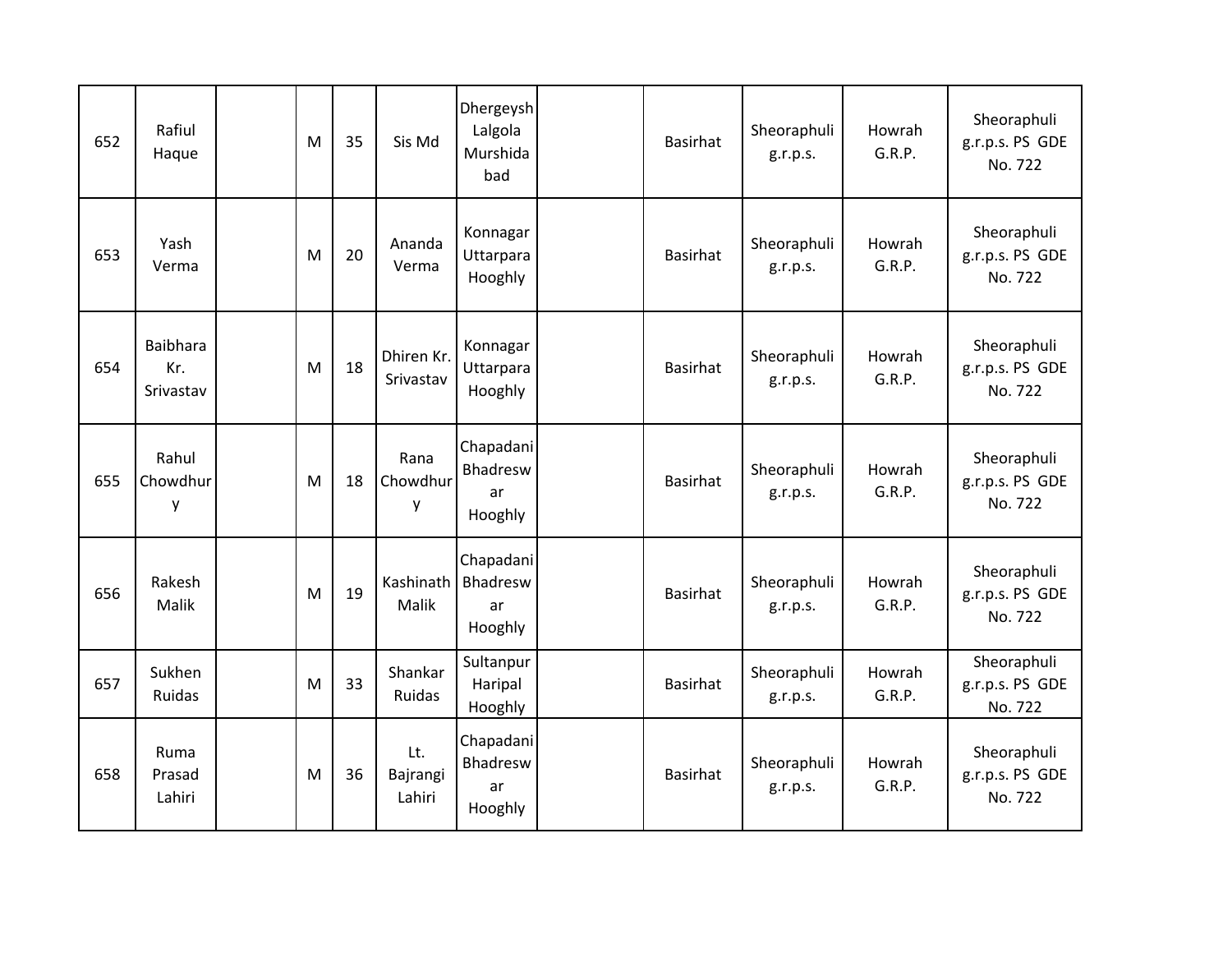| 659 | Madhusud<br>an<br>Hembram | M | 32 | Lt.<br>Rupchand<br>Hembram | <b>Balia</b><br>Haripal<br>Hooghly                                              |                | Basirhat        | Sheoraphuli<br>g.r.p.s. | Howrah<br>G.R.P. | Sheoraphuli<br>g.r.p.s. PS GDE<br>No. 722 |
|-----|---------------------------|---|----|----------------------------|---------------------------------------------------------------------------------|----------------|-----------------|-------------------------|------------------|-------------------------------------------|
| 660 | Montu<br>Roy              | M | 29 | Uttam<br>Roy               | Sripur<br>Goghat<br>Hooghly                                                     |                | Basirhat        | Sheoraphuli<br>g.r.p.s. | Howrah<br>G.R.P. | Sheoraphuli<br>g.r.p.s. PS GDE<br>No. 722 |
| 661 | Raja Roy                  | M | 24 | Sunil Roy                  | Uluberia<br>Uluberia<br>Howrah<br>PS:<br><b>Baduria</b><br>Dist.:<br>Alipurduar | <b>Baduria</b> | Alipurduar      | Sheoraphuli<br>g.r.p.s. | Howrah<br>G.R.P. | Sheoraphuli<br>g.r.p.s. PS GDE<br>No. 729 |
| 662 | Debabrata<br>Das          | M | 22 | <b>Tapan Das</b>           | Atpara<br>Jamalpur<br>Purba<br>Burdwan                                          |                | <b>Basirhat</b> | Sheoraphuli<br>g.r.p.s. | Howrah<br>G.R.P. | Sheoraphuli<br>g.r.p.s. PS GDE<br>No. 729 |
| 663 | Dipak Saw                 | M | 22 | Pradip<br>Saw              | Atpara<br>Jamalpur<br>Purba<br>Burdwan                                          |                | Basirhat        | Sheoraphuli<br>g.r.p.s. | Howrah<br>G.R.P. | Sheoraphuli<br>g.r.p.s. PS GDE<br>No. 729 |
| 664 | Netai<br>Ghoshal          | M | 30 | Sagar<br>Ghoshal           | Jangipara<br>Jangipara<br>Hooghly                                               |                | <b>Basirhat</b> | Sheoraphuli<br>g.r.p.s. | Howrah<br>G.R.P. | Sheoraphuli<br>g.r.p.s. PS GDE<br>No. 729 |
| 665 | Swapan<br>Kr. Dey         | M | 55 | Jagadish<br>Ch. Dey        | Rishra<br>Rishra<br>Hooghly                                                     |                | Basirhat        | Sheoraphuli<br>g.r.p.s. | Howrah<br>G.R.P. | Sheoraphuli<br>g.r.p.s. PS GDE<br>No. 729 |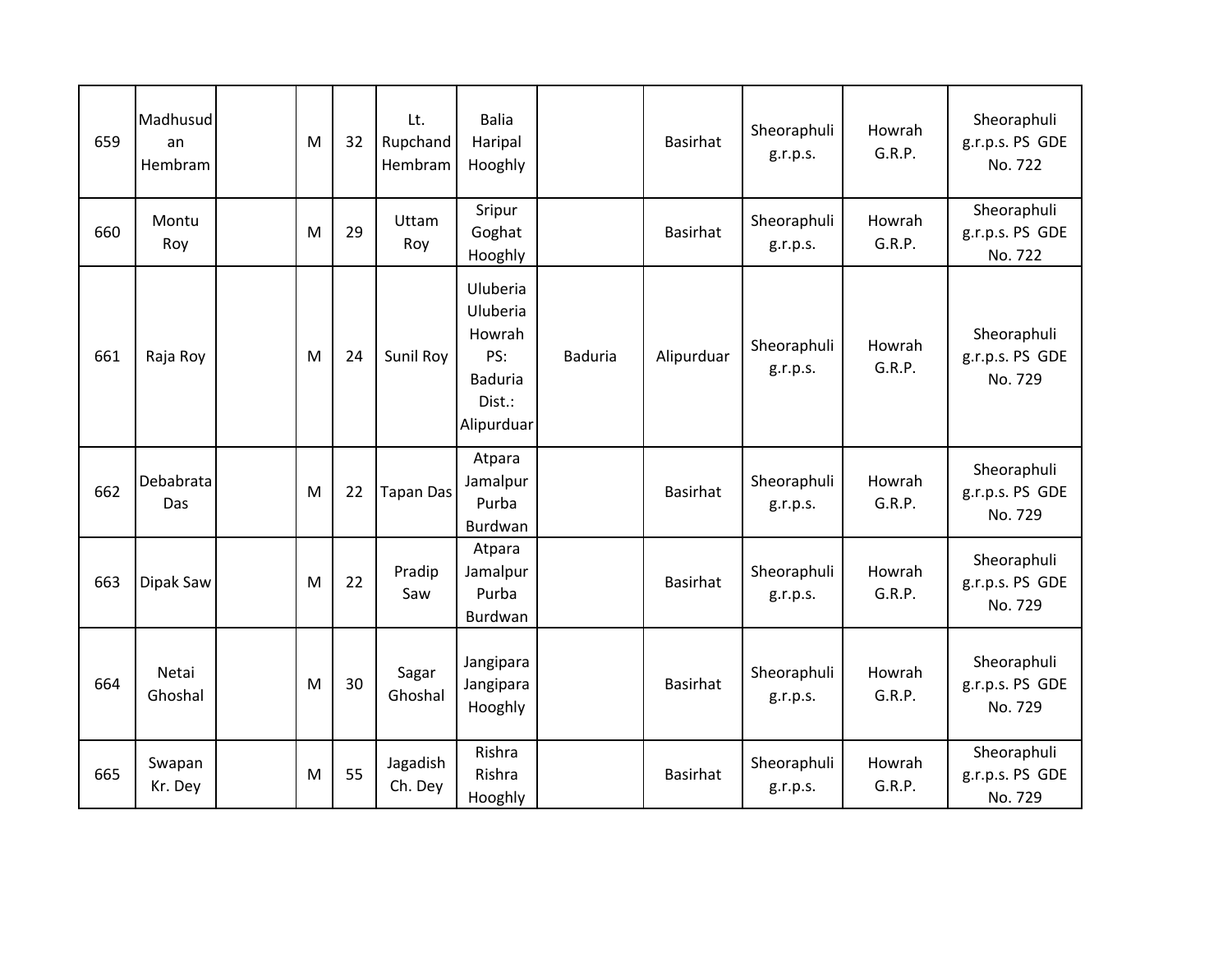| 666 | Sujan<br>Kansabani<br>k       | M | 27 | Tara<br>Chand<br>Kansabani<br>k | <b>Bally Bally</b><br>Howrah                              | <b>Basirhat</b> | Sheoraphuli<br>g.r.p.s. | Howrah<br>G.R.P. | Sheoraphuli<br>g.r.p.s. PS GDE<br>No. 729 |
|-----|-------------------------------|---|----|---------------------------------|-----------------------------------------------------------|-----------------|-------------------------|------------------|-------------------------------------------|
| 667 | Pravash<br>Chatterjee         | M | 55 | Abani<br>Chatterjee             | Katwa<br>Katwa<br>Purba<br>Burdwan                        | Basirhat        | Sheoraphuli<br>g.r.p.s. | Howrah<br>G.R.P. | Sheoraphuli<br>g.r.p.s. PS GDE<br>No. 729 |
| 668 | Soumen<br>Ghoshal             | M | 47 | Govinda<br>Ghoshal              | Palpara<br>Bhadresw<br>ar<br>Hooghly                      | Basirhat        | Sheoraphuli<br>g.r.p.s. | Howrah<br>G.R.P. | Sheoraphuli<br>g.r.p.s. PS GDE<br>No. 729 |
| 669 | Tarak<br>Kansabani<br>$\sf k$ | M | 34 | Anil<br>Kansabani<br>k          | <b>Bally Bally</b><br>Howrah                              | Basirhat        | Sheoraphuli<br>g.r.p.s. | Howrah<br>G.R.P. | Sheoraphuli<br>g.r.p.s. PS GDE<br>No. 729 |
| 670 | Prasanta<br>Das               | M | 52 | Jiten Das                       | Katwa<br>Katwa<br>Purba<br>Burdwan                        | Basirhat        | Sheoraphuli<br>g.r.p.s. | Howrah<br>G.R.P. | Sheoraphuli<br>g.r.p.s. PS GDE<br>No. 729 |
| 671 | Protul Ch.<br>Roy             | M | 55 | Lt. Provat<br>Roy               | Janairoad<br>Chanditala<br>Hooghly                        | Basirhat        | Sheoraphuli<br>g.r.p.s. | Howrah<br>G.R.P. | Sheoraphuli<br>g.r.p.s. PS GDE<br>No. 729 |
| 672 | Deep<br>Ghosh                 | M | 18 | Dilip Kr.<br>Ghosh              | Mogra<br>Mogra<br>Hooghly                                 | Basirhat        | Sheoraphuli<br>g.r.p.s. | Howrah<br>G.R.P. | Sheoraphuli<br>g.r.p.s. PS GDE<br>No. 729 |
| 673 | Kanchan<br>Dey                | M | 57 | Lt.<br>Niranjan<br>Dey          | Tarakeswa<br>r Station<br>Bazar<br>Tarakeswa<br>r Hooghly | Basirhat        | Sheoraphuli<br>g.r.p.s. | Howrah<br>G.R.P. | Sheoraphuli<br>g.r.p.s. PS GDE<br>No. 729 |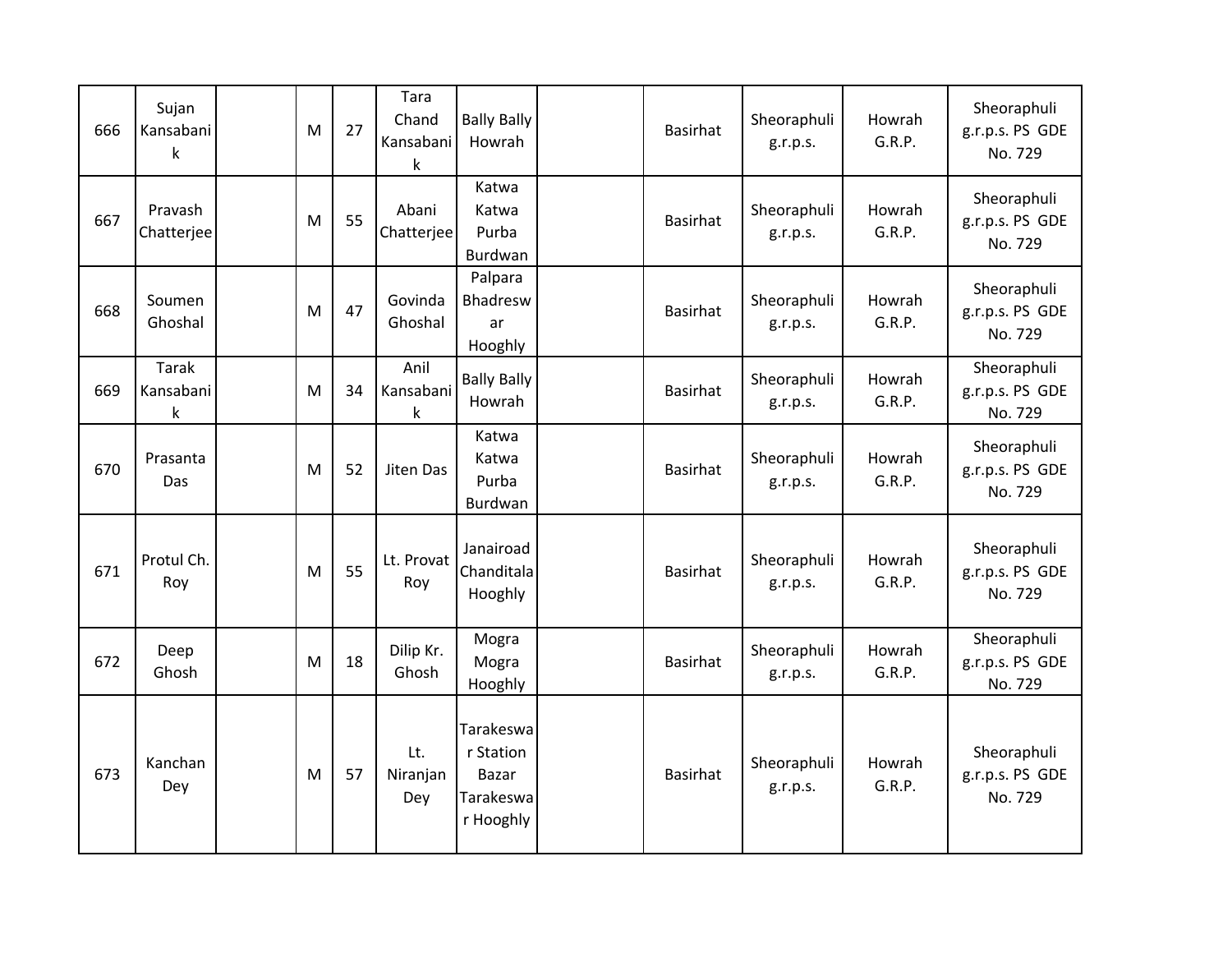| 674 | Biswajit<br>Chatterjee | M | 49 | Narayan<br>Chatterjee | Tarakeswa<br>r Station<br>Bazar<br>Tarakeswa<br>r Hooghly | Basirhat        | Sheoraphuli<br>g.r.p.s. | Howrah<br>G.R.P. | Sheoraphuli<br>g.r.p.s. PS GDE<br>No. 729 |
|-----|------------------------|---|----|-----------------------|-----------------------------------------------------------|-----------------|-------------------------|------------------|-------------------------------------------|
| 675 | Montu<br>Ghonti        | M | 26 | Joydeb<br>Ghonti      | Karanpur<br>Khanakul<br>Hooghly                           | Basirhat        | Sheoraphuli<br>g.r.p.s. | Howrah<br>G.R.P. | Sheoraphuli<br>g.r.p.s. PS GDE<br>No. 729 |
| 676 | Sudeep<br>Santra       | M | 29 | Uttam Kr.<br>Santra   | Ballyguri<br>Tarakeswa<br>r Hooghly                       | <b>Basirhat</b> | Sheoraphuli<br>g.r.p.s. | Howrah<br>G.R.P. | Sheoraphuli<br>g.r.p.s. PS GDE<br>No. 729 |
| 677 | Bapi<br>Guchait        | M | 26 | Rahul<br>Guchait      | Sacha<br>Pursurah<br>Hooghly                              | Basirhat        | Sheoraphuli<br>g.r.p.s. | Howrah<br>G.R.P. | Sheoraphuli<br>g.r.p.s. PS GDE<br>No. 729 |
| 678 | Joy<br>Banerjee        | M | 38 | Shankar<br>Banerjee   | Bonomali<br>Chatterjee<br>Street<br>Uttarpara<br>Hooghly  | Basirhat        | Sheoraphuli<br>g.r.p.s. | Howrah<br>G.R.P. | Sheoraphuli<br>g.r.p.s. PS GDE<br>No. 729 |
| 679 | Sk. Abdul<br>Halim     | M | 18 | Sk. Abdul<br>Hassain  | Siyakhala<br>Chanditala<br>Hooghly                        | <b>Basirhat</b> | Sheoraphuli<br>g.r.p.s. | Howrah<br>G.R.P. | Sheoraphuli<br>g.r.p.s. PS GDE<br>No. 729 |
| 680 | Pappu<br>Kumar         | M | 19 | Indul Pal             | Balaji<br>Factory<br>Bhadresw<br>ar<br>Hooghly            | <b>Basirhat</b> | Sheoraphuli<br>g.r.p.s. | Howrah<br>G.R.P. | Sheoraphuli<br>g.r.p.s. PS GDE<br>No. 729 |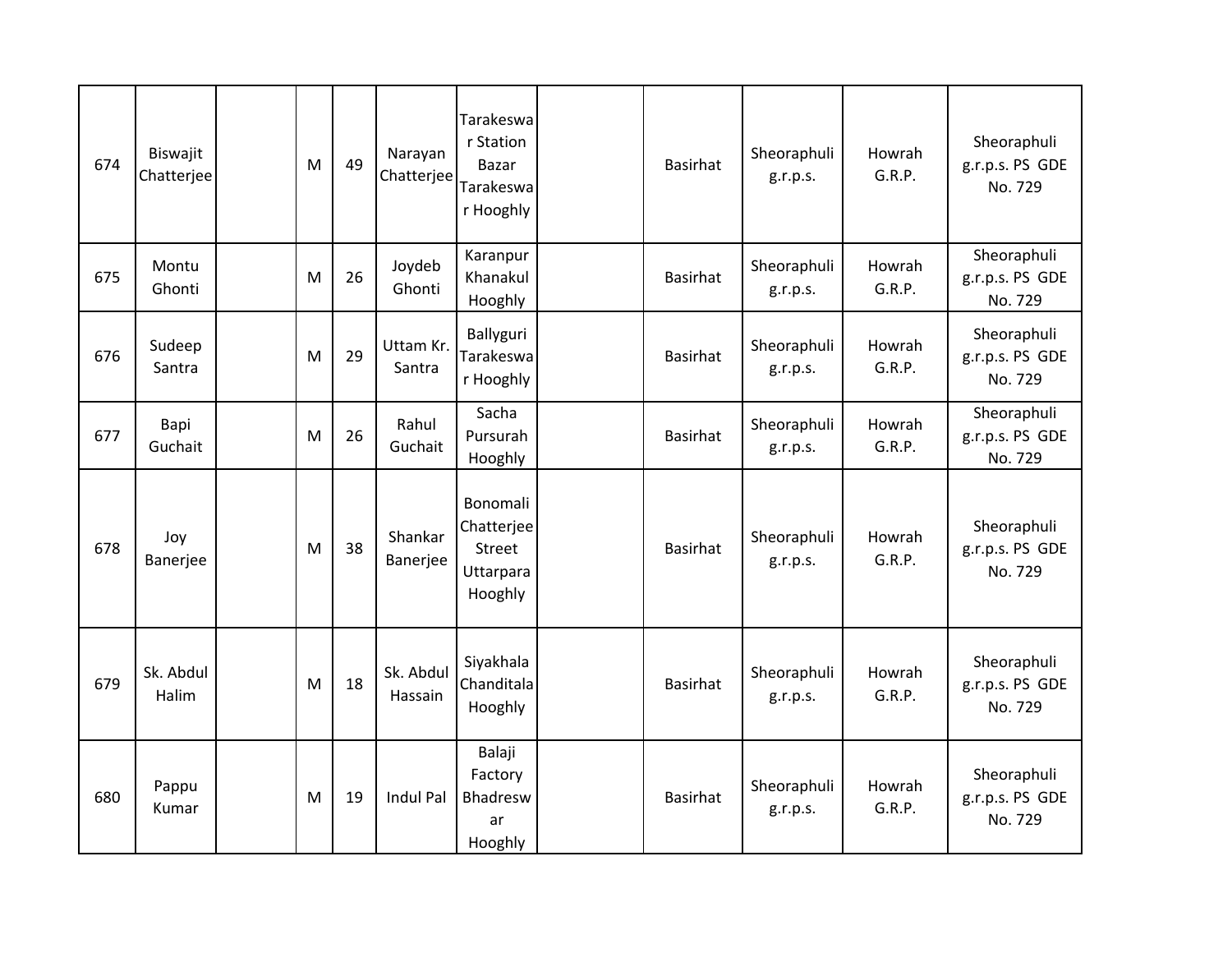| 681 | Mahandra<br>Das           | M | 35 | Mahadeb<br>Das              | Balaji<br>Factory<br>Bhadresw<br>ar<br>Hooghly | <b>Basirhat</b> | Sheoraphuli<br>g.r.p.s. | Howrah<br>G.R.P. | Sheoraphuli<br>g.r.p.s. PS GDE<br>No. 729                                 |
|-----|---------------------------|---|----|-----------------------------|------------------------------------------------|-----------------|-------------------------|------------------|---------------------------------------------------------------------------|
| 682 | Manik<br>Chowdhur<br>у    | M | 42 | Shib Ratan<br>Chowdhur<br>y | Bolpur<br>Bolpur<br>Birbhum                    | <b>Basirhat</b> | Sheoraphuli<br>g.r.p.s. | Howrah<br>G.R.P. | Sheoraphuli<br>g.r.p.s. PS Outpost<br>Chandannagar<br>GRPP GDE No.<br>355 |
| 683 | <b>Dipak</b><br>Sutradhar | M | 34 | Jiten                       | Radhikapu<br>Sutradhar Rampurha<br>t Birbhum   | <b>Basirhat</b> | Sheoraphuli<br>g.r.p.s. | Howrah<br>G.R.P. | Sheoraphuli<br>g.r.p.s. PS Outpost<br>Chandannagar<br>GRPP GDE No.<br>355 |
| 684 | Goutam<br>Mondal          | M | 48 | Prodip<br>Mondal            | Debipur<br>Rampurha<br>t Birbhum               | <b>Basirhat</b> | Sheoraphuli<br>g.r.p.s. | Howrah<br>G.R.P. | Sheoraphuli<br>g.r.p.s. PS Outpost<br>Chandannagar<br>GRPP GDE No.<br>355 |
| 685 | Pabon Pal                 | M | 48 | Amar Pal                    | Chakmon<br>dal<br>Rampurha<br>t Birbhum        | <b>Basirhat</b> | Sheoraphuli<br>g.r.p.s. | Howrah<br>G.R.P. | Sheoraphuli<br>g.r.p.s. PS Outpost<br>Chandannagar<br>GRPP GDE No.<br>355 |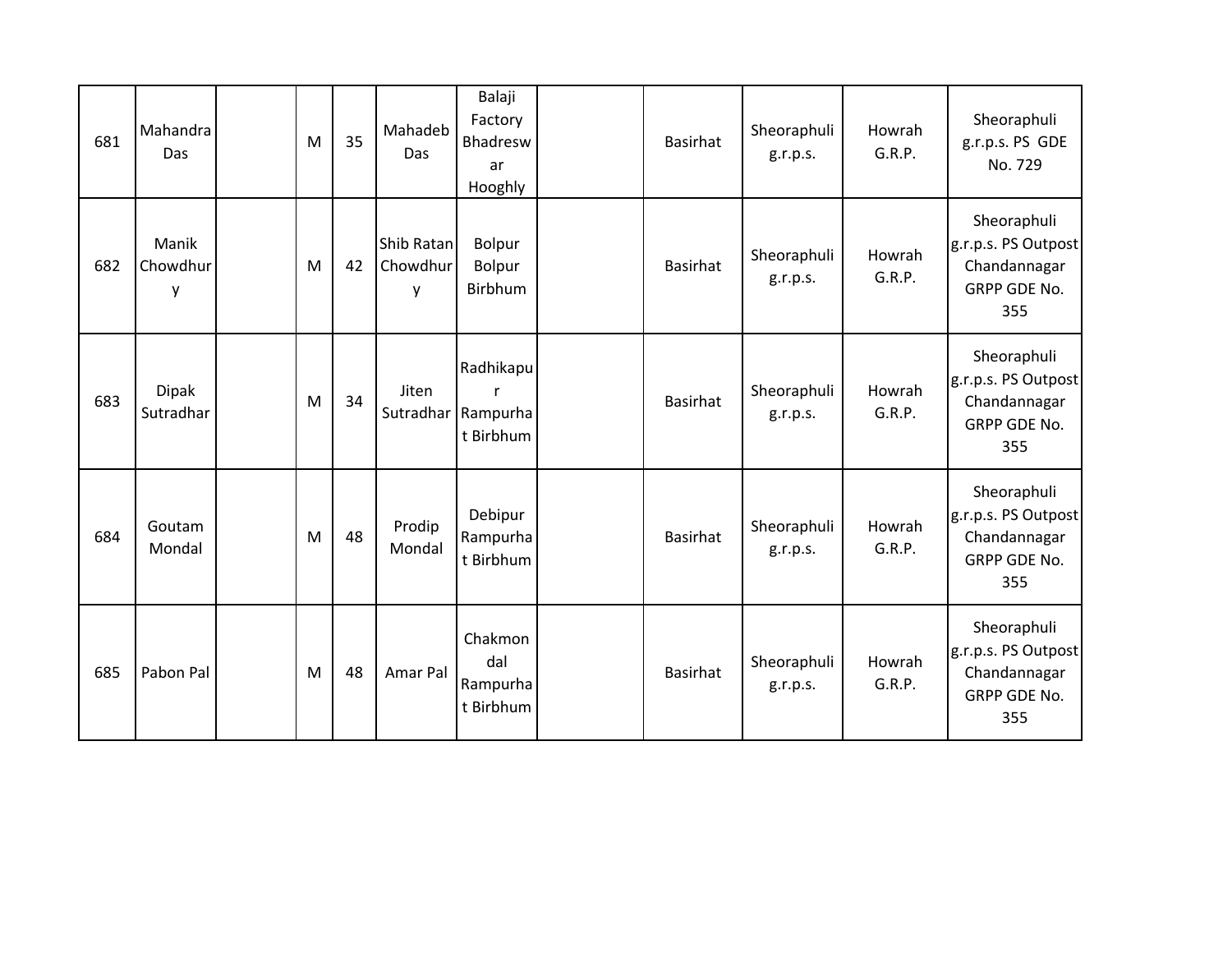| 686 | Ranjit<br>Naskar        | M | 42 | Subal<br>Naskar           | Mathkal<br><b>DumDum</b><br>Kol-65       | <b>Basirhat</b> | Sheoraphuli<br>g.r.p.s. | Howrah<br>G.R.P. | Sheoraphuli<br>g.r.p.s. PS Outpost<br>Chandannagar<br><b>GRPP GDE No.</b><br>355 |
|-----|-------------------------|---|----|---------------------------|------------------------------------------|-----------------|-------------------------|------------------|----------------------------------------------------------------------------------|
| 687 | Subhransu<br><b>Bag</b> | M | 35 | Tarapada<br><b>Bag</b>    | Jagaddal<br>Jagaddal<br>24 Pgs (N)       | Basirhat        | Sheoraphuli<br>g.r.p.s. | Howrah<br>G.R.P. | Sheoraphuli<br>g.r.p.s. PS Outpost<br>Chandannagar<br>GRPP GDE No.<br>355        |
| 688 | Adhir<br>Ghosh          | M | 39 | Lt.<br>Taraknath<br>Ghosh | Rajibpur<br>Ashoknag<br>ar 24 Pgs<br>(N) | <b>Basirhat</b> | Sheoraphuli<br>g.r.p.s. | Howrah<br>G.R.P. | Sheoraphuli<br>g.r.p.s. PS Outpost<br>Chandannagar<br><b>GRPP GDE No.</b><br>355 |
| 689 | Ansar<br>Alam           | M | 18 | Touhid<br>Alam            | Liluah<br>Liluah<br>Howrah               | <b>Basirhat</b> | Sheoraphuli<br>g.r.p.s. | Howrah<br>G.R.P. | Sheoraphuli<br>g.r.p.s. PS Outpost<br>Chandannagar<br>GRPP GDE No.<br>355        |
| 690 | Sk. Samrat              | M | 19 | Sk. Ajad                  | Raghunat<br>hpur<br>Uttarpara<br>Hooghly | <b>Basirhat</b> | Sheoraphuli<br>g.r.p.s. | Howrah<br>G.R.P. | Sheoraphuli<br>g.r.p.s. PS Outpost<br>Chandannagar<br><b>GRPP GDE No.</b><br>355 |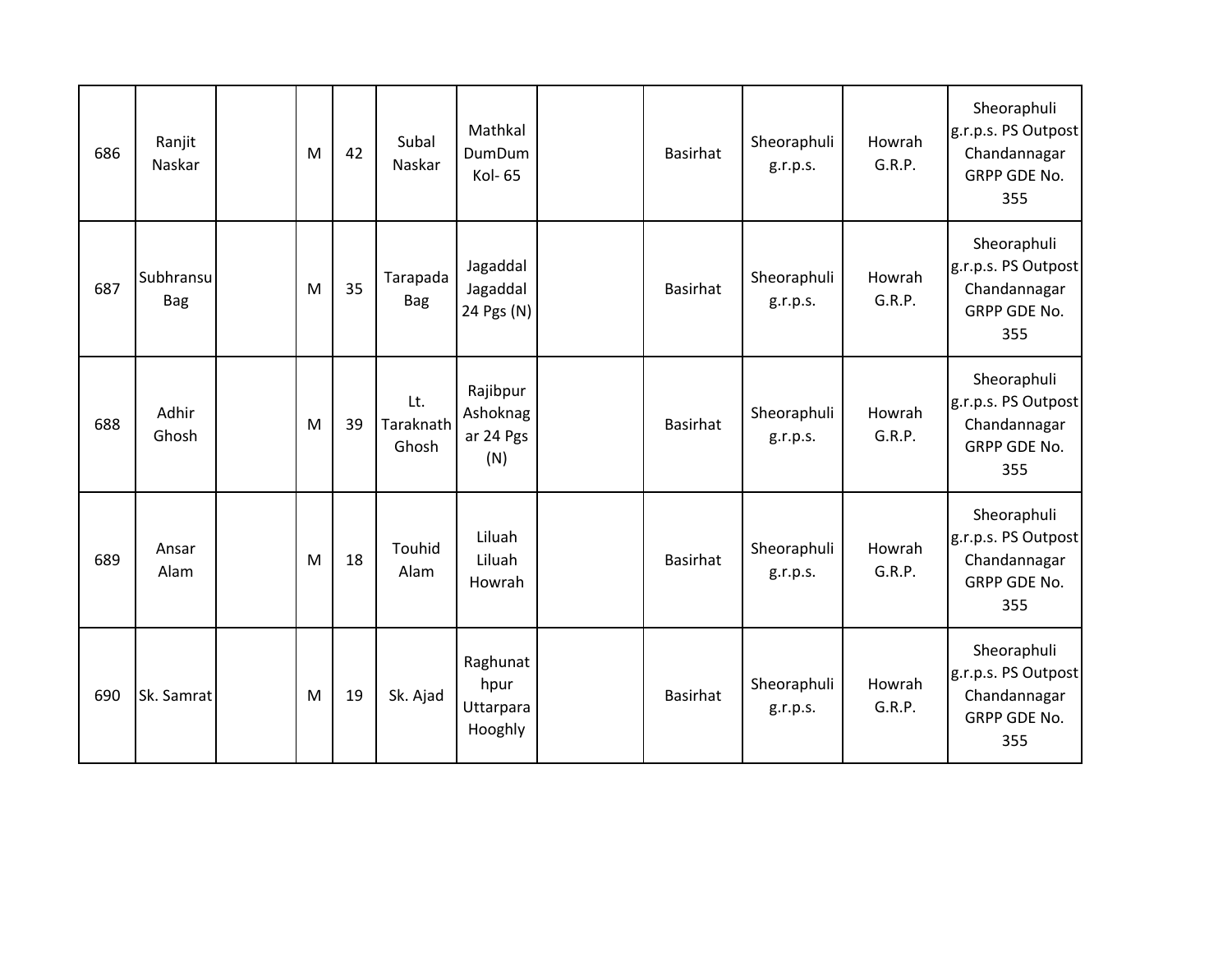| 691 | Rakesh<br>Modi              | M | 40 | Radhay<br>Modi        | Liluah<br>Liluah<br>Howrah                                    | <b>Basirhat</b> | Sheoraphuli<br>g.r.p.s. | Howrah<br>G.R.P. | Sheoraphuli<br>g.r.p.s. PS Outpost<br>Chandannagar<br><b>GRPP GDE No.</b><br>355 |
|-----|-----------------------------|---|----|-----------------------|---------------------------------------------------------------|-----------------|-------------------------|------------------|----------------------------------------------------------------------------------|
| 692 | Puskar<br>Kumar<br>Upaddhya | M | 52 | Biswanath<br>Upaddhya | Rishra<br><b>Balok</b><br>sangha<br>Math<br>Rishra<br>Hooghly | <b>Basirhat</b> | Sheoraphuli<br>g.r.p.s. | Howrah<br>G.R.P. | Sheoraphuli<br>g.r.p.s. PS Outpost<br>Chandannagar<br><b>GRPP GDE No.</b><br>355 |
| 693 | Samim<br>Halder             | M | 43 | Amjad Ali             | Barokarori<br>a Dadpur<br>Hooghly                             | <b>Basirhat</b> | Sheoraphuli<br>g.r.p.s. | Howrah<br>G.R.P. | Sheoraphuli<br>g.r.p.s. PS Outpost<br>Chandannagar<br><b>GRPP GDE No.</b><br>355 |
| 694 | Soumen<br>Sarder            | M | 29 | Sitaram<br>Sarder     | Jagaddal<br>Jagaddal<br>24 Pgs (N)                            | <b>Basirhat</b> | Sheoraphuli<br>g.r.p.s. | Howrah<br>G.R.P. | Sheoraphuli<br>g.r.p.s. PS Outpost<br>Chandannagar<br>GRPP GDE No.<br>355        |
| 695 | Avay<br>Chandra<br>Adhikary | M | 29 | Debanand<br>a Pur     | Chinsurah<br>Chinsurah<br>Hooghly                             | <b>Basirhat</b> | Sheoraphuli<br>g.r.p.s. | Howrah<br>G.R.P. | Sheoraphuli<br>g.r.p.s. PS Outpost<br>Chandannagar<br><b>GRPP GDE No.</b><br>355 |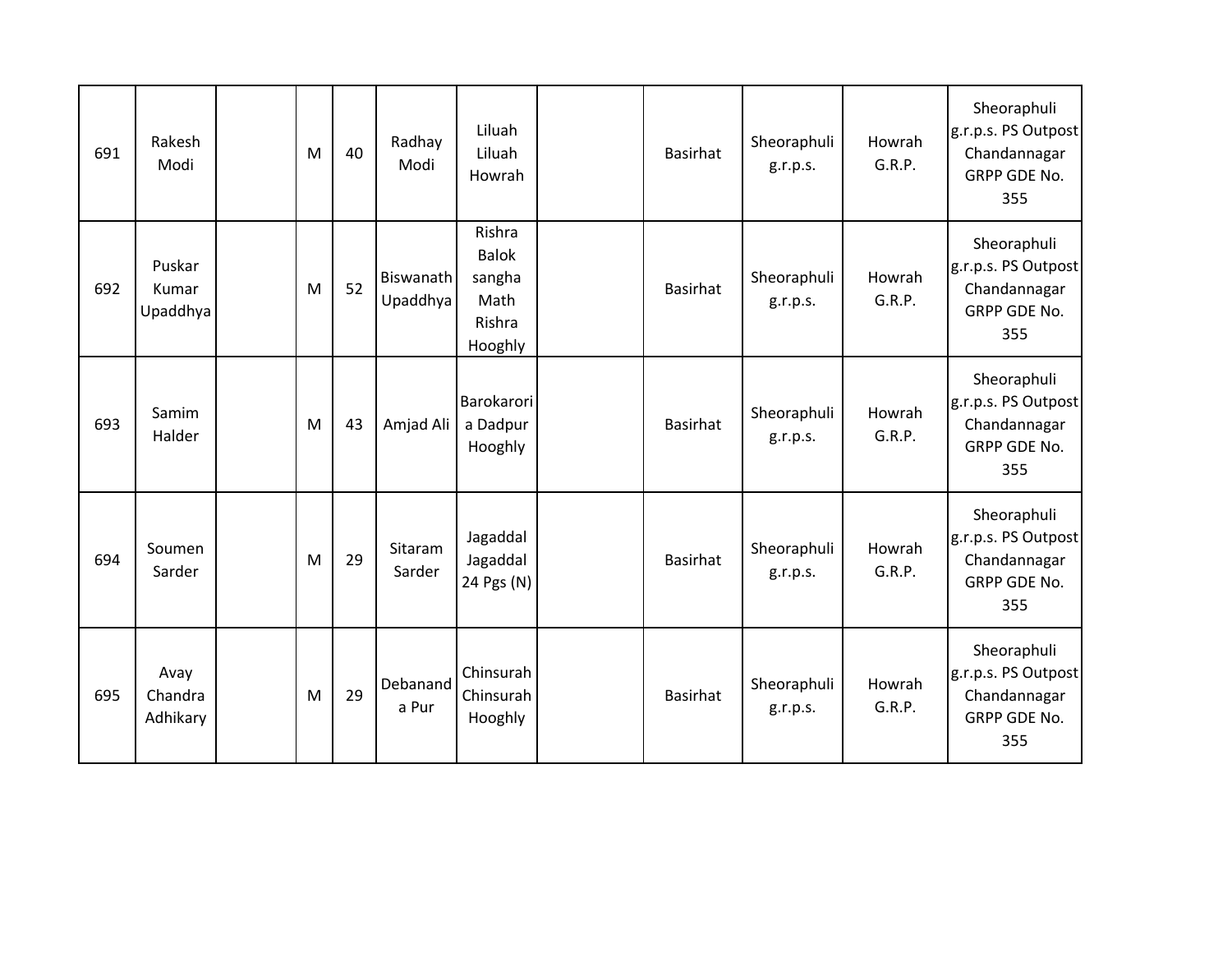| 696 | Kamal<br>Ghosh  | M | 42 | Nirapada<br>Ghosh   | Mahadang<br>a<br>Chandann<br>agar<br>Hooghly | <b>Basirhat</b> | Sheoraphuli<br>g.r.p.s. | Howrah<br>G.R.P. | Sheoraphuli<br>g.r.p.s. PS Outpost<br>Chandannagar<br><b>GRPP GDE No.</b><br>358 |
|-----|-----------------|---|----|---------------------|----------------------------------------------|-----------------|-------------------------|------------------|----------------------------------------------------------------------------------|
| 697 | Bappa<br>Halder | M | 18 | Balaram<br>Halder   | Mahadang<br>a<br>Chandann<br>agar<br>Hooghly | Basirhat        | Sheoraphuli<br>g.r.p.s. | Howrah<br>G.R.P. | Sheoraphuli<br>g.r.p.s. PS Outpost<br>Chandannagar<br>GRPP GDE No.<br>358        |
| 698 | Sabir Khan      | M | 50 | Salanki<br>Khan     | Bagkhal<br>Rishra<br>Hooghly                 | <b>Basirhat</b> | Sheoraphuli<br>g.r.p.s. | Howrah<br>G.R.P. | Sheoraphuli<br>g.r.p.s. PS Outpost<br>Chandannagar<br><b>GRPP GDE No.</b><br>358 |
| 699 | Upen Mali       | M | 50 | Lt. Kartick<br>Mali | Dankuni<br>Dankuni<br>Hooghly                | Basirhat        | Sheoraphuli<br>g.r.p.s. | Howrah<br>G.R.P. | Sheoraphuli<br>g.r.p.s. PS Outpost<br>Chandannagar<br>GRPP GDE No.<br>358        |
| 700 | Md.<br>Manower  | M | 22 | Jan<br>Mahamm<br>od | Sheoraph<br>uli<br>Serampor<br>e Hooghly     | <b>Basirhat</b> | Sheoraphuli<br>g.r.p.s. | Howrah<br>G.R.P. | Sheoraphuli<br>g.r.p.s. PS Outpost<br>Chandannagar<br><b>GRPP GDE No.</b><br>358 |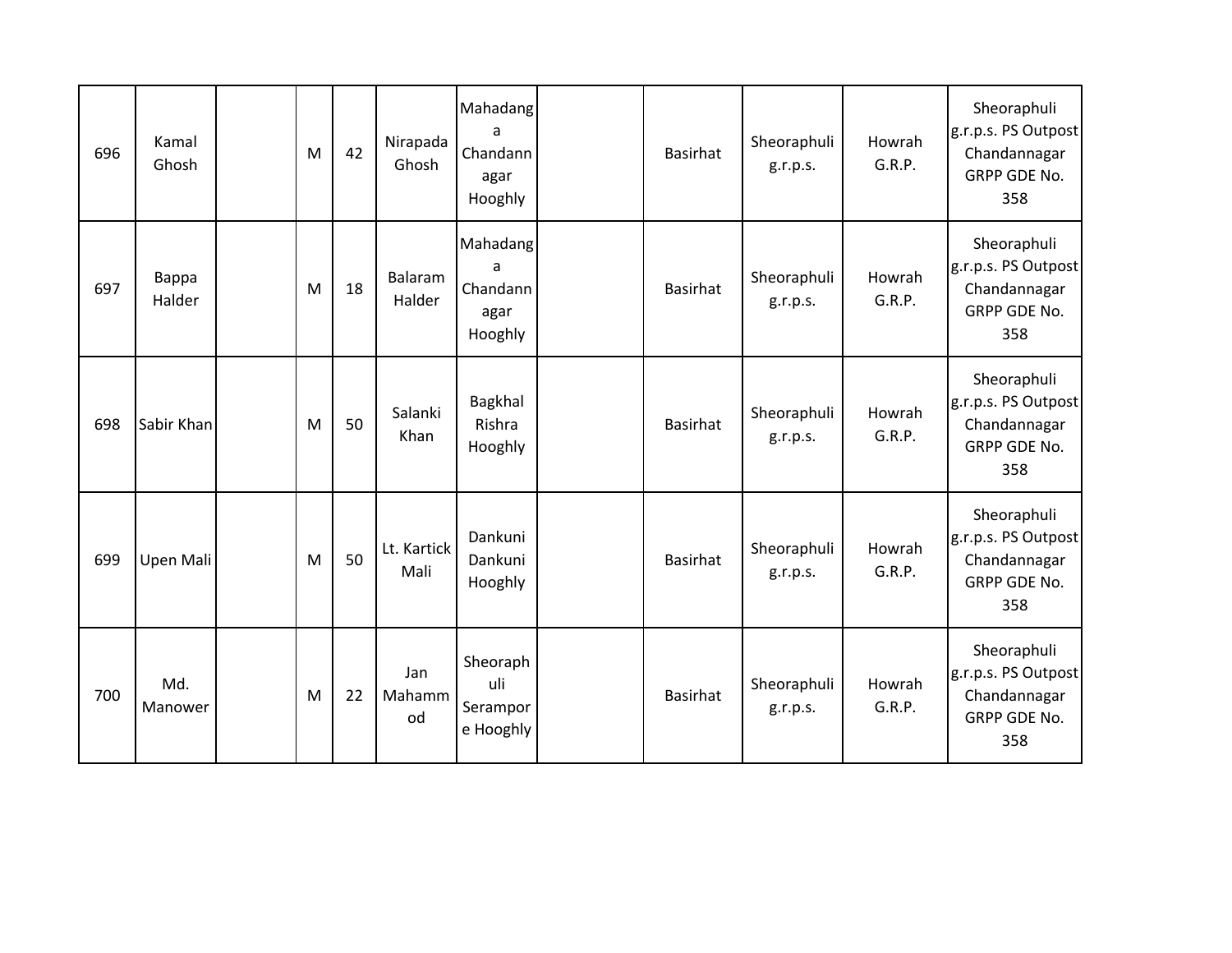| 701 | Dip Sarder               | M | 21 | Sukumar<br>Sarder          | Moslanda<br>pur Habra<br>24 Pgs (N) | <b>Basirhat</b> | Sheoraphuli<br>g.r.p.s. | Howrah<br>G.R.P. | Sheoraphuli<br>g.r.p.s. PS Outpost<br>Chandannagar<br>GRPP GDE No.<br>358        |
|-----|--------------------------|---|----|----------------------------|-------------------------------------|-----------------|-------------------------|------------------|----------------------------------------------------------------------------------|
| 702 | Ravish<br>Singh          | M | 36 | Ramesh<br>Singh            | Baidyabati<br>Serampor<br>e Hooghly | <b>Basirhat</b> | Sheoraphuli<br>g.r.p.s. | Howrah<br>G.R.P. | Sheoraphuli<br>g.r.p.s. PS Outpost<br>Chandannagar<br>GRPP GDE No.<br>358        |
| 703 | Bijay<br>Kumar<br>Sharma | M | 23 | Sakaldeb<br>Sharma         | Baidyabati<br>Serampor<br>e Hooghly | <b>Basirhat</b> | Sheoraphuli<br>g.r.p.s. | Howrah<br>G.R.P. | Sheoraphuli<br>g.r.p.s. PS Outpost<br>Chandannagar<br>GRPP GDE No.<br>358        |
| 704 | Pritam<br>Das            | M | 24 | Kartick<br>Das             | Sankarbati<br>Polba<br>Hooghly      | <b>Basirhat</b> | Sheoraphuli<br>g.r.p.s. | Howrah<br>G.R.P. | Sheoraphuli<br>g.r.p.s. PS Outpost<br>Chandannagar<br><b>GRPP GDE No.</b><br>358 |
| 705 | Narendra<br>Shaw         | M | 32 | Lt. Ram<br>Probesh<br>Shaw | Bagkhal<br>Rishra<br>Hooghly        | <b>Basirhat</b> | Sheoraphuli<br>g.r.p.s. | Howrah<br>G.R.P. | Sheoraphuli<br>g.r.p.s. PS Outpost<br>Chandannagar<br>GRPP GDE No.<br>358        |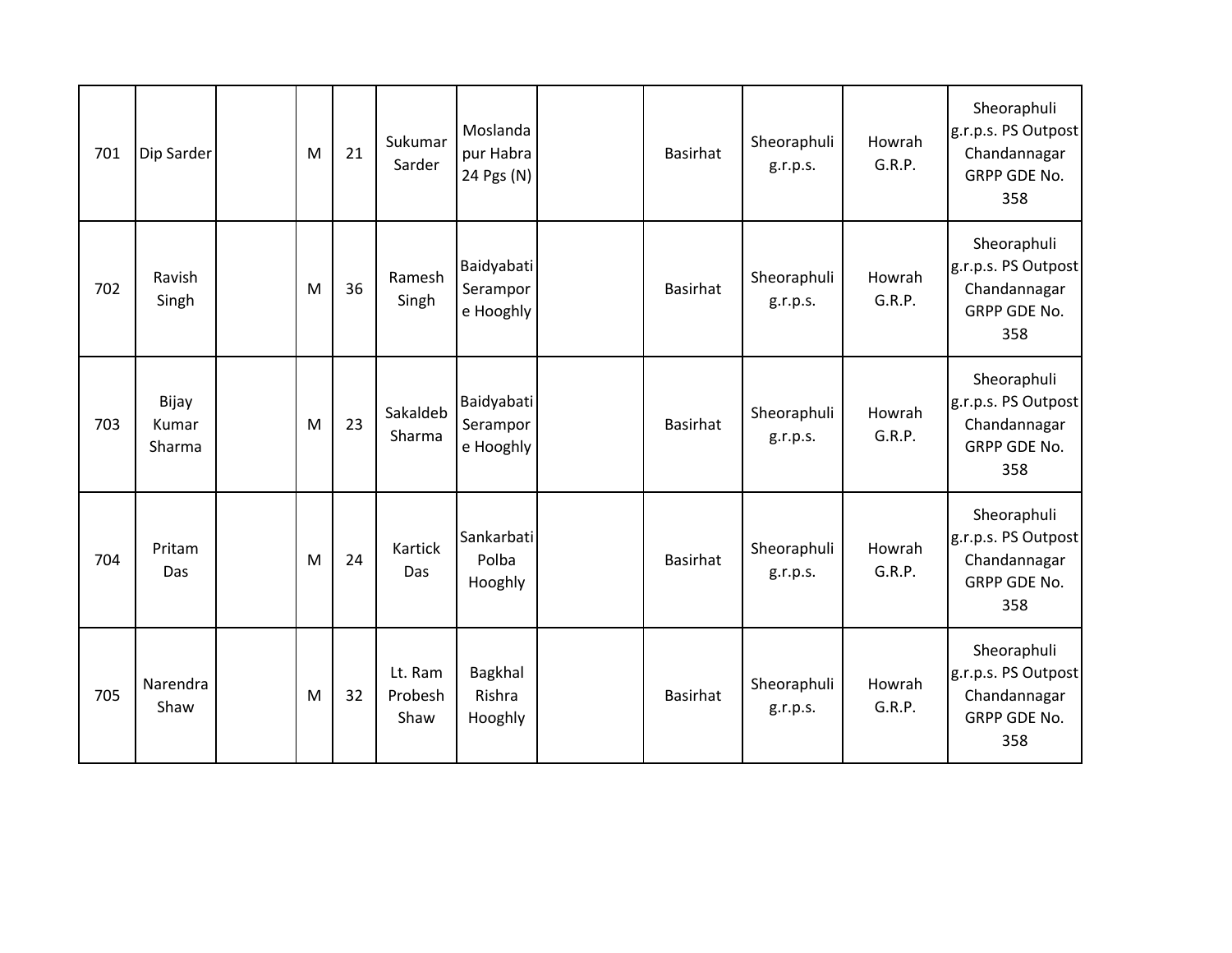| 706 | Sk. Imran<br>Ali     | M | 28 | Sk.<br>Sajahan<br>Ali     | Kaikala<br>Haripal<br>Hooghly             | <b>Basirhat</b> | Sheoraphuli<br>g.r.p.s. | Howrah<br>G.R.P. | Sheoraphuli<br>g.r.p.s. PS Outpost<br>Chandannagar<br><b>GRPP GDE No.</b><br>358 |
|-----|----------------------|---|----|---------------------------|-------------------------------------------|-----------------|-------------------------|------------------|----------------------------------------------------------------------------------|
| 707 | Raghunat<br>h Biswas | M | 52 | Khirod<br><b>Biswas</b>   | Rabindran<br>agar<br>Chinsurah<br>Hooghly | Basirhat        | Sheoraphuli<br>g.r.p.s. | Howrah<br>G.R.P. | Sheoraphuli<br>g.r.p.s. PS Outpost<br>Chandannagar<br>GRPP GDE No.<br>358        |
| 708 | Raja Shaw            | M | 26 | <b>Joy Kumar</b><br>Shaw  | Tarakeswa<br>r<br>Tarakeswa<br>r Hooghly  | <b>Basirhat</b> | Sheoraphuli<br>g.r.p.s. | Howrah<br>G.R.P. | Sheoraphuli<br>g.r.p.s. PS Outpost<br>Chandannagar<br><b>GRPP GDE No.</b><br>358 |
| 709 | Dilip<br>Kundu       | M | 43 | Lakhi<br>Narayan<br>Kundu | Pandua<br>Pandua<br>Hooghly               | <b>Basirhat</b> | Sheoraphuli<br>g.r.p.s. | Howrah<br>G.R.P. | Sheoraphuli<br>g.r.p.s. PS Outpost<br>Chandannagar<br>GRPP GDE No.<br>358        |
| 710 | Avilash<br>Hari      | M | 28 | Ashok<br>Hari             | Kakargach<br>i Polba<br>Hooghly           | <b>Basirhat</b> | Sheoraphuli<br>g.r.p.s. | Howrah<br>G.R.P. | Sheoraphuli<br>g.r.p.s. PS Outpost<br>Chandannagar<br><b>GRPP GDE No.</b><br>358 |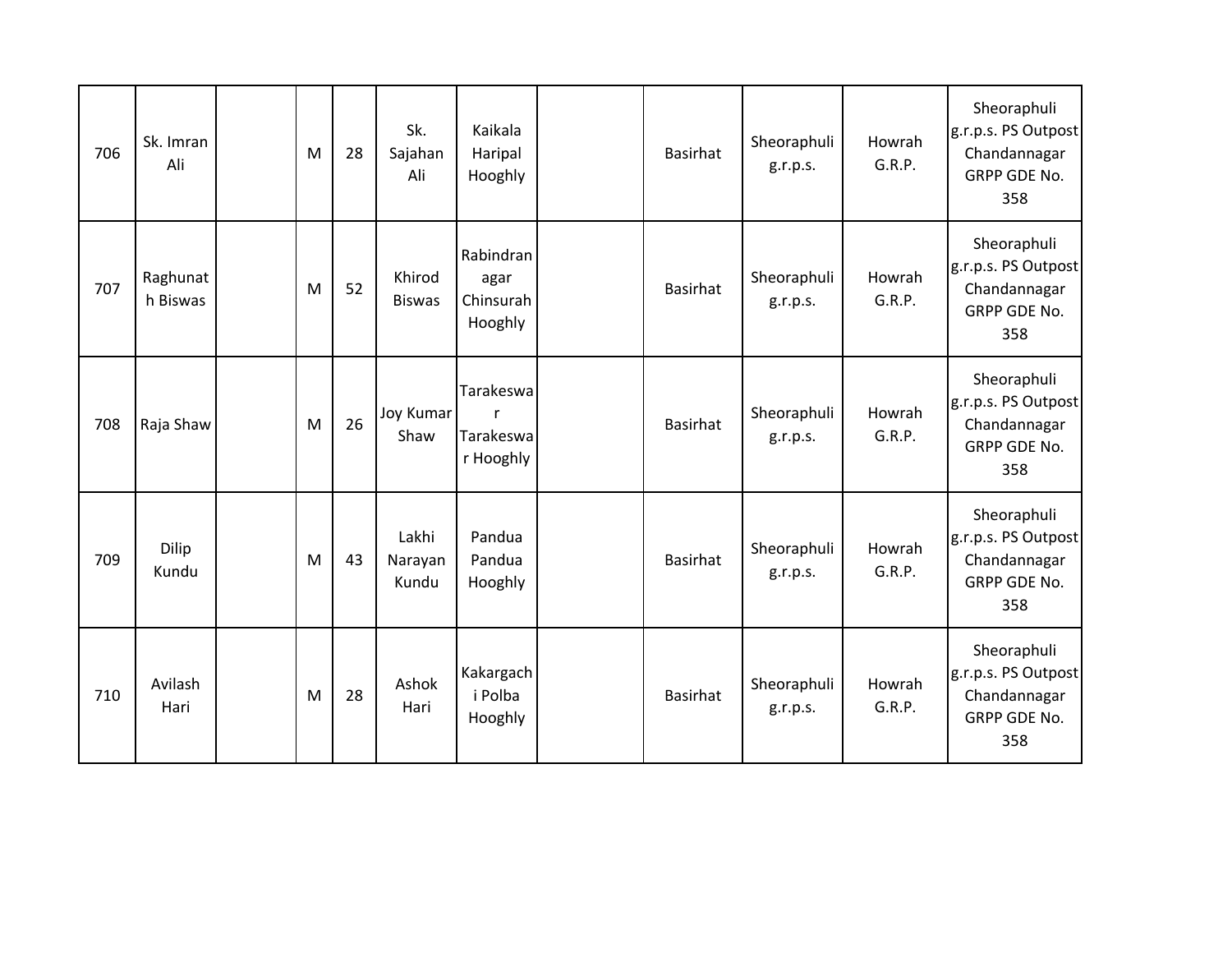| 711 | Souvik<br>Adhikary   | M | 26 | Sanjay<br>Adhikary     | Uttarpara<br>Uttarpara<br>Hooghly                |            | <b>Basirhat</b> | Sheoraphuli<br>g.r.p.s. | Howrah<br>G.R.P. | Sheoraphuli<br>g.r.p.s. PS Outpost<br>Chandannagar<br>GRPP GDE No.<br>358 |
|-----|----------------------|---|----|------------------------|--------------------------------------------------|------------|-----------------|-------------------------|------------------|---------------------------------------------------------------------------|
| 712 | Ranjit<br>Hansda     | M | 22 | Shibu<br>Hansda        | Bondanga<br>PS:<br>Sainthia<br>Dist.:<br>Birbhum | Sainthia   | Birbhum         | Suri g.r.p.s.           | Howrah<br>G.R.P. | Suri g.r.p.s. PS<br><b>GDE No. 635</b>                                    |
| 713 | Mongal<br>Murmu      | M | 20 | Kala<br>Murmu          | Bondanga<br>PS:<br>Sainthia<br>Dist.:<br>Birbhum | Sainthia   | Birbhum         | Suri g.r.p.s.           | Howrah<br>G.R.P. | Suri g.r.p.s. PS<br><b>GDE No. 635</b>                                    |
| 714 | Som Tudu             | M | 20 | Kartik<br>Tudu         | Bondanga<br>PS:<br>Sainthia<br>Dist.:<br>Birbhum | Sainthia   | Birbhum         | Suri g.r.p.s.           | Howrah<br>G.R.P. | Suri g.r.p.s. PS<br><b>GDE No. 635</b>                                    |
| 715 | Biswajit<br>Bhandari | M | 30 | Abhiram<br>Bhandari    | Bhujung<br>PS:<br>Nalhati<br>Dist.:<br>Birbhum   | Nalhati    | Birbhum         | Suri g.r.p.s.           | Howrah<br>G.R.P. | Suri g.r.p.s. PS<br><b>GDE No. 635</b>                                    |
| 716 | Somnath<br>Saha      | M | 27 | Jiban Saha   Dubrajpor | Dubrajpur<br>PS:<br>e Dist.:<br>Birbhum          | Dubrajpore | Birbhum         | Suri g.r.p.s.           | Howrah<br>G.R.P. | Suri g.r.p.s. PS<br><b>GDE No. 635</b>                                    |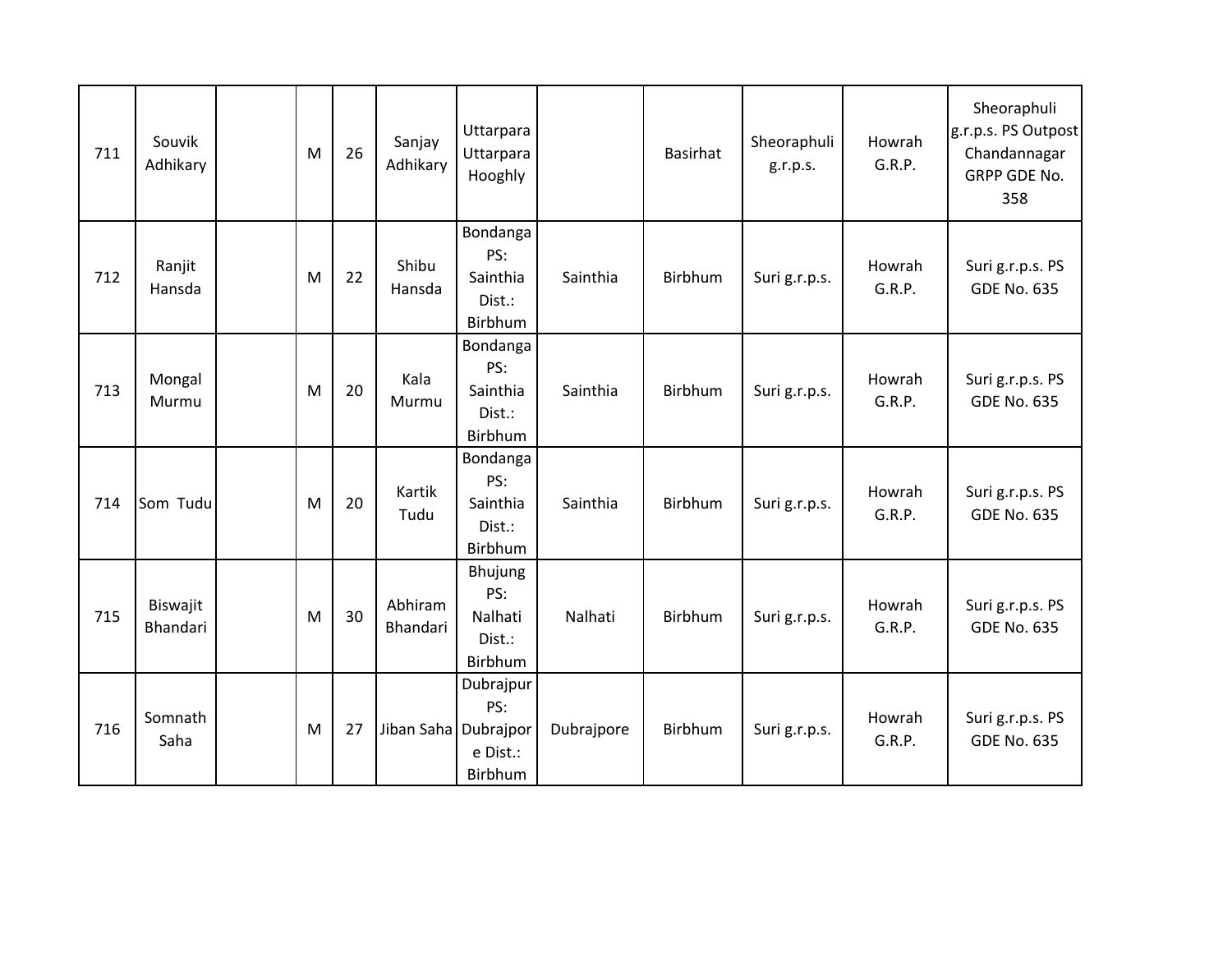| 717 | Sujit Saha              | M | 18 | Jiban Saha   Dubrajpor | Dubrajpur<br>PS:<br>e Dist.:<br>Birbhum               | Dubrajpore | Birbhum | Suri g.r.p.s. | Howrah<br>G.R.P. | Suri g.r.p.s. PS<br><b>GDE No. 635</b> |
|-----|-------------------------|---|----|------------------------|-------------------------------------------------------|------------|---------|---------------|------------------|----------------------------------------|
| 718 | Rabilal<br>Bagdi        | M | 21 | Kartik<br>Bagdi        | Dubrajpur<br>PS:<br>Dubrajpor<br>e Dist.:<br>Birbhum  | Dubrajpore | Birbhum | Suri g.r.p.s. | Howrah<br>G.R.P. | Suri g.r.p.s. PS<br><b>GDE No. 635</b> |
| 719 | Rahul Sk                | M | 18 | Nasir Sk               | Dubrajpur<br>PS:<br>Dubrajpor<br>e Dist.:<br>Birbhum  | Dubrajpore | Birbhum | Suri g.r.p.s. | Howrah<br>G.R.P. | Suri g.r.p.s. PS<br><b>GDE No. 635</b> |
| 720 | Md.jalaud<br>din Ansari | M | 20 | Sadruddin<br>Ansai     | Dubrajpur<br>PS:<br>Dubrajpor<br>e Dist.:<br>Birbhum  | Dubrajpore | Birbhum | Suri g.r.p.s. | Howrah<br>G.R.P. | Suri g.r.p.s. PS<br><b>GDE No. 635</b> |
| 721 | Samim<br>Ansari         | M | 20 | Mahatab<br>Ansari      | Dubrajpur<br>PS:<br>Dubrajpor<br>e Dist.:<br>Birbhum  | Dubrajpore | Birbhum | Suri g.r.p.s. | Howrah<br>G.R.P. | Suri g.r.p.s. PS<br><b>GDE No. 635</b> |
| 722 | Rahul<br>Ghosh          | M | 23 | Sisir<br>Ghosh         | Hastikand<br>a PS:<br>Rampurha<br>t Dist.:<br>Birbhum | Rampurhat  | Birbhum | Suri g.r.p.s. | Howrah<br>G.R.P. | Suri g.r.p.s. PS<br><b>GDE No. 635</b> |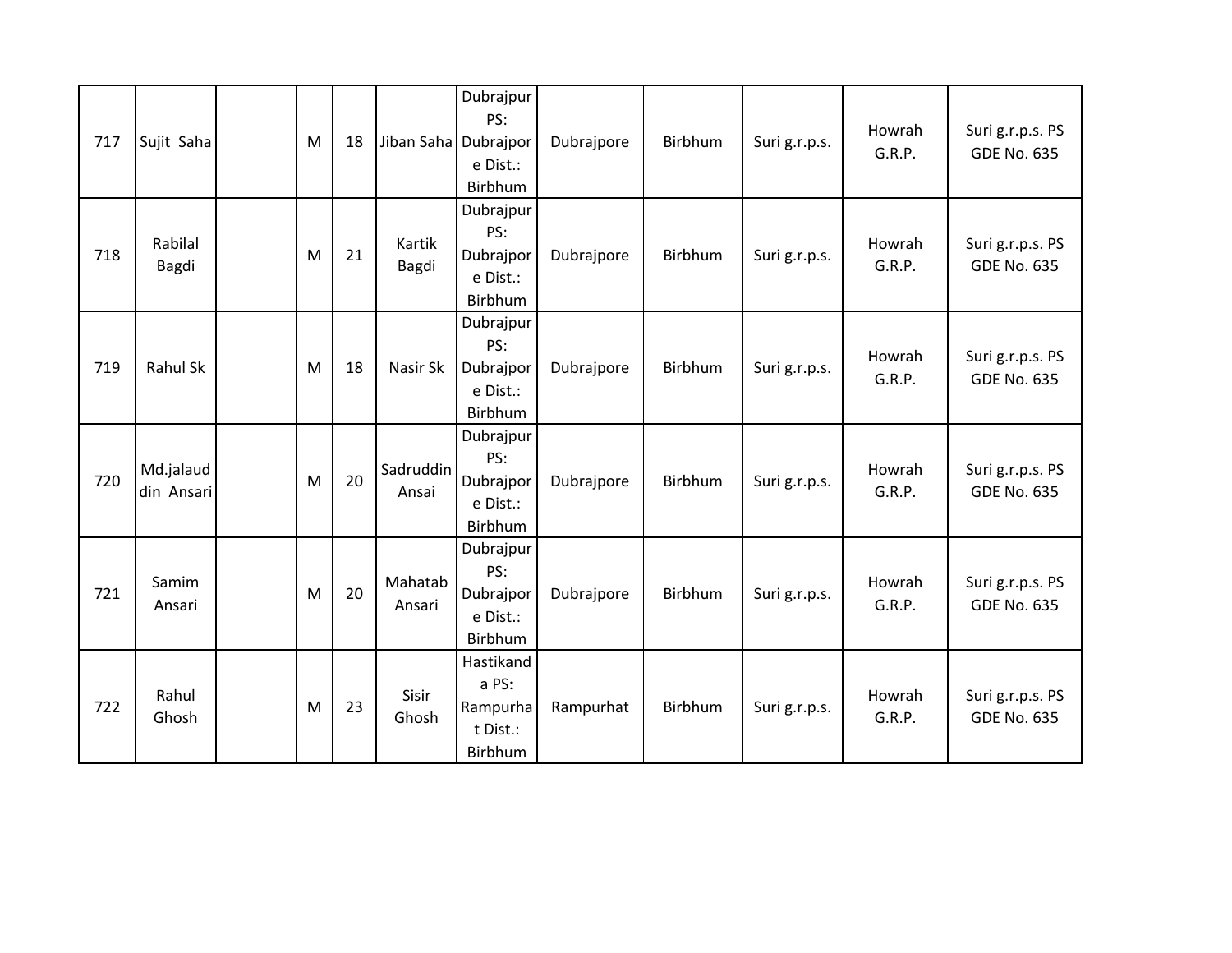| 723 | Naimuddi<br>n Ansari       | M | 24 | Ismail<br>Ansari | Hastikand<br>a PS:<br>Rampurha<br>t Dist.:<br>Birbhum | Rampurhat | Birbhum         | Suri g.r.p.s. | Howrah<br>G.R.P. | Suri g.r.p.s. PS<br><b>GDE No. 635</b> |
|-----|----------------------------|---|----|------------------|-------------------------------------------------------|-----------|-----------------|---------------|------------------|----------------------------------------|
| 724 | Keramat<br>Ansari          | M | 24 | Israil Mia       | Hastikand<br>a PS:<br>Rampurha<br>t Dist.:<br>Birbhum | Rampurhat | Birbhum         | Suri g.r.p.s. | Howrah<br>G.R.P. | Suri g.r.p.s. PS<br><b>GDE No. 635</b> |
| 725 | Prince<br>Kumar            | M | 29 | Pradip<br>Kumar  | Of<br>Nayadihi<br>PS-<br>Herodihi<br>Dist-<br>Dumka   |           | Basirhat        | Suri g.r.p.s. | Howrah<br>G.R.P. | Suri g.r.p.s. PS<br><b>GDE No. 643</b> |
| 726 | Pintu<br>Kumar             | M | 27 | Dhanraj<br>Kumar | Of<br>Nayadihi<br>PS-<br>Herodihi<br>Dist-<br>Dumka   |           | Basirhat        | Suri g.r.p.s. | Howrah<br>G.R.P. | Suri g.r.p.s. PS<br><b>GDE No. 643</b> |
| 727 | Mukesh<br>Kumar            | M | 23 | Samar<br>Mahato  | Of<br>Nayadihi<br>PS-<br>Herodihi<br>Dist-<br>Dumka   |           | <b>Basirhat</b> | Suri g.r.p.s. | Howrah<br>G.R.P. | Suri g.r.p.s. PS<br><b>GDE No. 643</b> |
| 728 | Rabindran<br>ath<br>Hansda | M | 22 | Silu<br>Hansda   | Of<br>Nayadihi<br>PS-<br>Herodihi<br>Dist-<br>Dumka   |           | Basirhat        | Suri g.r.p.s. | Howrah<br>G.R.P. | Suri g.r.p.s. PS<br><b>GDE No. 643</b> |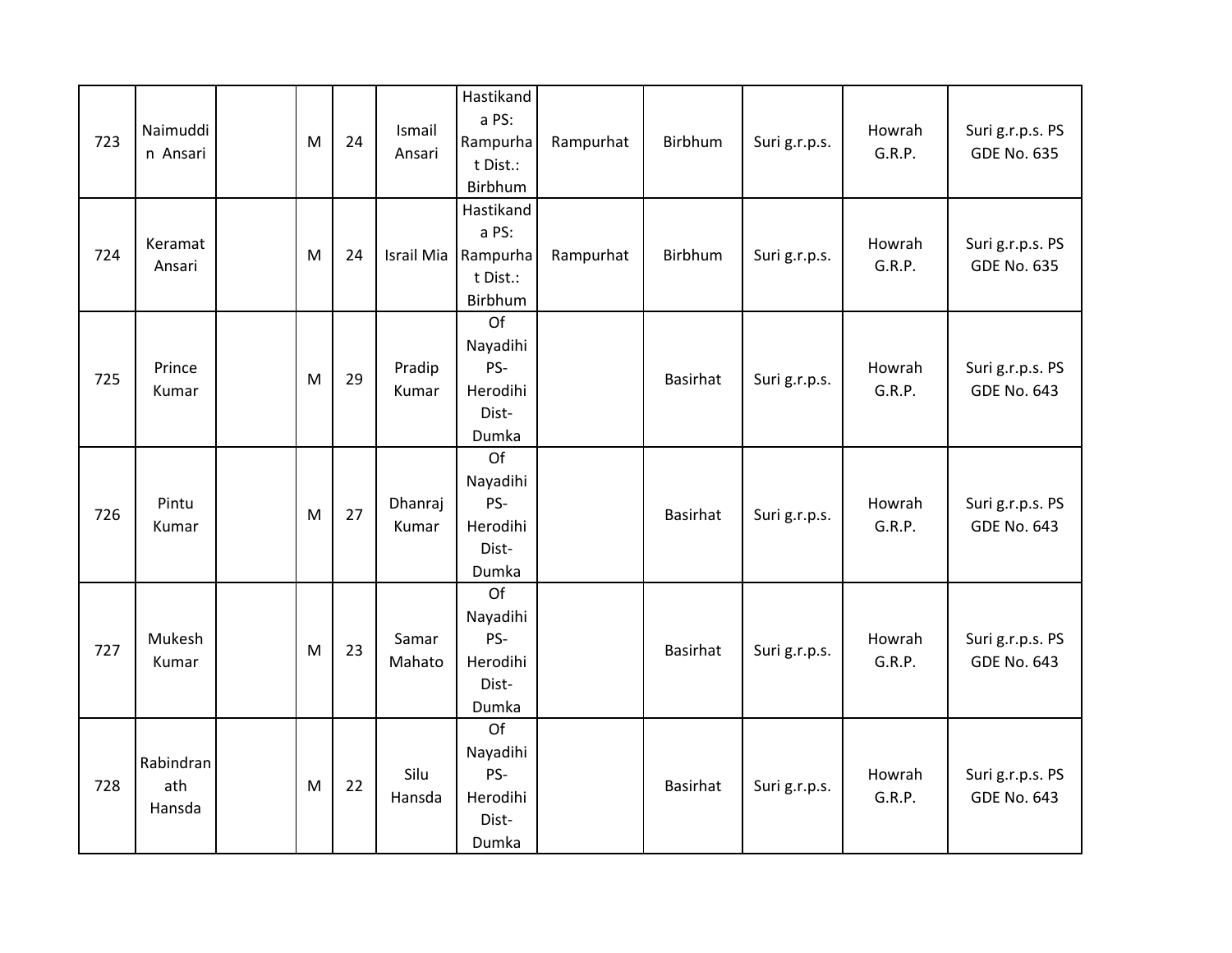| 729 | Md Bablu         | M | 30 | Lt. Sk<br>Munna       | 91, Ashu<br><b>Bose Lane</b><br>Bye Pass,<br>Near<br><b>Bishal</b><br>Gas, PS B<br>PS: Bantra<br>Dist.:<br>Howrah<br>Police<br>Commissi<br>onerate | Bantra | Howrah<br>Police<br>Commission<br>erate | <b>Bantra</b>           | Howrah<br>Police<br>Commissione<br>rate | Bantra PS GDE<br>No. 1234              |
|-----|------------------|---|----|-----------------------|----------------------------------------------------------------------------------------------------------------------------------------------------|--------|-----------------------------------------|-------------------------|-----------------------------------------|----------------------------------------|
| 730 | Karia Das        | M | 30 | Lt. Lal<br>Chand Das  | <b>Bye Pass</b><br>Jhupar<br>Patti, PS<br>Bantra,<br>Howrah<br>PS: Bantra<br>Dist.:<br>Howrah<br>Police<br>Commissi<br>onerate                     | Bantra | Howrah<br>Police<br>Commission<br>erate | <b>Bantra</b>           | Howrah<br>Police<br>Commissione<br>rate | Bantra PS GDE<br>No. 1234              |
| 731 | Pritam<br>Mondal | M | 24 | Mrityunjo<br>y Mondal | 31/32<br>Bhattache<br>rjee Para<br>Lane, PS-<br>Chatterjee<br>hat,                                                                                 |        | <b>Basirhat</b>                         | Chatterjeeha<br>$\sf t$ | Howrah<br>Police<br>Commissione<br>rate | Chatterjeehat PS<br><b>GDE No. 895</b> |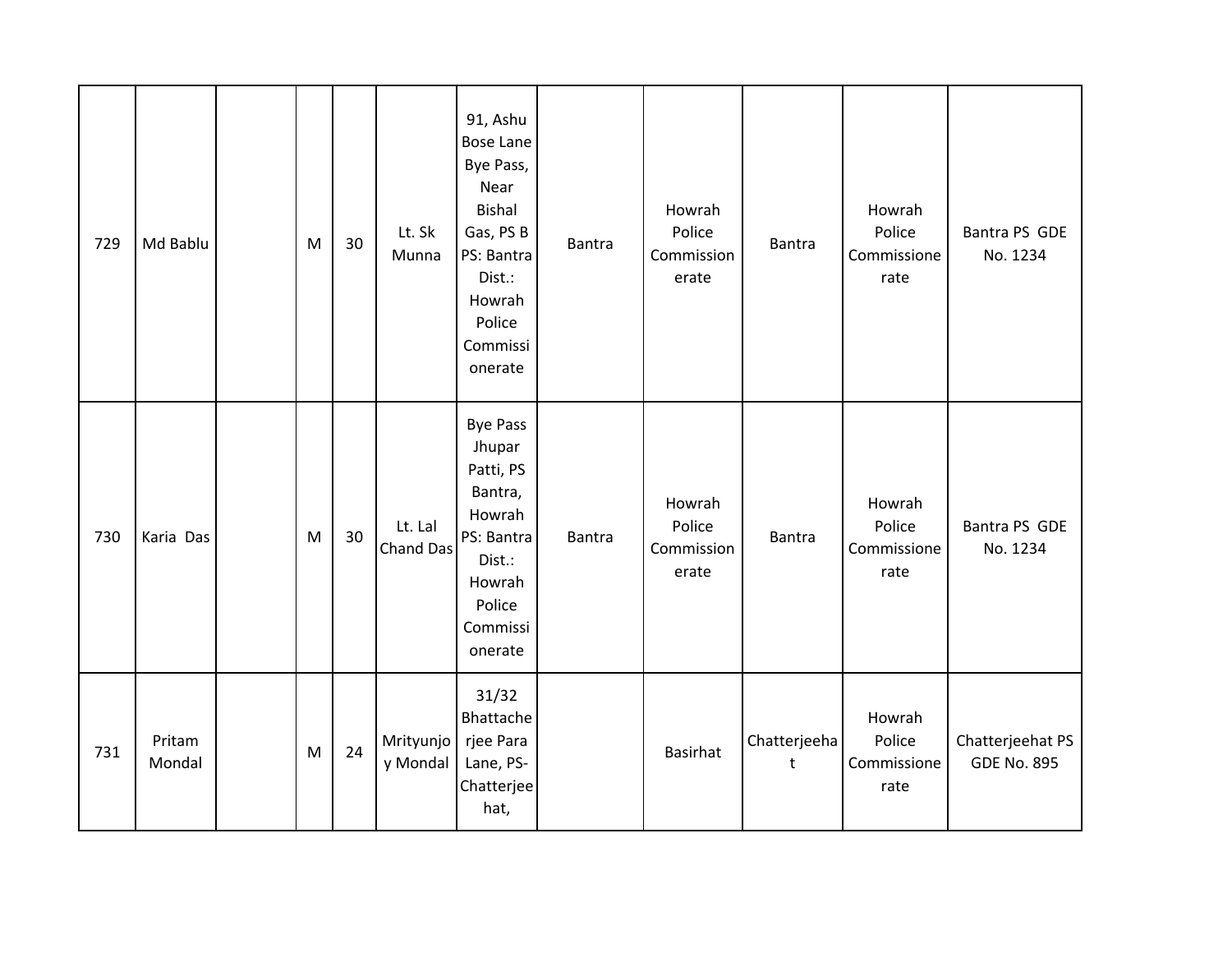| 732 | Hari Das                | M | 28 | Gour Das            | PS:<br>Ketugram<br>Dist.:<br>Purba<br>Burdwan                                    | Ketugram | Purba<br>Burdwan                        | Dasnagar | Howrah<br>Police<br>Commissione<br>rate | Dasnagar PS GDE<br>No. 882  |
|-----|-------------------------|---|----|---------------------|----------------------------------------------------------------------------------|----------|-----------------------------------------|----------|-----------------------------------------|-----------------------------|
| 733 | <b>Tapos</b><br>Das     | M | 30 | Kartick<br>Das      | PS:<br>Ketugram<br>Dist.:<br>Purba<br>Burdwan                                    | Ketugram | Purba<br>Burdwan                        | Dasnagar | Howrah<br>Police<br>Commissione<br>rate | Dasnagar PS GDE<br>No. 882  |
| 734 | Mithu<br>Seth           | M | 28 | Askar Ali<br>Seth   | PS:<br>Mergram<br>Dist.:<br>Birbhum                                              | Mergram  | Birbhum                                 | Dasnagar | Howrah<br>Police<br>Commissione<br>rate | Dasnagar PS GDE<br>No. 882  |
| 735 | Sunil<br>Kumar<br>Singh | M | 43 | Lt. Sudhir<br>Singh | G.R Road<br>PS:<br>Golabari<br>Dist.:<br>Howrah<br>Police<br>Commissi<br>onerate | Golabari | Howrah<br>Police<br>Commission<br>erate | Golabari | Howrah<br>Police<br>Commissione<br>rate | Golabari PS GDE<br>No. 1500 |
| 736 | Manish<br>Kumar         | M | 28 | Sanjib<br>Thakur    | G.R Road<br>PS:<br>Golabari<br>Dist.:<br>Howrah<br>Police<br>Commissi<br>onerate | Golabari | Howrah<br>Police<br>Commission<br>erate | Golabari | Howrah<br>Police<br>Commissione<br>rate | Golabari PS GDE<br>No. 1500 |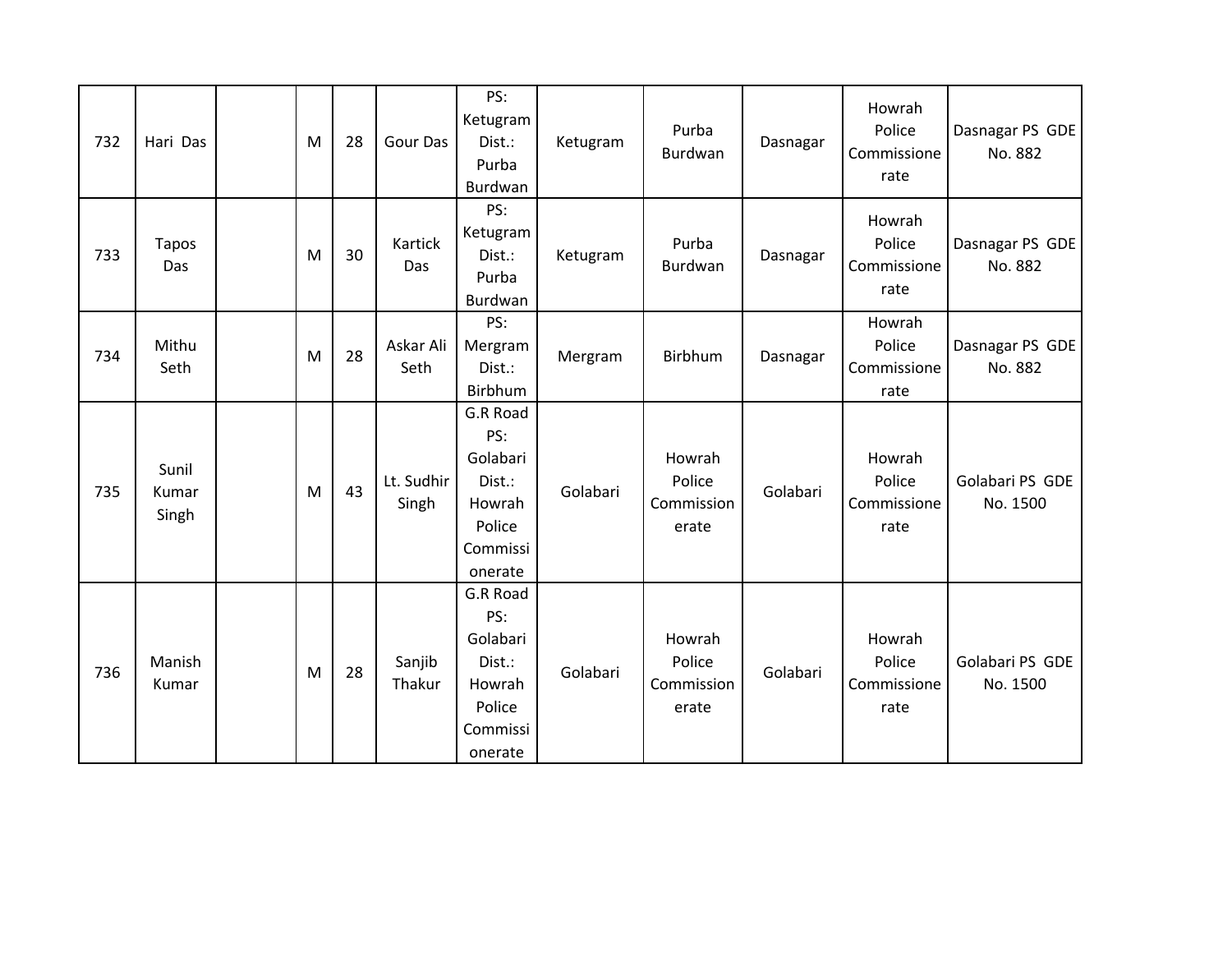| 737 | Prince<br>Kumar<br>Singh | M | 35 | Monaj<br>Singh       | G.R Road<br>PS:<br>Golabari<br>Dist.:<br>Howrah<br>Police<br>Commissi<br>onerate | Golabari | Howrah<br>Police<br>Commission<br>erate | Golabari | Howrah<br>Police<br>Commissione<br>rate | Golabari PS GDE<br>No. 1500 |
|-----|--------------------------|---|----|----------------------|----------------------------------------------------------------------------------|----------|-----------------------------------------|----------|-----------------------------------------|-----------------------------|
| 738 | Md. Sabir<br>Hossain     | M | 27 | Lt. Md.<br>Asraf     | G.R Road<br>PS:<br>Golabari<br>Dist.:<br>Howrah<br>Police<br>Commissi<br>onerate | Golabari | Howrah<br>Police<br>Commission<br>erate | Golabari | Howrah<br>Police<br>Commissione<br>rate | Golabari PS GDE<br>No. 1500 |
| 739 | Md.<br>Parvej            | M | 28 | Md.<br>Kamruddi<br>n | G.R Road<br>PS:<br>Golabari<br>Dist.:<br>Howrah<br>Police<br>Commissi<br>onerate | Golabari | Howrah<br>Police<br>Commission<br>erate | Golabari | Howrah<br>Police<br>Commissione<br>rate | Golabari PS GDE<br>No. 1500 |
| 740 | Rinku<br>Khan            | M | 38 | Anawar<br>Khan       | G.R Road<br>PS:<br>Golabari<br>Dist.:<br>Howrah<br>Police<br>Commissi<br>onerate | Golabari | Howrah<br>Police<br>Commission<br>erate | Golabari | Howrah<br>Police<br>Commissione<br>rate | Golabari PS GDE<br>No. 1500 |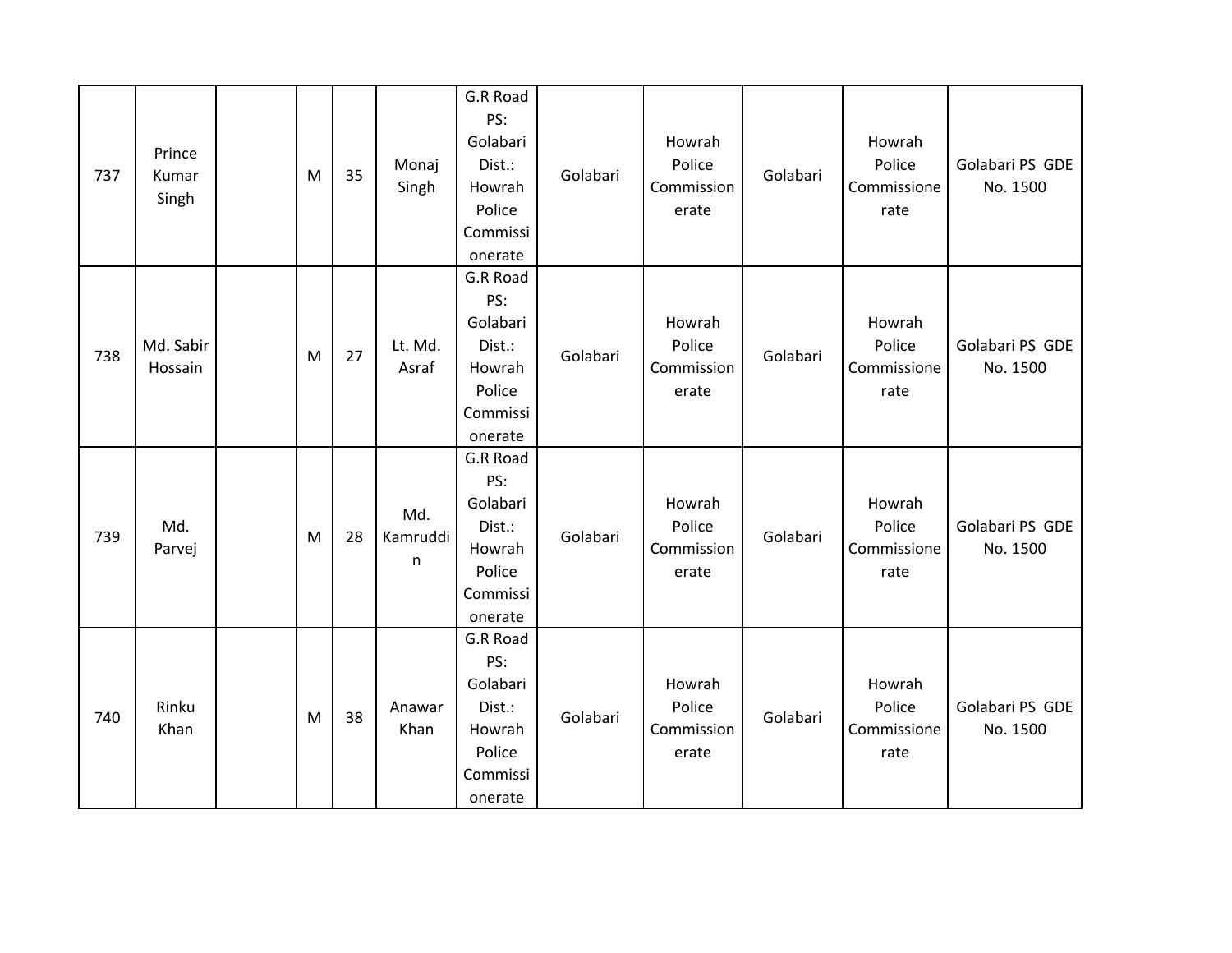| 741 | Mainul Sk              | M | 29 | Azad Sk               | G.R Road<br>PS:<br>Golabari<br>Dist.:<br>Howrah<br>Police<br>Commissi<br>onerate | Golabari | Howrah<br>Police<br>Commission<br>erate | Golabari | Howrah<br>Police<br>Commissione<br>rate | Golabari PS GDE<br>No. 1500 |
|-----|------------------------|---|----|-----------------------|----------------------------------------------------------------------------------|----------|-----------------------------------------|----------|-----------------------------------------|-----------------------------|
| 742 | Jaugnu<br>Nayek        | M | 28 | Lt. Kumud<br>Nayek    | G.R Road<br>PS:<br>Golabari<br>Dist.:<br>Howrah<br>Police<br>Commissi<br>onerate | Golabari | Howrah<br>Police<br>Commission<br>erate | Golabari | Howrah<br>Police<br>Commissione<br>rate | Golabari PS GDE<br>No. 1500 |
| 743 | Asish<br>Kumar         | M | 40 | Lt. K.b<br>Kumar      | G.R Road<br>PS:<br>Golabari<br>Dist.:<br>Howrah<br>Police<br>Commissi<br>onerate | Golabari | Howrah<br>Police<br>Commission<br>erate | Golabari | Howrah<br>Police<br>Commissione<br>rate | Golabari PS GDE<br>No. 1500 |
| 744 | Mukesh<br><b>Barik</b> | M | 42 | Harun<br><b>Barik</b> | G.R Road<br>PS:<br>Golabari<br>Dist.:<br>Howrah<br>Police<br>Commissi<br>onerate | Golabari | Howrah<br>Police<br>Commission<br>erate | Golabari | Howrah<br>Police<br>Commissione<br>rate | Golabari PS GDE<br>No. 1500 |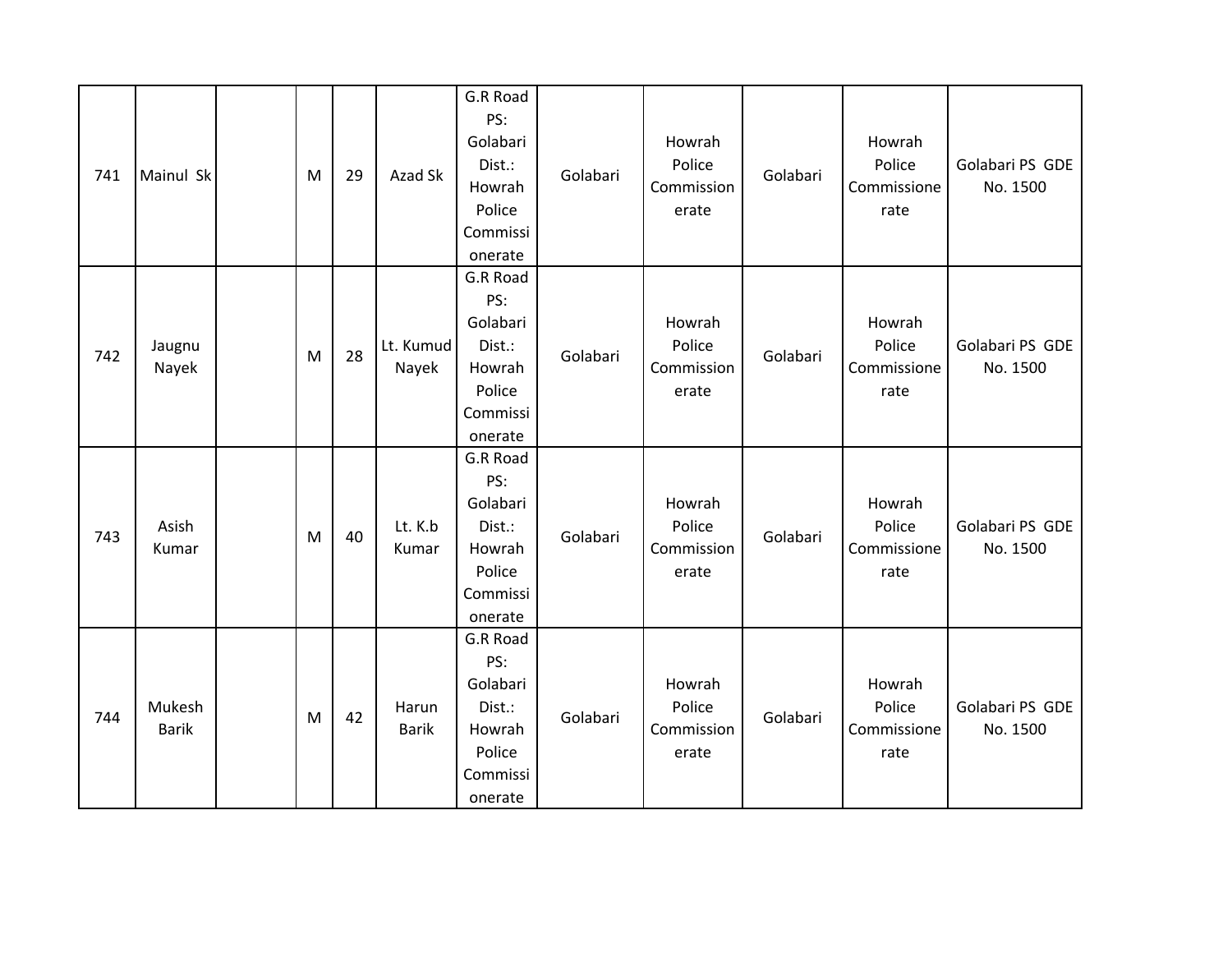| 745 | Mohen<br>Marandi        | M | 24 | Patu<br>Marandi                   | Panjab<br>Lane PS:<br>Golabari<br>Dist.:<br>Howrah<br>Police<br>Commissi<br>onerate | Golabari | Howrah<br>Police<br>Commission<br>erate | Golabari | Howrah<br>Police<br>Commissione<br>rate | Golabari PS GDE<br>No. 1500 |
|-----|-------------------------|---|----|-----------------------------------|-------------------------------------------------------------------------------------|----------|-----------------------------------------|----------|-----------------------------------------|-----------------------------|
| 746 | Chandan<br>Tudu         | M | 25 | Babun<br>Patua                    | Panjab<br>Lane PS:<br>Golabari<br>Dist.:<br>Howrah<br>Police<br>Commissi<br>onerate | Golabari | Howrah<br>Police<br>Commission<br>erate | Golabari | Howrah<br>Police<br>Commissione<br>rate | Golabari PS GDE<br>No. 1500 |
| 747 | Litan Pal               | M | 26 | Krishna<br>Pada Pal               | Panjab<br>Lane PS:<br>Golabari<br>Dist.:<br>Howrah<br>Police<br>Commissi<br>onerate | Golabari | Howrah<br>Police<br>Commission<br>erate | Golabari | Howrah<br>Police<br>Commissione<br>rate | Golabari PS GDE<br>No. 1500 |
| 748 | Biplob<br><b>Biswas</b> | M | 26 | Badri<br>Narayan<br><b>Biswas</b> | Panjab<br>Lane PS:<br>Golabari<br>Dist.:<br>Howrah<br>Police<br>Commissi<br>onerate | Golabari | Howrah<br>Police<br>Commission<br>erate | Golabari | Howrah<br>Police<br>Commissione<br>rate | Golabari PS GDE<br>No. 1500 |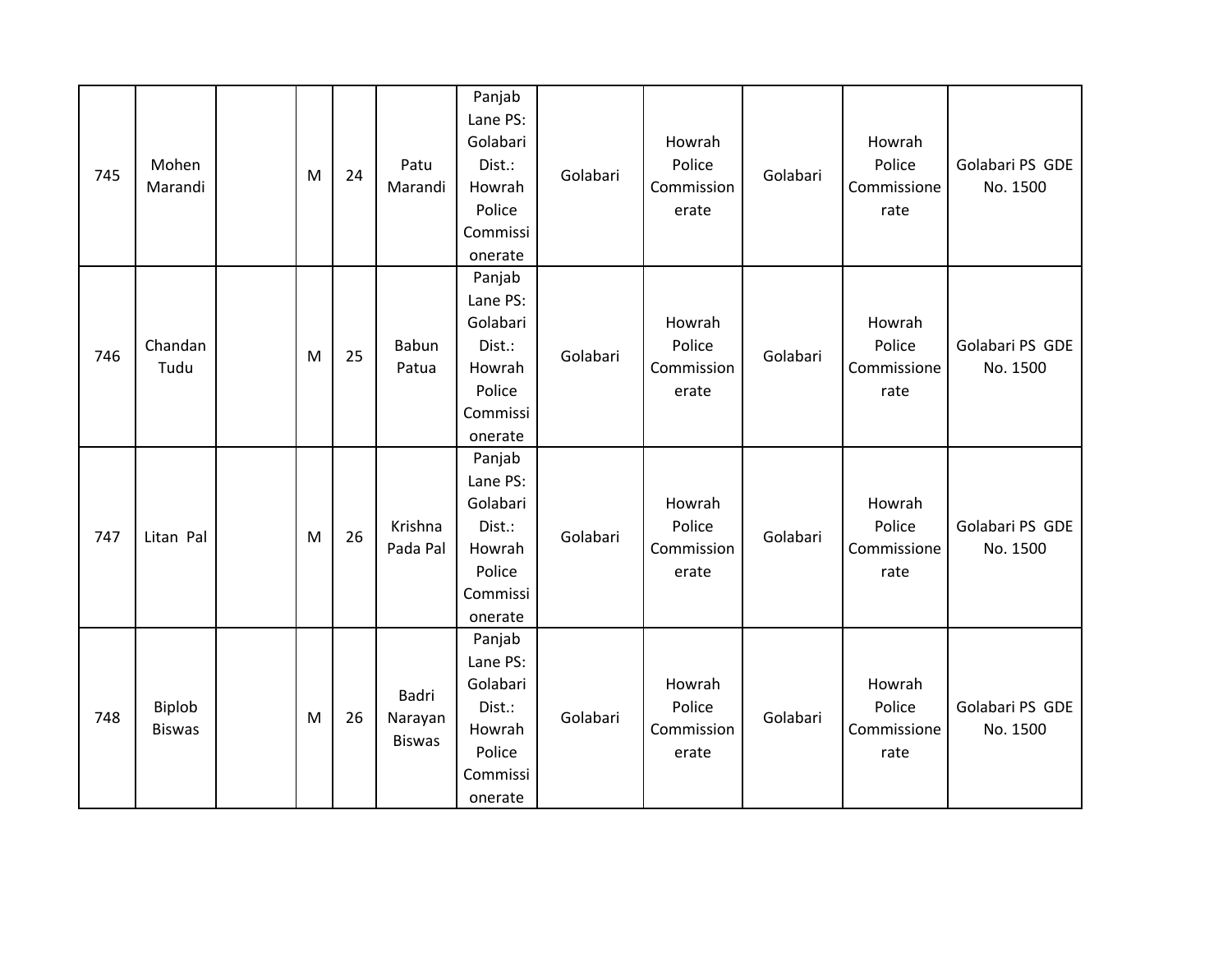| 749 | Rounath<br>Meet<br>Singh | M | 22 | Sukbinder<br>Singh | Panjab<br>Lane PS:<br>Golabari<br>Dist.:<br>Howrah<br>Police<br>Commissi<br>onerate | Golabari | Howrah<br>Police<br>Commission<br>erate | Golabari | Howrah<br>Police<br>Commissione<br>rate | Golabari PS GDE<br>No. 1500 |
|-----|--------------------------|---|----|--------------------|-------------------------------------------------------------------------------------|----------|-----------------------------------------|----------|-----------------------------------------|-----------------------------|
| 750 | Harsdeep<br>Singh        | M | 25 | Balbindar<br>Singh | Panjab<br>Lane PS:<br>Golabari<br>Dist.:<br>Howrah<br>Police<br>Commissi<br>onerate | Golabari | Howrah<br>Police<br>Commission<br>erate | Golabari | Howrah<br>Police<br>Commissione<br>rate | Golabari PS GDE<br>No. 1500 |
| 751 | Manish<br>Kumar.         | M | 27 | Dinesh<br>Kumar    | Panjab<br>Lane PS:<br>Golabari<br>Dist.:<br>Howrah<br>Police<br>Commissi<br>onerate | Golabari | Howrah<br>Police<br>Commission<br>erate | Golabari | Howrah<br>Police<br>Commissione<br>rate | Golabari PS GDE<br>No. 1500 |
| 752 | Sujoy Das                | M | 25 | Lt. Samar<br>Das   | Balitikuri<br>SK Para,<br>PS<br>Dasnagar,<br>Dist.<br>Howrah                        |          | <b>Basirhat</b>                         | Howrah   | Howrah<br>Police<br>Commissione<br>rate | Howrah PS GDE<br>No. 1445   |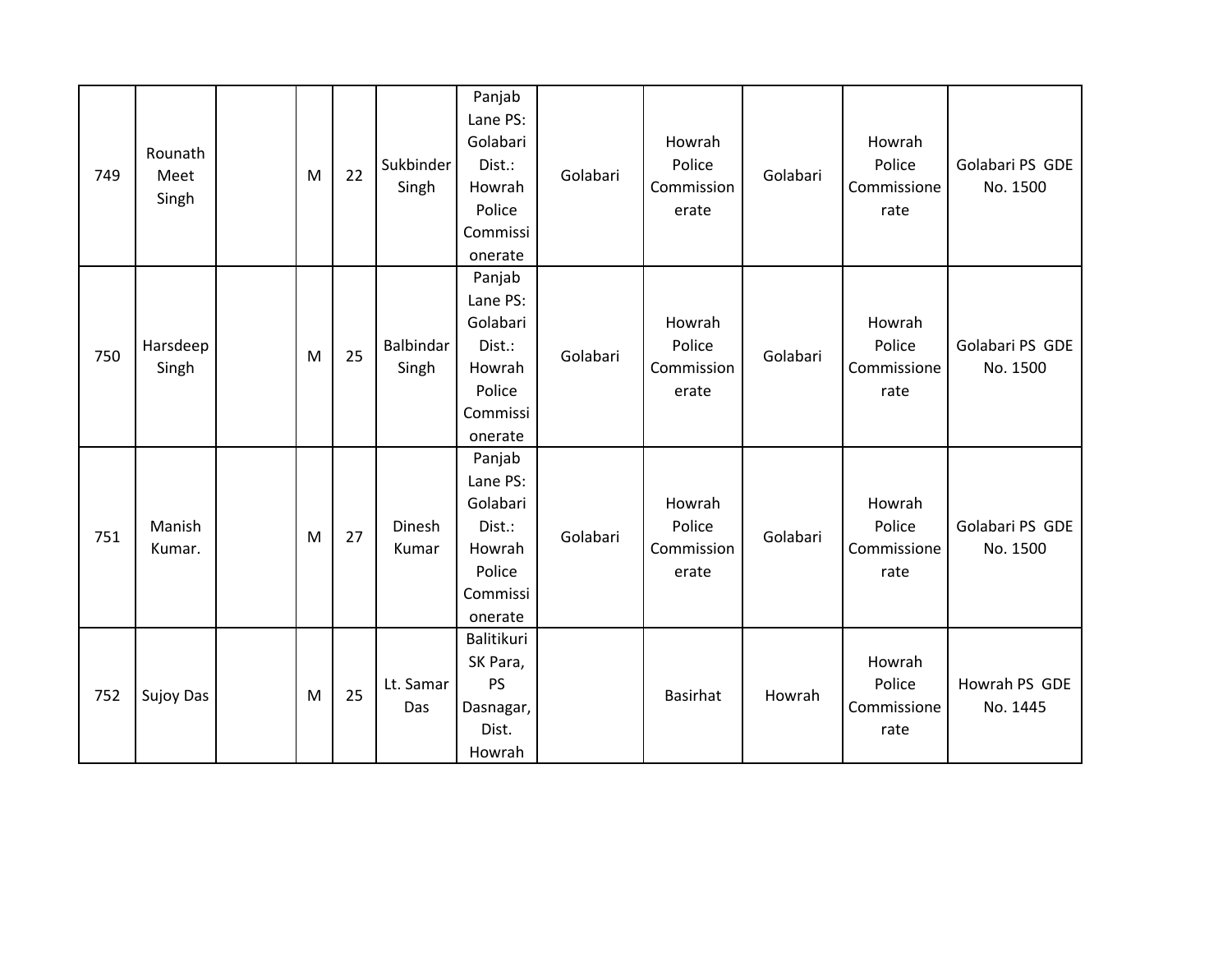| 753 | Rocky<br>Fnening | M | 23 | Ustsi<br>Fnening       | 49,<br>Pilkhana<br>2nd Bye<br>Lane, PS<br>Golabari,<br>Dist. Howr                                                    |            | Basirhat   | Howrah | Howrah<br>Police<br>Commissione<br>rate | Howrah PS GDE<br>No. 1488 |
|-----|------------------|---|----|------------------------|----------------------------------------------------------------------------------------------------------------------|------------|------------|--------|-----------------------------------------|---------------------------|
| 754 | Kamal<br>Das     | M | 35 | Dayanand<br>Das        | 82, Kali<br>Kundu<br>Lane, PS &<br>Dist.<br>Howrah                                                                   |            | Basirhat   | Howrah | Howrah<br>Police<br>Commissione<br>rate | Howrah PS GDE<br>No. 1488 |
| 755 | <b>Tez Singh</b> | M | 23 | Hurse<br>Nath<br>Singh | 82, Kali<br>Kundu<br>Lane, PS &<br>Dist.<br>Howrah                                                                   |            | Basirhat   | Howrah | Howrah<br>Police<br>Commissione<br>rate | Howrah PS GDE<br>No. 1488 |
| 756 | Munna<br>Chouhan | M | 21 | Suresh<br>Chouhan      | 82, Kali<br>Kundu<br>Lane, PS &<br>Dist.<br>Howrah                                                                   |            | Basirhat   | Howrah | Howrah<br>Police<br>Commissione<br>rate | Howrah PS GDE<br>No. 1488 |
| 757 | Surajit<br>Hazra | M | 31 | Somnath<br>Hazra       | 109/11, C<br>Road,<br>Viveknaga<br>r, PS-<br>Liluah,<br>Dist-<br>Howrah<br>PS:<br>Alipurduar<br>Dist.:<br>Alipurduar | Alipurduar | Alipurduar | Liluah | Howrah<br>Police<br>Commissione<br>rate | Liluah PS GDE No.<br>1354 |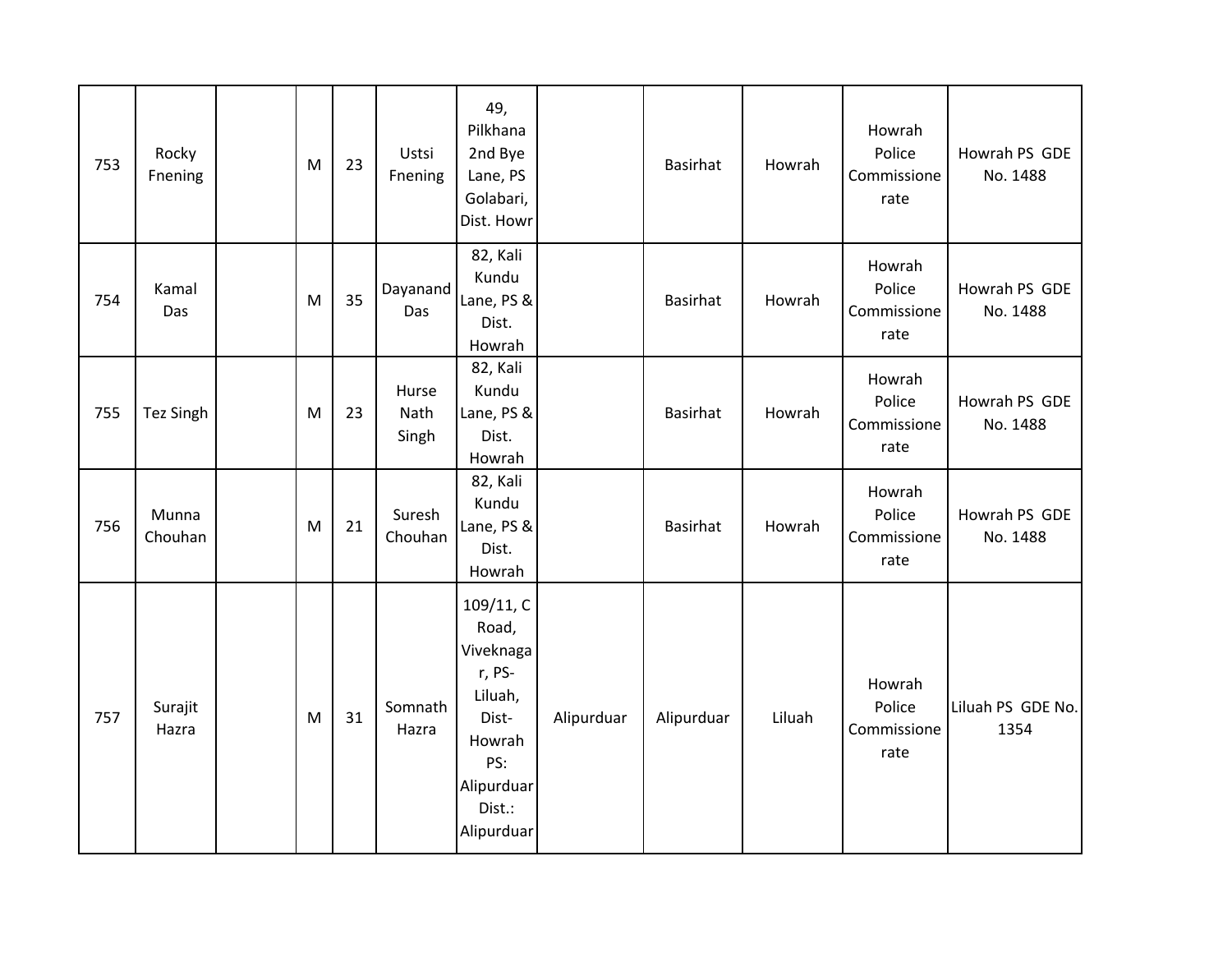| 758 | Indrajit<br>Hazra | M | 29 | Bablu<br>Hazra | 109/11, C<br>Road,<br>Viveknagal<br>r, PS-<br>Liluah,<br>Dist-<br>Howrah<br>PS:<br>Baduria<br>Dist.:<br>Alipurduar | Baduria        | Alipurduar | Liluah | Howrah<br>Police<br>Commissione<br>rate | Liluah PS GDE No.<br>1354 |
|-----|-------------------|---|----|----------------|--------------------------------------------------------------------------------------------------------------------|----------------|------------|--------|-----------------------------------------|---------------------------|
| 759 | Rabi<br>Kumar     | M | 33 | Sheo<br>Kumar  | 91/4,<br>Bamungac<br>hi Railway<br>Quarter,<br>Salkia,<br>Howrah<br>PS:<br>Baduria<br>Dist.:<br>Alipurduar         | <b>Baduria</b> | Alipurduar | Liluah | Howrah<br>Police<br>Commissione<br>rate | Liluah PS GDE No.<br>1402 |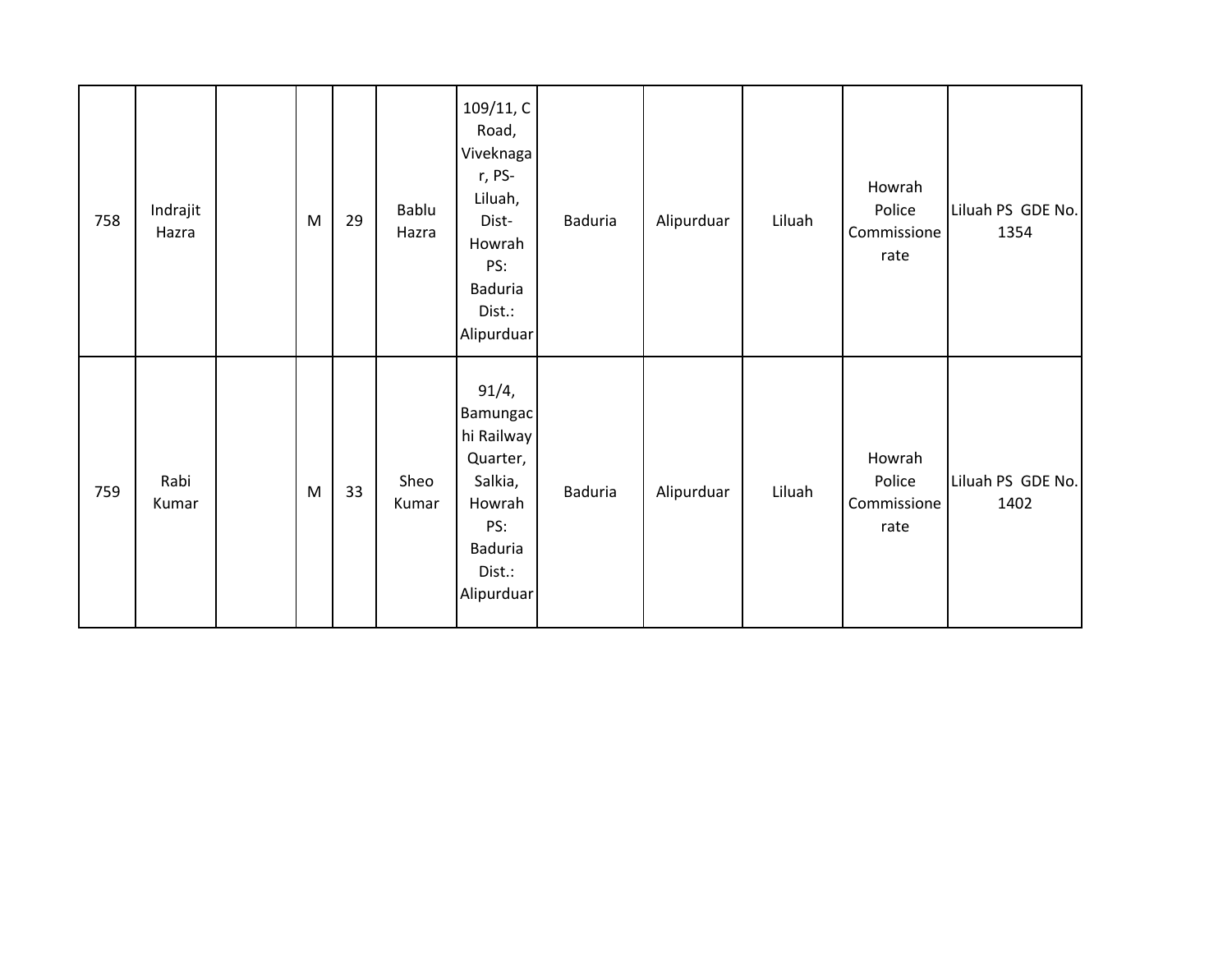| 760 | Rajesh<br>Gupta | M | 38 | <b>Bilarilal</b><br>Gupta | Vill-<br>Sarkari<br>Bazar, PO-<br>Sarkari<br>Bazar, PS-<br>Jalalpar<br>PS:<br>Baduria<br>Dist.:<br>Alipurduar | <b>Baduria</b> | Alipurduar | Liluah | Howrah<br>Police<br>Commissione<br>rate | Liluah PS GDE No.<br>314 |
|-----|-----------------|---|----|---------------------------|---------------------------------------------------------------------------------------------------------------|----------------|------------|--------|-----------------------------------------|--------------------------|
| 761 | Suraj<br>Shaw   | M | 27 | Ram<br>Sahre<br>Shaw      | Jagadishp<br>ur<br>Kayalpara,<br>PS-Liluah,<br>Dist-<br>Howrah<br>PS:<br>Baduria<br>Dist.:<br>Alipurduar      | <b>Baduria</b> | Alipurduar | Liluah | Howrah<br>Police<br>Commissione<br>rate | Liluah PS GDE No.<br>314 |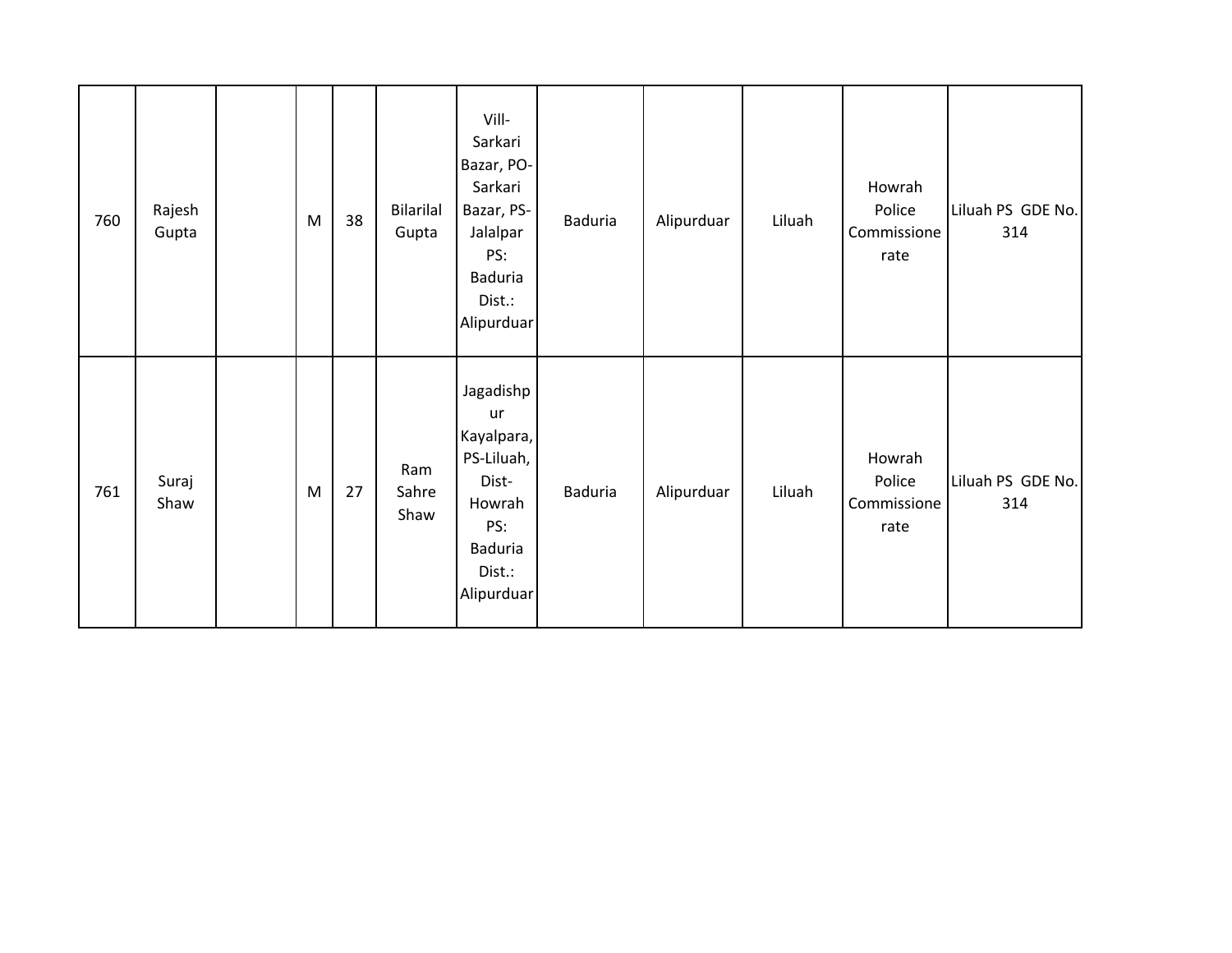| 762 | Ajay<br>Mondal | M | 26 | Lt.<br>Samiran<br>Mondal | Shantinag<br>ar, PO-<br>Sapuipara,<br>PS-<br>Nischinda,<br>Howrah<br>PS:<br>Alipurduar<br>Dist.:<br>Alipurduar | Alipurduar     | Alipurduar | Liluah | Howrah<br>Police<br>Commissione<br>rate | Liluah PS GDE No.<br>314 |
|-----|----------------|---|----|--------------------------|----------------------------------------------------------------------------------------------------------------|----------------|------------|--------|-----------------------------------------|--------------------------|
| 763 | Subhas<br>Das  | M | 31 | Minish Kr<br>Das         | Noapati,<br>Shantinag<br>ar more,<br>Sapaipara,<br>PS-<br>Nischinda<br>PS:<br>Baduria<br>Dist.:<br>Alipurduar  | <b>Baduria</b> | Alipurduar | Liluah | Howrah<br>Police<br>Commissione<br>rate | Liluah PS GDE No.<br>314 |
| 764 | Amit<br>Parui  | M | 28 | Late Gokul<br>Parui      | Bharkur,<br>Battala, PS-<br>Domjur,<br>Howrah<br>PS:<br>Baduria<br>Dist.:<br>Alipurduar                        | <b>Baduria</b> | Alipurduar | Liluah | Howrah<br>Police<br>Commissione<br>rate | Liluah PS GDE No.<br>314 |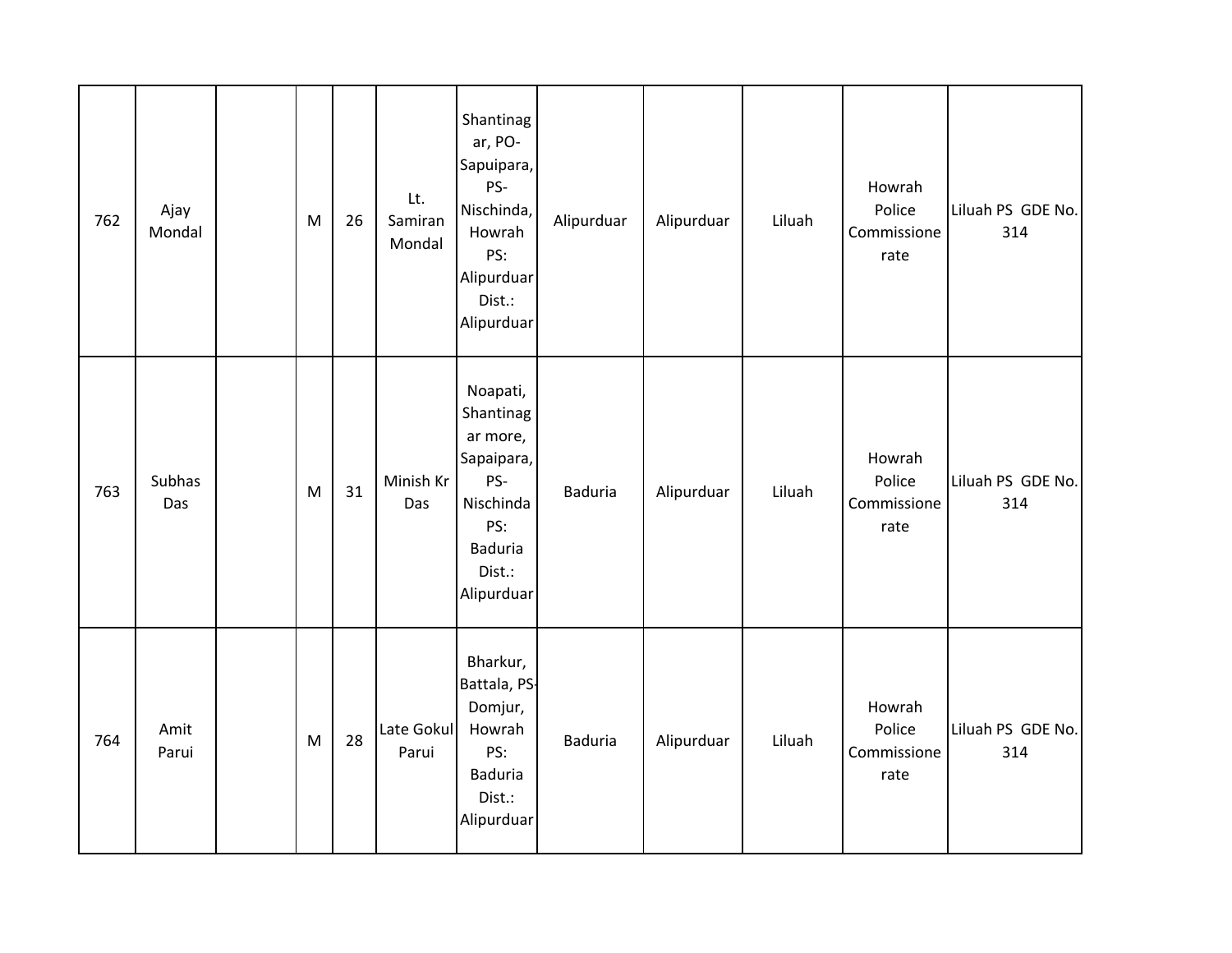| 765 | Raja Das          | M | 33 | Lt. Bablu<br>Das              | Bharkur,<br>Battala, PS-<br>Domjur,<br>Howrah<br>PS:<br><b>Baduria</b><br>Dist.:<br>Alipurduar        | Baduria        | Alipurduar | Liluah | Howrah<br>Police<br>Commissione<br>rate | Liluah PS GDE No.<br>314 |
|-----|-------------------|---|----|-------------------------------|-------------------------------------------------------------------------------------------------------|----------------|------------|--------|-----------------------------------------|--------------------------|
| 766 | Papai<br>Ghosh    | M | 37 | Lt. Nimai<br>Chandra<br>Ghosh | Jodagiri,<br>Lakhanpur<br>, PS-<br>Domkur,<br>Howrah<br>PS:<br><b>Baduria</b><br>Dist.:<br>Alipurduar | <b>Baduria</b> | Alipurduar | Liluah | Howrah<br>Police<br>Commissione<br>rate | Liluah PS GDE No.<br>314 |
| 767 | Sonu<br>Parmanick | M | 21 | Apu<br>Parmanick              | Narna,<br>Dakshinpa<br>ra, PS-<br>Domkur,<br>Howrah<br>PS:<br><b>Baduria</b><br>Dist.:<br>Alipurduar  | Baduria        | Alipurduar | Liluah | Howrah<br>Police<br>Commissione<br>rate | Liluah PS GDE No.<br>314 |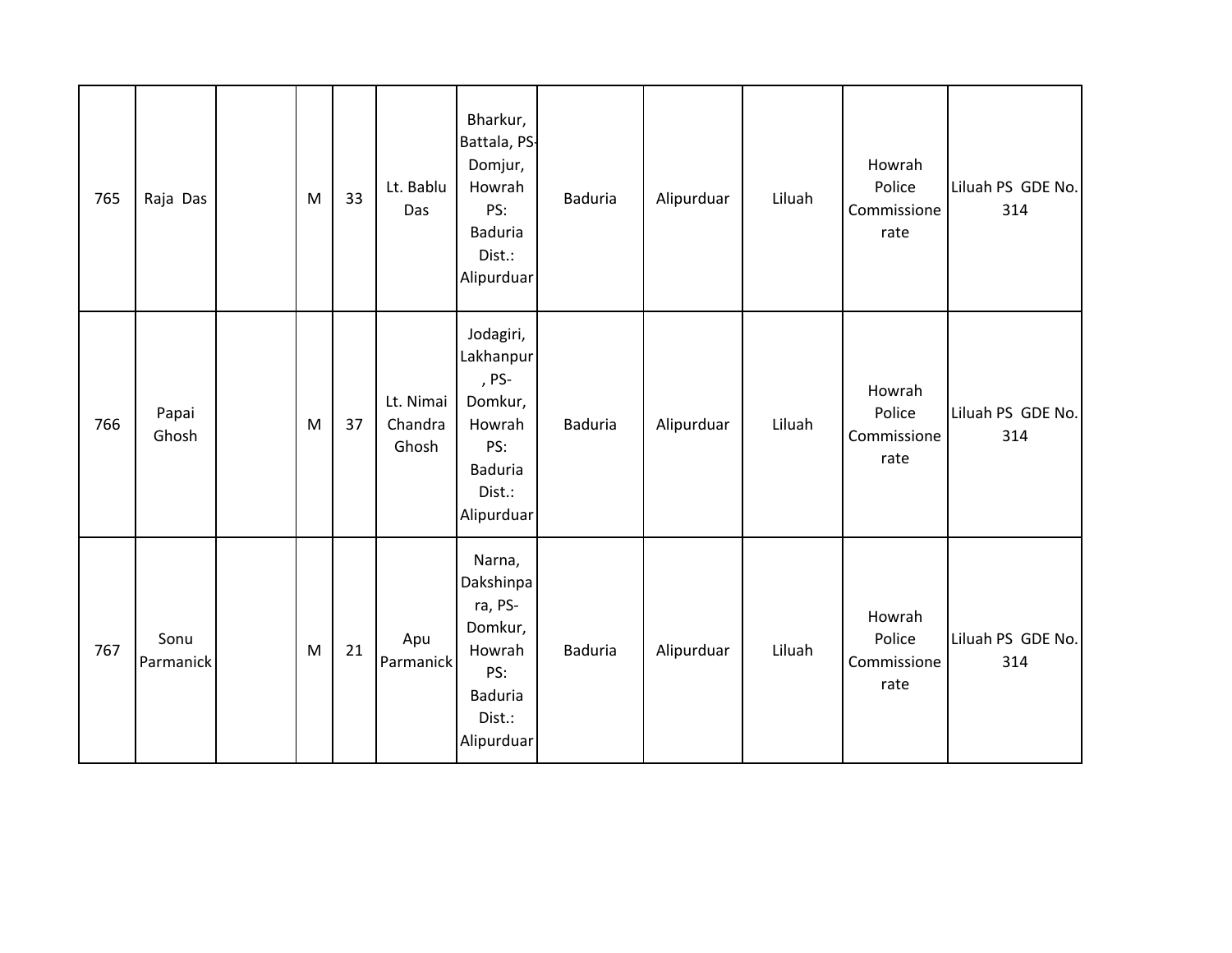| 768 | Ajay<br>Yadav     | M | 33 | Manideb<br>Yadav    | PS:<br>Malipanch<br>ghara<br>Dist.:<br>Howrah<br>Police<br>Commissi<br>onerate | Malipanchgha<br>ra | Howrah<br>Police<br>Commission<br>erate | Malipanchgh<br>ara | Howrah<br>Police<br>Commissione<br>rate | Malipanchghara<br>PS GDE No. 964 |
|-----|-------------------|---|----|---------------------|--------------------------------------------------------------------------------|--------------------|-----------------------------------------|--------------------|-----------------------------------------|----------------------------------|
| 769 | Sunil<br>Yadav    | M | 34 | Rajkumar<br>Yadav   | PS:<br>Malipanch<br>ghara<br>Dist.:<br>Howrah<br>Police<br>Commissi<br>onerate | Malipanchgha<br>ra | Howrah<br>Police<br>Commission<br>erate | Malipanchgh<br>ara | Howrah<br>Police<br>Commissione<br>rate | Malipanchghara<br>PS GDE No. 964 |
| 770 | Md Anbar          | M | 48 | Lt Md<br>Islam      | PS:<br>Malipanch<br>ghara<br>Dist.:<br>Howrah<br>Police<br>Commissi<br>onerate | Malipanchgha<br>ra | Howrah<br>Police<br>Commission<br>erate | Malipanchgh<br>ara | Howrah<br>Police<br>Commissione<br>rate | Malipanchghara<br>PS GDE No. 964 |
| 771 | Suphal<br>Samanta | M | 48 | Lt Balai<br>Samanta | PS:<br>Nishchind<br>a Dist.:<br>Howrah<br>Police<br>Commissi<br>onerate        | Nishchinda         | Howrah<br>Police<br>Commission<br>erate | Malipanchgh<br>ara | Howrah<br>Police<br>Commissione<br>rate | Malipanchghara<br>PS GDE No. 964 |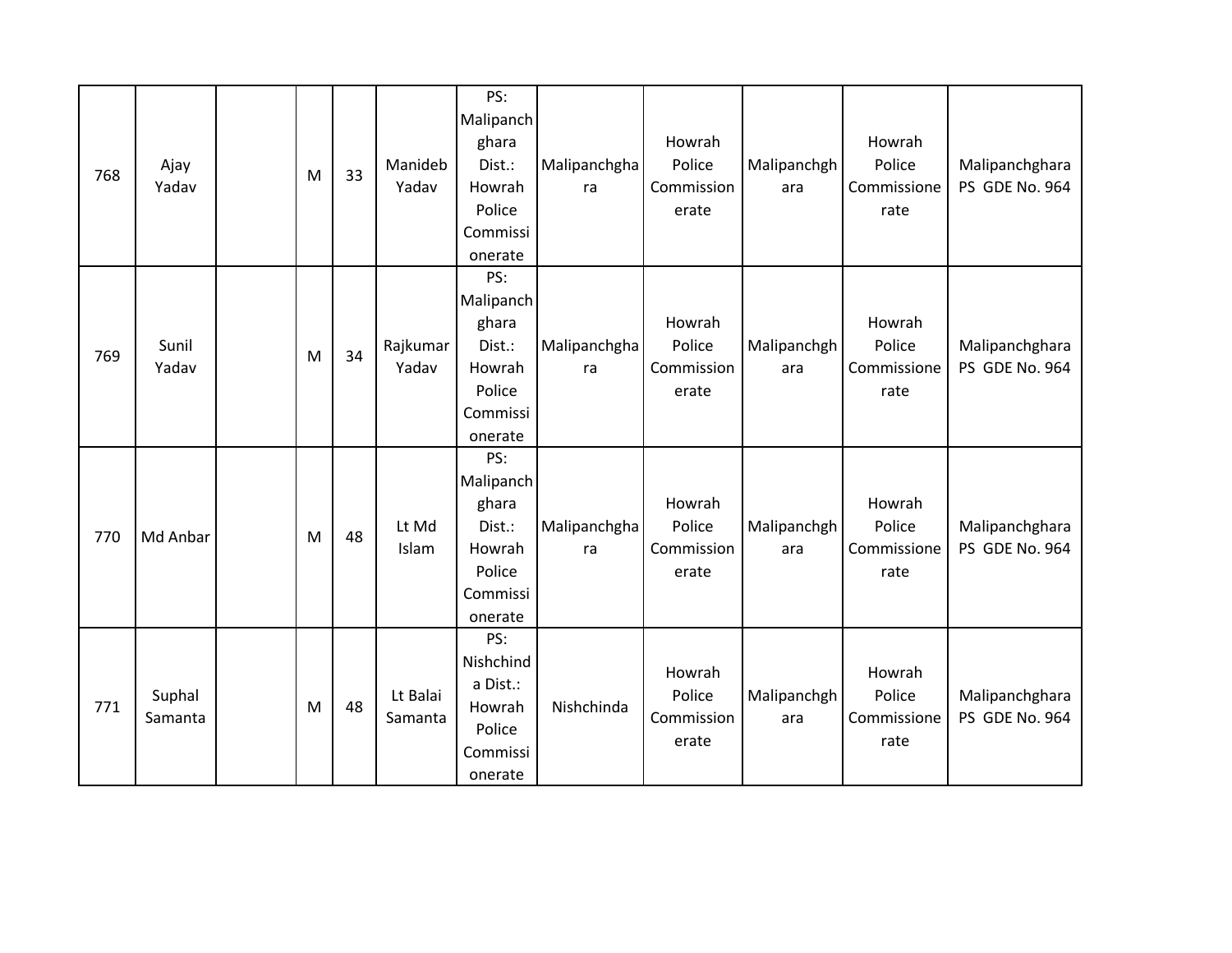| 772 | Md Sanu         | M | 30 | Md Salim        | PS:<br>Malipanch<br>ghara<br>Dist.:<br>Howrah<br>Police<br>Commissi<br>onerate                                  | Malipanchgha<br>ra | Howrah<br>Police<br>Commission<br>erate | Malipanchgh<br>ara | Howrah<br>Police<br>Commissione<br>rate | Malipanchghara<br>PS GDE No. 959 |
|-----|-----------------|---|----|-----------------|-----------------------------------------------------------------------------------------------------------------|--------------------|-----------------------------------------|--------------------|-----------------------------------------|----------------------------------|
| 773 | Srikanta<br>Kar | M | 36 | Amarnath<br>Kar | PS: Bally<br>Dist.:<br>Howrah<br>Police<br>Commissi<br>onerate                                                  | <b>Bally</b>       | Howrah<br>Police<br>Commission<br>erate | Malipanchgh<br>ara | Howrah<br>Police<br>Commissione<br>rate | Malipanchghara<br>PS GDE No. 959 |
| 774 | Md Giyas        | M | 50 | Lt Md<br>Mamial | PS:<br>Malipanch<br>ghara<br>Dist.:<br>Howrah<br>Police<br>Commissi<br>onerate                                  | Malipanchgha<br>ra | Howrah<br>Police<br>Commission<br>erate | Malipanchgh<br>ara | Howrah<br>Police<br>Commissione<br>rate | Malipanchghara<br>PS GDE No. 959 |
| 775 | Iqbal Sk        | M | 22 | Sk<br>Asfaque   | Rajagunj<br>Bazar<br>Sankrail<br>Howrah<br>PS:<br>Sankrail<br>Dist.:<br>Howrah<br>Police<br>Commissi<br>onerate | Sankrail           | Howrah<br>Police<br>Commission<br>erate | Sankrail           | Howrah<br>Police<br>Commissione<br>rate | Sankrail PS GDE<br>No. 1179      |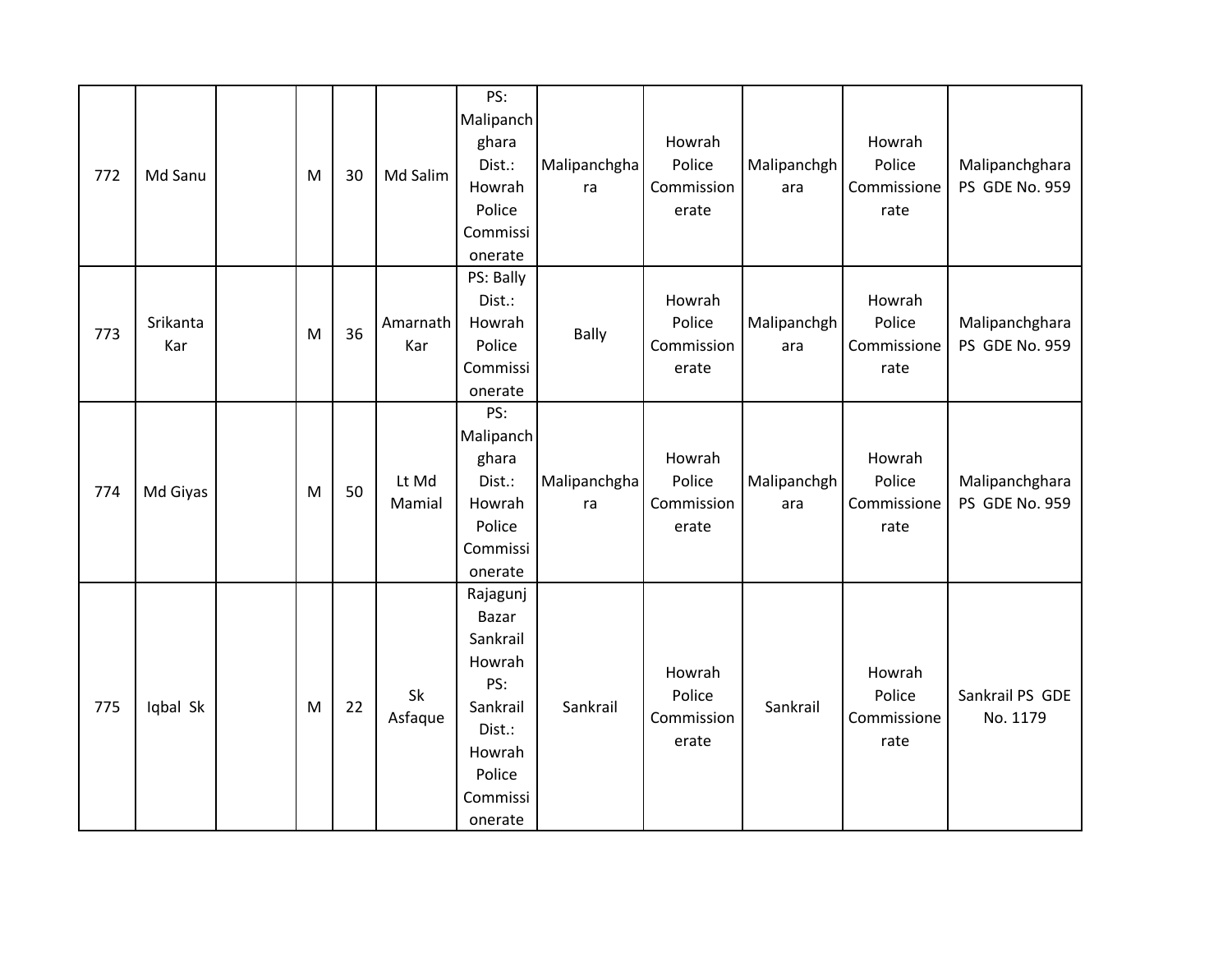| 776 | Sk Firoz              | M | 38 | Late Sk<br>Asgar        | Do<br>Sankrail<br>Howrah<br>PS:<br>Sankrail<br>Dist.:<br>Howrah<br>Police<br>Commissi<br>onerate | Sankrail | Howrah<br>Police<br>Commission<br>erate | Sankrail | Howrah<br>Police<br>Commissione<br>rate | Sankrail PS GDE<br>No. 1179 |
|-----|-----------------------|---|----|-------------------------|--------------------------------------------------------------------------------------------------|----------|-----------------------------------------|----------|-----------------------------------------|-----------------------------|
| 777 | Rajesh<br>Das         | M |    | Late<br>Mahendra<br>Das | Do<br>Sankrail<br>Howrah<br>PS:<br>Sankrail<br>Dist.:<br>Howrah<br>Police<br>Commissi<br>onerate | Sankrail | Howrah<br>Police<br>Commission<br>erate | Sankrail | Howrah<br>Police<br>Commissione<br>rate | Sankrail PS GDE<br>No. 1179 |
| 778 | <b>Dipak</b><br>Routh | M | 35 | Suresh<br>Routh         | Do<br>Sankrail<br>Howrah<br>PS:<br>Sankrail<br>Dist.:<br>Howrah<br>Police<br>Commissi<br>onerate | Sankrail | Howrah<br>Police<br>Commission<br>erate | Sankrail | Howrah<br>Police<br>Commissione<br>rate | Sankrail PS GDE<br>No. 1179 |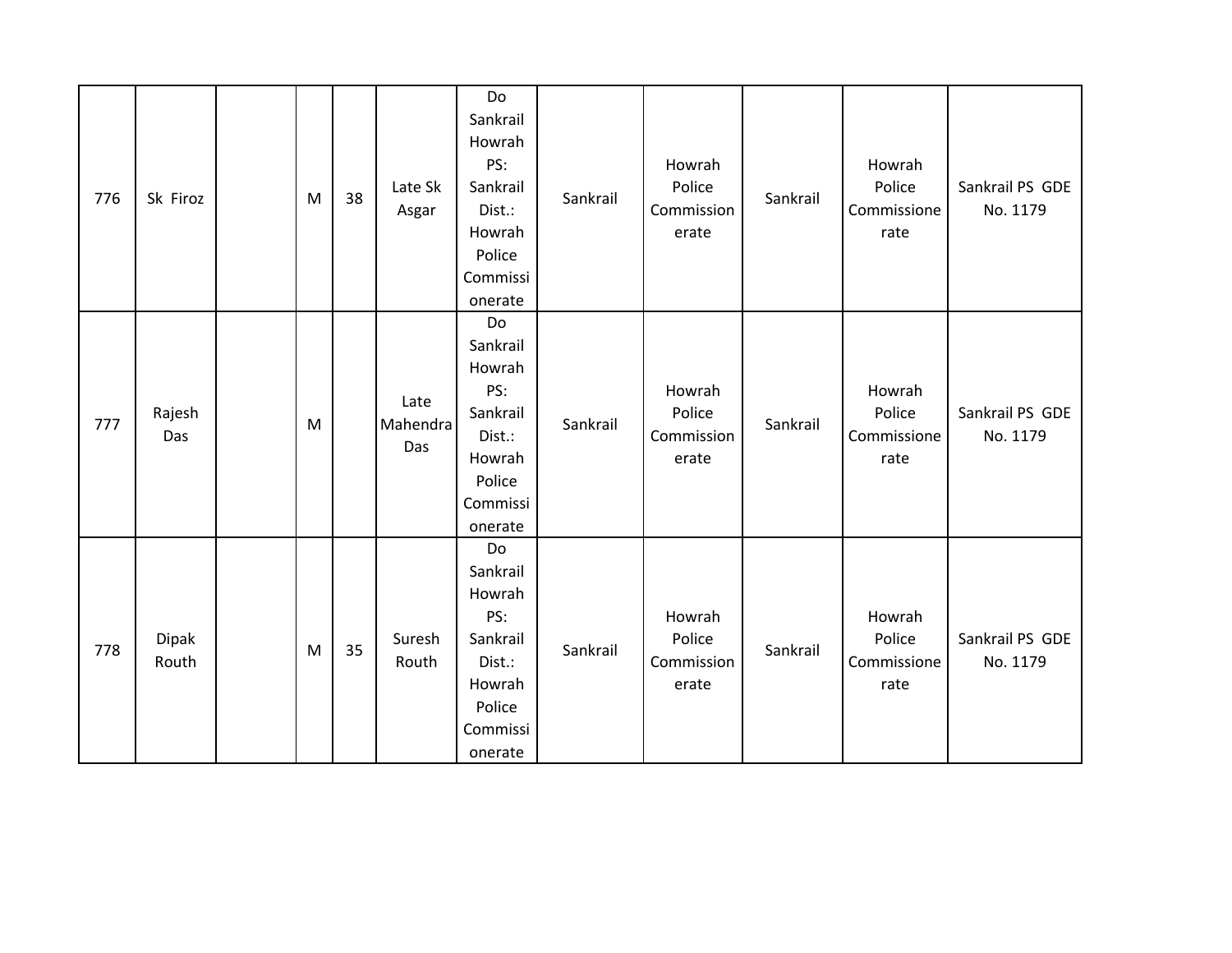| 779 | Raju<br>Malik        | M | 30 | <b>Bhola</b><br>Malik | Dargatala<br>Santragac<br>hi Howrah<br>PS:<br>Sankrail<br>Dist.:<br>Howrah<br>Police<br>Commissi<br>onerate                       | Sankrail | Howrah<br>Police<br>Commission<br>erate | Sankrail | Howrah<br>Police<br>Commissione<br>rate | Sankrail PS GDE<br>No. 1179 |
|-----|----------------------|---|----|-----------------------|-----------------------------------------------------------------------------------------------------------------------------------|----------|-----------------------------------------|----------|-----------------------------------------|-----------------------------|
| 780 | Soumitra<br>Debanath | M | 30 | Bimal<br>Debanath     | Panchapar<br>a<br>Panchana<br>ntala<br>Sankrail<br>Howrah<br>PS:<br>Sankrail<br>Dist.:<br>Howrah<br>Police<br>Commissi<br>onerate | Sankrail | Howrah<br>Police<br>Commission<br>erate | Sankrail | Howrah<br>Police<br>Commissione<br>rate | Sankrail PS GDE<br>No. 1179 |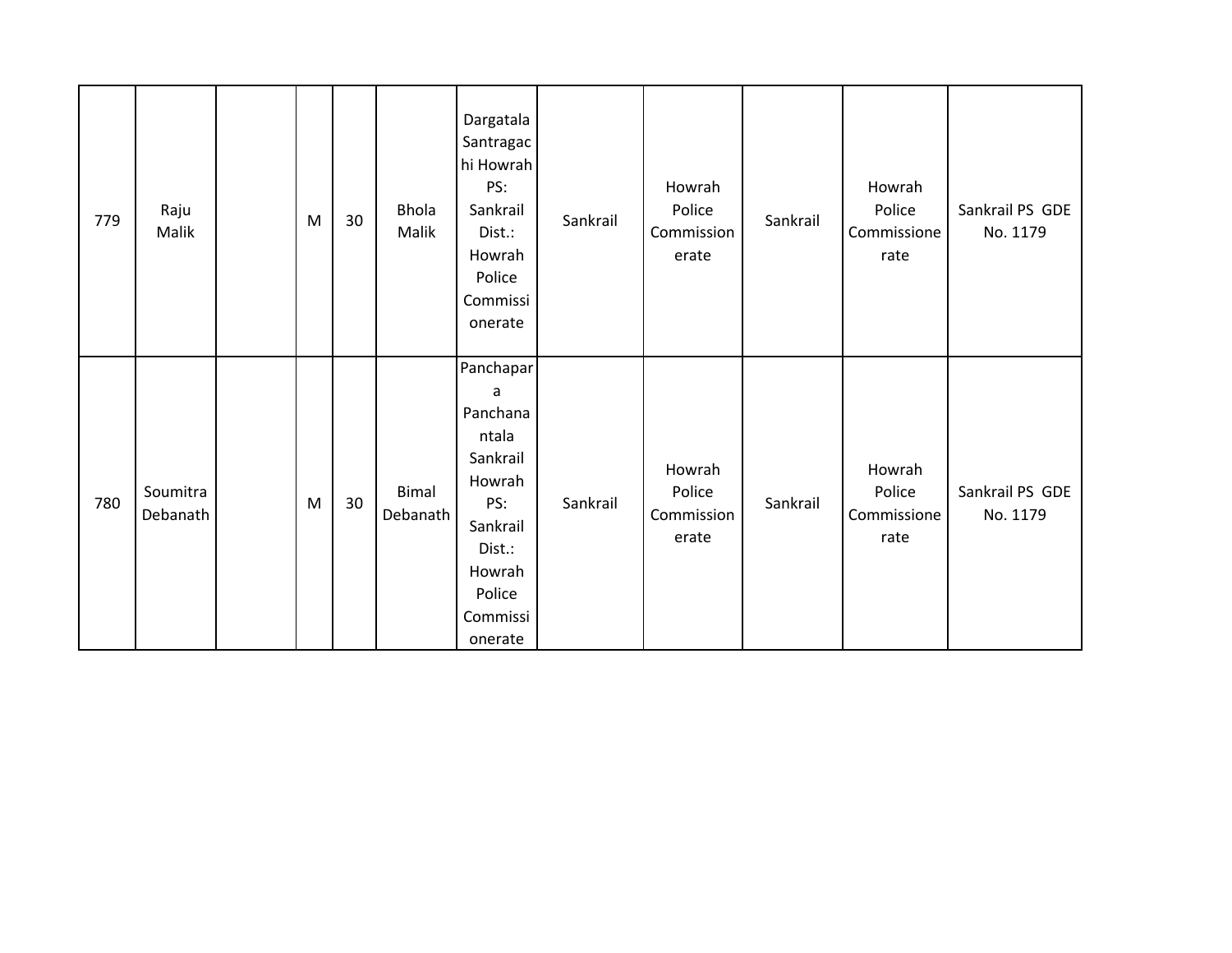| 781 | Soumyade<br>ep<br>Chakrabor<br>ty | M | 21 | Rabin<br>Chakrabor<br>ty | Netaji<br>Nagar<br>Sankrail<br>Howrah<br>PS:<br>Sankrail<br>Dist.:<br>Howrah<br>Police<br>Commissi<br>onerate                | Sankrail | Howrah<br>Police<br>Commission<br>erate | Sankrail | Howrah<br>Police<br>Commissione<br>rate | Sankrail PS GDE<br>No. 1179 |
|-----|-----------------------------------|---|----|--------------------------|------------------------------------------------------------------------------------------------------------------------------|----------|-----------------------------------------|----------|-----------------------------------------|-----------------------------|
| 782 | Prosanto<br>Hazra                 | M | 38 | Goutam<br>Hazra          | Chunavati<br>Lebukhali<br>math<br>Sankrail<br>Howrah<br>PS:<br>Sankrail<br>Dist.:<br>Howrah<br>Police<br>Commissi<br>onerate | Sankrail | Howrah<br>Police<br>Commission<br>erate | Sankrail | Howrah<br>Police<br>Commissione<br>rate | Sankrail PS GDE<br>No. 708  |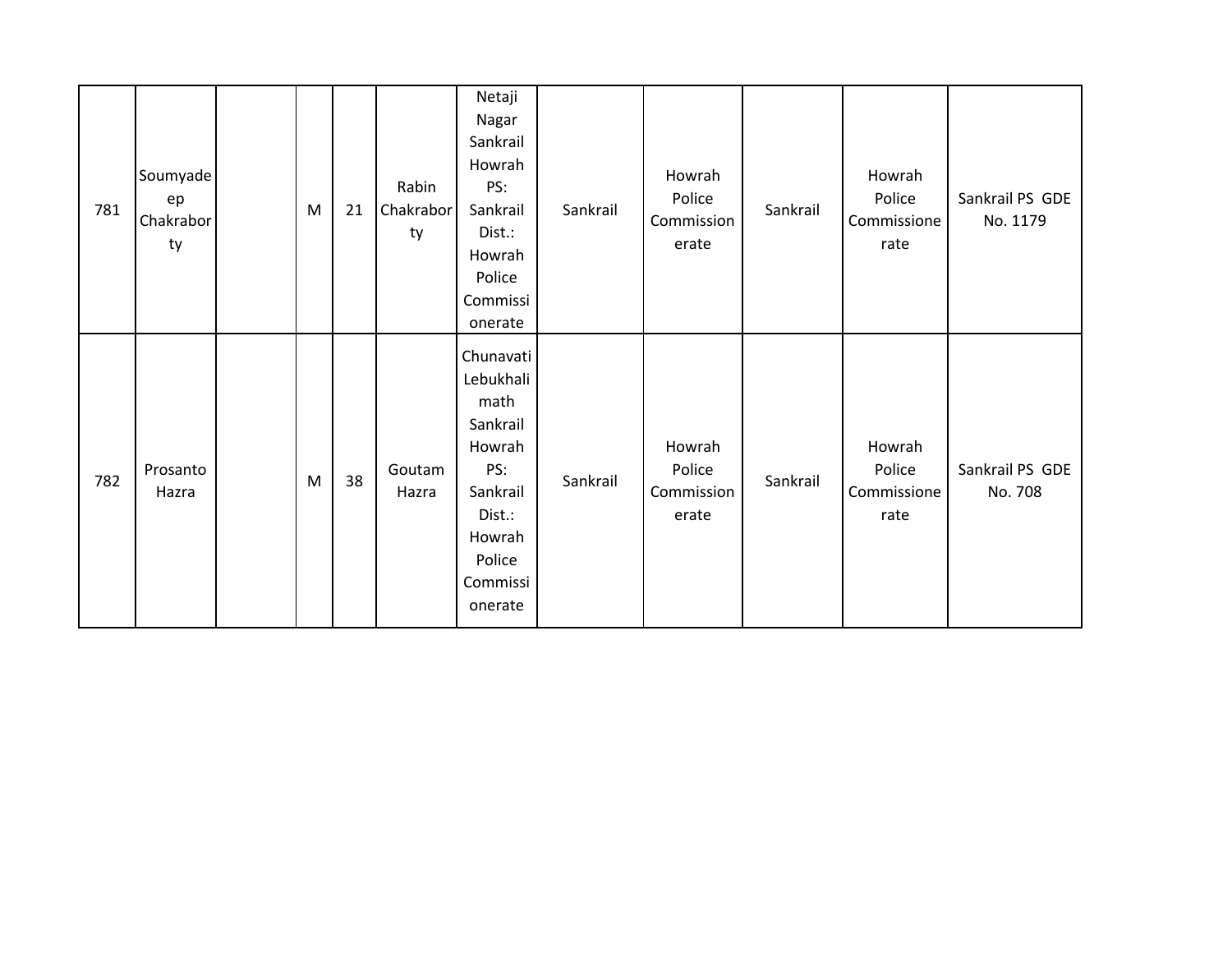| 783 | Vivak<br>Kumar | M | 27 | Sudhir<br>Kumar | Chunabha<br>ti Sankrail<br>Howrah<br>PS:<br>Sankrail<br>Dist.:<br>Howrah<br>Police<br>Commissi<br>onerate                                        | Sankrail     | Howrah<br>Police<br>Commission<br>erate | Sankrail     | Howrah<br>Police<br>Commissione<br>rate | Sankrail PS GDE<br>No. 708            |
|-----|----------------|---|----|-----------------|--------------------------------------------------------------------------------------------------------------------------------------------------|--------------|-----------------------------------------|--------------|-----------------------------------------|---------------------------------------|
| 784 | Gopal Das      | M | 25 | Gobinda<br>Das  | Ramkrishn<br>a<br>Mandirpar<br>a, PS.<br>Santragac<br>hi,<br>Howrah<br>PS:<br>Santragac<br>hhi Dist.:<br>Howrah<br>Police<br>Commissi<br>onerate | Santragachhi | Howrah<br>Police<br>Commission<br>erate | Santragachhi | Howrah<br>Police<br>Commissione<br>rate | Santragachhi PS<br><b>GDE No. 777</b> |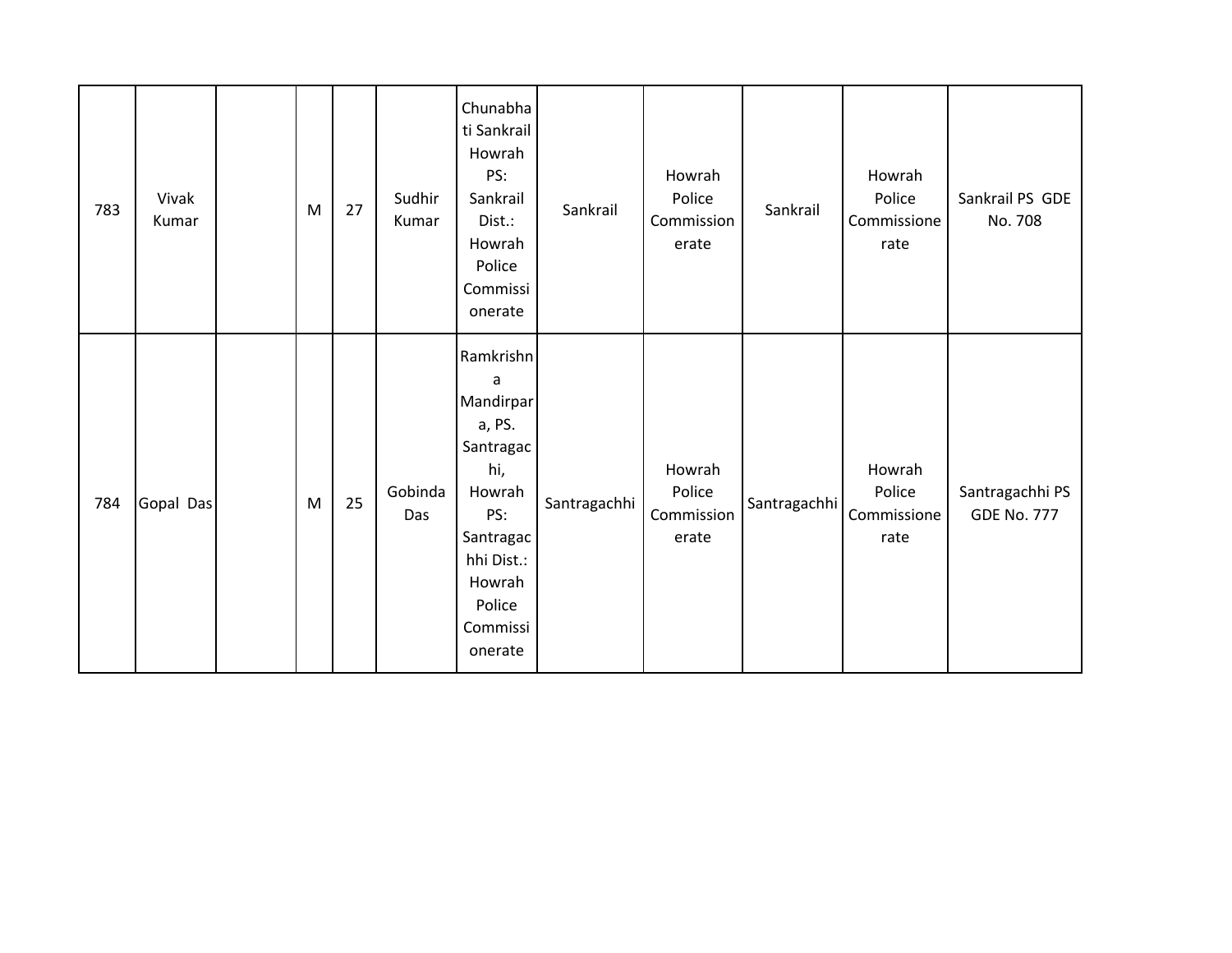| 785 | Bablu<br>Mondal  | M | 36 | Hari Har<br>Mondal | Unsani<br>Goalbati,<br>PS.<br>Santragca<br>hi,<br>Howrah<br>PS:<br>Santragac<br>hhi Dist.:<br>Howrah<br>Police<br>Commissi<br>onerate | Santragachhi | Howrah<br>Police<br>Commission<br>erate | Santragachhi | Howrah<br>Police<br>Commissione<br>rate | Santragachhi PS<br><b>GDE No. 777</b> |
|-----|------------------|---|----|--------------------|---------------------------------------------------------------------------------------------------------------------------------------|--------------|-----------------------------------------|--------------|-----------------------------------------|---------------------------------------|
| 786 | Subhash<br>Gupta | M | 40 | Kashinath<br>Gupta | PS:<br>Shibpur<br>Dist.:<br>Howrah<br>Police<br>Commissi<br>onerate                                                                   | Shibpur      | Howrah<br>Police<br>Commission<br>erate | Shibpur      | Howrah<br>Police<br>Commissione<br>rate | Shibpur PS GDE<br>No. 1337            |
| 787 | Ajay Shaw        | M | 37 | Kali Shaw          | PS:<br>Shibpur<br>Dist.:<br>Howrah<br>Police<br>Commissi<br>onerate                                                                   | Shibpur      | Howrah<br>Police<br>Commission<br>erate | Shibpur      | Howrah<br>Police<br>Commissione<br>rate | Shibpur PS GDE<br>No. 1337            |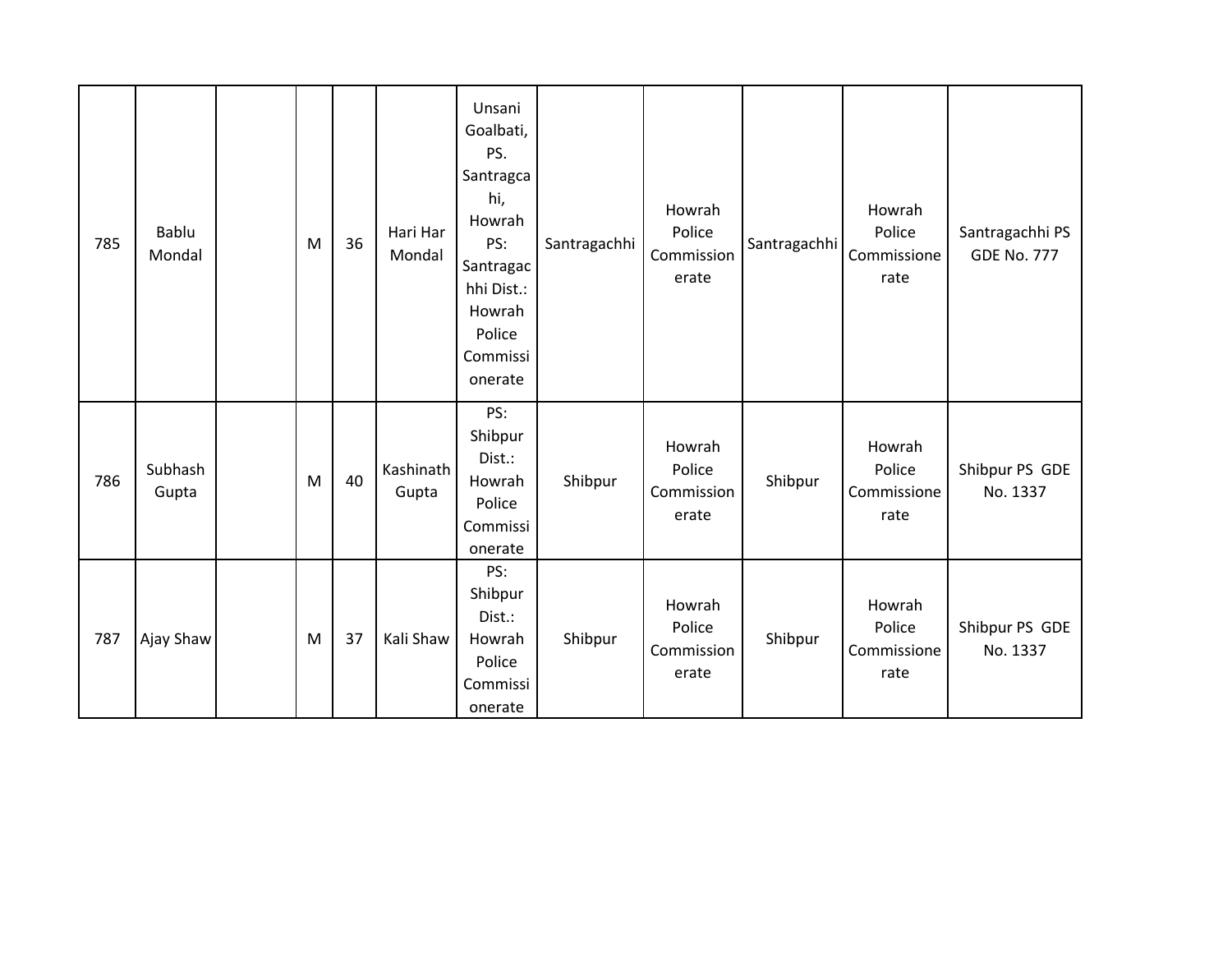| 788 | Sk. Barkat<br>Ali  | M | 19 | Sk. Dilwar<br>Ali          | Vill-<br>Rajkhola<br>Sekhpara,<br>$P.S-$<br>Panchala,<br>Dist-<br>Howrah |                     | Basirhat        | Amta                | Howrah Rural | Amta PS GDE No.<br>464            |
|-----|--------------------|---|----|----------------------------|--------------------------------------------------------------------------|---------------------|-----------------|---------------------|--------------|-----------------------------------|
| 789 | Asarul Sk.         |   | 22 | Akbor Sk.                  | Kriristala<br>PS:<br>Jagatballa<br>vpore<br>Dist.:<br>Howrah<br>Rural    | Jagatballavpor<br>e | Howrah<br>Rural | Jagatballavp<br>ore | Howrah Rural | Jagatballavpore<br>PS GDE No. 990 |
| 790 | Esmail Sk          |   |    | Lakman<br>Sk.              | Kriristala<br>PS:<br>Jagatballa<br>vpore<br>Dist.:<br>Howrah<br>Rural    | Jagatballavpor<br>e | Howrah<br>Rural | Jagatballavp<br>ore | Howrah Rural | Jagatballavpore<br>PS GDE No. 990 |
| 791 | Suresh<br>Mahato   | M | 28 | Murulidha<br>r Mahato      | <b>Bartard</b><br>More PS:<br>Joypur<br>Dist.:<br>Purulia                | Joypur              | Purulia         | Joypur              | Purulia      | Joypur PS GDE<br>No. 792          |
| 792 | Sukdeb<br>Ghatuwal | M | 50 | Lt.<br>Balaram<br>Ghatuwal | Ananda<br>nagar<br>Pundag<br>PS: Joypur<br>Dist.:<br>Purulia             | Joypur              | Purulia         | Joypur              | Purulia      | Joypur PS GDE<br>No. 575          |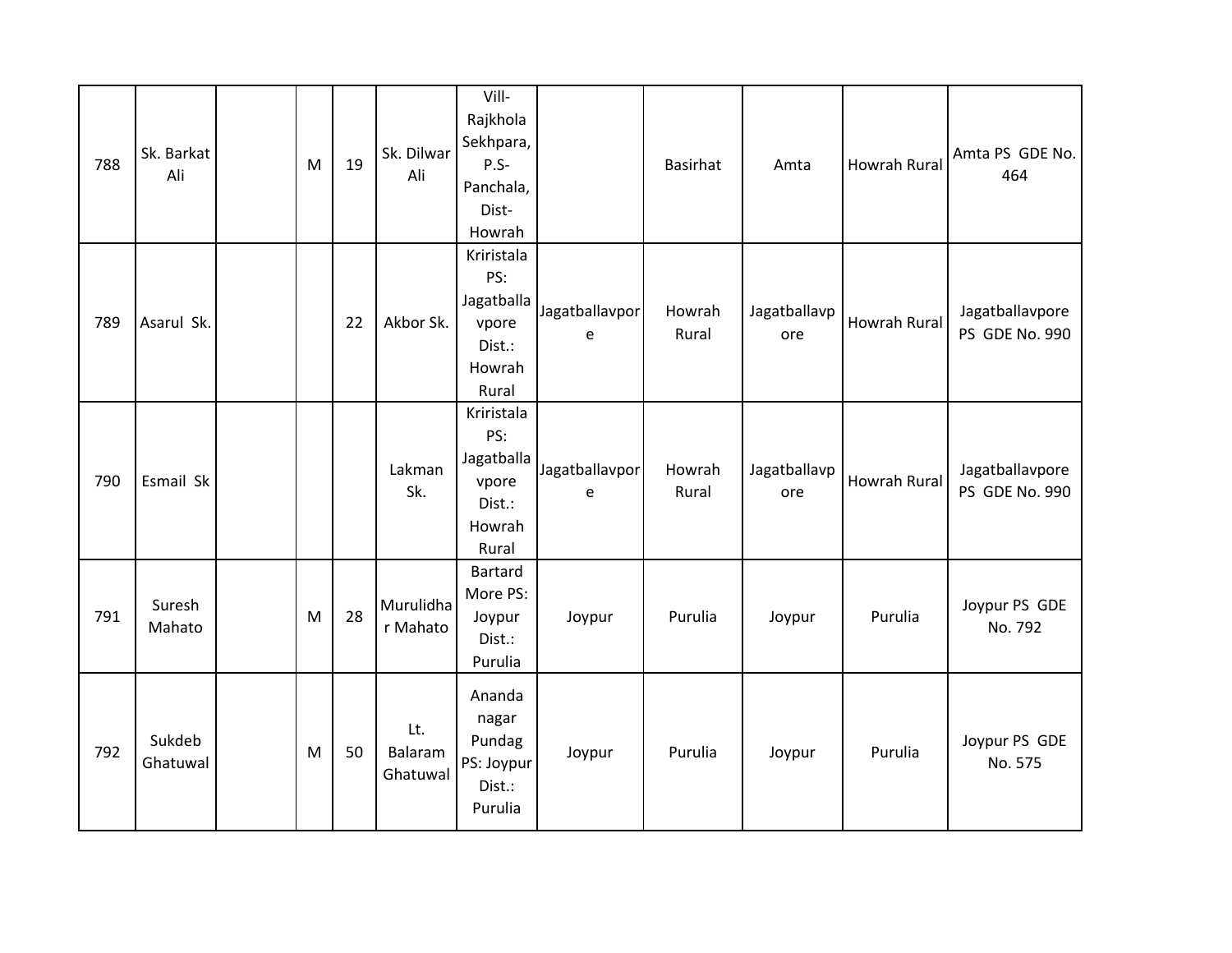| 793 | Naren<br>Kumar       | M | 23 | Arjun<br>Kumar       | Joypur<br><b>Bazar PS:</b><br>Joypur<br>Dist.:<br>Purulia | Joypur | Purulia | Joypur | Purulia | Joypur PS GDE<br>No. 784 |
|-----|----------------------|---|----|----------------------|-----------------------------------------------------------|--------|---------|--------|---------|--------------------------|
| 794 | Sahebram<br>Mahato   | M | 45 | Lt. Pachu<br>Mahato  | Forest<br>More PS:<br>Joypur<br>Dist.:<br>Purulia         | Joypur | Purulia | Joypur | Purulia | Joypur PS GDE<br>No. 804 |
| 795 | Santiram<br>Mahato   | M | 34 | Lt. Haresh<br>Mahato | Forest<br>More PS:<br>Joypur<br>Dist.:<br>Purulia         | Joypur | Purulia | Joypur | Purulia | Joypur PS GDE<br>No. 804 |
| 796 | Bikash<br>Rajwar     | M | 20 | Chandu<br>Rajwar     | Dumurdih<br>More PS:<br>Joypur<br>Dist.:<br>Purulia       | Joypur | Purulia | Joypur | Purulia | Joypur PS GDE<br>No. 808 |
| 797 | Dinaband<br>hu Kumar | M | 42 | Dhanu<br>Kumar       | Dumurdih<br>More PS:<br>Joypur<br>Dist.:<br>Purulia       | Joypur | Purulia | Joypur | Purulia | Joypur PS GDE<br>No. 808 |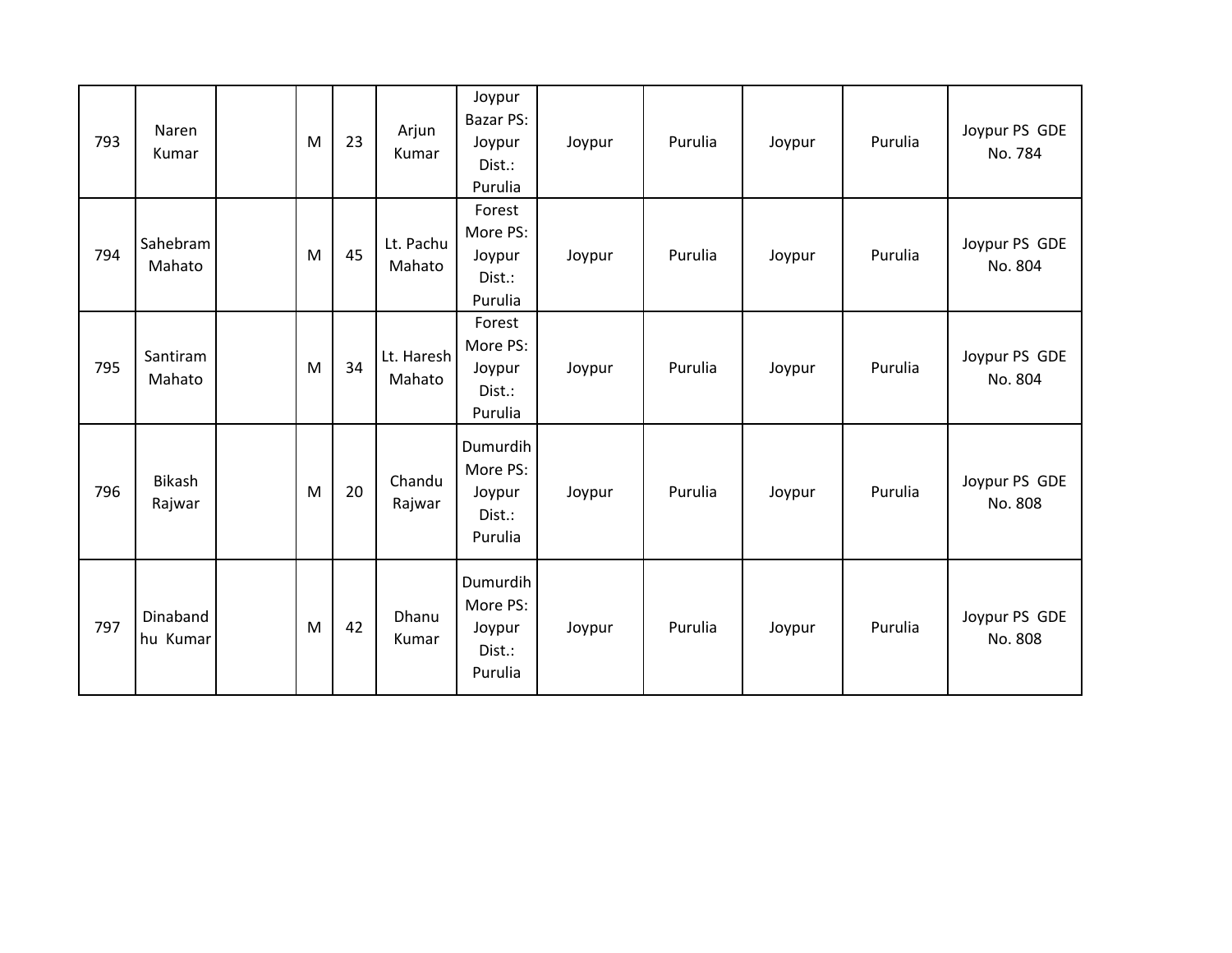| 798 | Partha<br>Pal        | M | 47 | Sanat Pal           | VIII.-<br>Benupalch<br>ak<br>Palpara,<br>PS.-<br>Penro,<br>Dist.<br>Howra<br>Dist.:<br>Howrah<br>Rural |                    | Howrah<br>Rural  | Penro              | <b>Howrah Rural</b> | Penro PS GDE No.<br>796          |
|-----|----------------------|---|----|---------------------|--------------------------------------------------------------------------------------------------------|--------------------|------------------|--------------------|---------------------|----------------------------------|
| 799 | Umakanta<br>Adhikary | M |    | Kartick<br>Adhikary | Jangalpara<br>PS:<br>Udaynara<br>yanpur<br>Dist.:<br>Howrah<br>Rural                                   | Udaynarayan<br>pur | Howrah<br>Rural  | Udaynarayan<br>pur | <b>Howrah Rural</b> | Udaynarayanpur<br>PS GDE No. 733 |
| 800 | Utpal<br>Parui       | M |    | Sankar<br>Parui     | Khanakul<br>PS:<br>Khanakul<br>Dist.:<br>Hooghly<br>Rural                                              | Khanakul           | Hooghly<br>Rural | Udaynarayan<br>pur | Howrah Rural        | Udaynarayanpur<br>PS GDE No. 733 |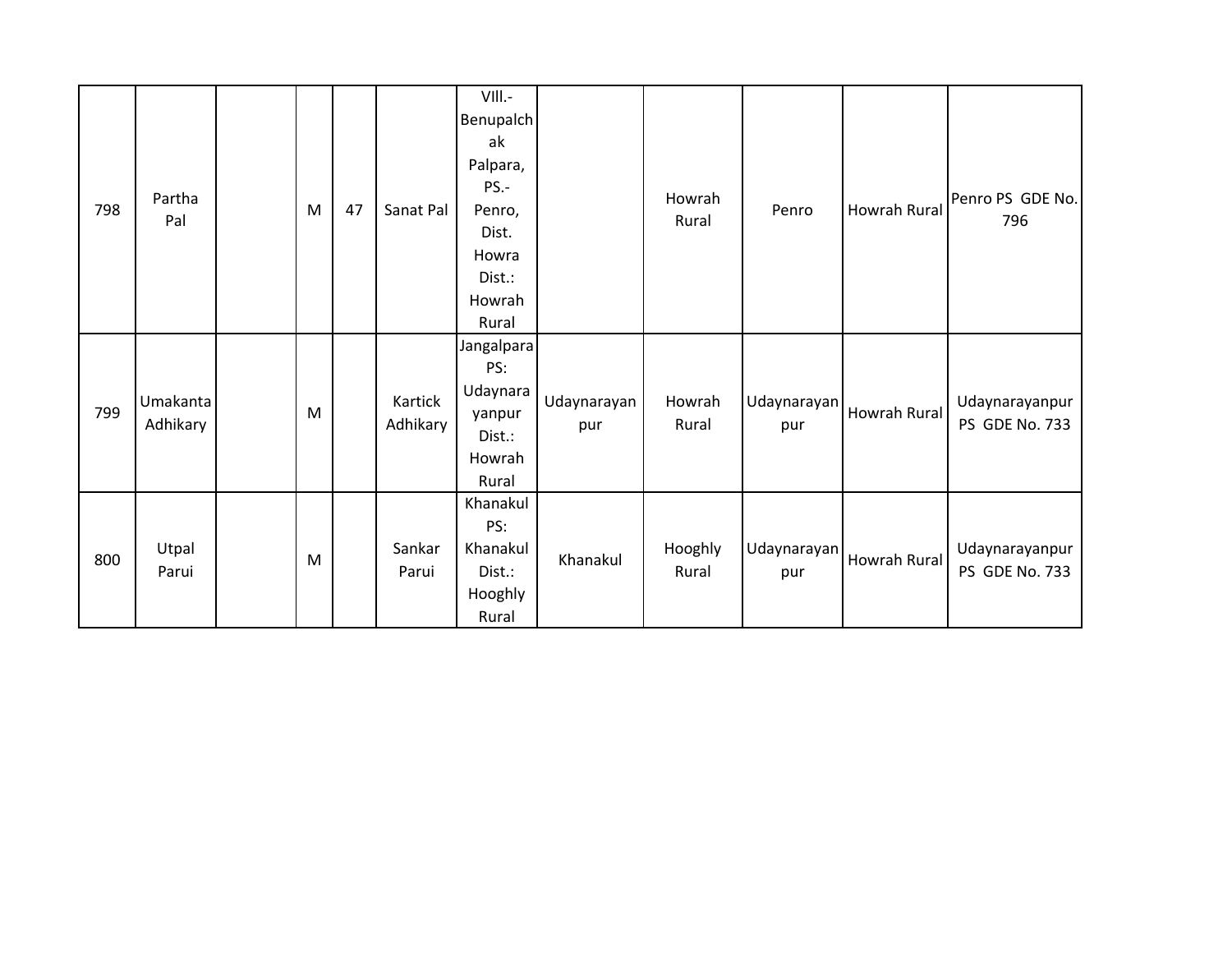| 801 | Sk Atabur       | M | 35 | Sk Najrul          | Nimdighi<br>Mollahpar<br>a, PO+PS-<br>Uluberia,<br>Howrah<br>PS:<br>Uluberia<br>Dist.:<br>Howrah<br>Rural | Uluberia | Howrah<br>Rural                | Uluberia | Howrah Rural                | Uluberia PS GDE<br>No. 1097 |
|-----|-----------------|---|----|--------------------|-----------------------------------------------------------------------------------------------------------|----------|--------------------------------|----------|-----------------------------|-----------------------------|
| 802 | Firoj<br>Mollah | M | 38 | Anir Ali<br>Mollah | Nimdighi<br>Mollahpar<br>a, PO+PS-<br>Uluberia,<br>Howrah<br>PS:<br>Uluberia<br>Dist.:<br>Howrah<br>Rural | Uluberia | Howrah<br>Rural                | Uluberia | Howrah Rural                | Uluberia PS GDE<br>No. 1097 |
| 803 | Kishmat         | M | 24 | Jiajul<br>Haque    | Kahata<br>Fulbari PS:<br>Chakulia<br>Dist.:<br>Islampur<br>Police<br><b>District</b>                      | Chakulia | Islampur<br>Police<br>District | Chakulia | Islampur<br>Police District | Chakulia PS GDE<br>No. 587  |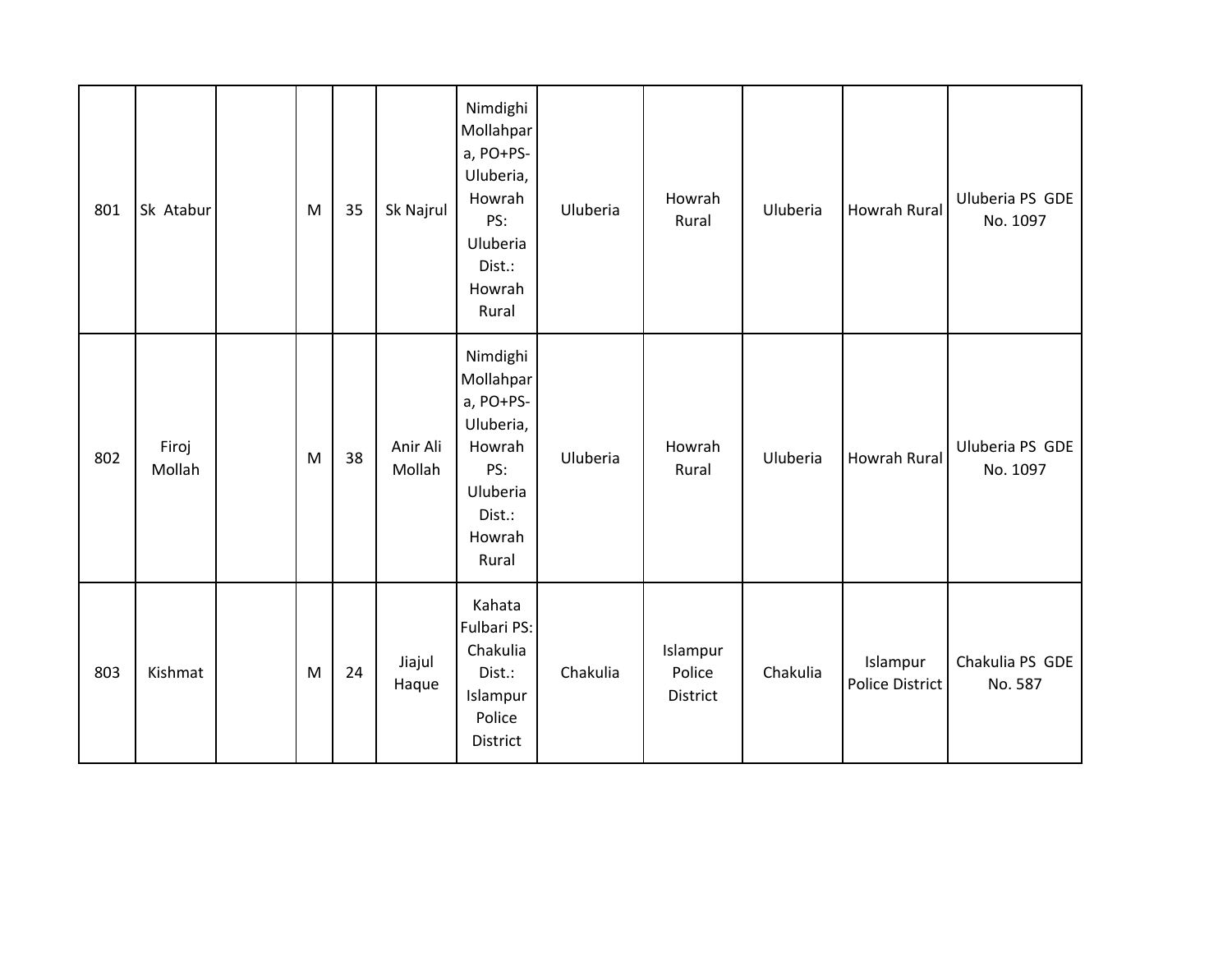| 804 | <b>Binod</b><br>Yadav    | M |    | Farjan<br>Yadav         | Bagdogra<br>Kirora<br>Balrampur<br>Katihar<br>(Bihar)                            |           | Basirhat    | Dalkhola  | Islampur<br>Police District | Dalkhola PS GDE<br>No. 589  |
|-----|--------------------------|---|----|-------------------------|----------------------------------------------------------------------------------|-----------|-------------|-----------|-----------------------------|-----------------------------|
| 805 | Samarul<br>Hoque         | M | 25 | Rejaul<br>Hoque         | <b>HITANPUR</b><br>PS:<br>Domkal<br>Dist.:<br>Murshida<br>bad                    | Domkal    | Murshidabad | Islampore | Murshidabad                 | Islampore PS GDE<br>No. 814 |
| 806 | Masidul<br><b>Biswas</b> | M | 20 | Haidar<br><b>Biswas</b> | <b>ETBARNA</b><br><b>GAR PS:</b><br>Domkal<br>Dist.:<br>Murshida<br>bad          | Domkal    | Murshidabad | Islampore | Murshidabad                 | Islampore PS GDE<br>No. 814 |
| 807 | Nijam<br>Molla           | M | 21 | Ersad<br>Molla          | <b>RAMNA</b><br>PS:<br>Domkal<br>Dist.:<br>Murshida<br>bad                       | Domkal    | Murshidabad | Islampore | Murshidabad                 | Islampore PS GDE<br>No. 814 |
| 808 | Kuran Sk                 | M | 45 | Mekail Sk               | <b>RAMCHAN</b><br><b>DRAPUR</b><br>PS:<br>Islampore<br>Dist.:<br>Murshida<br>bad | Islampore | Murshidabad | Islampore | Murshidabad                 | Islampore PS GDE<br>No. 814 |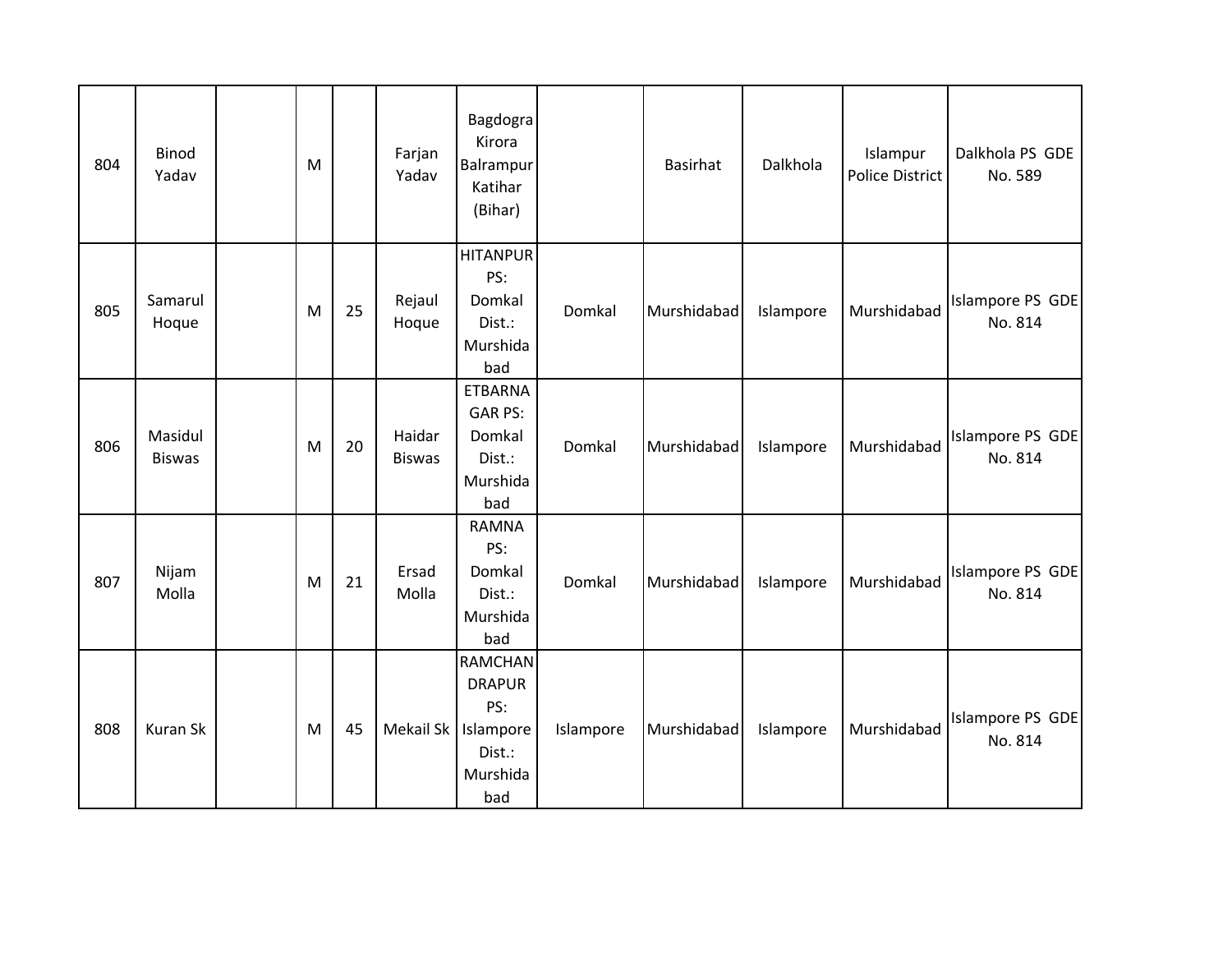| 809 | Sentu Sk           | M | 47 | Abdul Bari Islampore<br>Sk      | <b>ISLAMPUR</b><br>PS:<br>Dist.:<br>Murshida<br>bad                          | Islampore | Murshidabad | Islampore | Murshidabad | Islampore PS GDE<br>No. 814 |
|-----|--------------------|---|----|---------------------------------|------------------------------------------------------------------------------|-----------|-------------|-----------|-------------|-----------------------------|
| 810 | Musaraf<br>Sk      | M | 25 | Rejaul Sk                       | <b>GHUGHUP</b><br>ARA PS:<br>Islampore<br>Dist.:<br>Murshida<br>bad          | Islampore | Murshidabad | Islampore | Murshidabad | Islampore PS GDE<br>No. 814 |
| 811 | Tanmoy<br>Ghosh    | M | 19 | Kanu<br>Ghosh                   | <b>CHAK PS:</b><br>Islampore<br>Dist.:<br>Murshida<br>bad                    | Islampore | Murshidabad | Islampore | Murshidabad | Islampore PS GDE<br>No. 815 |
| 812 | Dip<br>Karmakar    | M | 19 | Kartick<br>Karmakar             | <b>KARMAKA</b><br><b>RPARA PS:</b><br>Islampore<br>Dist.:<br>Murshida<br>bad | Islampore | Murshidabad | Islampore | Murshidabad | Islampore PS GDE<br>No. 815 |
| 813 | Nur Alam<br>Mondal | M | 24 | Kamaluddi Islampore<br>n Mondal | <b>NAJIRPUR</b><br>PS:<br>Dist.:<br>Murshida<br>bad                          | Islampore | Murshidabad | Islampore | Murshidabad | Islampore PS GDE<br>No. 815 |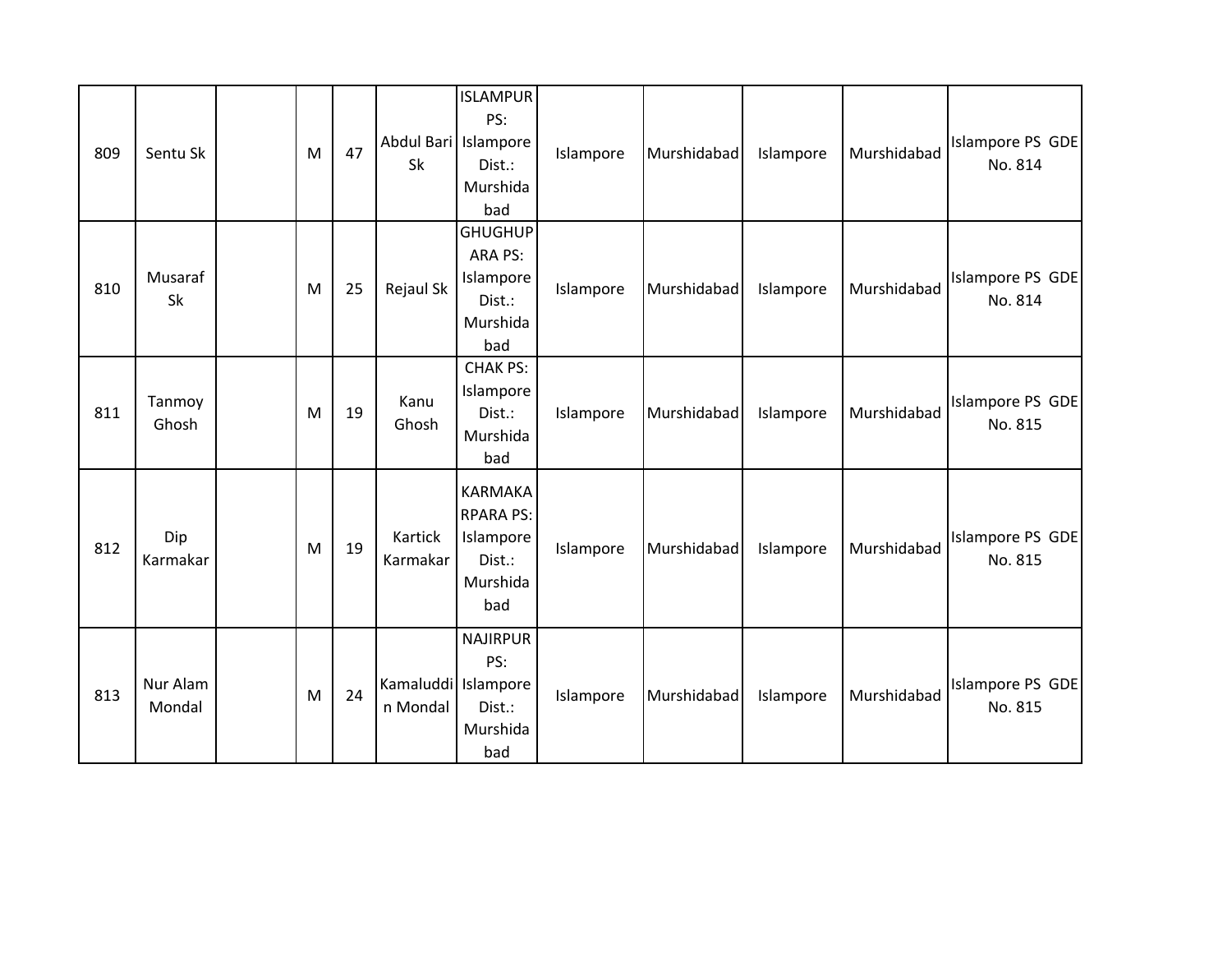| 814 | Alamgir Sk        | M | 22 | Imajuddin   Islampore<br>Sk | <b>NASHIPUR</b><br>PS:<br>Dist.:<br>Murshida<br>bad                         | Islampore | Murshidabad | Islampore | Murshidabad | Islampore PS GDE<br>No. 815 |
|-----|-------------------|---|----|-----------------------------|-----------------------------------------------------------------------------|-----------|-------------|-----------|-------------|-----------------------------|
| 815 | Said<br>Anowar    | M | 22 | Rafikul<br>Islam            | <b>ESSERPAR</b><br>A PS:<br>Islampore<br>Dist.:<br>Murshida<br>bad          | Islampore | Murshidabad | Islampore | Murshidabad | Islampore PS GDE<br>No. 815 |
| 816 | Md Akil<br>Ansari | M | 27 | Abdul<br>Jalim<br>Mondal    | <b>DIGHALKA</b><br>NDI PS:<br>Islampore<br>Dist.:<br>Murshida<br>bad        | Islampore | Murshidabad | Islampore | Murshidabad | Islampore PS GDE<br>No. 815 |
| 817 | Sujan<br>Hoque    | M | 22 | Sabdul<br>Hoqu              | <b>GOPINAT</b><br><b>HPUR PS:</b><br>Islampore<br>Dist.:<br>Murshida<br>bad | Islampore | Murshidabad | Islampore | Murshidabad | Islampore PS GDE<br>No. 817 |
| 818 | Mannan<br>Sk      | M | 27 | Saidul Sk                   | <b>GOPINAT</b><br><b>HPUR PS:</b><br>Islampore<br>Dist.:<br>Murshida<br>bad | Islampore | Murshidabad | Islampore | Murshidabad | Islampore PS GDE<br>No. 817 |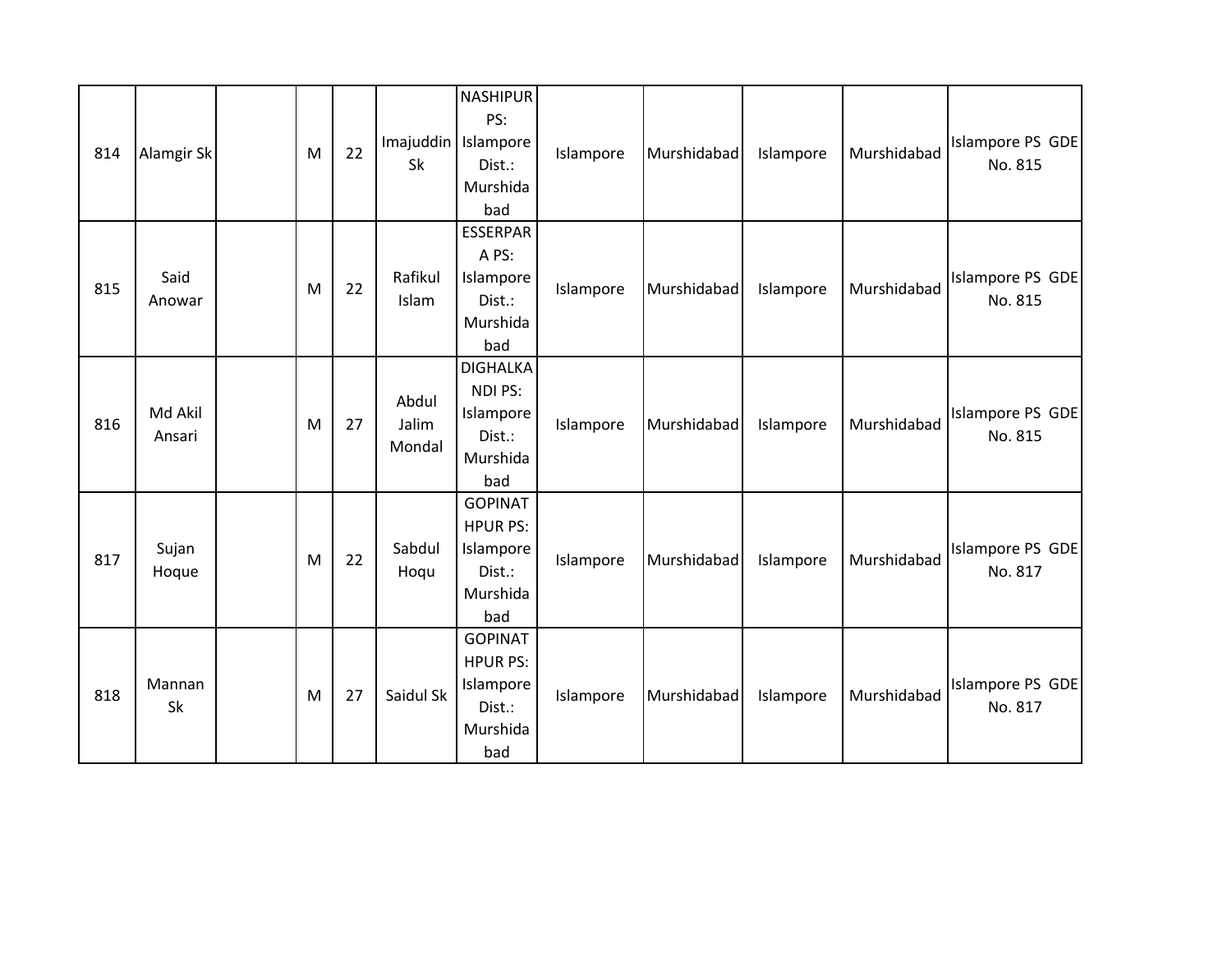| 819 | Abul<br>Hasan       | M | 25 | Lokman<br>Sk              | <b>GOPINAT</b><br><b>HPUR PS:</b><br>Islampore<br>Dist.:<br>Murshida<br>bad                                   | Islampore  | Murshidabad | Islampore  | Murshidabad | Islampore PS GDE<br>No. 817   |
|-----|---------------------|---|----|---------------------------|---------------------------------------------------------------------------------------------------------------|------------|-------------|------------|-------------|-------------------------------|
| 820 | Tainuddin<br>Sk     | M | 32 | Faimuddin Islampore<br>Sk | <b>DARAKATI</b><br>PS:<br>Dist.:<br>Murshida<br>bad                                                           | Islampore  | Murshidabad | Islampore  | Murshidabad | Islampore PS GDE<br>No. 815   |
| 821 | Manajit<br>Roy      | M | 25 | Ranjit Roy                | Boubazar,<br>Goli<br>No.09, PS<br>Kotwali,<br>Dist<br>Jalpaiguri<br>PS:<br>Jalpaiguri<br>Dist.:<br>Jalpaiguri | Jalpaiguri | Jalpaiguri  | Jalpaiguri | Jalpaiguri  | Jalpaiguri PS GDE<br>No. 1152 |
| 822 | Sushanta<br>Bhowmik | M | 28 | Gokul<br><b>Bhowmik</b>   | Jaladipara,<br>PS<br>Kotwali,<br>Dist<br>Jalpaiguri<br>PS:<br>Jalpaiguri<br>Dist.:<br>Jalpaiguri              | Jalpaiguri | Jalpaiguri  | Jalpaiguri | Jalpaiguri  | Jalpaiguri PS GDE<br>No. 1152 |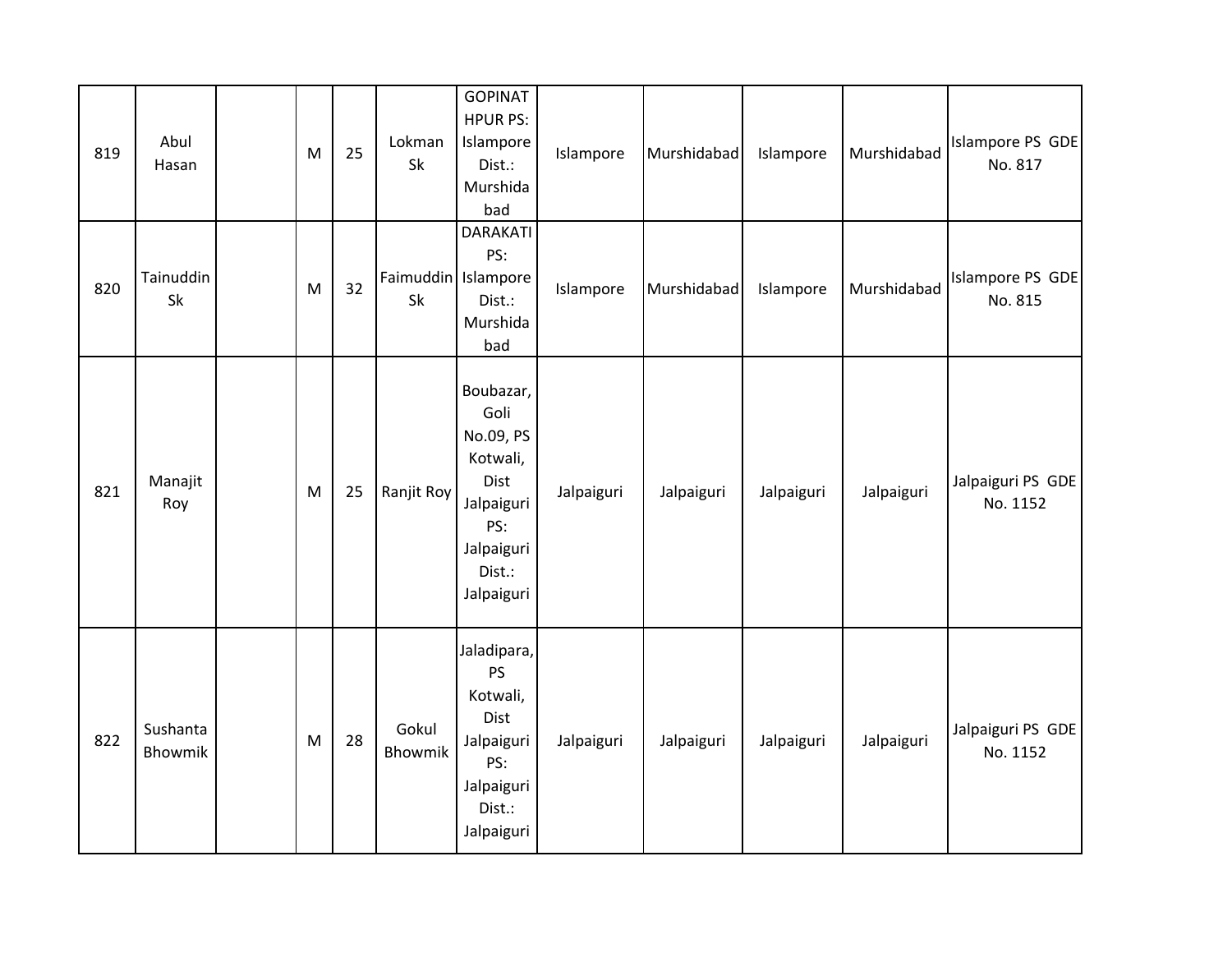| 823 | Jayanta<br>Sarkar        | M | 26 | Lt Sunit<br>Sarkar              | Netajipara<br>Pareshmit<br>ra Colony,<br><b>PS</b><br>Kotwali,<br>Dist Ja PS:<br>Jalpaiguri<br>Dist.:<br>Jalpaiguri | Jalpaiguri | Jalpaiguri | Jalpaiguri | Jalpaiguri | Jalpaiguri PS GDE<br>No. 1152 |
|-----|--------------------------|---|----|---------------------------------|---------------------------------------------------------------------------------------------------------------------|------------|------------|------------|------------|-------------------------------|
| 824 | Sanjit<br><b>Basfore</b> |   | 42 | <b>Budhan</b><br><b>Basfore</b> | Mal Paul<br>Para PS:<br>Malbazar<br>Dist.:<br>Jalpaiguri                                                            | Malbazar   | Jalpaiguri | Malbazar   | Jalpaiguri | Malbazar PS GDE<br>No. 860    |
| 825 | Swapan<br>Paul           |   | 36 | Khitish<br>Paul                 | Mal Paul<br>Para PS-<br>Malbazar,<br>Dist.<br>Jalpaiguri<br>PS:<br>Malbazar<br>Dist.:<br>Jalpaiguri                 | Malbazar   | Jalpaiguri | Malbazar   | Jalpaiguri | Malbazar PS GDE<br>No. 860    |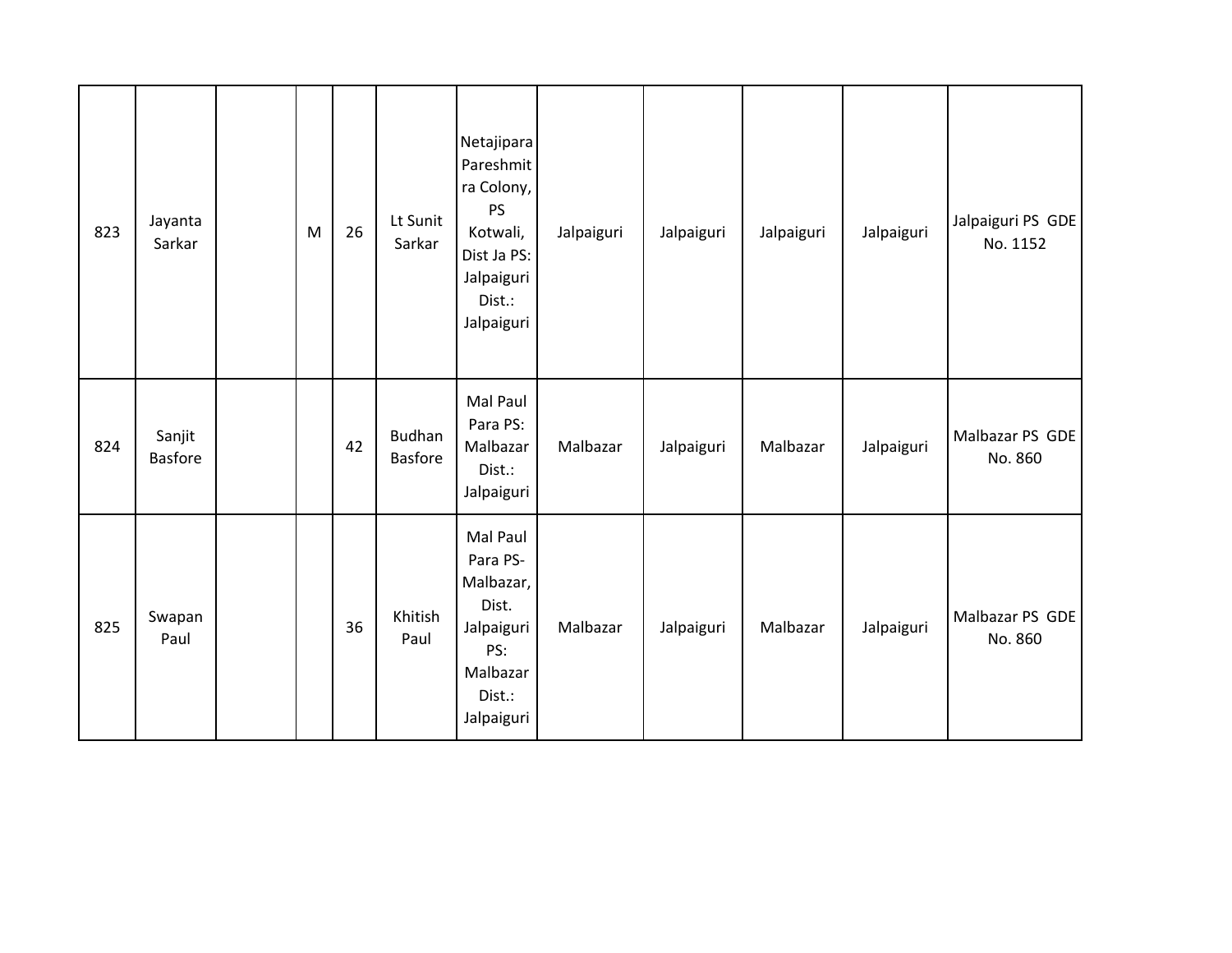| 826 | Arindam<br><b>Barua</b> |              | 58 | Lt. Kamini<br>Mah An<br><b>Barua</b> | Mal<br>Khudiram<br>Pally, PS-<br>Malbazar,<br>Dist.<br>Jalpaiguri<br>PS:<br>Malbazar<br>Dist.:<br>Jalpaiguri | Malbazar  | Jalpaiguri | Malbazar  | Jalpaiguri | Malbazar PS GDE<br>No. 860         |
|-----|-------------------------|--------------|----|--------------------------------------|--------------------------------------------------------------------------------------------------------------|-----------|------------|-----------|------------|------------------------------------|
| 827 | Saneka<br>Sarkar        | $\mathsf{F}$ | 30 | Uttam<br>Sarkar                      | Jhajhangi<br>PS<br>Maynagur<br>i Dist<br>Jalpaiguri<br>PS:<br>Moynagur<br>i Dist.:<br>Jalpaiguri             | Moynaguri | Jalpaiguri | Moynaguri | Jalpaiguri | Moynaguri PS<br><b>GDE No. 945</b> |
| 828 | Mayna<br>Sarkar         | $\mathsf F$  | 52 | Raho<br>Sarkar                       | Jhajhangi<br>PS<br>Maynagur<br>i Dist<br>Jalpaiguri<br>PS:<br>Moynagur<br>i Dist.:<br>Jalpaiguri             | Moynaguri | Jalpaiguri | Moynaguri | Jalpaiguri | Moynaguri PS<br><b>GDE No. 945</b> |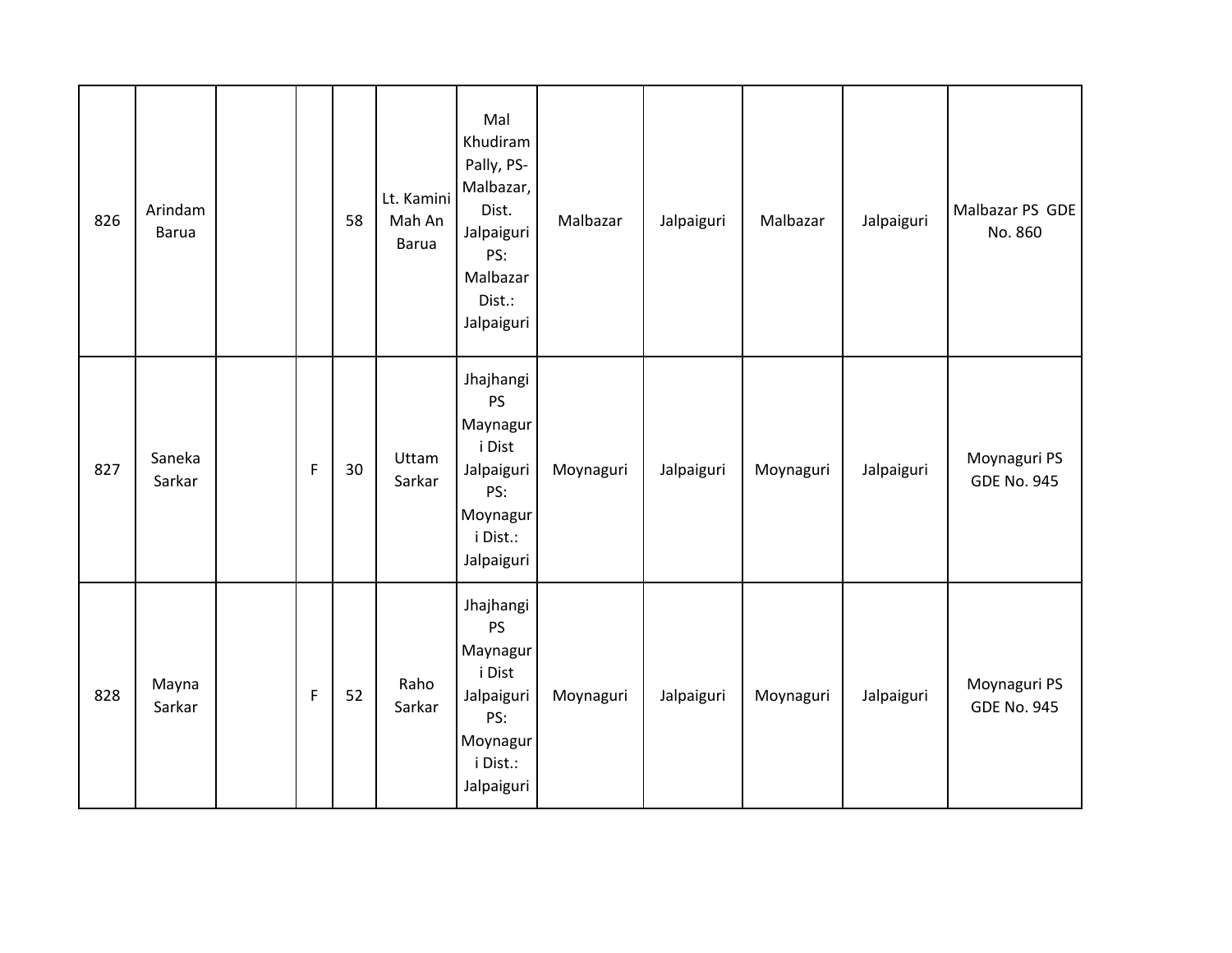| 829 | Dipika<br>Sarkar          | $\mathsf F$ | 27 | Pabir<br>Sarkar | Jhajhangi<br>PS<br>Maynagur<br>i Dist<br>Jalpaiguri<br>PS:<br>Moynagur<br>i Dist.:<br>Jalpaiguri | Moynaguri | Jalpaiguri | Moynaguri | Jalpaiguri | Moynaguri PS<br><b>GDE No. 945</b> |
|-----|---------------------------|-------------|----|-----------------|--------------------------------------------------------------------------------------------------|-----------|------------|-----------|------------|------------------------------------|
| 830 | Rekha<br>Sarkar<br>Mandal | $\mathsf F$ | 21 | Samir<br>Mandal | Jhajhangi<br>PS<br>Maynagur<br>i Dist<br>Jalpaiguri<br>PS:<br>Moynagur<br>i Dist.:<br>Jalpaiguri | Moynaguri | Jalpaiguri | Moynaguri | Jalpaiguri | Moynaguri PS<br><b>GDE No. 945</b> |
| 831 | Dipali<br>Mandal          | $\mathsf F$ | 24 | Rinku<br>Mandal | Jhajhangi<br>PS<br>Maynagur<br>i Dist<br>Jalpaiguri<br>PS:<br>Moynagur<br>i Dist.:<br>Jalpaiguri | Moynaguri | Jalpaiguri | Moynaguri | Jalpaiguri | Moynaguri PS<br><b>GDE No. 945</b> |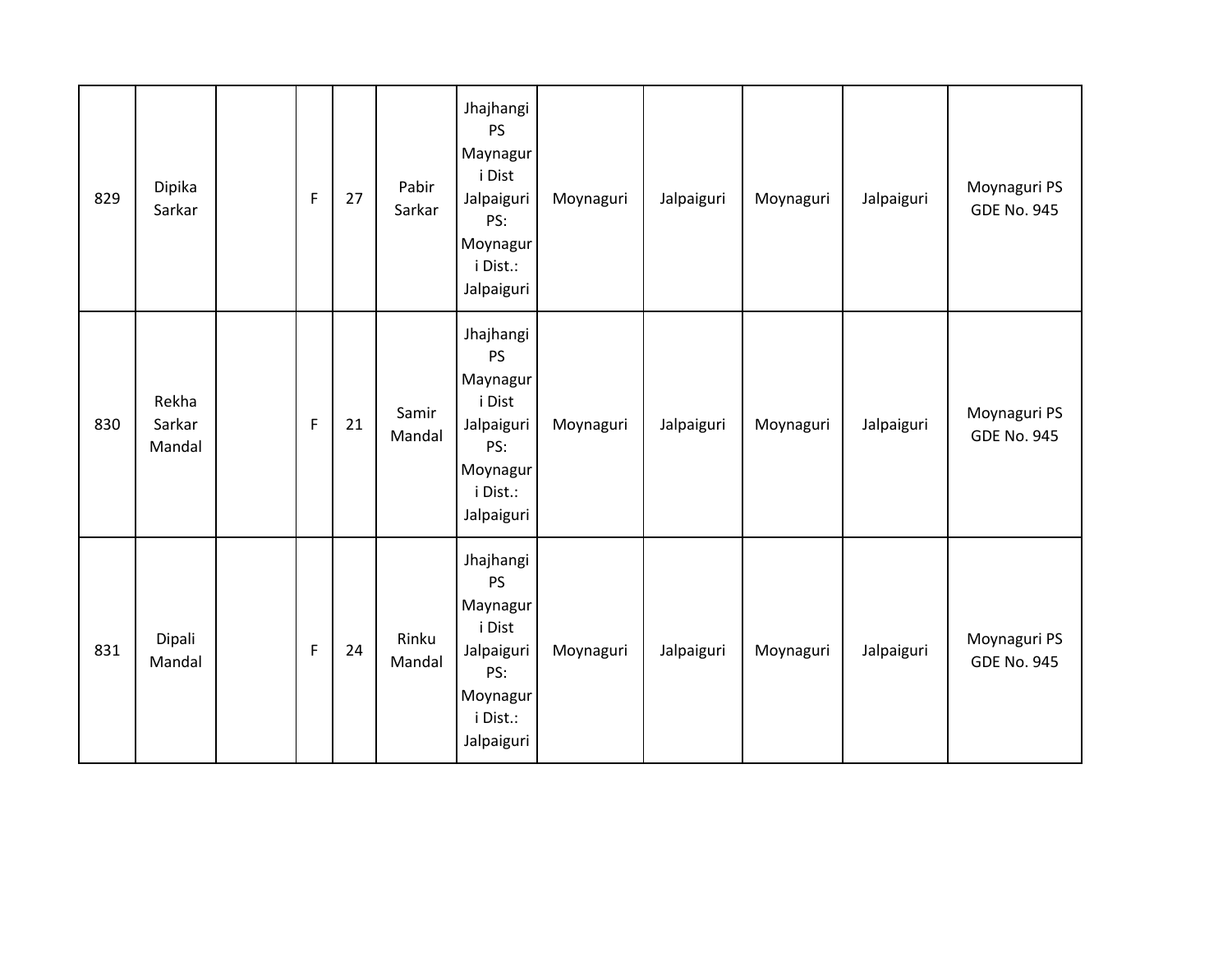| 832 | Md.<br>Piyarul<br>Islam | M | 37 | Lt. Nurul<br>Islam      | PS:<br>Raghunat<br>hganj<br>Dist.:<br>Jangipur<br>Police<br><b>District</b>              | Raghunathgan | Jangipur<br>Police<br>District | Raghunathga<br>nj | Jangipur<br>Police District | Raghunathganj PS<br><b>GDE No. 1273</b> |
|-----|-------------------------|---|----|-------------------------|------------------------------------------------------------------------------------------|--------------|--------------------------------|-------------------|-----------------------------|-----------------------------------------|
| 833 | Alom Sk                 | M | 41 | Sk                      | Panchgra<br>m PS:<br>Lt Nishad Nabagram<br>Dist.:<br>Murshida<br>bad                     | Nabagram     | Murshidabad                    | Sagardighi        | Jangipur<br>Police District | Sagardighi PS<br><b>GDE No. 1162</b>    |
| 834 | Ajmail Sk               |   | 22 | Ser<br>Mahamm<br>ad Sk  | Hirananda<br>npur PS:<br>Samsherg<br>anj Dist.:<br>Jangipur<br>Police<br><b>District</b> | Samsherganj  | Jangipur<br>Police<br>District | Samsherganj       | Jangipur<br>Police District | Samsherganj PS<br><b>GDE No. 1025</b>   |
| 835 | <b>Babar Sk</b>         |   | 23 | Sefajuddin<br><b>Sk</b> | Shi8bpur<br>PS:<br>Samsherg<br>anj Dist.:<br>Jangipur<br>Police<br><b>District</b>       | Samsherganj  | Jangipur<br>Police<br>District | Samsherganj       | Jangipur<br>Police District | Samsherganj PS<br><b>GDE No. 1025</b>   |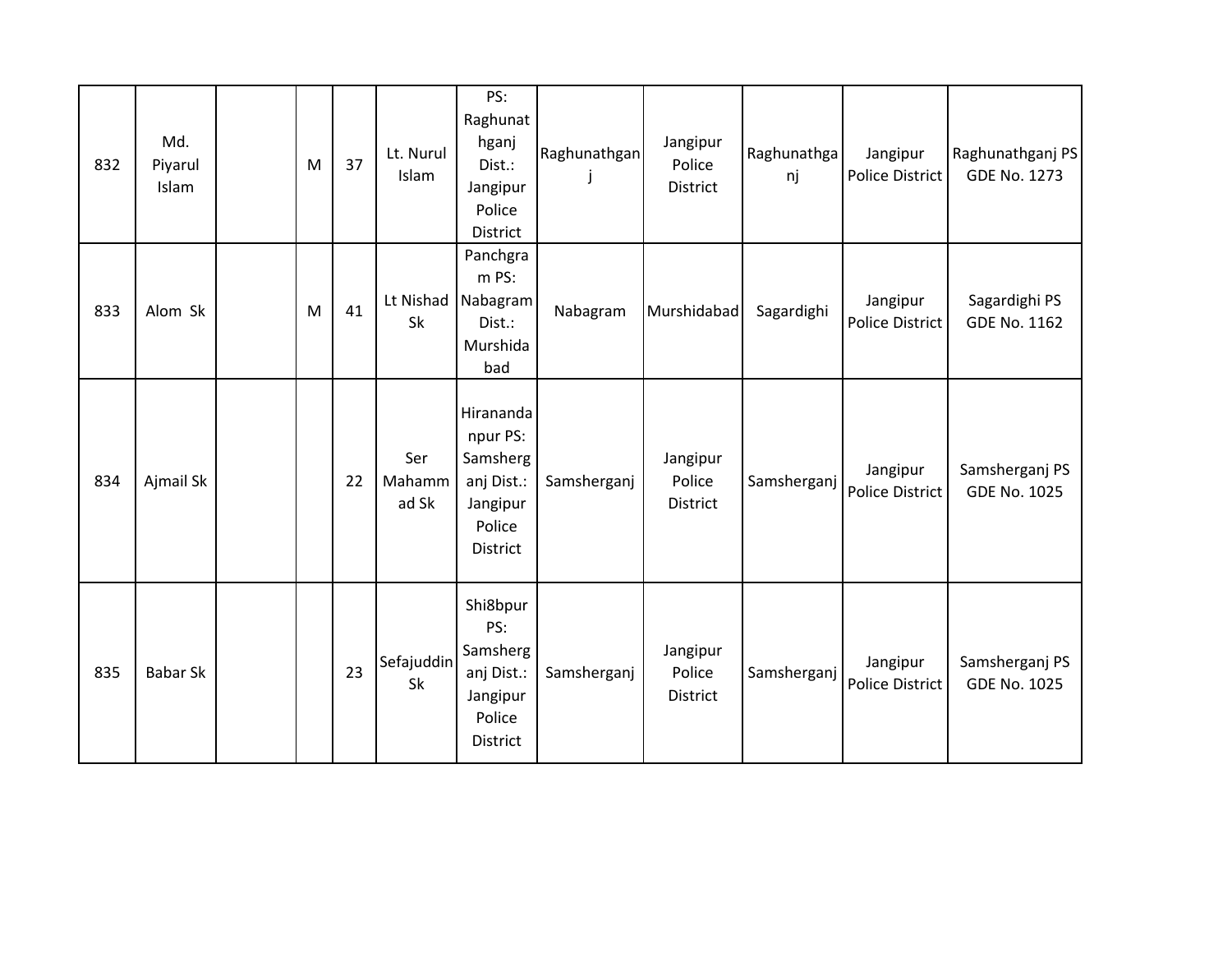| 836 | Reajaul Sk        |  | 34 | Nasir Sk                    | Durrgapur<br>PS:<br>Samsherg<br>anj Dist.:<br>Jangipur<br>Police<br>District | Samsherganj | Jangipur<br>Police<br>District | Samsherganj | Jangipur<br>Police District | Samsherganj PS<br><b>GDE No. 1025</b> |
|-----|-------------------|--|----|-----------------------------|------------------------------------------------------------------------------|-------------|--------------------------------|-------------|-----------------------------|---------------------------------------|
| 837 | Asraful<br>Hoque  |  | 35 | Lt Md<br>Mustafa<br>Hossain | Serpur PS:<br>Samsherg<br>anj Dist.:<br>Jangipur<br>Police<br>District       | Samsherganj | Jangipur<br>Police<br>District | Samsherganj | Jangipur<br>Police District | Samsherganj PS<br><b>GDE No. 995</b>  |
| 838 | Srimanta<br>Patar |  |    | Gurupada<br>Patar           | Vill-<br>Asupal.PO-<br>Chandri,<br>PS:<br>Jhargram<br>Dist.:<br>Jhargram     | Jhargram    | Jhargram                       | Beliabera   | Jhargram                    | Beliabera PS GDE<br>No. 896           |
| 839 | Manoj<br>Paira    |  |    | Anadi<br>Paira              | Vill+PO-<br>Rantua,<br>PS:<br>Beliabera<br>Dist.:<br>Jhargram                | Beliabera   | Jhargram                       | Beliabera   | Jhargram                    | Beliabera PS GDE<br>No. 906           |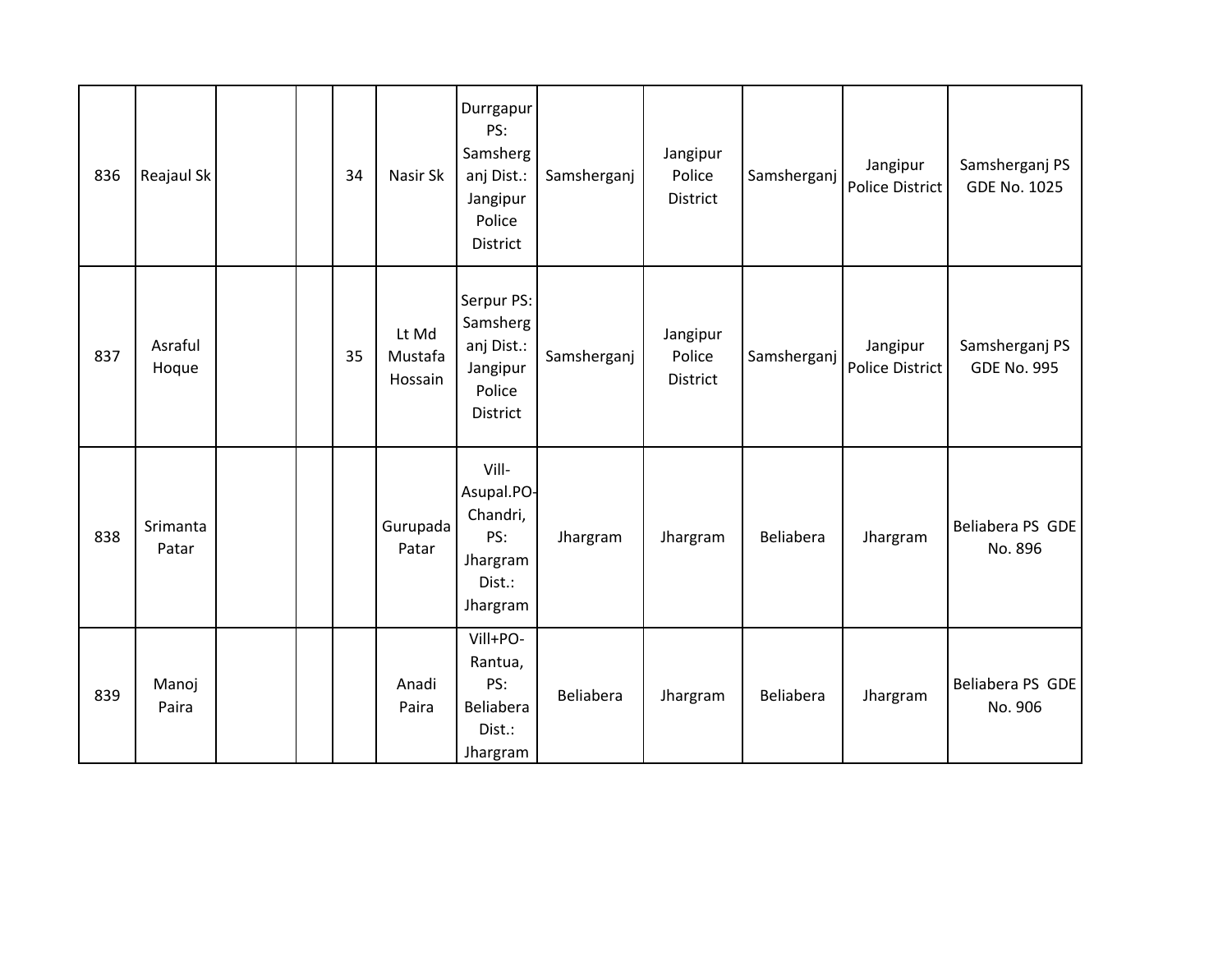| 840 | Satya<br><b>Tarak</b><br>Paira | M |    | Amiya<br>Paira               | Vill+PO-<br>Rantua<br>PS:<br>Beliabera<br>Dist.:<br>Jhargram                                    | Beliabera     | Jhargram | Beliabera                    | Jhargram | Beliabera PS GDE<br>No. 906            |
|-----|--------------------------------|---|----|------------------------------|-------------------------------------------------------------------------------------------------|---------------|----------|------------------------------|----------|----------------------------------------|
| 841 | Dilip Giri                     | M | 60 | Lt. Iswar<br>Chandra<br>Giri | Vill-<br>Chhatinas<br>ole, P.O-<br>Chhatinas<br>ole PS:<br>Gopiballav<br>pur Dist.:<br>Jhargram | Gopiballavpur | Jhargram | Gopiballavpu<br>$\mathsf{r}$ | Jhargram | Gopiballavpur PS<br><b>GDE No. 942</b> |
| 842 | Shiba<br>Routh                 | M | 50 | Umesh<br>Routh               | Vill-<br>Tikayetpur<br>, P.O-<br>Chhatinas<br>ole PS:<br>Gopiballav<br>pur Dist.:<br>Jhargram   | Gopiballavpur | Jhargram | Gopiballavpu<br>r            | Jhargram | Gopiballavpur PS<br><b>GDE No. 942</b> |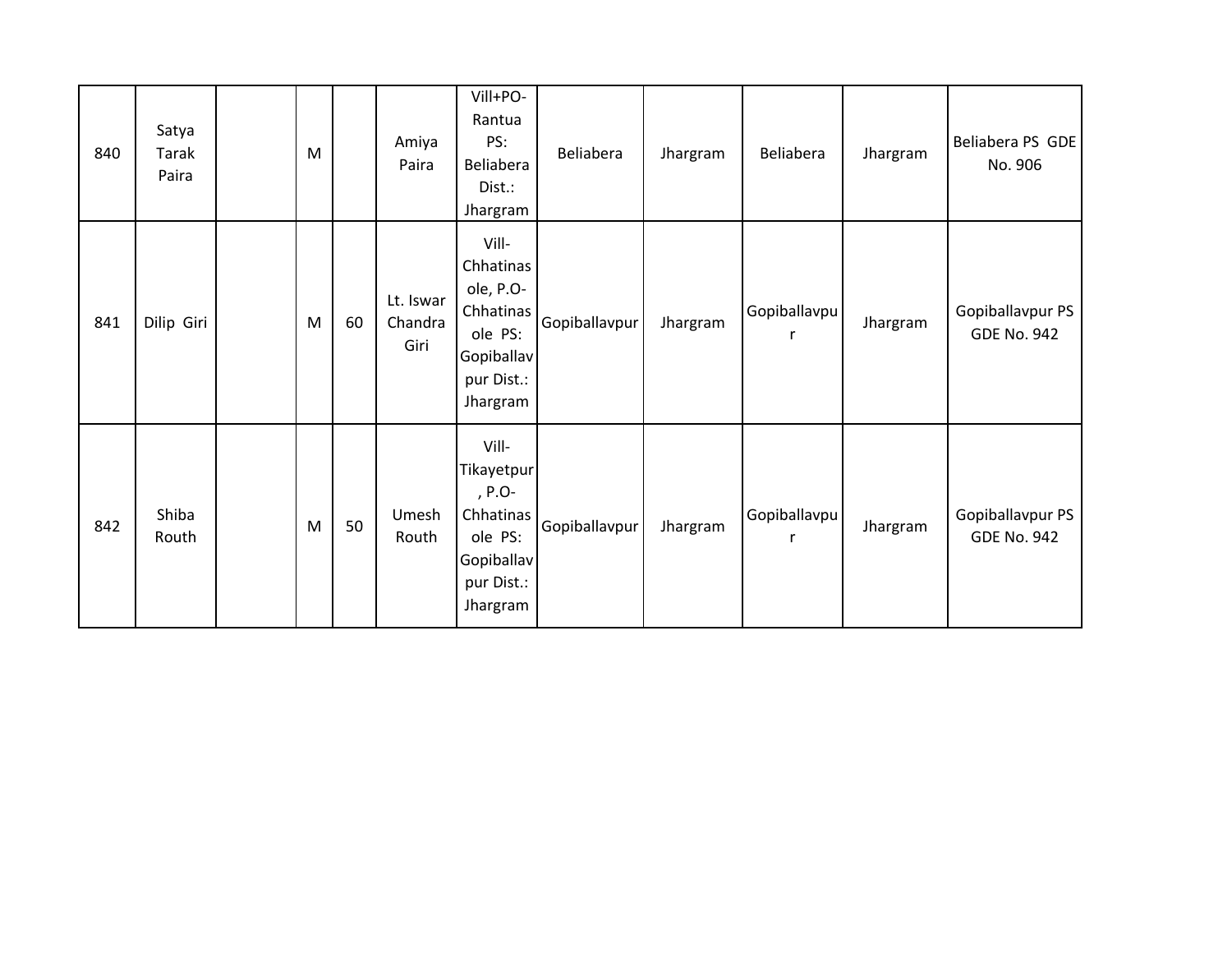| 843 | Iqbal Sk      | M | 22 | Sk<br>Asfaque           | Rajagunj<br>Bazar<br>Sankrail<br>Howrah<br>PS:<br>Sankrail<br>Dist.:<br>Howrah<br>Police<br>Commissi<br>onerate | Sankrail | Howrah<br>Police<br>Commission<br>erate | Sankrail | Howrah<br>Police<br>Commissione<br>rate | Sankrail PS GDE<br>No. 1179 |
|-----|---------------|---|----|-------------------------|-----------------------------------------------------------------------------------------------------------------|----------|-----------------------------------------|----------|-----------------------------------------|-----------------------------|
| 844 | Sk Firoz      | M | 38 | Late Sk<br>Asgar        | Do<br>Sankrail<br>Howrah<br>PS:<br>Sankrail<br>Dist.:<br>Howrah<br>Police<br>Commissi<br>onerate                | Sankrail | Howrah<br>Police<br>Commission<br>erate | Sankrail | Howrah<br>Police<br>Commissione<br>rate | Sankrail PS GDE<br>No. 1179 |
| 845 | Rajesh<br>Das | M |    | Late<br>Mahendra<br>Das | Do<br>Sankrail<br>Howrah<br>PS:<br>Sankrail<br>Dist.:<br>Howrah<br>Police<br>Commissi<br>onerate                | Sankrail | Howrah<br>Police<br>Commission<br>erate | Sankrail | Howrah<br>Police<br>Commissione<br>rate | Sankrail PS GDE<br>No. 1179 |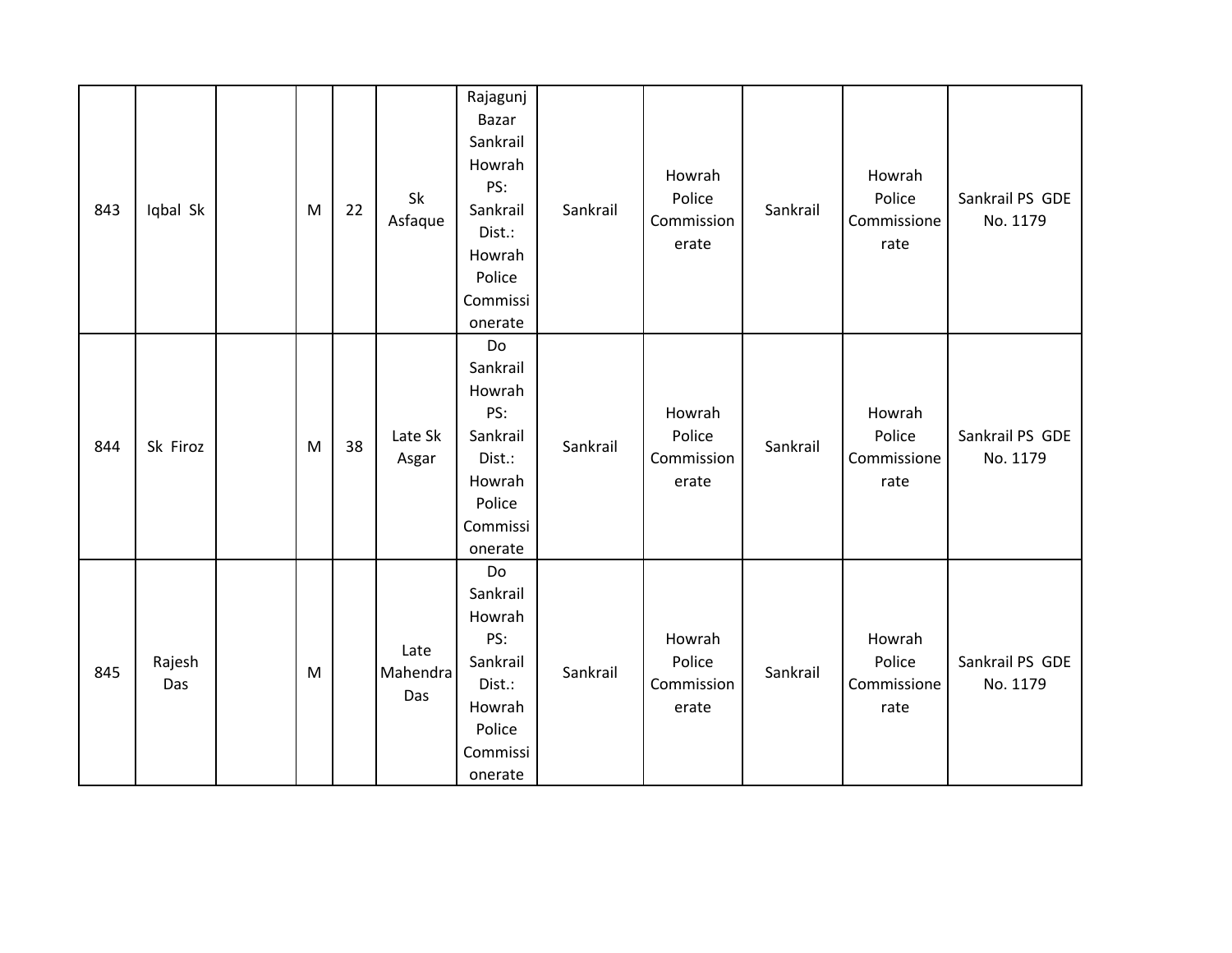| 846 | Dipak<br>Routh | M | 35 | Suresh<br>Routh       | Do<br>Sankrail<br>Howrah<br>PS:<br>Sankrail<br>Dist.:<br>Howrah<br>Police<br>Commissi<br>onerate            | Sankrail | Howrah<br>Police<br>Commission<br>erate | Sankrail | Howrah<br>Police<br>Commissione<br>rate | Sankrail PS GDE<br>No. 1179 |
|-----|----------------|---|----|-----------------------|-------------------------------------------------------------------------------------------------------------|----------|-----------------------------------------|----------|-----------------------------------------|-----------------------------|
| 847 | Raju<br>Malik  | M | 30 | <b>Bhola</b><br>Malik | Dargatala<br>Santragac<br>hi Howrah<br>PS:<br>Sankrail<br>Dist.:<br>Howrah<br>Police<br>Commissi<br>onerate | Sankrail | Howrah<br>Police<br>Commission<br>erate | Sankrail | Howrah<br>Police<br>Commissione<br>rate | Sankrail PS GDE<br>No. 1179 |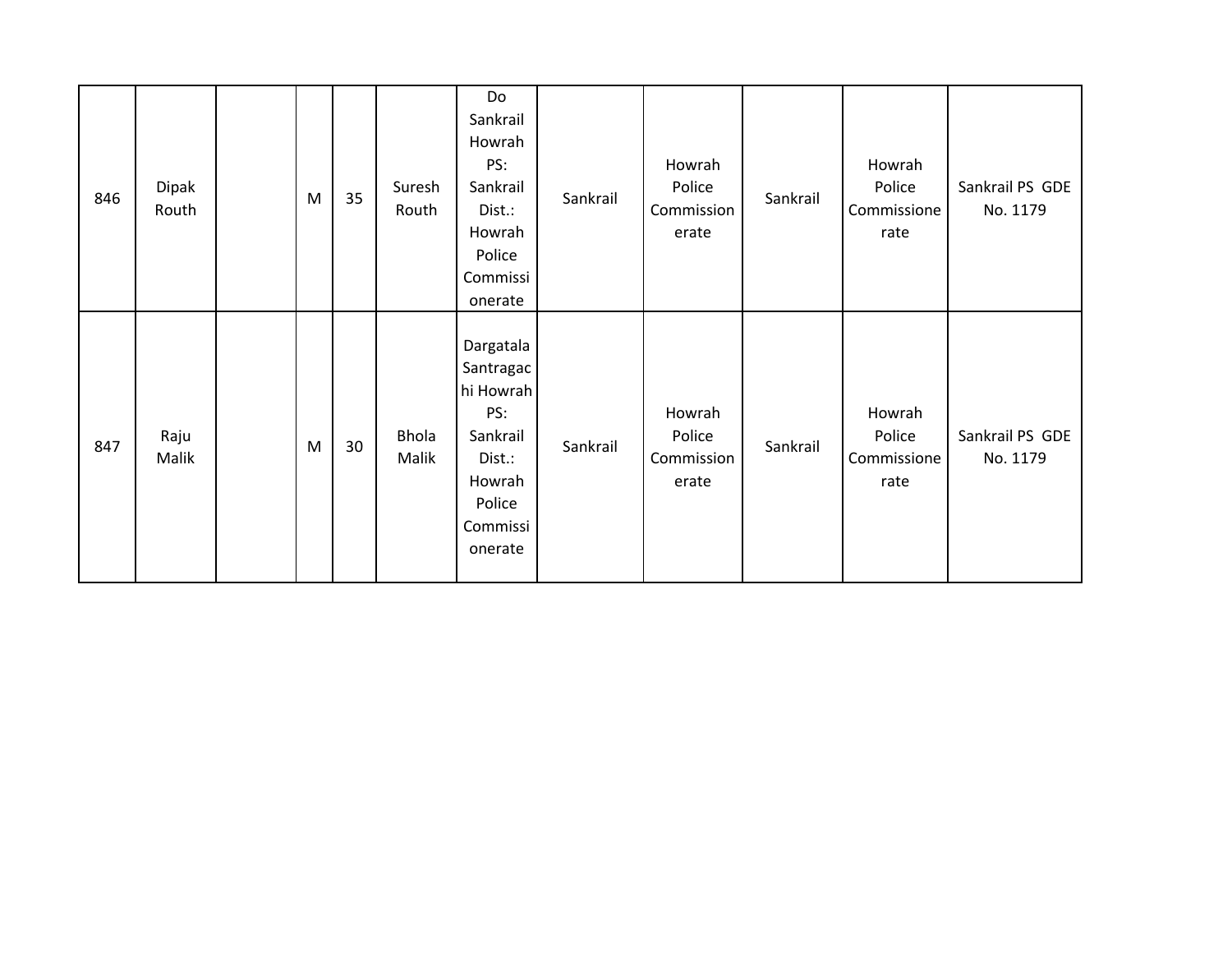|     |                                   |   |    |                          | Panchapar<br>a<br>Panchana                                                                                    |          |                                         |          |                                         |                             |
|-----|-----------------------------------|---|----|--------------------------|---------------------------------------------------------------------------------------------------------------|----------|-----------------------------------------|----------|-----------------------------------------|-----------------------------|
| 848 | Soumitra<br>Debanath              | M | 30 | <b>Bimal</b><br>Debanath | ntala<br>Sankrail<br>Howrah<br>PS:<br>Sankrail<br>Dist.:<br>Howrah<br>Police<br>Commissi<br>onerate           | Sankrail | Howrah<br>Police<br>Commission<br>erate | Sankrail | Howrah<br>Police<br>Commissione<br>rate | Sankrail PS GDE<br>No. 1179 |
| 849 | Soumyade<br>ep<br>Chakrabor<br>ty | M | 21 | Rabin<br>Chakrabor<br>ty | Netaji<br>Nagar<br>Sankrail<br>Howrah<br>PS:<br>Sankrail<br>Dist.:<br>Howrah<br>Police<br>Commissi<br>onerate | Sankrail | Howrah<br>Police<br>Commission<br>erate | Sankrail | Howrah<br>Police<br>Commissione<br>rate | Sankrail PS GDE<br>No. 1179 |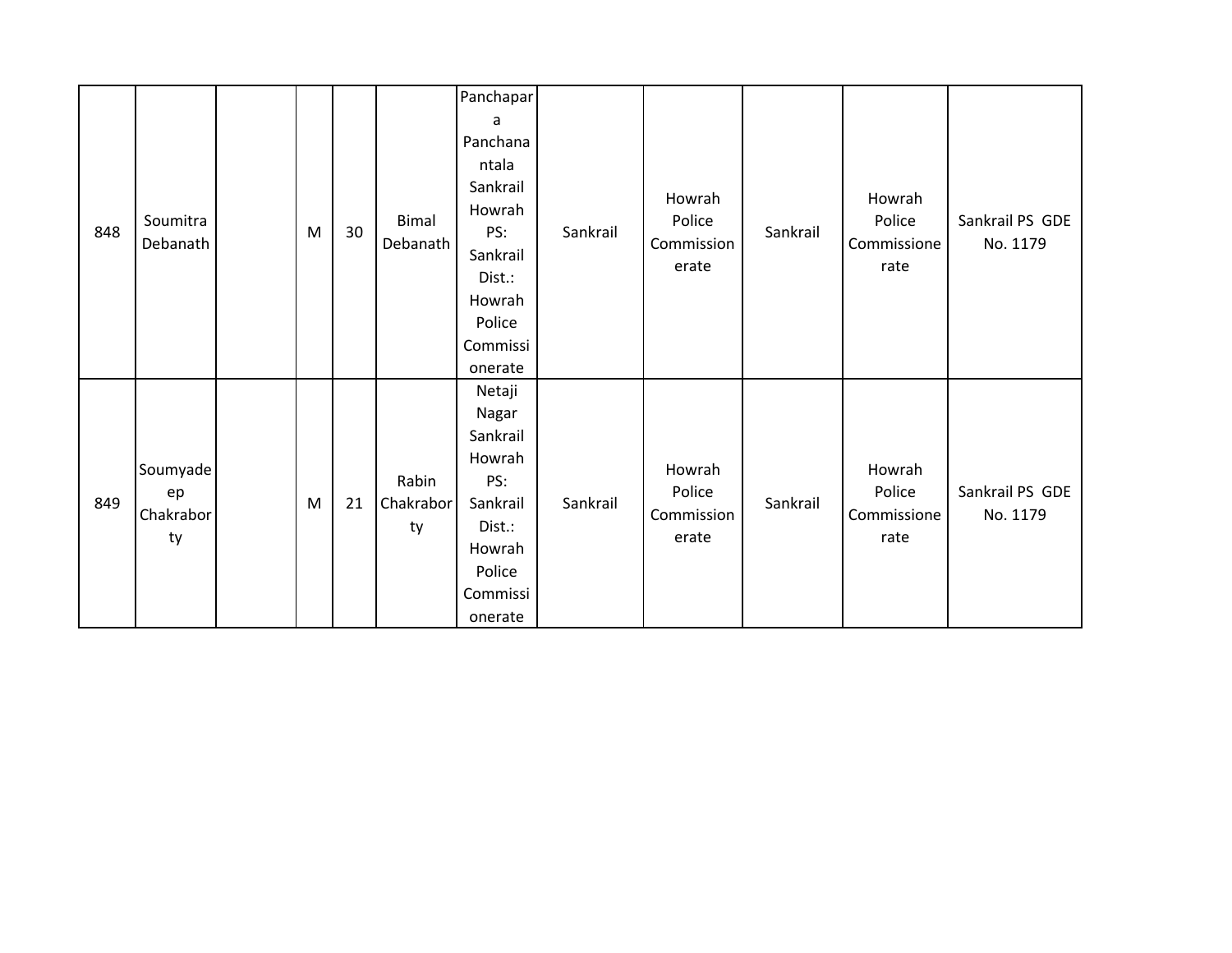| 850 | Prosanto<br>Hazra | M | 38 | Goutam<br>Hazra          | Chunavati<br>Lebukhali<br>math<br>Sankrail<br>Howrah<br>PS:<br>Sankrail<br>Dist.:<br>Howrah<br>Police<br>Commissi<br>onerate | Sankrail   | Howrah<br>Police<br>Commission<br>erate | Sankrail   | Howrah<br>Police<br>Commissione<br>rate | Sankrail PS GDE<br>No. 708          |
|-----|-------------------|---|----|--------------------------|------------------------------------------------------------------------------------------------------------------------------|------------|-----------------------------------------|------------|-----------------------------------------|-------------------------------------|
| 851 | Vivak<br>Kumar    | M | 27 | Sudhir<br>Kumar          | Chunabha<br>ti Sankrail<br>Howrah<br>PS:<br>Sankrail<br>Dist.:<br>Howrah<br>Police<br>Commissi<br>onerate                    | Sankrail   | Howrah<br>Police<br>Commission<br>erate | Sankrail   | Howrah<br>Police<br>Commissione<br>rate | Sankrail PS GDE<br>No. 708          |
| 852 | Praksh<br>Sarki   | M | 44 | Lt. Bhakta<br>Bdr. Sarki | Maina<br>Botey<br>Lower<br>Fagu T.G<br>PS:<br>Garubatha<br>n Dist.:<br>Kalimpong                                             | Garubathan | Kalimpong                               | Garubathan | Kalimpong                               | Garubathan PS<br><b>GDE No. 585</b> |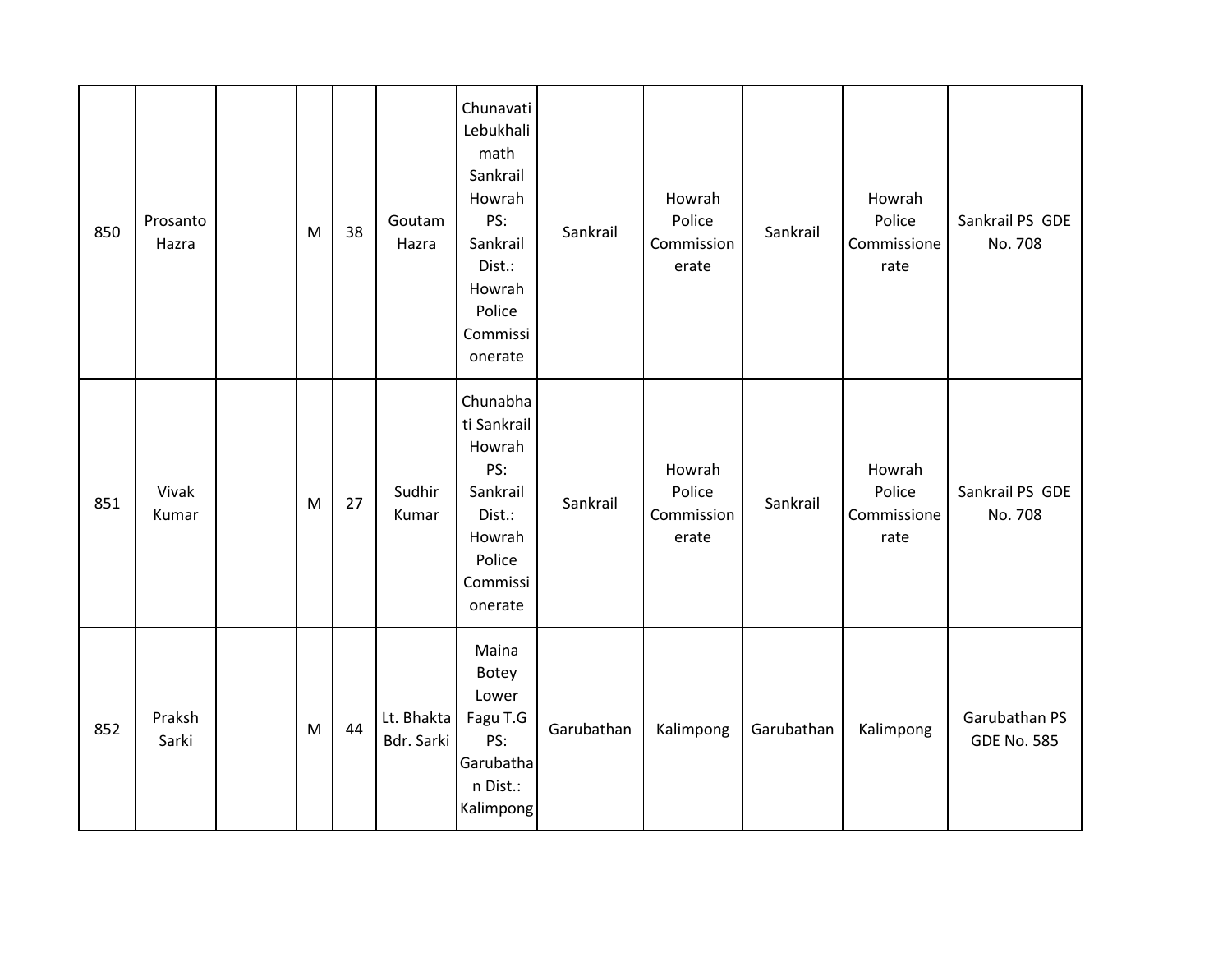| 853 | Sudip<br>Mudi       | M | 20 | Sitaram<br>Mudi | Sirshi PS:<br>Jhargram<br>Dist.:<br>Jhargram                         | Jhargram   | Jhargram             | Kharagpur<br>g.r.p.s. | Kharagpur<br>G.R.P. | Kharagpur g.r.p.s.<br>PS GDE No. 848 |
|-----|---------------------|---|----|-----------------|----------------------------------------------------------------------|------------|----------------------|-----------------------|---------------------|--------------------------------------|
| 854 | Biswanath<br>Chalak | M | 19 | Pintu<br>Chalak | Sirshi PS:<br>Jhargram<br>Dist.:<br>Jhargram                         | Jhargram   | Jhargram             | Kharagpur<br>g.r.p.s. | Kharagpur<br>G.R.P. | Kharagpur g.r.p.s.<br>PS GDE No. 848 |
| 855 | Kamlesh<br>Routh    | M | 19 | Daman<br>Rout   | Kaharipar<br>a PS:<br>Keshiary<br>Dist.:<br>Paschim<br>Mednipor<br>e | Keshiary   | Paschim<br>Mednipore | Kharagpur<br>g.r.p.s. | Kharagpur<br>G.R.P. | Kharagpur g.r.p.s.<br>PS GDE No. 848 |
| 856 | Subhankar<br>Sau    | M | 25 | Laltu Sau       | Taropekha<br>PS:<br>Mahishad<br>al Dist.:<br>Purba<br>Mednipor<br>e  | Mahishadal | Purba<br>Mednipore   | Kharagpur<br>g.r.p.s. | Kharagpur<br>G.R.P. | Kharagpur g.r.p.s.<br>PS GDE No. 859 |
| 857 | Rajkumar<br>Khatua  | M | 31 | Sunil<br>Khatua | PS:<br>Mahishad<br>al Dist.:<br>Purba<br>Mednipor<br>e               | Mahishadal | Purba<br>Mednipore   | Kharagpur<br>g.r.p.s. | Kharagpur<br>G.R.P. | Kharagpur g.r.p.s.<br>PS GDE No. 859 |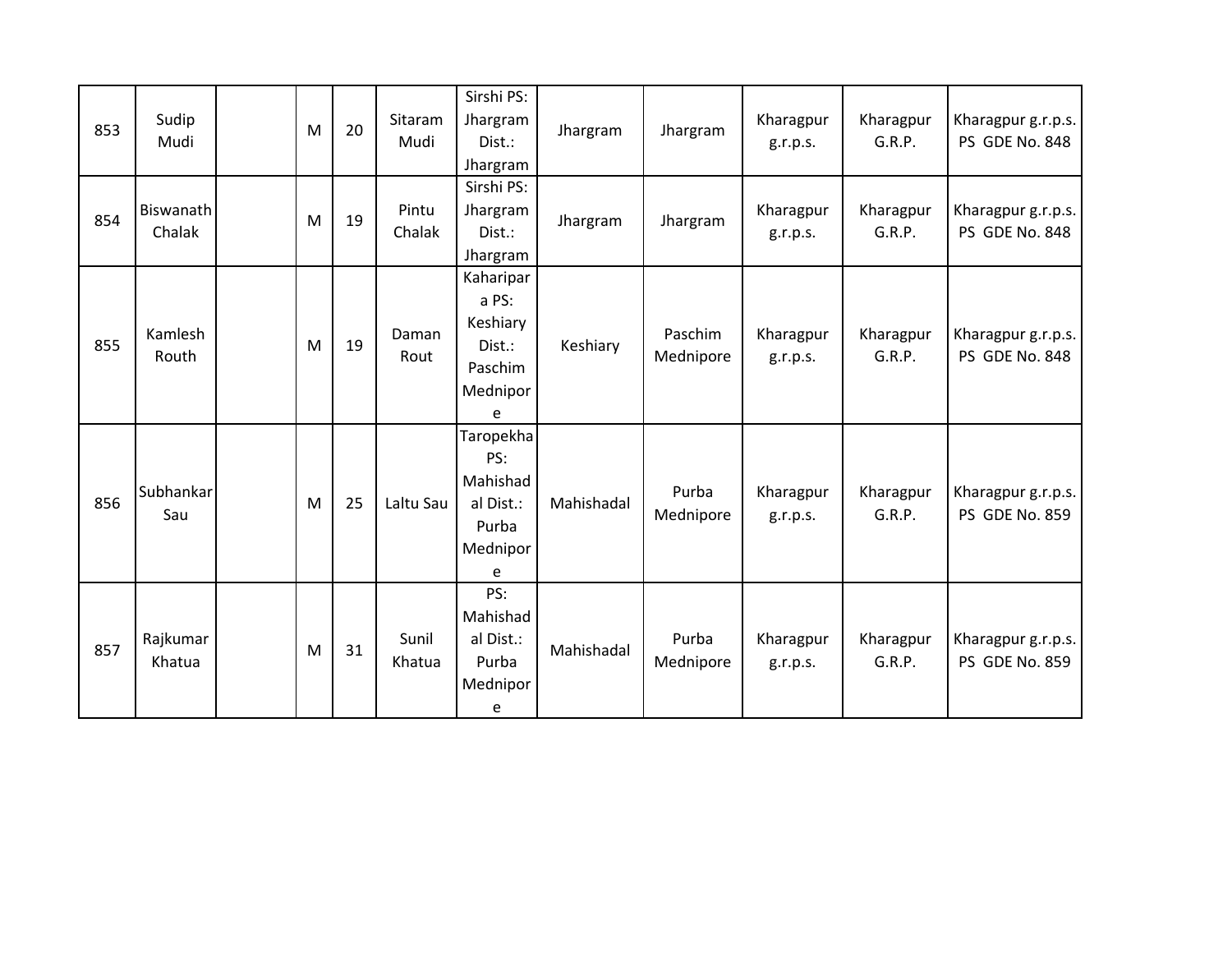| 858 | Guddu<br>Saren           | M | 23 | Ramu<br>Saren           | Pargana<br>PS:<br>Dantan<br>Dist.:<br>Paschim<br>Mednipor<br>e                                  | Dantan   | Paschim<br>Mednipore               | Kharagpur<br>g.r.p.s. | Kharagpur<br>G.R.P.                    | Kharagpur g.r.p.s.<br>PS GDE No. 859 |
|-----|--------------------------|---|----|-------------------------|-------------------------------------------------------------------------------------------------|----------|------------------------------------|-----------------------|----------------------------------------|--------------------------------------|
| 859 | Abhinash<br>Kar          | M | 25 | Kishore<br>Kar          | Pathiya<br>PS:<br>Tamluk<br>Dist.:<br>Purba<br>Mednipor<br>e                                    | Tamluk   | Purba<br>Mednipore                 | Kharagpur<br>g.r.p.s. | Kharagpur<br>G.R.P.                    | Kharagpur g.r.p.s.<br>PS GDE No. 859 |
| 860 | Sk<br>Mainuddi<br>n      | M | 28 | Sk Sadek                | Barbariya<br>PS:<br>Tamluk<br>Dist.:<br>Purba<br>Mednipor<br>e                                  | Tamluk   | Purba<br>Mednipore                 | Kharagpur<br>g.r.p.s. | Kharagpur<br>G.R.P.                    | Kharagpur g.r.p.s.<br>PS GDE No. 859 |
| 861 | <b>Barun</b><br>Banerjee | M | 50 | Late Tulshi<br>Banerjee | Dhubulia<br>$3/25$ No<br>Group PS:<br>Dhubulia<br>Dist.:<br>Krishnana<br>gar Police<br>District | Dhubulia | Krishnanagar<br>Police<br>District | <b>Dhubulia</b>       | Krishnanagar<br><b>Police District</b> | Dhubulia PS GDE<br>No. 895           |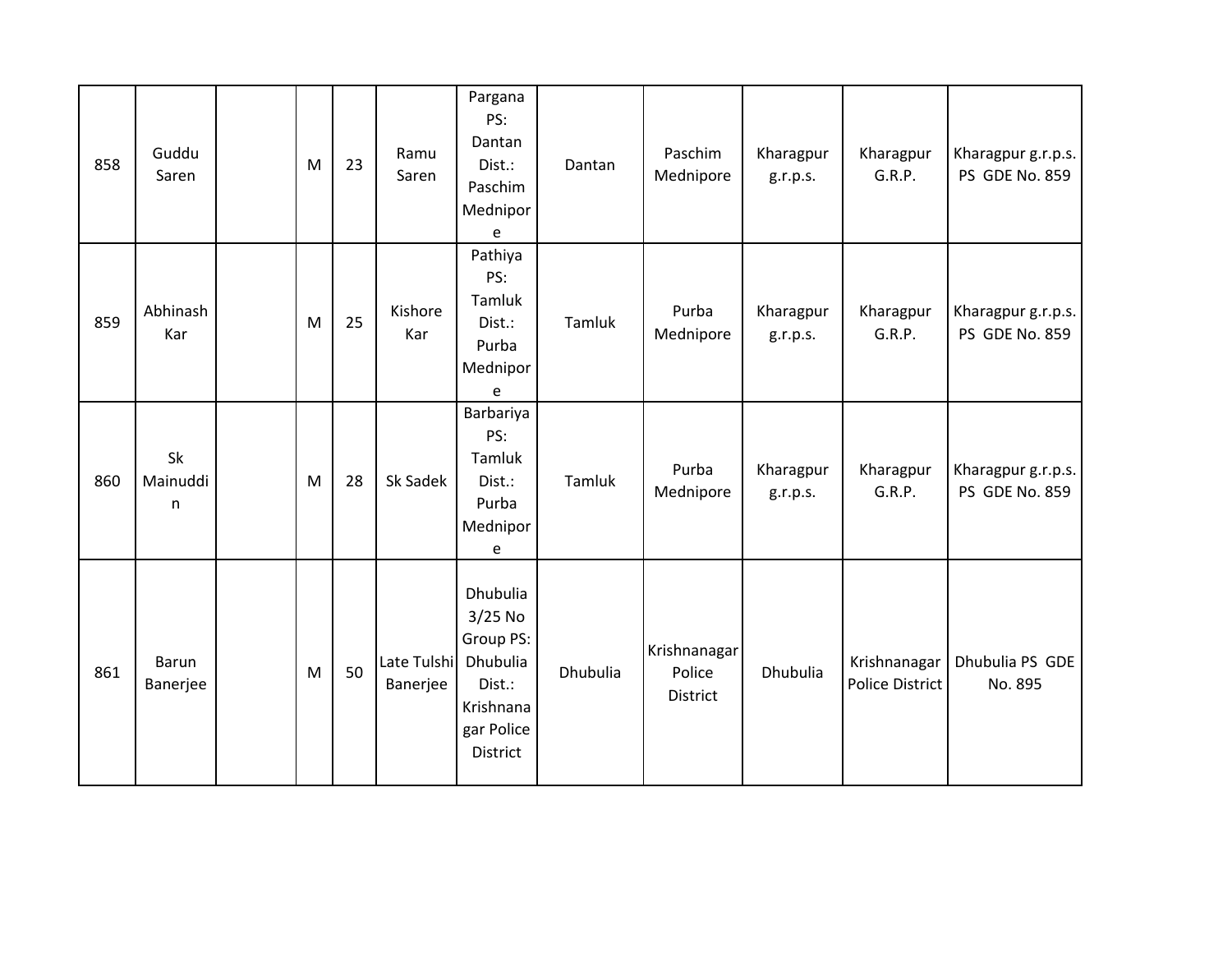| 862 | Subrata<br>Ghosh    | M | 22 | Laxman<br>Ghosh     | Bahadurp<br>ur PS:<br>Dhubulia<br>Dist.:<br>Krishnana<br>gar Police<br>District                                                      | Dhubulia    | Krishnanagar<br>Police<br><b>District</b> | Dhubulia    | Krishnanagar<br><b>Police District</b> | Dhubulia PS GDE<br>No. 895            |
|-----|---------------------|---|----|---------------------|--------------------------------------------------------------------------------------------------------------------------------------|-------------|-------------------------------------------|-------------|----------------------------------------|---------------------------------------|
| 863 | Mahasin<br>Sk       | M |    | Lt. Jahar<br>Ali Sk | Bahirchar<br>$\mathsf a$<br>Uttarpara,<br>PS<br>Nabadwip<br>, Nadia PS:<br>Nabadwip<br>Dist.:<br>Krishnana<br>gar Police<br>District | Nabadwip    | Krishnanagar<br>Police<br><b>District</b> | Nabadwip    | Krishnanagar<br><b>Police District</b> | Nabadwip PS<br><b>GDE No. 1211</b>    |
| 864 | Chiranjit<br>Sardar | M | 28 | Doyal<br>Sardar     | Gachha<br>Bejpara,<br>PS-<br>Nakashipa<br>ra, Nadia<br>PS:<br>Nakashipa<br>ra Dist.:<br>Krishnana<br>gar Police<br>District          | Nakashipara | Krishnanagar<br>Police<br>District        | Nakashipara | Krishnanagar<br><b>Police District</b> | Nakashipara PS<br><b>GDE No. 1301</b> |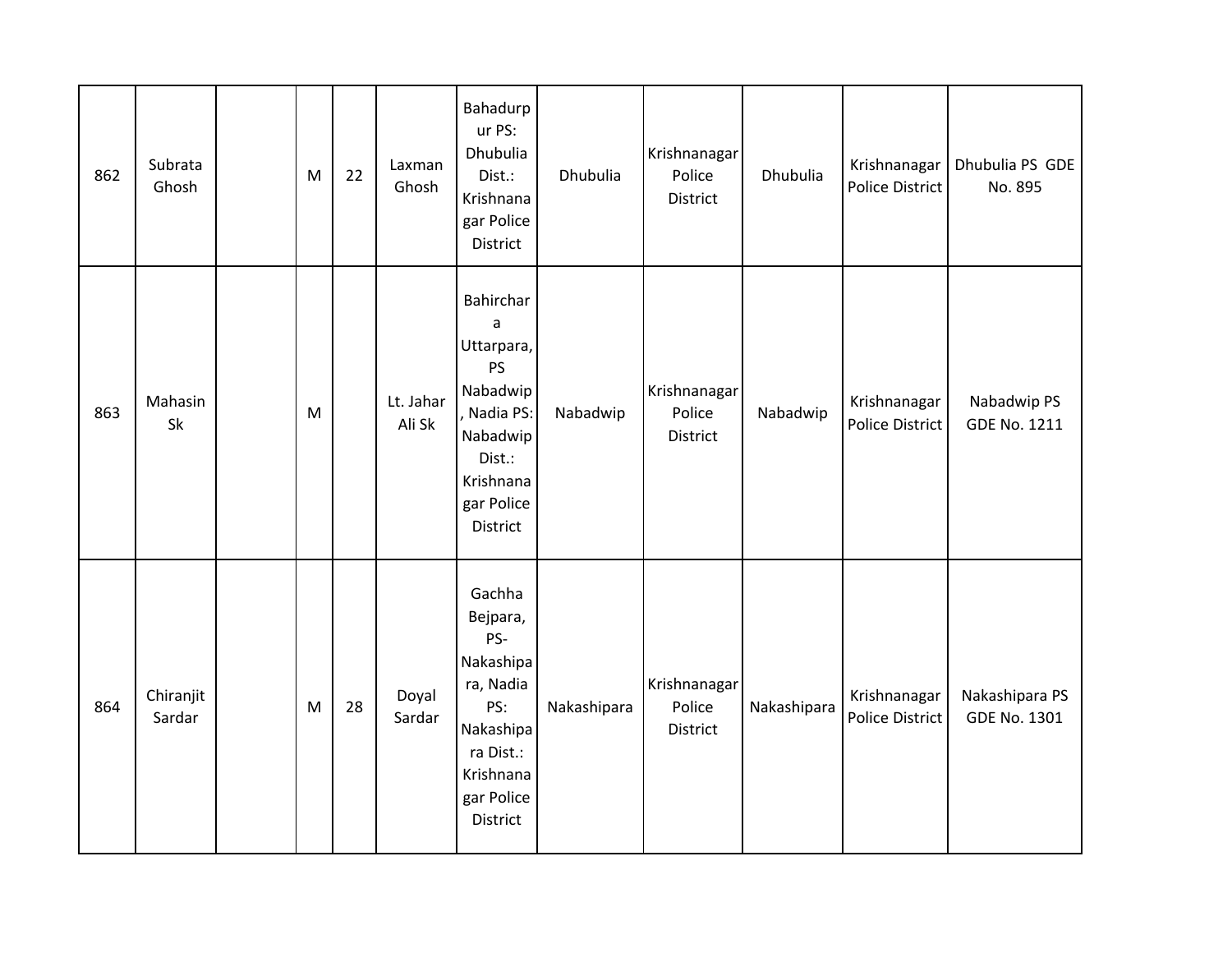| 865 | Soriful<br>Sardar  | M |    | Soleman<br>Sardar         | PS:<br>Thanapara<br>Dist.:<br>Krishnana<br>gar Police<br>District    | Thanapara     | Krishnanagar<br>Police<br><b>District</b> | Thanapara     | Krishnanagar<br><b>Police District</b> | Thanapara PS<br><b>GDE No. 768</b>      |
|-----|--------------------|---|----|---------------------------|----------------------------------------------------------------------|---------------|-------------------------------------------|---------------|----------------------------------------|-----------------------------------------|
| 866 | Mishbahul<br>Islam | M | 42 | Lt. Md.<br>Badiruddi<br>n | <b>BIDYNAN</b><br><b>DAPUR</b><br>PS:<br>Chanchal<br>Dist.:<br>Malda | Chanchal      | Malda                                     | Chanchal      | Malda                                  | Chanchal PS GDE<br>No. 1411             |
| 867 | Ruksana<br>Bewa    | M | 30 | Lt.<br>Mojaidul<br>Islam  | <b>BIROSTHA</b><br>LI PS:<br>Chanchal<br>Dist.:<br>Malda             | Chanchal      | Malda                                     | Chanchal      | Malda                                  | Chanchal PS GDE<br>No. 1411             |
| 868 | Sumit Das          | M | 18 | Doyal Das                 | Nityanand<br>apur PS:<br>English<br>bazar<br>Dist.:<br>Malda         | English bazar | Malda                                     | English bazar | Malda                                  | English bazar PS<br><b>GDE No. 1457</b> |
| 869 | Riju<br>Ghosh      | M | 23 | Jagannath<br>Ghosh        | Mahadipu<br>r PS:<br>English<br>bazar<br>Dist.:<br>Malda             | English bazar | Malda                                     | English bazar | Malda                                  | English bazar PS<br><b>GDE No. 1457</b> |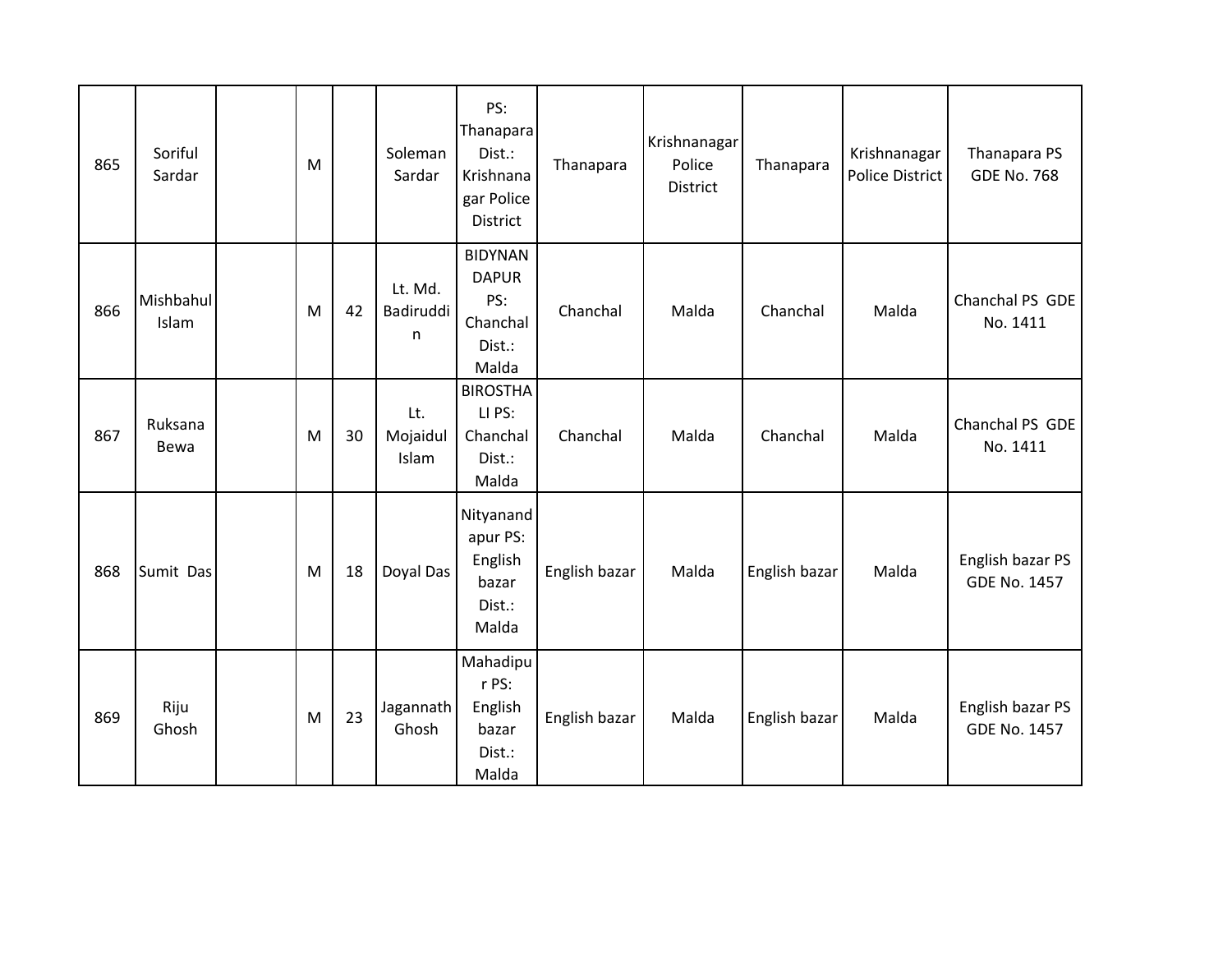| 870 | Sk Rupa                 | M | 40 | Late Sk<br>Mukul  | Old Malda<br>Suripara<br>PS: English<br>bazar<br>Dist.:<br>Malda | English bazar | Malda           | English bazar | Malda | English bazar PS<br><b>GDE No. 1410</b> |
|-----|-------------------------|---|----|-------------------|------------------------------------------------------------------|---------------|-----------------|---------------|-------|-----------------------------------------|
| 871 | Raju Sk                 | M | 32 | Niyajuddi<br>n Sk | Alipur PS:<br>Kaliachak<br>Dist.:<br>Malda                       | Kaliachak     | Malda           | English bazar | Malda | English bazar PS<br><b>GDE No. 1410</b> |
| 872 | Md Barik<br>Ali         | M | 36 | Md Nurul<br>Islam | Bairgachhi<br>PS Gazole<br>District<br>Malda                     |               | <b>Basirhat</b> | Gajole        | Malda | Gajole PS GDE<br>No. 1296               |
| 873 | Safikul<br>Islam        | M | 22 | Tafijul<br>Islam  | Bairgachhi<br>PS Gazole<br><b>District</b><br>Malda              |               | Basirhat        | Gajole        | Malda | Gajole PS GDE<br>No. 1296               |
| 874 | Md<br>Rejwan<br>Hossain | M | 27 | Maniruddi<br>n Sk | <b>Ballitola</b><br>PS:<br>Mothabari<br>Dist.:<br>Malda          | Mothabari     | Malda           | Mothabari     | Malda | Mothabari PS<br><b>GDE No. 827</b>      |
| 875 | Dipu<br>Ghosh           | M | 21 | Balaram<br>Ghosh  | Makaiya<br>PS: Ratua<br>Dist.:<br>Malda                          | Ratua         | Malda           | Ratua         | Malda | Ratua PS GDE No.<br>760                 |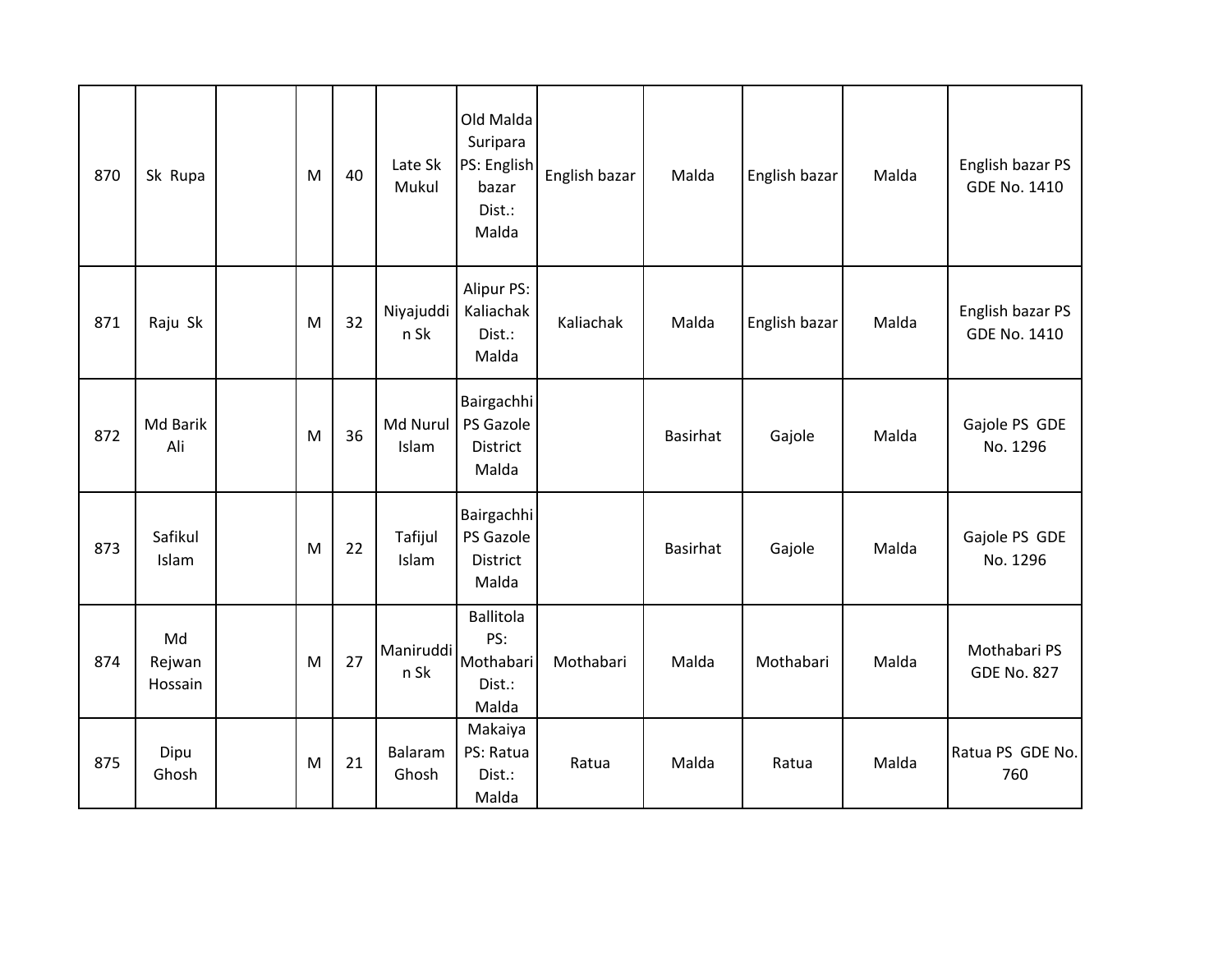| 876 | Sk Selim           | M | 20 | Sk Hamed                      | Kasba<br>Baharal<br>PS: Ratua<br>Dist.:<br>Malda                            | Ratua    | Malda       | Ratua    | Malda       | Ratua PS GDE No.<br>760     |
|-----|--------------------|---|----|-------------------------------|-----------------------------------------------------------------------------|----------|-------------|----------|-------------|-----------------------------|
| 877 | Sk Motiul          | M | 20 | Sk Supan                      | Sahapur<br>PS: Ratua<br>Dist.:<br>Malda                                     | Ratua    | Malda       | Ratua    | Malda       | Ratua PS GDE No.<br>760     |
| 878 | Minhazud<br>din Sk | M | 19 | $S/O-$<br>Alfabuddi<br>n Sk   | Dayanagar<br>PS:<br>Beldanga<br>Dist.:<br>Murshida<br>bad                   | Beldanga | Murshidabad | Beldanga | Murshidabad | Beldanga PS GDE<br>No. 1119 |
| 879 | Lhokan Sk          | M | 19 | S/o-Billal<br>Sk              | Sujapur<br>Tatlapara<br>PS:<br>Beldanga<br>Dist.:<br>Murshida<br>bad        | Beldanga | Murshidabad | Beldanga | Murshidabad | Beldanga PS GDE<br>No. 1119 |
| 880 | Nowsad<br>Sk       | M | 42 | $S/O-$ Lt.<br>Chaid Ali<br>Sk | Moheshp<br>ur<br>Chandpar<br>a PS:<br>Beldanga<br>Dist.:<br>Murshida<br>bad | Beldanga | Murshidabad | Beldanga | Murshidabad | Beldanga PS GDE<br>No. 1117 |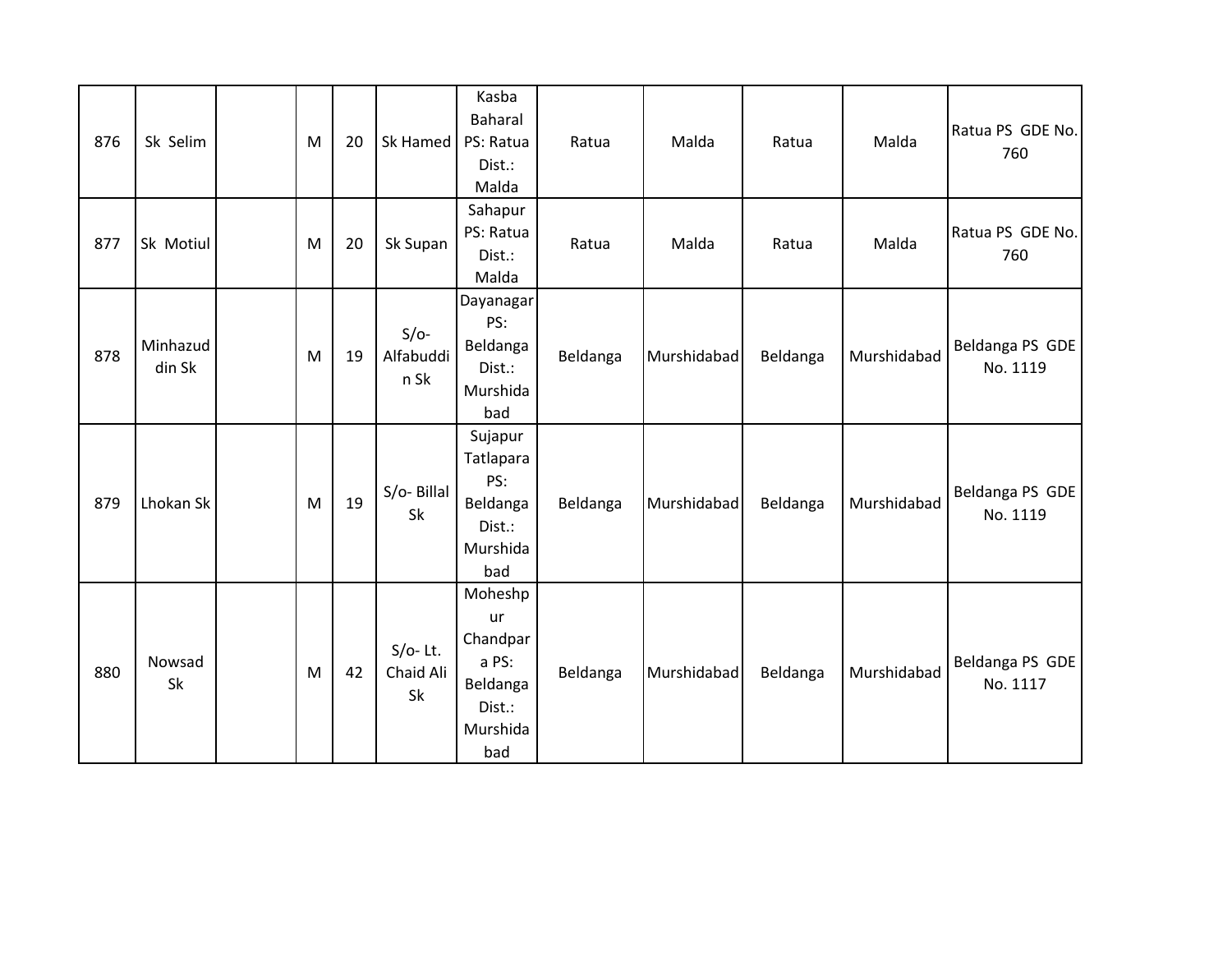| 881 | Inamul<br>Hoque          | M | 48 | S/o-Hayat<br>Sk      | Moheshp<br>ur<br>Chandpar<br>a PS:<br>Beldanga<br>Dist.:<br>Murshida<br>bad | Beldanga | Murshidabad     | Beldanga   | Murshidabad | Beldanga PS GDE<br>No. 1117                 |
|-----|--------------------------|---|----|----------------------|-----------------------------------------------------------------------------|----------|-----------------|------------|-------------|---------------------------------------------|
| 882 | Ajoy<br>Mandal           | M |    | Suresh<br>Mandal     |                                                                             |          | <b>Basirhat</b> | Berhampore | Murshidabad | <b>Berhampore PS</b><br><b>GDE No. 1562</b> |
| 883 | Rajesh<br>Karmakar       | M |    | Narayan<br>Karmakar  |                                                                             |          | <b>Basirhat</b> | Berhampore | Murshidabad | Berhampore PS<br><b>GDE No. 1562</b>        |
| 884 | Somnath<br>Das           | M |    | Biswanath<br>Das     |                                                                             |          | <b>Basirhat</b> | Berhampore | Murshidabad | <b>Berhampore PS</b><br><b>GDE No. 1562</b> |
| 885 | Prodip<br>Das            | M |    | Mahadeb<br>Das       |                                                                             |          | <b>Basirhat</b> | Berhampore | Murshidabad | <b>Berhampore PS</b><br><b>GDE No. 1562</b> |
| 886 | Sam Sk                   | M |    | Montu Sk             |                                                                             |          | <b>Basirhat</b> | Berhampore | Murshidabad | <b>Berhampore PS</b><br><b>GDE No. 1562</b> |
| 887 | Rabiul<br><b>Hossain</b> | M |    | Mojamme<br>I Hossain |                                                                             |          | <b>Basirhat</b> | Berhampore | Murshidabad | Berhampore PS<br><b>GDE No. 1562</b>        |
| 888 | Aslam Sk                 | M |    | <b>Rahit Sk</b>      |                                                                             |          | <b>Basirhat</b> | Berhampore | Murshidabad | <b>Berhampore PS</b><br><b>GDE No. 1562</b> |
| 889 | Rintu<br>Mahato          | M |    | Rabi<br>Mahato       |                                                                             |          | <b>Basirhat</b> | Berhampore | Murshidabad | <b>Berhampore PS</b><br><b>GDE No. 1562</b> |
| 890 | Musahar<br>Das           | M |    | Montu<br>Das         |                                                                             |          | <b>Basirhat</b> | Berhampore | Murshidabad | <b>Berhampore PS</b><br><b>GDE No. 1562</b> |
| 891 | Subhash<br>Hazra         | M |    | Sunil<br>Hazra       |                                                                             |          | <b>Basirhat</b> | Berhampore | Murshidabad | <b>Berhampore PS</b><br><b>GDE No. 1562</b> |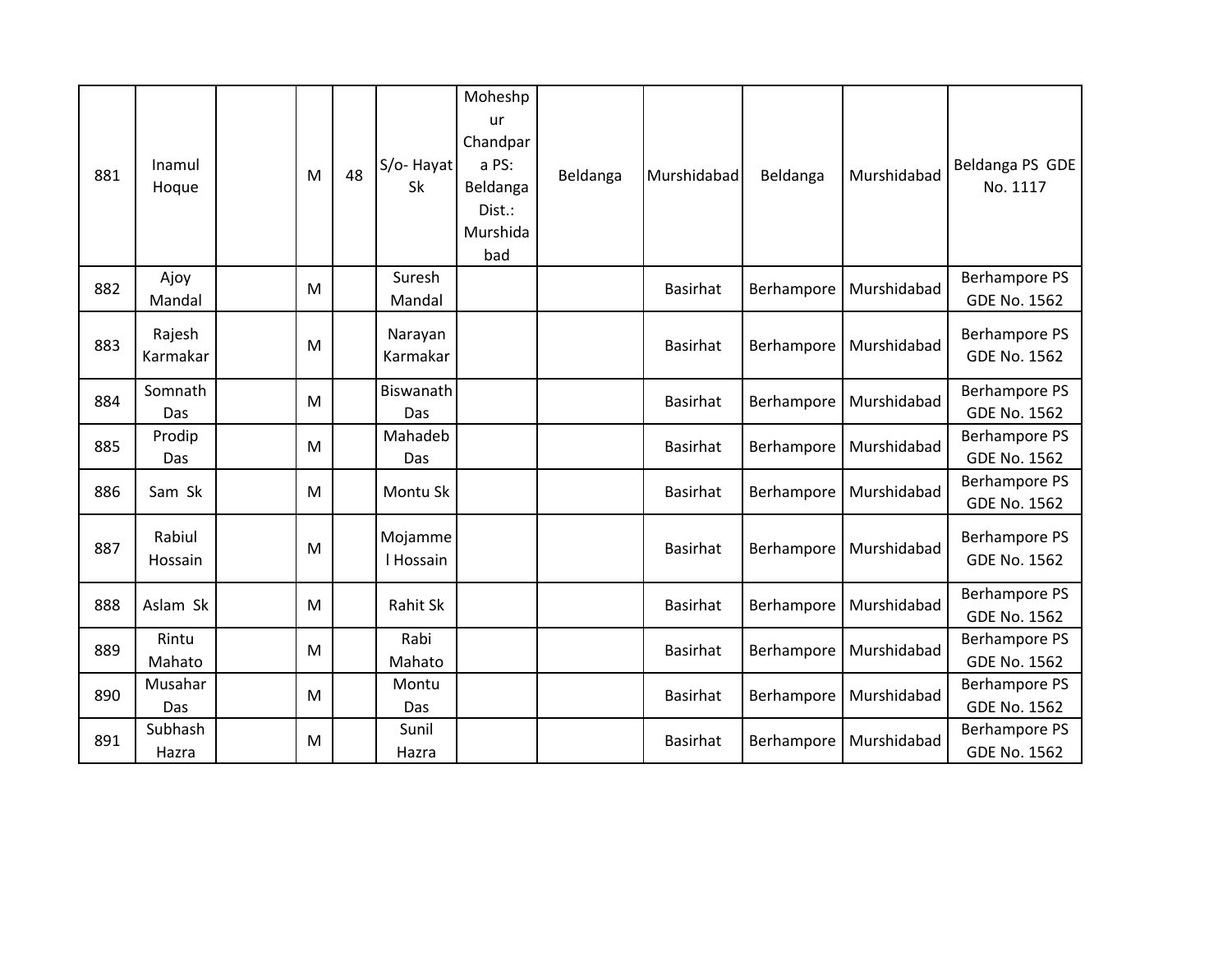| 892 | Karim Sk  | M | 26 | Jafar Sk             | Madapur<br>PS:<br><b>Bhagawan</b><br>gola Dist.:<br>Murshida<br>bad | Bhagawangol<br>a | Murshidabad | Bhagawangol<br>a | Murshidabad | Bhagawangola PS<br><b>GDE No. 862</b>     |
|-----|-----------|---|----|----------------------|---------------------------------------------------------------------|------------------|-------------|------------------|-------------|-------------------------------------------|
| 893 | Sadek Sk  | M | 28 | Sahadat<br><b>Sk</b> | Paikpara<br>PS:<br>Bhagawan<br>gola Dist.:<br>Murshida<br>bad       | Bhagawangol<br>a | Murshidabad | Bhagawangol<br>a | Murshidabad | Bhagawangola PS<br><b>GDE No. 862</b>     |
| 894 | Durai Sk  | M | 47 | Lt Fatek<br>Sk       | Gangedda<br>PS:<br>Bharatpur<br>Dist.:<br>Murshida<br>bad           | Bharatpur        | Murshidabad | Bharatpur        | Murshidabad | <b>Bharatpur PS</b><br><b>GDE No. 964</b> |
| 895 | Chattu Sk | M | 28 | Nepal Sk             | Sunia PS:<br>Bharatpur<br>Dist.:<br>Murshida<br>bad                 | Bharatpur        | Murshidabad | Bharatpur        | Murshidabad | <b>Bharatpur PS</b><br><b>GDE No. 964</b> |
| 896 | Ajay Das  | M | 28 | Jadab Das            | Amlai PS:<br>Bharatpur<br>Dist.:<br>Murshida<br>bad                 | Bharatpur        | Murshidabad | Bharatpur        | Murshidabad | <b>Bharatpur PS</b><br><b>GDE No. 964</b> |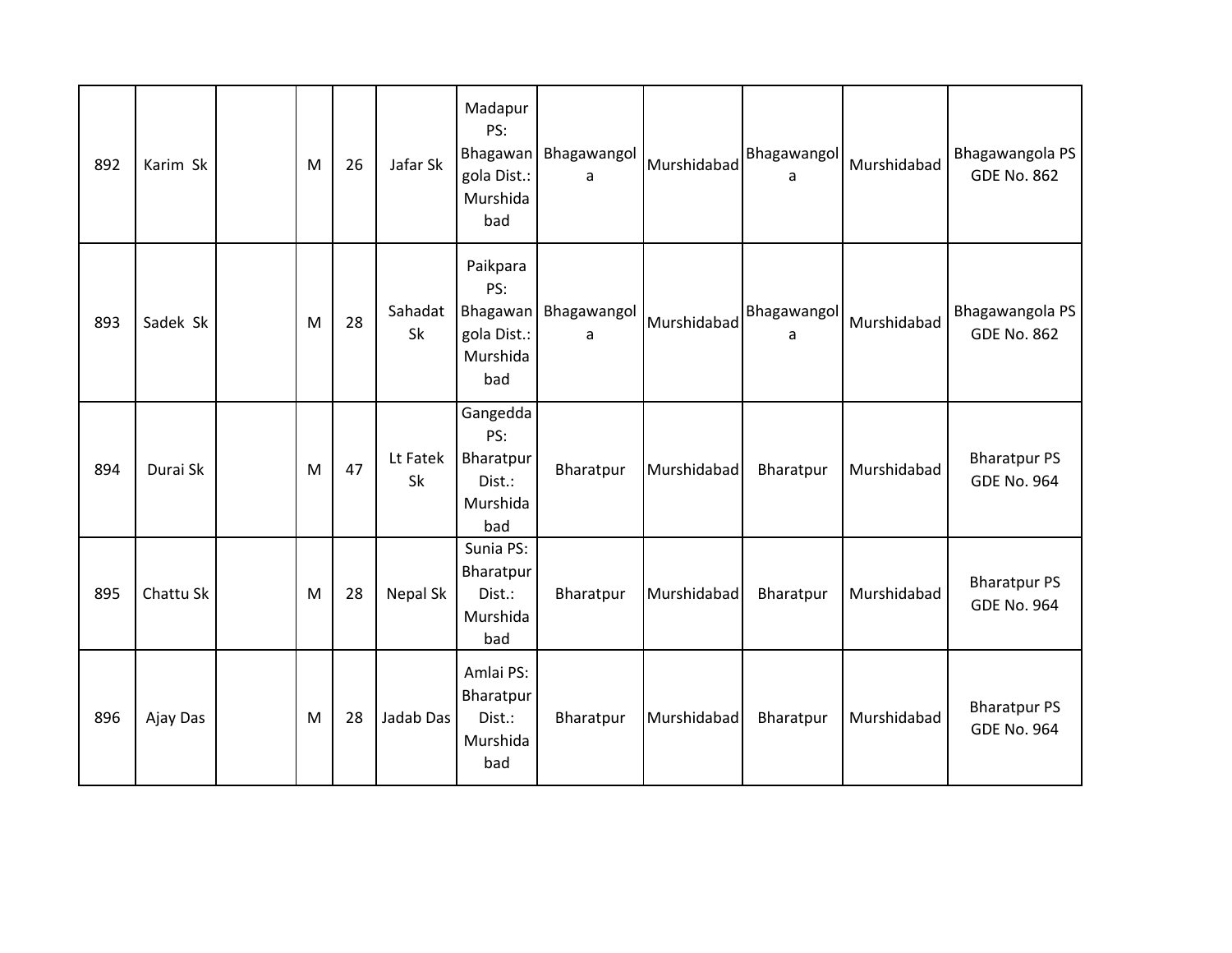| 897 | Gourab<br>Das            | M | 26 | <b>Badal Das</b>       | Amlai PS:<br>Bharatpur<br>Dist.:<br>Murshida<br>bad                         | Bharatpur  | Murshidabad | Bharatpur     | Murshidabad | <b>Bharatpur PS</b><br><b>GDE No. 964</b> |
|-----|--------------------------|---|----|------------------------|-----------------------------------------------------------------------------|------------|-------------|---------------|-------------|-------------------------------------------|
| 898 | Najar Sk                 |   | 50 | Lt Pocha<br>Sk         | <b>RUHINA</b><br>PS:<br><b>Burwan</b><br>Dist.:<br>Murshida<br>bad          | Burwan     | Murshidabad | Burwan        | Murshidabad | Burwan PS GDE<br>No. 1089                 |
| 899 | Sujan Sk                 |   | 25 | Najar Sk               | <b>RUHINA</b><br>PS:<br>Burwan<br>Dist.:<br>Murshida<br>bad                 | Burwan     | Murshidabad | Burwan        | Murshidabad | Burwan PS GDE<br>No. 1089                 |
| 900 | Romesh<br><b>Bitter</b>  |   | 25 | Ganga<br><b>Bitter</b> | <b>PANCHTH</b><br>UPI PS:<br>Burwan<br>Dist.:<br>Murshida<br>bad            | Burwan     | Murshidabad | <b>Burwan</b> | Murshidabad | Burwan PS GDE<br>No. 1108                 |
| 901 | Md.<br>Yeamin<br>Hossain | M |    | Golam<br>Mehebub       | Madanpur<br>Puratanpa<br>ra PS:<br>Daulataba<br>d Dist.:<br>Murshida<br>bad | Daulatabad | Murshidabad | Daulatabad    | Murshidabad | Daulatabad PS<br><b>GDE No. 817</b>       |
| 902 | <b>Bijoy Roy</b>         | M | 39 | Yead Du<br>Ray         | <b>Boria</b>                                                                |            | Basirhat    | Daulatabad    | Murshidabad | Daulatabad PS<br><b>GDE No. 817</b>       |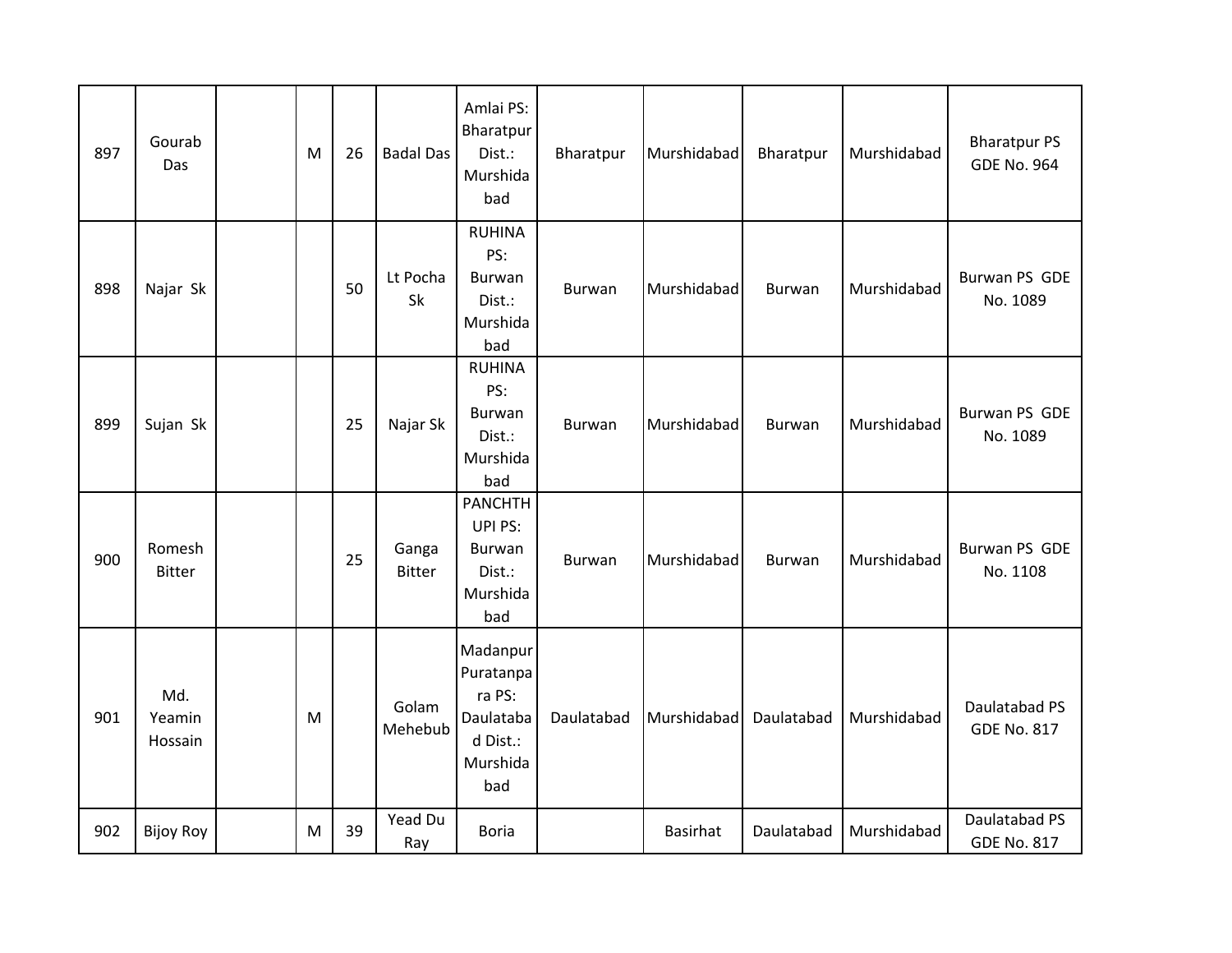| 903 | <b>Tofikul Sk</b>        | M | 32 | Lt. Jamsed<br>Sk         | Kuchiamo<br>ra PS:<br>Domkal<br>Dist.:<br>Murshida<br>bad                   | Domkal      | Murshidabad | Domkal      | Murshidabad | Domkal PS GDE<br>No. 1132            |
|-----|--------------------------|---|----|--------------------------|-----------------------------------------------------------------------------|-------------|-------------|-------------|-------------|--------------------------------------|
| 904 | Sabbir<br>Ahammed        | M | 22 | Bachchhu<br>Mondal       | Domkal<br><b>Bazar PS:</b><br>Domkal<br>Dist.:<br>Murshida<br>bad           | Domkal      | Murshidabad | Domkal      | Murshidabad | Domkal PS GDE<br>No. 1154            |
| 905 | Samiul Sk                | M |    | Jalaluddin<br><b>Sk</b>  | Khidirpur<br>Natunpara<br>PS:<br>Hariharpa<br>ra Dist.:<br>Murshida<br>bad  | Hariharpara | Murshidabad | Hariharpara | Murshidabad | Hariharpara PS<br><b>GDE No. 934</b> |
| 906 | Raj<br>Bahadur<br>Mahato | M |    | Uttam<br>Mahato          | Rukunpur<br>Mahatopa<br>ra PS:<br>Hariharpa<br>ra Dist.:<br>Murshida<br>bad | Hariharpara | Murshidabad | Hariharpara | Murshidabad | Hariharpara PS<br><b>GDE No. 948</b> |
| 907 | Golam<br>Hossain Sk      | M |    | Lt.<br>Badaruddi<br>n Sk | Kebalram<br>pur PS:<br>Hariharpa<br>ra Dist.:<br>Murshida<br>bad            | Hariharpara | Murshidabad | Hariharpara | Murshidabad | Hariharpara PS<br><b>GDE No. 948</b> |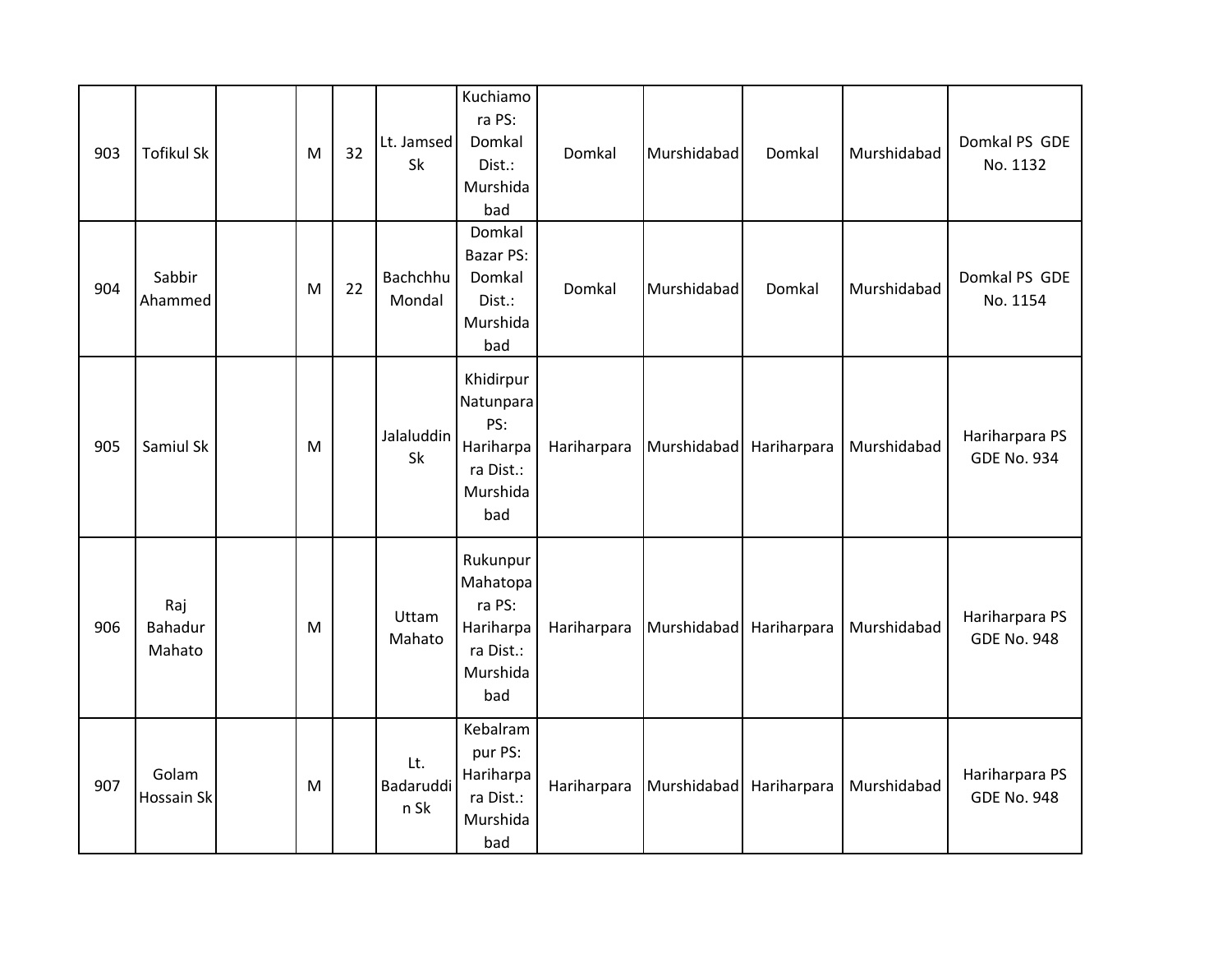| 908 | Samarul<br>Hoque         | M | 25 | Rejaul<br>Hoque              | <b>HITANPUR</b><br>PS:<br>Domkal<br>Dist.:<br>Murshida<br>bad                    | Domkal    | Murshidabad | Islampore | Murshidabad | Islampore PS GDE<br>No. 814 |
|-----|--------------------------|---|----|------------------------------|----------------------------------------------------------------------------------|-----------|-------------|-----------|-------------|-----------------------------|
| 909 | Masidul<br><b>Biswas</b> | M | 20 | Haidar<br><b>Biswas</b>      | <b>ETBARNA</b><br><b>GAR PS:</b><br>Domkal<br>Dist.:<br>Murshida<br>bad          | Domkal    | Murshidabad | Islampore | Murshidabad | Islampore PS GDE<br>No. 814 |
| 910 | Nijam<br>Molla           | M | 21 | Ersad<br>Molla               | <b>RAMNA</b><br>PS:<br>Domkal<br>Dist.:<br>Murshida<br>bad                       | Domkal    | Murshidabad | Islampore | Murshidabad | Islampore PS GDE<br>No. 814 |
| 911 | Kuran Sk                 | M | 45 | Mekail Sk                    | <b>RAMCHAN</b><br><b>DRAPUR</b><br>PS:<br>Islampore<br>Dist.:<br>Murshida<br>bad | Islampore | Murshidabad | Islampore | Murshidabad | Islampore PS GDE<br>No. 814 |
| 912 | Sentu Sk                 | M | 47 | Abdul Bari   Islampore<br>Sk | <b>ISLAMPUR</b><br>PS:<br>Dist.:<br>Murshida<br>bad                              | Islampore | Murshidabad | Islampore | Murshidabad | Islampore PS GDE<br>No. 814 |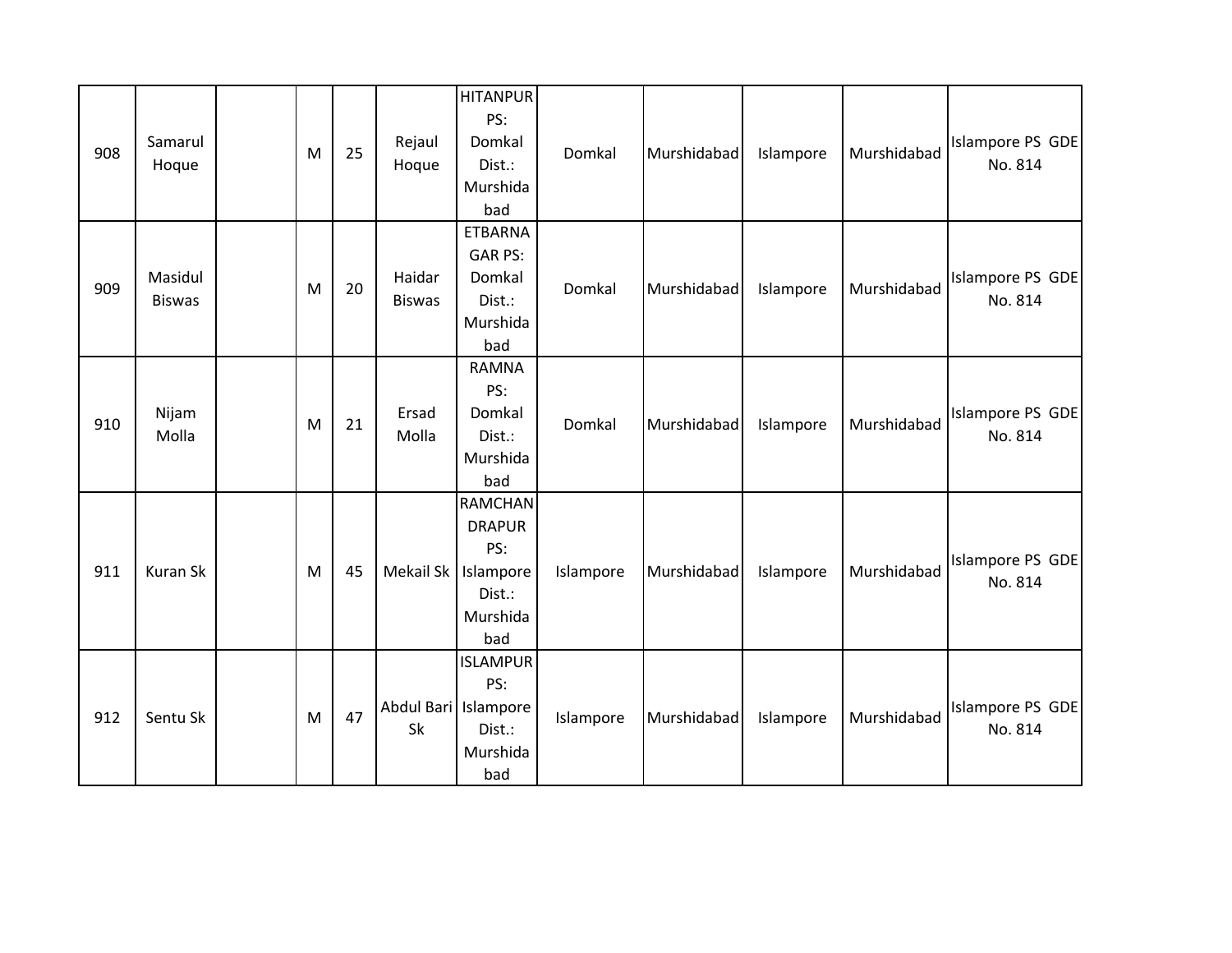| 913 | Musaraf<br>Sk      | M | 25 | Rejaul Sk                         | <b>GHUGHUP</b><br>ARA PS:<br>Islampore<br>Dist.:<br>Murshida<br>bad          | Islampore | Murshidabad | Islampore | Murshidabad | Islampore PS GDE<br>No. 814 |
|-----|--------------------|---|----|-----------------------------------|------------------------------------------------------------------------------|-----------|-------------|-----------|-------------|-----------------------------|
| 914 | Tanmoy<br>Ghosh    | M | 19 | Kanu<br>Ghosh                     | <b>CHAK PS:</b><br>Islampore<br>Dist.:<br>Murshida<br>bad                    | Islampore | Murshidabad | Islampore | Murshidabad | Islampore PS GDE<br>No. 815 |
| 915 | Dip<br>Karmakar    | M | 19 | Kartick<br>Karmakar               | <b>KARMAKA</b><br><b>RPARA PS:</b><br>Islampore<br>Dist.:<br>Murshida<br>bad | Islampore | Murshidabad | Islampore | Murshidabad | Islampore PS GDE<br>No. 815 |
| 916 | Nur Alam<br>Mondal | M | 24 | Kamaluddi   Islampore<br>n Mondal | <b>NAJIRPUR</b><br>PS:<br>Dist.:<br>Murshida<br>bad                          | Islampore | Murshidabad | Islampore | Murshidabad | Islampore PS GDE<br>No. 815 |
| 917 | Alamgir Sk         | M | 22 | Imajuddin   Islampore<br>Sk       | <b>NASHIPUR</b><br>PS:<br>Dist.:<br>Murshida<br>bad                          | Islampore | Murshidabad | Islampore | Murshidabad | Islampore PS GDE<br>No. 815 |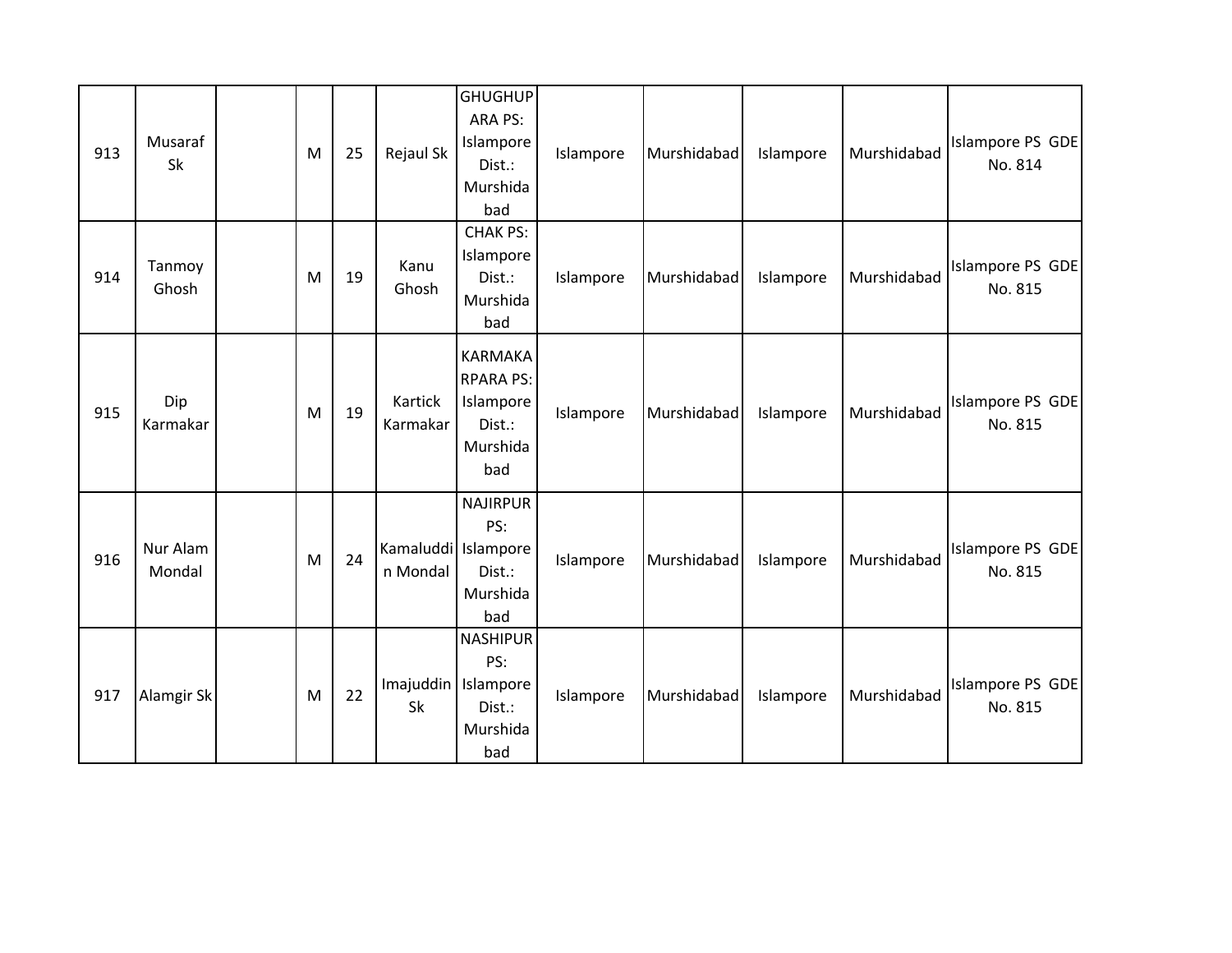| 918 | Said<br>Anowar    | M | 22 | Rafikul<br>Islam         | <b>ESSERPAR</b><br>A PS:<br>Islampore<br>Dist.:<br>Murshida<br>bad          | Islampore | Murshidabad | Islampore | Murshidabad | Islampore PS GDE<br>No. 815 |
|-----|-------------------|---|----|--------------------------|-----------------------------------------------------------------------------|-----------|-------------|-----------|-------------|-----------------------------|
| 919 | Md Akil<br>Ansari | M | 27 | Abdul<br>Jalim<br>Mondal | <b>DIGHALKA</b><br>NDI PS:<br>Islampore<br>Dist.:<br>Murshida<br>bad        | Islampore | Murshidabad | Islampore | Murshidabad | Islampore PS GDE<br>No. 815 |
| 920 | Sujan<br>Hoque    | M | 22 | Sabdul<br>Hoqu           | <b>GOPINAT</b><br><b>HPUR PS:</b><br>Islampore<br>Dist.:<br>Murshida<br>bad | Islampore | Murshidabad | Islampore | Murshidabad | Islampore PS GDE<br>No. 817 |
| 921 | Mannan<br>Sk      | M | 27 | Saidul Sk                | <b>GOPINAT</b><br><b>HPUR PS:</b><br>Islampore<br>Dist.:<br>Murshida<br>bad | Islampore | Murshidabad | Islampore | Murshidabad | Islampore PS GDE<br>No. 817 |
| 922 | Abul<br>Hasan     | M | 25 | Lokman<br>Sk             | <b>GOPINAT</b><br><b>HPUR PS:</b><br>Islampore<br>Dist.:<br>Murshida<br>bad | Islampore | Murshidabad | Islampore | Murshidabad | Islampore PS GDE<br>No. 817 |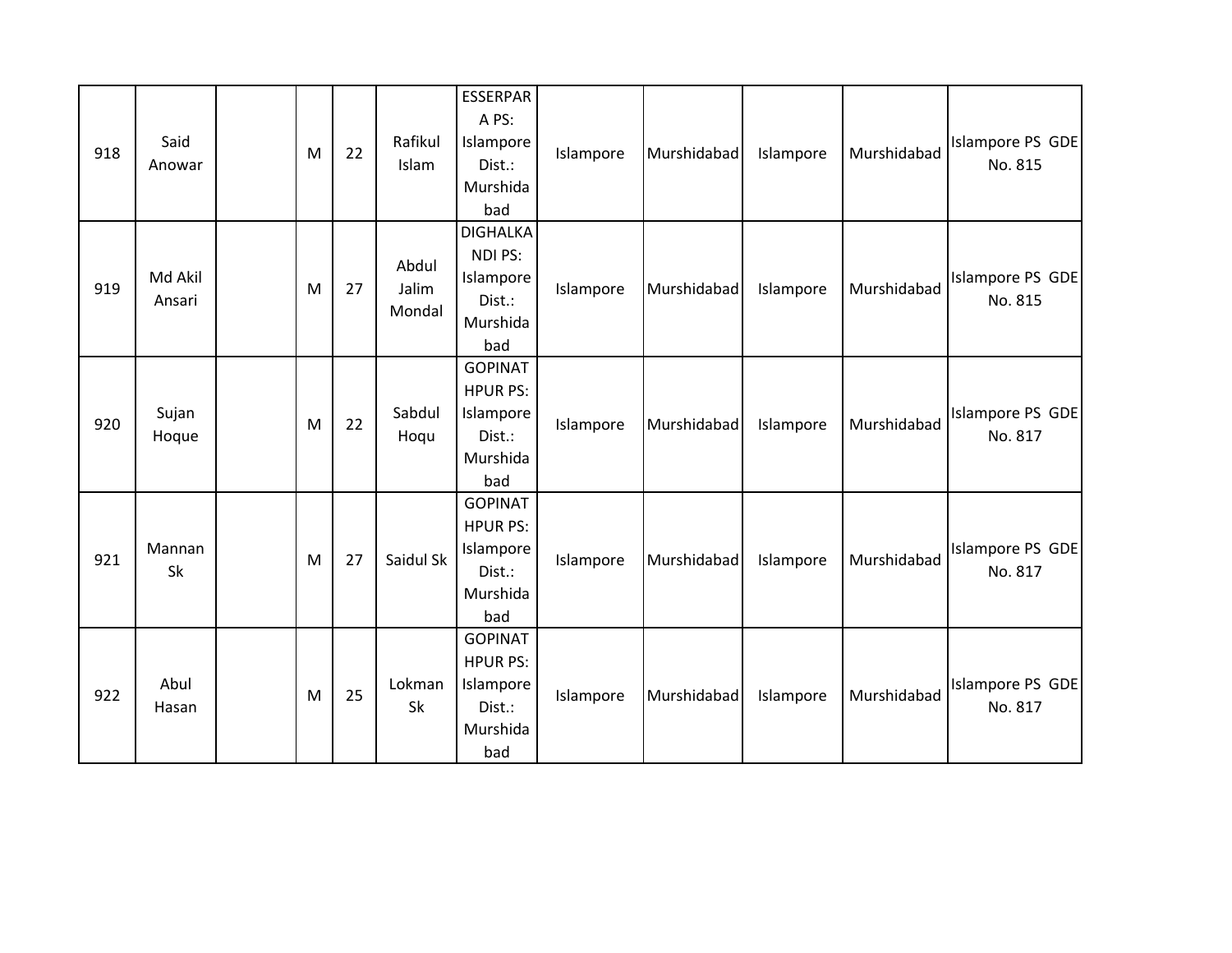| 923 | Tainuddin<br>Sk        | M | 32 | Faimuddin Islampore<br>Sk | <b>DARAKATI</b><br>PS:<br>Dist.:<br>Murshida<br>bad           | Islampore | Murshidabad | Islampore | Murshidabad | Islampore PS GDE<br>No. 815 |
|-----|------------------------|---|----|---------------------------|---------------------------------------------------------------|-----------|-------------|-----------|-------------|-----------------------------|
| 924 | Rojit<br><b>Biswas</b> | M | 42 | Mojit<br><b>Biswas</b>    | Dayaramp<br>ur PS:<br>Jalangi<br>Dist.:<br>Murshida<br>bad    | Jalangi   | Murshidabad | Jalangi   | Murshidabad | Jalangi PS GDE<br>No. 828   |
| 925 | Enamul<br>Haque        | M | 28 | Abul<br>Hossain           | Jortala PS:<br>Jalangi<br>Dist.:<br>Murshida<br>bad           | Jalangi   | Murshidabad | Jalangi   | Murshidabad | Jalangi PS GDE<br>No. 828   |
| 926 | Rahit Sk               | M | 20 | Jamrul Sk                 | Jortala PS:<br>Jalangi<br>Dist.:<br>Murshida<br>bad           | Jalangi   | Murshidabad | Jalangi   | Murshidabad | Jalangi PS GDE<br>No. 828   |
| 927 | Prosenjit<br>Halder    | M | 32 | Kumaresh<br>Halder        | Jaykrishna<br>pur PS:<br>Jalangi<br>Dist.:<br>Murshida<br>bad | Jalangi   | Murshidabad | Jalangi   | Murshidabad | Jalangi PS GDE<br>No. 828   |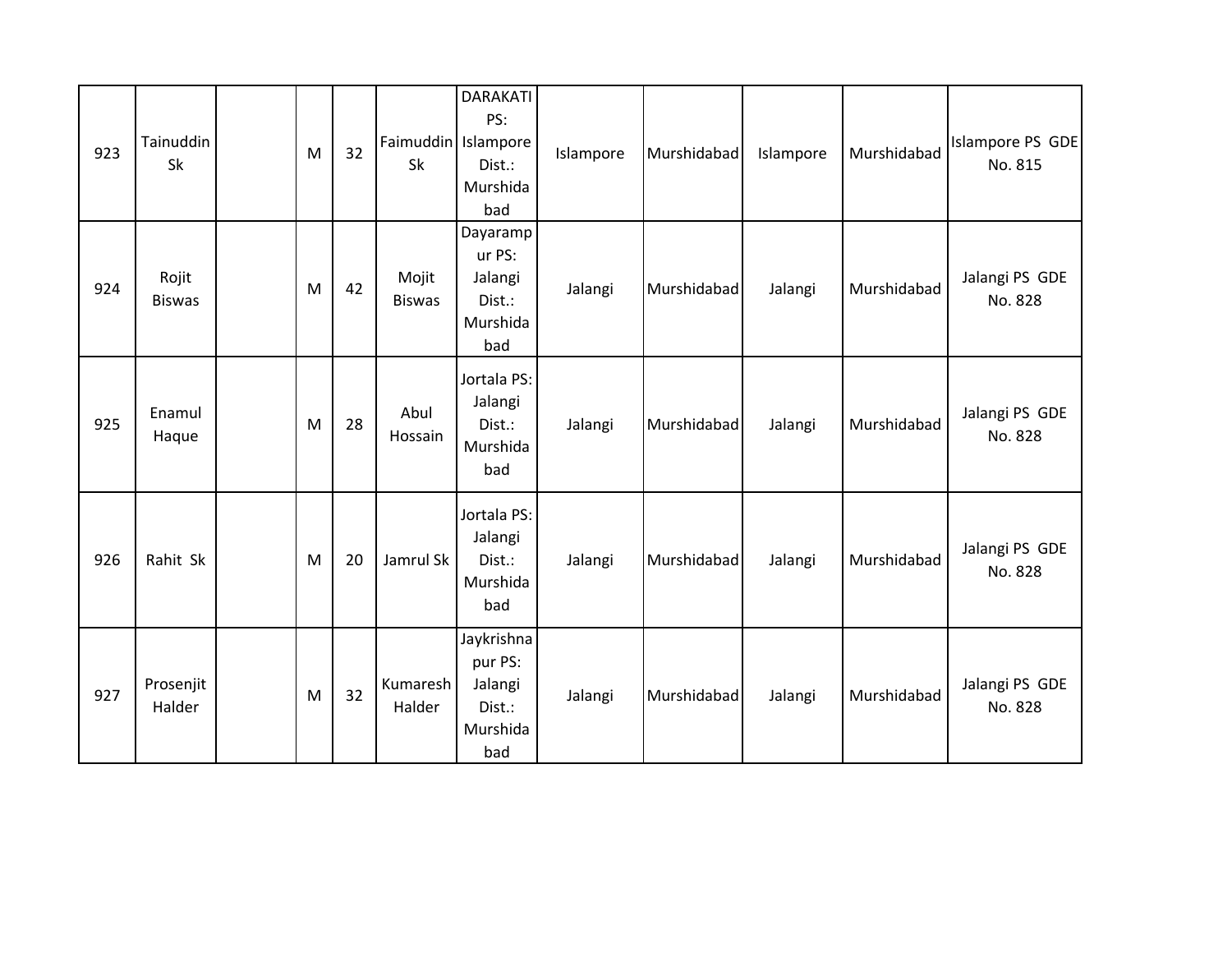| 928 | Imran<br>Mondal | M | 37 | Farman<br>Mondal         | Bilaspur<br>PS: Jalangi<br>Dist.:<br>Murshida<br>bad        | Jalangi | Murshidabad | Jalangi | Murshidabad | Jalangi PS GDE<br>No. 828 |
|-----|-----------------|---|----|--------------------------|-------------------------------------------------------------|---------|-------------|---------|-------------|---------------------------|
| 929 | Babu Sk         | M | 23 | Lutfar<br>Mondal         | Nowdapar<br>a PS:<br>Jalangi<br>Dist.:<br>Murshida<br>bad   | Jalangi | Murshidabad | Jalangi | Murshidabad | Jalangi PS GDE<br>No. 828 |
| 930 | Ajit<br>Mondal  | M | 23 | Abdul<br>Mojit<br>Mondal | Nowdapar<br>a PS:<br>Jalangi<br>Dist.:<br>Murshida<br>bad   | Jalangi | Murshidabad | Jalangi | Murshidabad | Jalangi PS GDE<br>No. 828 |
| 931 | Jiarul Sk       | M | 26 | Israfil Sha              | Chanderp<br>ara PS:<br>Jalangi<br>Dist.:<br>Murshida<br>bad | Jalangi | Murshidabad | Jalangi | Murshidabad | Jalangi PS GDE<br>No. 828 |
| 932 | Absar Sk        | M | 27 | Abul<br>Kasem Sk         | Chanderp<br>ara PS:<br>Jalangi<br>Dist.:<br>Murshida<br>bad | Jalangi | Murshidabad | Jalangi | Murshidabad | Jalangi PS GDE<br>No. 828 |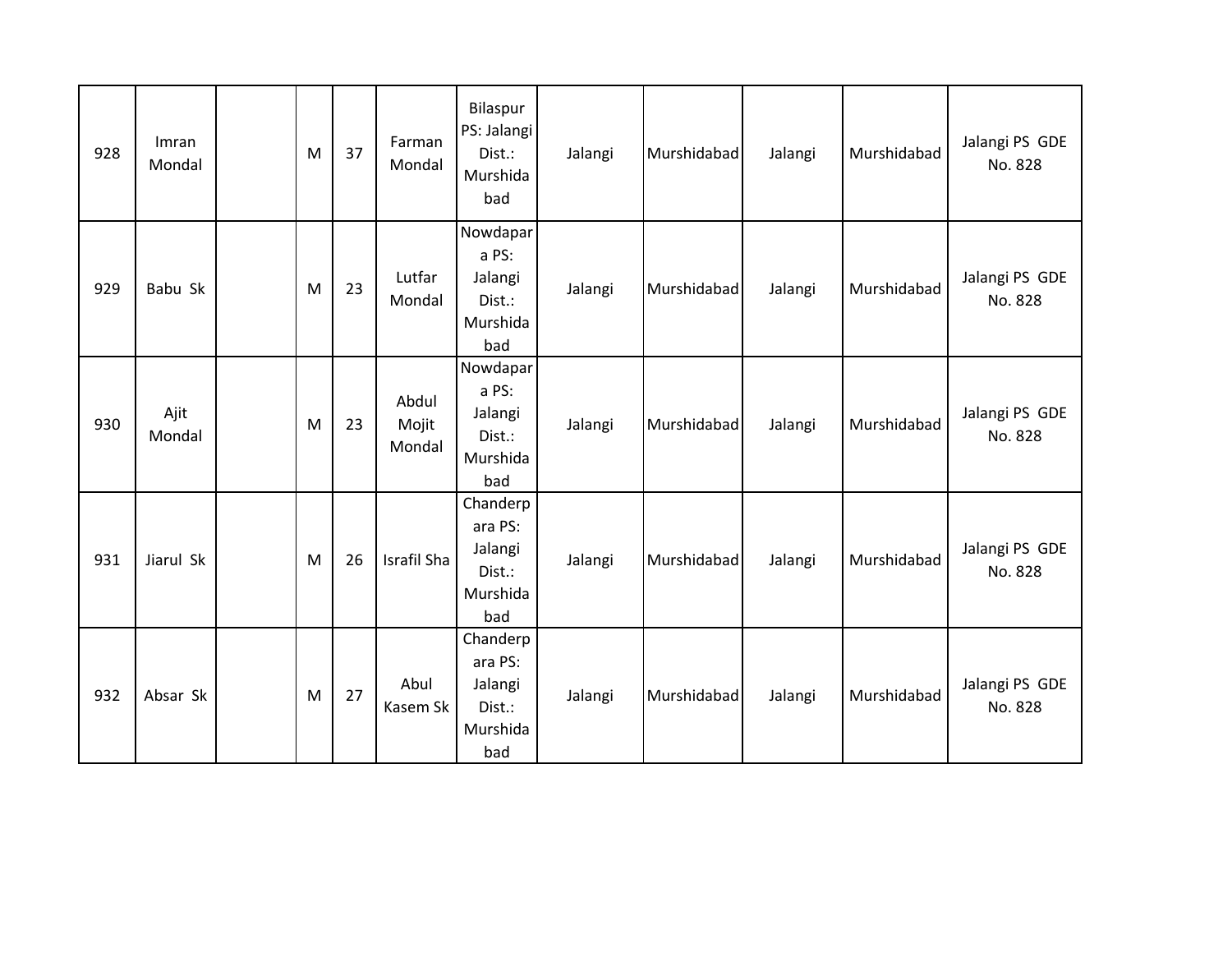| 933 | Moulabox<br><b>Sk</b> | M | 52 | Jalil Sk            | Jalangi PS:<br>Jalangi<br>Dist.:<br>Murshida<br>bad              | Jalangi | Murshidabad | Jalangi | Murshidabad | Jalangi PS GDE<br>No. 828 |
|-----|-----------------------|---|----|---------------------|------------------------------------------------------------------|---------|-------------|---------|-------------|---------------------------|
| 934 | Sinarul Sk            | M | 22 | Sahamat<br>Sk       | Faridpur<br>Hazipara<br>PS: Jalangi<br>Dist.:<br>Murshida<br>bad | Jalangi | Murshidabad | Jalangi | Murshidabad | Jalangi PS GDE<br>No. 810 |
| 935 | Kartick<br>Majumdar   | M | 39 | Dinesh<br>Majumdar  | Amaipara<br>PS: Jiaganj<br>Dist.:<br>Murshida<br>bad             | Jiaganj | Murshidabad | Jiaganj | Murshidabad | Jiaganj PS GDE<br>No. 712 |
| 936 | Sadhin<br>Mandal      | M | 52 | Lt. Dilip<br>Mandal | Ambarnag<br>ar PS:<br>Jiaganj<br>Dist.:<br>Murshida<br>bad       | Jiaganj | Murshidabad | Jiaganj | Murshidabad | Jiaganj PS GDE<br>No. 712 |
| 937 | Balaram<br>Mondal     | M | 28 | Biswanath<br>Mondal | Marura<br>PS: Kandi<br>Dist.:<br>Murshida<br>bad                 | Kandi   | Murshidabad | Kandi   | Murshidabad | Kandi PS GDE No.<br>1262  |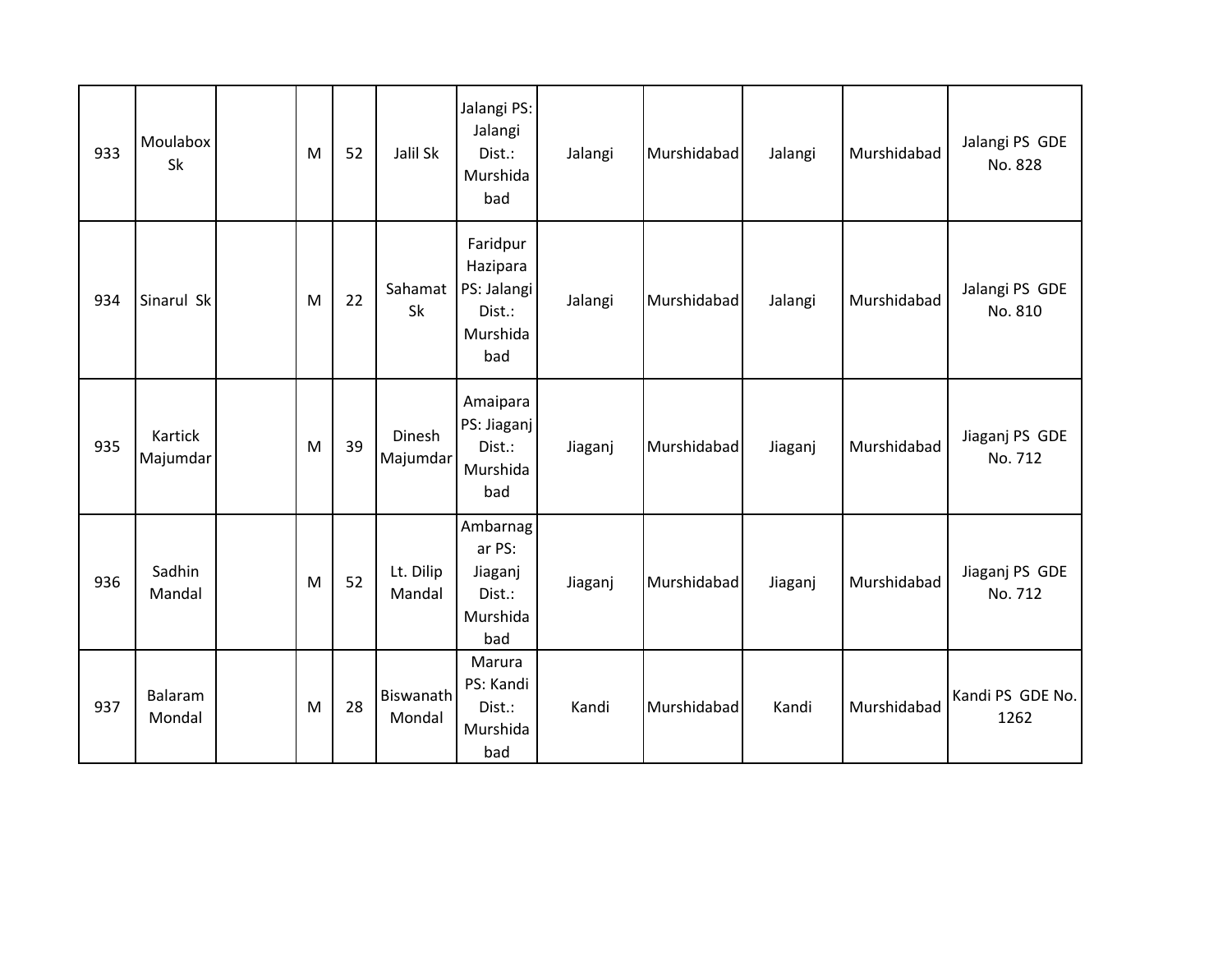| 938 | Niharuddi<br>n Sk     | M           | 46 | Lt. Harun<br>Sk      | Sashpara<br>PS: Kandi<br>Dist.:<br>Murshida<br>bad                       | Kandi      | Murshidabad | Kandi   | Murshidabad | Kandi PS GDE No.<br>1262   |
|-----|-----------------------|-------------|----|----------------------|--------------------------------------------------------------------------|------------|-------------|---------|-------------|----------------------------|
| 939 | Om<br>Prakash<br>Paul | M           | 31 | Sabal Kr<br>Paul     | Marura<br>PS: Kandi<br>Dist.:<br>Murshida<br>bad                         | Kandi      | Murshidabad | Kandi   | Murshidabad | Kandi PS GDE No.<br>1262   |
| 940 | Refajul Sk            | M           | 30 | Jamalrudd<br>in Sk   | Sashpara<br>PS: Kandi<br>Dist.:<br>Murshida<br>bad                       | Kandi      | Murshidabad | Kandi   | Murshidabad | Kandi PS GDE No.<br>1262   |
| 941 | Khairunne<br>sha Bibi | $\mathsf F$ | 25 | Abu<br><b>Bakkar</b> | Balutungi<br>PS: Lalgola<br>Dist.:<br>Murshida<br>bad                    | Lalgola    | Murshidabad | Lalgola | Murshidabad | Lalgola PS GDE<br>No. 1048 |
| 942 | Sarif<br>Mohamm<br>ad | M           | 23 | Lt Munsur<br>Ali     | Latiberpar<br>a PS:<br>Lalgola<br>Dist.:<br>Murshida<br>bad              | Lalgola    | Murshidabad | Lalgola | Murshidabad | Lalgola PS GDE<br>No. 1048 |
| 943 | Moniruddi<br>n Sk     | M           | 45 | Lt Hasan<br>Sk       | Goaljan<br>Mewdapa<br>ra PS:<br>Berhampo<br>re Dist.:<br>Murshida<br>bad | Berhampore | Murshidabad | Lalgola | Murshidabad | Lalgola PS GDE<br>No. 1048 |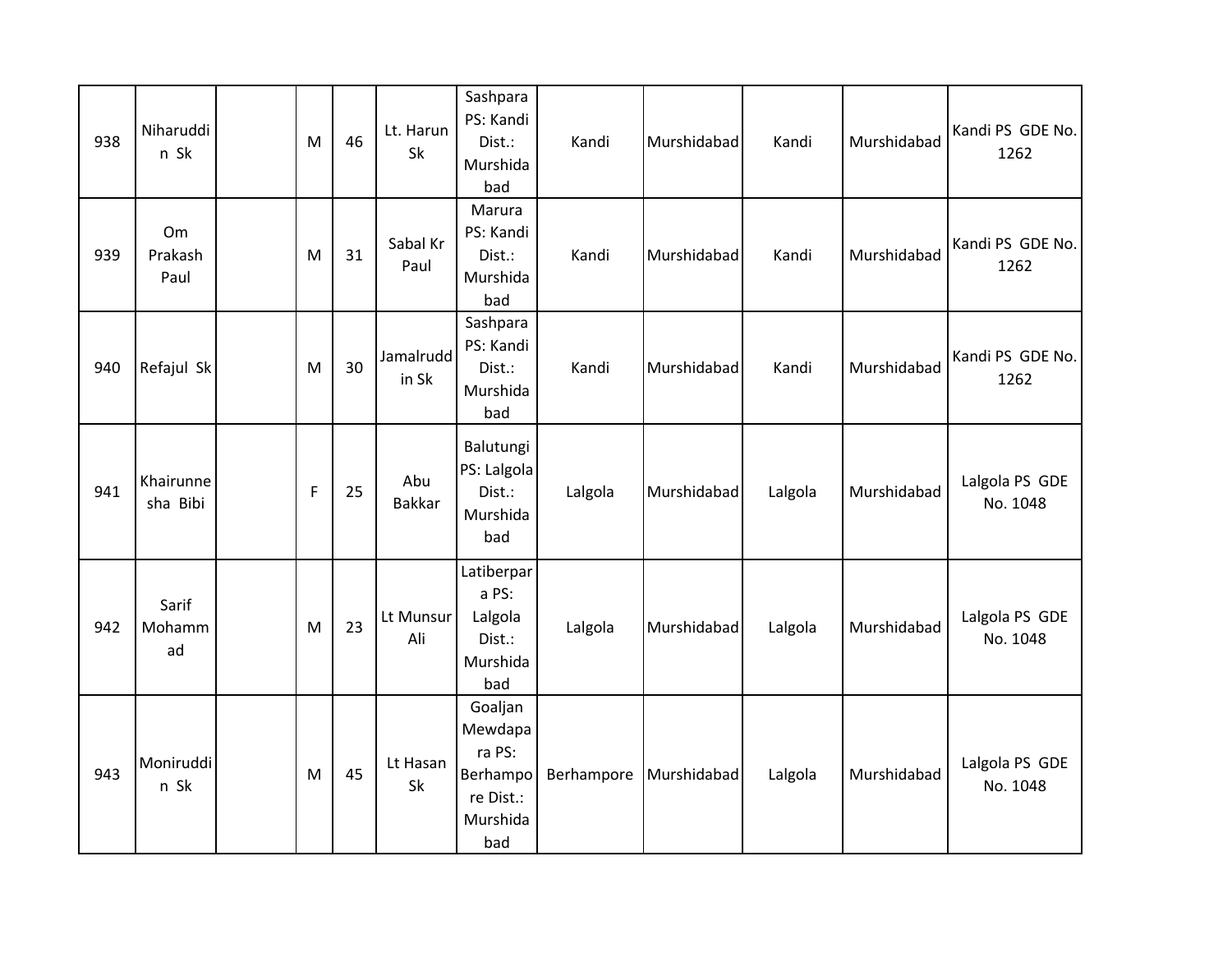| 944 | Dipankar<br>Mondal | M | 1060 | Panchana<br>n Mondal  | Baushmari<br>PS: Lalgola<br>Dist.:<br>Murshida<br>bad           | Lalgola | Murshidabad | Lalgola | Murshidabad | Lalgola PS GDE<br>No. 1060 |
|-----|--------------------|---|------|-----------------------|-----------------------------------------------------------------|---------|-------------|---------|-------------|----------------------------|
| 945 | Bachan<br>Mondal   | M | 28   | Sukumar<br>Mondal     | Janpur PS:<br>Jiaganj<br>Dist.:<br>Murshida<br>bad              | Jiaganj | Murshidabad | Lalgola | Murshidabad | Lalgola PS GDE<br>No. 1060 |
| 946 | Yeakub<br>Ali      | M | 27   | Lt<br>Mofajuddi<br>n. | Kalmegha<br>PS: Lalgola<br>Dist.:<br>Murshida<br>bad            | Lalgola | Murshidabad | Lalgola | Murshidabad | Lalgola PS GDE<br>No. 1060 |
| 947 | Sariful Sk         | M | 22   | Azizul<br>Hoque       | Ekdalia<br>Birampur<br>PS: Lalgola<br>Dist.:<br>Murshida<br>bad | Lalgola | Murshidabad | Lalgola | Murshidabad | Lalgola PS GDE<br>No. 1060 |
| 948 | Kabil Sk           | M | 50   | Lt Altab Sk           | Chandipur<br>PS: Lalgola<br>Dist.:<br>Murshida<br>bad           | Lalgola | Murshidabad | Lalgola | Murshidabad | Lalgola PS GDE<br>No. 1061 |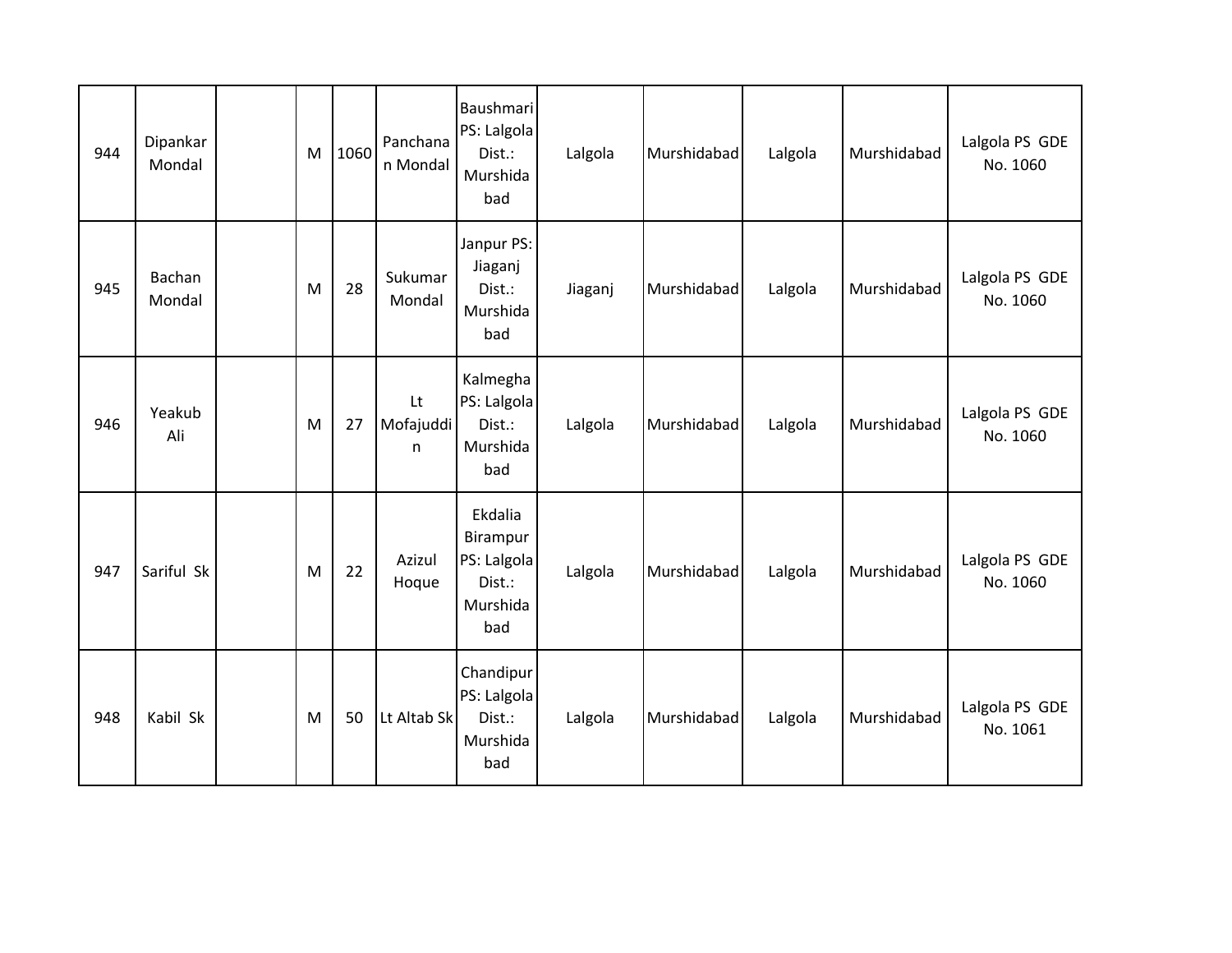| 949 | Nurul<br>Hoque           | M | 45 | Fajlu Sk          | Chandipur<br>PS: Lalgola<br>Dist.:<br>Murshida<br>bad            | Lalgola                                         | Murshidabad | Lalgola                                         | Murshidabad                         | Lalgola PS GDE<br>No. 1061            |
|-----|--------------------------|---|----|-------------------|------------------------------------------------------------------|-------------------------------------------------|-------------|-------------------------------------------------|-------------------------------------|---------------------------------------|
| 950 | Hemanta<br>Mondal        | M | 32 | Hiralal<br>Mandal | Banglapar<br>a PS:<br>Murshida<br>bad Dist.:<br>Murshida<br>bad  |                                                 |             | Murshidabad Murshidabad Murshidabad Murshidabad |                                     | Murshidabad PS<br><b>GDE No. 1348</b> |
| 951 | Amit<br>Sarkar           | M | 25 | Uttam<br>Sarkar   | Chandatal<br>a PS:<br>Murshida<br>bad Dist.:<br>Murshida<br>bad  | Murshidabad Murshidabad Murshidabad Murshidabad |             |                                                 |                                     | Murshidabad PS<br><b>GDE No. 1348</b> |
| 952 | <b>Basudeb</b><br>Mondal | M | 32 | Amoti<br>Mondal   | Rampur<br>PS:<br>Murshida<br>bad Dist.:<br>Murshida<br>bad       | Murshidabad Murshidabad Murshidabad             |             |                                                 | Murshidabad                         | Murshidabad PS<br><b>GDE No. 1348</b> |
| 953 | Sanarul<br>Sk            | M | 23 | Jamal Sk          | Liyakatnag<br>ar PS:<br>Berhampo<br>re Dist.:<br>Murshida<br>bad | Berhampore                                      |             |                                                 | Murshidabad Murshidabad Murshidabad | Murshidabad PS<br><b>GDE No. 1348</b> |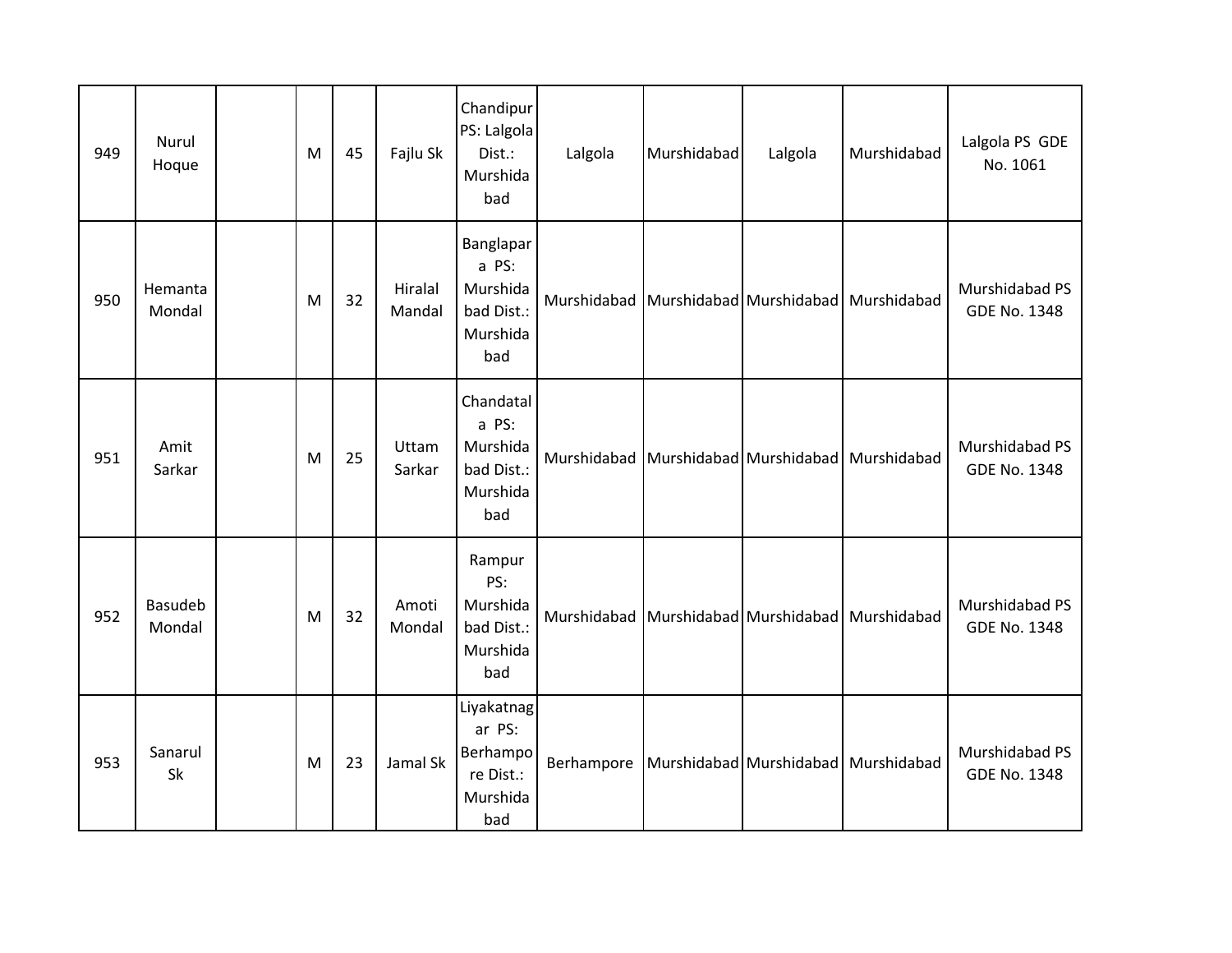| 954 | Sonali<br>Bibi          | F | 27 | Sonarul Sk      | Liyakatnag<br>ar PS:<br>Berhampo<br>re Dist.:<br>Murshida<br>bad | Berhampore |             |          | Murshidabad Murshidabad Murshidabad | Murshidabad PS<br>GDE No. 1348     |
|-----|-------------------------|---|----|-----------------|------------------------------------------------------------------|------------|-------------|----------|-------------------------------------|------------------------------------|
| 955 | <b>Bishal</b><br>Mondal | M | 21 | Nimai<br>Mondal | Bundaidan<br>ga PS:<br>Nabagram<br>Dist.:<br>Murshida<br>bad     | Nabagram   | Murshidabad | Nabagram | Murshidabad                         | Nabagram PS<br><b>GDE No. 983</b>  |
| 956 | Mahabir<br>Sk           | M | 25 | Kajem Sk        | Natungra<br>m PS:<br>Nabagram<br>Dist.:<br>Murshida<br>bad       | Nabagram   | Murshidabad | Nabagram | Murshidabad                         | Nabagram PS<br><b>GDE No. 1000</b> |
| 957 | Ajad Ali Sk             | M | 44 | Jillar Ali Sk   | Domkal<br>Khanpara<br>PS:<br>Domkal<br>Dist.:<br>Murshida<br>bad | Domkal     | Murshidabad | Nawda    | Murshidabad                         | Nawda PS GDE<br>No. 782            |
| 958 | Julfikar Ali            | M | 36 | Iyakub Sk       | Benidaspu<br>r PS:<br>Daulataba<br>d Dist.:<br>Murshida<br>bad   | Daulatabad | Murshidabad | Nawda    | Murshidabad                         | Nawda PS GDE<br>No. 782            |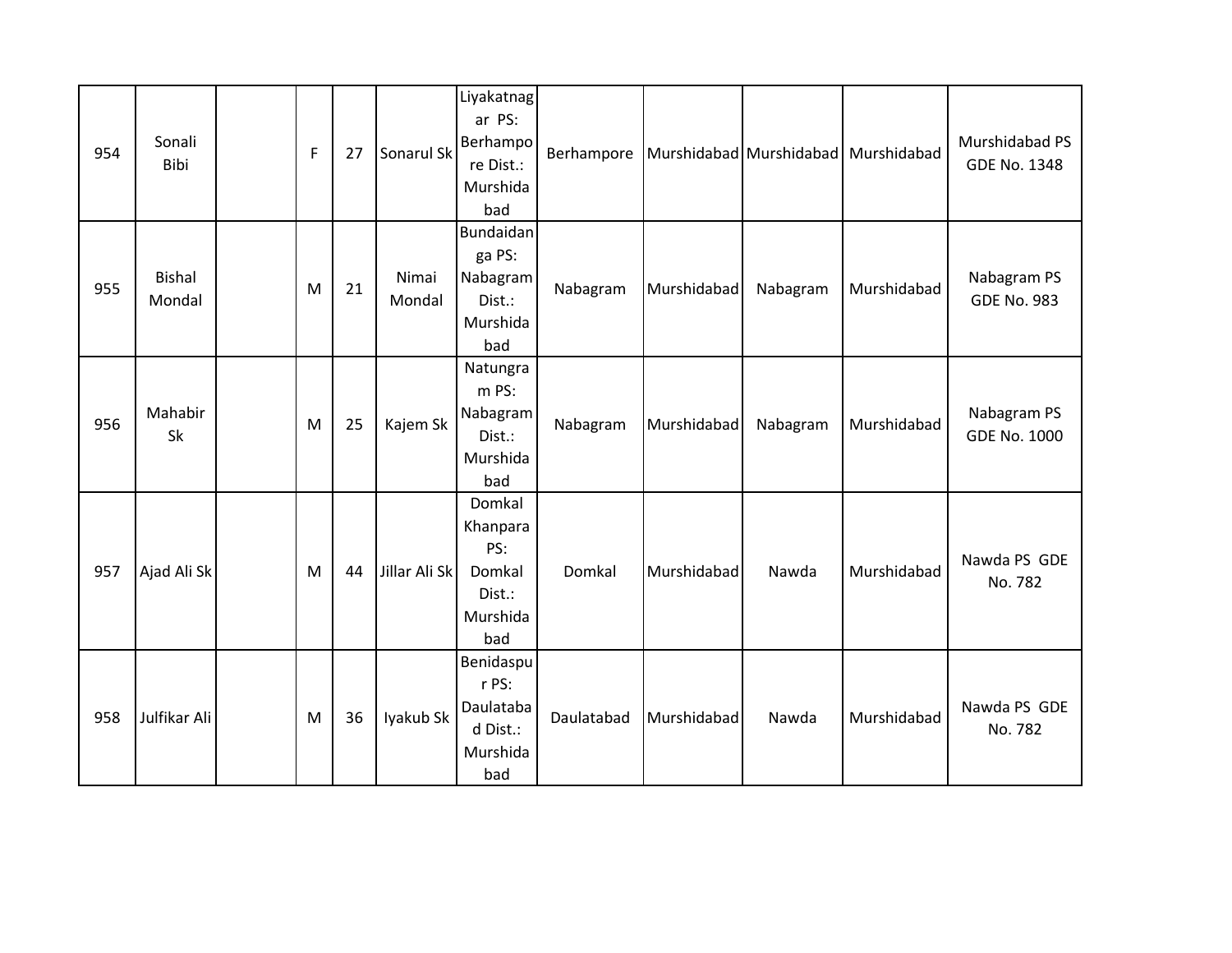| 959 | <b>Biman Das</b>  | M | 19 | <b>Bivas Das</b>    | Nowda<br>Daspara<br>PS: Nawda<br>Dist.:<br>Murshida<br>bad      | Nawda     | Murshidabad | Nawda     | Murshidabad | Nawda PS GDE<br>No. 796     |
|-----|-------------------|---|----|---------------------|-----------------------------------------------------------------|-----------|-------------|-----------|-------------|-----------------------------|
| 960 | Debasish<br>Das   | M | 21 | Manik Das PS: Nawda | Mahamm<br>adpur<br>Daspara<br>Dist.:<br>Murshida<br>bad         | Nawda     | Murshidabad | Nawda     | Murshidabad | Nawda PS GDE<br>No. 796     |
| 961 | <b>Asraful Sk</b> | M | 37 | Ehar Nabi<br>Sk     | PS: Nawda<br>Dist.:<br>Murshida<br>bad                          | Nawda     | Murshidabad | Nawda     | Murshidabad | Nawda PS GDE<br>No. 797     |
| 962 | Mithun Sk         | M | 37 | Mustakin<br>Sk      | Durgapur<br>Natunpara<br>PS: Nawda<br>Dist.:<br>Murshida<br>bad | Nawda     | Murshidabad | Nawda     | Murshidabad | Nawda PS GDE<br>No. 797     |
| 963 | Sahabul<br>Sk     | M | 26 | Asraf Sk            | Nandirvita<br>PS:<br>Raninagar<br>Dist.:<br>Murshida<br>bad     | Raninagar | Murshidabad | Raninagar | Murshidabad | Raninagar PS GDE<br>No. 902 |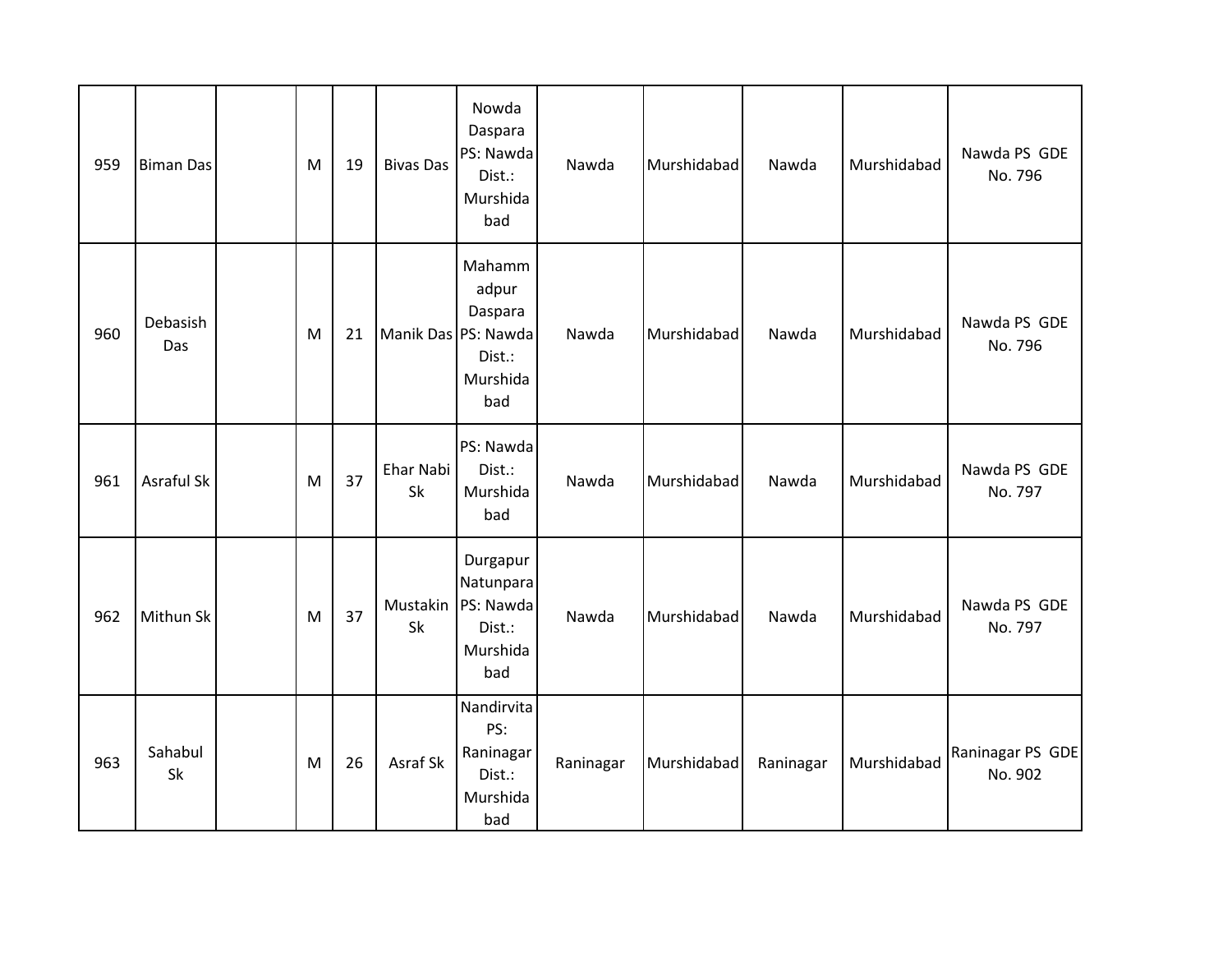| 964 | Rakibul<br>Islam | M | 20 | Mahasin<br>Sk  | Arolpara<br>PS:<br>Raninagar<br>Dist.:<br>Murshida<br>bad   | Raninagar | Murshidabad | Raninagar | Murshidabad | Raninagar PS GDE<br>No. 902 |
|-----|------------------|---|----|----------------|-------------------------------------------------------------|-----------|-------------|-----------|-------------|-----------------------------|
| 965 | Ruhul Sk         | M | 18 | Amrul Sk       | Arolpara<br>PS:<br>Raninagar<br>Dist.:<br>Murshida<br>bad   | Raninagar | Murshidabad | Raninagar | Murshidabad | Raninagar PS GDE<br>No. 902 |
| 966 | Sabirul<br>Islam | M | 26 | Sadek Sk       | Arolpara<br>PS:<br>Raninagar<br>Dist.:<br>Murshida<br>bad   | Raninagar | Murshidabad | Raninagar | Murshidabad | Raninagar PS GDE<br>No. 902 |
| 967 | Sukur Ali        | M | 44 | Panjaton<br>Sk | Mohanga<br>nj PS:<br>Raninagar<br>Dist.:<br>Murshida<br>bad | Raninagar | Murshidabad | Raninagar | Murshidabad | Raninagar PS GDE<br>No. 902 |
| 968 | Mafikul<br>Islam | M | 35 | Siddik Sk      | Mohanga<br>nj PS:<br>Raninagar<br>Dist.:<br>Murshida<br>bad | Raninagar | Murshidabad | Raninagar | Murshidabad | Raninagar PS GDE<br>No. 902 |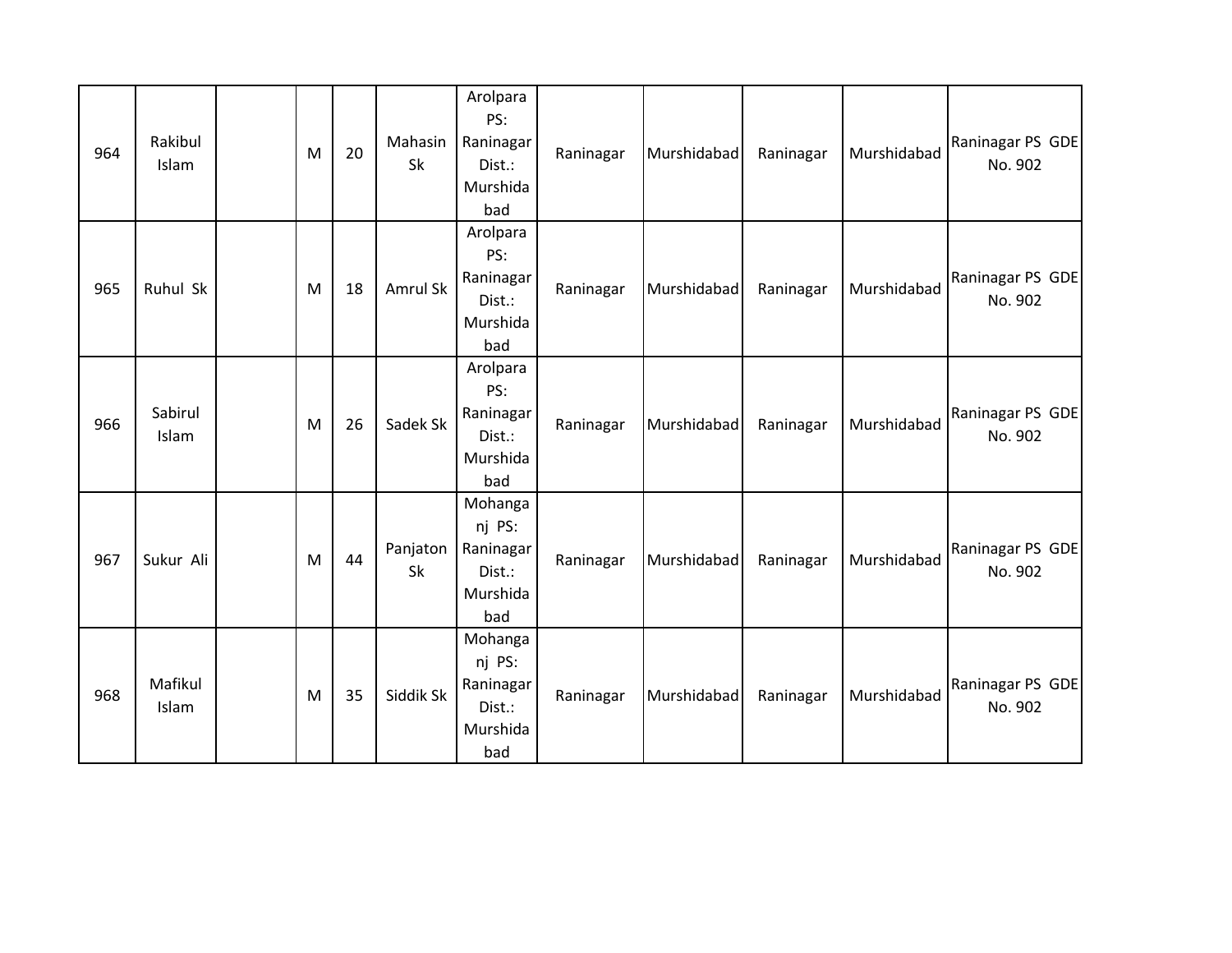| 969 | <b>Tohidul Sk</b> | M | 36 | Abdul<br>Khan          | Faridpur<br>PS:<br>Rejinagar<br>Dist.:<br>Murshida<br>bad                 | Rejinagar | Murshidabad | Rejinagar | Murshidabad | Rejinagar PS GDE<br>No. 901 |
|-----|-------------------|---|----|------------------------|---------------------------------------------------------------------------|-----------|-------------|-----------|-------------|-----------------------------|
| 970 | Tarak<br>Ghosh    | M | 42 | Lt.<br>Madhab<br>Ghosh | Dadpur<br>PS:<br>Rejinagar<br>Dist.:<br>Murshida<br>bad                   | Rejinagar | Murshidabad | Rejinagar | Murshidabad | Rejinagar PS GDE<br>No. 901 |
| 971 | Sanarul<br>Khan   | M | 27 | Sobur<br>Khan          | Sarmastip<br>ur PS:<br>Salar Dist.:<br>Murshida<br>bad                    | Salar     | Murshidabad | Salar     | Murshidabad | Salar PS GDE No.<br>872     |
| 972 | Laltu<br>Mondal   | M | 34 | Arman<br>Mondal        | Sarmastap<br>ur<br>Paschimp<br>ara PS:<br>Salar Dist.:<br>Murshida<br>bad | Salar     | Murshidabad | Salar     | Murshidabad | Salar PS GDE No.<br>872     |
| 973 | Adhir<br>Dalui    | M | 40 | Dhanu<br>Dalui         | Kagram<br>PS: Salar<br>Dist.:<br>Murshida<br>bad                          | Salar     | Murshidabad | Salar     | Murshidabad | Salar PS GDE No.<br>872     |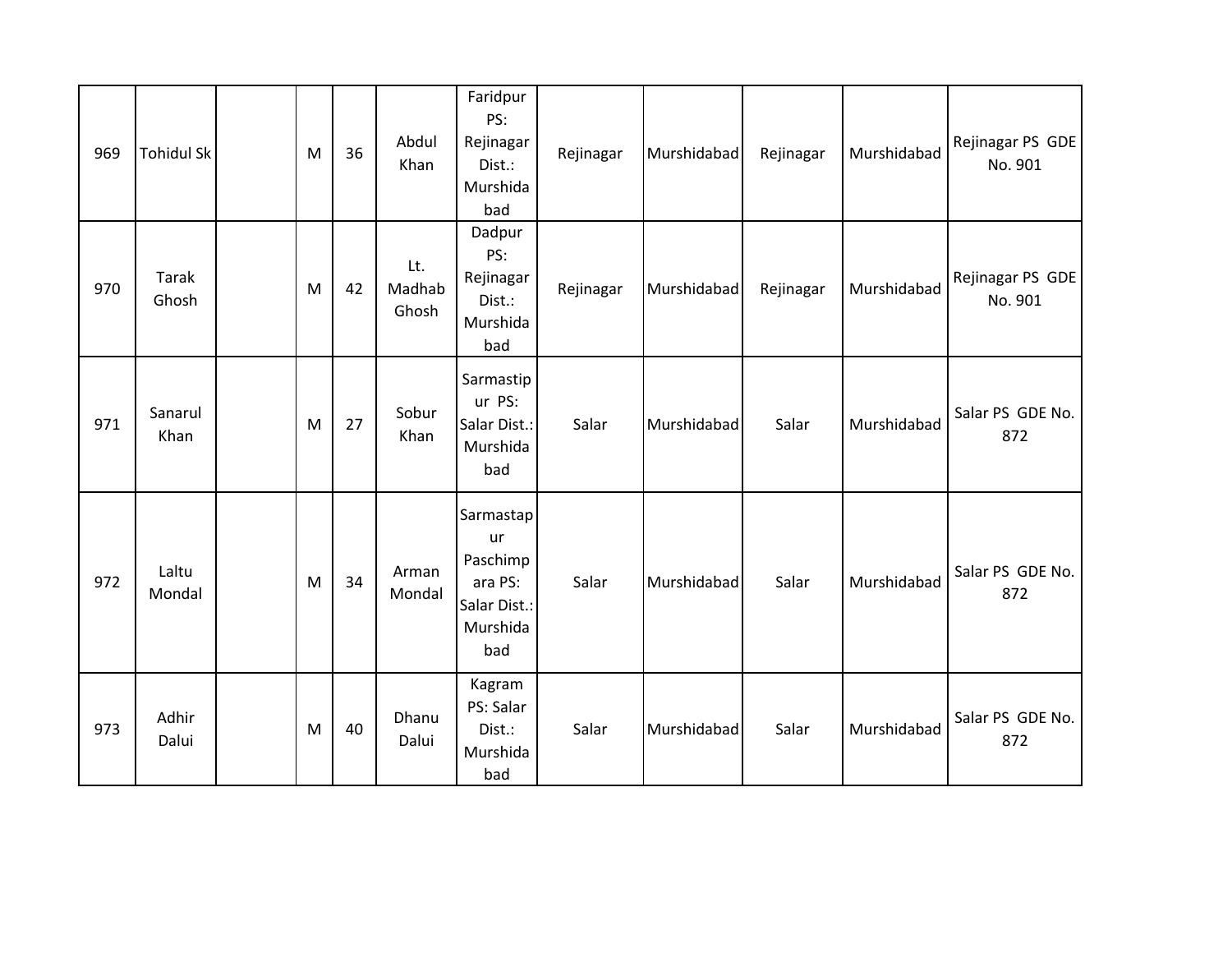| 974 | Goni Sk          | M | 36 | Lt Golai Sk           | Kharera<br>PS: Salar<br>Dist.:<br>Murshida<br>bad                          | Salar       | Murshidabad          | Salar       | Murshidabad          | Salar PS GDE No.<br>872              |
|-----|------------------|---|----|-----------------------|----------------------------------------------------------------------------|-------------|----------------------|-------------|----------------------|--------------------------------------|
| 975 | Hira<br>Majhi    | M | 42 | Lt Ananda<br>Majhi    | Kagram<br>PS: Salar<br>Dist.:<br>Murshida<br>bad                           | Salar       | Murshidabad          | Salar       | Murshidabad          | Salar PS GDE No.<br>872              |
| 976 | Basudeb<br>Hazra | M |    | 38                    | Kagram<br>PS: Salar<br>Dist.:<br>Murshida<br>bad                           | Salar       | Murshidabad          | Salar       | Murshidabad          | Salar PS GDE No.<br>872              |
| 977 | Sukumar<br>Pal   | M | 49 | Praful                | Raghunat<br>hpur PS:<br>Chandrak<br>ona Dist.:<br>Paschim<br>Mednipor<br>e | Chandrakona | Paschim<br>Mednipore | Chandrakona | Paschim<br>Mednipore | Chandrakona PS<br><b>GDE No. 957</b> |
| 978 | Samar<br>Ruidas  | M | 19 | Bapi<br><b>Ruidas</b> | Baliya<br>shyambaz<br>ar PS:<br>Goghat<br>Dist.:<br>Hooghly<br>Rural       | Goghat      | Hooghly<br>Rural     | Chandrakona | Paschim<br>Mednipore | Chandrakona PS<br><b>GDE No. 541</b> |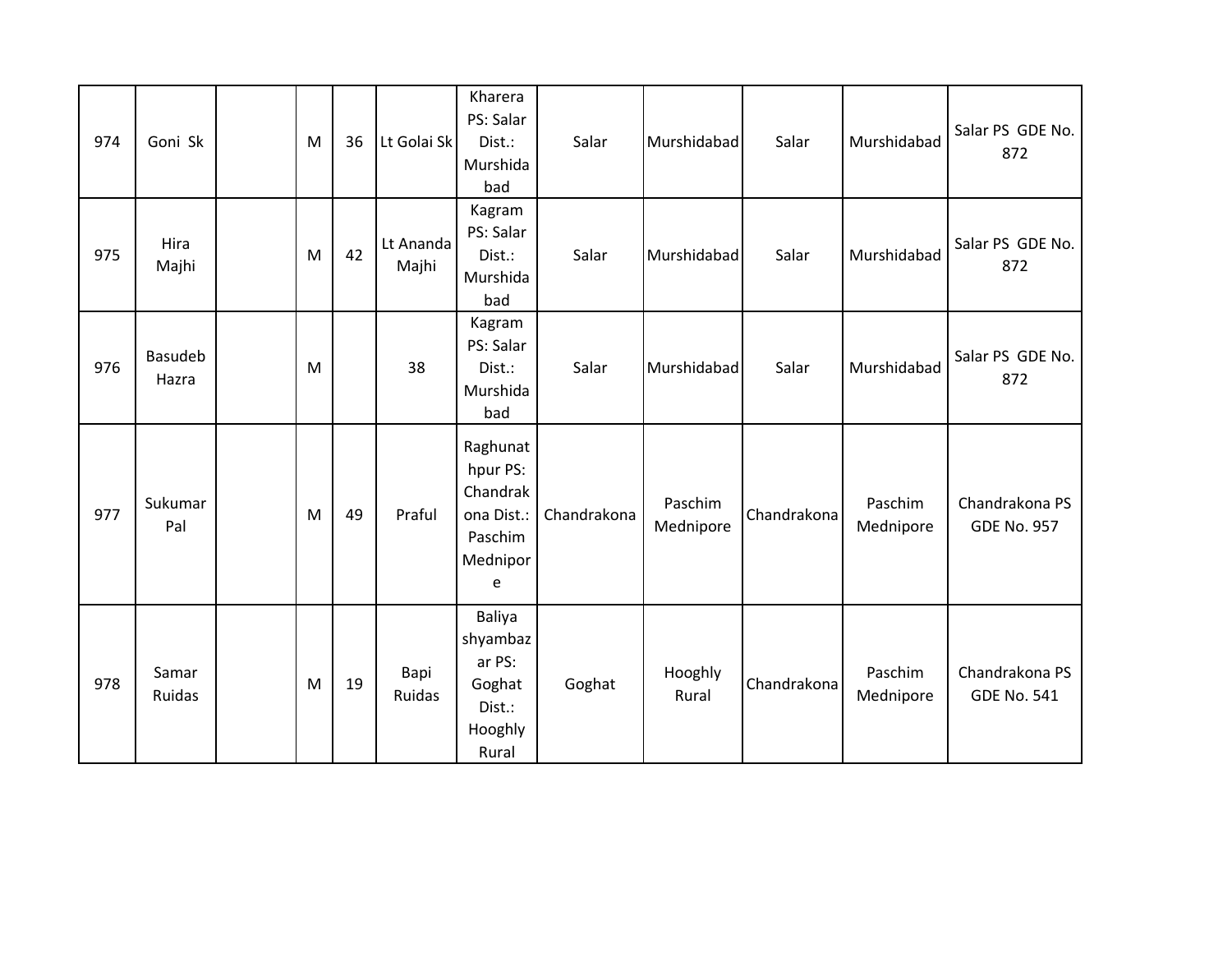| 979 | Khakan<br>Ruidas         | M |    | Bapi<br>Ruidas    | Baliya<br>shyambaz<br>ar PS:<br>Goghat<br>Dist.:<br>Hooghly<br>Rural | Goghat | Hooghly<br>Rural | Chandrakona | Paschim<br>Mednipore | Chandrakona PS<br><b>GDE No. 541</b> |
|-----|--------------------------|---|----|-------------------|----------------------------------------------------------------------|--------|------------------|-------------|----------------------|--------------------------------------|
| 980 | Rakesh<br>Ruidas         | M | 26 | Uttam             | Baliya<br>shyambaz<br>ar PS:<br>Goghat<br>Dist.:<br>Hooghly<br>Rural | Goghat | Hooghly<br>Rural | Chandrakona | Paschim<br>Mednipore | Chandrakona PS<br><b>GDE No. 514</b> |
| 981 | Bipad<br>Taran<br>Ruidas | M |    | Haradhan          | Baliya<br>shyambaz<br>ar PS:<br>Goghat<br>Dist.:<br>Hooghly<br>Rural | Goghat | Hooghly<br>Rural | Chandrakona | Paschim<br>Mednipore | Chandrakona PS<br><b>GDE No. 541</b> |
| 982 | Laxmi<br>Kanta<br>Ruidas | M | 19 | Sukumar<br>Ruidas | Baliya<br>shyambaz<br>ar PS:<br>Goghat<br>Dist.:<br>Hooghly<br>Rural | Goghat | Hooghly<br>Rural | Chandrakona | Paschim<br>Mednipore | Chandrakona PS<br><b>GDE No. 541</b> |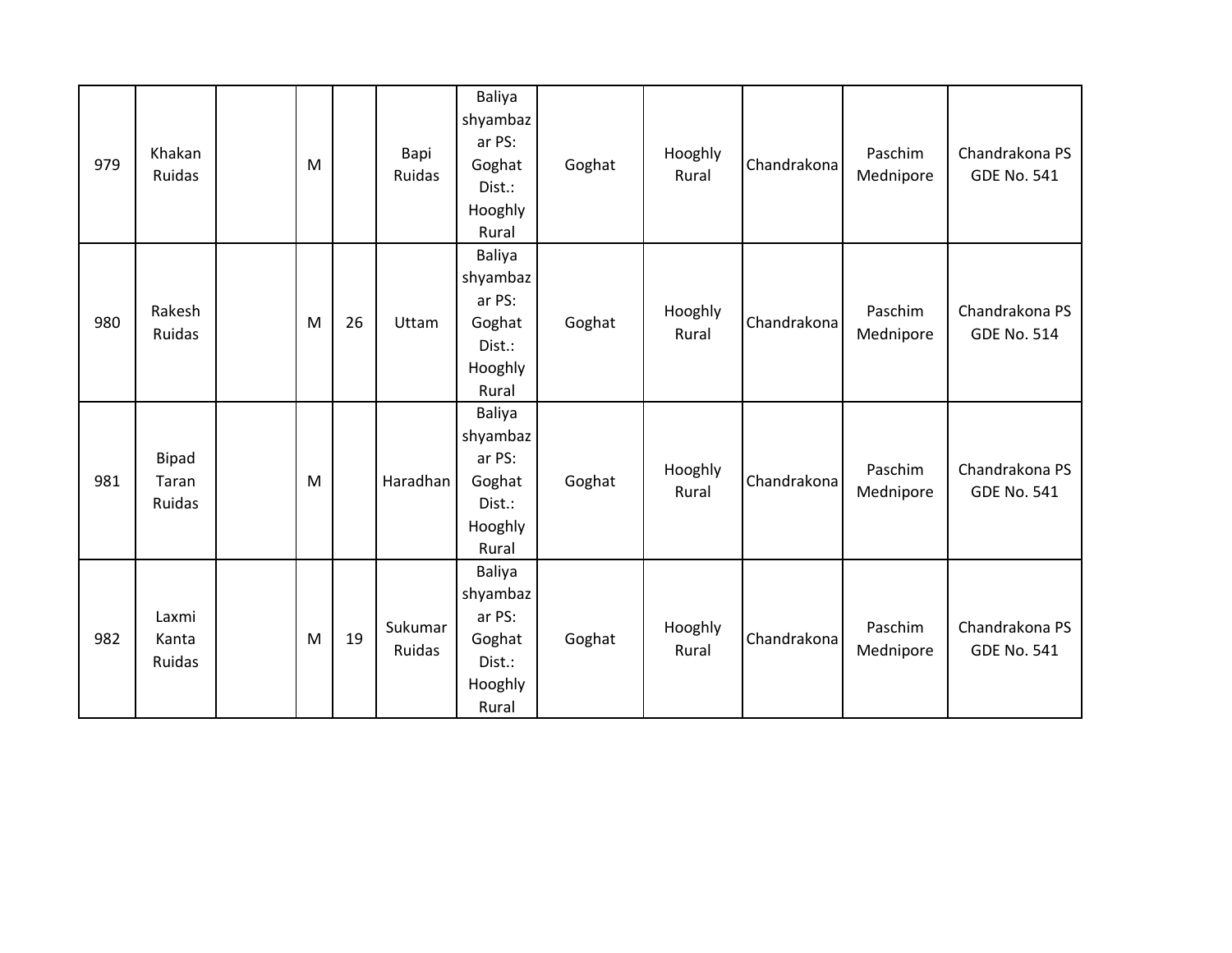| 983 | Ganesh<br>Ruidas          | M | 22 | Tarak                  | Baliya<br>shyambaz<br>ar PS:<br>Goghat<br>Dist.:<br>Hooghly<br>Rural                                  | Goghat      | Hooghly<br>Rural     | Chandrakona | Paschim<br>Mednipore | Chandrakona PS<br><b>GDE No. 541</b> |
|-----|---------------------------|---|----|------------------------|-------------------------------------------------------------------------------------------------------|-------------|----------------------|-------------|----------------------|--------------------------------------|
| 984 | Sanat Dey                 | M | 27 | Dilip Dey              | Srinagar<br>PS:<br>Chandrak<br>ona Dist.:<br>Paschim<br>Mednipor<br>e                                 | Chandrakona | Paschim<br>Mednipore | Chandrakona | Paschim<br>Mednipore | Chandrakona PS<br><b>GDE No. 757</b> |
| 985 | Sk Asar Ali               | M | 36 | Sk<br>Moksed<br>Ali    | <b>BETARUI</b><br>PS: Belda<br>Dist.:<br>Paschim<br>Mednipor<br>e                                     | Belda       | Paschim<br>Mednipore | Dantan      | Paschim<br>Mednipore | Dantan PS GDE<br>No. 2295            |
| 986 | Abhijit<br>Kandar<br>(24) |   |    | S/O<br>Mohan<br>Kandar | <b>OF</b><br>GOURA,<br>PS –<br>DASPUR,<br>DIST. –<br><b>PASCHIM</b><br><b>MEDINIPU</b><br>$\mathsf R$ |             | <b>Basirhat</b>      | Daspur      | Paschim<br>Mednipore | Daspur PS GDE<br>No. 1247            |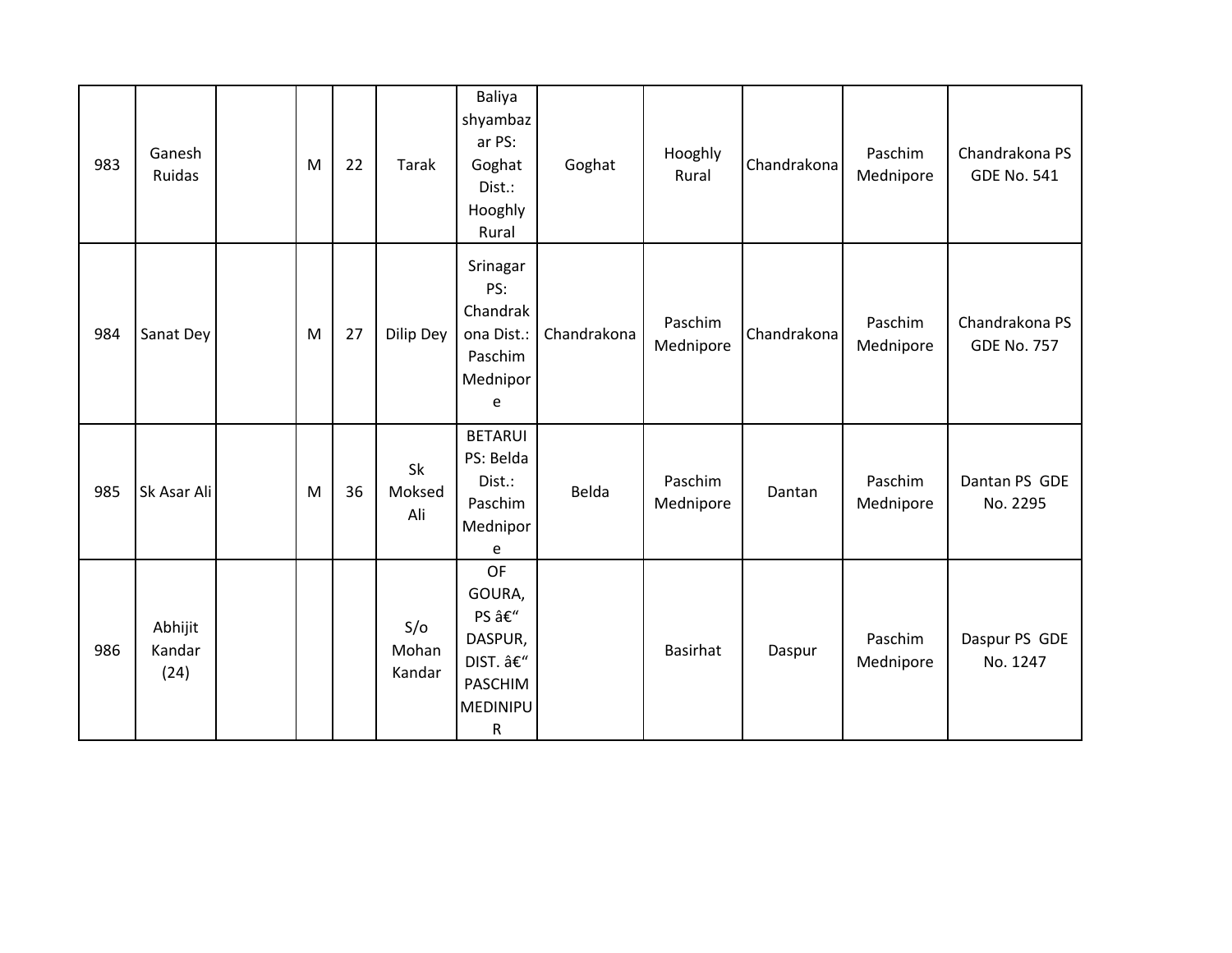| 987 | Satya<br>Dinda (55)      |  | S/O<br>Trilochon<br>Dinda | <b>OF</b><br><b>RAMDASP</b><br>UR, PS â€"<br>DASPUR,<br>DIST. –<br>PASCHIM<br><b>MEDIN</b>  | Basirhat        | Daspur | Paschim<br>Mednipore | Daspur PS GDE<br>No. 1247 |
|-----|--------------------------|--|---------------------------|---------------------------------------------------------------------------------------------|-----------------|--------|----------------------|---------------------------|
| 988 | Moontas<br>Sekh (42)     |  | S/O<br>Badshu<br>Sekh     | OF<br>PARBATIP<br>UR, PS –<br>DASPUR,<br>DIST. –<br>PASCHIM<br><b>MED</b>                   | <b>Basirhat</b> | Daspur | Paschim<br>Mednipore | Daspur PS GDE<br>No. 1247 |
| 989 | Suman<br>Samanta<br>(31) |  | S/O<br>Sekhar<br>Samanta  | <b>OF</b><br><b>NABINMA</b><br>NUA, PS<br>–<br>DASPUR,<br>DIST. –<br>PASCHIM<br><b>MEDI</b> | <b>Basirhat</b> | Daspur | Paschim<br>Mednipore | Daspur PS GDE<br>No. 1247 |
| 990 | Swarup<br>Mondal<br>(21) |  | S/o Nirmal<br>Mondal      | OF<br>SITAPUR,<br>PS –<br>DASPUR,<br>DIST. –<br><b>PASCHIM</b><br><b>MEDINIP</b>            | Basirhat        | Daspur | Paschim<br>Mednipore | Daspur PS GDE<br>No. 1247 |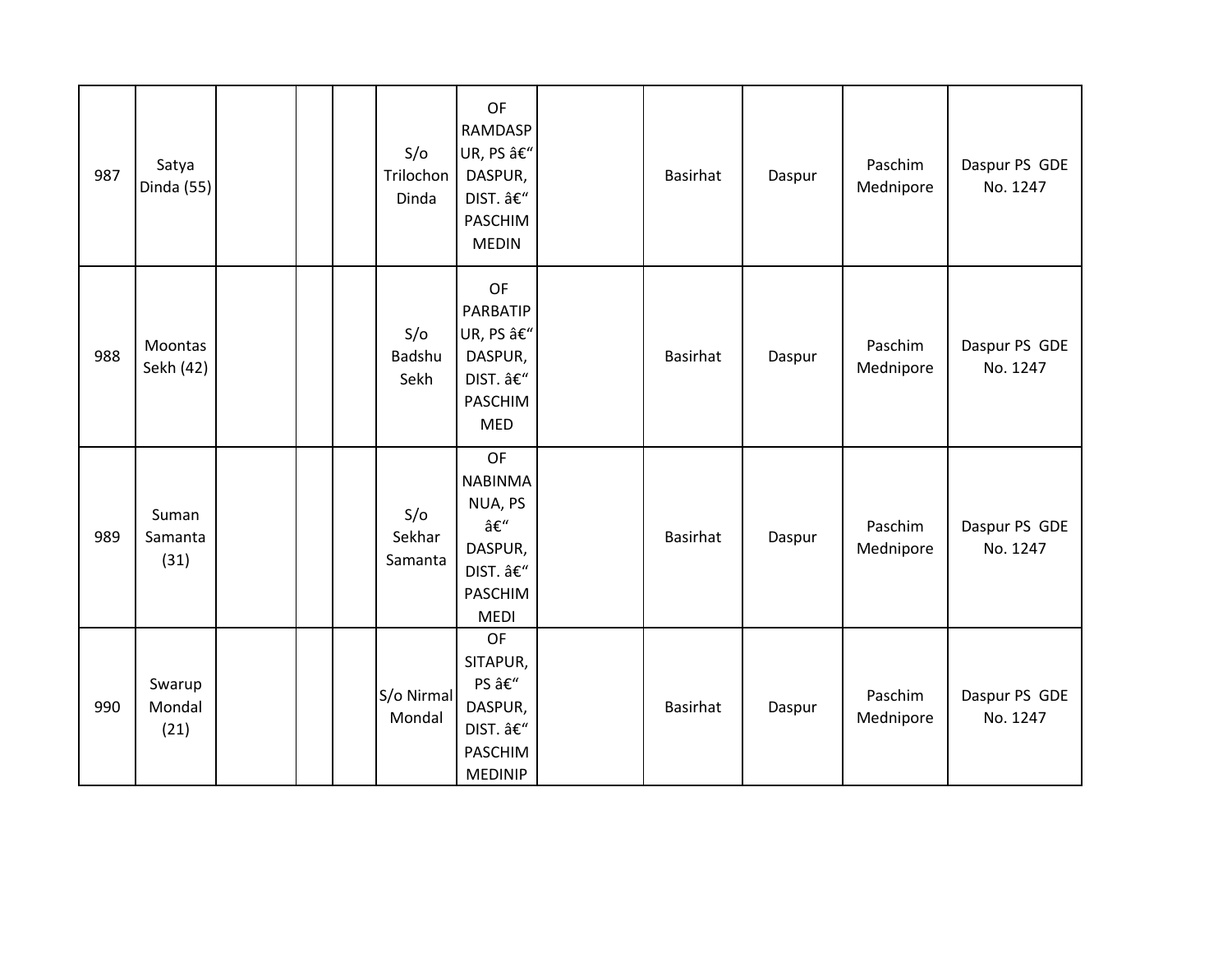| 991 | Satyajit<br>Sasmal<br>(26)      |  | S/O<br>Biswajit<br>Sasmal       | OF<br>SITAPUR,<br>PS –<br>DASPUR,<br>DIST. –<br>PASCHIM<br>MEDINIPU                                                   |       | Basirhat             | Daspur | Paschim<br>Mednipore | Daspur PS GDE<br>No. 1247 |
|-----|---------------------------------|--|---------------------------------|-----------------------------------------------------------------------------------------------------------------------|-------|----------------------|--------|----------------------|---------------------------|
| 992 | Sorbeswar<br>Chatterjee<br>(39) |  | S/O<br>Jotileswar<br>Chatterjee | <b>OF</b><br><b>NABINMA</b><br>NUA, PS<br>–<br>DASPUR,<br>DIST. –<br>PASCHIM<br><b>MEDINI</b>                         |       | Basirhat             | Daspur | Paschim<br>Mednipore | Daspur PS GDE<br>No. 1247 |
| 993 | Tapas<br>Hansda                 |  | Kalipada<br>Hansda              | Vill-<br>Paschim<br>Baita, P.O-<br>Bhagirath<br>pur, PS-<br>Debra, PS:<br>Debra<br>Dist.:<br>Paschim<br>Mednipor<br>e | Debra | Paschim<br>Mednipore | Debra  | Paschim<br>Mednipore | Debra PS GDE<br>No. 1142  |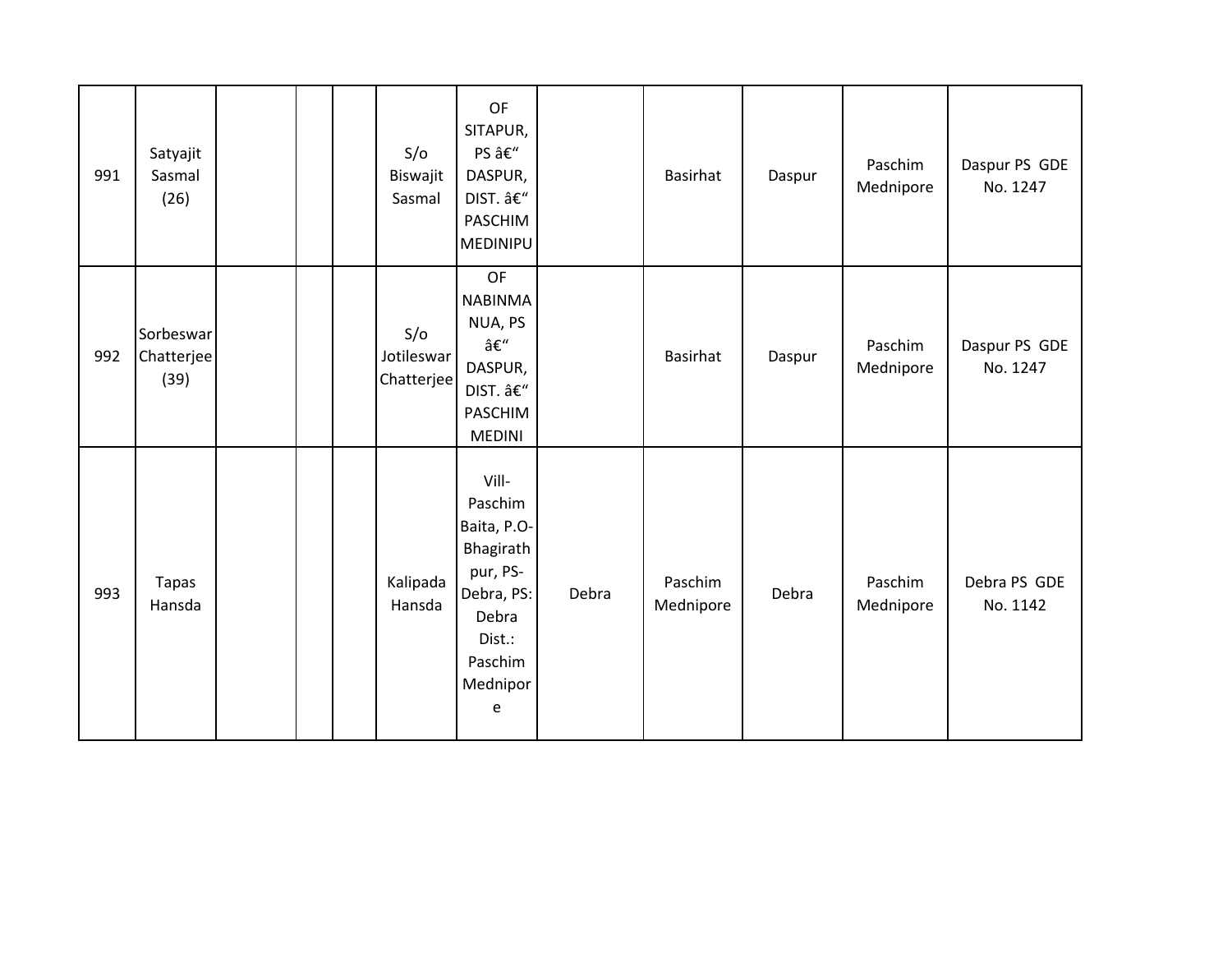| 994 | Sofiur<br>Mandal |   |    | $S/O$ :<br>Soyod<br>Mandal    | Vill: Harina<br>suli<br>P.O:Tilari<br>PS:Garhbe<br>ta PS:<br>Garbeta<br>Dist.:<br>Paschim<br>Mednipor<br>e | Garbeta | Paschim<br>Mednipore | Garbeta | Paschim<br>Mednipore | Garbeta PS GDE<br>No. 865 |
|-----|------------------|---|----|-------------------------------|------------------------------------------------------------------------------------------------------------|---------|----------------------|---------|----------------------|---------------------------|
| 995 | Ashok<br>Bisui   | M | 53 | Lt. Gopal<br>Chandra<br>Bisui | Nabagram<br>PS: Ghatal<br>Dist.:<br>Paschim<br>Mednipor<br>e                                               | Ghatal  | Paschim<br>Mednipore | Ghatal  | Paschim<br>Mednipore | Ghatal PS GDE<br>No. 1105 |
| 996 | Totan<br>Bisui   | M | 27 | Ashok<br>Bisui                | Nabagram<br>PS: Ghatal<br>Dist.:<br>Paschim<br>Mednipor<br>e                                               | Ghatal  | Paschim<br>Mednipore | Ghatal  | Paschim<br>Mednipore | Ghatal PS GDE<br>No. 1105 |
| 997 | Subrata<br>Manna | M | 30 | Netaji<br>Manna               | Harisinghp<br>ur PS:<br>Ghatal<br>Dist.:<br>Paschim<br>Mednipor<br>e                                       | Ghatal  | Paschim<br>Mednipore | Ghatal  | Paschim<br>Mednipore | Ghatal PS GDE<br>No. 1105 |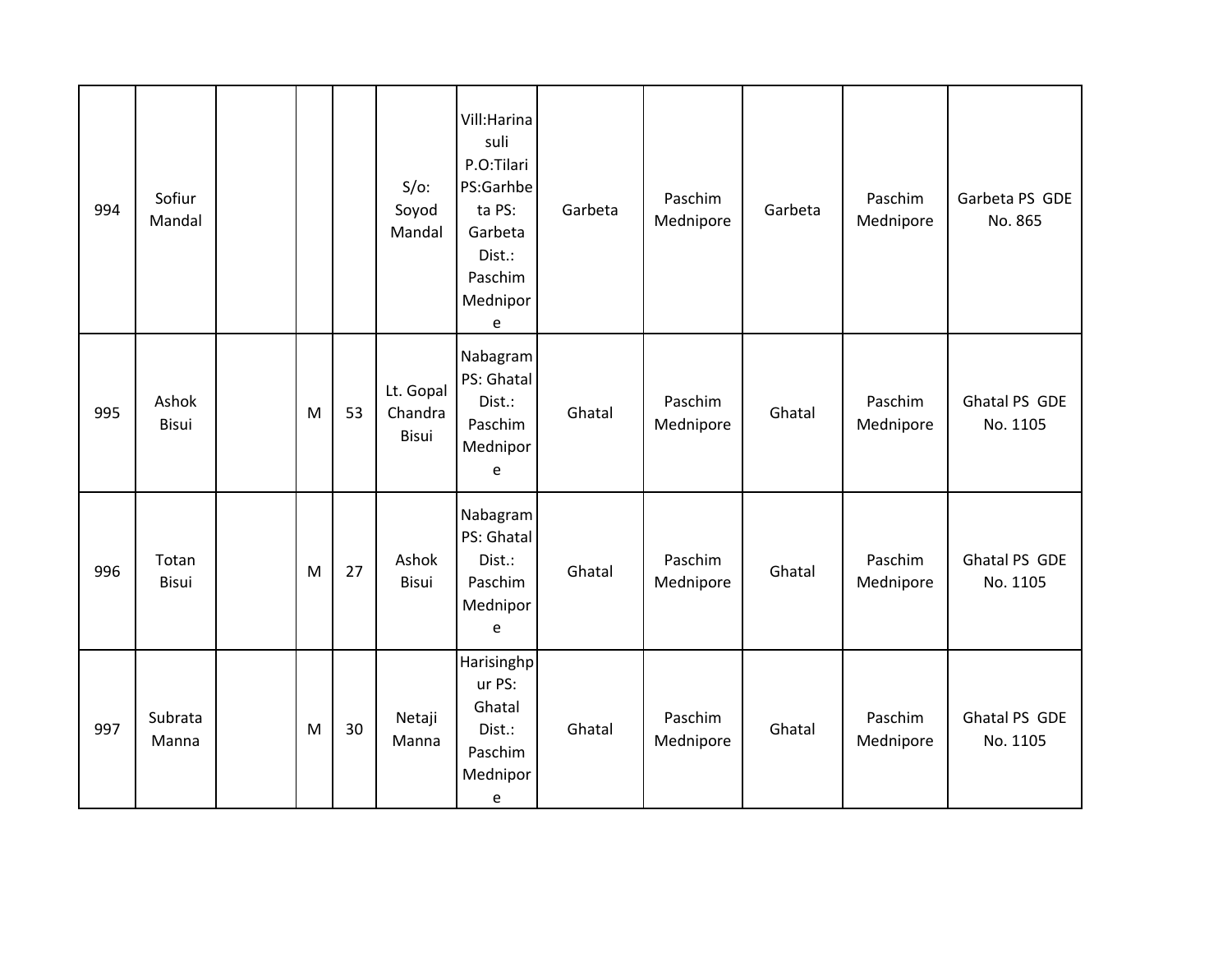| 998  | Prabir<br>Adak | M | 30 | Manoranj<br>an Adak | Harisinghp<br>ur PS:<br>Ghatal<br>Dist.:<br>Paschim<br>Mednipor<br>e                                         | Ghatal   | Paschim<br>Mednipore | Ghatal   | Paschim<br>Mednipore | Ghatal PS GDE<br>No. 1105   |
|------|----------------|---|----|---------------------|--------------------------------------------------------------------------------------------------------------|----------|----------------------|----------|----------------------|-----------------------------|
| 999  | Tapas<br>Maity | M | 30 | Nemai<br>Maity      | Ranirbazar<br>PS: Ghatal<br>Dist.:<br>Paschim<br>Mednipor<br>e                                               | Ghatal   | Paschim<br>Mednipore | Ghatal   | Paschim<br>Mednipore | Ghatal PS GDE<br>No. 1151   |
| 1000 | Abhik Das      | M | 24 | Jiten Das           | Vill –<br>Ramanand<br>apur, P.O.<br>–<br>Andhari<br>Moubhan<br>dar, P. PS:<br>Sankrail<br>Dist.:<br>Jhargram | Sankrail | Jhargram             | Keshiary | Paschim<br>Mednipore | Keshiary PS GDE<br>No. 1080 |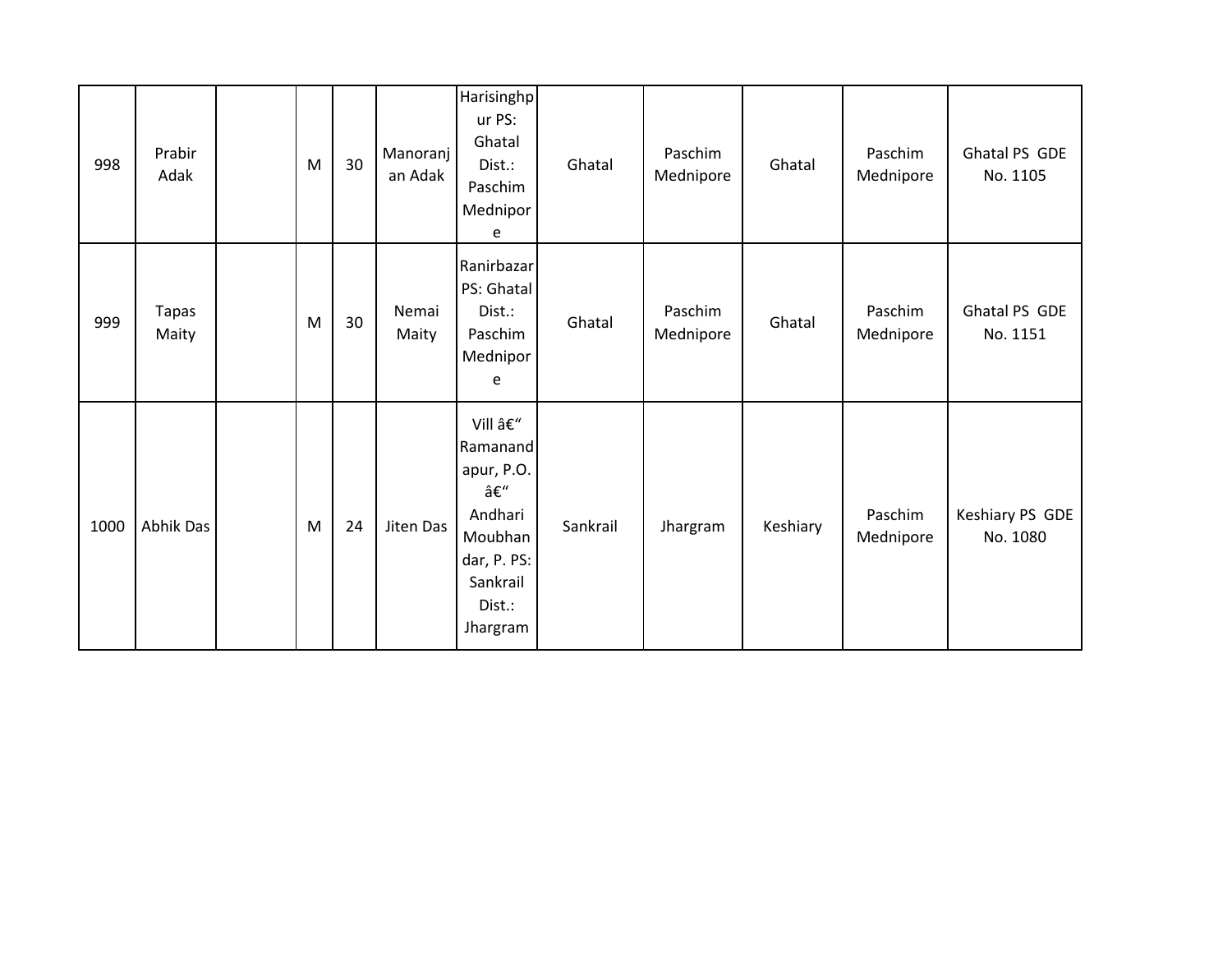| 1001 | Indrajit<br>Bera | M | 21 | Joydeb<br>Bera      | Vill –<br>Ramanand<br>apur, P.O.<br>–<br>Andhari<br>Moubhan<br>dar, P. PS:<br>Sankrail<br>Dist.:<br>Jhargram | Sankrail | Jhargram | Keshiary | Paschim<br>Mednipore | Keshiary PS GDE<br>No. 1080 |
|------|------------------|---|----|---------------------|--------------------------------------------------------------------------------------------------------------|----------|----------|----------|----------------------|-----------------------------|
| 1002 | Nepal<br>Ghorai  | M | 23 | Saktipada<br>Ghorai | Vill –<br>Ramanand<br>apur, P.O.<br>–<br>Andhari<br>Moubhan<br>dar, P. PS:<br>Sankrail<br>Dist.:<br>Jhargram | Sankrail | Jhargram | Keshiary | Paschim<br>Mednipore | Keshiary PS GDE<br>No. 1080 |
| 1003 | Rajib Dolai      | M | 20 | Ashok<br>Dolai      | Vill –<br>Ramanand<br>apur, P.O.<br>–<br>Andhari<br>Moubhan<br>dar, P. PS:<br>Sankrail<br>Dist.:<br>Jhargram | Sankrail | Jhargram | Keshiary | Paschim<br>Mednipore | Keshiary PS GDE<br>No. 1080 |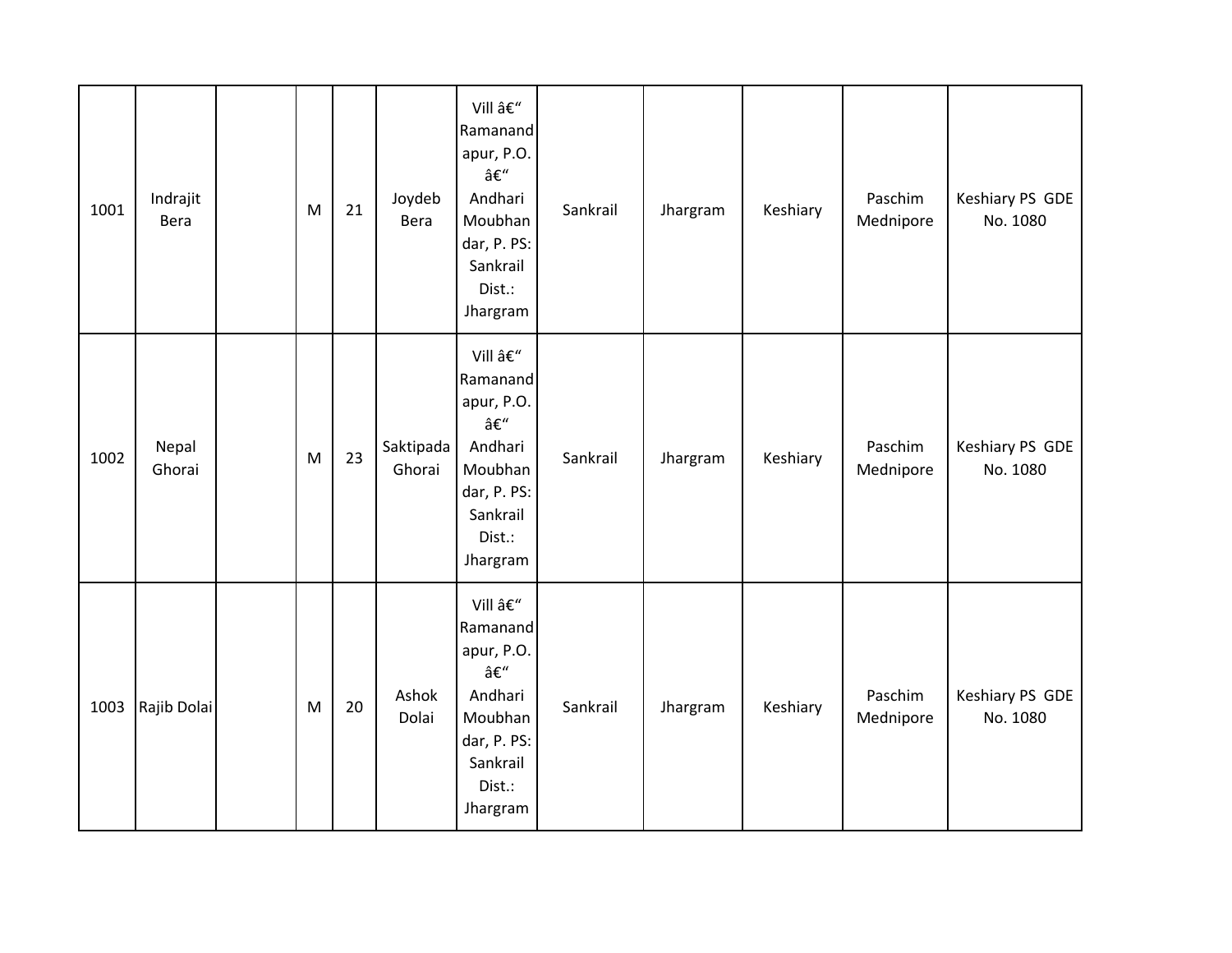| 1004 | Ram<br>Chandra<br>Dandapat | M | 22 | Kalipada<br>Dandapat | Vill –<br>Ramanand<br>apur, P.O.<br>–<br>Andhari<br>Moubhan<br>dar, P. PS:<br>Sankrail<br>Dist.:<br>Jhargram | Sankrail | Jhargram | Keshiary | Paschim<br>Mednipore | Keshiary PS GDE<br>No. 1080 |
|------|----------------------------|---|----|----------------------|--------------------------------------------------------------------------------------------------------------|----------|----------|----------|----------------------|-----------------------------|
| 1005 | Amit Dolai                 | M | 19 | Ashoke<br>Dolai      | Vill –<br>Ramanand<br>apur, P.O.<br>–<br>Andhari<br>Moubhan<br>dar, P. PS:<br>Sankrail<br>Dist.:<br>Jhargram | Sankrail | Jhargram | Keshiary | Paschim<br>Mednipore | Keshiary PS GDE<br>No. 1080 |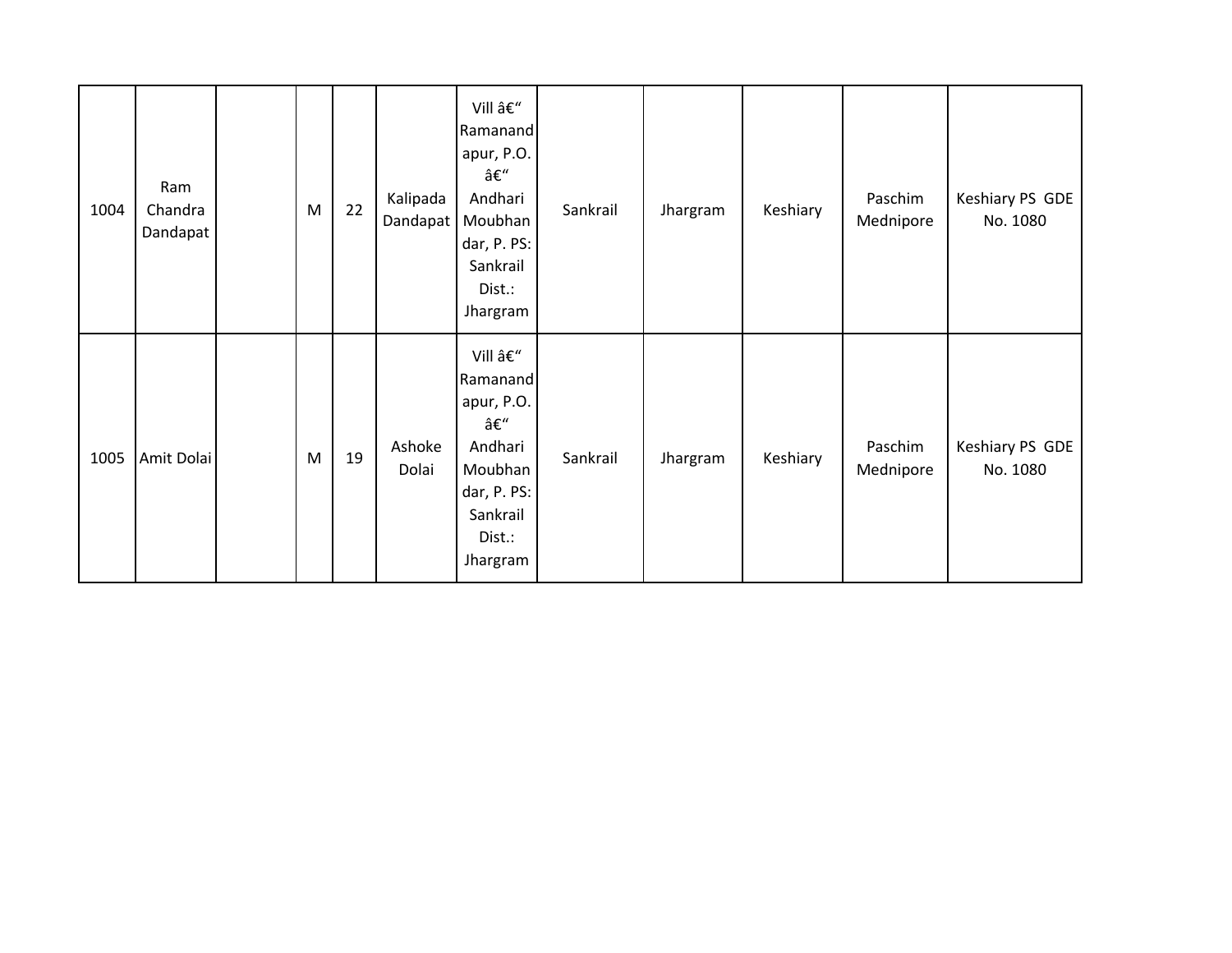| 1006 | <b>Bittu</b><br>Mahata  | Chatan | M | 24 | Lt.<br><b>Baikuntha</b><br>Mahata | Vill –<br>Hurhuria,<br>P.O. –<br>Sankpara,<br>P.S –<br>Kharagpur<br>PS:<br>Kharagpur<br>local Dist.:<br>Paschim<br>Mednipor<br>e | Kharagpur<br>local       | Paschim<br>Mednipore | Keshiary           | Paschim<br>Mednipore | Keshiary PS GDE<br>No. 1080        |
|------|-------------------------|--------|---|----|-----------------------------------|----------------------------------------------------------------------------------------------------------------------------------|--------------------------|----------------------|--------------------|----------------------|------------------------------------|
| 1007 | Bablu<br><b>Mallick</b> |        | M | 40 | Anowar<br>Mallick                 | Majuria<br>PS:<br>Keshpur<br>Dist.:<br>Paschim<br>Mednipor<br>e                                                                  | Keshpur                  | Paschim<br>Mednipore | Keshpur            | Paschim<br>Mednipore | Keshpur PS GDE<br>No. 1046         |
| 1008 | Manas<br>Ghosh          |        |   | 27 | Kalipada<br>Ghosh                 | Laupara<br>PS:<br>pur Dist.:<br>Jhargram                                                                                         | Gopiballav Gopiballavpur | Jhargram             | Kharagpore<br>town | Paschim<br>Mednipore | Kharagpore town<br>PS GDE No. 1379 |
| 1009 | Pijush<br>Patra         |        |   | 31 | Sukhen<br>Patra                   | Bathaudih<br>ia,<br>Janaghati,<br>PS:<br>Gopiballav<br>pur Dist.:<br>Jhargram                                                    | Gopiballavpur            | Jhargram             | Kharagpore<br>town | Paschim<br>Mednipore | Kharagpore town<br>PS GDE No. 1379 |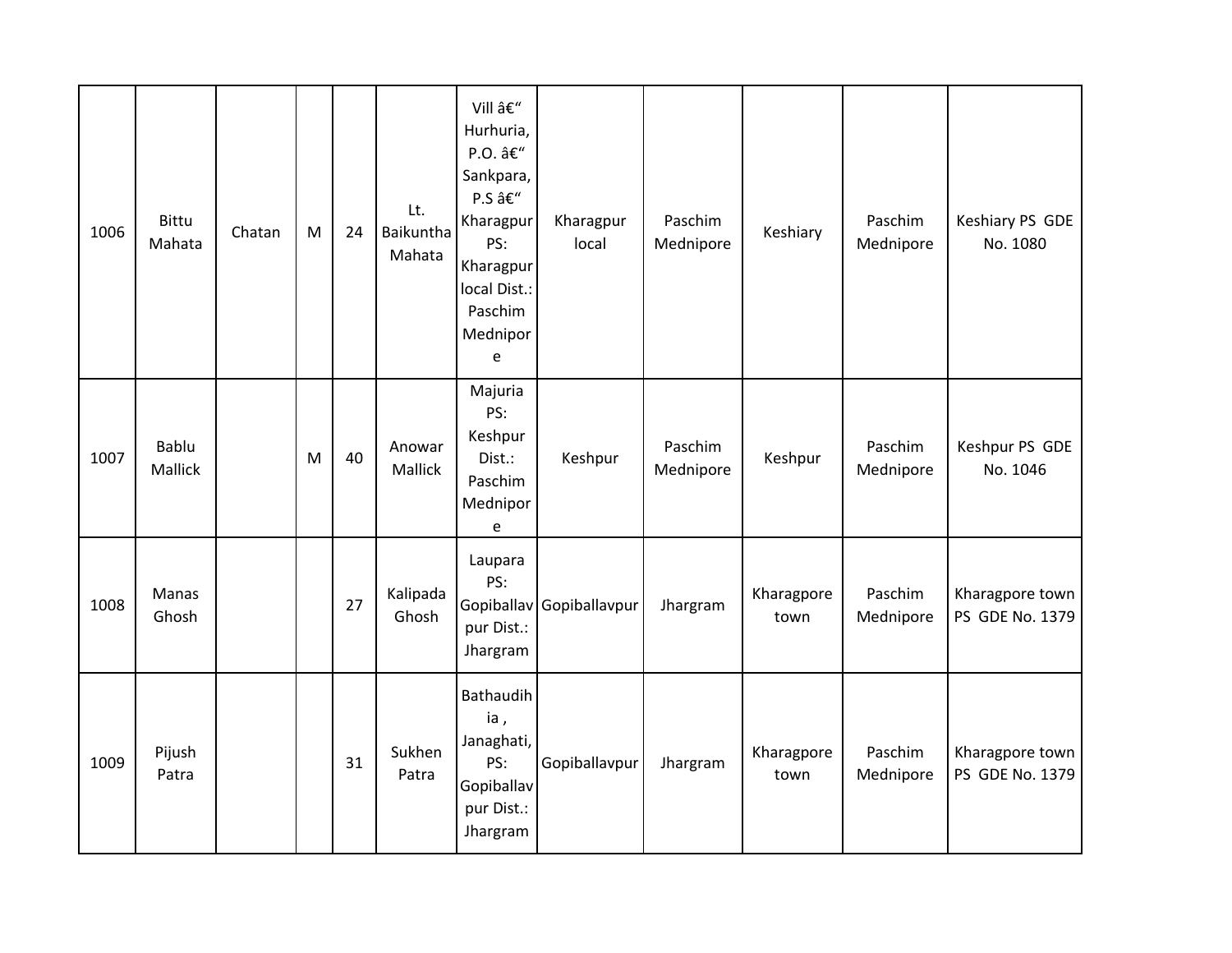| 1010 | Sk. Hakim         |  |    | Sk.<br>Hussain    | Panchberi<br>a,<br>Rahaman<br>Nagar PS:<br>Kharagpor<br>e town<br>Dist.:<br>Paschim<br>Mednipor<br>e    | Kharagpore<br>town | Paschim<br>Mednipore | Kharagpore<br>town | Paschim<br>Mednipore | Kharagpore town<br>PS GDE No. 1433 |
|------|-------------------|--|----|-------------------|---------------------------------------------------------------------------------------------------------|--------------------|----------------------|--------------------|----------------------|------------------------------------|
| 1011 | R. Jagdish        |  | 38 | R. Durga<br>Rao   | 01<br>Number,<br>Old<br>Settelmen<br>t PS:<br>Kharagpor<br>e town<br>Dist.:<br>Paschim<br>Mednipor<br>e | Kharagpore<br>town | Paschim<br>Mednipore | Kharagpore<br>town | Paschim<br>Mednipore | Kharagpore town<br>PS GDE No. 1433 |
| 1012 | <b>Bisu Tirki</b> |  |    | Sanichar<br>Tirki | Kunur<br>Chai<br>Bagan PS:<br>Kharagpor<br>e town<br>Dist.:<br>Paschim<br>Mednipor<br>e                 | Kharagpore<br>town | Paschim<br>Mednipore | Kharagpore<br>town | Paschim<br>Mednipore | Kharagpore town<br>PS GDE No. 1433 |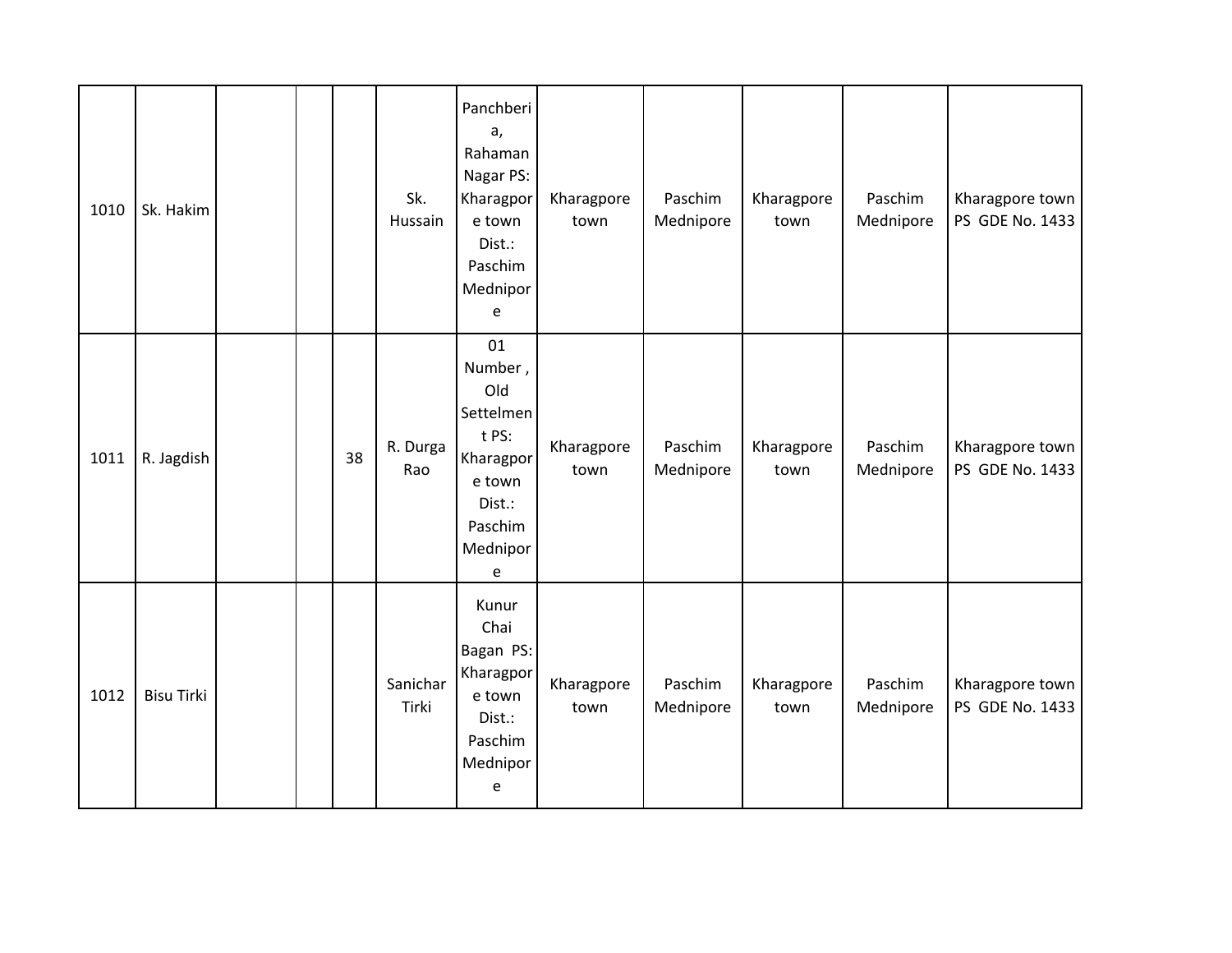| 1013 | Hasimuddi<br>n Sk |  | 52 | Lt. Jales Sk           | Char Lalon<br>Gola PS:<br>Kharagpor<br>e town<br>Dist.:<br>Paschim<br>Mednipor<br>e                  | Kharagpore<br>town | Paschim<br>Mednipore | Kharagpore<br>town | Paschim<br>Mednipore | Kharagpore town<br>PS GDE No. 1433 |
|------|-------------------|--|----|------------------------|------------------------------------------------------------------------------------------------------|--------------------|----------------------|--------------------|----------------------|------------------------------------|
| 1014 | Mahabir<br>Nayek  |  | 26 | <b>Budiya</b><br>Nayek | <b>Trafic</b><br>Ambedkar<br>Colony PS:<br>Kharagpor<br>e town<br>Dist.:<br>Paschim<br>Mednipor<br>е | Kharagpore<br>town | Paschim<br>Mednipore | Kharagpore<br>town | Paschim<br>Mednipore | Kharagpore town<br>PS GDE No. 1433 |
| 1015 | Ajay Singh        |  | 32 | Rajeswar<br>Singh      | Arambati<br>PS:<br>Kharagpor<br>e town<br>Dist.:<br>Paschim<br>Mednipor<br>e                         | Kharagpore<br>town | Paschim<br>Mednipore | Kharagpore<br>town | Paschim<br>Mednipore | Kharagpore town<br>PS GDE No. 1433 |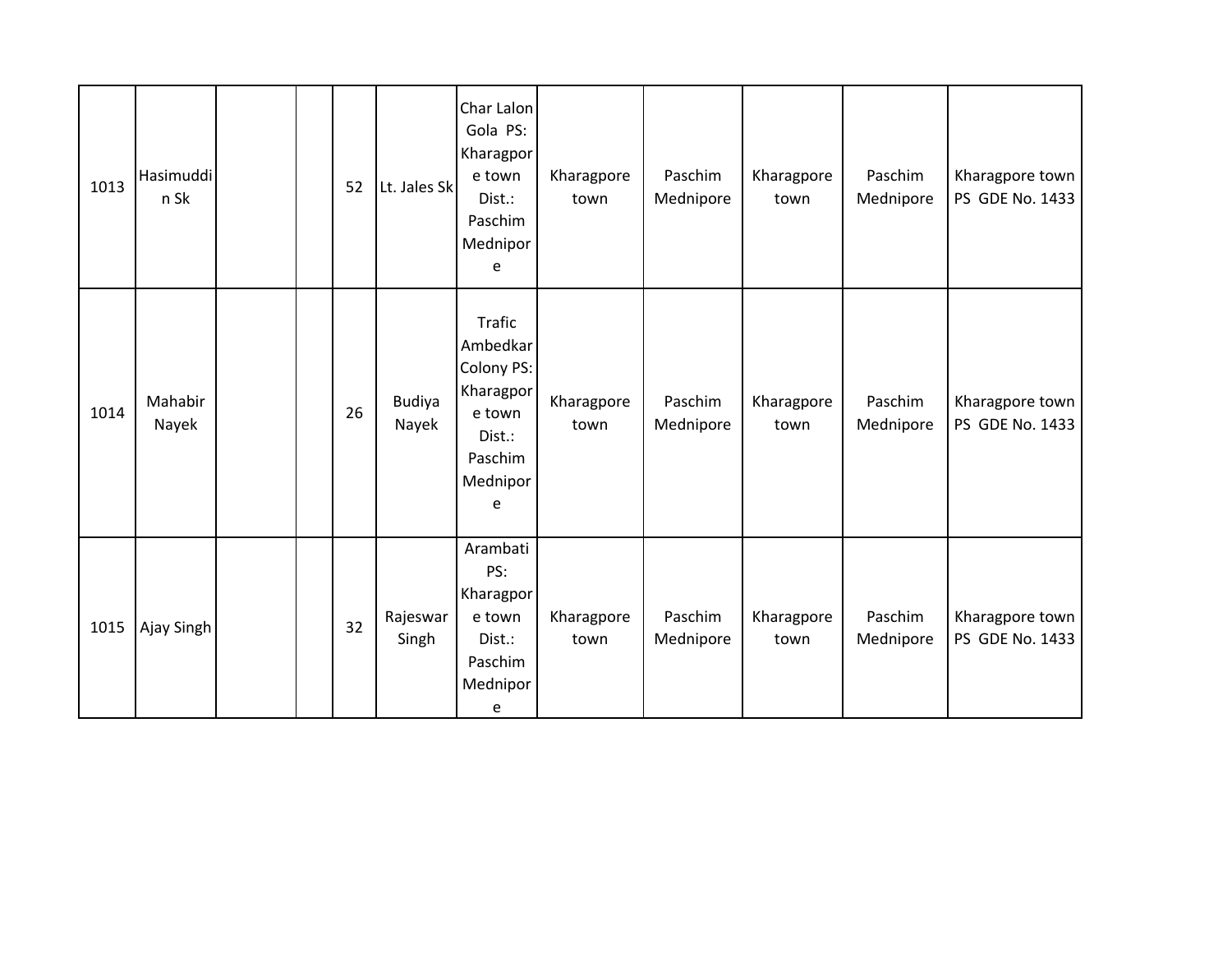| 1016 | Dilip<br>Kumar<br>Agarwal   | M | 52 | Ram<br>Kadar<br>Agarwal | Malancha<br>road,<br>near<br>Patwari<br>Mill PS:<br>Kharagpor<br>e town<br>Dist.:<br>Paschim<br>Mednipor<br>e       | Kharagpore<br>town | Paschim<br>Mednipore | Kharagpore<br>town | Paschim<br>Mednipore | Kharagpore town<br>PS GDE No. 1408 |
|------|-----------------------------|---|----|-------------------------|---------------------------------------------------------------------------------------------------------------------|--------------------|----------------------|--------------------|----------------------|------------------------------------|
| 1017 | Suraj<br>Prakash<br>Goswami | M |    | Lt. M.n.<br>Goswami     | Malancha<br>PS:<br>Kharagpor<br>e town<br>Dist.:<br>Paschim<br>Mednipor<br>e                                        | Kharagpore<br>town | Paschim<br>Mednipore | Kharagpore<br>town | Paschim<br>Mednipore | Kharagpore town<br>PS GDE No. 1408 |
| 1018 | Mritunjay<br>Sil            | M | 33 | <b>Uttar Shil</b>       | Madhukar<br>Colony PS:<br>Kharagpor<br>e town<br>Dist.:<br>Paschim<br>Mednipor<br>$\mathsf{e}% _{t}\left( t\right)$ | Kharagpore<br>town | Paschim<br>Mednipore | Kharagpore<br>town | Paschim<br>Mednipore | Kharagpore town<br>PS GDE No. 1408 |
| 1019 | Susanta<br>Dolai            | M |    | <b>Badal</b><br>Dolai   |                                                                                                                     |                    | Basirhat             | Kharagpur<br>local | Paschim<br>Mednipore | Kharagpur local<br>PS GDE No. 1113 |
| 1020 | Imran<br>Khan               | M |    | Irfan Khan              |                                                                                                                     |                    | Basirhat             | Kharagpur<br>local | Paschim<br>Mednipore | Kharagpur local<br>PS GDE No. 1113 |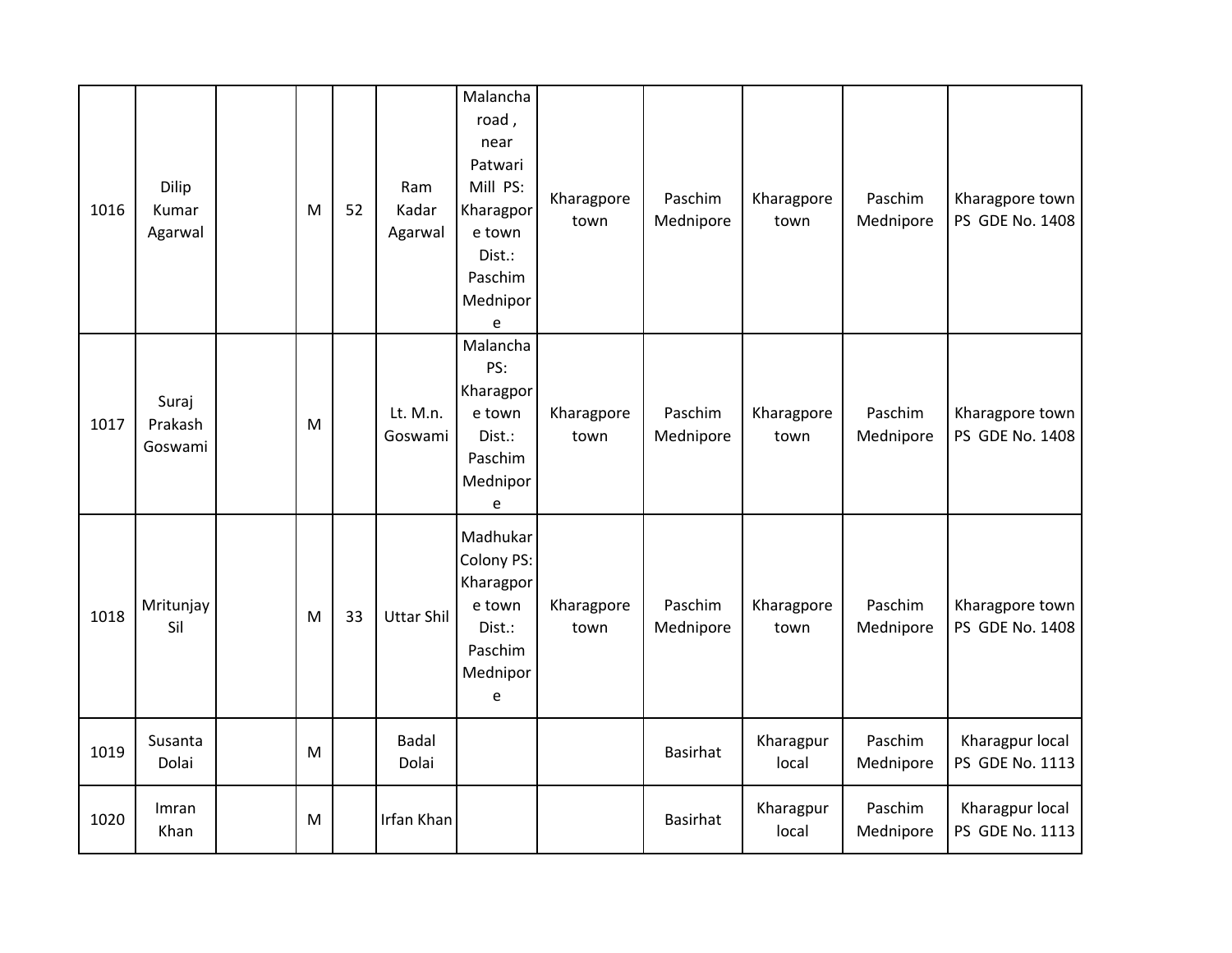| 1021 | Souvik<br>Das     | M | 24 | Lt Subir<br>Das       | Saradapall<br>y, PS-<br>Kotwali<br>PS:<br>Midnapor<br>e Dist.:<br>Paschim<br>Mednipor<br>e                               | Midnapore | Paschim<br>Mednipore | Midnapore | Paschim<br>Mednipore | Midnapore PS<br><b>GDE No. 1181</b> |
|------|-------------------|---|----|-----------------------|--------------------------------------------------------------------------------------------------------------------------|-----------|----------------------|-----------|----------------------|-------------------------------------|
| 1022 | Meghnath<br>Sing  | M | 22 | Johor Sing            | <b>Burdge</b><br>Town,<br>Pora<br>Bungalow,<br>PS-<br>Kotwali<br>PS:<br>Midnapor<br>e Dist.:<br>Paschim<br>Mednipor<br>e | Midnapore | Paschim<br>Mednipore | Midnapore | Paschim<br>Mednipore | Midnapore PS<br><b>GDE No. 1181</b> |
| 1023 | Pradip<br>Foujdar | M | 42 | Lt Santosh<br>Foujdar | Amrakuch<br>i, PS-<br>Keshpur<br>PS:<br>Keshpur<br>Dist.:<br>Paschim<br>Mednipor<br>e                                    | Keshpur   | Paschim<br>Mednipore | Midnapore | Paschim<br>Mednipore | Midnapore PS<br><b>GDE No. 1181</b> |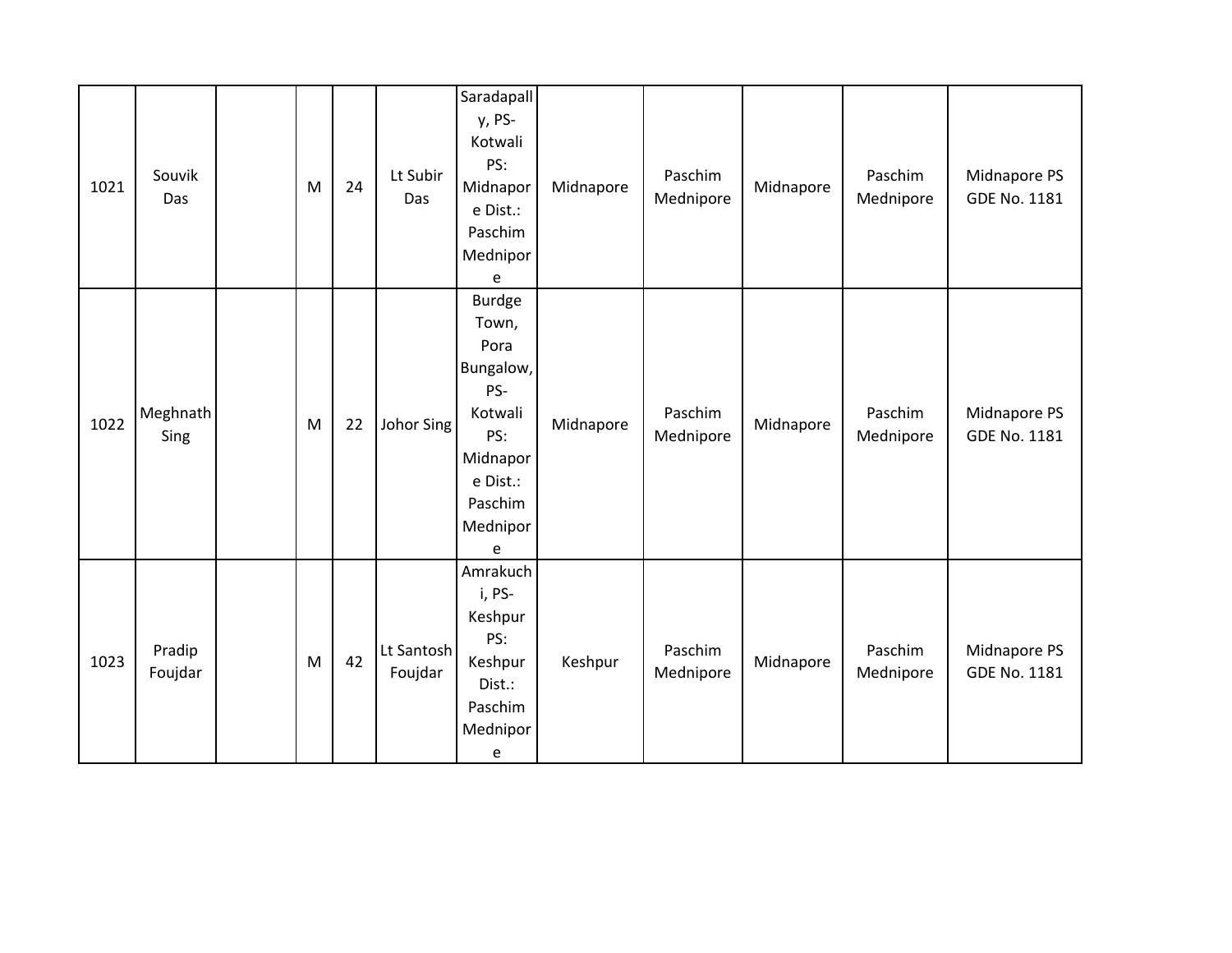| 1024 | Achinta<br>Rana       | M | 26 | Kalu Rana              | Kalgang,<br>Maliara,<br>PS-<br>Gurguripal<br>PS:<br>Gurguripal<br>Dist.:<br>Paschim<br>Mednipor<br>e | Gurguripal | Paschim<br>Mednipore | Midnapore | Paschim<br>Mednipore | Midnapore PS<br>GDE No. 1181      |
|------|-----------------------|---|----|------------------------|------------------------------------------------------------------------------------------------------|------------|----------------------|-----------|----------------------|-----------------------------------|
| 1025 | Shyamsun<br>dar Paira | M | 47 | Saratchan<br>dra Paira | Gomunda<br>PS:<br>Mohanpur<br>Dist.:<br>Paschim<br>Mednipor<br>e                                     | Mohanpur   | Paschim<br>Mednipore | Mohanpur  | Paschim<br>Mednipore | Mohanpur PS<br><b>GDE No. 881</b> |
| 1026 | Manoj<br>Paira        | M | 22 | Bablu<br>Paira         | Gomunda<br>PS:<br>Mohanpur<br>Dist.:<br>Paschim<br>Mednipor<br>e                                     | Mohanpur   | Paschim<br>Mednipore | Mohanpur  | Paschim<br>Mednipore | Mohanpur PS<br><b>GDE No. 881</b> |
| 1027 | Debdula<br>Dolai      | M | 27 | Jonmoyjo<br>y Dolai    | Bansbandi<br>PS:<br>Salbani<br>Dist.:<br>Paschim<br>Mednipor<br>e                                    | Salbani    | Paschim<br>Mednipore | Salbani   | Paschim<br>Mednipore | Salbani PS GDE<br>No. 845         |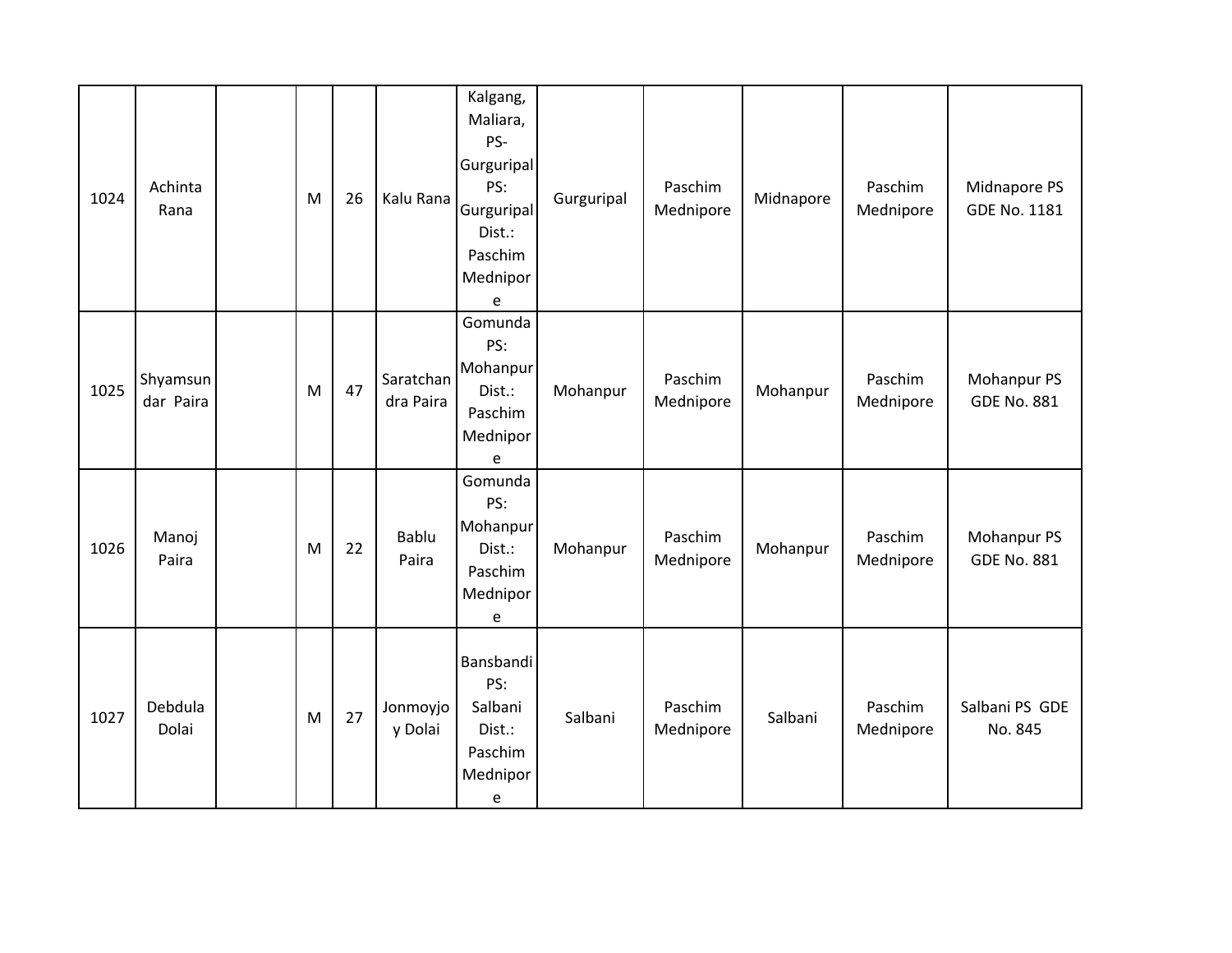| 1028 | <b>Bidhan</b><br>Chalak | M | 29 | Shamal<br>Chalak       | Kulfeni,<br>PS:<br>Salbani<br>Dist.:<br>Paschim<br>Mednipor<br>e       | Salbani | Paschim<br>Mednipore | Salbani    | Paschim<br>Mednipore | Salbani PS GDE<br>No. 845                        |
|------|-------------------------|---|----|------------------------|------------------------------------------------------------------------|---------|----------------------|------------|----------------------|--------------------------------------------------|
| 1029 | Sudipta<br>Mahata       | M | 22 | Mantu<br>Mahata        | Jamgeria<br>PS:<br>Salbani<br>Dist.:<br>Paschim<br>Mednipor<br>e       | Salbani | Paschim<br>Mednipore | Salbani    | Paschim<br>Mednipore | Salbani PS<br>Outpost Birakata<br>PP GDE No. 576 |
| 1030 | Pintu<br>Panda          | M | 23 | Lt. Subhas<br>Panda    | Dhanghari<br>PS:<br>Salbani<br>Dist.:<br>Paschim<br>Mednipor<br>e      | Salbani | Paschim<br>Mednipore | Salbani    | Paschim<br>Mednipore | Salbani PS<br>Outpost Birakata<br>PP GDE No. 576 |
| 1031 | Sk.rafikul<br>$(44)$ ,  | M |    | S/o-Lt. Sk.<br>Saharab | Of<br>Barsundra<br>, P.S-<br>Bhabanipu<br>r, Dist-<br>Purba<br>Medinip |         | Basirhat             | Bhabanipur | Purba<br>Mednipore   | <b>Bhabanipur PS</b><br><b>GDE No. 924</b>       |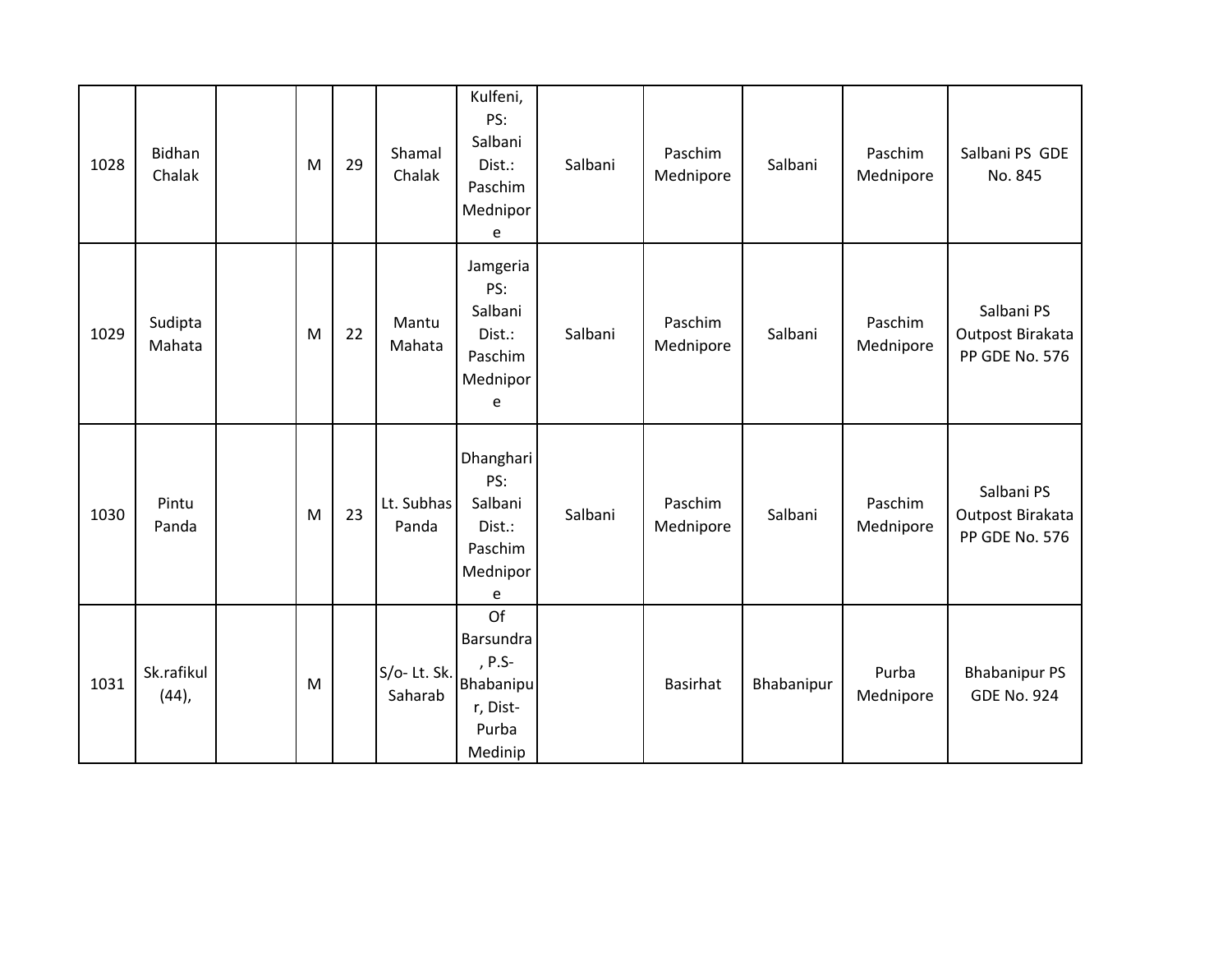| 1032 | Goutam<br>Das (32), | M |    | $S/O-$<br>ath Das         | of<br>Barsundra<br>,P.S-<br>Rabindran Bhabanipu<br>r, Dist-<br>Purba<br>Medini  |             | <b>Basirhat</b>    | Bhabanipur                 | Purba<br>Mednipore | <b>Bhabanipur PS</b><br><b>GDE No. 924</b>  |
|------|---------------------|---|----|---------------------------|---------------------------------------------------------------------------------|-------------|--------------------|----------------------------|--------------------|---------------------------------------------|
| 1033 | Sk Mohit<br>Ali     | M |    | Sk Tayab<br>Ali           | PS:<br>Bhagawan<br>pur Dist.:<br>Purba<br>Mednipor<br>e                         | Bhagawanpur | Purba<br>Mednipore | Bhagawanpu<br>$\mathsf{r}$ | Purba<br>Mednipore | <b>Bhagawanpur PS</b><br><b>GDE No. 870</b> |
| 1034 | Swapan<br>Roy       | M | 31 | Lt Makhan Ramnagar<br>Roy | of Vill-<br>Talgachar<br>di PS:<br>Dist.:<br>Purba<br>Mednipor<br>e             | Ramnagar    | Purba<br>Mednipore | Digha<br>mohana<br>coastal | Purba<br>Mednipore | Digha mohana<br>coastal PS GDE<br>No. 742   |
| 1035 | Amit Paul           | M | 23 | <b>Amrit Paul</b>         | of Vill-<br>Talgachar<br>di PS:<br>Ramnagar<br>Dist.:<br>Purba<br>Mednipor<br>e | Ramnagar    | Purba<br>Mednipore | Digha<br>mohana<br>coastal | Purba<br>Mednipore | Digha mohana<br>coastal PS GDE<br>No. 742   |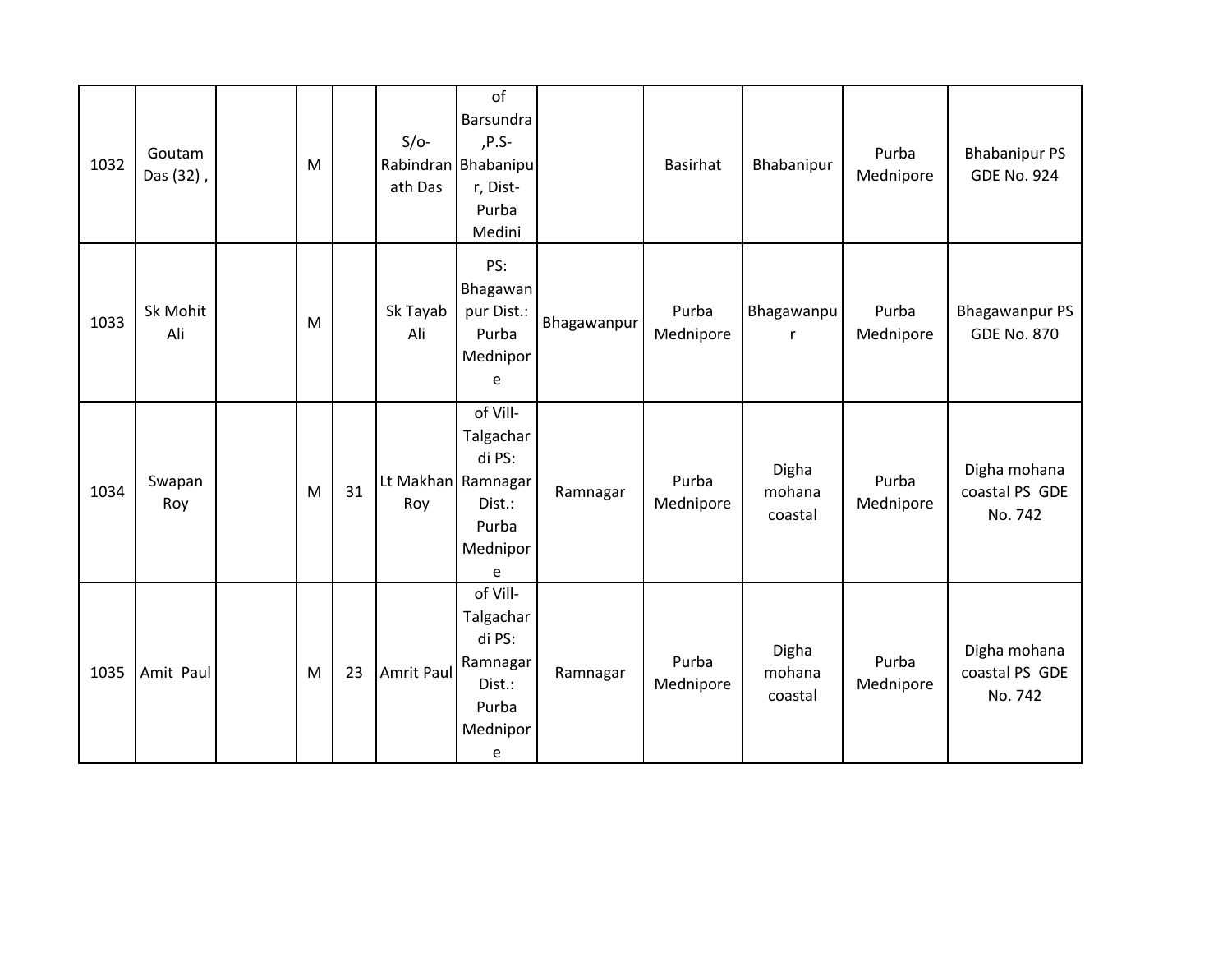| 1036 | Sk. Bittu         | M | 18 | Lt. Sk.<br>Bapi   | Durgachak<br><b>New</b><br>Colony PS:<br><b>Durgachak</b><br>Dist.:<br>Purba<br>Mednipor<br>e | Durgachak | Purba<br>Mednipore | Durgachak | Purba<br>Mednipore | Durgachak PS<br><b>GDE No. 818</b> |
|------|-------------------|---|----|-------------------|-----------------------------------------------------------------------------------------------|-----------|--------------------|-----------|--------------------|------------------------------------|
| 1037 | Sk.<br>Ramjan Ali | M | 18 | Sk. Nur<br>Goli   | <b>Durgachak</b><br><b>New</b><br>Colony PS:<br>Durgachak<br>Dist.:<br>Purba<br>Mednipor<br>e | Durgachak | Purba<br>Mednipore | Durgachak | Purba<br>Mednipore | Durgachak PS<br><b>GDE No. 818</b> |
| 1038 | Abhijit<br>Laiya  | M | 26 | Gurupada<br>Laiya | Kumarcha<br>k, PS:<br>Durgachak<br>Dist.:<br>Purba<br>Mednipor<br>e                           | Durgachak | Purba<br>Mednipore | Durgachak | Purba<br>Mednipore | Durgachak PS<br><b>GDE No. 821</b> |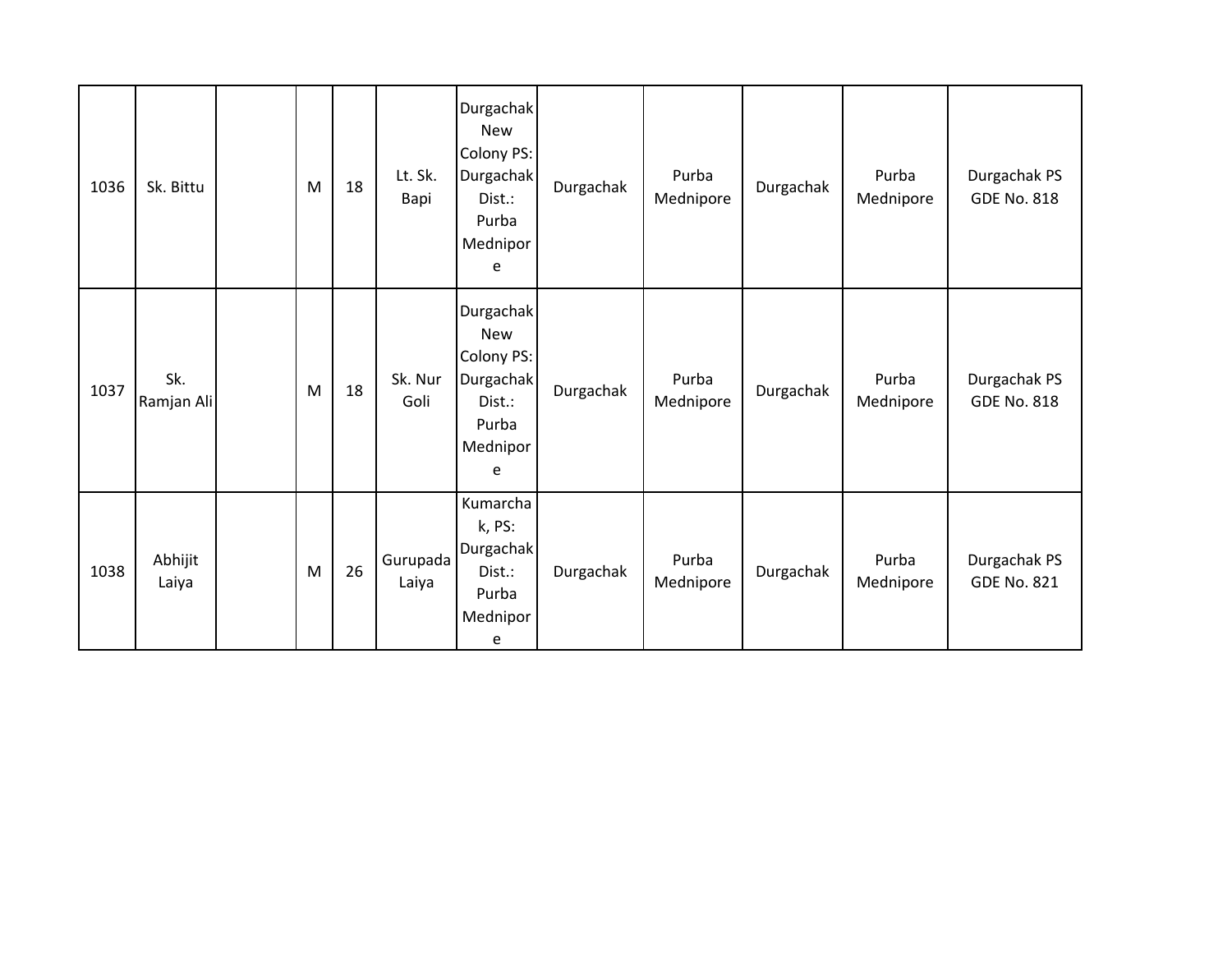| 1039 | Avijit<br>Mondal | M | 22 | Gurupada | Chhatri,<br>PS-Egra,<br>Dist.-<br>Purba<br>Medinipur<br>PS: Egra<br>Dist.:<br>Purba<br>Mednipor<br>e | Egra | Purba<br>Mednipore | Egra | Purba<br>Mednipore | Egra PS GDE No.<br>1039 |
|------|------------------|---|----|----------|------------------------------------------------------------------------------------------------------|------|--------------------|------|--------------------|-------------------------|
| 1040 | Samir Das        | M | 29 | Gopal    | Negua, PS-<br>Egra, Dist.-<br>Purba<br>Medinipur<br>. PS: Egra<br>Dist.:<br>Purba<br>Mednipor<br>e   | Egra | Purba<br>Mednipore | Egra | Purba<br>Mednipore | Egra PS GDE No.<br>1039 |
| 1041 | Sourav<br>Maity  | M | 27 | Gobinda  | PS: Egra<br>Dist.:<br>Purba<br>Mednipor<br>e                                                         | Egra | Purba<br>Mednipore | Egra | Purba<br>Mednipore | Egra PS GDE No.<br>1039 |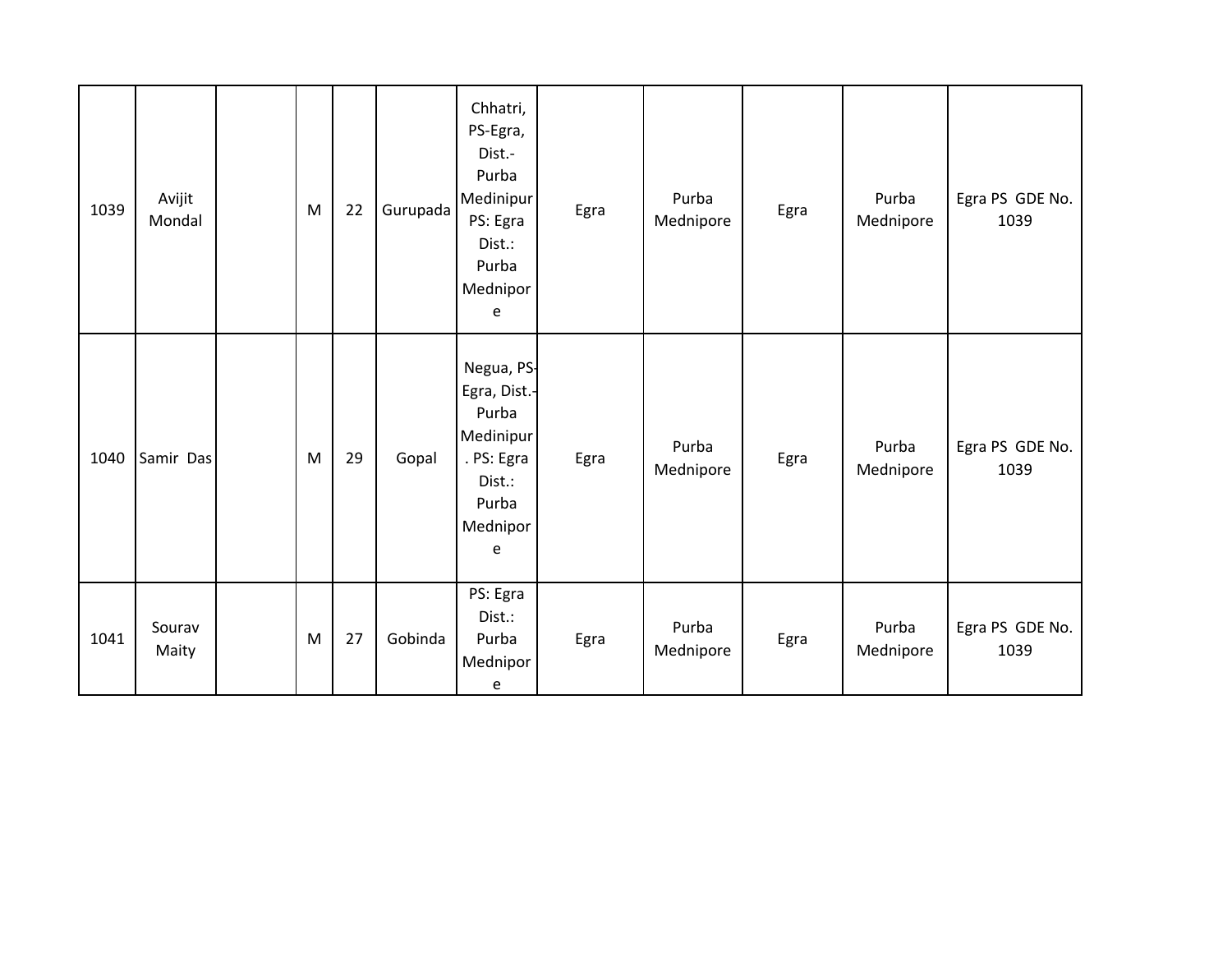| 1042 | <b>Tapas</b><br>Sahoo     | M | 23 | Srikanta               | Purunda,<br>PS-Egra,<br>Dist.-<br>Purba<br>Medinipur<br>PS: Egra<br>Dist.:<br>Purba<br>Mednipor<br>e         | Egra       | Purba<br>Mednipore | Egra       | Purba<br>Mednipore | Egra PS GDE No.<br>1039             |
|------|---------------------------|---|----|------------------------|--------------------------------------------------------------------------------------------------------------|------------|--------------------|------------|--------------------|-------------------------------------|
| 1043 | Taokan<br>Nayak           | M | 32 | Bhanu<br>Nayak         | Vill-<br>Saharda,<br>PS-Egra,<br>Dist-<br>Purba<br>Medinipur<br>PS: Egra<br>Dist.:<br>Purba<br>Mednipor<br>e | Egra       | Purba<br>Mednipore | Egra       | Purba<br>Mednipore | Egra PS GDE No.<br>1039             |
| 1044 | Ram Pada<br><b>Bhunia</b> | M | 35 | Ratan<br><b>Bhunia</b> | Gopalpur<br>PS:<br>Mahishad<br>al Dist.:<br>Purba<br>Mednipor<br>e                                           | Mahishadal | Purba<br>Mednipore | Mahishadal | Purba<br>Mednipore | Mahishadal PS<br><b>GDE No. 897</b> |
| 1045 | Ardhendu<br>Matilal       | M | 31 | Krishnend<br>u Matilal | Rautari                                                                                                      |            | <b>Basirhat</b>    | Marishda   | Purba<br>Mednipore | Marishda PS GDE<br>No. 908          |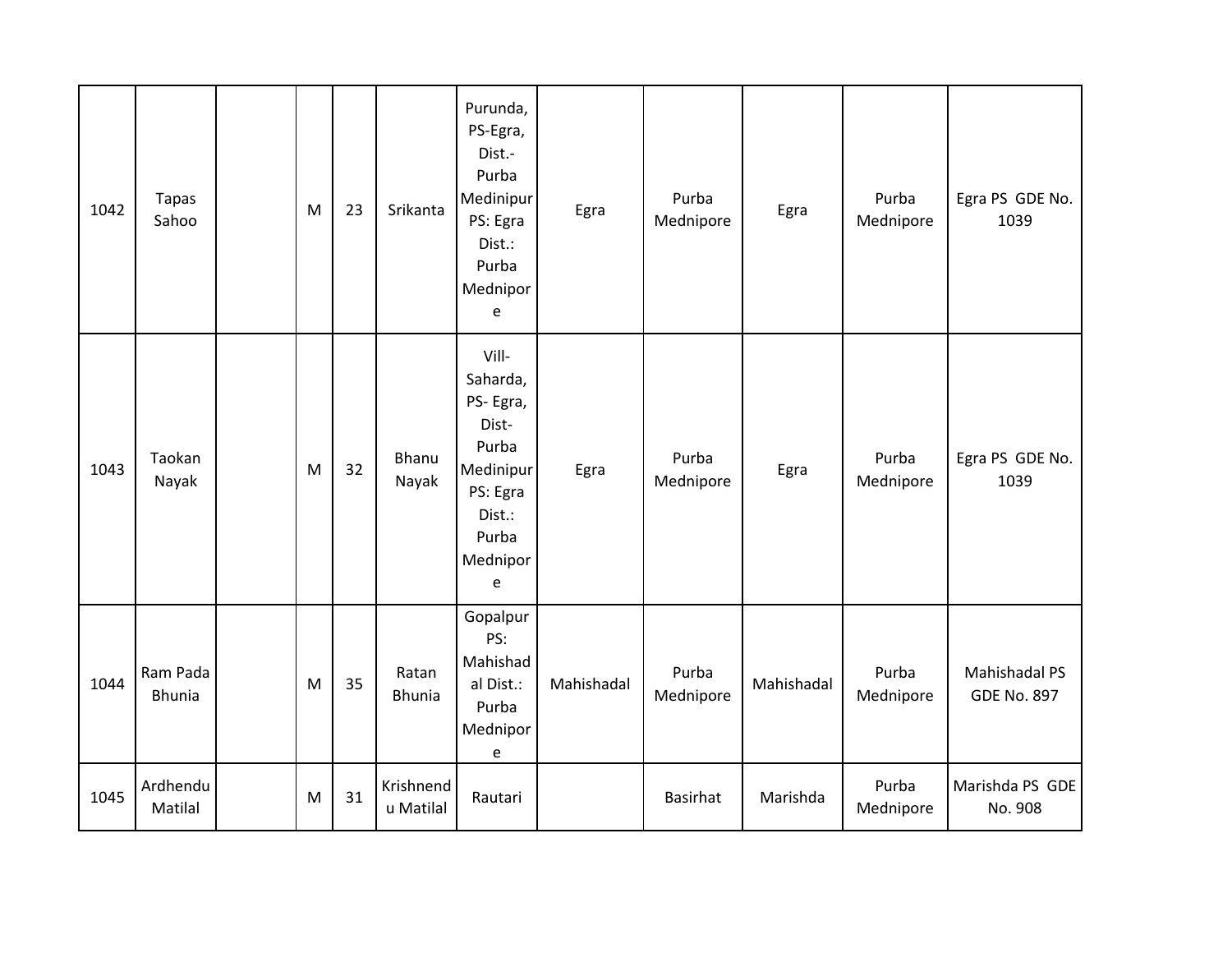| 1046 | Tanmoy             | M | 41 | Lt. Tapan                    | Rautari                                                                                 |                    | Basirhat                                 | Marishda   | Purba                                        | Marishda PS GDE                      |
|------|--------------------|---|----|------------------------------|-----------------------------------------------------------------------------------------|--------------------|------------------------------------------|------------|----------------------------------------------|--------------------------------------|
|      | Das                |   |    | Kr Das                       |                                                                                         |                    |                                          |            | Mednipore                                    | No. 908                              |
| 1047 | Prasenjit<br>Midya | M | 20 | Lt Gokul<br>Chandra<br>Midya | Narikelda<br>ha PS:<br>Moyna<br>Dist.:<br>Purba<br>Mednipor<br>e                        | Moyna              | Purba<br>Mednipore                       | Moyna      | Purba<br>Mednipore                           | Moyna PS GDE<br>No. 811              |
| 1048 | Mongal<br>Bera     | M | 22 | Nandalal                     | Sitalpur<br>PS:<br>Nandaku<br>mar Dist.:<br>Purba<br>Mednipor<br>e                      | Nandakumar         | Purba<br>Mednipore                       | Nandakumar | Purba<br>Mednipore                           | Nandakumar PS<br><b>GDE No. 1010</b> |
| 1049 | Subal<br>Jana      | M | 24 | Sudarshan                    | Sitalpur<br>PS:<br>Nandaku<br>mar Dist.:<br>Purba<br>Mednipor<br>e                      | Nandakumar         | Purba<br>Mednipore                       | Nandakumar | Purba<br>Mednipore                           | Nandakumar PS<br><b>GDE No. 1010</b> |
| 1050 | Samadul<br>Sekh    | M | 20 | Selim<br>Sekh                | Patdaha<br>PS: Parulia<br>coastal<br>Dist.:<br>Diamond<br>Harbour<br>Police<br>District | Parulia<br>coastal | Diamond<br>Harbour<br>Police<br>District | Ramnagar   | Diamond<br>Harbour<br><b>Police District</b> | Ramnagar PS<br><b>GDE No. 872</b>    |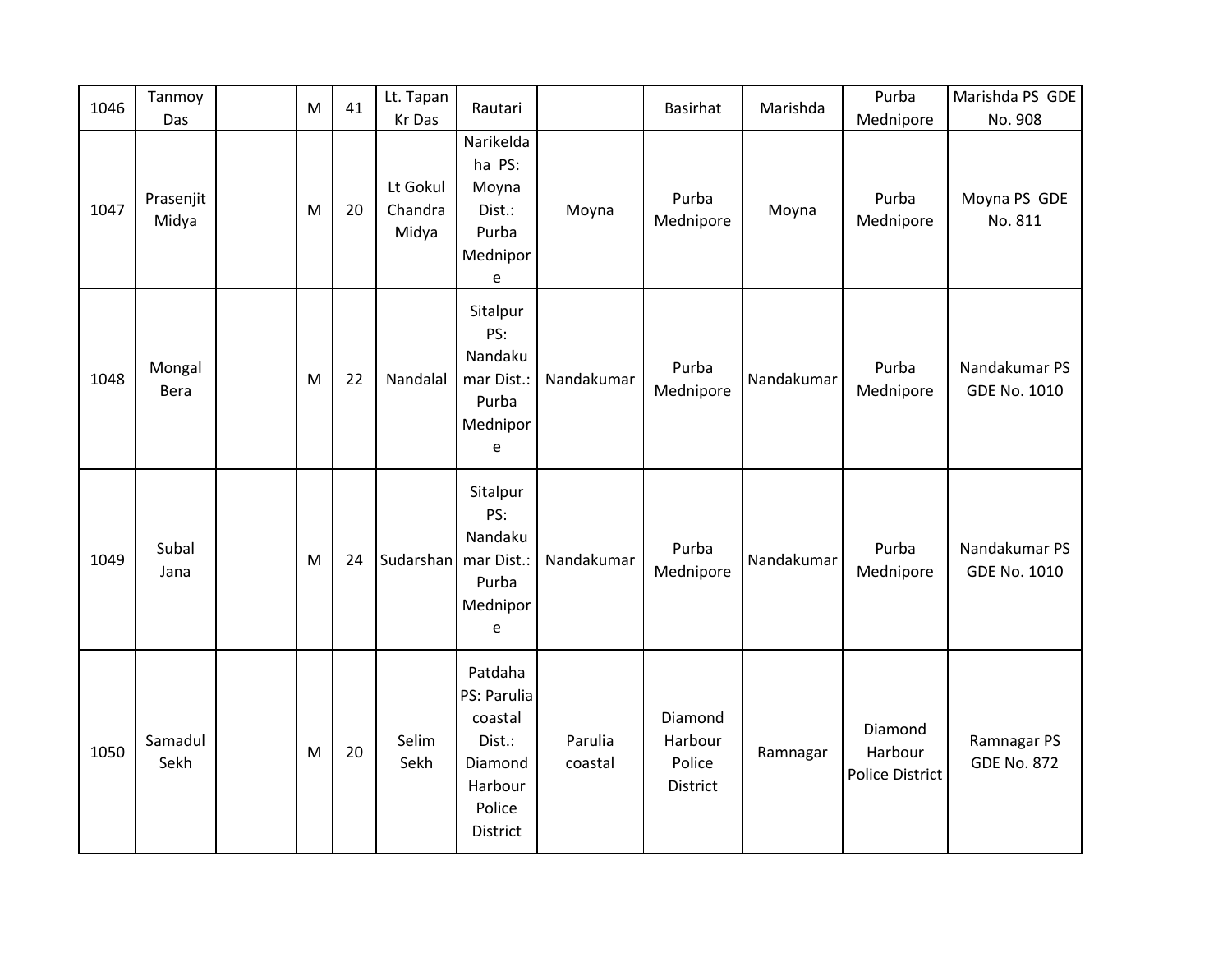| 1051 | Tarun Kr.<br>Das    | M | 27 | Ashok Kr.<br>Das            | Parneosre<br>e PS:<br>Thakurpuk<br>ur Dist.:<br>Kolkata                                              | Thakurpukur | Kolkata                                  | Ramnagar | Diamond<br>Harbour<br>Police District        | Ramnagar PS<br><b>GDE No. 884</b> |
|------|---------------------|---|----|-----------------------------|------------------------------------------------------------------------------------------------------|-------------|------------------------------------------|----------|----------------------------------------------|-----------------------------------|
| 1052 | Subrata<br>Shee     | M | 29 | Kanailal<br>Shee            | Mamutpu<br>r Nimtala<br>PS:<br>Bishnupur<br>Dist.:<br>Diamond<br>Harbour<br>Police<br>District       | Bishnupur   | Diamond<br>Harbour<br>Police<br>District | Ramnagar | Diamond<br>Harbour<br><b>Police District</b> | Ramnagar PS<br><b>GDE No. 884</b> |
| 1053 | Bholanath<br>Tiwari | M | 30 | Lt. Ram<br>Prasad<br>Tiwari | Parneosre<br>e PS:<br>Thakurpuk<br>ur Dist.:<br>Kolkata                                              | Thakurpukur | Kolkata                                  | Ramnagar | Diamond<br>Harbour<br><b>Police District</b> | Ramnagar PS<br><b>GDE No. 884</b> |
| 1054 | Sk Sabirul<br>Amin  | M | 40 | Sk<br>Asararul<br>Amin      | 26/3, A.M.<br>Ghosh<br>road PS:<br>Budgebud<br>ge Dist.:<br>Diamond<br>Harbour<br>Police<br>District | Budgebudge  | Diamond<br>Harbour<br>Police<br>District | Ramnagar | Diamond<br>Harbour<br><b>Police District</b> | Ramnagar PS<br><b>GDE No. 884</b> |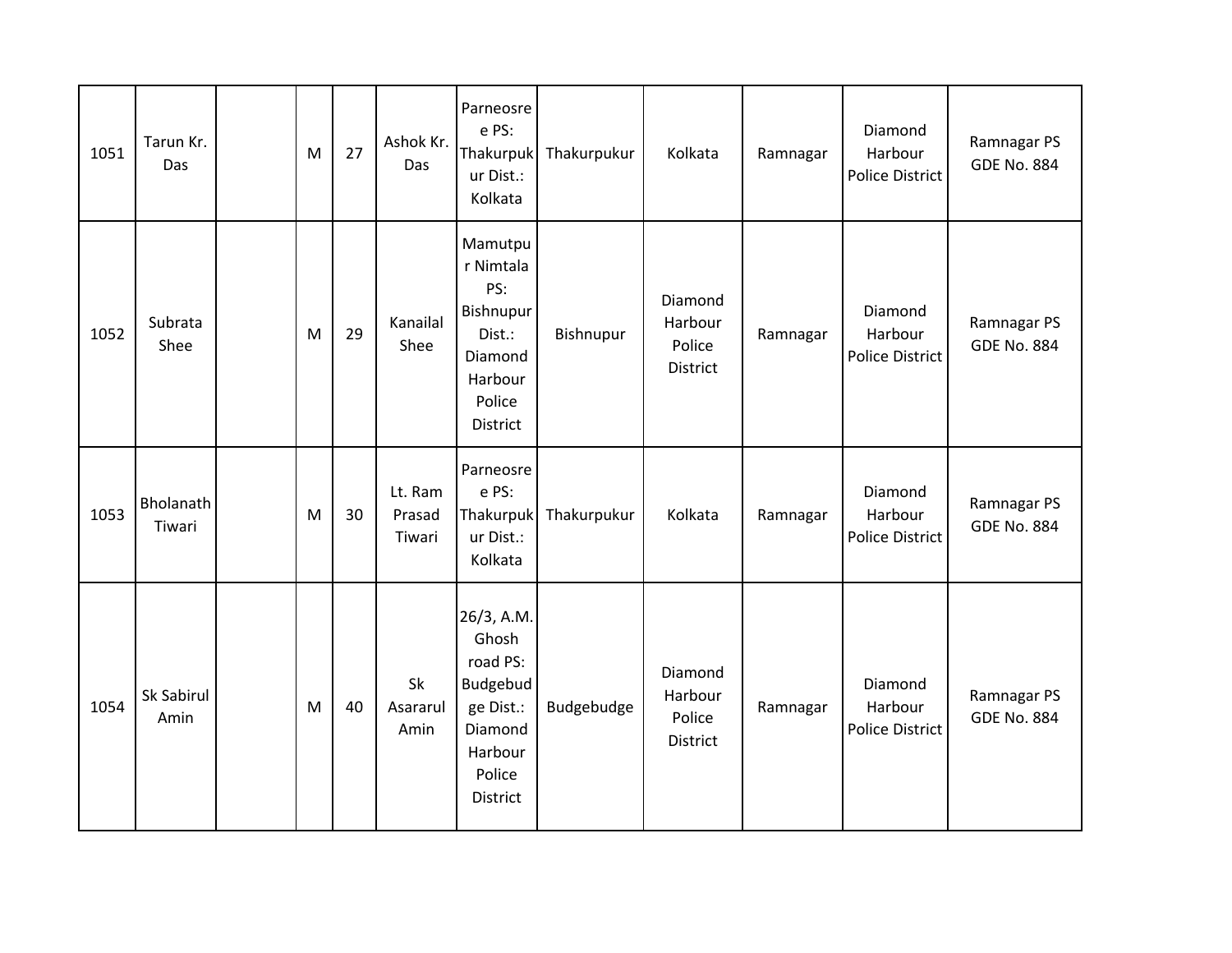| 1055 | Nasir<br>Molla       | M | 34 | Lt.<br>Safiuddin<br>Molla | Bhabanipu<br>r PS:<br>Ramnagar<br>Dist.:<br>Diamond<br>Harbour<br>Police<br>District | Ramnagar | Diamond<br>Harbour<br>Police<br>District | Ramnagar | Diamond<br>Harbour<br><b>Police District</b> | Ramnagar PS<br><b>GDE No. 886</b> |
|------|----------------------|---|----|---------------------------|--------------------------------------------------------------------------------------|----------|------------------------------------------|----------|----------------------------------------------|-----------------------------------|
| 1056 | Abbas Ali<br>Sk      | M | 40 | Safaruddi<br>n Sk         | Bhabanipu<br>r PS:<br>Ramnagar<br>Dist.:<br>Diamond<br>Harbour<br>Police<br>District | Ramnagar | Diamond<br>Harbour<br>Police<br>District | Ramnagar | Diamond<br>Harbour<br>Police District        | Ramnagar PS<br><b>GDE No. 886</b> |
| 1057 | Ebrahim<br>Sk        | M | 27 | Agbar Sk                  | Nainan PS:<br>Ramnagar<br>Dist.:<br>Diamond<br>Harbour<br>Police<br>District         | Ramnagar | Diamond<br>Harbour<br>Police<br>District | Ramnagar | Diamond<br>Harbour<br><b>Police District</b> | Ramnagar PS<br><b>GDE No. 886</b> |
| 1058 | Gangu<br>Ram         | M |    | Manu<br>Ram               | Ranguni<br>PS: Adra<br>Dist.:<br>Purulia                                             | Adra     | Purulia                                  | Adra     | Purulia                                      | Adra PS GDE No.<br>767            |
| 1059 | <b>Bikash</b><br>Ram | M |    | Sadhan<br>Ram             | Ranguni<br>PS: Adra<br>Dist.:<br>Purulia                                             | Adra     | Purulia                                  | Adra     | Purulia                                      | Adra PS GDE No.<br>767            |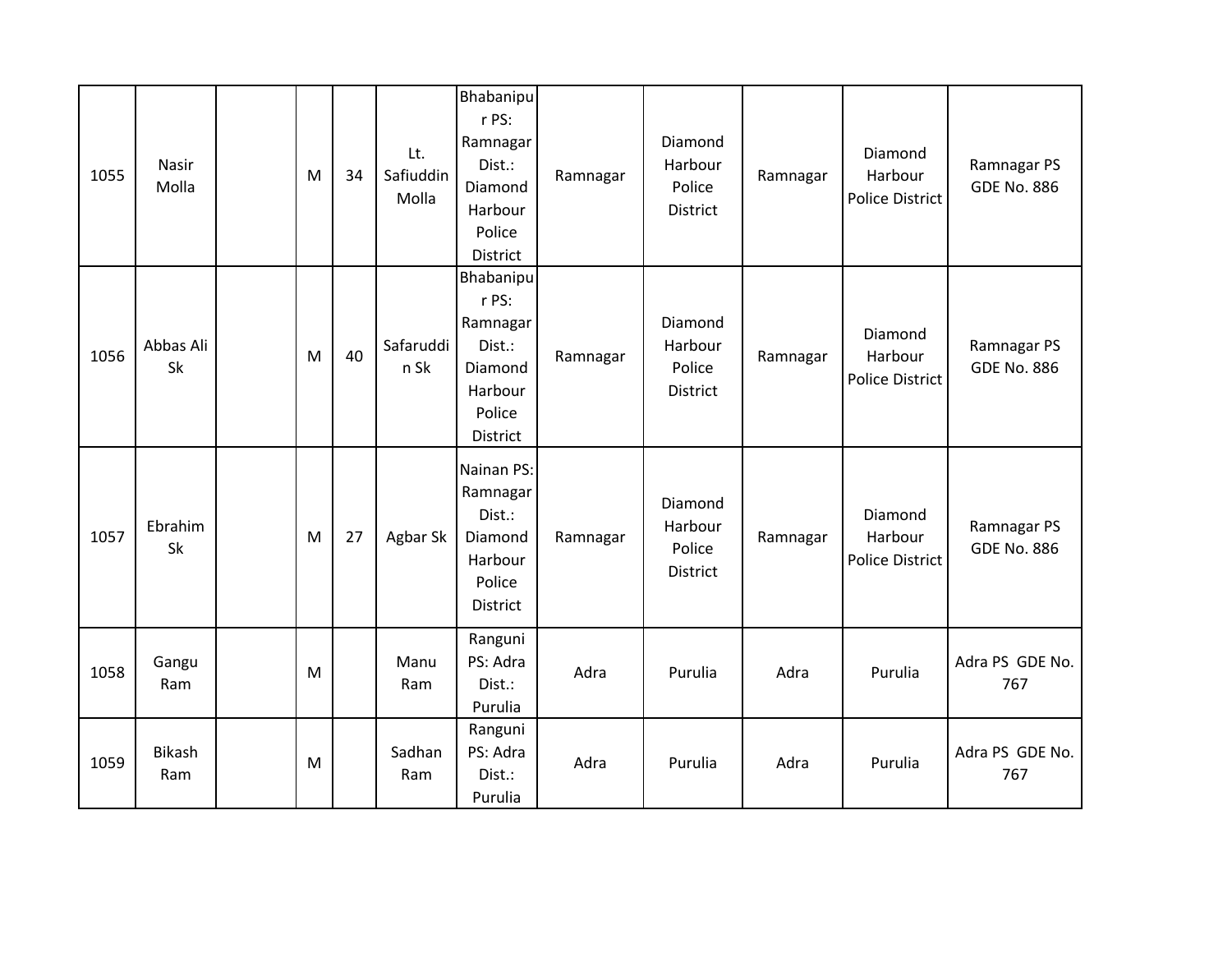| 1060 | Upen<br>Mukherje<br>e        | M |    | <b>Badal</b><br>Mukherje<br>e  | Ranguni<br>PS: Adra<br>Dist.:<br>Purulia                             | Adra     | Purulia  | Adra     | Purulia | Adra PS GDE No.<br>767                   |
|------|------------------------------|---|----|--------------------------------|----------------------------------------------------------------------|----------|----------|----------|---------|------------------------------------------|
| 1061 | Jaladhar<br><b>Bouri</b>     | M |    | Malu<br>Bouri                  | Ranguni<br>PS: Adra<br>Dist.:<br>Purulia                             | Adra     | Purulia  | Adra     | Purulia | Adra PS GDE No.<br>767                   |
| 1062 | Bibhuti<br>Mahato            | M | 42 | Lt.<br>Shankar<br>Mahato       | Sindri PS:<br>Bagmundi<br>Dist.:<br>Purulia                          | Bagmundi | Purulia  | Bagmundi | Purulia | Bagmundi PS<br><b>GDE No. 829</b>        |
| 1063 | Abani<br>Mahato              | M | 26 | Jatal<br>Mahato                | Sindri PS:<br>Bagmundi<br>Dist.:<br>Purulia                          | Bagmundi | Purulia  | Bagmundi | Purulia | Bagmundi PS<br><b>GDE No. 829</b>        |
| 1064 | Sk Mantu                     | M | 24 | Sk Makbal                      | Kantadih<br>PS: Jhalda<br>Dist.:<br>Purulia                          | Jhalda   | Purulia  | Bagmundi | Purulia | Bagmundi PS<br><b>GDE No. 460</b>        |
| 1065 | Aditya<br>Prasad<br>Sarnakar | M | 34 | Bindewar<br>Prasad<br>Sarnakar | Vill-<br>Mahulia,<br>PS-<br>Chandil,<br>Dist-East<br>Singbhum,<br>JH |          | Basirhat | Bandowan | Purulia | <b>Bandowan PS</b><br><b>GDE No. 767</b> |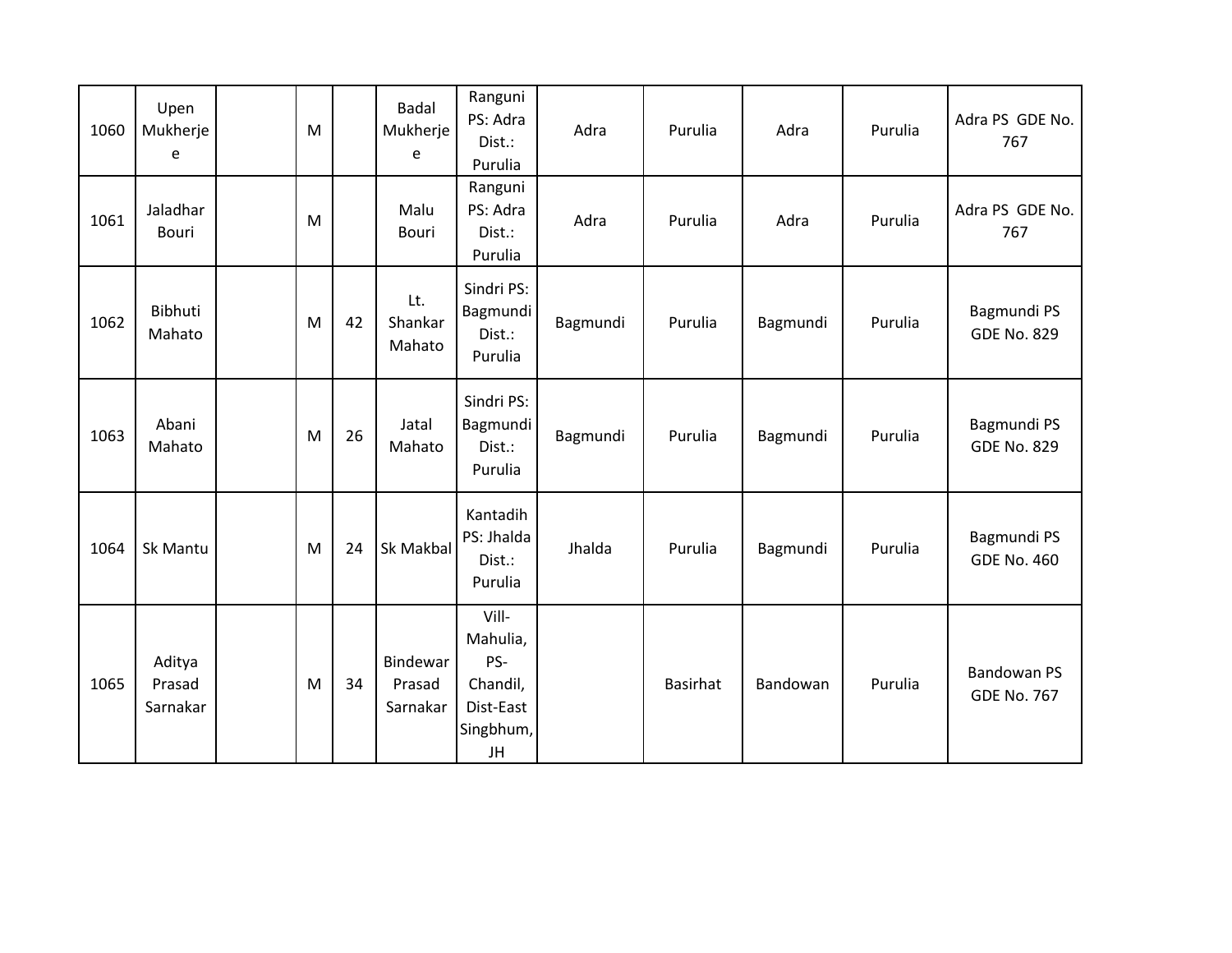| 1066 | Sutanu<br>Chakrabor<br>ty | M | 28 | Atanu<br>Chakrabor<br>ty  | Of S.N.B.<br>Banerjee<br>road, PS-<br>Aurobindo<br>, Dist-<br>Paschi |      | Basirhat        | Bandowan    | Purulia | <b>Bandowan PS</b><br><b>GDE No. 767</b> |
|------|---------------------------|---|----|---------------------------|----------------------------------------------------------------------|------|-----------------|-------------|---------|------------------------------------------|
| 1067 | Manik<br>Mahato           | M |    | Fagun<br>Mahato           |                                                                      |      | <b>Basirhat</b> | <b>Bora</b> | Purulia | Bora PS GDE No.<br>773                   |
| 1068 | Kudra<br>Kalindi          | M |    | Lt. Venchu<br>Kalindi     |                                                                      |      | Basirhat        | <b>Bora</b> | Purulia | Bora PS GDE No.<br>773                   |
| 1069 | Puskar<br>Mahato          | M |    | Naran<br>Mahato           |                                                                      |      | Basirhat        | Bora        | Purulia | Bora PS GDE No.<br>772                   |
| 1070 | Bidhan<br>Mahato          | M |    | Madan<br>Mahato           |                                                                      |      | Basirhat        | <b>Bora</b> | Purulia | Bora PS GDE No.<br>772                   |
| 1071 | Pagal<br>Mahato           | M |    | Adhar<br>Mahato           |                                                                      |      | Basirhat        | <b>Bora</b> | Purulia | Bora PS GDE No.<br>772                   |
| 1072 | Naran<br>Karmakar         | M | 34 | <b>Bikash</b><br>Karmakar | Chholagor<br>a PS: Hura<br>Dist.:<br>Purulia                         | Hura | Purulia         | Hura        | Purulia | Hura PS GDE No.<br>840                   |
| 1073 | Subrata<br>Majhi          | M | 36 | Kiran<br>Majhi            | Chholagor<br>a PS: Hura<br>Dist.:<br>Purulia                         | Hura | Purulia         | Hura        | Purulia | Hura PS GDE No.<br>840                   |
| 1074 | Bablu<br>Mahato           | M | 34 | Gopal<br>Mahato           | Dhabani<br>PS: Hura<br>Dist.:<br>Purulia                             | Hura | Purulia         | Hura        | Purulia | Hura PS GDE No.<br>840                   |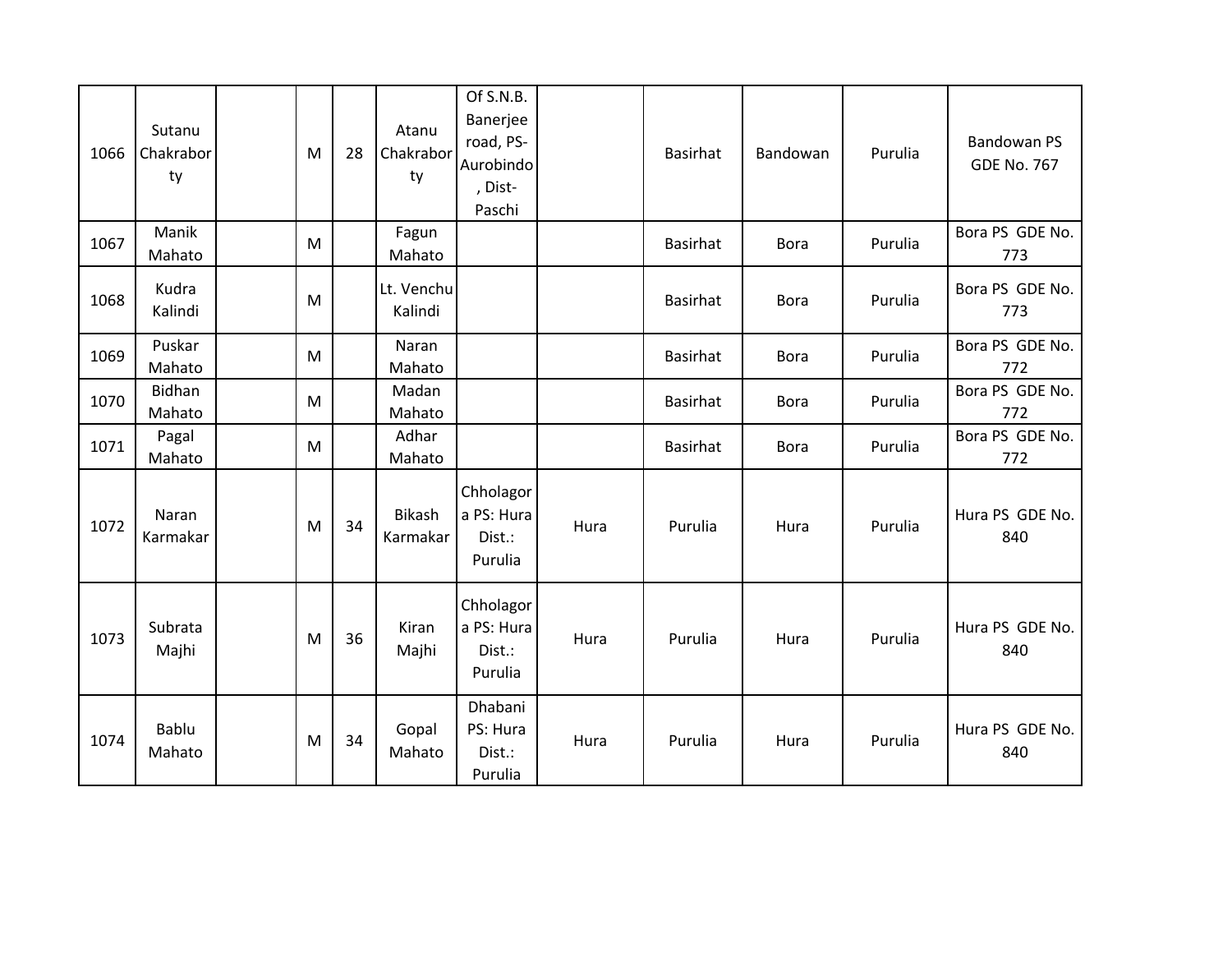| 1075 | Haladhar<br>Mahato        | M | 41 | Sukhen<br>Mahato   | Manpur<br>PS: Hura<br>Dist.:<br>Purulia                    | Hura   | Purulia | Hura   | Purulia | Hura PS GDE No.<br>842   |
|------|---------------------------|---|----|--------------------|------------------------------------------------------------|--------|---------|--------|---------|--------------------------|
| 1076 | <b>Biplab</b><br>Senapati | M | 43 | Ranjan<br>Senapati | Manpur<br>PS: Hura<br>Dist.:<br>Purulia                    | Hura   | Purulia | Hura   | Purulia | Hura PS GDE No.<br>842   |
| 1077 | Ripan<br>Hazra            | M | 45 | Ratan<br>Hazra     | Chakalta<br>PS: Hura<br>Dist.:<br>Purulia                  | Hura   | Purulia | Hura   | Purulia | Hura PS GDE No.<br>842   |
| 1078 | Gunadhar<br>Mahato        | M |    | Sridhar<br>Mahato  | Vill-<br>Gokulnaga<br>r PS:<br>Jhalda<br>Dist.:<br>Purulia | Jhalda | Purulia | Jhalda | Purulia | Jhalda PS GDE<br>No. 864 |
| 1079 | Brindaban<br>Mahato       | M |    | Suchanda<br>Mahato | Vill-<br>Mosina<br>PS: Jhalda<br>Dist.:<br>Purulia         | Jhalda | Purulia | Jhalda | Purulia | Jhalda PS GDE<br>No. 864 |
| 1080 | Chandan<br>Mahato         | M |    | Kartik<br>Mahato   | Vill-Dulla<br>PS: Jhalda<br>Dist.:<br>Purulia              | Jhalda | Purulia | Jhalda | Purulia | Jhalda PS GDE<br>No. 864 |
| 1081 | Fulchand<br>Mahato        | M |    | Ganapati<br>Mahato | Vill-Ona<br>PS: Jhalda<br>Dist.:<br>Purulia                | Jhalda | Purulia | Jhalda | Purulia | Jhalda PS GDE<br>No. 864 |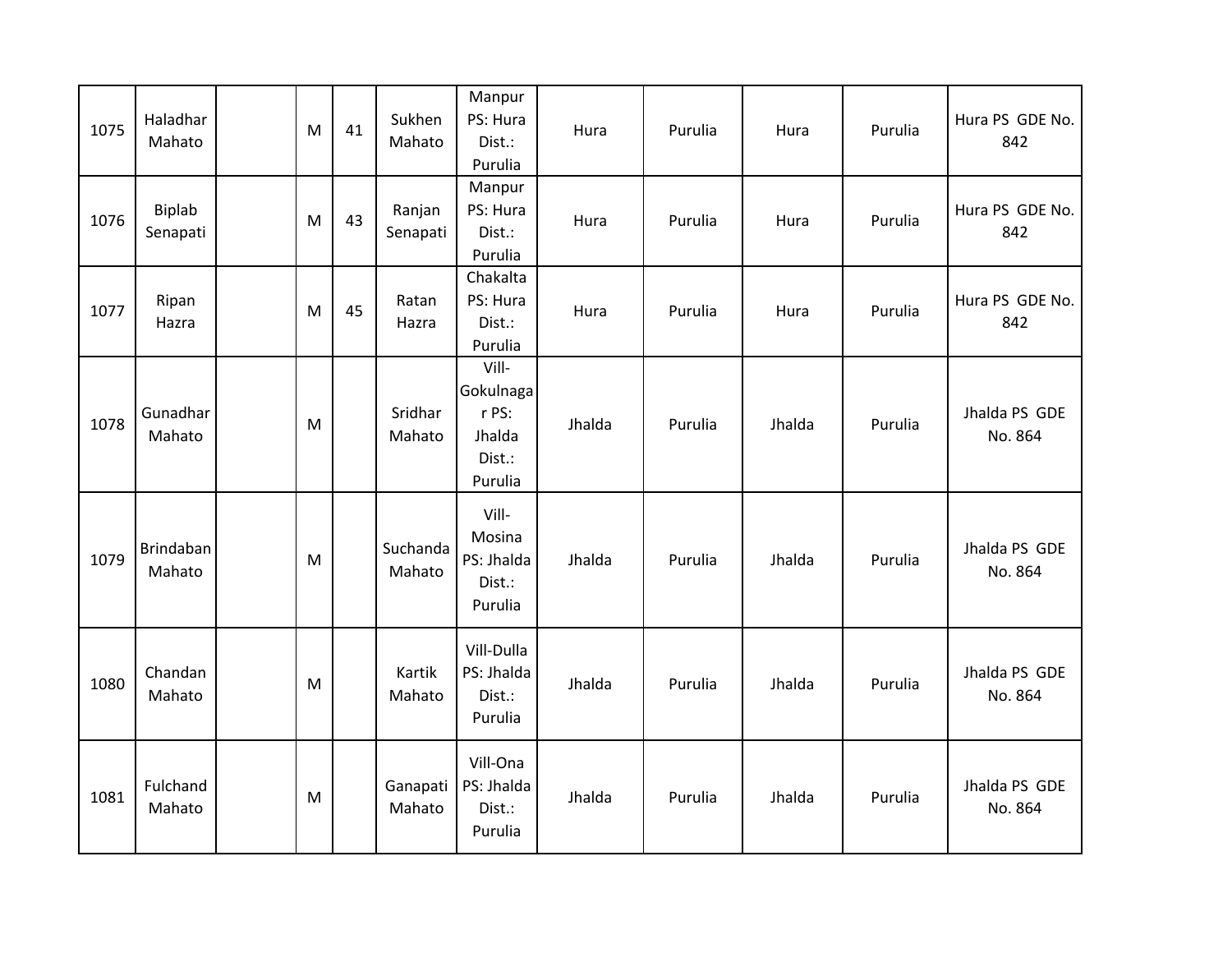| 1082 | Dinesh<br>Mahato        | M | Lt. Bihari<br>Mahato        | Vill-<br>Kashidih<br>PS: Jhalda<br>Dist.:<br>Purulia       | Jhalda | Purulia | Jhalda | Purulia | Jhalda PS GDE<br>No. 864 |
|------|-------------------------|---|-----------------------------|------------------------------------------------------------|--------|---------|--------|---------|--------------------------|
| 1083 | Brindaban<br>Mahato     | M | Saktipada<br>Gope           | Vill-Dulmi<br>PS: Jhalda<br>Dist.:<br>Purulia              | Jhalda | Purulia | Jhalda | Purulia | Jhalda PS GDE<br>No. 880 |
| 1084 | Shyamsun<br>dar Kuiry   | M | Dunu<br>Kuiry               | Vill-Pat<br>Jhalda PS:<br>Jhalda<br>Dist.:<br>Purulia      | Jhalda | Purulia | Jhalda | Purulia | Jhalda PS GDE<br>No. 880 |
| 1085 | Dinanath<br>Kuiry       | M | Lt.<br>Mukundar<br>am Kuiry | Vill-<br>Patjhalda<br>PS: Jhalda<br>Dist.:<br>Purulia      | Jhalda | Purulia | Jhalda | Purulia | Jhalda PS GDE<br>No. 880 |
| 1086 | <b>Bankim</b><br>Mahato | M | Sristidhar<br>Mahato        | Vill-<br>Mahatom<br>ara PS:<br>Jhalda<br>Dist.:<br>Purulia | Jhalda | Purulia | Jhalda | Purulia | Jhalda PS GDE<br>No. 880 |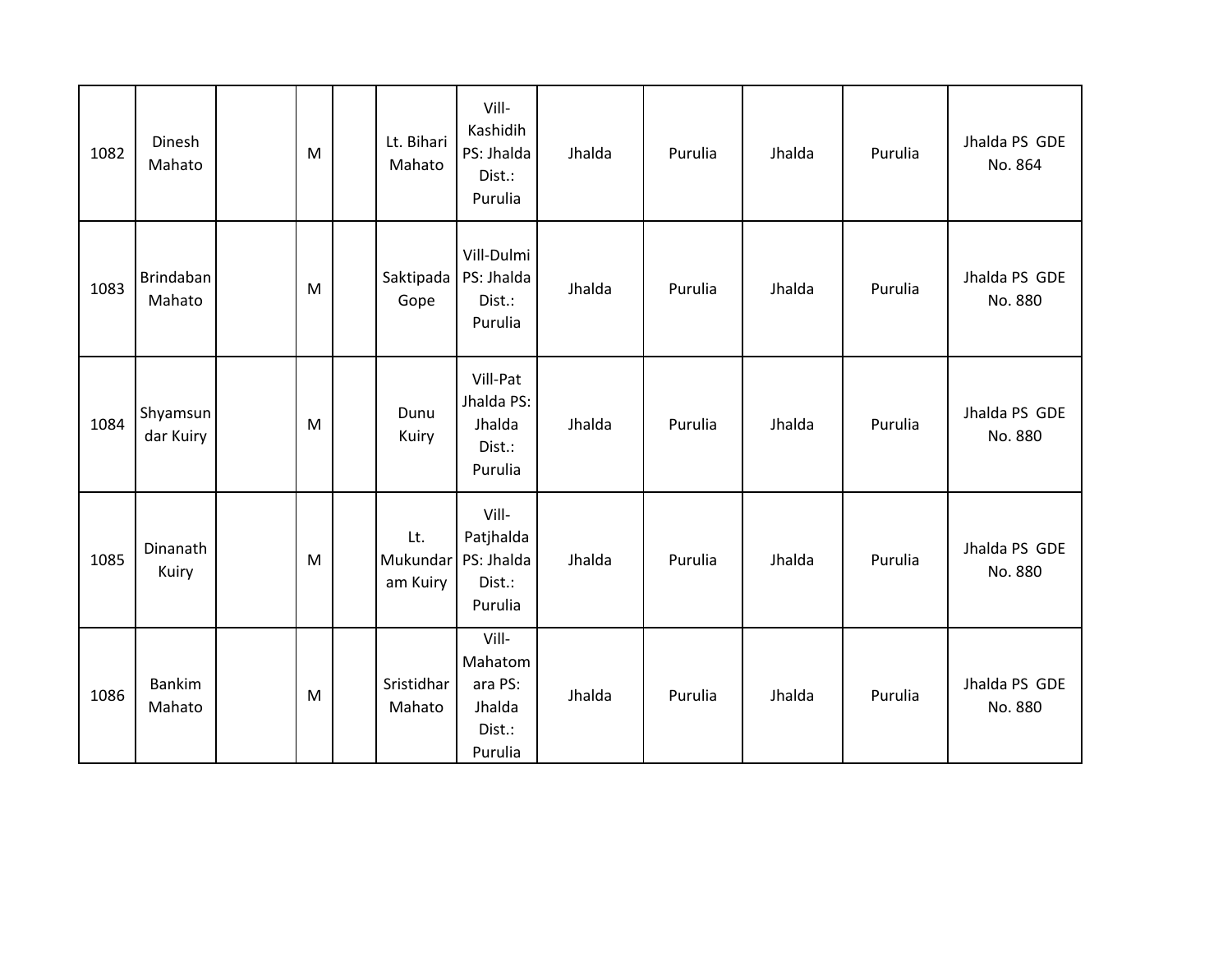| 1087 | Didyapati<br>Mahato      | M |    | <b>Buka</b><br><ahato< th=""><th>Vill-<br/>Brajapur<br/>PS: Jhalda<br/>Dist.:<br/>Purulia</th><th>Jhalda</th><th>Purulia</th><th>Jhalda</th><th>Purulia</th><th>Jhalda PS GDE<br/>No. 880</th></ahato<> | Vill-<br>Brajapur<br>PS: Jhalda<br>Dist.:<br>Purulia         | Jhalda | Purulia | Jhalda | Purulia | Jhalda PS GDE<br>No. 880                     |
|------|--------------------------|---|----|---------------------------------------------------------------------------------------------------------------------------------------------------------------------------------------------------------|--------------------------------------------------------------|--------|---------|--------|---------|----------------------------------------------|
| 1088 | Prasanjit<br>Mahato      | M |    | Mihir<br>Mahato                                                                                                                                                                                         | Vill-Tulin<br>PS: Jhalda<br>Dist.:<br>Purulia                | Jhalda | Purulia | Jhalda | Purulia | Jhalda PS Outpost<br>Tulin OP GDE No.<br>601 |
| 1089 | Dinaband<br>hu<br>Mahato | M |    | Shiblam<br>Mahato                                                                                                                                                                                       | Vill-Tulin<br>PS: Jhalda<br>Dist.:<br>Purulia                | Jhalda | Purulia | Jhalda | Purulia | Jhalda PS Outpost<br>Tulin OP GDE No.<br>601 |
| 1090 | Suresh<br>Mahato         | M | 28 | Murulidha<br>r Mahato                                                                                                                                                                                   | <b>Bartard</b><br>More PS:<br>Joypur<br>Dist.:<br>Purulia    | Joypur | Purulia | Joypur | Purulia | Joypur PS GDE<br>No. 792                     |
| 1091 | Sukdeb<br>Ghatuwal       | M | 50 | Lt.<br>Balaram<br>Ghatuwal                                                                                                                                                                              | Ananda<br>nagar<br>Pundag<br>PS: Joypur<br>Dist.:<br>Purulia | Joypur | Purulia | Joypur | Purulia | Joypur PS GDE<br>No. 575                     |
| 1092 | Naren<br>Kumar           | M | 23 | Arjun<br>Kumar                                                                                                                                                                                          | Joypur<br>Bazar PS:<br>Joypur<br>Dist.:<br>Purulia           | Joypur | Purulia | Joypur | Purulia | Joypur PS GDE<br>No. 784                     |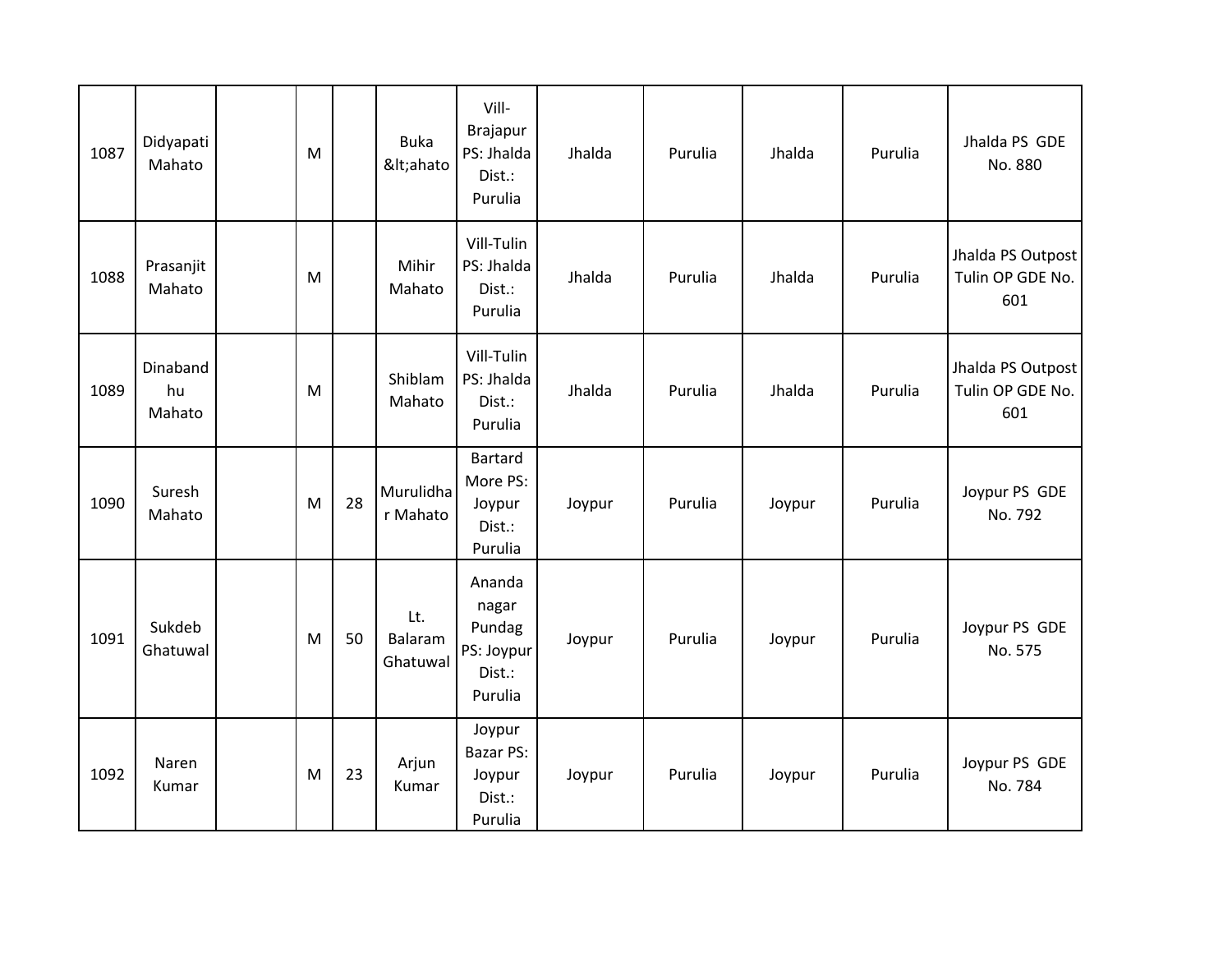| 1093 | Sahebram<br>Mahato      | M | 45 | Lt. Pachu<br>Mahato  | Forest<br>More PS:<br>Joypur<br>Dist.:<br>Purulia   | Joypur | Purulia | Joypur   | Purulia | Joypur PS GDE<br>No. 804   |
|------|-------------------------|---|----|----------------------|-----------------------------------------------------|--------|---------|----------|---------|----------------------------|
| 1094 | Santiram<br>Mahato      | M | 34 | Lt. Haresh<br>Mahato | Forest<br>More PS:<br>Joypur<br>Dist.:<br>Purulia   | Joypur | Purulia | Joypur   | Purulia | Joypur PS GDE<br>No. 804   |
| 1095 | <b>Bikash</b><br>Rajwar | M | 20 | Chandu<br>Rajwar     | Dumurdih<br>More PS:<br>Joypur<br>Dist.:<br>Purulia | Joypur | Purulia | Joypur   | Purulia | Joypur PS GDE<br>No. 808   |
| 1096 | Dinaband<br>hu Kumar    | M | 42 | Dhanu<br>Kumar       | Dumurdih<br>More PS:<br>Joypur<br>Dist.:<br>Purulia | Joypur | Purulia | Joypur   | Purulia | Joypur PS GDE<br>No. 808   |
| 1097 | Pradip<br>Kisku         | M | 21 | Mahadeb<br>Kisku     | Amsola<br>PS: Para<br>Dist.:<br>Purulia             | Para   | Purulia | Kashipur | Purulia | Kashipur PS GDE<br>No. 831 |
| 1098 | Debabrata<br>Bouri      | M | 21 | Dilip Bouri          | Dumuriya<br>khri PS:<br>Adra Dist.:<br>Purulia      | Adra   | Purulia | Kashipur | Purulia | Kashipur PS GDE<br>No. 831 |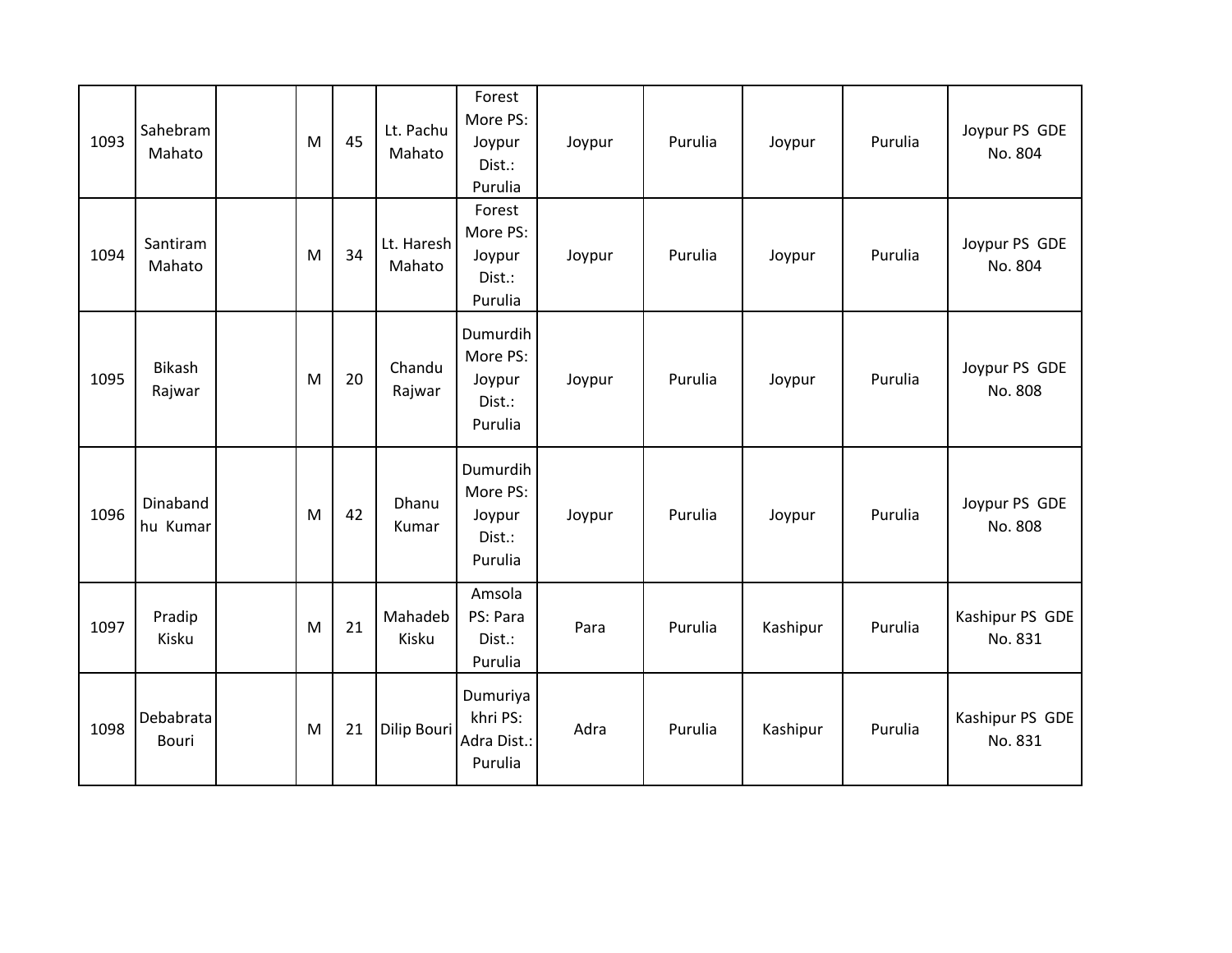| 1099 | Dipankar<br>Humbram       | M |    | Ram<br>Hembram             | Lapahari<br>PS: Santari<br>Dist.:<br>Purulia      | Santari  | Purulia | Kashipur | Purulia | Kashipur PS GDE<br>No. 831 |
|------|---------------------------|---|----|----------------------------|---------------------------------------------------|----------|---------|----------|---------|----------------------------|
| 1100 | Ruplal<br>Hansda          | M | 25 | Mangal<br>Hansda           | Pachagara<br>PS:<br>Kashipur<br>Dist.:<br>Purulia | Kashipur | Purulia | Kashipur | Purulia | Kashipur PS GDE<br>No. 842 |
| 1101 | Purna<br>Soren            | M | 25 | Ratan<br>Soren             | Paharpur<br>PS:<br>Kashipur<br>Dist.:<br>Purulia  | Kashipur | Purulia | Kashipur | Purulia | Kashipur PS GDE<br>No. 831 |
| 1102 | Jagadish<br><b>Bauri</b>  | M | 46 | Lt Uday<br><b>Bauri</b>    | Haraktor<br>PS: Hura<br>Dist.:<br>Purulia         | Hura     | Purulia | Kashipur | Purulia | Kashipur PS GDE<br>No. 842 |
| 1103 | Monoranj<br>an Kumar      | M | 26 | Thakurdas<br>Kumar         | Pagro PS:<br>Kotshila<br>Dist.:<br>Purulia        | Kotshila | Purulia | Kotshila | Purulia | Kotshila PS GDE<br>No. 793 |
| 1104 | Padmaloc<br>han<br>Mahato | M | 45 | Lt.<br>Prahallad<br>Mahato | Jiudaru<br>PS:<br>Kotshila<br>Dist.:<br>Purulia   | Kotshila | Purulia | Kotshila | Purulia | Kotshila PS GDE<br>No. 793 |
| 1105 | Sekh<br>Muktar            | M | 28 | Sekh<br>Nahanka            | Kantadih<br>PS: Jhalda<br>Dist.:<br>Purulia       | Jhalda   | Purulia | Kotshila | Purulia | Kotshila PS GDE<br>No. 793 |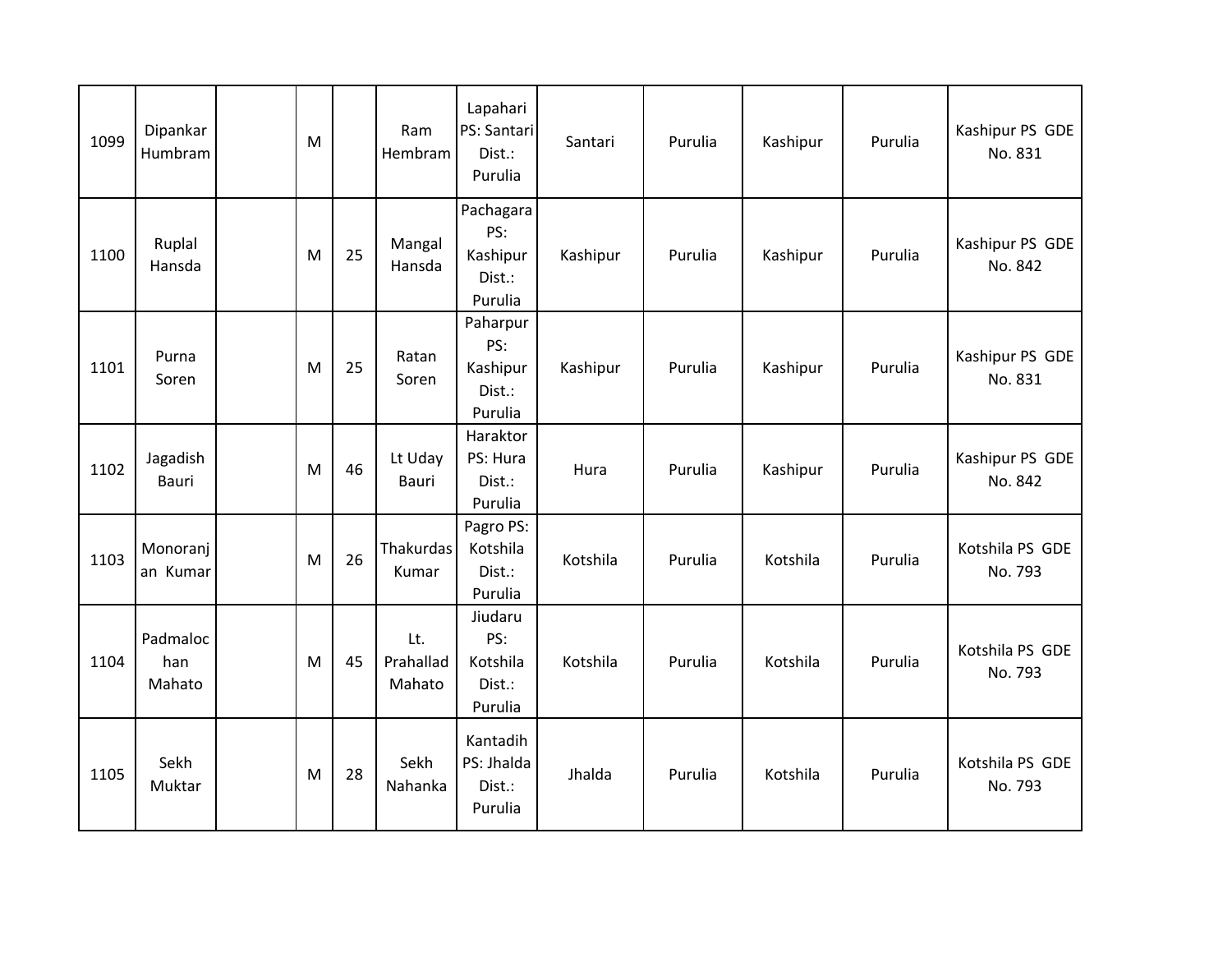| 1106 | Harish Ch<br>Nayak       | M | 22 | Rijhu<br>Nayak     | Adardih<br>PS:<br>Kotshila<br>Dist.:<br>Purulia  | Kotshila | Purulia | Kotshila | Purulia | Kotshila PS GDE<br>No. 803 |
|------|--------------------------|---|----|--------------------|--------------------------------------------------|----------|---------|----------|---------|----------------------------|
| 1107 | Krishna<br>Pada<br>Nayak | M | 40 | Rijhu<br>Nayak     | Adardih<br>PS:<br>Kotshila<br>Dist.:<br>Purulia  | Kotshila | Purulia | Kotshila | Purulia | Kotshila PS GDE<br>No. 803 |
| 1108 | Ajit<br>Mahato           | M | 32 | Lt. Natu<br>Mahato | Ukma PS:<br>Kotshila<br>Dist.:<br>Purulia        | Kotshila | Purulia | Kotshila | Purulia | Kotshila PS GDE<br>No. 803 |
| 1109 | Rajesh<br>Gorai          | M | 36 | Sanjoy<br>Gorai    | Bhamuria<br>PS:<br>Neturia<br>Dist.:<br>Purulia  | Neturia  | Purulia | Neturia  | Purulia | Neturia PS GDE<br>No. 908  |
| 1110 | Manas<br>Gorai           | M | 35 | Haradhan<br>Gorai  | Bhamuria<br>PS:<br>Neturia<br>Dist.:<br>Purulia  | Neturia  | Purulia | Neturia  | Purulia | Neturia PS GDE<br>No. 908  |
| 1111 | Goutam<br>Bouri          | M | 32 | Manik<br>Bouri     | Kuthibari<br>PS:<br>Neturia<br>Dist.:<br>Purulia | Neturia  | Purulia | Neturia  | Purulia | Neturia PS GDE<br>No. 916  |
| 1112 | Tarak<br>Bouri           | M | 30 | Amit Bouri         | Kuthibari<br>PS:<br>Neturia<br>Dist.:<br>Purulia | Neturia  | Purulia | Neturia  | Purulia | Neturia PS GDE<br>No. 916  |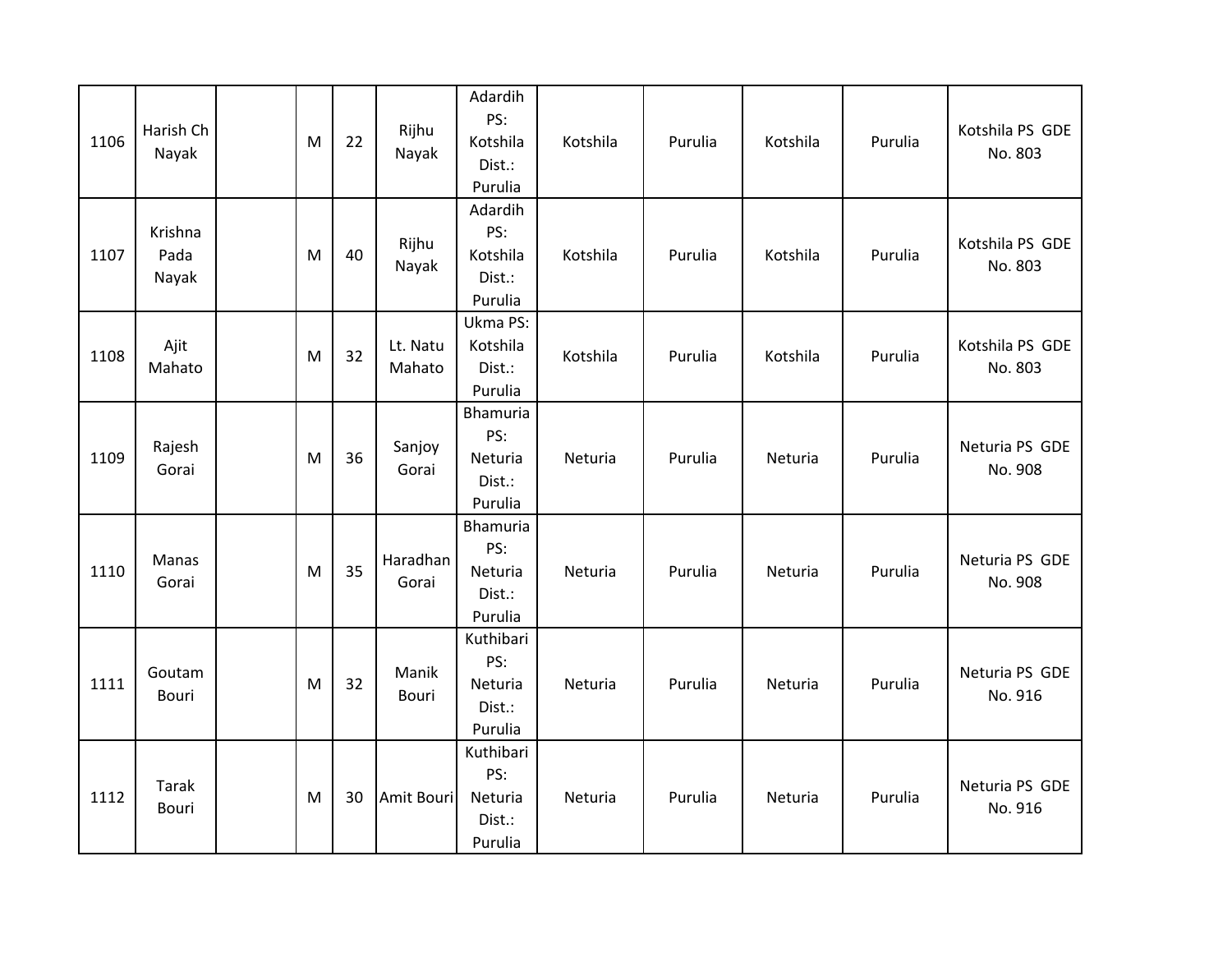| 1113 | Samar Das                 | M | 36 | Raghunat<br>h Das    | Kuthibari<br>PS:<br>Neturia<br>Dist.:<br>Purulia | Neturia | Purulia | Neturia | Purulia | Neturia PS GDE<br>No. 916 |
|------|---------------------------|---|----|----------------------|--------------------------------------------------|---------|---------|---------|---------|---------------------------|
| 1114 | Gopal<br>Mandal           | M | 33 | Mohit<br>Mandal      | Kuthibari<br>PS:<br>Neturia<br>Dist.:<br>Purulia | Neturia | Purulia | Neturia | Purulia | Neturia PS GDE<br>No. 916 |
| 1115 | Ranjan<br>Das             | M | 35 | <b>Uttam Das</b>     | Kuthibari<br>PS:<br>Neturia<br>Dist.:<br>Purulia | Neturia | Purulia | Neturia | Purulia | Neturia PS GDE<br>No. 916 |
| 1116 | Jagannath<br><b>Bauri</b> | M | 30 | Mohan<br>Bauri       | Dubra PS:<br>Para Dist.:<br>Purulia              | Para    | Purulia | Para    | Purulia | Para PS GDE No.<br>755    |
| 1117 | Sudesh<br>Mandal          | M | 28 | Lt Bhagbat<br>Mandal | Dubra PS:<br>Para Dist.:<br>Purulia              | Para    | Purulia | Para    | Purulia | Para PS GDE No.<br>755    |
| 1118 | Mithun<br>Sahish          | M | 31 | Nirmal<br>Sahish     | Fusrabaid<br>PS: Para<br>Dist.:<br>Purulia       | Para    | Purulia | Para    | Purulia | Para PS GDE No.<br>245    |
| 1119 | Gourav<br>Bagdi           | M | 25 | Lt. Uttam<br>Bagdi   | Fusrabaid<br>PS: Para<br>Dist.:<br>Purulia       | Para    | Purulia | Para    | Purulia | Para PS GDE No.<br>245    |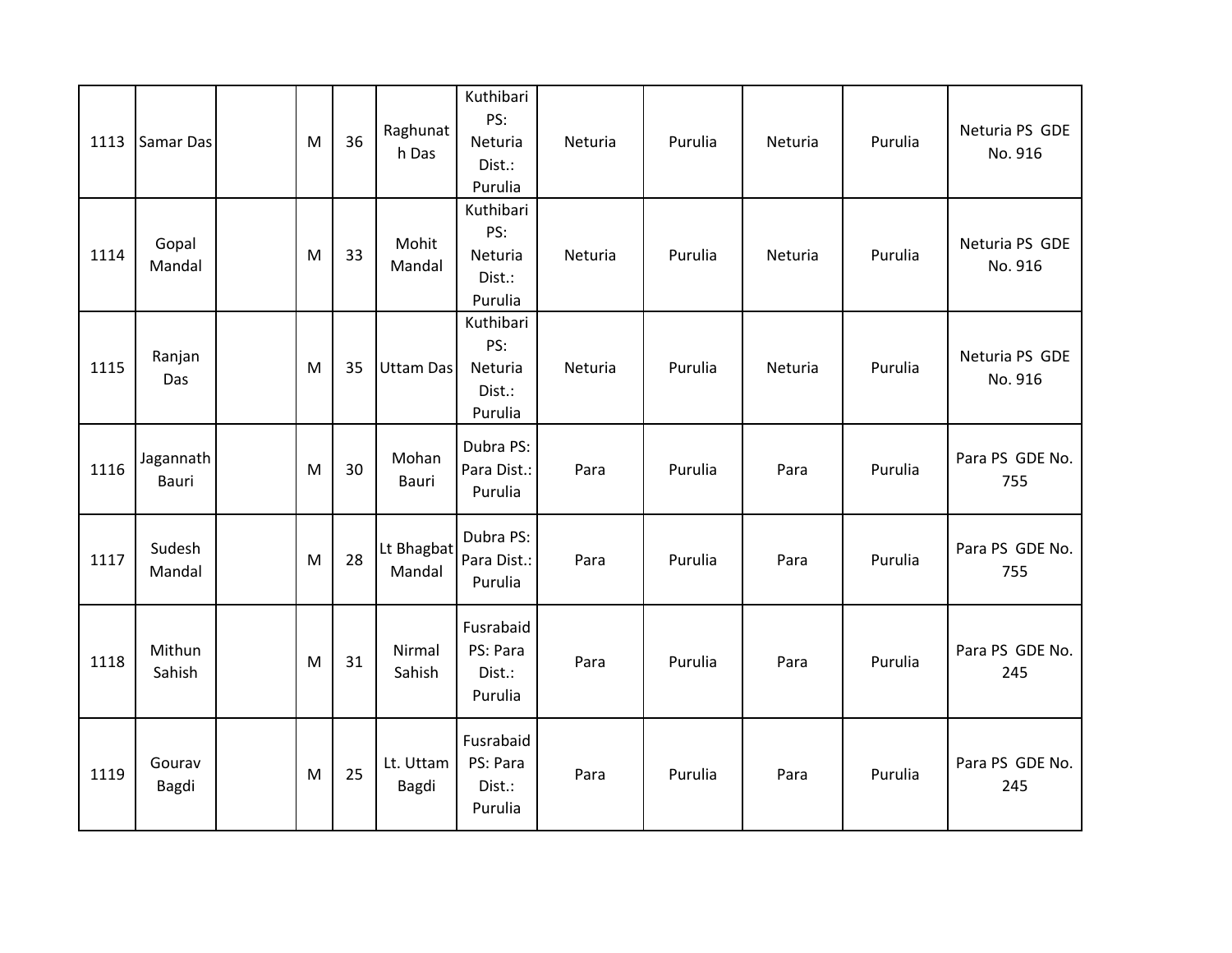| 1120 | Nirmal<br>Mahato          |   |    | Banku<br>Mahato       |                                                                   |              | <b>Basirhat</b> | Puncha       | Purulia | Puncha PS GDE<br>No. 658               |
|------|---------------------------|---|----|-----------------------|-------------------------------------------------------------------|--------------|-----------------|--------------|---------|----------------------------------------|
| 1121 | Pradip Bag                |   |    | Joydev<br><b>Bag</b>  |                                                                   |              | <b>Basirhat</b> | Puncha       | Purulia | Puncha PS GDE<br>No. 658               |
| 1122 | Himangsu<br><b>Dhibar</b> |   |    | Abani<br>Dhibar       |                                                                   |              | <b>Basirhat</b> | Puncha       | Purulia | Puncha PS GDE<br>No. 658               |
| 1123 | Ashok<br>Kalindi          |   |    | Jaladhar<br>Kalindi   |                                                                   |              | <b>Basirhat</b> | Puncha       | Purulia | Puncha PS GDE<br>No. 658               |
| 1124 | Suraj<br>Dom              | M | 42 | Lt.<br>Bahadur<br>Dom | Sinderpatt<br>i, W-11<br>PS: Purulia<br>town<br>Dist.:<br>Purulia | Purulia town | Purulia         | Purulia town | Purulia | Purulia town PS<br><b>GDE No. 1280</b> |
| 1125 | Biplab<br>Banerjee        | M | 27 | Lt. Gopal<br>Banerjee | Sadhudan<br>ga, W-16<br>PS: Purulia<br>town<br>Dist.:<br>Purulia  | Purulia town | Purulia         | Purulia town | Purulia | Purulia town PS<br><b>GDE No. 1280</b> |
| 1126 | Animesh<br>Mahato         | M | 20 | Didyasaga<br>r Mahato | Simultgar,<br>Ketika PS:<br>Purulia<br>town<br>Dist.:<br>Purulia  | Purulia town | Purulia         | Purulia town | Purulia | Purulia town PS<br><b>GDE No. 1280</b> |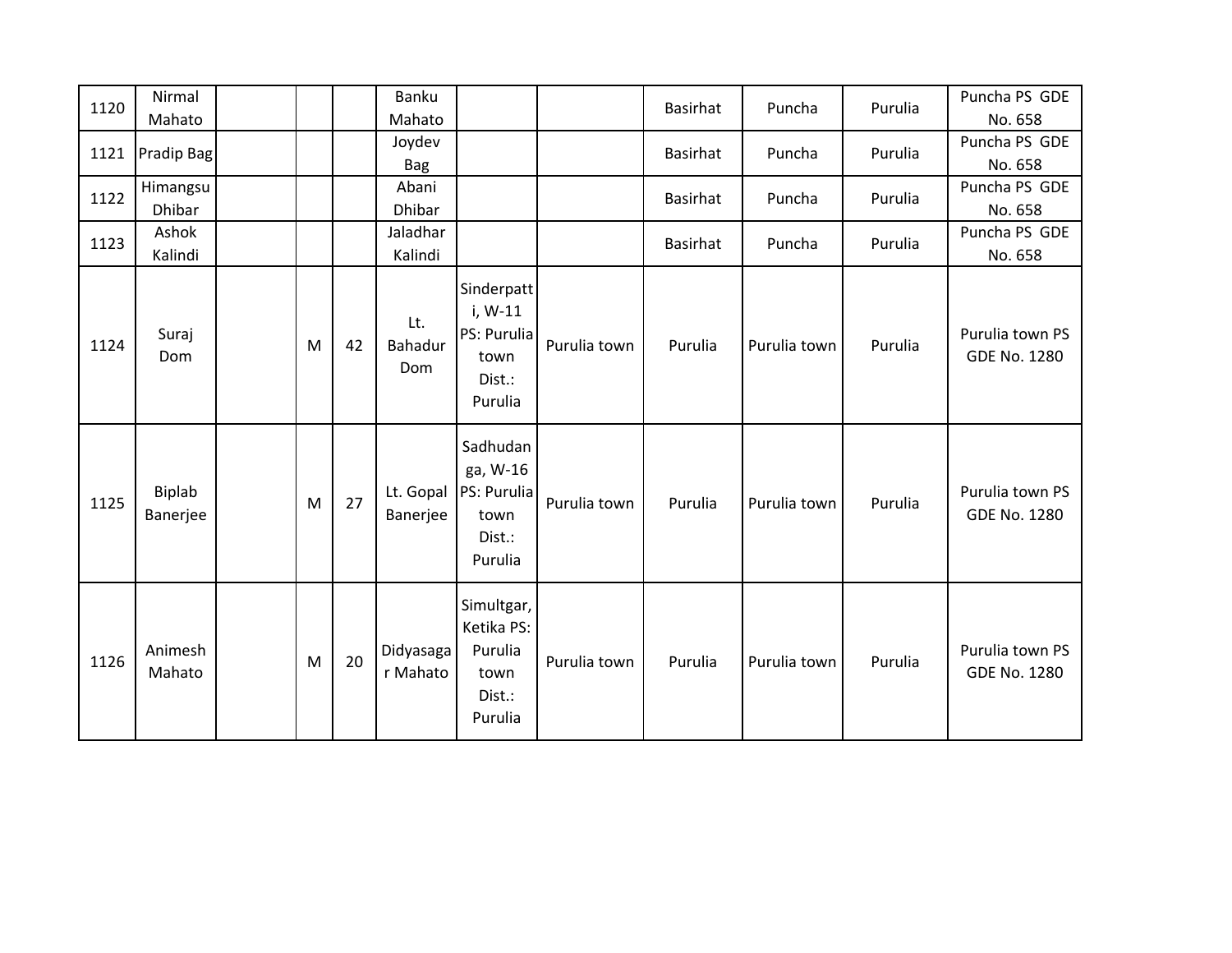| 1127 | Kanan<br>Bauri           |      | M | 46 | Lt.<br>Balaram<br>Bauri                  | Sadhudan<br>ga, W-16<br>PS: Purulia<br>town<br>Dist.:<br>Purulia                    | Purulia town | Purulia | Purulia town | Purulia | Purulia town PS<br>GDE No. 1280        |
|------|--------------------------|------|---|----|------------------------------------------|-------------------------------------------------------------------------------------|--------------|---------|--------------|---------|----------------------------------------|
| 1128 | Sawyan<br>Saw            |      | M | 20 | <b>Utpal Saw</b>                         | Bibekanan<br>da Pally,<br>W-01 PS:<br>Purulia<br>town<br>Dist.:<br>Purulia          | Purulia town | Purulia | Purulia town | Purulia | Purulia town PS<br><b>GDE No. 1280</b> |
| 1129 | Anath<br>Chakrabor<br>ty | Mori | M | 50 | Lt.<br>Shyamapa<br>da<br>Chakrabor<br>ty | Namopara<br>Bakultola<br>Lane, W-<br>17 PS:<br>Purulia<br>town<br>Dist.:<br>Purulia | Purulia town | Purulia | Purulia town | Purulia | Purulia town PS<br><b>GDE No. 1280</b> |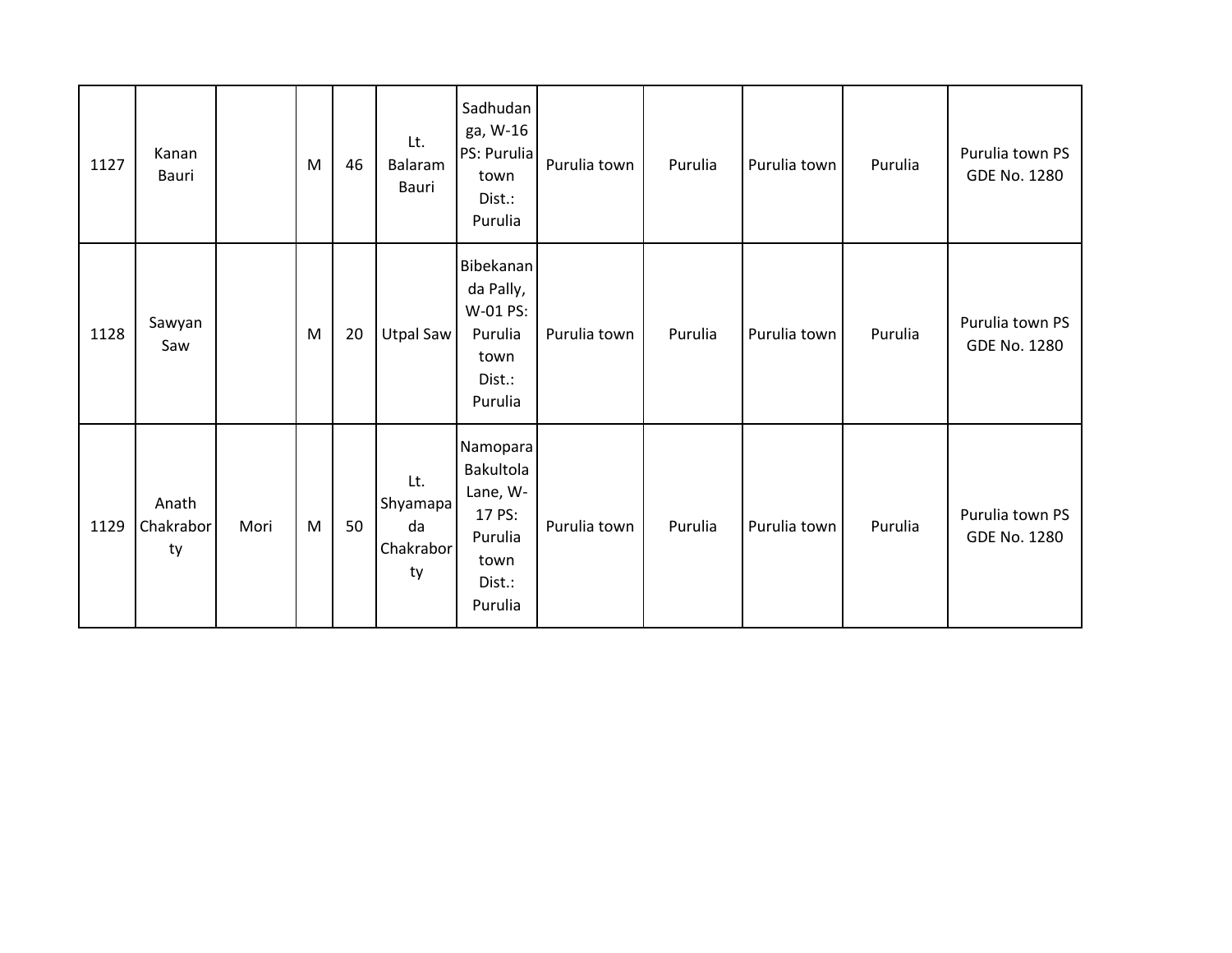| 1130 | Supravath<br>Biswal   | M | 21 | Lt.prasant<br>a Biswal | Vivekanan<br>da Pally,<br>K.C.<br>Modak<br>Lane, W-<br>01 PS:<br>Purulia<br>town<br>Dist.:<br>Purulia | Purulia town | Purulia | Purulia town | Purulia | Purulia town PS<br><b>GDE No. 1280</b> |
|------|-----------------------|---|----|------------------------|-------------------------------------------------------------------------------------------------------|--------------|---------|--------------|---------|----------------------------------------|
| 1131 | Jayanta<br>Saw        | M | 20 | Chandan<br>Saw         | Old Police<br>line shiv<br>Durga<br>Mandir, W-<br>10 PS:<br>Purulia<br>town<br>Dist.:<br>Purulia      | Purulia town | Purulia | Purulia town | Purulia | Purulia town PS<br><b>GDE No. 1285</b> |
| 1132 | <b>Bishal</b><br>Gope | M | 22 | Debu<br>Gope           | Old Police<br>line, W-10<br>PS: Purulia<br>town<br>Dist.:<br>Purulia                                  | Purulia town | Purulia | Purulia town | Purulia | Purulia town PS<br><b>GDE No. 1285</b> |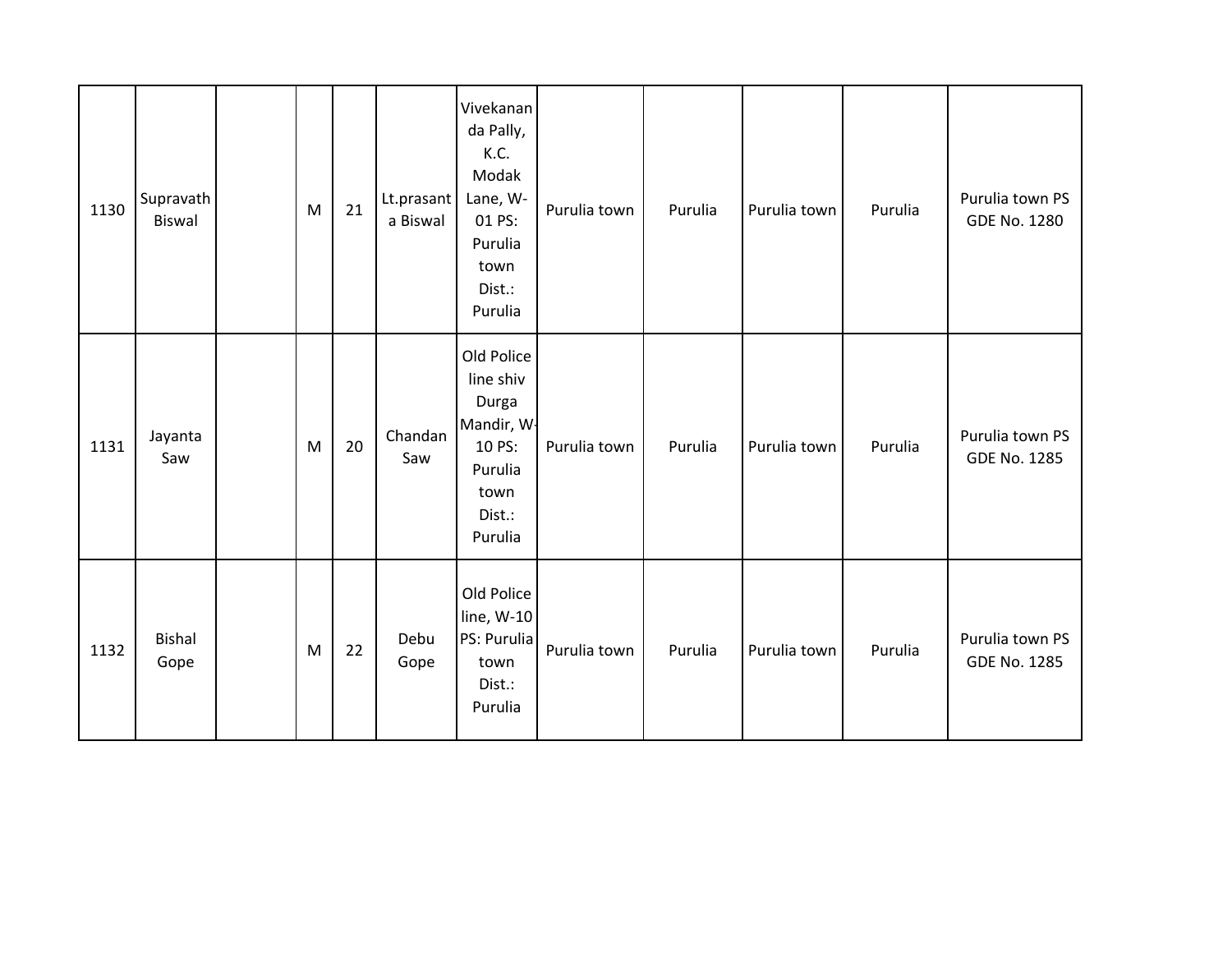| 1133 | <b>Barun</b><br>Mandi |      | M         | 34 | Ajit Prasad<br>Mandir   | Bikash<br>Pally,<br>Bhatband<br>h W-04<br>PS: Purulia<br>town<br>Dist.:<br>Purulia | Purulia town | Purulia | Purulia town | Purulia | Purulia town PS<br><b>GDE No. 1285</b> |
|------|-----------------------|------|-----------|----|-------------------------|------------------------------------------------------------------------------------|--------------|---------|--------------|---------|----------------------------------------|
| 1134 | Sumanta<br>Bauri      | Banu | ${\sf M}$ | 34 | Lt.<br>Mahadeb<br>Bauri | Munsefda<br>nga, W-02<br>PS: Purulia<br>town<br>Dist.:<br>Purulia                  | Purulia town | Purulia | Purulia town | Purulia | Purulia town PS<br><b>GDE No. 1285</b> |
| 1135 | Bishnu<br>Bauri       |      | M         | 26 | Sunil Bauri             | Munsefda<br>nga,<br>Kartikdih,<br>W-02 PS:<br>Purulia<br>town<br>Dist.:<br>Purulia | Purulia town | Purulia | Purulia town | Purulia | Purulia town PS<br><b>GDE No. 1285</b> |
| 1136 | Dipak<br>Paul         |      | M         | 50 | Lt. Subol<br>Paul       | <b>REny Road</b><br>Sekra par,<br>W-18 PS:<br>Purulia<br>town<br>Dist.:<br>Purulia | Purulia town | Purulia | Purulia town | Purulia | Purulia town PS<br><b>GDE No. 1286</b> |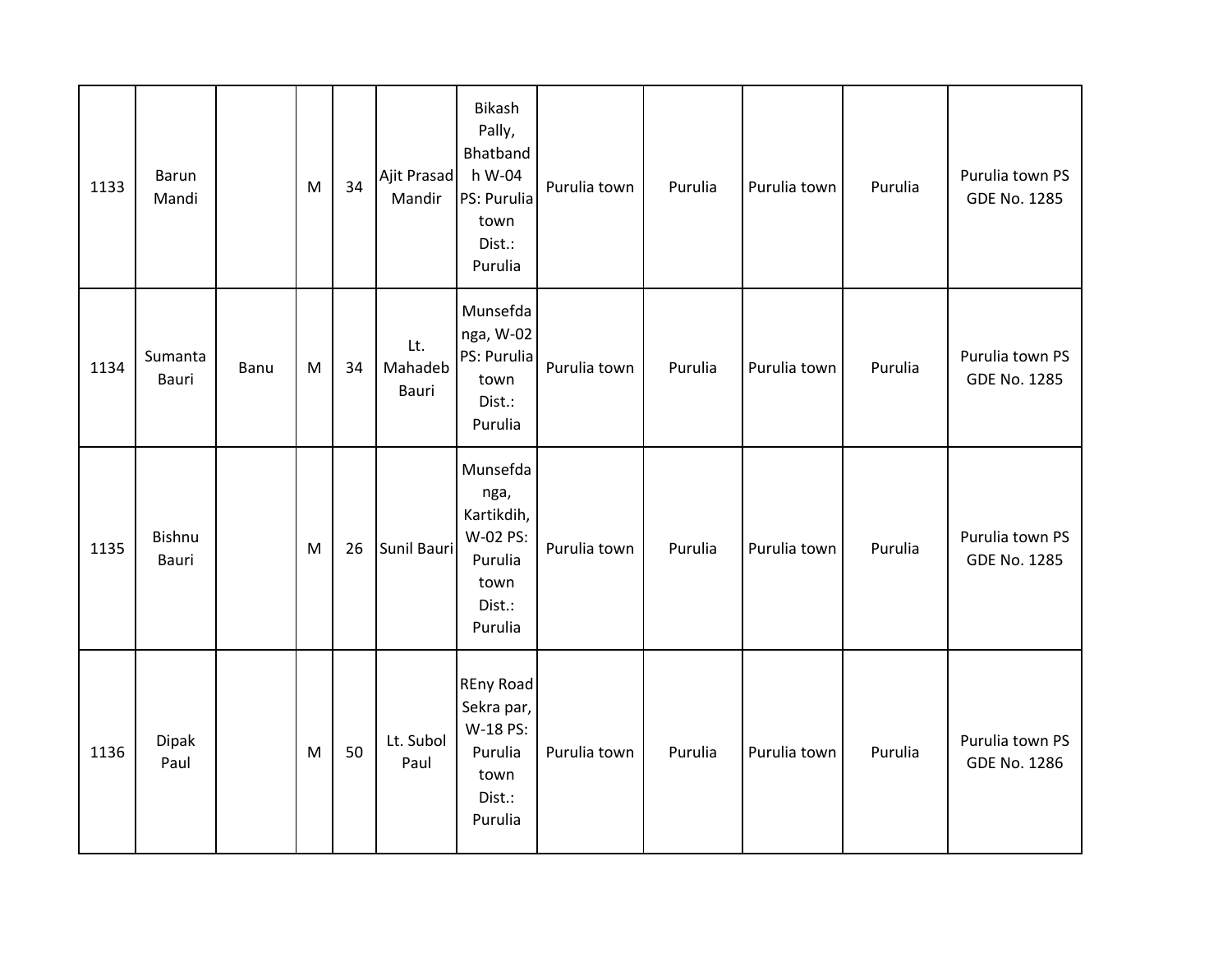| 1137 | Munna<br>Swarnakar | M | 18 | Rabi<br>Swarnakar       | Reny Road<br>Sekrapara<br>W-18 PS:<br>Purulia<br>town<br>Dist.:<br>Purulia             | Purulia town | Purulia | Purulia town | Purulia | Purulia town PS<br><b>GDE No. 1286</b> |
|------|--------------------|---|----|-------------------------|----------------------------------------------------------------------------------------|--------------|---------|--------------|---------|----------------------------------------|
| 1138 | Uttam<br>Roy       | M | 21 | Umashank<br>ar Roy      | Sufalpally,<br>W-21 PS:<br>Purulia<br>town<br>Dist.:<br>Purulia                        | Purulia town | Purulia | Purulia town | Purulia | Purulia town PS<br><b>GDE No. 1286</b> |
| 1139 | Laxman<br>Sahis    | M | 31 | Lt.<br>Pravash<br>Sahis | D.B. Road<br>near Kali<br>Mandir, W-<br>01 PS:<br>Purulia<br>town<br>Dist.:<br>Purulia | Purulia town | Purulia | Purulia town | Purulia | Purulia town PS<br>GDE No. 1286        |
| 1140 | Rohit<br>Swarnakar | M |    | Sadhu<br>Swarnakar      | Reny Road<br>Sekrapara<br>W-18 PS:<br>Purulia<br>town<br>Dist.:<br>Purulia             | Purulia town | Purulia | Purulia town | Purulia | Purulia town PS<br><b>GDE No. 1286</b> |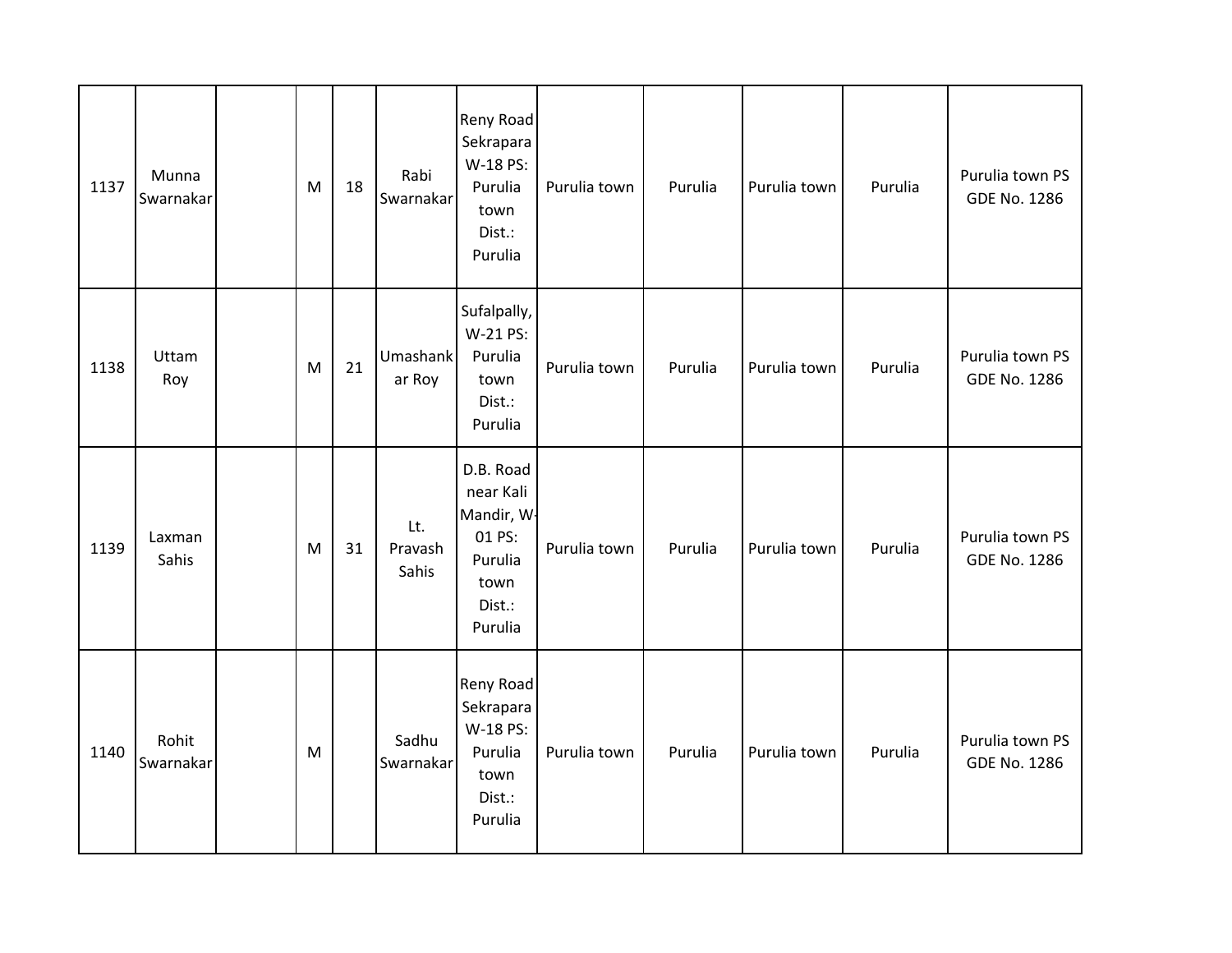| 1141 | Ananta<br>Goswami  | M | 42 | Lt.<br>Ganyadha<br>m<br>Goswami | Vill-Goddi,<br>Po-Dalat<br>Bamo PS:<br>Barabazar<br>Dist.:<br>Purulia             | Barabazar    | Purulia | Purulia town | Purulia | Purulia town PS<br><b>GDE No. 1286</b> |
|------|--------------------|---|----|---------------------------------|-----------------------------------------------------------------------------------|--------------|---------|--------------|---------|----------------------------------------|
| 1142 | Amrit<br>Rajwar    | M | 25 | Bijan<br>Rajwar                 | Reny Road<br>Rajwar<br>Para, W-<br>18 PS:<br>Purulia<br>town<br>Dist.:<br>Purulia | Purulia town | Purulia | Purulia town | Purulia | Purulia town PS<br><b>GDE No. 1286</b> |
| 1143 | Pradip<br>Mahato   | M | 38 | Lt.madhus<br>udan<br>Mahato     | Parbahal<br>PS:<br>Santaldih<br>Dist.:<br>Purulia                                 | Santaldih    | Purulia | Santaldih    | Purulia | Santaldih PS GDE<br>No. 773            |
| 1144 | Haladhar<br>Gorain | M | 27 | Lt.sunil<br>Gorain              | Kanki<br>Basti PS:<br>Santaldih<br>Dist.:<br>Purulia                              | Santaldih    | Purulia | Santaldih    | Purulia | Santaldih PS GDE<br>No. 773            |
| 1145 | Pradip<br>Mahato   | M | 36 | Gunadhar<br>Mahato              | Ushir PS:<br>Santaldih<br>Dist.:<br>Purulia                                       | Santaldih    | Purulia | Santaldih    | Purulia | Santaldih PS GDE<br>No. 313            |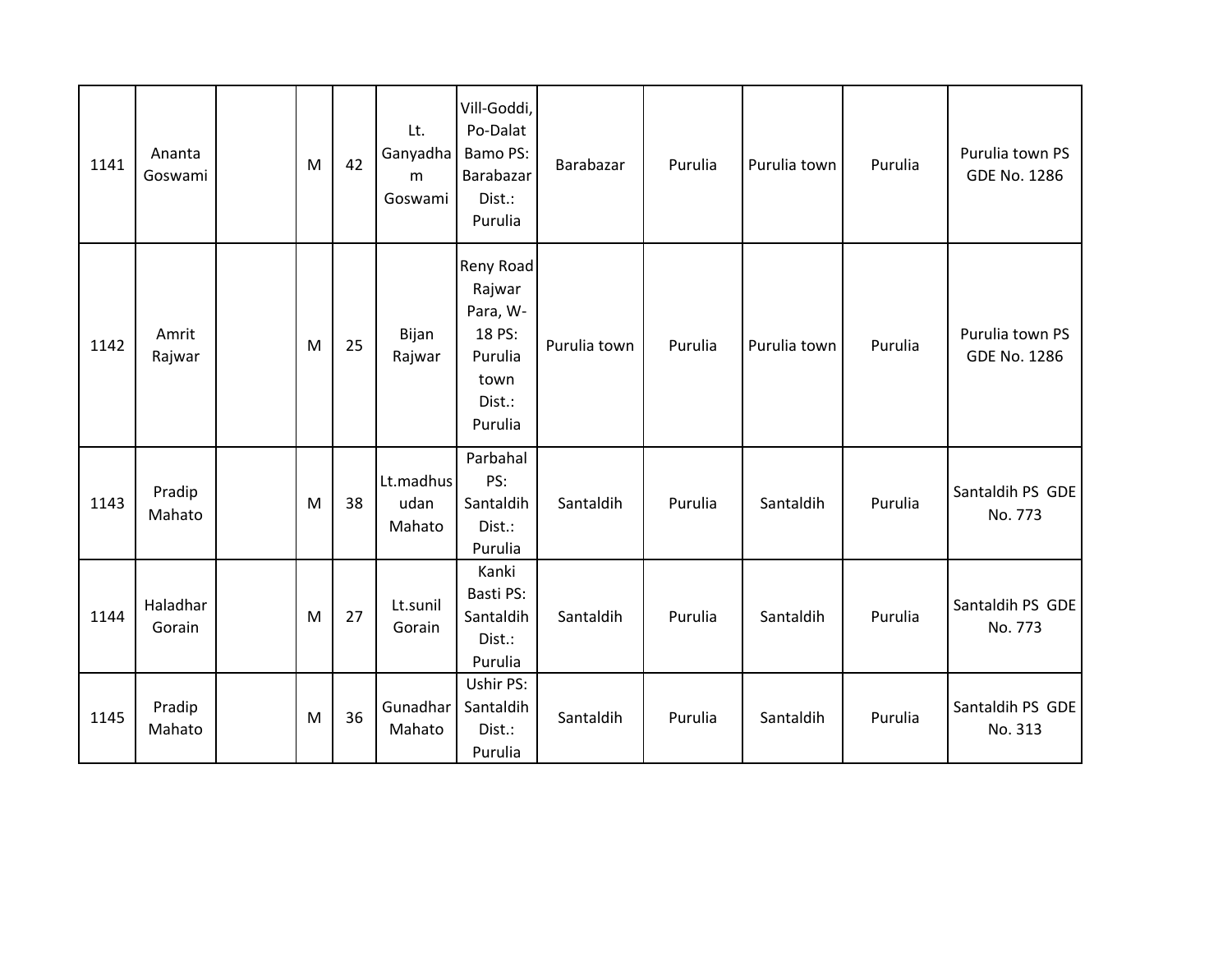| 1146 | Gobinda<br>Paramanik    | M | 29 | Habul<br>Paramanik         | Ichhar PS:<br>Santaldih<br>Dist.:<br>Purulia | Santaldih | Purulia | Santaldih | Purulia | Santaldih PS GDE<br>No. 313 |
|------|-------------------------|---|----|----------------------------|----------------------------------------------|-----------|---------|-----------|---------|-----------------------------|
| 1147 | Manoj<br><b>Bhadra</b>  | M | 31 | Lt. Sudan<br><b>Bhadra</b> | Gangpur<br>PS: Santari<br>Dist.:<br>Purulia  | Santari   | Purulia | Santari   | Purulia | Santari PS GDE<br>No. 714   |
| 1148 | Rakhal<br><b>Bhadra</b> | M | 28 | Hemu<br><b>Bhadra</b>      | Gangpur<br>PS: Santari<br>Dist.:<br>Purulia  | Santari   | Purulia | Santari   | Purulia | Santari PS GDE<br>No. 714   |
| 1149 | Pankaj<br>Mahato        | M | 29 | Banku<br>Mahato            | Gangpur<br>PS: Santari<br>Dist.:<br>Purulia  | Santari   | Purulia | Santari   | Purulia | Santari PS GDE<br>No. 714   |
| 1150 | Sukanta<br>Mahato       | M | 30 | Madan<br>Mahato            | Gangpur<br>PS: Santari<br>Dist.:<br>Purulia  | Santari   | Purulia | Santari   | Purulia | Santari PS GDE<br>No. 714   |
| 1151 | Sk. Habib               | M | 39 | Sk. Firoz                  | Murulia<br>PS: Santari<br>Dist.:<br>Purulia  | Santari   | Purulia | Santari   | Purulia | Santari PS GDE<br>No. 714   |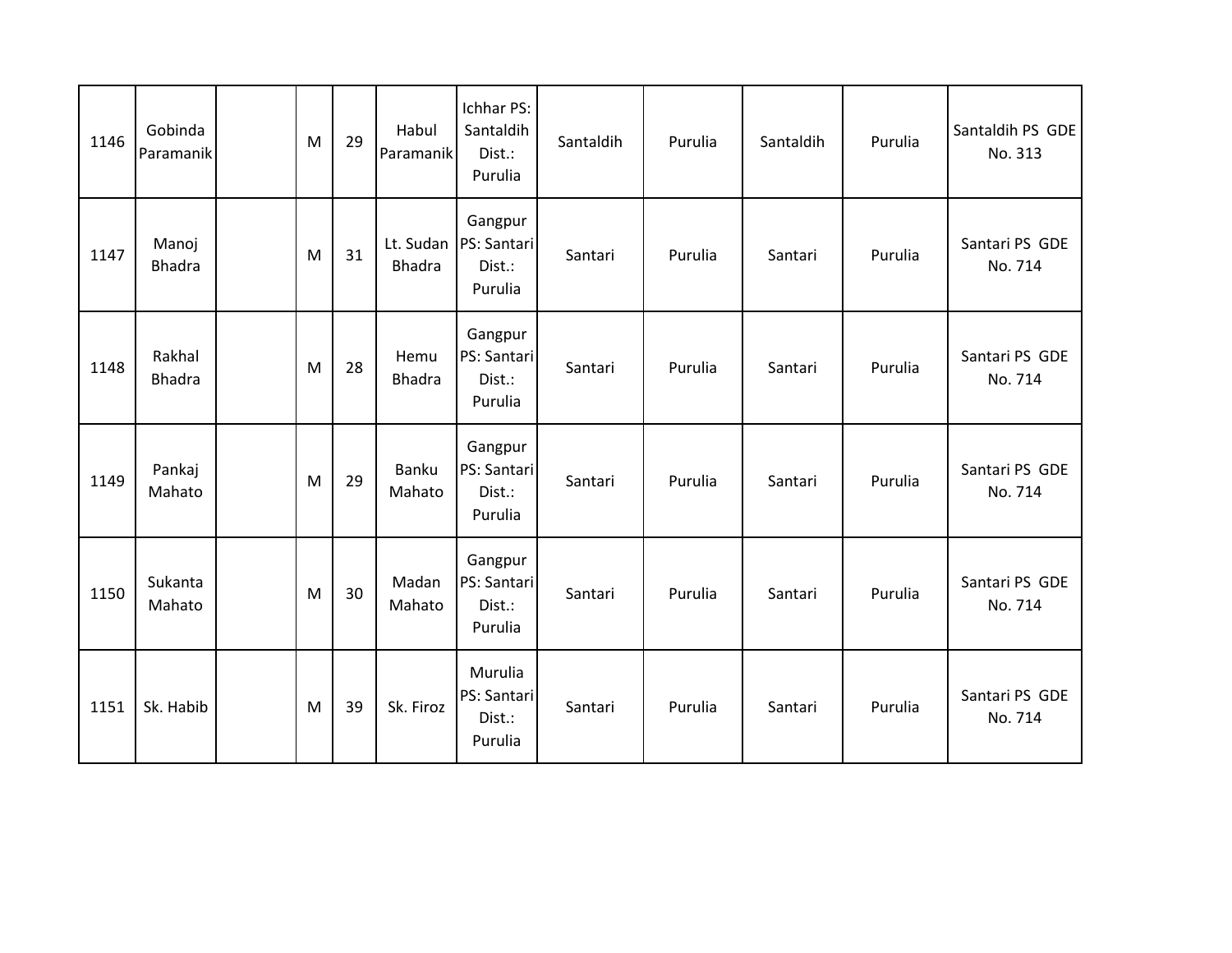| 1152 | Sk. Darul            | M | 41 | Faruk Ali              | Murulia<br>PS: Santari<br>Dist.:<br>Purulia       | Santari | Purulia | Santari | Purulia | Santari PS GDE<br>No. 714 |
|------|----------------------|---|----|------------------------|---------------------------------------------------|---------|---------|---------|---------|---------------------------|
| 1153 | Ranjit<br>Mudi       | M | 32 | Haripada<br>Mudi       | Beliapatha<br>r PS:<br>Tamna<br>Dist.:<br>Purulia | Tamna   | Purulia | Tamna   | Purulia | Tamna PS GDE<br>No. 843   |
| 1154 | <b>Barun</b><br>Yogi | M | 40 | Lt.<br>Genuram<br>Yogi | Beliapatha<br>r PS:<br>Tamna<br>Dist.:<br>Purulia | Tamna   | Purulia | Tamna   | Purulia | Tamna PS GDE<br>No. 843   |
| 1155 | Dasarath<br>Yogi     | M | 48 | Lt. Bipin<br>Yogi      | Beliapatha<br>r PS:<br>Tamna<br>Dist.:<br>Purulia | Tamna   | Purulia | Tamna   | Purulia | Tamna PS GDE<br>No. 843   |
| 1156 | Sarat<br>Mahato      | M | 30 | Goutam<br>Mahato       | Matkumdi<br>h PS:<br>Tamna<br>Dist.:<br>Purulia   | Tamna   | Purulia | Tamna   | Purulia | Tamna PS GDE<br>No. 843   |
| 1157 | Uttam<br>Mahato      | M | 26 | Tirtha<br>Mahato       | Matkumdi<br>h PS:<br>Tamna<br>Dist.:<br>Purulia   | Tamna   | Purulia | Tamna   | Purulia | Tamna PS GDE<br>No. 843   |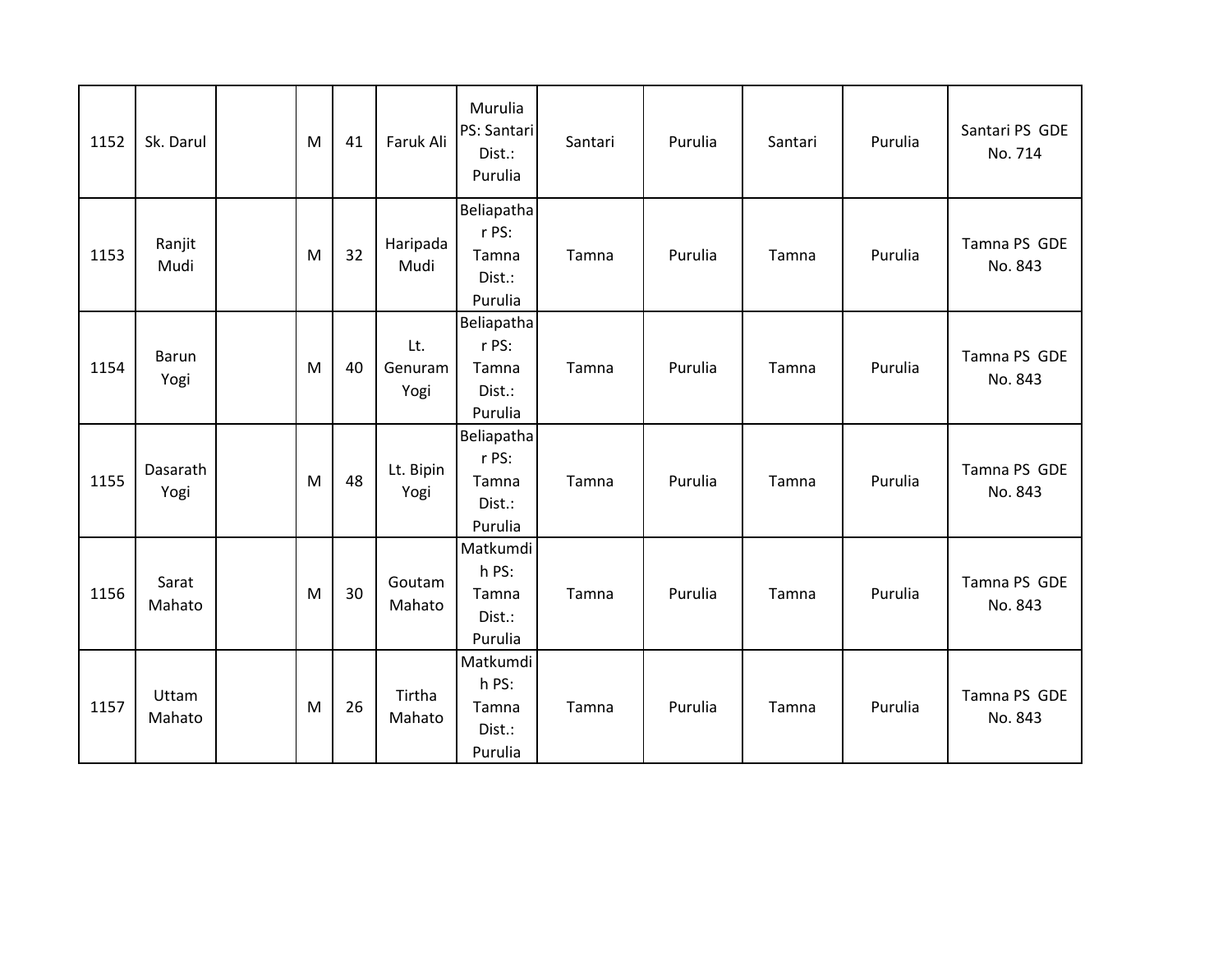| 1158 | Nimai<br>Mahato            | M | 34 | Mathur<br>Mahato            | Matkumdi<br>h PS:<br>Tamna<br>Dist.:<br>Purulia                                           | Tamna   | Purulia                       | Tamna               | Purulia                    | Tamna PS GDE<br>No. 843            |
|------|----------------------------|---|----|-----------------------------|-------------------------------------------------------------------------------------------|---------|-------------------------------|---------------------|----------------------------|------------------------------------|
| 1159 | Dukhu<br>Kisku             | M | 29 | Kisku                       | Karamara<br>Biswanath PS: Tamna<br>Dist.:<br>Purulia                                      | Tamna   | Purulia                       | Tamna               | Purulia                    | Tamna PS GDE<br>No. 843            |
| 1160 | Bikram<br>Kisku            | M | 27 | Janardan<br>Kisku           | Karamara<br>PS: Tamna<br>Dist.:<br>Purulia                                                | Tamna   | Purulia                       | Tamna               | Purulia                    | Tamna PS GDE<br>No. 843            |
| 1161 | Shib<br>Sankar<br>Mahato   |   |    | Lt Manik<br>Mahato          |                                                                                           |         | <b>Basirhat</b>               | Kaliaganj           | Raiganj Police<br>District | Kaliaganj PS GDE<br>No. 866        |
| 1162 | Ashok<br>Paswan            |   |    | Lt Biro<br>Paswan           |                                                                                           |         | <b>Basirhat</b>               | Kaliaganj           | Raiganj Police<br>District | Kaliaganj PS GDE<br>No. 866        |
| 1163 | Babai<br>Bhattacha<br>rjee | M | 28 | Swapan<br>Bhattacha<br>rjee | Pallysri,<br>P.O-<br>Bongaon<br>PS:<br>Bongaon<br>Dist.:<br>Bongaon<br>Police<br>District | Bongaon | Bongaon<br>Police<br>District | Bongaon<br>g.r.p.s. | Sealdah<br>G.R.P.          | Bongaon g.r.p.s.<br>PS GDE No. 751 |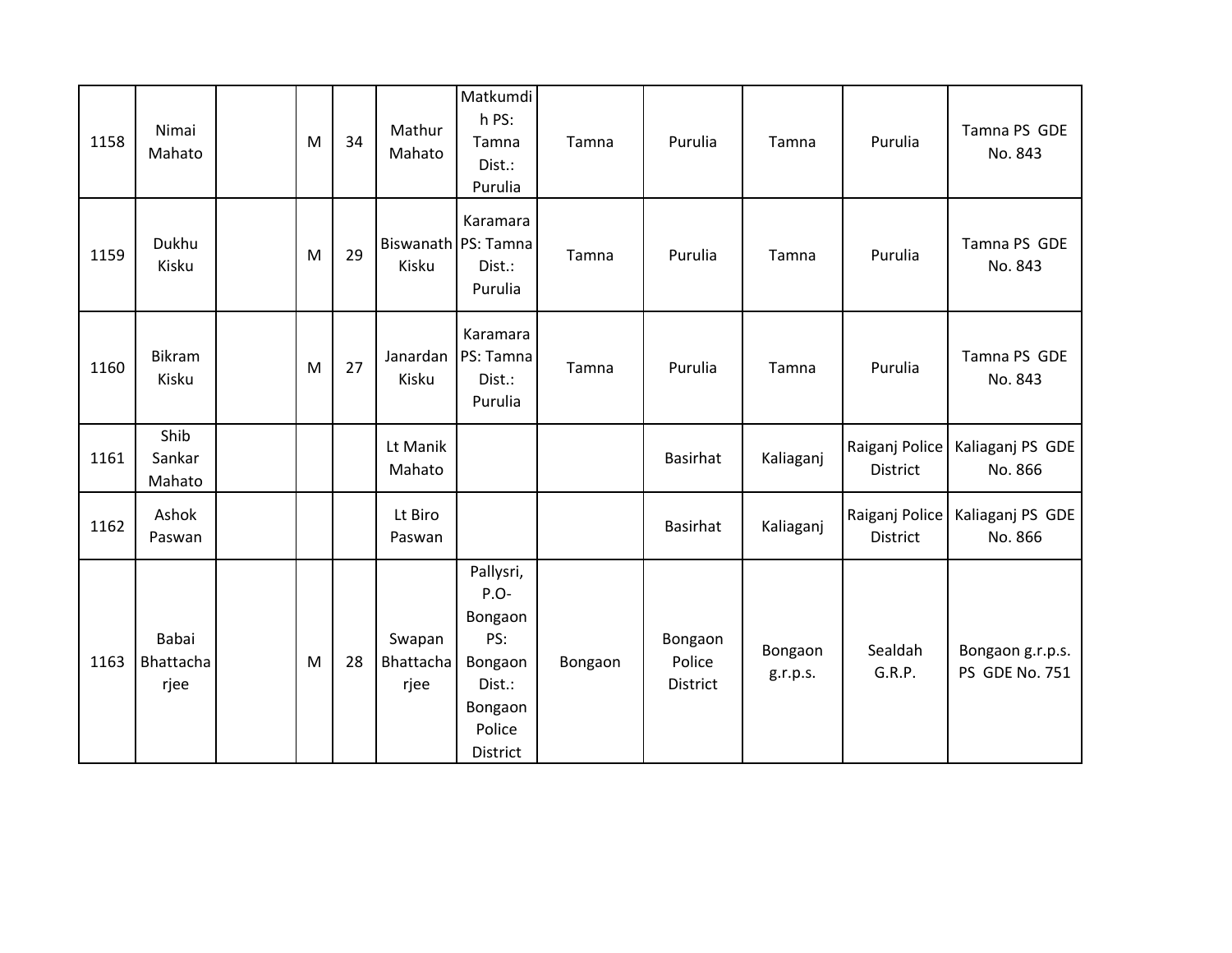| 1164 | Abhijit<br>Das           | M | 20 | Bhojan<br>Das             | Vill-<br>Neheruna<br>gar, P.O-<br>Bongaon<br>PS:<br>Bongaon<br>Dist.:<br>Bongaon<br>Police<br>District | Bongaon  | Bongaon<br>Police<br>District  | Bongaon<br>g.r.p.s.   | Sealdah<br>G.R.P. | Bongaon g.r.p.s.<br>PS GDE No. 751   |
|------|--------------------------|---|----|---------------------------|--------------------------------------------------------------------------------------------------------|----------|--------------------------------|-----------------------|-------------------|--------------------------------------|
| 1165 | Santanu<br><b>Biswas</b> | M | 20 | Prosanta<br><b>Biswas</b> | Gandhipal<br>ly, P.O-<br>Bongaon<br>PS:<br>Bongaon<br>Dist.:<br>Bongaon<br>Police<br>District          | Bongaon  | Bongaon<br>Police<br>District  | Bongaon<br>g.r.p.s.   | Sealdah<br>G.R.P. | Bongaon g.r.p.s.<br>PS GDE No. 751   |
| 1166 | Mahan<br>Das             | M | 55 | Lt Sudhin<br>Das          | Baruipur<br>Madarhat<br>PS:<br>Baruipur<br>Dist.:<br>Baruipur<br>Police<br>District                    | Baruipur | Baruipur<br>Police<br>District | Jadavpore<br>g.r.p.s. | Sealdah<br>G.R.P. | Jadavpore g.r.p.s.<br>PS GDE No. 638 |
| 1167 | Tinku Sk                 | M | 35 | Alauddin<br>Sk            | Baharu<br>PS:<br>Joynagar<br>Dist.:<br>Baruipur<br>Police<br>District                                  | Joynagar | Baruipur<br>Police<br>District | Jadavpore<br>g.r.p.s. | Sealdah<br>G.R.P. | Jadavpore g.r.p.s.<br>PS GDE No. 638 |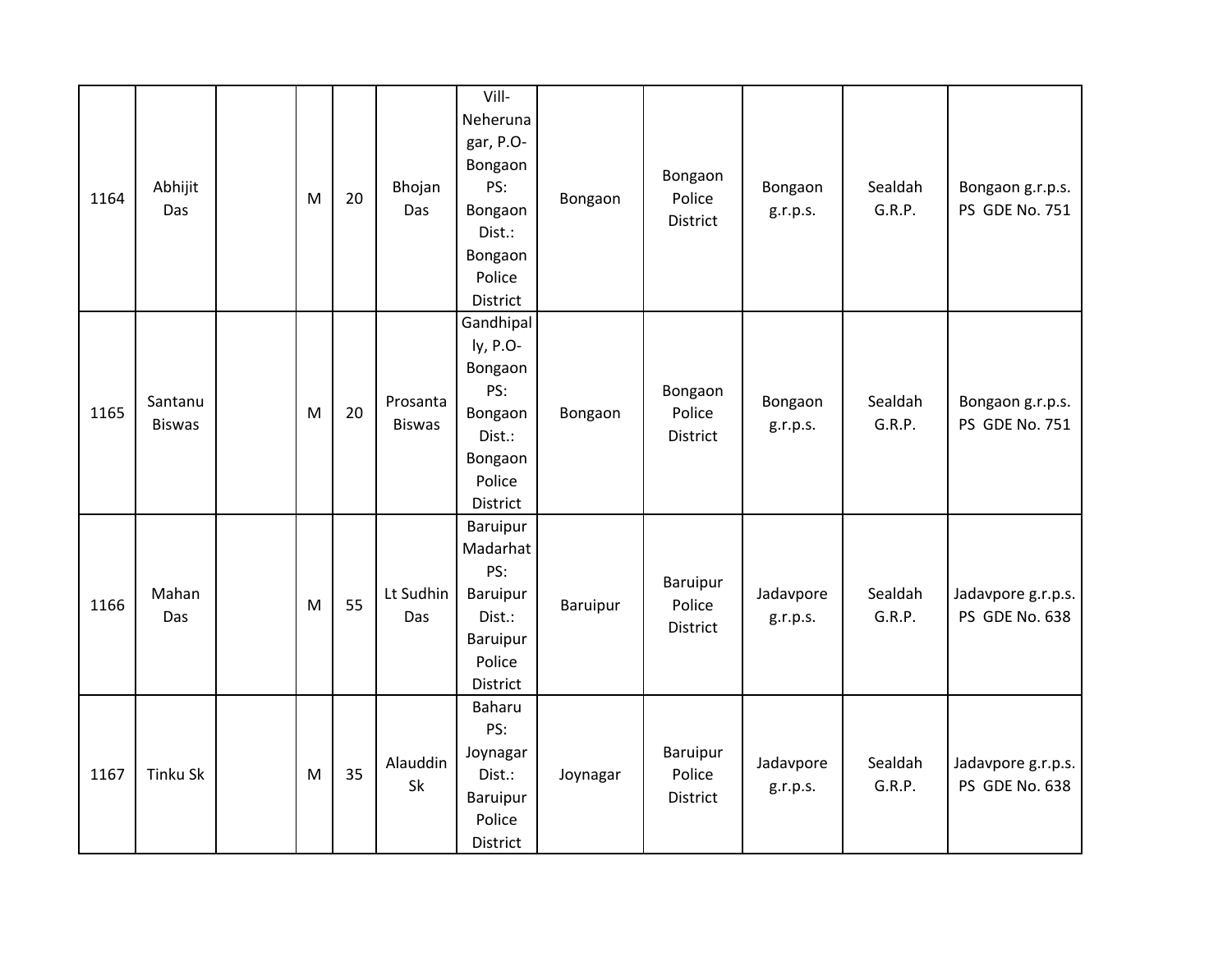| 1168 | Bapi<br>Halder         | M | 28 | Gopal<br>Halder     | Garia<br>Panchpota<br>PS:<br>Narendra<br>pur Dist.:<br>Baruipur<br>Police<br>District   | Narendrapur | Baruipur<br>Police<br>District          | Jadavpore<br>g.r.p.s.    | Sealdah<br>G.R.P. | Jadavpore g.r.p.s.<br>PS GDE No. 638       |
|------|------------------------|---|----|---------------------|-----------------------------------------------------------------------------------------|-------------|-----------------------------------------|--------------------------|-------------------|--------------------------------------------|
| 1169 | Basudeb<br>Ghosh       | M | 28 | Naran<br>Ghosh      | Andulben<br>a PS:<br>Rejinagar<br>Dist.:<br>Murshida<br>bad                             | Rejinagar   | Murshidabad                             | Krishnanagar<br>g.r.p.s. | Sealdah<br>G.R.P. | Krishnanagar<br>g.r.p.s. PS GDE<br>No. 647 |
| 1170 | Suvam<br><b>Biswas</b> | M | 24 | Sudhir<br>Kr.biswas | Sahapara<br>PS:<br>Nakashipa<br>ra Dist.:<br>Krishnana<br>gar Police<br><b>District</b> | Nakashipara | Krishnanagar<br>Police<br>District      | Krishnanagar<br>g.r.p.s. | Sealdah<br>G.R.P. | Krishnanagar<br>g.r.p.s. PS GDE<br>No. 647 |
| 1171 | Debabrata<br>Dasgupta  | M | 50 | Susanta<br>Dasgupta | Shibpur<br>PS:<br>Shibpur<br>Dist.:<br>Howrah<br>Police<br>Commissi<br>onerate          | Shibpur     | Howrah<br>Police<br>Commission<br>erate | Krishnanagar<br>g.r.p.s. | Sealdah<br>G.R.P. | Krishnanagar<br>g.r.p.s. PS GDE<br>No. 647 |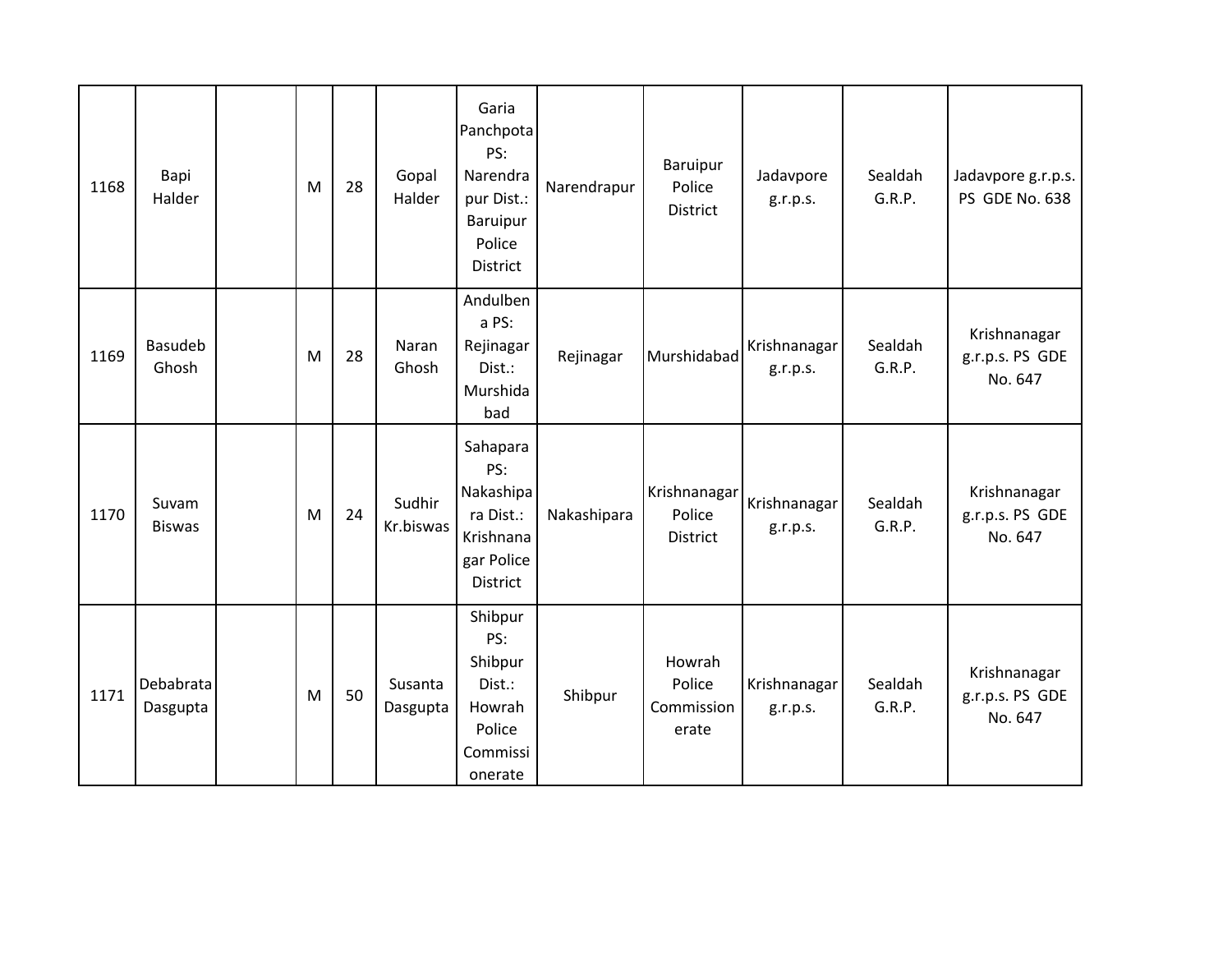| 1172 | Khurshed<br>Alam           | M | 50 | Lt<br>Salimmiya            | Pandua<br>Pirpukur<br>P.S<br>Pandua<br>PS:<br>Pandua<br>Dist.:<br>Hooghly<br>Rural    | Pandua      | Hooghly<br>Rural                   | Naihati<br>g.r.p.s.  | Sealdah<br>G.R.P. | Naihati g.r.p.s. PS<br><b>GDE No. 848</b> |
|------|----------------------------|---|----|----------------------------|---------------------------------------------------------------------------------------|-------------|------------------------------------|----------------------|-------------------|-------------------------------------------|
| 1173 | Suvendu<br>Halder          | M | 35 | Swapan<br>Halder           | Majhdia<br>PS:<br>Krishnaga<br>nj Dist.:<br>Krishnana<br>gar Police<br>District       | Krishnaganj | Krishnanagar<br>Police<br>District | Ranaghat<br>g.r.p.s. | Sealdah<br>G.R.P. | Ranaghat g.r.p.s.<br>PS GDE No. 827       |
| 1174 | Brindaban<br><b>Biswas</b> | M | 54 | Santosh<br><b>Biswas</b>   | Parua<br>Taherpur<br>PS:<br>Taherpur<br>Dist.:<br>Ranaghat<br>Police<br>District      | Taherpur    | Ranaghat<br>Police<br>District     | Ranaghat<br>g.r.p.s. | Sealdah<br>G.R.P. | Ranaghat g.r.p.s.<br>PS GDE No. 827       |
| 1175 | Sanjoy<br>Paul             | M | 37 | Lt<br>Durgachar<br>an Paul | Bagula<br>College<br>Para PS:<br>Hanskhli<br>Dist.:<br>Ranaghat<br>Police<br>District | Hanskhli    | Ranaghat<br>Police<br>District     | Ranaghat<br>g.r.p.s. | Sealdah<br>G.R.P. | Ranaghat g.r.p.s.<br>PS GDE No. 827       |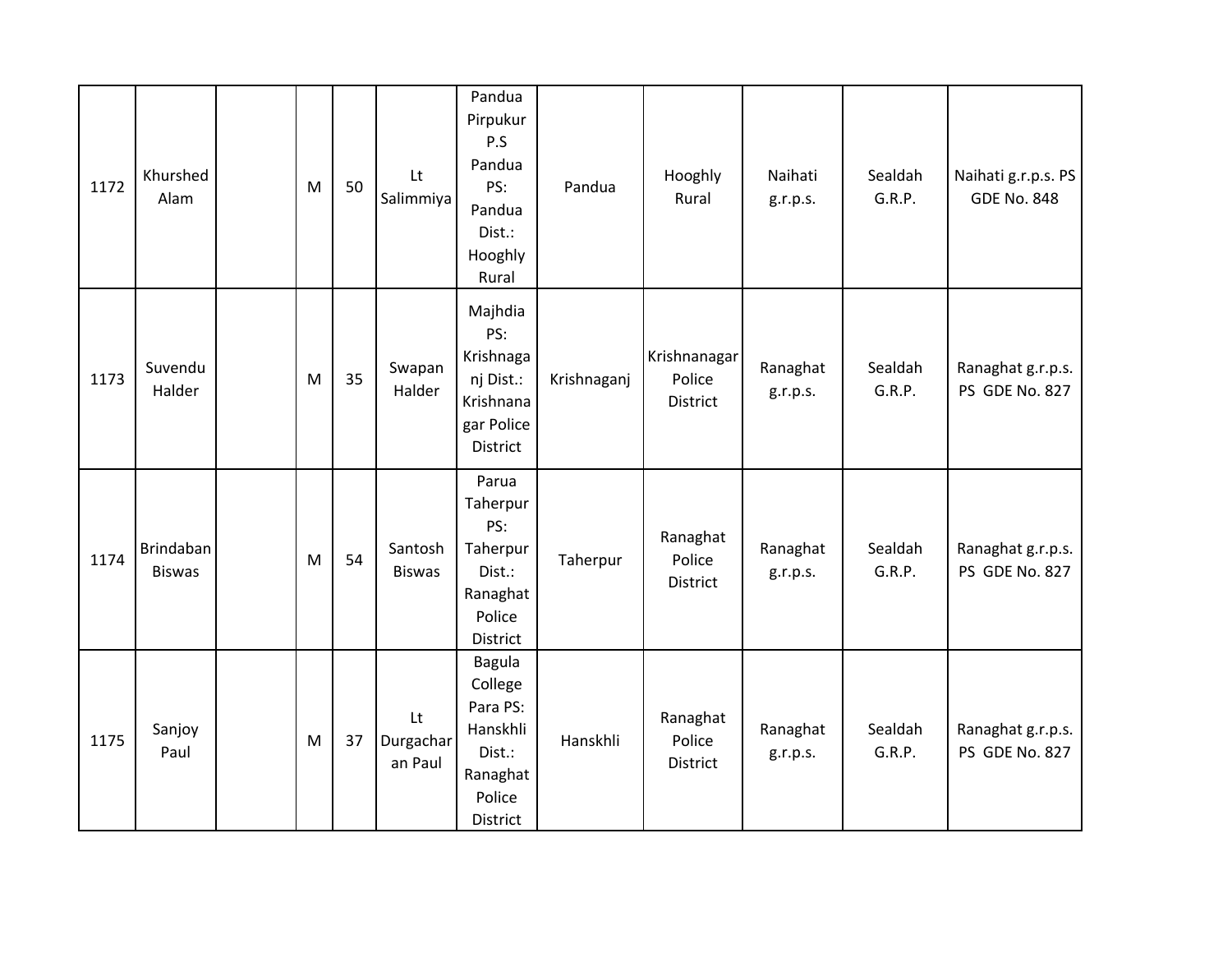| 1176 | Amir<br>Mondal                   | M | 25 | Krishna<br>Mondal               | Habibpur<br>Panpara<br>PS:<br>Ranaghat<br>Dist.:<br>Ranaghat<br>Police<br>District | Ranaghat | Ranaghat<br>Police<br>District | Ranaghat<br>g.r.p.s. | Sealdah<br>G.R.P. | Ranaghat g.r.p.s.<br>PS GDE No. 827                                    |
|------|----------------------------------|---|----|---------------------------------|------------------------------------------------------------------------------------|----------|--------------------------------|----------------------|-------------------|------------------------------------------------------------------------|
| 1177 | <b>Bicky</b><br>Majjumde<br>r    | M | 19 | Bapi<br>Majumder                | Tangra,<br>Baishali,<br><b>DCD Road</b><br>Tangra Kol<br>– 15                      |          | Basirhat                       | Sealdah<br>g.r.p.s.  | Sealdah<br>G.R.P. | Sealdah g.r.p.s. PS<br><b>GDE No. 967</b>                              |
| 1178 | Esjamt<br>Kumar<br><b>Biswas</b> | M | 32 | Anjan<br>Kumar<br><b>Biswas</b> | Panchpota<br>Bagda<br>North 224<br>Pgs                                             |          | Basirhat                       | Sealdah<br>g.r.p.s.  | Sealdah<br>G.R.P. | Sealdah g.r.p.s. PS<br><b>GDE No. 968</b>                              |
| 1179 | Sukhan<br>Baidhya                | M | 36 | Lt.<br>Satyendra<br>Baidhya     | Narayanta<br>la<br>Jaynagar<br>South 24<br>Pgs                                     |          | Basirhat                       | Sealdah<br>g.r.p.s.  | Sealdah<br>G.R.P. | Sealdah g.r.p.s. PS<br><b>GDE No. 968</b>                              |
| 1180 | Sujit<br>Kumar<br><b>Bose</b>    | M | 19 | Ranjit<br><b>Bose</b>           | Manickpu<br>r Dum<br>Dum Kol -<br>79                                               |          | Basirhat                       | Sealdah<br>g.r.p.s.  | Sealdah<br>G.R.P. | Sealdah g.r.p.s. PS<br>Outpost<br>Bidhannagar OP<br><b>GDE No. 356</b> |
| 1181 | Javed<br>Hossain                 | M | 19 | Akbar Ali                       | Hydar<br>Road<br>Titagarh<br>North 224<br>Pgs                                      |          | <b>Basirhat</b>                | Sealdah<br>g.r.p.s.  | Sealdah<br>G.R.P. | Sealdah g.r.p.s. PS<br>Outpost<br>Bidhannagar OP<br><b>GDE No. 356</b> |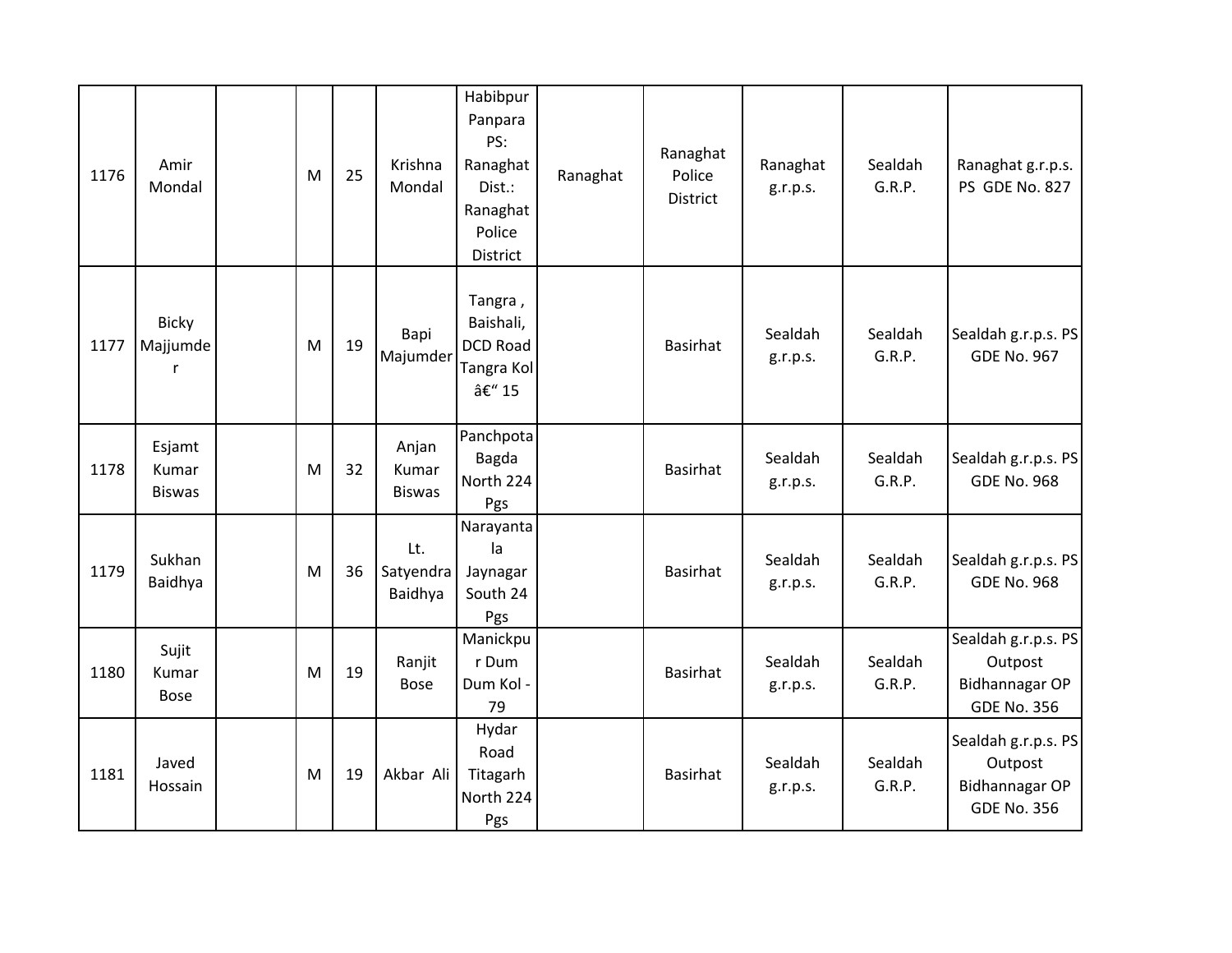| 1182 | Mukesh<br>Munda     | M | 28 | S/o Late<br>Ganga<br>Munda | KALIBARI<br>PS:<br>Banarhat<br>Dist.:<br>Jalpaiguri                                                      | Banarhat   | Jalpaiguri                                | Malg.r.p.s.                          | <b>SILIGURI</b><br>G.R.P. | Malg.r.p.s. PS<br><b>GDE No. 580</b>          |
|------|---------------------|---|----|----------------------------|----------------------------------------------------------------------------------------------------------|------------|-------------------------------------------|--------------------------------------|---------------------------|-----------------------------------------------|
| 1183 | Tarikul Sk          | M | 42 | Abdul<br>Motin             | Abratola,<br>PS-<br>Barharwa<br>Dist-<br>Sahebganj                                                       |            | Basirhat                                  | Malda<br>g.r.p.s.                    | <b>SILIGURI</b><br>G.R.P. | Malda g.r.p.s. PS<br><b>GDE No. 448</b>       |
| 1184 | Dip Kumar<br>Mandal | M | 28 | Goutam<br>Mandal           | Bhaktanag<br>ar PS:<br>Dhubulia<br>Dist.:<br>Krishnana<br>gar Police<br><b>District</b>                  | Dhubulia   | Krishnanagar<br>Police<br><b>District</b> | Malda<br>g.r.p.s.                    | <b>SILIGURI</b><br>G.R.P. | Malda g.r.p.s. PS<br><b>GDE No. 448</b>       |
| 1185 | Tapan<br>Ghosh      | M | 47 | N.ch.<br>Ghosh             | 52 by 1A<br>N.k<br>Chatterjee<br>Street.PS-<br>Belgariya,<br>Dist PS:<br>Beliaghata<br>Dist.:<br>Kolkata | Beliaghata | Kolkata                                   | <b>New</b><br>jalpaiguri<br>g.r.p.s. | <b>SILIGURI</b><br>G.R.P. | New jalpaiguri<br>g.r.p.s. PS GDE<br>No. 1005 |